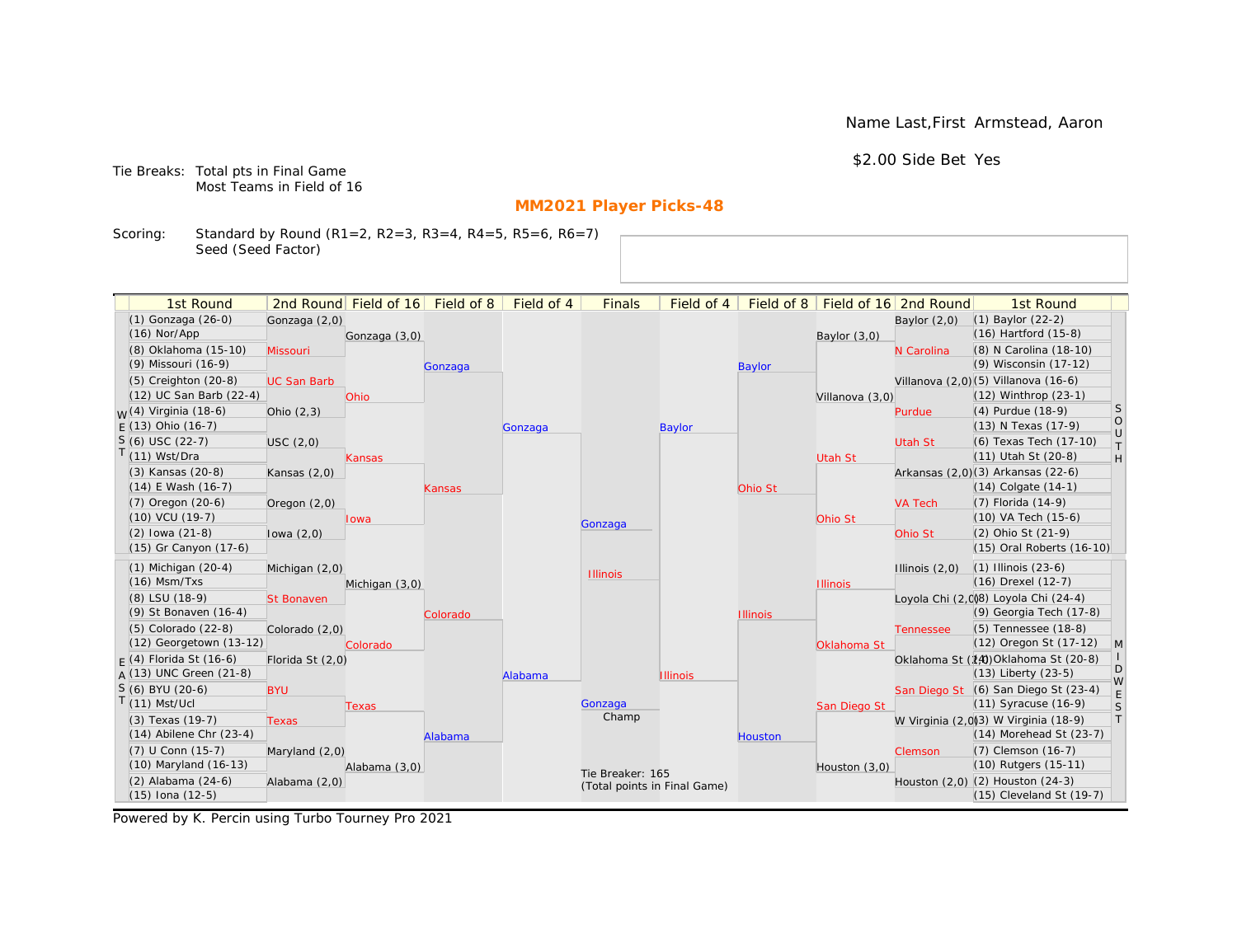Name Last,First Barnes, Bill

\$2.00 Side Bet

Tie Breaks: Total pts in Final Game Most Teams in Field of 16

# **MM2021 Player Picks-48**

Scoring: Standard by Round (R1=2, R2=3, R3=4, R4=5, R5=6, R6=7) Seed (Seed Factor)

| 1st Round                        |                   | 2nd Round Field of 16 | Field of 8        | Field of 4 | <b>Finals</b>                | Field of 4 | Field of 8      |                 | Field of 16 2nd Round | 1st Round                             |                   |
|----------------------------------|-------------------|-----------------------|-------------------|------------|------------------------------|------------|-----------------|-----------------|-----------------------|---------------------------------------|-------------------|
| (1) Gonzaga (26-0)               | Gonzaga (2,0)     |                       |                   |            |                              |            |                 |                 | Baylor $(2,0)$        | $(1)$ Baylor $(22-2)$                 |                   |
| $(16)$ Nor/App                   |                   | Gonzaga (3,0)         |                   |            |                              |            |                 | Baylor (3,0)    |                       | $(16)$ Hartford $(15-8)$              |                   |
| (8) Oklahoma (15-10)             | Oklahoma (2,0)    |                       |                   |            |                              |            |                 |                 |                       | Wisconsin (2,0)(8) N Carolina (18-10) |                   |
| (9) Missouri (16-9)              |                   |                       | Gonzaga           |            |                              |            | <b>Baylor</b>   |                 |                       | (9) Wisconsin (17-12)                 |                   |
| (5) Creighton (20-8)             | Creighton (2,0)   |                       |                   |            |                              |            |                 |                 | Winthrop              | $(5)$ Villanova $(16-6)$              |                   |
| (12) UC San Barb (22-4)          |                   | Creighton (3,0)       |                   |            |                              |            |                 | Purdue          |                       | (12) Winthrop (23-1)                  |                   |
| <sub>W</sub> (4) Virginia (18-6) | Virginia          |                       |                   |            |                              |            |                 |                 | Purdue                | (4) Purdue (18-9)                     | <sub>S</sub>      |
| $E(13)$ Ohio (16-7)              |                   |                       |                   | Gonzaga    |                              | Baylor     |                 |                 |                       | (13) N Texas (17-9)                   | $\circ$<br>$\cup$ |
| $S(6)$ USC (22-7)                | USC(2,0)          |                       |                   |            |                              |            |                 |                 | Utah St               | (6) Texas Tech (17-10)                | $\top$            |
| T(11) Wst/Dra                    |                   | Kansas                |                   |            |                              |            |                 | Utah St         |                       | (11) Utah St (20-8)                   | H                 |
| (3) Kansas (20-8)                | Kansas $(2,0)$    |                       |                   |            |                              |            |                 |                 |                       | Arkansas (2,0)(3) Arkansas (22-6)     |                   |
| $(14)$ E Wash $(16-7)$           |                   |                       | Iowa              |            |                              |            | Ohio St         |                 |                       | $(14)$ Colgate $(14-1)$               |                   |
| (7) Oregon (20-6)                | Oregon $(2,0)$    |                       |                   |            |                              |            |                 |                 | <b>VA Tech</b>        | (7) Florida (14-9)                    |                   |
| (10) VCU (19-7)                  |                   | lowa                  |                   |            | Gonzaga                      |            |                 | Ohio St         |                       | (10) VA Tech (15-6)                   |                   |
| $(2)$ lowa $(21-8)$              | lowa $(2,0)$      |                       |                   |            |                              |            |                 |                 | Ohio St               | (2) Ohio St (21-9)                    |                   |
| (15) Gr Canyon (17-6)            |                   |                       |                   |            |                              |            |                 |                 |                       | (15) Oral Roberts (16-10)             |                   |
| $(1)$ Michigan $(20-4)$          | Michigan (2,0)    |                       |                   |            | <b>Baylor</b>                |            |                 |                 | Illinois $(2,0)$      | $(1)$ Illinois $(23-6)$               |                   |
| $(16)$ Msm/Txs                   |                   | Michigan (3,0)        |                   |            |                              |            |                 | <b>Illinois</b> |                       | (16) Drexel (12-7)                    |                   |
| (8) LSU (18-9)                   | <b>St Bonaven</b> |                       |                   |            |                              |            |                 |                 |                       | Loyola Chi (2,0)8) Loyola Chi (24-4)  |                   |
| (9) St Bonaven (16-4)            |                   |                       | <b>Florida St</b> |            |                              |            | <b>Illinois</b> |                 |                       | (9) Georgia Tech (17-8)               |                   |
| (5) Colorado (22-8)              | Colorado (2,0)    |                       |                   |            |                              |            |                 |                 | <b>Tennessee</b>      | (5) Tennessee (18-8)                  |                   |
| (12) Georgetown (13-12)          |                   | Florida St (3,0)      |                   |            |                              |            |                 | Oklahoma St     |                       | (12) Oregon St (17-12)                | $\mathsf{M}$      |
| $F(4)$ Florida St (16-6)         | Florida St (2,0)  |                       |                   |            |                              |            |                 |                 |                       | Oklahoma St (14) Oklahoma St (20-8)   | D                 |
| $A(13)$ UNC Green (21-8)         |                   |                       |                   | Texas      |                              | Houston    |                 |                 |                       | $(13)$ Liberty $(23-5)$               | W                 |
| S (6) BYU (20-6)                 | <b>BYU</b>        |                       |                   |            |                              |            |                 |                 |                       | San Diego St (6) San Diego St (23-4)  | E                 |
| $T(11)$ Mst/Ucl                  |                   | Texas                 |                   |            | Gonzaga<br>Champ             |            |                 | W Virginia      |                       | $(11)$ Syracuse $(16-9)$              | S                 |
| (3) Texas (19-7)                 | <b>Texas</b>      |                       |                   |            |                              |            |                 |                 |                       | W Virginia (2,0)3) W Virginia (18-9)  | T                 |
| $(14)$ Abilene Chr $(23-4)$      |                   |                       | Texas             |            |                              |            | <b>Houston</b>  |                 |                       | (14) Morehead St (23-7)               |                   |
| (7) U Conn (15-7)                | U Conn            |                       |                   |            |                              |            |                 |                 | Clemson               | (7) Clemson (16-7)                    |                   |
| (10) Maryland (16-13)            |                   | Alabama (3,0)         |                   |            | Tie Breaker: 157             |            |                 | Houston $(3,0)$ |                       | (10) Rutgers (15-11)                  |                   |
| (2) Alabama (24-6)               | Alabama (2,0)     |                       |                   |            | (Total points in Final Game) |            |                 |                 |                       | Houston (2,0) (2) Houston (24-3)      |                   |
| $(15)$ Iona $(12-5)$             |                   |                       |                   |            |                              |            |                 |                 |                       | (15) Cleveland St (19-7)              |                   |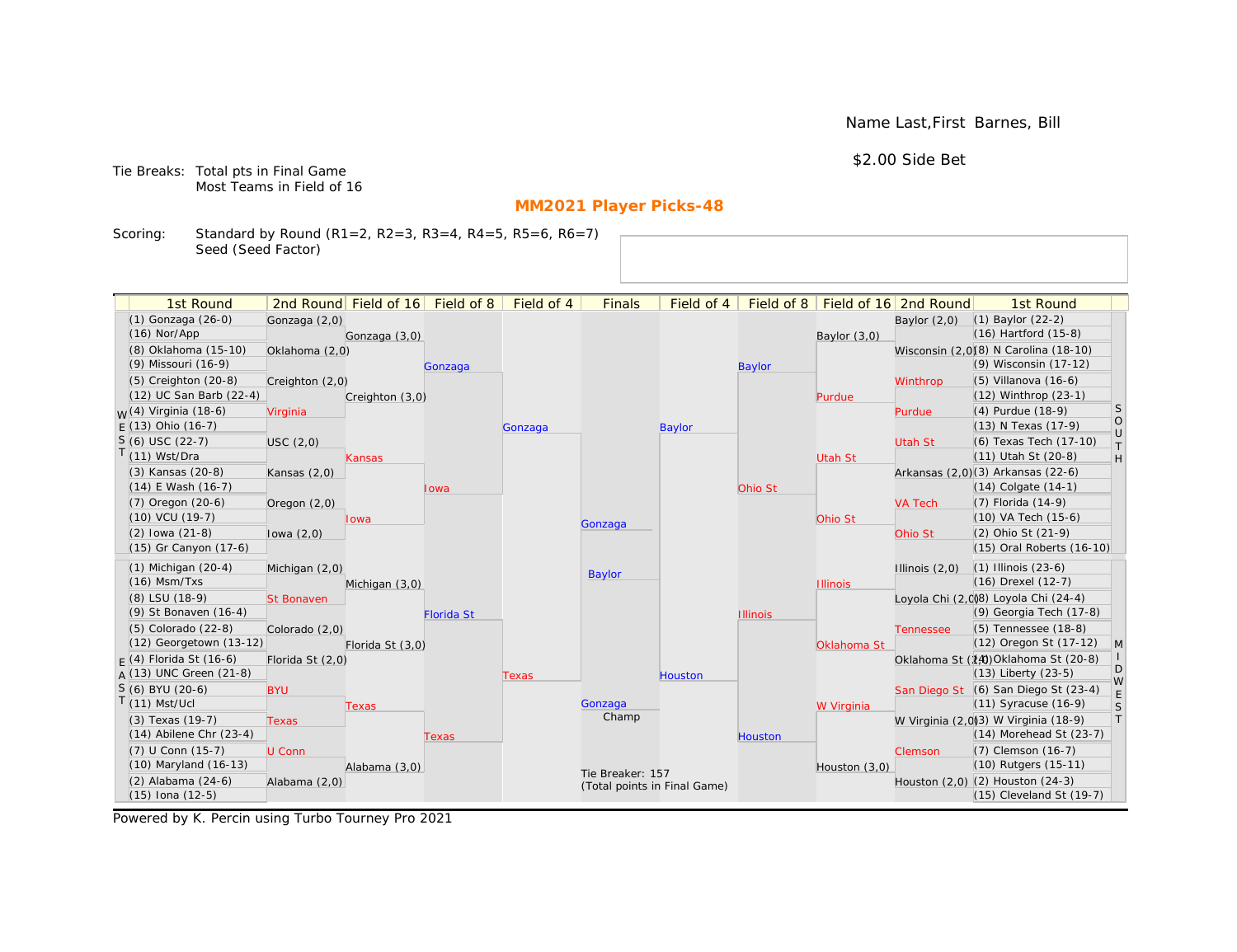Name Last,First Beaudoin, Joey

\$2.00 Side Bet

Tie Breaks: Total pts in Final Game Most Teams in Field of 16

# **MM2021 Player Picks-48**

Scoring: Standard by Round (R1=2, R2=3, R3=4, R4=5, R5=6, R6=7) Seed (Seed Factor)

| 1st Round                              |                    | 2nd Round Field of 16 Field of 8 |                   | Field of 4 | <b>Finals</b>                | Field of 4      | Field of 8      |                   | Field of 16 2nd Round | 1st Round                                                        |                                                                   |
|----------------------------------------|--------------------|----------------------------------|-------------------|------------|------------------------------|-----------------|-----------------|-------------------|-----------------------|------------------------------------------------------------------|-------------------------------------------------------------------|
| (1) Gonzaga (26-0)                     | Gonzaga (2,0)      |                                  |                   |            |                              |                 |                 |                   | Baylor $(2,0)$        | (1) Baylor (22-2)                                                |                                                                   |
| $(16)$ Nor/App                         |                    | Gonzaga (3,0)                    |                   |            |                              |                 |                 | Baylor $(3,0)$    |                       | $(16)$ Hartford $(15-8)$                                         |                                                                   |
| (8) Oklahoma (15-10)                   | Oklahoma (2,0)     |                                  |                   |            |                              |                 |                 |                   | N Carolina            | (8) N Carolina (18-10)                                           |                                                                   |
| (9) Missouri (16-9)                    |                    |                                  | Gonzaga           |            |                              |                 | <b>Baylor</b>   |                   |                       | (9) Wisconsin (17-12)                                            |                                                                   |
| $(5)$ Creighton $(20-8)$               | <b>UC San Barb</b> |                                  |                   |            |                              |                 |                 |                   |                       | Villanova (2,0) (5) Villanova (16-6)                             |                                                                   |
| (12) UC San Barb (22-4)                |                    | <b>UC San Barb</b>               |                   |            |                              |                 |                 | Purdue            |                       | (12) Winthrop (23-1)                                             |                                                                   |
| <sub>M</sub> /(4) Virginia (18-6)      | Ohio $(2,3)$       |                                  |                   |            |                              |                 |                 |                   | Purdue                | (4) Purdue (18-9)                                                | <sub>S</sub>                                                      |
| $E(13)$ Ohio (16-7)                    |                    |                                  |                   | Gonzaga    |                              | <b>Baylor</b>   |                 |                   |                       | (13) N Texas (17-9)                                              | $\bigcirc$                                                        |
| $S(6)$ USC (22-7)                      | USC(2,0)           |                                  |                   |            |                              |                 |                 |                   |                       | Texas Tech (2,0) Texas Tech (17-10)                              | $\cup$<br>$\top$                                                  |
| $(11)$ Wst/Dra                         |                    | <b>Kansas</b>                    |                   |            |                              |                 |                 | <b>Texas Tech</b> |                       | (11) Utah St (20-8)                                              | $\mathsf{H}% _{\mathsf{H}}^{\ast}=\mathsf{H}_{\mathsf{H}}^{\ast}$ |
| (3) Kansas (20-8)                      | Kansas $(2,0)$     |                                  |                   |            |                              |                 |                 |                   |                       | Arkansas (2,0)(3) Arkansas (22-6)                                |                                                                   |
| $(14)$ E Wash $(16-7)$                 |                    |                                  | Kansas            |            |                              |                 | Ohio St         |                   |                       | $(14)$ Colgate $(14-1)$                                          |                                                                   |
| (7) Oregon (20-6)                      | Oregon (2,0)       |                                  |                   |            |                              |                 |                 |                   | <b>VA Tech</b>        | $(7)$ Florida $(14-9)$                                           |                                                                   |
| $(10)$ VCU $(19-7)$                    |                    | Oregon $(3,0)$                   |                   |            | Gonzaga                      |                 |                 | Ohio St           |                       | $(10)$ VA Tech $(15-6)$                                          |                                                                   |
| $(2)$ lowa $(21-8)$                    | lowa $(2,0)$       |                                  |                   |            |                              |                 |                 |                   | Ohio St               | (2) Ohio St (21-9)                                               |                                                                   |
| (15) Gr Canyon (17-6)                  |                    |                                  |                   |            |                              |                 |                 |                   |                       | (15) Oral Roberts (16-10)                                        |                                                                   |
| $(1)$ Michigan $(20-4)$                | Michigan (2,0)     |                                  |                   |            | <b>Baylor</b>                |                 |                 |                   | Illinois $(2,0)$      | $(1)$ Illinois $(23-6)$                                          |                                                                   |
| $(16)$ Msm/Txs                         |                    | Michigan (3,0)                   |                   |            |                              |                 |                 | <b>Illinois</b>   |                       | (16) Drexel (12-7)                                               |                                                                   |
| (8) LSU (18-9)                         | <b>St Bonaven</b>  |                                  |                   |            |                              |                 |                 |                   | Georgia Tech          | (8) Loyola Chi (24-4)                                            |                                                                   |
| (9) St Bonaven (16-4)                  |                    |                                  | <b>Florida St</b> |            |                              |                 | <b>Illinois</b> |                   |                       | (9) Georgia Tech (17-8)                                          |                                                                   |
| (5) Colorado (22-8)                    | Georgetown         |                                  |                   |            |                              |                 |                 |                   | <b>Tennessee</b>      | (5) Tennessee (18-8)                                             |                                                                   |
| (12) Georgetown (13-12)                |                    | Florida St (3,0)                 |                   |            |                              |                 |                 | Oklahoma St       |                       | (12) Oregon St (17-12)                                           | M                                                                 |
| $F(4)$ Florida St (16-6)               | Florida St (2,0)   |                                  |                   |            |                              |                 |                 |                   |                       | Oklahoma St (14) Oklahoma St (20-8)                              | D                                                                 |
| $A(13)$ UNC Green (21-8)               |                    |                                  |                   | Texas      |                              | <b>Illinois</b> |                 |                   |                       | $(13)$ Liberty $(23-5)$                                          | W                                                                 |
| S (6) BYU (20-6)                       | Mst/Ucl (2,2)      |                                  |                   |            |                              |                 |                 |                   |                       | San Diego St (6) San Diego St (23-4)                             | E                                                                 |
| $(11)$ Mst/Ucl                         |                    | Texas                            |                   |            | Gonzaga<br>Champ             |                 |                 | San Diego St      |                       | $(11)$ Syracuse $(16-9)$                                         | S                                                                 |
| (3) Texas (19-7)                       | <b>Texas</b>       |                                  |                   |            |                              |                 |                 |                   |                       | W Virginia (2,0)3) W Virginia (18-9)                             | T                                                                 |
| $(14)$ Abilene Chr $(23-4)$            |                    |                                  | Texas             |            |                              |                 | San Diego St    |                   |                       | $(14)$ Morehead St $(23-7)$                                      |                                                                   |
| (7) U Conn (15-7)                      | U Conn             |                                  |                   |            |                              |                 |                 |                   | Clemson               | (7) Clemson (16-7)                                               |                                                                   |
| (10) Maryland (16-13)                  |                    | Alabama (3,0)                    |                   |            | Tie Breaker: 134             |                 |                 | Clemson           |                       | (10) Rutgers (15-11)                                             |                                                                   |
| (2) Alabama (24-6)<br>(15) Iona (12-5) | Alabama (2,0)      |                                  |                   |            | (Total points in Final Game) |                 |                 |                   |                       | Houston (2,0) (2) Houston (24-3)<br>$(15)$ Cleveland St $(19-7)$ |                                                                   |
|                                        |                    |                                  |                   |            |                              |                 |                 |                   |                       |                                                                  |                                                                   |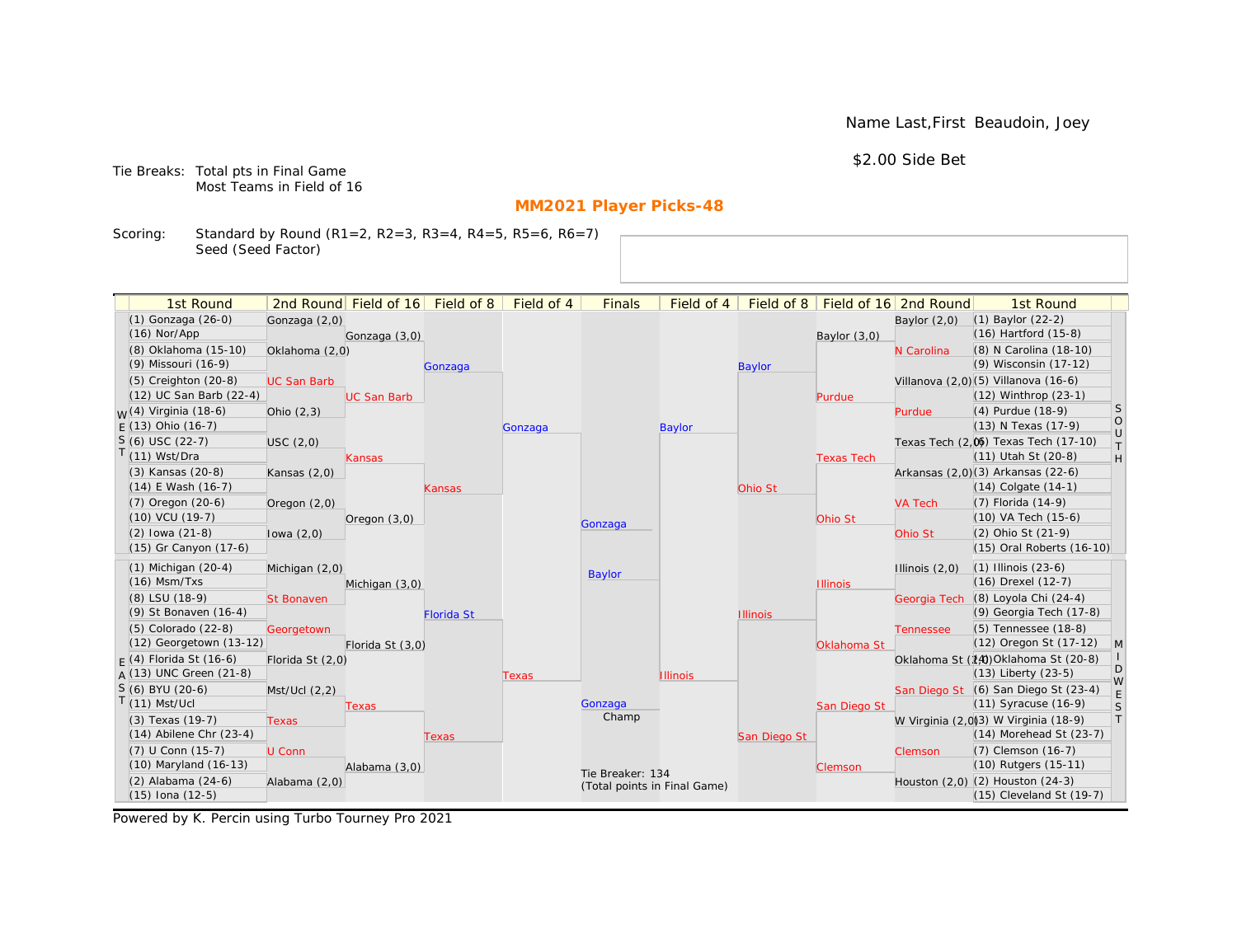Name Last,First Beaudoin, Larry

\$2.00 Side Bet Yes

Tie Breaks: Total pts in Final Game Most Teams in Field of 16

# **MM2021 Player Picks-48**

Scoring: Standard by Round (R1=2, R2=3, R3=4, R4=5, R5=6, R6=7) Seed (Seed Factor)

| 1st Round                                       |                   | 2nd Round Field of 16 | Field of 8 | Field of 4 | <b>Finals</b>                | Field of 4 | Field of $8$    |                 | Field of 16 2nd Round | 1st Round                                                        |                                                                   |
|-------------------------------------------------|-------------------|-----------------------|------------|------------|------------------------------|------------|-----------------|-----------------|-----------------------|------------------------------------------------------------------|-------------------------------------------------------------------|
| (1) Gonzaga (26-0)                              | Gonzaga (2,0)     |                       |            |            |                              |            |                 |                 | Baylor $(2,0)$        | $(1)$ Baylor $(22-2)$                                            |                                                                   |
| $(16)$ Nor/App                                  |                   | Gonzaga (3,0)         |            |            |                              |            |                 | Baylor (3,0)    |                       | $(16)$ Hartford $(15-8)$                                         |                                                                   |
| (8) Oklahoma (15-10)                            | Missouri          |                       |            |            |                              |            |                 |                 |                       | Wisconsin (2,0)(8) N Carolina (18-10)                            |                                                                   |
| (9) Missouri (16-9)                             |                   |                       | Gonzaga    |            |                              |            | Purdue          |                 |                       | (9) Wisconsin (17-12)                                            |                                                                   |
| (5) Creighton (20-8)                            | Creighton (2,0)   |                       |            |            |                              |            |                 |                 |                       | Villanova (2,0)(5) Villanova (16-6)                              |                                                                   |
| (12) UC San Barb (22-4)                         |                   | Virginia              |            |            |                              |            |                 | Purdue          |                       | (12) Winthrop (23-1)                                             |                                                                   |
| <sub>W</sub> (4) Virginia (18-6)                | Virginia          |                       |            |            |                              |            |                 |                 | Purdue                | (4) Purdue (18-9)                                                | <sub>S</sub>                                                      |
| $E(13)$ Ohio (16-7)                             |                   |                       |            | Gonzaga    |                              | Purdue     |                 |                 |                       | (13) N Texas (17-9)                                              | $\bigcirc$<br>$\cup$                                              |
| $S(6)$ USC (22-7)                               | USC(2,0)          |                       |            |            |                              |            |                 |                 |                       | Texas Tech (2,0) Texas Tech (17-10)                              | $\top$                                                            |
| $T(11)$ Wst/Dra                                 |                   | Kansas                |            |            |                              |            |                 | Arkansas (3,0)  |                       | (11) Utah St (20-8)                                              | $\mathsf{H}% _{\mathsf{H}}^{\ast}=\mathsf{H}_{\mathsf{H}}^{\ast}$ |
| (3) Kansas (20-8)                               | Kansas $(2,0)$    |                       |            |            |                              |            |                 |                 |                       | Arkansas (2,0)(3) Arkansas (22-6)                                |                                                                   |
| $(14)$ E Wash $(16-7)$                          |                   |                       | Kansas     |            |                              |            | Ohio St         |                 |                       | $(14)$ Colgate $(14-1)$                                          |                                                                   |
| $(7)$ Oregon $(20-6)$                           | Oregon $(2,0)$    |                       |            |            |                              |            |                 |                 | Florida $(2,0)$       | $(7)$ Florida $(14-9)$                                           |                                                                   |
| (10) VCU (19-7)                                 |                   | lowa                  |            |            | Michigan                     |            |                 | Ohio St         |                       | (10) VA Tech (15-6)                                              |                                                                   |
| $(2)$ lowa $(21-8)$                             | lowa $(2,0)$      |                       |            |            |                              |            |                 |                 | Ohio St               | (2) Ohio St (21-9)                                               |                                                                   |
| (15) Gr Canyon (17-6)                           |                   |                       |            |            |                              |            |                 |                 |                       | (15) Oral Roberts (16-10)                                        |                                                                   |
| $(1)$ Michigan $(20-4)$                         | Michigan (2,0)    |                       |            |            | Purdue                       |            |                 |                 | Illinois $(2,0)$      | $(1)$ Illinois $(23-6)$                                          |                                                                   |
| $(16)$ Msm/Txs                                  |                   | Michigan (3,0)        |            |            |                              |            |                 | <b>Illinois</b> |                       | (16) Drexel (12-7)                                               |                                                                   |
| (8) LSU (18-9)                                  | <b>St Bonaven</b> |                       |            |            |                              |            |                 |                 |                       | Loyola Chi (2,0)8) Loyola Chi (24-4)                             |                                                                   |
| (9) St Bonaven (16-4)                           |                   |                       | Michigan   |            |                              |            | <b>Illinois</b> |                 |                       | (9) Georgia Tech (17-8)                                          |                                                                   |
| (5) Colorado (22-8)                             | Georgetown        |                       |            |            |                              |            |                 |                 | <b>Tennessee</b>      | (5) Tennessee (18-8)                                             |                                                                   |
| (12) Georgetown (13-12)                         |                   | Florida St (3,0)      |            |            |                              |            |                 | Tennessee       |                       | (12) Oregon St (17-12)                                           | M                                                                 |
| $F(4)$ Florida St (16-6)                        | Florida St (2,0)  |                       |            |            |                              |            |                 |                 |                       | Oklahoma St (14) Oklahoma St (20-8)                              | D                                                                 |
| $A(13)$ UNC Green (21-8)                        |                   |                       |            | Michigan   |                              | W Virginia |                 |                 |                       | $(13)$ Liberty $(23-5)$                                          | W                                                                 |
| S (6) BYU (20-6)                                | <b>BYU</b>        |                       |            |            | Michigan                     |            |                 |                 |                       | San Diego St (6) San Diego St (23-4)                             | E                                                                 |
| $T(11)$ Mst/Ucl                                 |                   | <b>BYU</b>            |            |            | Champ                        |            |                 | W Virginia      |                       | $(11)$ Syracuse $(16-9)$                                         | S<br> T                                                           |
| (3) Texas (19-7)<br>$(14)$ Abilene Chr $(23-4)$ | <b>Texas</b>      |                       | <b>BYU</b> |            |                              |            |                 |                 |                       | W Virginia (2,0)(3) W Virginia (18-9)<br>(14) Morehead St (23-7) |                                                                   |
| (7) U Conn (15-7)                               |                   |                       |            |            |                              |            | W Virginia      |                 |                       | Rutgers (2,0) (7) Clemson (16-7)                                 |                                                                   |
| (10) Maryland (16-13)                           | Maryland (2,0)    | Maryland              |            |            |                              |            |                 | Houston $(3,0)$ |                       | (10) Rutgers (15-11)                                             |                                                                   |
| (2) Alabama (24-6)                              | Alabama (2,0)     |                       |            |            | Tie Breaker: 119             |            |                 |                 |                       | Houston (2,0) (2) Houston (24-3)                                 |                                                                   |
| $(15)$ Iona $(12-5)$                            |                   |                       |            |            | (Total points in Final Game) |            |                 |                 |                       | (15) Cleveland St (19-7)                                         |                                                                   |
|                                                 |                   |                       |            |            |                              |            |                 |                 |                       |                                                                  |                                                                   |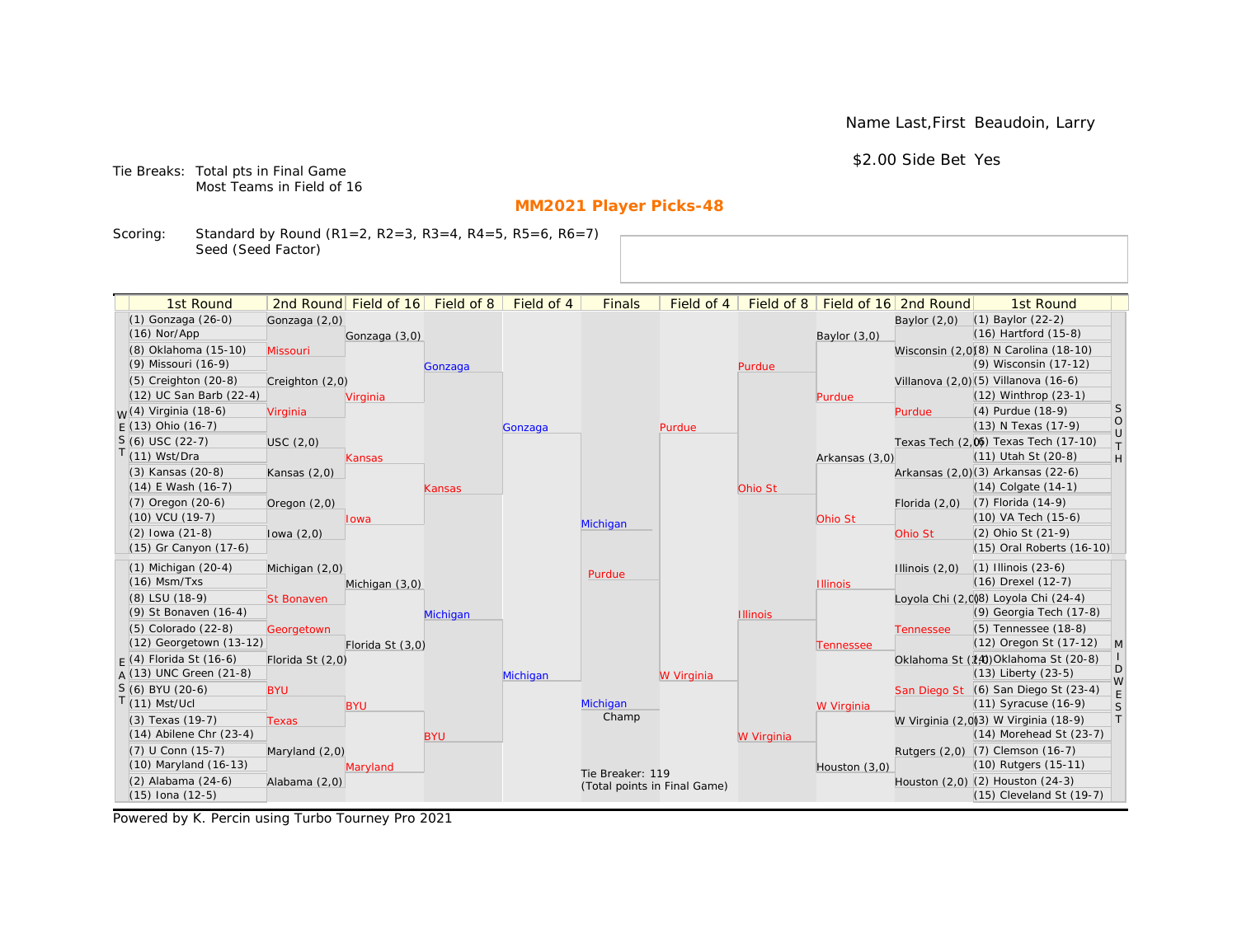Name Last,First Beaudoin, Michael

\$2.00 Side Bet

Tie Breaks: Total pts in Final Game Most Teams in Field of 16

# **MM2021 Player Picks-48**

Scoring: Standard by Round (R1=2, R2=3, R3=4, R4=5, R5=6, R6=7) Seed (Seed Factor)

| 1st Round                   |                    | 2nd Round Field of 16 | Field of 8 | Field of 4 | <b>Finals</b>                | Field of 4  | Field of 8    |                 | Field of 16 2nd Round | 1st Round                              |                   |
|-----------------------------|--------------------|-----------------------|------------|------------|------------------------------|-------------|---------------|-----------------|-----------------------|----------------------------------------|-------------------|
| (1) Gonzaga (26-0)          | Gonzaga (2,0)      |                       |            |            |                              |             |               |                 | Baylor $(2,0)$        | $(1)$ Baylor $(22-2)$                  |                   |
| $(16)$ Nor/App              |                    | Gonzaga (3,0)         |            |            |                              |             |               | Baylor $(3,0)$  |                       | (16) Hartford (15-8)                   |                   |
| (8) Oklahoma (15-10)        | Missouri           |                       |            |            |                              |             |               |                 | N Carolina            | (8) N Carolina (18-10)                 |                   |
| (9) Missouri (16-9)         |                    |                       | Gonzaga    |            |                              |             | <b>Baylor</b> |                 |                       | (9) Wisconsin (17-12)                  |                   |
| (5) Creighton (20-8)        | <b>UC San Barb</b> |                       |            |            |                              |             |               |                 | Winthrop              | (5) Villanova (16-6)                   |                   |
| (12) UC San Barb (22-4)     |                    | <b>UC San Barb</b>    |            |            |                              |             |               | Purdue          |                       | (12) Winthrop (23-1)                   |                   |
| $M(4)$ Virginia (18-6)      | Virginia           |                       |            |            |                              |             |               |                 | Purdue                | (4) Purdue (18-9)                      | <sub>S</sub>      |
| $F(13)$ Ohio (16-7)         |                    |                       |            | Gonzaga    |                              | Ohio St     |               |                 |                       | (13) N Texas (17-9)                    | $\circ$<br>$\cup$ |
| $S(6)$ USC (22-7)           | USC(2,0)           |                       |            |            |                              |             |               |                 | Utah St               | (6) Texas Tech (17-10)                 | T.                |
| $T(11)$ Wst/Dra             |                    | Kansas                |            |            |                              |             |               | <b>Utah St</b>  |                       | (11) Utah St (20-8)                    | H                 |
| (3) Kansas (20-8)           | Kansas $(2,0)$     |                       |            |            |                              |             |               |                 | Colgate               | (3) Arkansas (22-6)                    |                   |
| $(14)$ E Wash $(16-7)$      |                    |                       | lowa       |            |                              |             | Ohio St       |                 |                       | $(14)$ Colgate $(14-1)$                |                   |
| (7) Oregon (20-6)           | <b>VCU</b>         |                       |            |            |                              |             |               |                 | Florida $(2,0)$       | (7) Florida (14-9)                     |                   |
| (10) VCU (19-7)             |                    | <b>lowa</b>           |            |            | Michigan                     |             |               | Ohio St         |                       | (10) VA Tech (15-6)                    |                   |
| $(2)$ lowa $(21-8)$         | lowa $(2,0)$       |                       |            |            |                              |             |               |                 | Ohio St               | (2) Ohio St (21-9)                     |                   |
| (15) Gr Canyon (17-6)       |                    |                       |            |            |                              |             |               |                 |                       | (15) Oral Roberts (16-10)              |                   |
| $(1)$ Michigan $(20-4)$     | Michigan (2,0)     |                       |            |            | Oklahoma St                  |             |               |                 | Illinois $(2,0)$      | $(1)$ Illinois $(23-6)$                |                   |
| $(16)$ Msm/Txs              |                    | Michigan (3,0)        |            |            |                              |             |               | <b>Illinois</b> |                       | (16) Drexel (12-7)                     |                   |
| (8) LSU (18-9)              | LSU(2,0)           |                       |            |            |                              |             |               |                 |                       | Loyola Chi (2,0)8) Loyola Chi (24-4)   |                   |
| (9) St Bonaven (16-4)       |                    |                       | Michigan   |            |                              |             | Oklahoma St   |                 |                       | (9) Georgia Tech (17-8)                |                   |
| $(5)$ Colorado $(22-8)$     | Colorado (2,0)     |                       |            |            |                              |             |               |                 | <b>Tennessee</b>      | (5) Tennessee (18-8)                   |                   |
| (12) Georgetown (13-12)     |                    | Colorado              |            |            |                              |             |               | Oklahoma St     |                       | (12) Oregon St (17-12)                 | $\mathsf{M}$      |
| $F(4)$ Florida St (16-6)    | Florida St (2,0)   |                       |            |            |                              |             |               |                 |                       | Oklahoma St (14) Oklahoma St (20-8)    | D                 |
| $A(13)$ UNC Green (21-8)    |                    |                       |            | Michigan   |                              | Oklahoma St |               |                 |                       | (13) Liberty (23-5)                    | W                 |
| $S(6)$ BYU (20-6)           | <b>BYU</b>         |                       |            |            |                              |             |               |                 |                       | San Diego St (6) San Diego St (23-4)   | E                 |
| $T(11)$ Mst/Ucl             |                    | <b>BYU</b>            |            |            | Michigan<br>Champ            |             |               | W Virginia      |                       | (11) Syracuse (16-9)                   | S                 |
| (3) Texas (19-7)            | Abilene Chr (2,3)  |                       |            |            |                              |             |               |                 |                       | W Virginia (2,0)3) W Virginia (18-9)   | T                 |
| $(14)$ Abilene Chr $(23-4)$ |                    |                       | Alabama    |            |                              |             | Houston       |                 |                       | (14) Morehead St (23-7)                |                   |
| (7) U Conn (15-7)           | Maryland $(2,0)$   |                       |            |            |                              |             |               |                 | Clemson               | (7) Clemson (16-7)                     |                   |
| (10) Maryland (16-13)       |                    | Alabama (3,0)         |            |            | Tie Breaker: 130             |             |               | Houston (3,0)   |                       | (10) Rutgers (15-11)                   |                   |
| $(2)$ Alabama $(24-6)$      | Alabama (2,0)      |                       |            |            | (Total points in Final Game) |             |               |                 |                       | Houston $(2,0)$ $(2)$ Houston $(24-3)$ |                   |
| $(15)$ Iona $(12-5)$        |                    |                       |            |            |                              |             |               |                 |                       | (15) Cleveland St (19-7)               |                   |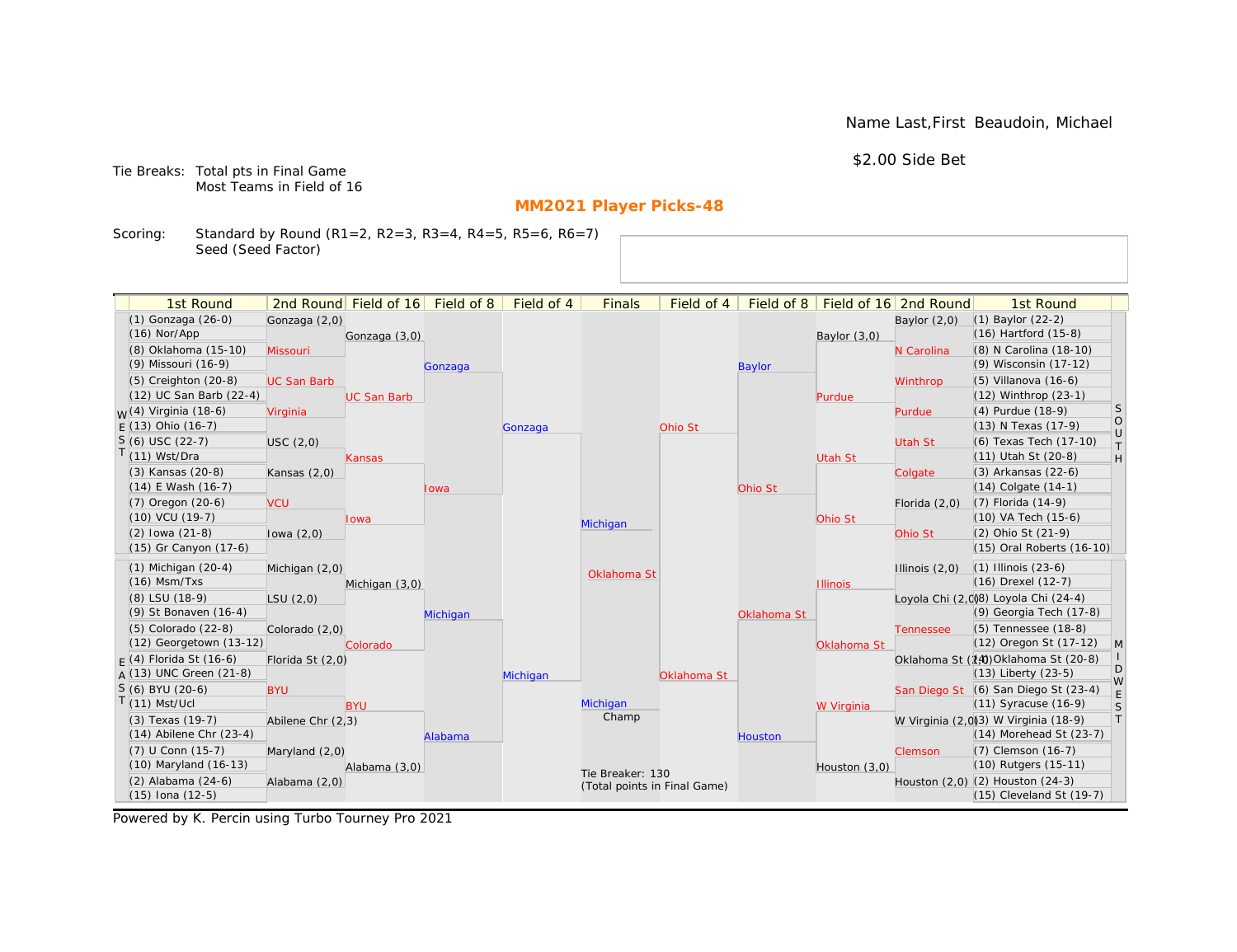Name Last,First Caridi, Jessica 1

\$2.00 Side Bet 8848

Tie Breaks: Total pts in Final Game Most Teams in Field of 16

# **MM2021 Player Picks-48**

Scoring: Standard by Round (R1=2, R2=3, R3=4, R4=5, R5=6, R6=7) Seed (Seed Factor)

| 1st Round                                      |                   | 2nd Round Field of 16 | Field of 8 | Field of 4 | <b>Finals</b>                | Field of 4    | Field of 8       |                | Field of 16 2nd Round | 1st Round                                                    |                   |
|------------------------------------------------|-------------------|-----------------------|------------|------------|------------------------------|---------------|------------------|----------------|-----------------------|--------------------------------------------------------------|-------------------|
| (1) Gonzaga (26-0)                             | Gonzaga (2,0)     |                       |            |            |                              |               |                  |                | Baylor $(2,0)$        | $(1)$ Baylor $(22-2)$                                        |                   |
| $(16)$ Nor/App                                 |                   | Gonzaga (3,0)         |            |            |                              |               |                  | Baylor (3,0)   |                       | $(16)$ Hartford $(15-8)$                                     |                   |
| (8) Oklahoma (15-10)                           | Missouri          |                       |            |            |                              |               |                  |                |                       | Wisconsin (2,0)(8) N Carolina (18-10)                        |                   |
| (9) Missouri (16-9)                            |                   |                       | Gonzaga    |            |                              |               | <b>Baylor</b>    |                |                       | (9) Wisconsin (17-12)                                        |                   |
| $(5)$ Creighton $(20-8)$                       | Creighton (2,0)   |                       |            |            |                              |               |                  |                |                       | Villanova (2,0)(5) Villanova (16-6)                          |                   |
| (12) UC San Barb (22-4)                        |                   | Creighton (3,0)       |            |            |                              |               |                  | N Texas        |                       | (12) Winthrop (23-1)                                         |                   |
| $M(4)$ Virginia (18-6)                         | Ohio $(2,3)$      |                       |            |            |                              |               |                  |                |                       | N Texas (2,3) (4) Purdue (18-9)                              | <sub>S</sub>      |
| $F(13)$ Ohio (16-7)                            |                   |                       |            | Gonzaga    |                              | <b>Baylor</b> |                  |                |                       | (13) N Texas (17-9)                                          | $\circ$<br>$\cup$ |
| $S(6)$ USC (22-7)                              | USC(2,0)          |                       |            |            |                              |               |                  |                | Utah St               | (6) Texas Tech (17-10)                                       | $\top$            |
| T(11) Wst/Dra                                  |                   | Kansas                |            |            |                              |               |                  | Colgate        |                       | (11) Utah St (20-8)                                          | H                 |
| (3) Kansas (20-8)                              | Kansas $(2,0)$    |                       |            |            |                              |               |                  |                | Colgate               | (3) Arkansas (22-6)                                          |                   |
| $(14)$ E Wash $(16-7)$                         |                   |                       | Kansas     |            |                              |               | Colgate          |                |                       | (14) Colgate (14-1)                                          |                   |
| (7) Oregon (20-6)                              | Oregon $(2,0)$    |                       |            |            |                              |               |                  |                | Florida $(2,0)$       | $(7)$ Florida $(14-9)$                                       |                   |
| (10) VCU (19-7)                                |                   | Oregon $(3,0)$        |            |            | Gonzaga                      |               |                  | Ohio St        |                       | (10) VA Tech (15-6)                                          |                   |
| $(2)$ lowa $(21-8)$                            | lowa $(2,0)$      |                       |            |            |                              |               |                  |                | Ohio St               | (2) Ohio St (21-9)                                           |                   |
| (15) Gr Canyon (17-6)                          |                   |                       |            |            |                              |               |                  |                |                       | (15) Oral Roberts (16-10)                                    |                   |
| $(1)$ Michigan $(20-4)$                        | Michigan (2,0)    |                       |            |            | <b>Tennessee</b>             |               |                  |                | Illinois $(2,0)$      | $(1)$ Illinois $(23-6)$                                      |                   |
| $(16)$ Msm/Txs                                 |                   | Michigan (3,0)        |            |            |                              |               |                  | Georgia Tech   |                       | (16) Drexel (12-7)                                           |                   |
| (8) LSU (18-9)                                 | <b>St Bonaven</b> |                       |            |            |                              |               |                  |                | Georgia Tech          | (8) Loyola Chi (24-4)                                        |                   |
| (9) St Bonaven (16-4)                          |                   |                       | Colorado   |            |                              |               | <b>Tennessee</b> |                |                       | (9) Georgia Tech (17-8)                                      |                   |
| $(5)$ Colorado $(22-8)$                        | Colorado (2,0)    |                       |            |            |                              |               |                  |                | <b>Tennessee</b>      | (5) Tennessee (18-8)                                         |                   |
| (12) Georgetown (13-12)                        |                   | Colorado              |            |            |                              |               |                  | Tennessee      |                       | (12) Oregon St (17-12)                                       | M                 |
| $F(4)$ Florida St (16-6)                       | Florida St (2,0)  |                       |            |            |                              |               |                  |                |                       | Oklahoma St (14) Oklahoma St (20-8)                          | D                 |
| A (13) UNC Green (21-8)                        |                   |                       |            | Colorado   |                              | Tennessee     |                  |                |                       | $(13)$ Liberty $(23-5)$                                      | W                 |
| S (6) BYU (20-6)                               | Mst/Ucl (2,2)     |                       |            |            |                              |               |                  |                |                       | Syracuse (2,2)(6) San Diego St (23-4)                        | E                 |
| $T(11)$ Mst/Ucl                                |                   | $Mst/Ucl$ $(3,2)$     |            |            | Gonzaga<br>Champ             |               |                  | Syracuse (3,2) |                       | (11) Syracuse (16-9)                                         | S                 |
| (3) Texas (19-7)                               | <b>Texas</b>      |                       |            |            |                              |               |                  |                |                       | W Virginia (2,0)(3) W Virginia (18-9)                        | T                 |
| $(14)$ Abilene Chr $(23-4)$                    |                   |                       | Alabama    |            |                              |               | <b>Syracuse</b>  |                |                       | (14) Morehead St (23-7)                                      |                   |
| (7) U Conn (15-7)<br>(10) Maryland (16-13)     | Maryland (2,0)    |                       |            |            |                              |               |                  |                | Clemson               | (7) Clemson (16-7)<br>(10) Rutgers (15-11)                   |                   |
|                                                |                   | Alabama (3,0)         |            |            | Tie Breaker: 148             |               |                  | Clemson        |                       |                                                              |                   |
| $(2)$ Alabama $(24-6)$<br>$(15)$ Iona $(12-5)$ | Alabama (2,0)     |                       |            |            | (Total points in Final Game) |               |                  |                |                       | Houston (2,0) (2) Houston (24-3)<br>(15) Cleveland St (19-7) |                   |
|                                                |                   |                       |            |            |                              |               |                  |                |                       |                                                              |                   |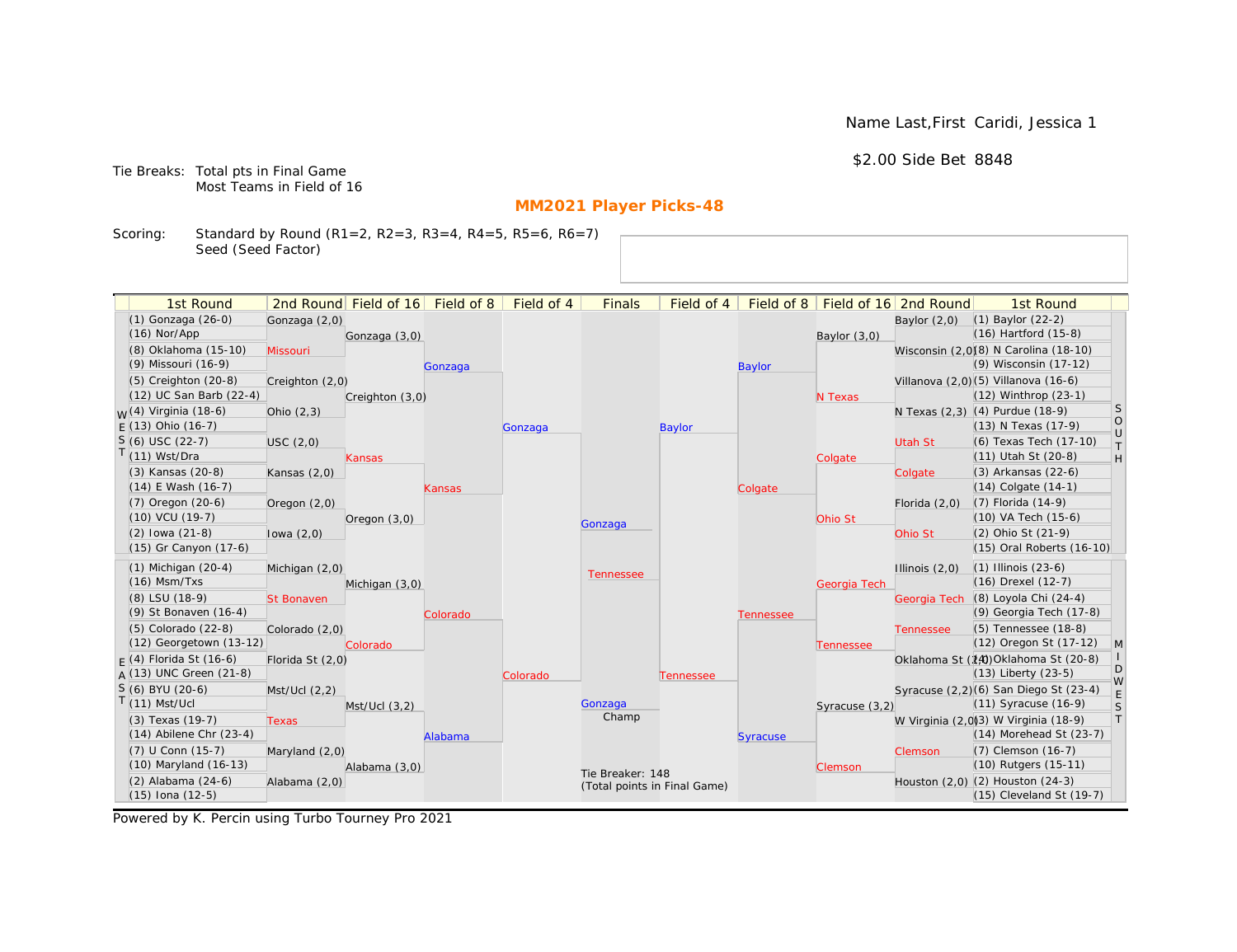Name Last,First Caridi, Jessica 2

\$2.00 Side Bet 8473

Tie Breaks: Total pts in Final Game Most Teams in Field of 16

# **MM2021 Player Picks-48**

Scoring: Standard by Round (R1=2, R2=3, R3=4, R4=5, R5=6, R6=7) Seed (Seed Factor)

| (1) Gonzaga (26-0)<br>(1) Baylor (22-2)<br>Gonzaga (2,0)<br>Baylor $(2,0)$<br>(16) Hartford (15-8)<br>$(16)$ Nor/App<br>Gonzaga (3,0)<br>Baylor $(3,0)$<br>(8) Oklahoma (15-10)<br>(8) N Carolina (18-10)<br>Oklahoma (2,0)<br>N Carolina<br>(9) Wisconsin (17-12)<br>(9) Missouri (16-9)<br><b>Baylor</b><br>Gonzaga<br>(5) Creighton (20-8)<br>Villanova (2,0) (5) Villanova (16-6)<br>Creighton (2,0)<br>(12) UC San Barb (22-4)<br>(12) Winthrop (23-1)<br>Creighton (3,0)<br>Purdue<br>S<br><sub>W</sub> (4) Virginia (18-6)<br>(4) Purdue (18-9)<br>Ohio $(2,3)$<br>Purdue<br>$\circ$<br>$E(13)$ Ohio (16-7)<br>(13) N Texas (17-9)<br>Ohio St<br>Gonzaga<br>$\cup$<br>$S(6)$ USC (22-7)<br>(6) Texas Tech (17-10)<br>Wst/Dra<br>Utah St<br>$\top$<br>$T(11)$ Wst/Dra<br>(11) Utah St (20-8)<br>H<br>Wst/Dra<br>Arkansas (3,0)<br>(3) Kansas (20-8)<br>Arkansas (2,0)(3) Arkansas (22-6)<br>Kansas $(2,0)$<br>$(14)$ E Wash $(16-7)$<br>$(14)$ Colgate $(14-1)$<br>Ohio St<br>lowa<br>$(7)$ Oregon $(20-6)$<br>$(7)$ Florida $(14-9)$<br><b>VCU</b><br>Florida $(2,0)$<br>(10) VCU (19-7)<br>(10) VA Tech (15-6)<br>Ohio St<br>lowa<br>Gonzaga<br>(2) Ohio St (21-9)<br>$(2)$ lowa $(21-8)$<br>Ohio St<br>lowa $(2,0)$<br>(15) Gr Canyon (17-6)<br>(15) Oral Roberts (16-10)<br>$(1)$ Michigan $(20-4)$<br>$(1)$ Illinois $(23-6)$<br>Illinois $(2,0)$<br>Michigan (2,0)<br>Ohio St<br>$(16)$ Msm/Txs<br>(16) Drexel (12-7)<br>Michigan (3,0)<br>Loyola Chi (3,0)<br>Loyola Chi (2,008) Loyola Chi (24-4)<br>(8) LSU (18-9)<br><b>St Bonaven</b><br>(9) Georgia Tech (17-8)<br>(9) St Bonaven (16-4)<br><b>Florida St</b><br>Oklahoma St<br>(5) Tennessee (18-8)<br>(5) Colorado (22-8)<br>Georgetown<br><b>Tennessee</b><br>(12) Georgetown (13-12)<br>(12) Oregon St (17-12)<br>$\mathsf{M}$<br>Florida St (3,0)<br>Oklahoma St<br>Oklahoma St (14) Oklahoma St (20-8)<br>$F(4)$ Florida St (16-6)<br>Florida St (2,0)<br>D<br>$A(13)$ UNC Green (21-8)<br>(13) Liberty (23-5)<br><b>Florida St</b><br>Oklahoma St<br>W<br>S (6) BYU (20-6)<br>San Diego St (6) San Diego St (23-4)<br><b>BYU</b><br>$\mathsf E$<br>$T(11)$ Mst/Ucl<br>Ohio St<br>(11) Syracuse (16-9)<br>S<br><b>BYU</b><br>San Diego St<br>Champ<br> T <br>W Virginia (2,0)(3) W Virginia (18-9)<br>(3) Texas (19-7)<br><b>Texas</b><br>$(14)$ Abilene Chr $(23-4)$<br>(14) Morehead St (23-7)<br><b>BYU</b><br>San Diego St<br>(7) U Conn (15-7)<br>Rutgers (2,0) (7) Clemson (16-7)<br>U Conn<br>(10) Maryland (16-13)<br>(10) Rutgers (15-11)<br>Alabama (3,0)<br>Houston (3,0)<br>Tie Breaker: 164<br>(2) Alabama (24-6)<br>Houston (2,0) (2) Houston (24-3)<br>Alabama (2,0)<br>(Total points in Final Game)<br>$(15)$ Iona $(12-5)$<br>(15) Cleveland St (19-7) | 1st Round | 2nd Round Field of 16 Field of 8 | Field of 4 | <b>Finals</b> | Field of 4 | Field of 8 | Field of 16 2nd Round | 1st Round |  |
|-------------------------------------------------------------------------------------------------------------------------------------------------------------------------------------------------------------------------------------------------------------------------------------------------------------------------------------------------------------------------------------------------------------------------------------------------------------------------------------------------------------------------------------------------------------------------------------------------------------------------------------------------------------------------------------------------------------------------------------------------------------------------------------------------------------------------------------------------------------------------------------------------------------------------------------------------------------------------------------------------------------------------------------------------------------------------------------------------------------------------------------------------------------------------------------------------------------------------------------------------------------------------------------------------------------------------------------------------------------------------------------------------------------------------------------------------------------------------------------------------------------------------------------------------------------------------------------------------------------------------------------------------------------------------------------------------------------------------------------------------------------------------------------------------------------------------------------------------------------------------------------------------------------------------------------------------------------------------------------------------------------------------------------------------------------------------------------------------------------------------------------------------------------------------------------------------------------------------------------------------------------------------------------------------------------------------------------------------------------------------------------------------------------------------------------------------------------------------------------------------------------------------------------------------------------------------------------------------------------------------------------------------------------------------------------------------------------------------------------------------|-----------|----------------------------------|------------|---------------|------------|------------|-----------------------|-----------|--|
|                                                                                                                                                                                                                                                                                                                                                                                                                                                                                                                                                                                                                                                                                                                                                                                                                                                                                                                                                                                                                                                                                                                                                                                                                                                                                                                                                                                                                                                                                                                                                                                                                                                                                                                                                                                                                                                                                                                                                                                                                                                                                                                                                                                                                                                                                                                                                                                                                                                                                                                                                                                                                                                                                                                                                 |           |                                  |            |               |            |            |                       |           |  |
|                                                                                                                                                                                                                                                                                                                                                                                                                                                                                                                                                                                                                                                                                                                                                                                                                                                                                                                                                                                                                                                                                                                                                                                                                                                                                                                                                                                                                                                                                                                                                                                                                                                                                                                                                                                                                                                                                                                                                                                                                                                                                                                                                                                                                                                                                                                                                                                                                                                                                                                                                                                                                                                                                                                                                 |           |                                  |            |               |            |            |                       |           |  |
|                                                                                                                                                                                                                                                                                                                                                                                                                                                                                                                                                                                                                                                                                                                                                                                                                                                                                                                                                                                                                                                                                                                                                                                                                                                                                                                                                                                                                                                                                                                                                                                                                                                                                                                                                                                                                                                                                                                                                                                                                                                                                                                                                                                                                                                                                                                                                                                                                                                                                                                                                                                                                                                                                                                                                 |           |                                  |            |               |            |            |                       |           |  |
|                                                                                                                                                                                                                                                                                                                                                                                                                                                                                                                                                                                                                                                                                                                                                                                                                                                                                                                                                                                                                                                                                                                                                                                                                                                                                                                                                                                                                                                                                                                                                                                                                                                                                                                                                                                                                                                                                                                                                                                                                                                                                                                                                                                                                                                                                                                                                                                                                                                                                                                                                                                                                                                                                                                                                 |           |                                  |            |               |            |            |                       |           |  |
|                                                                                                                                                                                                                                                                                                                                                                                                                                                                                                                                                                                                                                                                                                                                                                                                                                                                                                                                                                                                                                                                                                                                                                                                                                                                                                                                                                                                                                                                                                                                                                                                                                                                                                                                                                                                                                                                                                                                                                                                                                                                                                                                                                                                                                                                                                                                                                                                                                                                                                                                                                                                                                                                                                                                                 |           |                                  |            |               |            |            |                       |           |  |
|                                                                                                                                                                                                                                                                                                                                                                                                                                                                                                                                                                                                                                                                                                                                                                                                                                                                                                                                                                                                                                                                                                                                                                                                                                                                                                                                                                                                                                                                                                                                                                                                                                                                                                                                                                                                                                                                                                                                                                                                                                                                                                                                                                                                                                                                                                                                                                                                                                                                                                                                                                                                                                                                                                                                                 |           |                                  |            |               |            |            |                       |           |  |
|                                                                                                                                                                                                                                                                                                                                                                                                                                                                                                                                                                                                                                                                                                                                                                                                                                                                                                                                                                                                                                                                                                                                                                                                                                                                                                                                                                                                                                                                                                                                                                                                                                                                                                                                                                                                                                                                                                                                                                                                                                                                                                                                                                                                                                                                                                                                                                                                                                                                                                                                                                                                                                                                                                                                                 |           |                                  |            |               |            |            |                       |           |  |
|                                                                                                                                                                                                                                                                                                                                                                                                                                                                                                                                                                                                                                                                                                                                                                                                                                                                                                                                                                                                                                                                                                                                                                                                                                                                                                                                                                                                                                                                                                                                                                                                                                                                                                                                                                                                                                                                                                                                                                                                                                                                                                                                                                                                                                                                                                                                                                                                                                                                                                                                                                                                                                                                                                                                                 |           |                                  |            |               |            |            |                       |           |  |
|                                                                                                                                                                                                                                                                                                                                                                                                                                                                                                                                                                                                                                                                                                                                                                                                                                                                                                                                                                                                                                                                                                                                                                                                                                                                                                                                                                                                                                                                                                                                                                                                                                                                                                                                                                                                                                                                                                                                                                                                                                                                                                                                                                                                                                                                                                                                                                                                                                                                                                                                                                                                                                                                                                                                                 |           |                                  |            |               |            |            |                       |           |  |
|                                                                                                                                                                                                                                                                                                                                                                                                                                                                                                                                                                                                                                                                                                                                                                                                                                                                                                                                                                                                                                                                                                                                                                                                                                                                                                                                                                                                                                                                                                                                                                                                                                                                                                                                                                                                                                                                                                                                                                                                                                                                                                                                                                                                                                                                                                                                                                                                                                                                                                                                                                                                                                                                                                                                                 |           |                                  |            |               |            |            |                       |           |  |
|                                                                                                                                                                                                                                                                                                                                                                                                                                                                                                                                                                                                                                                                                                                                                                                                                                                                                                                                                                                                                                                                                                                                                                                                                                                                                                                                                                                                                                                                                                                                                                                                                                                                                                                                                                                                                                                                                                                                                                                                                                                                                                                                                                                                                                                                                                                                                                                                                                                                                                                                                                                                                                                                                                                                                 |           |                                  |            |               |            |            |                       |           |  |
|                                                                                                                                                                                                                                                                                                                                                                                                                                                                                                                                                                                                                                                                                                                                                                                                                                                                                                                                                                                                                                                                                                                                                                                                                                                                                                                                                                                                                                                                                                                                                                                                                                                                                                                                                                                                                                                                                                                                                                                                                                                                                                                                                                                                                                                                                                                                                                                                                                                                                                                                                                                                                                                                                                                                                 |           |                                  |            |               |            |            |                       |           |  |
|                                                                                                                                                                                                                                                                                                                                                                                                                                                                                                                                                                                                                                                                                                                                                                                                                                                                                                                                                                                                                                                                                                                                                                                                                                                                                                                                                                                                                                                                                                                                                                                                                                                                                                                                                                                                                                                                                                                                                                                                                                                                                                                                                                                                                                                                                                                                                                                                                                                                                                                                                                                                                                                                                                                                                 |           |                                  |            |               |            |            |                       |           |  |
|                                                                                                                                                                                                                                                                                                                                                                                                                                                                                                                                                                                                                                                                                                                                                                                                                                                                                                                                                                                                                                                                                                                                                                                                                                                                                                                                                                                                                                                                                                                                                                                                                                                                                                                                                                                                                                                                                                                                                                                                                                                                                                                                                                                                                                                                                                                                                                                                                                                                                                                                                                                                                                                                                                                                                 |           |                                  |            |               |            |            |                       |           |  |
|                                                                                                                                                                                                                                                                                                                                                                                                                                                                                                                                                                                                                                                                                                                                                                                                                                                                                                                                                                                                                                                                                                                                                                                                                                                                                                                                                                                                                                                                                                                                                                                                                                                                                                                                                                                                                                                                                                                                                                                                                                                                                                                                                                                                                                                                                                                                                                                                                                                                                                                                                                                                                                                                                                                                                 |           |                                  |            |               |            |            |                       |           |  |
|                                                                                                                                                                                                                                                                                                                                                                                                                                                                                                                                                                                                                                                                                                                                                                                                                                                                                                                                                                                                                                                                                                                                                                                                                                                                                                                                                                                                                                                                                                                                                                                                                                                                                                                                                                                                                                                                                                                                                                                                                                                                                                                                                                                                                                                                                                                                                                                                                                                                                                                                                                                                                                                                                                                                                 |           |                                  |            |               |            |            |                       |           |  |
|                                                                                                                                                                                                                                                                                                                                                                                                                                                                                                                                                                                                                                                                                                                                                                                                                                                                                                                                                                                                                                                                                                                                                                                                                                                                                                                                                                                                                                                                                                                                                                                                                                                                                                                                                                                                                                                                                                                                                                                                                                                                                                                                                                                                                                                                                                                                                                                                                                                                                                                                                                                                                                                                                                                                                 |           |                                  |            |               |            |            |                       |           |  |
|                                                                                                                                                                                                                                                                                                                                                                                                                                                                                                                                                                                                                                                                                                                                                                                                                                                                                                                                                                                                                                                                                                                                                                                                                                                                                                                                                                                                                                                                                                                                                                                                                                                                                                                                                                                                                                                                                                                                                                                                                                                                                                                                                                                                                                                                                                                                                                                                                                                                                                                                                                                                                                                                                                                                                 |           |                                  |            |               |            |            |                       |           |  |
|                                                                                                                                                                                                                                                                                                                                                                                                                                                                                                                                                                                                                                                                                                                                                                                                                                                                                                                                                                                                                                                                                                                                                                                                                                                                                                                                                                                                                                                                                                                                                                                                                                                                                                                                                                                                                                                                                                                                                                                                                                                                                                                                                                                                                                                                                                                                                                                                                                                                                                                                                                                                                                                                                                                                                 |           |                                  |            |               |            |            |                       |           |  |
|                                                                                                                                                                                                                                                                                                                                                                                                                                                                                                                                                                                                                                                                                                                                                                                                                                                                                                                                                                                                                                                                                                                                                                                                                                                                                                                                                                                                                                                                                                                                                                                                                                                                                                                                                                                                                                                                                                                                                                                                                                                                                                                                                                                                                                                                                                                                                                                                                                                                                                                                                                                                                                                                                                                                                 |           |                                  |            |               |            |            |                       |           |  |
|                                                                                                                                                                                                                                                                                                                                                                                                                                                                                                                                                                                                                                                                                                                                                                                                                                                                                                                                                                                                                                                                                                                                                                                                                                                                                                                                                                                                                                                                                                                                                                                                                                                                                                                                                                                                                                                                                                                                                                                                                                                                                                                                                                                                                                                                                                                                                                                                                                                                                                                                                                                                                                                                                                                                                 |           |                                  |            |               |            |            |                       |           |  |
|                                                                                                                                                                                                                                                                                                                                                                                                                                                                                                                                                                                                                                                                                                                                                                                                                                                                                                                                                                                                                                                                                                                                                                                                                                                                                                                                                                                                                                                                                                                                                                                                                                                                                                                                                                                                                                                                                                                                                                                                                                                                                                                                                                                                                                                                                                                                                                                                                                                                                                                                                                                                                                                                                                                                                 |           |                                  |            |               |            |            |                       |           |  |
|                                                                                                                                                                                                                                                                                                                                                                                                                                                                                                                                                                                                                                                                                                                                                                                                                                                                                                                                                                                                                                                                                                                                                                                                                                                                                                                                                                                                                                                                                                                                                                                                                                                                                                                                                                                                                                                                                                                                                                                                                                                                                                                                                                                                                                                                                                                                                                                                                                                                                                                                                                                                                                                                                                                                                 |           |                                  |            |               |            |            |                       |           |  |
|                                                                                                                                                                                                                                                                                                                                                                                                                                                                                                                                                                                                                                                                                                                                                                                                                                                                                                                                                                                                                                                                                                                                                                                                                                                                                                                                                                                                                                                                                                                                                                                                                                                                                                                                                                                                                                                                                                                                                                                                                                                                                                                                                                                                                                                                                                                                                                                                                                                                                                                                                                                                                                                                                                                                                 |           |                                  |            |               |            |            |                       |           |  |
|                                                                                                                                                                                                                                                                                                                                                                                                                                                                                                                                                                                                                                                                                                                                                                                                                                                                                                                                                                                                                                                                                                                                                                                                                                                                                                                                                                                                                                                                                                                                                                                                                                                                                                                                                                                                                                                                                                                                                                                                                                                                                                                                                                                                                                                                                                                                                                                                                                                                                                                                                                                                                                                                                                                                                 |           |                                  |            |               |            |            |                       |           |  |
|                                                                                                                                                                                                                                                                                                                                                                                                                                                                                                                                                                                                                                                                                                                                                                                                                                                                                                                                                                                                                                                                                                                                                                                                                                                                                                                                                                                                                                                                                                                                                                                                                                                                                                                                                                                                                                                                                                                                                                                                                                                                                                                                                                                                                                                                                                                                                                                                                                                                                                                                                                                                                                                                                                                                                 |           |                                  |            |               |            |            |                       |           |  |
|                                                                                                                                                                                                                                                                                                                                                                                                                                                                                                                                                                                                                                                                                                                                                                                                                                                                                                                                                                                                                                                                                                                                                                                                                                                                                                                                                                                                                                                                                                                                                                                                                                                                                                                                                                                                                                                                                                                                                                                                                                                                                                                                                                                                                                                                                                                                                                                                                                                                                                                                                                                                                                                                                                                                                 |           |                                  |            |               |            |            |                       |           |  |
|                                                                                                                                                                                                                                                                                                                                                                                                                                                                                                                                                                                                                                                                                                                                                                                                                                                                                                                                                                                                                                                                                                                                                                                                                                                                                                                                                                                                                                                                                                                                                                                                                                                                                                                                                                                                                                                                                                                                                                                                                                                                                                                                                                                                                                                                                                                                                                                                                                                                                                                                                                                                                                                                                                                                                 |           |                                  |            |               |            |            |                       |           |  |
|                                                                                                                                                                                                                                                                                                                                                                                                                                                                                                                                                                                                                                                                                                                                                                                                                                                                                                                                                                                                                                                                                                                                                                                                                                                                                                                                                                                                                                                                                                                                                                                                                                                                                                                                                                                                                                                                                                                                                                                                                                                                                                                                                                                                                                                                                                                                                                                                                                                                                                                                                                                                                                                                                                                                                 |           |                                  |            |               |            |            |                       |           |  |
|                                                                                                                                                                                                                                                                                                                                                                                                                                                                                                                                                                                                                                                                                                                                                                                                                                                                                                                                                                                                                                                                                                                                                                                                                                                                                                                                                                                                                                                                                                                                                                                                                                                                                                                                                                                                                                                                                                                                                                                                                                                                                                                                                                                                                                                                                                                                                                                                                                                                                                                                                                                                                                                                                                                                                 |           |                                  |            |               |            |            |                       |           |  |
|                                                                                                                                                                                                                                                                                                                                                                                                                                                                                                                                                                                                                                                                                                                                                                                                                                                                                                                                                                                                                                                                                                                                                                                                                                                                                                                                                                                                                                                                                                                                                                                                                                                                                                                                                                                                                                                                                                                                                                                                                                                                                                                                                                                                                                                                                                                                                                                                                                                                                                                                                                                                                                                                                                                                                 |           |                                  |            |               |            |            |                       |           |  |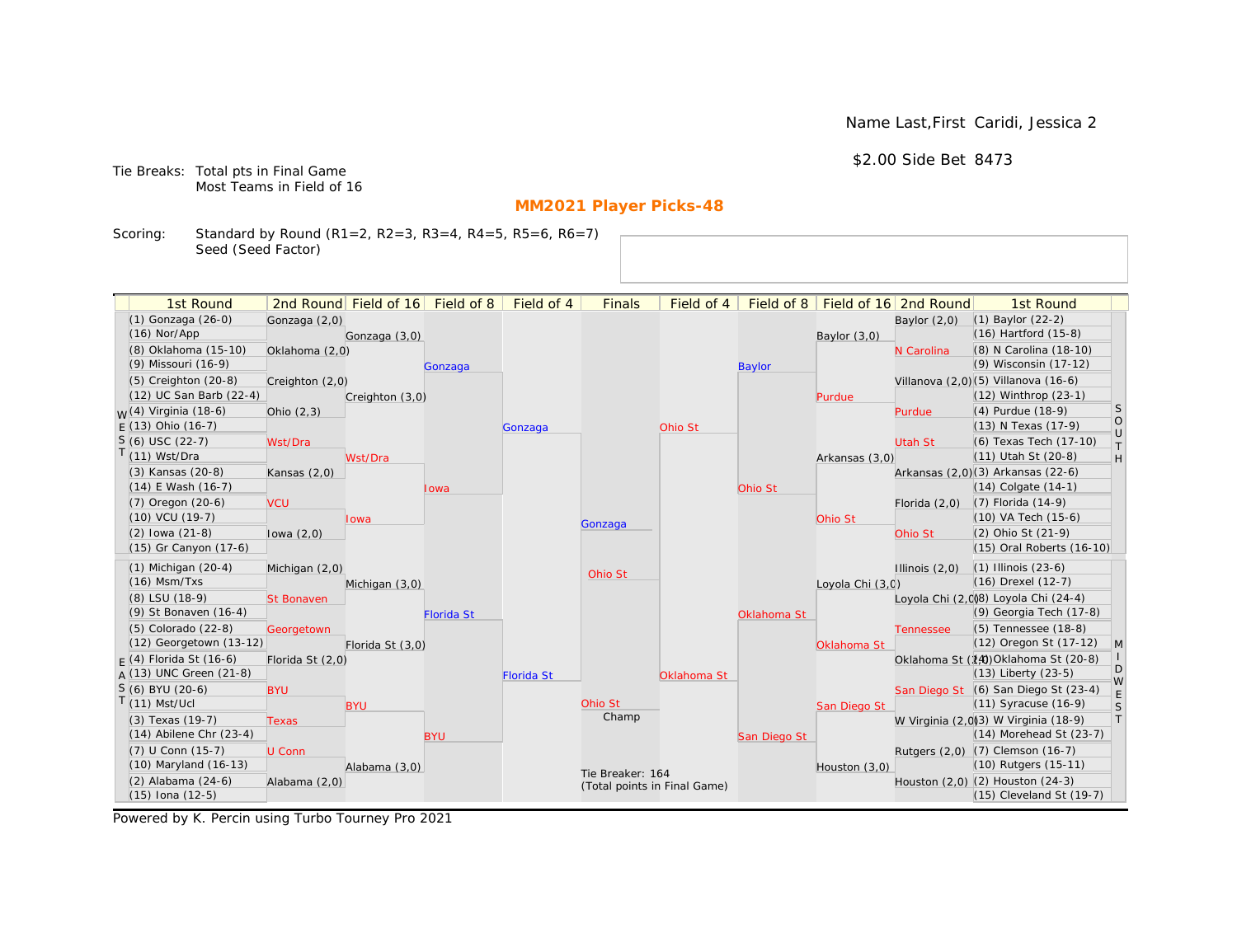Name Last,First Carroll, Nathan

\$2.00 Side Bet

Tie Breaks: Total pts in Final Game Most Teams in Field of 16

# **MM2021 Player Picks-48**

Scoring: Standard by Round (R1=2, R2=3, R3=4, R4=5, R5=6, R6=7) Seed (Seed Factor)

| 1st Round                        |                   | 2nd Round Field of 16 | Field of 8 | Field of 4 | <b>Finals</b>                | Field of 4      | Field of 8      |                  | Field of 16 2nd Round | 1st Round                                                    |                   |
|----------------------------------|-------------------|-----------------------|------------|------------|------------------------------|-----------------|-----------------|------------------|-----------------------|--------------------------------------------------------------|-------------------|
| (1) Gonzaga (26-0)               | Gonzaga (2,0)     |                       |            |            |                              |                 |                 |                  | Baylor $(2,0)$        | $(1)$ Baylor $(22-2)$                                        |                   |
| $(16)$ Nor/App                   |                   | Gonzaga (3,0)         |            |            |                              |                 |                 | Baylor (3,0)     |                       | $(16)$ Hartford $(15-8)$                                     |                   |
| (8) Oklahoma (15-10)             | Missouri          |                       |            |            |                              |                 |                 |                  |                       | Wisconsin (2,0)(8) N Carolina (18-10)                        |                   |
| (9) Missouri (16-9)              |                   |                       | Gonzaga    |            |                              |                 | <b>Baylor</b>   |                  |                       | (9) Wisconsin (17-12)                                        |                   |
| (5) Creighton (20-8)             | Creighton (2,0)   |                       |            |            |                              |                 |                 |                  | Winthrop              | $(5)$ Villanova $(16-6)$                                     |                   |
| (12) UC San Barb (22-4)          |                   | Creighton (3,0)       |            |            |                              |                 |                 | Winthrop         |                       | $(12)$ Winthrop $(23-1)$                                     |                   |
| <sub>W</sub> (4) Virginia (18-6) | Virginia          |                       |            |            |                              |                 |                 |                  |                       | N Texas (2,3) (4) Purdue (18-9)                              | <sub>S</sub>      |
| $E(13)$ Ohio (16-7)              |                   |                       |            | Gonzaga    |                              | <b>Arkansas</b> |                 |                  |                       | (13) N Texas (17-9)                                          | $\circ$<br>$\cup$ |
| $S(6)$ USC (22-7)                | USC(2,0)          |                       |            |            |                              |                 |                 |                  | <b>Utah St</b>        | (6) Texas Tech (17-10)                                       | $\top$            |
| T(11) Wst/Dra                    |                   | Kansas                |            |            |                              |                 |                 | Arkansas (3,0)   |                       | (11) Utah St (20-8)                                          | H                 |
| (3) Kansas (20-8)                | Kansas $(2,0)$    |                       |            |            |                              |                 |                 |                  |                       | Arkansas (2,0)(3) Arkansas (22-6)                            |                   |
| $(14)$ E Wash $(16-7)$           |                   |                       | Kansas     |            |                              |                 | <b>Arkansas</b> |                  |                       | $(14)$ Colgate $(14-1)$                                      |                   |
| (7) Oregon (20-6)                | Oregon $(2,0)$    |                       |            |            |                              |                 |                 |                  | Florida $(2,0)$       | $(7)$ Florida $(14-9)$                                       |                   |
| (10) VCU (19-7)                  |                   | Oregon $(3,0)$        |            |            | Gonzaga                      |                 |                 | Florida          |                       | (10) VA Tech (15-6)                                          |                   |
| $(2)$ lowa $(21-8)$              | lowa $(2,0)$      |                       |            |            |                              |                 |                 |                  | Ohio St               | (2) Ohio St (21-9)                                           |                   |
| (15) Gr Canyon (17-6)            |                   |                       |            |            |                              |                 |                 |                  |                       | (15) Oral Roberts (16-10)                                    |                   |
| $(1)$ Michigan $(20-4)$          | Michigan (2,0)    |                       |            |            | Houston                      |                 |                 |                  | Illinois $(2,0)$      | $(1)$ Illinois $(23-6)$                                      |                   |
| $(16)$ Msm/Txs                   |                   | Michigan (3,0)        |            |            |                              |                 |                 | Loyola Chi (3,0) |                       | (16) Drexel (12-7)                                           |                   |
| (8) LSU (18-9)                   | LSU(2,0)          |                       |            |            |                              |                 |                 |                  |                       | Loyola Chi (2,0)8) Loyola Chi (24-4)                         |                   |
| (9) St Bonaven (16-4)            |                   |                       | Michigan   |            |                              |                 | Loyola Chi      |                  |                       | (9) Georgia Tech (17-8)                                      |                   |
| (5) Colorado (22-8)              | Colorado (2,0)    |                       |            |            |                              |                 |                 |                  | <b>Tennessee</b>      | (5) Tennessee (18-8)                                         |                   |
| (12) Georgetown (13-12)          |                   | Colorado              |            |            |                              |                 |                 | Tennessee        |                       | (12) Oregon St (17-12)                                       | M                 |
| $F(4)$ Florida St (16-6)         | <b>UNC Green</b>  |                       |            |            |                              |                 |                 |                  |                       | Oklahoma St (14) Oklahoma St (20-8)                          | D                 |
| $A(13)$ UNC Green (21-8)         |                   |                       |            | Michigan   |                              | Houston         |                 |                  |                       | $(13)$ Liberty $(23-5)$                                      | W                 |
| S (6) BYU (20-6)                 | <b>BYU</b>        |                       |            |            |                              |                 |                 |                  |                       | San Diego St (6) San Diego St (23-4)                         | E                 |
| $T(11)$ Mst/Ucl                  |                   | <b>BYU</b>            |            |            | Gonzaga<br>Champ             |                 |                 | San Diego St     |                       | $(11)$ Syracuse $(16-9)$                                     | S                 |
| (3) Texas (19-7)                 | Abilene Chr (2,3) |                       |            |            |                              |                 |                 |                  | Morehead St           | (3) W Virginia (18-9)                                        | T                 |
| $(14)$ Abilene Chr $(23-4)$      |                   |                       | U Conn     |            |                              |                 | <b>Houston</b>  |                  |                       | (14) Morehead St (23-7)                                      |                   |
| (7) U Conn (15-7)                | U Conn            |                       |            |            |                              |                 |                 |                  | Clemson               | (7) Clemson (16-7)                                           |                   |
| (10) Maryland (16-13)            |                   | U Conn                |            |            | Tie Breaker: 125             |                 |                 | Houston $(3,0)$  |                       | (10) Rutgers (15-11)                                         |                   |
| (2) Alabama (24-6)               | Alabama (2,0)     |                       |            |            | (Total points in Final Game) |                 |                 |                  |                       | Houston (2,0) (2) Houston (24-3)<br>(15) Cleveland St (19-7) |                   |
| $(15)$ Iona $(12-5)$             |                   |                       |            |            |                              |                 |                 |                  |                       |                                                              |                   |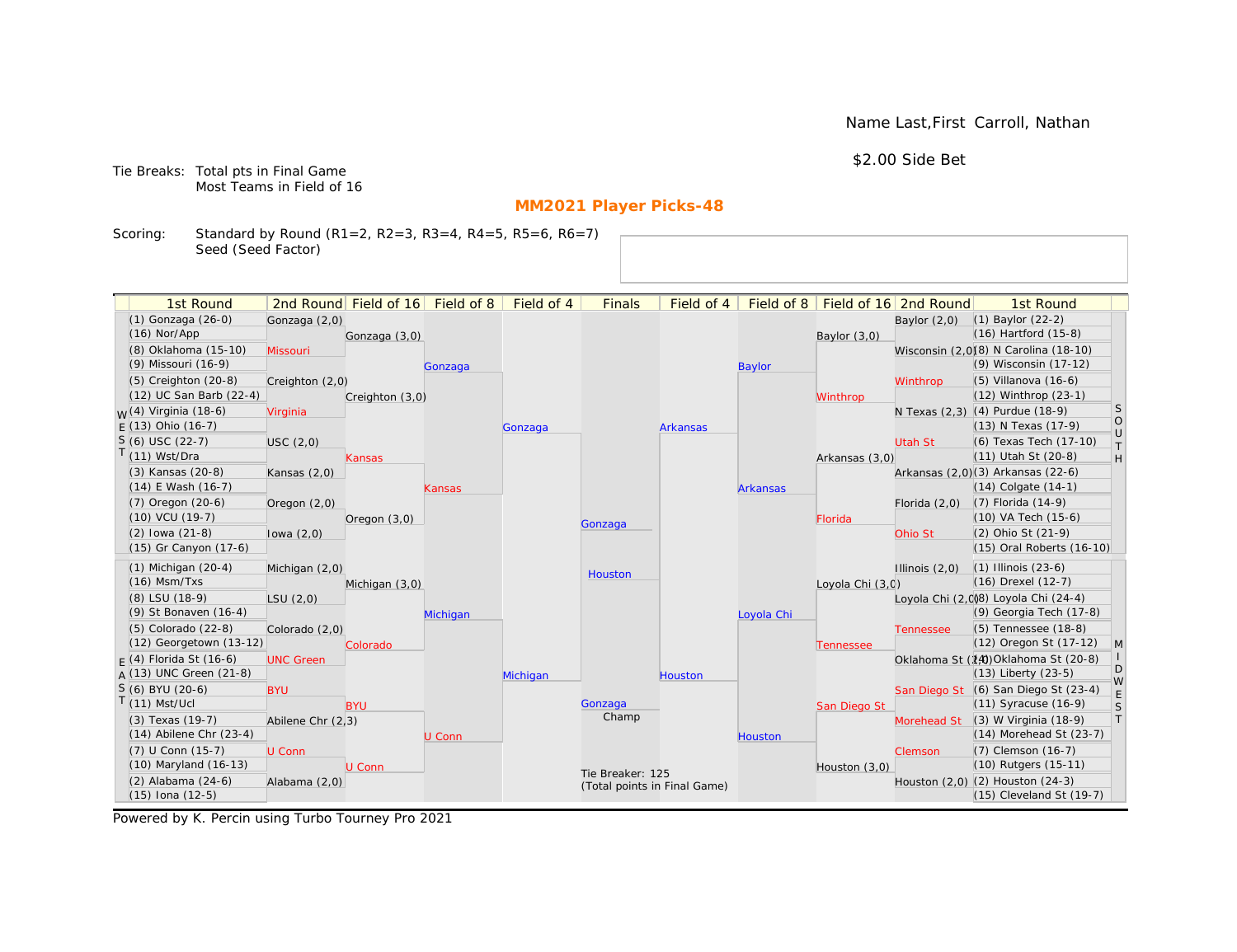Name Last,First Cassar, Chris

\$2.00 Side Bet

Tie Breaks: Total pts in Final Game Most Teams in Field of 16

# **MM2021 Player Picks-48**

Scoring: Standard by Round (R1=2, R2=3, R3=4, R4=5, R5=6, R6=7) Seed (Seed Factor)

| 1st Round                                  |                  | 2nd Round Field of 16 | Field of 8 | Field of 4 | <b>Finals</b>                | Field of 4      | Field of 8      |                 | Field of 16 2nd Round | 1st Round                                                    |                                                                   |
|--------------------------------------------|------------------|-----------------------|------------|------------|------------------------------|-----------------|-----------------|-----------------|-----------------------|--------------------------------------------------------------|-------------------------------------------------------------------|
| (1) Gonzaga (26-0)                         | Gonzaga (2,0)    |                       |            |            |                              |                 |                 |                 | Baylor $(2,0)$        | $(1)$ Baylor $(22-2)$                                        |                                                                   |
| $(16)$ Nor/App                             |                  | Gonzaga (3,0)         |            |            |                              |                 |                 | Baylor (3,0)    |                       | $(16)$ Hartford $(15-8)$                                     |                                                                   |
| (8) Oklahoma (15-10)                       | Missouri         |                       |            |            |                              |                 |                 |                 | N Carolina            | (8) N Carolina (18-10)                                       |                                                                   |
| (9) Missouri (16-9)                        |                  |                       | Gonzaga    |            |                              |                 | <b>Baylor</b>   |                 |                       | (9) Wisconsin (17-12)                                        |                                                                   |
| (5) Creighton (20-8)                       | Creighton (2,0)  |                       |            |            |                              |                 |                 |                 | Winthrop              | $(5)$ Villanova $(16-6)$                                     |                                                                   |
| (12) UC San Barb (22-4)                    |                  | Ohio                  |            |            |                              |                 |                 | N Texas         |                       | (12) Winthrop (23-1)                                         |                                                                   |
| $W(4)$ Virginia (18-6)                     | Ohio $(2,3)$     |                       |            |            |                              |                 |                 |                 |                       | N Texas (2,3) (4) Purdue (18-9)                              | S                                                                 |
| $E(13)$ Ohio (16-7)                        |                  |                       |            | Gonzaga    |                              | <b>Baylor</b>   |                 |                 |                       | (13) N Texas (17-9)                                          | $\circ$<br>$\cup$                                                 |
| $S(6)$ USC (22-7)                          | USC (2,0)        |                       |            |            |                              |                 |                 |                 |                       | Texas Tech (2,0) Texas Tech (17-10)                          | $\top$                                                            |
| $T(11)$ Wst/Dra                            |                  | USC(3,0)              |            |            |                              |                 |                 | Arkansas (3,0)  |                       | (11) Utah St (20-8)                                          | $\mathsf{H}% _{\mathsf{H}}^{\ast}=\mathsf{H}_{\mathsf{H}}^{\ast}$ |
| (3) Kansas (20-8)                          | Kansas $(2,0)$   |                       |            |            |                              |                 |                 |                 |                       | Arkansas (2,0)(3) Arkansas (22-6)                            |                                                                   |
| $(14)$ E Wash $(16-7)$                     |                  |                       | Iowa       |            |                              |                 | Ohio St         |                 |                       | $(14)$ Colgate $(14-1)$                                      |                                                                   |
| $(7)$ Oregon $(20-6)$                      | Oregon $(2,0)$   |                       |            |            |                              |                 |                 |                 | <b>VA Tech</b>        | $(7)$ Florida $(14-9)$                                       |                                                                   |
| $(10)$ VCU $(19-7)$                        |                  | lowa                  |            |            | Gonzaga                      |                 |                 | Ohio St         |                       | $(10)$ VA Tech $(15-6)$                                      |                                                                   |
| $(2)$ lowa $(21-8)$                        | lowa $(2,0)$     |                       |            |            |                              |                 |                 |                 | Ohio St               | (2) Ohio St (21-9)                                           |                                                                   |
| (15) Gr Canyon (17-6)                      |                  |                       |            |            |                              |                 |                 |                 |                       | (15) Oral Roberts (16-10)                                    |                                                                   |
| $(1)$ Michigan $(20-4)$                    | Michigan (2,0)   |                       |            |            | <b>Baylor</b>                |                 |                 |                 | Illinois $(2,0)$      | $(1)$ Illinois $(23-6)$                                      |                                                                   |
| $(16)$ Msm/Txs                             |                  | LSU                   |            |            |                              |                 |                 | <b>Illinois</b> |                       | (16) Drexel (12-7)                                           |                                                                   |
| (8) LSU (18-9)                             | LSU(2,0)         |                       |            |            |                              |                 |                 |                 |                       | Loyola Chi (2,0)8) Loyola Chi (24-4)                         |                                                                   |
| (9) St Bonaven (16-4)                      |                  |                       | LSU        |            |                              |                 | <b>Illinois</b> |                 |                       | (9) Georgia Tech (17-8)                                      |                                                                   |
| (5) Colorado (22-8)                        | Colorado (2,0)   |                       |            |            |                              |                 |                 |                 | <b>Tennessee</b>      | (5) Tennessee (18-8)                                         |                                                                   |
| (12) Georgetown (13-12)                    |                  | Florida St (3,0)      |            |            |                              |                 |                 | Oklahoma St     |                       | (12) Oregon St (17-12)                                       | M                                                                 |
| $F(4)$ Florida St (16-6)                   | Florida St (2,0) |                       |            |            |                              |                 |                 |                 |                       | Oklahoma St (14) Oklahoma St (20-8)                          | D                                                                 |
| $A(13)$ UNC Green (21-8)                   |                  |                       |            | LSU        |                              | <b>Illinois</b> |                 |                 |                       | $(13)$ Liberty $(23-5)$                                      | W                                                                 |
| S (6) BYU (20-6)                           | Mst/Ucl (2,2)    |                       |            |            |                              |                 |                 |                 |                       | San Diego St (6) San Diego St (23-4)                         | E                                                                 |
| $T(11)$ Mst/Ucl                            |                  | Texas                 |            |            | Baylor<br>Champ              |                 |                 | W Virginia      |                       | $(11)$ Syracuse $(16-9)$                                     | S                                                                 |
| (3) Texas (19-7)                           | <b>Texas</b>     |                       |            |            |                              |                 |                 |                 |                       | W Virginia (2,0)3) W Virginia (18-9)                         | T                                                                 |
| $(14)$ Abilene Chr $(23-4)$                |                  |                       | Texas      |            |                              |                 | <b>Houston</b>  |                 |                       | $(14)$ Morehead St $(23-7)$                                  |                                                                   |
| (7) U Conn (15-7)<br>(10) Maryland (16-13) | U Conn           |                       |            |            |                              |                 |                 |                 | Clemson               | (7) Clemson (16-7)<br>(10) Rutgers (15-11)                   |                                                                   |
|                                            |                  | Alabama (3,0)         |            |            | Tie Breaker: 172             |                 |                 | Houston (3,0)   |                       |                                                              |                                                                   |
| (2) Alabama (24-6)<br>$(15)$ Iona $(12-5)$ | Alabama (2,0)    |                       |            |            | (Total points in Final Game) |                 |                 |                 |                       | Houston (2,0) (2) Houston (24-3)<br>(15) Cleveland St (19-7) |                                                                   |
|                                            |                  |                       |            |            |                              |                 |                 |                 |                       |                                                              |                                                                   |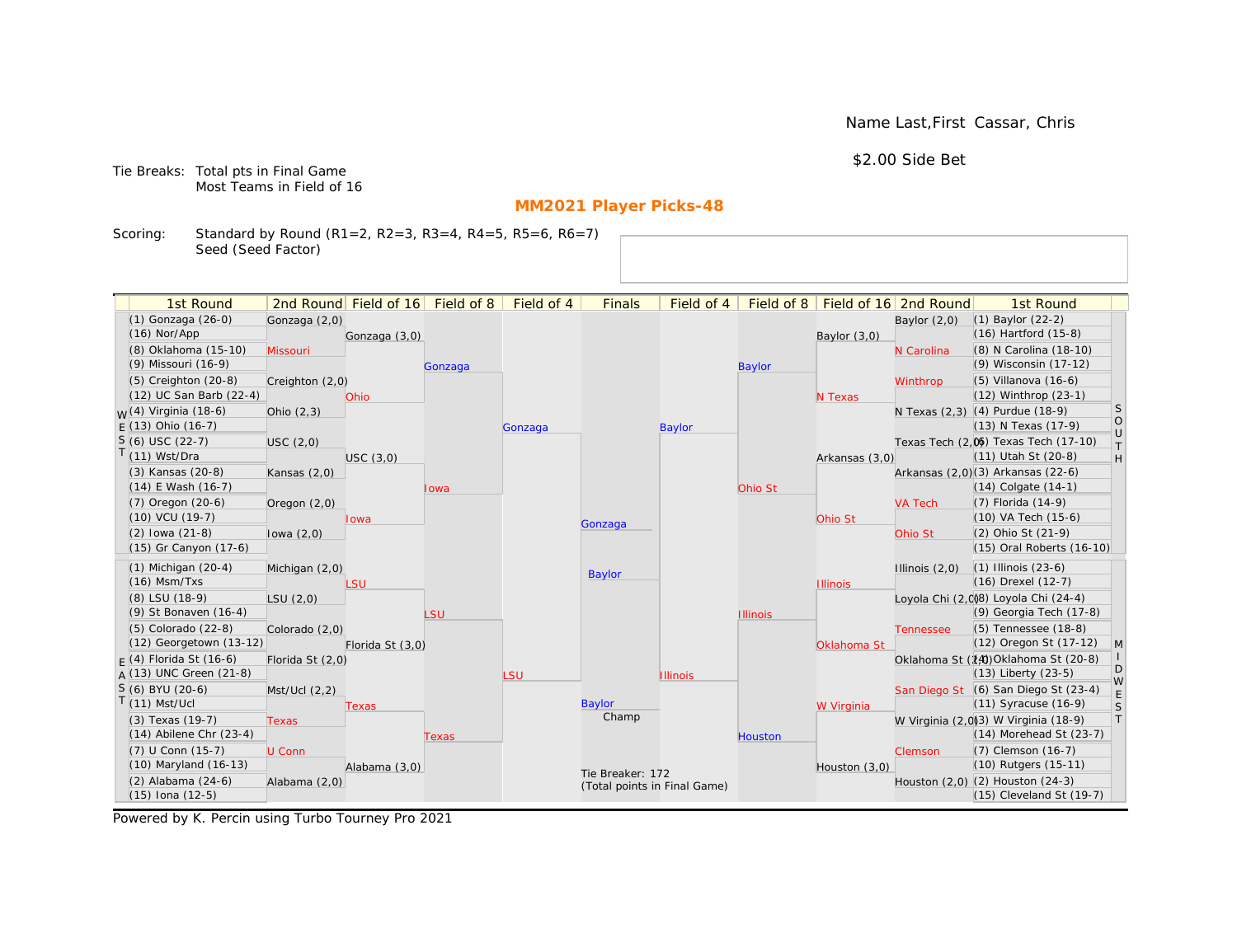Name Last,First Cassar, Chuck

\$2.00 Side Bet

Tie Breaks: Total pts in Final Game Most Teams in Field of 16

# **MM2021 Player Picks-48**

Scoring: Standard by Round (R1=2, R2=3, R3=4, R4=5, R5=6, R6=7) Seed (Seed Factor)

| 1st Round                        |                  | 2nd Round Field of 16 | Field of 8        | Field of 4 | <b>Finals</b>                | Field of 4      | Field of 8      |                   | Field of 16 2nd Round | 1st Round                                                    |                   |
|----------------------------------|------------------|-----------------------|-------------------|------------|------------------------------|-----------------|-----------------|-------------------|-----------------------|--------------------------------------------------------------|-------------------|
| (1) Gonzaga (26-0)               | Gonzaga (2,0)    |                       |                   |            |                              |                 |                 |                   | Baylor $(2,0)$        | $(1)$ Baylor $(22-2)$                                        |                   |
| $(16)$ Nor/App                   |                  | Gonzaga (3,0)         |                   |            |                              |                 |                 | Baylor (3,0)      |                       | $(16)$ Hartford $(15-8)$                                     |                   |
| (8) Oklahoma (15-10)             | Missouri         |                       |                   |            |                              |                 |                 |                   |                       | Wisconsin (2,0)(8) N Carolina (18-10)                        |                   |
| (9) Missouri (16-9)              |                  |                       | Gonzaga           |            |                              |                 | <b>Baylor</b>   |                   |                       | (9) Wisconsin (17-12)                                        |                   |
| (5) Creighton (20-8)             | Creighton (2,0)  |                       |                   |            |                              |                 |                 |                   |                       | Villanova (2,0)(5) Villanova (16-6)                          |                   |
| (12) UC San Barb (22-4)          |                  | Creighton (3,0)       |                   |            |                              |                 |                 | Purdue            |                       | (12) Winthrop (23-1)                                         |                   |
| <sub>W</sub> (4) Virginia (18-6) | Virginia         |                       |                   |            |                              |                 |                 |                   | Purdue                | (4) Purdue (18-9)                                            | <sub>S</sub>      |
| $E(13)$ Ohio (16-7)              |                  |                       |                   | Gonzaga    |                              | Baylor          |                 |                   |                       | (13) N Texas (17-9)                                          | $\circ$<br>$\cup$ |
| $S(6)$ USC (22-7)                | USC(2,0)         |                       |                   |            |                              |                 |                 |                   |                       | Texas Tech (2,0) Texas Tech (17-10)                          | $\top$            |
| T(11) Wst/Dra                    |                  | Kansas                |                   |            |                              |                 |                 | <b>Texas Tech</b> |                       | (11) Utah St (20-8)                                          | H                 |
| (3) Kansas (20-8)                | Kansas $(2,0)$   |                       |                   |            |                              |                 |                 |                   |                       | Arkansas (2,0)(3) Arkansas (22-6)                            |                   |
| $(14)$ E Wash $(16-7)$           |                  |                       | Iowa              |            |                              |                 | Ohio St         |                   |                       | $(14)$ Colgate $(14-1)$                                      |                   |
| (7) Oregon (20-6)                | Oregon $(2,0)$   |                       |                   |            |                              |                 |                 |                   | Florida $(2,0)$       | $(7)$ Florida $(14-9)$                                       |                   |
| (10) VCU (19-7)                  |                  | lowa                  |                   |            | Gonzaga                      |                 |                 | Ohio St           |                       | (10) VA Tech (15-6)                                          |                   |
| $(2)$ lowa $(21-8)$              | lowa $(2,0)$     |                       |                   |            |                              |                 |                 |                   | Ohio St               | (2) Ohio St (21-9)                                           |                   |
| (15) Gr Canyon (17-6)            |                  |                       |                   |            |                              |                 |                 |                   |                       | (15) Oral Roberts (16-10)                                    |                   |
| $(1)$ Michigan $(20-4)$          | Michigan (2,0)   |                       |                   |            | <b>Illinois</b>              |                 |                 |                   | Illinois $(2,0)$      | $(1)$ Illinois $(23-6)$                                      |                   |
| $(16)$ Msm/Txs                   |                  | Michigan (3,0)        |                   |            |                              |                 |                 | <b>Illinois</b>   |                       | (16) Drexel (12-7)                                           |                   |
| (8) LSU (18-9)                   | LSU(2,0)         |                       |                   |            |                              |                 |                 |                   |                       | Loyola Chi (2,0)8) Loyola Chi (24-4)                         |                   |
| (9) St Bonaven (16-4)            |                  |                       | <b>Florida St</b> |            |                              |                 | <b>Illinois</b> |                   |                       | (9) Georgia Tech (17-8)                                      |                   |
| (5) Colorado (22-8)              | Colorado (2,0)   |                       |                   |            |                              |                 |                 |                   | <b>Tennessee</b>      | (5) Tennessee (18-8)                                         |                   |
| (12) Georgetown (13-12)          |                  | Florida St (3,0)      |                   |            |                              |                 |                 | Oklahoma St       |                       | (12) Oregon St (17-12)                                       | M                 |
| $F(4)$ Florida St (16-6)         | Florida St (2,0) |                       |                   |            |                              |                 |                 |                   |                       | Oklahoma St (14) Oklahoma St (20-8)                          | D                 |
| $A(13)$ UNC Green (21-8)         |                  |                       |                   | Alabama    |                              | <b>Illinois</b> |                 |                   |                       | $(13)$ Liberty $(23-5)$                                      | W                 |
| S (6) BYU (20-6)                 | <b>BYU</b>       |                       |                   |            |                              |                 |                 |                   |                       | San Diego St (6) San Diego St (23-4)                         | E                 |
| $T(11)$ Mst/Ucl                  |                  | Texas                 |                   |            | <b>Illinois</b><br>Champ     |                 |                 | W Virginia        |                       | $(11)$ Syracuse $(16-9)$                                     | S                 |
| (3) Texas (19-7)                 | <b>Texas</b>     |                       |                   |            |                              |                 |                 |                   |                       | W Virginia (2,0)(3) W Virginia (18-9)                        | T                 |
| $(14)$ Abilene Chr $(23-4)$      |                  |                       | Alabama           |            |                              |                 | <b>Houston</b>  |                   |                       | (14) Morehead St (23-7)                                      |                   |
| (7) U Conn (15-7)                | Maryland (2,0)   |                       |                   |            |                              |                 |                 |                   |                       | Rutgers (2,0) (7) Clemson (16-7)                             |                   |
| (10) Maryland (16-13)            |                  | Alabama (3,0)         |                   |            | Tie Breaker: 181             |                 |                 | Houston (3,0)     |                       | (10) Rutgers (15-11)                                         |                   |
| (2) Alabama (24-6)               | Alabama (2,0)    |                       |                   |            | (Total points in Final Game) |                 |                 |                   |                       | Houston (2,0) (2) Houston (24-3)<br>(15) Cleveland St (19-7) |                   |
| $(15)$ Iona $(12-5)$             |                  |                       |                   |            |                              |                 |                 |                   |                       |                                                              |                   |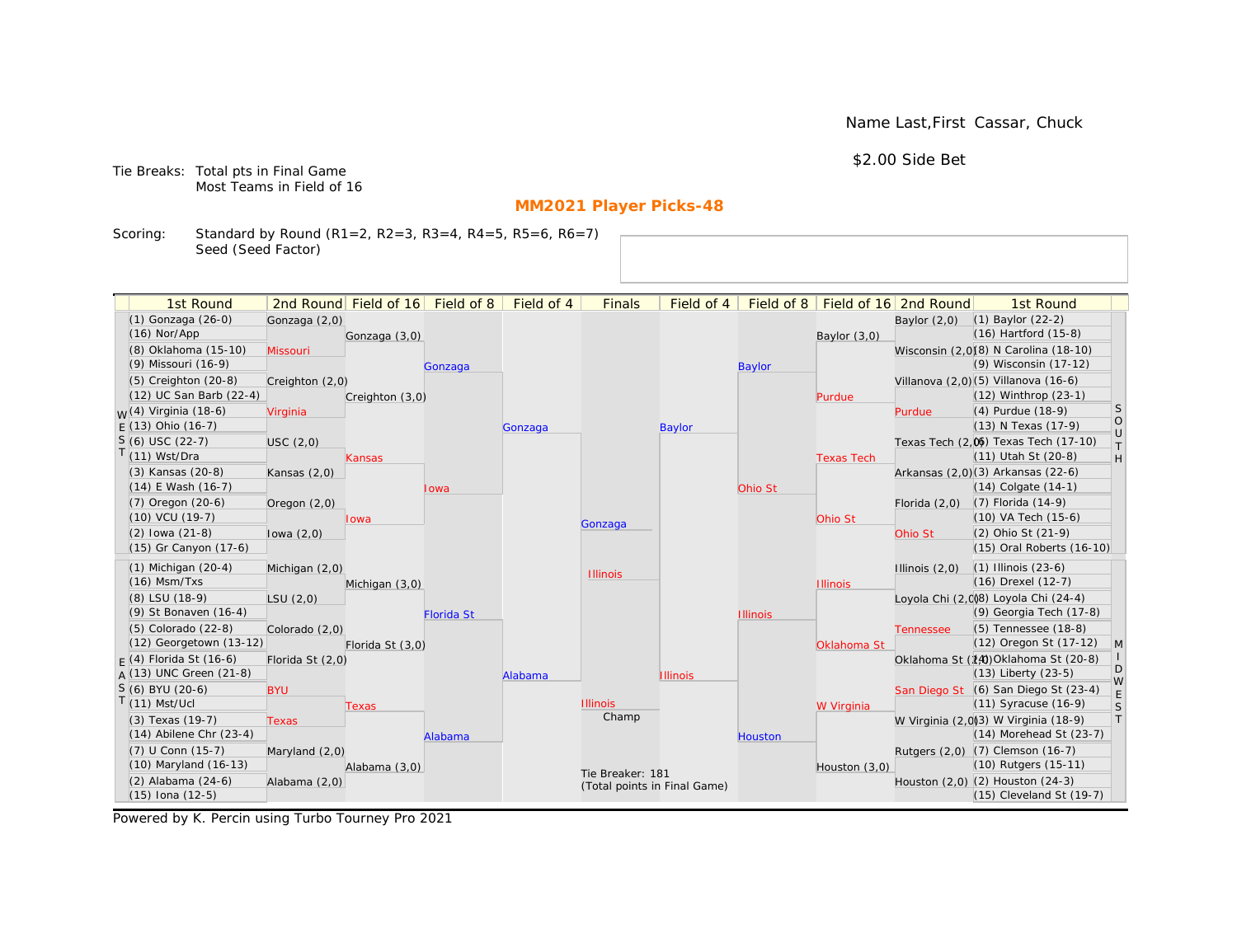Name Last,First Cassar, Matt 1

\$2.00 Side Bet

Tie Breaks: Total pts in Final Game Most Teams in Field of 16

# **MM2021 Player Picks-48**

Scoring: Standard by Round (R1=2, R2=3, R3=4, R4=5, R5=6, R6=7) Seed (Seed Factor)

| 1st Round                        |                    | 2nd Round Field of 16 | Field of 8 | Field of 4 | <b>Finals</b>                | Field of 4      | Field of 8      |                 | Field of 16 2nd Round | 1st Round                            |                   |
|----------------------------------|--------------------|-----------------------|------------|------------|------------------------------|-----------------|-----------------|-----------------|-----------------------|--------------------------------------|-------------------|
| (1) Gonzaga (26-0)               | Gonzaga (2,0)      |                       |            |            |                              |                 |                 |                 | Baylor $(2,0)$        | $(1)$ Baylor $(22-2)$                |                   |
| $(16)$ Nor/App                   |                    | Gonzaga (3,0)         |            |            |                              |                 |                 | Baylor $(3,0)$  |                       | $(16)$ Hartford $(15-8)$             |                   |
| (8) Oklahoma (15-10)             | Missouri           |                       |            |            |                              |                 |                 |                 | N Carolina            | (8) N Carolina (18-10)               |                   |
| (9) Missouri (16-9)              |                    |                       | Gonzaga    |            |                              |                 | <b>Baylor</b>   |                 |                       | (9) Wisconsin (17-12)                |                   |
| (5) Creighton (20-8)             | <b>UC San Barb</b> |                       |            |            |                              |                 |                 |                 | Winthrop              | $(5)$ Villanova $(16-6)$             |                   |
| (12) UC San Barb (22-4)          |                    | <b>UC San Barb</b>    |            |            |                              |                 |                 | Winthrop        |                       | (12) Winthrop (23-1)                 |                   |
| <sub>W</sub> (4) Virginia (18-6) | Ohio $(2,3)$       |                       |            |            |                              |                 |                 |                 |                       | N Texas (2,3) (4) Purdue (18-9)      | <sub>S</sub>      |
| $E(13)$ Ohio (16-7)              |                    |                       |            | Gonzaga    |                              | <b>Baylor</b>   |                 |                 |                       | (13) N Texas (17-9)                  | $\circ$<br>$\cup$ |
| $S(6)$ USC (22-7)                | <b>USC</b> (2,0)   |                       |            |            |                              |                 |                 |                 | <b>Utah St</b>        | (6) Texas Tech (17-10)               | $\top$            |
| $T(11)$ Wst/Dra                  |                    | USC(3,0)              |            |            |                              |                 |                 | Arkansas (3,0)  |                       | (11) Utah St (20-8)                  | H                 |
| (3) Kansas (20-8)                | Kansas $(2,0)$     |                       |            |            |                              |                 |                 |                 |                       | Arkansas (2,0)(3) Arkansas (22-6)    |                   |
| $(14)$ E Wash $(16-7)$           |                    |                       | <b>USC</b> |            |                              |                 | <b>Arkansas</b> |                 |                       | $(14)$ Colgate $(14-1)$              |                   |
| $(7)$ Oregon $(20-6)$            | Oregon $(2,0)$     |                       |            |            |                              |                 |                 |                 | Florida $(2,0)$       | $(7)$ Florida $(14-9)$               |                   |
| $(10)$ VCU $(19-7)$              |                    | Iowa                  |            |            | Alabama                      |                 |                 | Florida         |                       | (10) VA Tech (15-6)                  |                   |
| $(2)$ lowa $(21-8)$              | lowa $(2,0)$       |                       |            |            |                              |                 |                 |                 |                       | Oral Roberts (2(2) Ohio St (21-9)    |                   |
| (15) Gr Canyon (17-6)            |                    |                       |            |            |                              |                 |                 |                 |                       | (15) Oral Roberts (16-10)            |                   |
| $(1)$ Michigan $(20-4)$          | Michigan (2,0)     |                       |            |            | <b>Baylor</b>                |                 |                 |                 | Illinois $(2,0)$      | $(1)$ Illinois $(23-6)$              |                   |
| $(16)$ Msm/Txs                   |                    | Michigan (3,0)        |            |            |                              |                 |                 | <b>Illinois</b> |                       | (16) Drexel (12-7)                   |                   |
| (8) LSU (18-9)                   | LSU(2,0)           |                       |            |            |                              |                 |                 |                 |                       | Loyola Chi (2,0)8) Loyola Chi (24-4) |                   |
| (9) St Bonaven (16-4)            |                    |                       | Michigan   |            |                              |                 | <b>Illinois</b> |                 |                       | (9) Georgia Tech (17-8)              |                   |
| (5) Colorado (22-8)              | Georgetown         |                       |            |            |                              |                 |                 |                 | <b>Tennessee</b>      | (5) Tennessee (18-8)                 |                   |
| (12) Georgetown (13-12)          |                    | Florida St (3,0)      |            |            |                              |                 |                 | Oklahoma St     |                       | (12) Oregon St (17-12)               | M                 |
| $F(4)$ Florida St (16-6)         | Florida St (2,0)   |                       |            |            |                              |                 |                 |                 |                       | Oklahoma St (14) Oklahoma St (20-8)  | D                 |
| $A(13)$ UNC Green (21-8)         |                    |                       |            | Alabama    |                              | <b>Illinois</b> |                 |                 |                       | $(13)$ Liberty $(23-5)$              | W                 |
| S (6) BYU (20-6)                 | Mst/Ucl (2,2)      |                       |            |            |                              |                 |                 |                 |                       | San Diego St (6) San Diego St (23-4) | E                 |
| $T(11)$ Mst/Ucl                  |                    | Texas                 |            |            | Alabama<br>Champ             |                 |                 | San Diego St    |                       | (11) Syracuse (16-9)                 | S                 |
| (3) Texas (19-7)                 | <b>Texas</b>       |                       |            |            |                              |                 |                 |                 |                       | W Virginia (2,0)3) W Virginia (18-9) | T                 |
| $(14)$ Abilene Chr $(23-4)$      |                    |                       | Alabama    |            |                              |                 | <b>Houston</b>  |                 |                       | $(14)$ Morehead St $(23-7)$          |                   |
| (7) U Conn (15-7)                | U Conn             |                       |            |            |                              |                 |                 |                 | Clemson               | (7) Clemson (16-7)                   |                   |
| (10) Maryland (16-13)            |                    | Alabama (3,0)         |            |            | Tie Breaker: 164             |                 |                 | Houston (3,0)   |                       | (10) Rutgers (15-11)                 |                   |
| (2) Alabama (24-6)               | Alabama (2,0)      |                       |            |            | (Total points in Final Game) |                 |                 |                 |                       | Houston (2,0) (2) Houston (24-3)     |                   |
| $(15)$ Iona $(12-5)$             |                    |                       |            |            |                              |                 |                 |                 |                       | (15) Cleveland St (19-7)             |                   |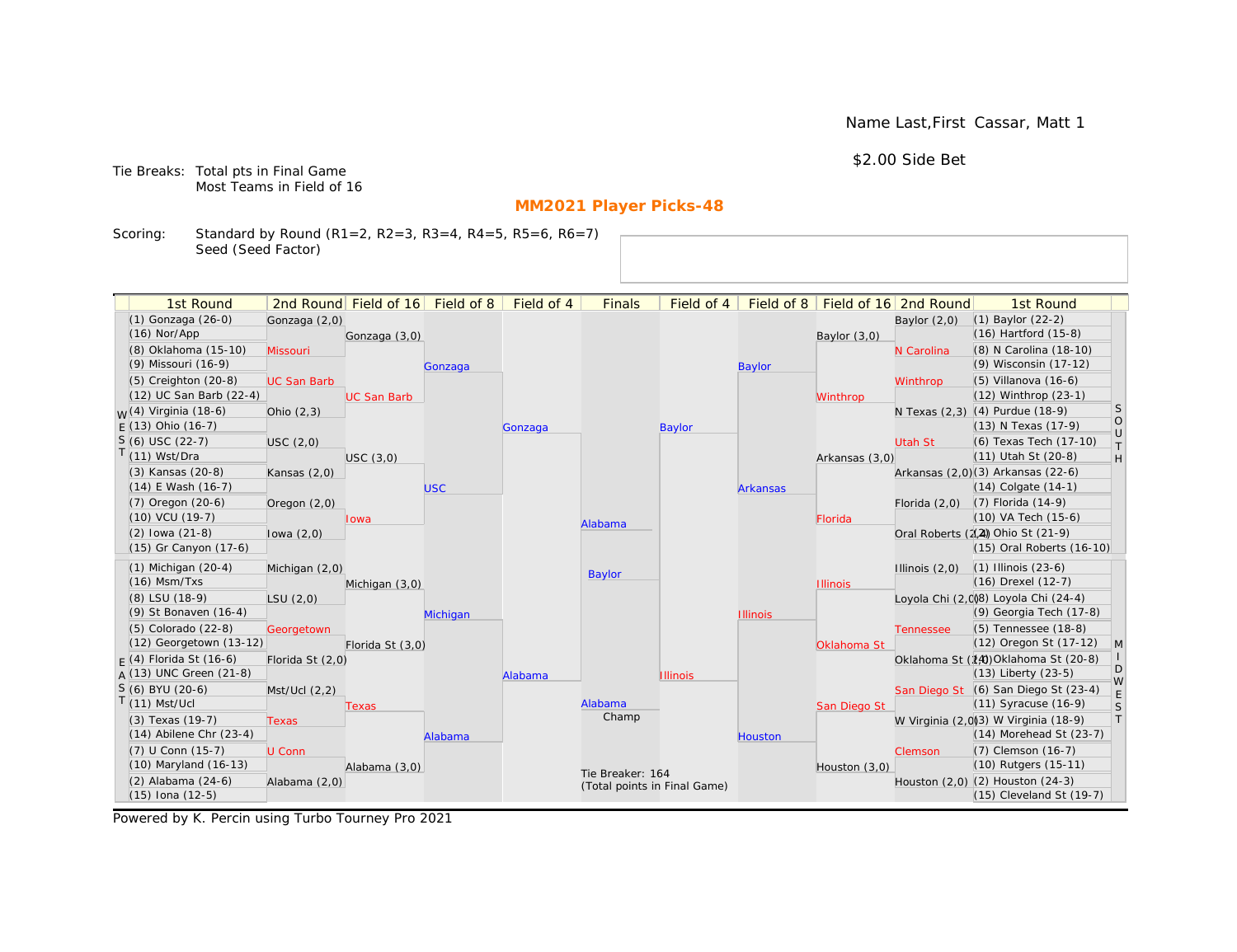Name Last,First Cassar, Matt 2

\$2.00 Side Bet

Tie Breaks: Total pts in Final Game Most Teams in Field of 16

# **MM2021 Player Picks-48**

Scoring: Standard by Round (R1=2, R2=3, R3=4, R4=5, R5=6, R6=7) Seed (Seed Factor)

| 1st Round                        |                    | 2nd Round Field of 16 | Field of 8 | Field of 4 | <b>Finals</b>                | Field of 4      | Field of 8      |                 | Field of 16 2nd Round | 1st Round                            |                      |
|----------------------------------|--------------------|-----------------------|------------|------------|------------------------------|-----------------|-----------------|-----------------|-----------------------|--------------------------------------|----------------------|
| (1) Gonzaga (26-0)               | Gonzaga (2,0)      |                       |            |            |                              |                 |                 |                 | Baylor $(2,0)$        | $(1)$ Baylor $(22-2)$                |                      |
| $(16)$ Nor/App                   |                    | Gonzaga (3,0)         |            |            |                              |                 |                 | Baylor (3,0)    |                       | $(16)$ Hartford $(15-8)$             |                      |
| (8) Oklahoma (15-10)             | Missouri           |                       |            |            |                              |                 |                 |                 | N Carolina            | (8) N Carolina (18-10)               |                      |
| (9) Missouri (16-9)              |                    |                       | Gonzaga    |            |                              |                 | <b>Baylor</b>   |                 |                       | (9) Wisconsin (17-12)                |                      |
| $(5)$ Creighton $(20-8)$         | <b>UC San Barb</b> |                       |            |            |                              |                 |                 |                 | Winthrop              | $(5)$ Villanova $(16-6)$             |                      |
| (12) UC San Barb (22-4)          |                    | Virginia              |            |            |                              |                 |                 | Winthrop        |                       | (12) Winthrop (23-1)                 |                      |
| <sub>W</sub> (4) Virginia (18-6) | Virginia           |                       |            |            |                              |                 |                 |                 | Purdue                | (4) Purdue (18-9)                    | <sub>S</sub>         |
| $E(13)$ Ohio (16-7)              |                    |                       |            | Gonzaga    |                              | <b>Arkansas</b> |                 |                 |                       | (13) N Texas (17-9)                  | $\bigcirc$<br>$\cup$ |
| $S(6)$ USC (22-7)                | USC(2,0)           |                       |            |            |                              |                 |                 |                 | <b>Utah St</b>        | (6) Texas Tech (17-10)               | $\top$               |
| T(11) Wst/Dra                    |                    | Kansas                |            |            |                              |                 |                 | Arkansas (3,0)  |                       | (11) Utah St (20-8)                  | H                    |
| (3) Kansas (20-8)                | Kansas $(2,0)$     |                       |            |            |                              |                 |                 |                 |                       | Arkansas (2,0)(3) Arkansas (22-6)    |                      |
| $(14)$ E Wash $(16-7)$           |                    |                       | Kansas     |            |                              |                 | <b>Arkansas</b> |                 |                       | $(14)$ Colgate $(14-1)$              |                      |
| (7) Oregon (20-6)                | Oregon $(2,0)$     |                       |            |            |                              |                 |                 |                 | Florida $(2,0)$       | $(7)$ Florida $(14-9)$               |                      |
| (10) VCU (19-7)                  |                    | lowa                  |            |            | Gonzaga                      |                 |                 | Ohio St         |                       | (10) VA Tech (15-6)                  |                      |
| $(2)$ lowa $(21-8)$              | lowa $(2,0)$       |                       |            |            |                              |                 |                 |                 | Ohio St               | (2) Ohio St (21-9)                   |                      |
| (15) Gr Canyon (17-6)            |                    |                       |            |            |                              |                 |                 |                 |                       | (15) Oral Roberts (16-10)            |                      |
| $(1)$ Michigan $(20-4)$          | Michigan (2,0)     |                       |            |            | <b>Arkansas</b>              |                 |                 |                 | Illinois $(2,0)$      | $(1)$ Illinois $(23-6)$              |                      |
| $(16)$ Msm/Txs                   |                    | Michigan (3,0)        |            |            |                              |                 |                 | <b>Illinois</b> |                       | (16) Drexel (12-7)                   |                      |
| (8) LSU (18-9)                   | LSU(2,0)           |                       |            |            |                              |                 |                 |                 |                       | Loyola Chi (2,0)8) Loyola Chi (24-4) |                      |
| (9) St Bonaven (16-4)            |                    |                       | Michigan   |            |                              |                 | <b>Illinois</b> |                 |                       | (9) Georgia Tech (17-8)              |                      |
| (5) Colorado (22-8)              | Georgetown         |                       |            |            |                              |                 |                 |                 | <b>Tennessee</b>      | (5) Tennessee (18-8)                 |                      |
| (12) Georgetown (13-12)          |                    | Florida St (3,0)      |            |            |                              |                 |                 | Oklahoma St     |                       | (12) Oregon St (17-12)               | M                    |
| $F(4)$ Florida St (16-6)         | Florida St (2,0)   |                       |            |            |                              |                 |                 |                 |                       | Oklahoma St (14) Oklahoma St (20-8)  | D                    |
| $A(13)$ UNC Green (21-8)         |                    |                       |            | Alabama    |                              | <b>Illinois</b> |                 |                 |                       | $(13)$ Liberty $(23-5)$              | W                    |
| S (6) BYU (20-6)                 | Mst/Ucl (2,2)      |                       |            |            |                              |                 |                 |                 |                       | San Diego St (6) San Diego St (23-4) | E                    |
| $T(11)$ Mst/Ucl                  |                    | Texas                 |            |            | Gonzaga                      |                 |                 | San Diego St    |                       | $(11)$ Syracuse $(16-9)$             | S                    |
| (3) Texas (19-7)                 | <b>Texas</b>       |                       |            |            | Champ                        |                 |                 |                 |                       | W Virginia (2,0)3) W Virginia (18-9) | T                    |
| $(14)$ Abilene Chr $(23-4)$      |                    |                       | Alabama    |            |                              |                 | <b>Houston</b>  |                 |                       | (14) Morehead St (23-7)              |                      |
| (7) U Conn (15-7)                | U Conn             |                       |            |            |                              |                 |                 |                 | Clemson               | (7) Clemson (16-7)                   |                      |
| (10) Maryland (16-13)            |                    | Alabama (3,0)         |            |            | Tie Breaker: 157             |                 |                 | Houston (3,0)   |                       | (10) Rutgers (15-11)                 |                      |
| (2) Alabama (24-6)               | Alabama (2,0)      |                       |            |            | (Total points in Final Game) |                 |                 |                 |                       | Houston (2,0) (2) Houston (24-3)     |                      |
| $(15)$ Iona $(12-5)$             |                    |                       |            |            |                              |                 |                 |                 |                       | (15) Cleveland St (19-7)             |                      |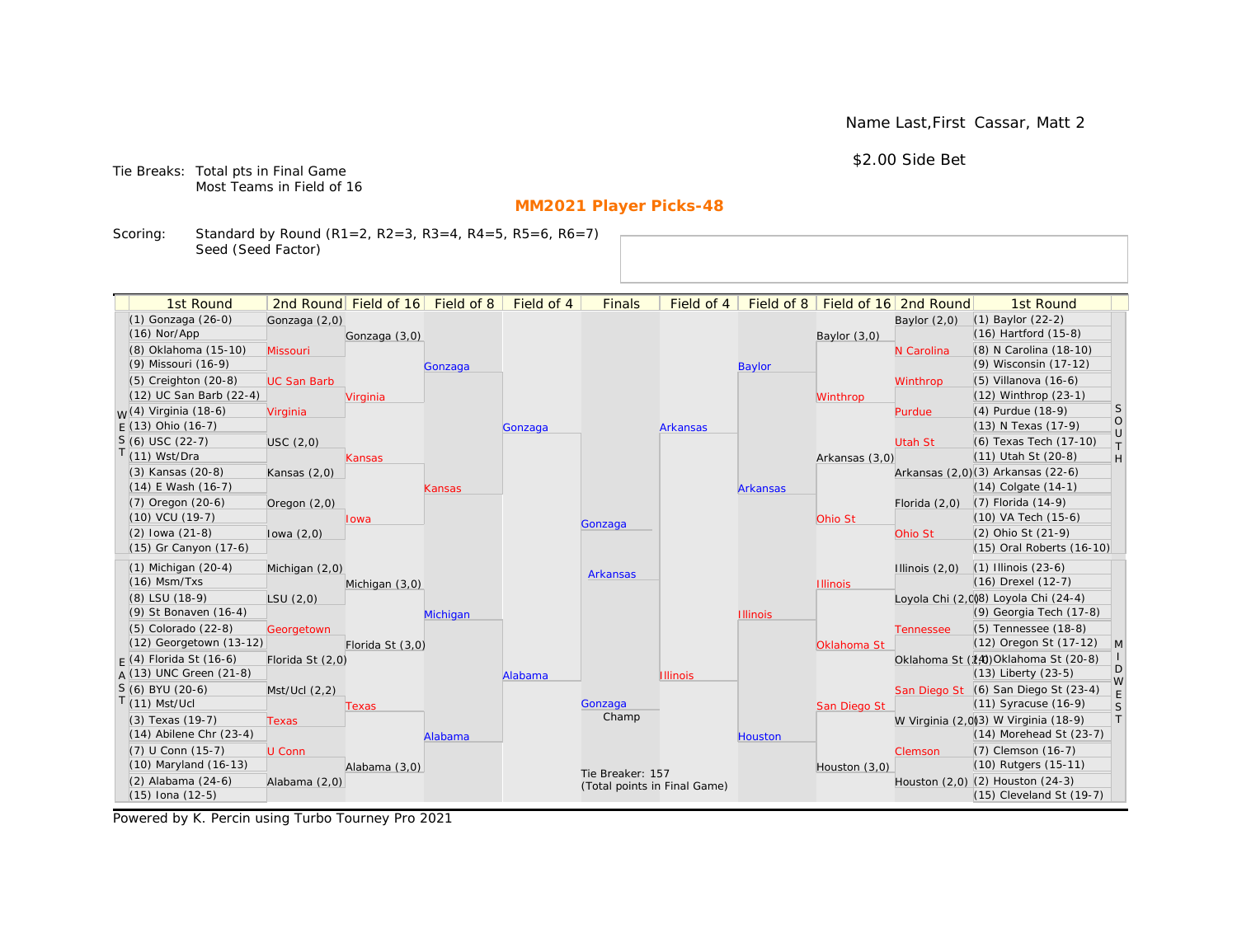Name Last,First Chu, Chris

\$2.00 Side Bet

Tie Breaks: Total pts in Final Game Most Teams in Field of 16

# **MM2021 Player Picks-48**

Scoring: Standard by Round (R1=2, R2=3, R3=4, R4=5, R5=6, R6=7) Seed (Seed Factor)

| 1st Round                   |                  | 2nd Round Field of 16 | Field of 8 | Field of 4 | <b>Finals</b>    | Field of 4                   | Field of 8        |                   | Field of 16 2nd Round | 1st Round                             |                   |
|-----------------------------|------------------|-----------------------|------------|------------|------------------|------------------------------|-------------------|-------------------|-----------------------|---------------------------------------|-------------------|
| (1) Gonzaga (26-0)          | Gonzaga (2,0)    |                       |            |            |                  |                              |                   |                   | Baylor $(2,0)$        | $(1)$ Baylor $(22-2)$                 |                   |
| $(16)$ Nor/App              |                  | Gonzaga (3,0)         |            |            |                  |                              |                   | Baylor $(3,0)$    |                       | (16) Hartford (15-8)                  |                   |
| (8) Oklahoma (15-10)        | Missouri         |                       |            |            |                  |                              |                   |                   |                       | Wisconsin (2,0)(8) N Carolina (18-10) |                   |
| (9) Missouri (16-9)         |                  |                       | Gonzaga    |            |                  |                              | <b>Baylor</b>     |                   |                       | (9) Wisconsin (17-12)                 |                   |
| $(5)$ Creighton $(20-8)$    | Creighton (2,0)  |                       |            |            |                  |                              |                   |                   |                       | Villanova (2,0)(5) Villanova (16-6)   |                   |
| (12) UC San Barb (22-4)     |                  | Creighton (3,0)       |            |            |                  |                              |                   | Purdue            |                       | (12) Winthrop (23-1)                  |                   |
| $M(4)$ Virginia (18-6)      | Virginia         |                       |            |            |                  |                              |                   |                   | Purdue                | (4) Purdue (18-9)                     | <sub>S</sub>      |
| $F(13)$ Ohio (16-7)         |                  |                       |            | Gonzaga    |                  | <b>Texas Tech</b>            |                   |                   |                       | (13) N Texas (17-9)                   | $\circ$<br>$\cup$ |
| $S(6)$ USC (22-7)           | Wst/Dra          |                       |            |            |                  |                              |                   |                   |                       | Texas Tech (2.06) Texas Tech (17-10)  | T                 |
| T(11) Wst/Dra               |                  | Wst/Dra               |            |            |                  |                              |                   | <b>Texas Tech</b> |                       | (11) Utah St (20-8)                   | H                 |
| (3) Kansas (20-8)           | Kansas $(2,0)$   |                       |            |            |                  |                              |                   |                   |                       | Arkansas (2,0)(3) Arkansas (22-6)     |                   |
| $(14)$ E Wash $(16-7)$      |                  |                       | Iowa       |            |                  |                              | <b>Texas Tech</b> |                   |                       | $(14)$ Colgate $(14-1)$               |                   |
| (7) Oregon (20-6)           | Oregon $(2,0)$   |                       |            |            |                  |                              |                   |                   | <b>VA Tech</b>        | (7) Florida (14-9)                    |                   |
| (10) VCU (19-7)             |                  | lowa                  |            |            | Gonzaga          |                              |                   | <b>VA Tech</b>    |                       | (10) VA Tech (15-6)                   |                   |
| $(2)$ lowa $(21-8)$         | lowa $(2,0)$     |                       |            |            |                  |                              |                   |                   | Ohio St               | (2) Ohio St (21-9)                    |                   |
| (15) Gr Canyon (17-6)       |                  |                       |            |            |                  |                              |                   |                   |                       | (15) Oral Roberts (16-10)             |                   |
| $(1)$ Michigan $(20-4)$     | Michigan (2,0)   |                       |            |            | Houston          |                              |                   |                   | Illinois $(2,0)$      | $(1)$ Illinois $(23-6)$               |                   |
| $(16)$ Msm/Txs              |                  | Michigan (3,0)        |            |            |                  |                              |                   | <b>Illinois</b>   |                       | (16) Drexel (12-7)                    |                   |
| (8) LSU (18-9)              | LSU(2,0)         |                       |            |            |                  |                              |                   |                   |                       | Loyola Chi (2,008) Loyola Chi (24-4)  |                   |
| (9) St Bonaven (16-4)       |                  |                       | Michigan   |            |                  |                              | Oklahoma St       |                   |                       | (9) Georgia Tech (17-8)               |                   |
| $(5)$ Colorado $(22-8)$     | Georgetown       |                       |            |            |                  |                              |                   |                   | <b>Tennessee</b>      | (5) Tennessee (18-8)                  |                   |
| (12) Georgetown (13-12)     |                  | Georgetown            |            |            |                  |                              |                   | Oklahoma St       |                       | (12) Oregon St (17-12)                | $\mathsf{M}$      |
| $F(4)$ Florida St (16-6)    | Florida St (2,0) |                       |            |            |                  |                              |                   |                   |                       | Oklahoma St (14) Oklahoma St (20-8)   | D                 |
| $A(13)$ UNC Green (21-8)    |                  |                       |            | Michigan   |                  | Houston                      |                   |                   |                       | (13) Liberty (23-5)                   | W                 |
| $S(6)$ BYU (20-6)           | <b>BYU</b>       |                       |            |            |                  |                              |                   |                   |                       | Syracuse (2,2)(6) San Diego St (23-4) | $\mathsf E$       |
| $T(11)$ Mst/Ucl             |                  | <b>BYU</b>            |            |            | Houston<br>Champ |                              |                   | Syracuse (3,2)    |                       | (11) Syracuse (16-9)                  | S                 |
| (3) Texas (19-7)            | <b>Texas</b>     |                       |            |            |                  |                              |                   |                   |                       | W Virginia (2,0)3) W Virginia (18-9)  | $\top$            |
| $(14)$ Abilene Chr $(23-4)$ |                  |                       | Alabama    |            |                  |                              | Houston           |                   |                       | (14) Morehead St (23-7)               |                   |
| (7) U Conn (15-7)           | Maryland (2,0)   |                       |            |            |                  |                              |                   |                   | <b>Clemson</b>        | (7) Clemson (16-7)                    |                   |
| (10) Maryland (16-13)       |                  | Alabama (3,0)         |            |            | Tie Breaker: 177 |                              |                   | Houston (3,0)     |                       | (10) Rutgers (15-11)                  |                   |
| $(2)$ Alabama $(24-6)$      | Alabama (2,0)    |                       |            |            |                  | (Total points in Final Game) |                   |                   |                       | Houston (2,0) (2) Houston (24-3)      |                   |
| $(15)$ Iona $(12-5)$        |                  |                       |            |            |                  |                              |                   |                   |                       | (15) Cleveland St (19-7)              |                   |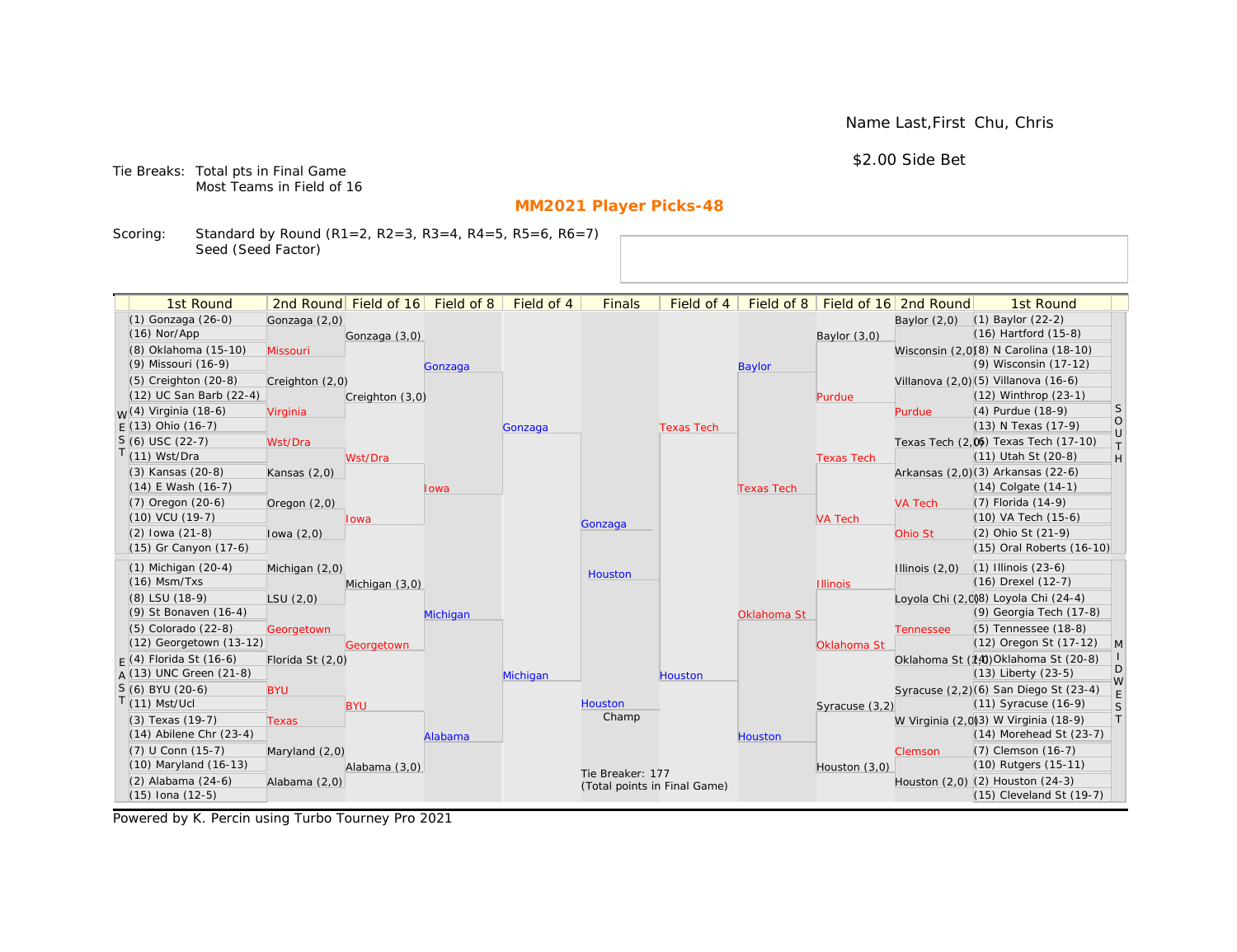Name Last,First Cordova, Lee 1

\$2.00 Side Bet

Tie Breaks: Total pts in Final Game Most Teams in Field of 16

# **MM2021 Player Picks-48**

Scoring: Standard by Round (R1=2, R2=3, R3=4, R4=5, R5=6, R6=7) Seed (Seed Factor)

| 1st Round                                       |                    | 2nd Round Field of 16 | Field of 8 | Field of 4 | <b>Finals</b>                | Field of 4      | Field of $8$    |                 | Field of 16 2nd Round | 1st Round                                                        |                                                                   |
|-------------------------------------------------|--------------------|-----------------------|------------|------------|------------------------------|-----------------|-----------------|-----------------|-----------------------|------------------------------------------------------------------|-------------------------------------------------------------------|
| (1) Gonzaga (26-0)                              | Gonzaga (2,0)      |                       |            |            |                              |                 |                 |                 | Baylor $(2,0)$        | $(1)$ Baylor $(22-2)$                                            |                                                                   |
| $(16)$ Nor/App                                  |                    | Gonzaga (3,0)         |            |            |                              |                 |                 | Wisconsin       |                       | $(16)$ Hartford $(15-8)$                                         |                                                                   |
| (8) Oklahoma (15-10)                            | Oklahoma (2,0)     |                       |            |            |                              |                 |                 |                 |                       | Wisconsin (2,0)(8) N Carolina (18-10)                            |                                                                   |
| (9) Missouri (16-9)                             |                    |                       | Gonzaga    |            |                              |                 | Wisconsin       |                 |                       | (9) Wisconsin (17-12)                                            |                                                                   |
| (5) Creighton (20-8)                            | <b>UC San Barb</b> |                       |            |            |                              |                 |                 |                 | Winthrop              | $(5)$ Villanova $(16-6)$                                         |                                                                   |
| (12) UC San Barb (22-4)                         |                    | Virginia              |            |            |                              |                 |                 | Purdue          |                       | (12) Winthrop (23-1)                                             |                                                                   |
| <sub>W</sub> (4) Virginia (18-6)                | Virginia           |                       |            |            |                              |                 |                 |                 | Purdue                | (4) Purdue (18-9)                                                | <sub>S</sub>                                                      |
| $E(13)$ Ohio (16-7)                             |                    |                       |            | Gonzaga    |                              | Wisconsin       |                 |                 |                       | (13) N Texas (17-9)                                              | $\circ$<br>$\cup$                                                 |
| $S(6)$ USC (22-7)                               | Wst/Dra            |                       |            |            |                              |                 |                 |                 | <b>Utah St</b>        | (6) Texas Tech (17-10)                                           | $\top$                                                            |
| $T(11)$ Wst/Dra                                 |                    | Kansas                |            |            |                              |                 |                 | Arkansas (3,0)  |                       | (11) Utah St (20-8)                                              | $\mathsf{H}% _{\mathsf{H}}^{\ast}=\mathsf{H}_{\mathsf{H}}^{\ast}$ |
| (3) Kansas (20-8)                               | Kansas $(2,0)$     |                       |            |            |                              |                 |                 |                 |                       | Arkansas (2,0)(3) Arkansas (22-6)                                |                                                                   |
| $(14)$ E Wash $(16-7)$                          |                    |                       | Kansas     |            |                              |                 | Ohio St         |                 |                       | $(14)$ Colgate $(14-1)$                                          |                                                                   |
| $(7)$ Oregon $(20-6)$                           | Oregon $(2,0)$     |                       |            |            |                              |                 |                 |                 | <b>VA Tech</b>        | $(7)$ Florida $(14-9)$                                           |                                                                   |
| $(10)$ VCU $(19-7)$                             |                    | Oregon $(3,0)$        |            |            | Michigan                     |                 |                 | Ohio St         |                       | (10) VA Tech (15-6)                                              |                                                                   |
| $(2)$ lowa $(21-8)$                             | lowa $(2,0)$       |                       |            |            |                              |                 |                 |                 | Ohio St               | (2) Ohio St (21-9)                                               |                                                                   |
| (15) Gr Canyon (17-6)                           |                    |                       |            |            |                              |                 |                 |                 |                       | (15) Oral Roberts (16-10)                                        |                                                                   |
| $(1)$ Michigan $(20-4)$                         | Michigan (2,0)     |                       |            |            | Wisconsin                    |                 |                 |                 | Illinois $(2,0)$      | $(1)$ Illinois $(23-6)$                                          |                                                                   |
| $(16)$ Msm/Txs                                  |                    | Michigan (3,0)        |            |            |                              |                 |                 | <b>Illinois</b> |                       | (16) Drexel (12-7)                                               |                                                                   |
| (8) LSU (18-9)                                  | LSU(2,0)           |                       |            |            |                              |                 |                 |                 |                       | Loyola Chi (2,008) Loyola Chi (24-4)                             |                                                                   |
| (9) St Bonaven (16-4)                           |                    |                       | Michigan   |            |                              |                 | <b>Illinois</b> |                 |                       | (9) Georgia Tech (17-8)                                          |                                                                   |
| (5) Colorado (22-8)                             | Colorado (2,0)     |                       |            |            |                              |                 |                 |                 |                       | Oregon St (2.2) <sup>5</sup> ) Tennessee (18-8)                  |                                                                   |
| (12) Georgetown (13-12)                         |                    | Colorado              |            |            |                              |                 |                 | Oregon St (3,2) |                       | (12) Oregon St (17-12)                                           | M                                                                 |
| $F(4)$ Florida St (16-6)                        | Florida St (2,0)   |                       |            |            |                              |                 |                 |                 |                       | Oklahoma St (14) Oklahoma St (20-8)                              | D                                                                 |
| $A(13)$ UNC Green (21-8)                        |                    |                       |            | Michigan   |                              | <b>Illinois</b> |                 |                 |                       | $(13)$ Liberty $(23-5)$                                          | W                                                                 |
| S (6) BYU (20-6)                                | <b>BYU</b>         |                       |            |            |                              |                 |                 |                 |                       | San Diego St (6) San Diego St (23-4)                             | E                                                                 |
| $T(11)$ Mst/Ucl                                 |                    | Texas                 |            |            | Michigan<br>Champ            |                 |                 | W Virginia      |                       | $(11)$ Syracuse $(16-9)$                                         | S<br> T                                                           |
| (3) Texas (19-7)<br>$(14)$ Abilene Chr $(23-4)$ | <b>Texas</b>       |                       |            |            |                              |                 |                 |                 |                       | W Virginia (2,0)(3) W Virginia (18-9)<br>(14) Morehead St (23-7) |                                                                   |
| (7) U Conn (15-7)                               |                    |                       | U Conn     |            |                              |                 | <b>Houston</b>  |                 |                       |                                                                  |                                                                   |
| (10) Maryland (16-13)                           | U Conn             | U Conn                |            |            |                              |                 |                 |                 |                       | Rutgers (2,0) (7) Clemson (16-7)<br>(10) Rutgers (15-11)         |                                                                   |
| (2) Alabama (24-6)                              | Alabama (2,0)      |                       |            |            | Tie Breaker: 133             |                 |                 | Houston (3,0)   |                       | Houston (2,0) (2) Houston (24-3)                                 |                                                                   |
| $(15)$ Iona $(12-5)$                            |                    |                       |            |            | (Total points in Final Game) |                 |                 |                 |                       | (15) Cleveland St (19-7)                                         |                                                                   |
|                                                 |                    |                       |            |            |                              |                 |                 |                 |                       |                                                                  |                                                                   |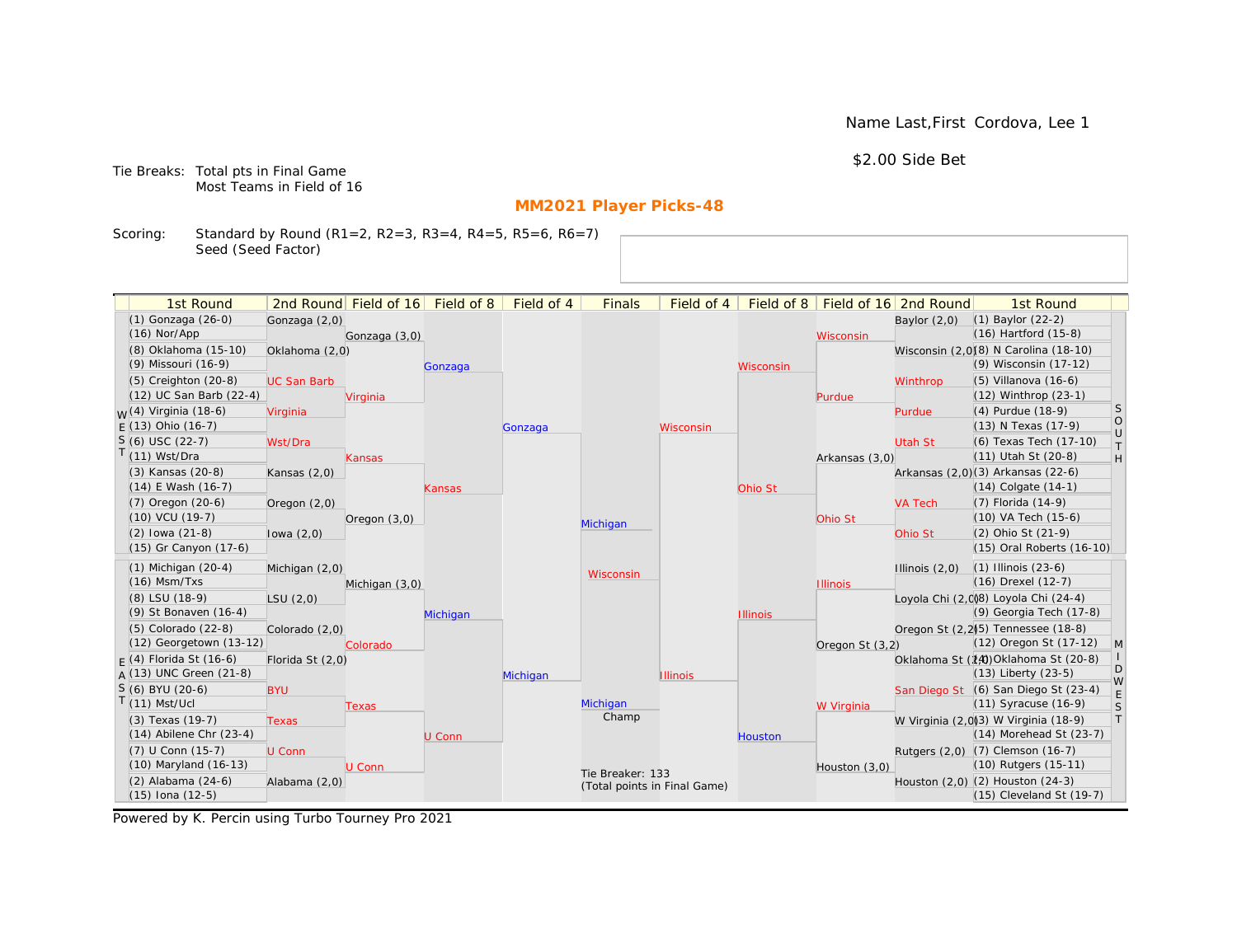Name Last,First Cordova, Lee 2

\$2.00 Side Bet

Tie Breaks: Total pts in Final Game Most Teams in Field of 16

# **MM2021 Player Picks-48**

Scoring: Standard by Round (R1=2, R2=3, R3=4, R4=5, R5=6, R6=7) Seed (Seed Factor)

| 1st Round                                       |                  | 2nd Round Field of 16 | Field of 8        | Field of 4 | <b>Finals</b>                | Field of 4 | Field of 8      |                 | Field of 16 2nd Round | 1st Round                                                       |                                                                   |
|-------------------------------------------------|------------------|-----------------------|-------------------|------------|------------------------------|------------|-----------------|-----------------|-----------------------|-----------------------------------------------------------------|-------------------------------------------------------------------|
| (1) Gonzaga (26-0)                              | Gonzaga (2,0)    |                       |                   |            |                              |            |                 |                 | Baylor $(2,0)$        | $(1)$ Baylor $(22-2)$                                           |                                                                   |
| $(16)$ Nor/App                                  |                  | Gonzaga (3,0)         |                   |            |                              |            |                 | Wisconsin       |                       | $(16)$ Hartford $(15-8)$                                        |                                                                   |
| (8) Oklahoma (15-10)                            | Missouri         |                       |                   |            |                              |            |                 |                 |                       | Wisconsin (2,0)(8) N Carolina (18-10)                           |                                                                   |
| (9) Missouri (16-9)                             |                  |                       | Virginia          |            |                              |            | Winthrop        |                 |                       | (9) Wisconsin (17-12)                                           |                                                                   |
| (5) Creighton (20-8)                            | Creighton (2,0)  |                       |                   |            |                              |            |                 |                 | Winthrop              | $(5)$ Villanova $(16-6)$                                        |                                                                   |
| (12) UC San Barb (22-4)                         |                  | Virginia              |                   |            |                              |            |                 | Winthrop        |                       | (12) Winthrop (23-1)                                            |                                                                   |
| <sub>W</sub> (4) Virginia (18-6)                | Virginia         |                       |                   |            |                              |            |                 |                 | Purdue                | (4) Purdue (18-9)                                               | <sub>S</sub>                                                      |
| $E(13)$ Ohio (16-7)                             |                  |                       |                   | Iowa       |                              | Ohio St    |                 |                 |                       | (13) N Texas (17-9)                                             | $\bigcirc$<br>$\cup$                                              |
| $S(6)$ USC (22-7)                               | USC(2,0)         |                       |                   |            |                              |            |                 |                 |                       | Texas Tech (2,0) Texas Tech (17-10)                             | $\top$                                                            |
| $T(11)$ Wst/Dra                                 |                  | Kansas                |                   |            |                              |            |                 | Arkansas (3,0)  |                       | (11) Utah St (20-8)                                             | $\mathsf{H}% _{\mathsf{H}}^{\ast}=\mathsf{H}_{\mathsf{H}}^{\ast}$ |
| (3) Kansas (20-8)                               | Kansas $(2,0)$   |                       |                   |            |                              |            |                 |                 |                       | Arkansas (2,0)(3) Arkansas (22-6)                               |                                                                   |
| $(14)$ E Wash $(16-7)$                          |                  |                       | Iowa              |            |                              |            | Ohio St         |                 |                       | $(14)$ Colgate $(14-1)$                                         |                                                                   |
| $(7)$ Oregon $(20-6)$                           | Oregon $(2,0)$   |                       |                   |            |                              |            |                 |                 | Florida $(2,0)$       | $(7)$ Florida $(14-9)$                                          |                                                                   |
| $(10)$ VCU $(19-7)$                             |                  | lowa                  |                   |            | U Conn                       |            |                 | Ohio St         |                       | (10) VA Tech (15-6)                                             |                                                                   |
| $(2)$ lowa $(21-8)$                             | lowa $(2,0)$     |                       |                   |            |                              |            |                 |                 | Ohio St               | (2) Ohio St (21-9)                                              |                                                                   |
| (15) Gr Canyon (17-6)                           |                  |                       |                   |            |                              |            |                 |                 |                       | (15) Oral Roberts (16-10)                                       |                                                                   |
| $(1)$ Michigan $(20-4)$                         | Michigan (2,0)   |                       |                   |            | Ohio St                      |            |                 |                 | Illinois $(2,0)$      | $(1)$ Illinois $(23-6)$                                         |                                                                   |
| $(16)$ Msm/Txs                                  |                  | Michigan (3,0)        |                   |            |                              |            |                 | <b>Illinois</b> |                       | (16) Drexel (12-7)                                              |                                                                   |
| (8) LSU (18-9)                                  | LSU(2,0)         |                       |                   |            |                              |            |                 |                 |                       | Loyola Chi (2,008) Loyola Chi (24-4)                            |                                                                   |
| (9) St Bonaven (16-4)                           |                  |                       | <b>Florida St</b> |            |                              |            | <b>Illinois</b> |                 |                       | (9) Georgia Tech (17-8)                                         |                                                                   |
| (5) Colorado (22-8)                             | Georgetown       |                       |                   |            |                              |            |                 |                 |                       | Oregon St (2.2) <sup>5</sup> ) Tennessee (18-8)                 |                                                                   |
| (12) Georgetown (13-12)                         |                  | Florida St (3,0)      |                   |            |                              |            |                 | Oregon St (3,2) |                       | (12) Oregon St (17-12)                                          | M                                                                 |
| $F(4)$ Florida St (16-6)                        | Florida St (2,0) |                       |                   |            |                              |            |                 |                 |                       | Oklahoma St (14) Oklahoma St (20-8)                             | D                                                                 |
| $A(13)$ UNC Green (21-8)                        |                  |                       |                   | U Conn     |                              | Houston    |                 |                 |                       | $(13)$ Liberty $(23-5)$                                         | W                                                                 |
| S (6) BYU (20-6)                                | <b>BYU</b>       |                       |                   |            | Ohio St                      |            |                 |                 |                       | San Diego St (6) San Diego St (23-4)                            | E                                                                 |
| $T(11)$ Mst/Ucl                                 |                  | Texas                 |                   |            | Champ                        |            |                 | W Virginia      |                       | $(11)$ Syracuse $(16-9)$                                        | S<br> T                                                           |
| (3) Texas (19-7)<br>$(14)$ Abilene Chr $(23-4)$ | <b>Texas</b>     |                       |                   |            |                              |            |                 |                 |                       | W Virginia (2,0)3) W Virginia (18-9)<br>(14) Morehead St (23-7) |                                                                   |
| (7) U Conn (15-7)                               |                  |                       | U Conn            |            |                              |            | <b>Houston</b>  |                 |                       | (7) Clemson (16-7)                                              |                                                                   |
| (10) Maryland (16-13)                           | U Conn           | U Conn                |                   |            |                              |            |                 | Houston (3,0)   | Clemson               | (10) Rutgers (15-11)                                            |                                                                   |
| (2) Alabama (24-6)                              | Alabama (2,0)    |                       |                   |            | Tie Breaker: 148             |            |                 |                 |                       | Houston (2,0) (2) Houston (24-3)                                |                                                                   |
| $(15)$ Iona $(12-5)$                            |                  |                       |                   |            | (Total points in Final Game) |            |                 |                 |                       | (15) Cleveland St (19-7)                                        |                                                                   |
|                                                 |                  |                       |                   |            |                              |            |                 |                 |                       |                                                                 |                                                                   |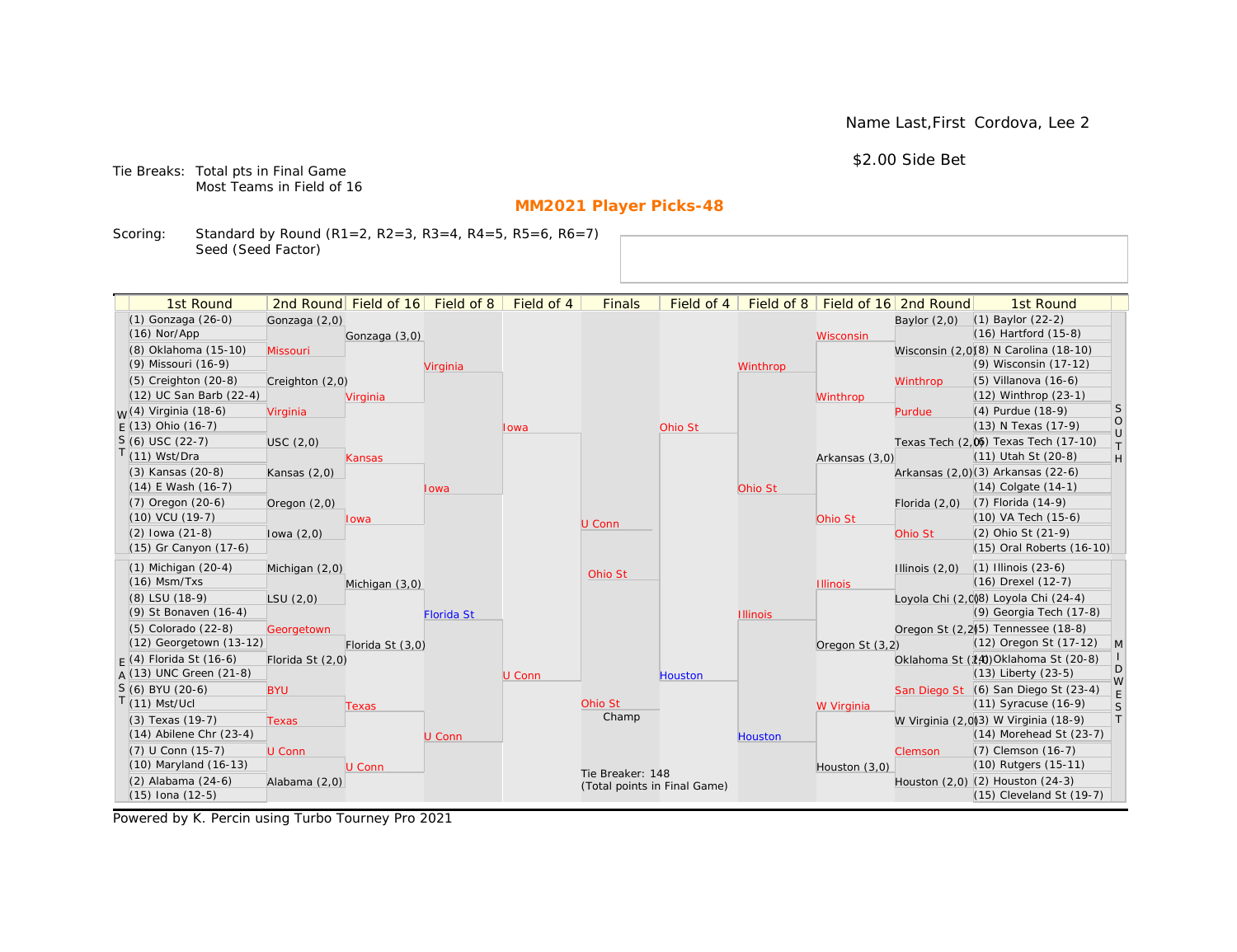Name Last,First Cordova, Michael

\$2.00 Side Bet

Tie Breaks: Total pts in Final Game Most Teams in Field of 16

# **MM2021 Player Picks-48**

Scoring: Standard by Round (R1=2, R2=3, R3=4, R4=5, R5=6, R6=7) Seed (Seed Factor)

| 1st Round                         |                    | 2nd Round Field of 16 | Field of 8 | Field of 4 | <b>Finals</b>                | Field of 4      | Field of 8      |                 | Field of 16 2nd Round | 1st Round                                       |                   |
|-----------------------------------|--------------------|-----------------------|------------|------------|------------------------------|-----------------|-----------------|-----------------|-----------------------|-------------------------------------------------|-------------------|
| (1) Gonzaga (26-0)                | Gonzaga (2,0)      |                       |            |            |                              |                 |                 |                 | Baylor $(2,0)$        | (1) Baylor (22-2)                               |                   |
| $(16)$ Nor/App                    |                    | Gonzaga (3,0)         |            |            |                              |                 |                 | N Carolina      |                       | (16) Hartford (15-8)                            |                   |
| (8) Oklahoma (15-10)              | Missouri           |                       |            |            |                              |                 |                 |                 | N Carolina            | (8) N Carolina (18-10)                          |                   |
| (9) Missouri (16-9)               |                    |                       | Virginia   |            |                              |                 | N Carolina      |                 |                       | (9) Wisconsin (17-12)                           |                   |
| (5) Creighton (20-8)              | <b>UC San Barb</b> |                       |            |            |                              |                 |                 |                 |                       | Villanova (2,0) (5) Villanova (16-6)            |                   |
| (12) UC San Barb (22-4)           |                    | Virginia              |            |            |                              |                 |                 | Villanova (3,0) |                       | (12) Winthrop (23-1)                            |                   |
| <sub>M</sub> /(4) Virginia (18-6) | Virginia           |                       |            |            |                              |                 |                 |                 | Purdue                | (4) Purdue (18-9)                               | S                 |
| $E(13)$ Ohio (16-7)               |                    |                       |            | Iowa       |                              | N Carolina      |                 |                 |                       | (13) N Texas (17-9)                             | $\circ$<br>$\cup$ |
| $S(6)$ USC (22-7)                 | Wst/Dra            |                       |            |            |                              |                 |                 |                 | Utah St               | (6) Texas Tech (17-10)                          | T.                |
| $(11)$ Wst/Dra                    |                    | Kansas                |            |            |                              |                 |                 | Arkansas (3,0)  |                       | (11) Utah St (20-8)                             | H                 |
| (3) Kansas (20-8)                 | Kansas $(2,0)$     |                       |            |            |                              |                 |                 |                 |                       | Arkansas (2,0)(3) Arkansas (22-6)               |                   |
| $(14)$ E Wash $(16-7)$            |                    |                       | Iowa       |            |                              |                 | Ohio St         |                 |                       | (14) Colgate (14-1)                             |                   |
| (7) Oregon (20-6)                 | Oregon $(2,0)$     |                       |            |            |                              |                 |                 |                 | Florida $(2,0)$       | $(7)$ Florida $(14-9)$                          |                   |
| $(10)$ VCU $(19-7)$               |                    | Iowa                  |            |            | lowa                         |                 |                 | Ohio St         |                       | (10) VA Tech (15-6)                             |                   |
| $(2)$ lowa $(21-8)$               | lowa $(2,0)$       |                       |            |            |                              |                 |                 |                 | Ohio St               | (2) Ohio St (21-9)                              |                   |
| (15) Gr Canyon (17-6)             |                    |                       |            |            |                              |                 |                 |                 |                       | (15) Oral Roberts (16-10)                       |                   |
| $(1)$ Michigan $(20-4)$           | Michigan (2,0)     |                       |            |            | <b>Illinois</b>              |                 |                 |                 | Illinois $(2,0)$      | $(1)$ Illinois $(23-6)$                         |                   |
| $(16)$ Msm/Txs                    |                    | Michigan (3,0)        |            |            |                              |                 |                 | <b>Illinois</b> |                       | (16) Drexel (12-7)                              |                   |
| (8) LSU (18-9)                    | <b>St Bonaven</b>  |                       |            |            |                              |                 |                 |                 | Georgia Tech          | (8) Loyola Chi (24-4)                           |                   |
| (9) St Bonaven (16-4)             |                    |                       | Michigan   |            |                              |                 | <b>Illinois</b> |                 |                       | (9) Georgia Tech (17-8)                         |                   |
| (5) Colorado (22-8)               | Colorado (2,0)     |                       |            |            |                              |                 |                 |                 |                       | Oregon St (2,2) <sup>(5)</sup> Tennessee (18-8) |                   |
| $(12)$ Georgetown $(13-12)$       |                    | Colorado              |            |            |                              |                 |                 | Oklahoma St     |                       | (12) Oregon St (17-12)                          | $\mathsf{M}$      |
| $F(4)$ Florida St (16-6)          | Florida St (2,0)   |                       |            |            |                              |                 |                 |                 |                       | Oklahoma St (14) Oklahoma St (20-8)             |                   |
| $A(13)$ UNC Green (21-8)          |                    |                       |            | <b>BYU</b> |                              | <b>Illinois</b> |                 |                 |                       | (13) Liberty (23-5)                             | D<br>W            |
| $S(6)$ BYU (20-6)                 | <b>BYU</b>         |                       |            |            |                              |                 |                 |                 |                       | San Diego St (6) San Diego St (23-4)            |                   |
| $(11)$ Mst/Ucl                    |                    | <b>BYU</b>            |            |            | <b>Illinois</b>              |                 |                 | W Virginia      |                       | (11) Syracuse (16-9)                            | $\mathsf S$       |
| (3) Texas (19-7)                  | <b>Texas</b>       |                       |            |            | Champ                        |                 |                 |                 |                       | W Virginia (2,0)(3) W Virginia (18-9)           | $\top$            |
| $(14)$ Abilene Chr $(23-4)$       |                    |                       | <b>BYU</b> |            |                              |                 | W Virginia      |                 |                       | (14) Morehead St (23-7)                         |                   |
| (7) U Conn (15-7)                 | U Conn             |                       |            |            |                              |                 |                 |                 |                       | Rutgers (2,0) (7) Clemson (16-7)                |                   |
| (10) Maryland (16-13)             |                    | U Conn                |            |            | Tie Breaker: 154             |                 |                 | Houston (3,0)   |                       | (10) Rutgers (15-11)                            |                   |
| (2) Alabama (24-6)                | Alabama (2,0)      |                       |            |            | (Total points in Final Game) |                 |                 |                 |                       | Houston (2,0) (2) Houston (24-3)                |                   |
| (15) Iona (12-5)                  |                    |                       |            |            |                              |                 |                 |                 |                       | (15) Cleveland St (19-7)                        |                   |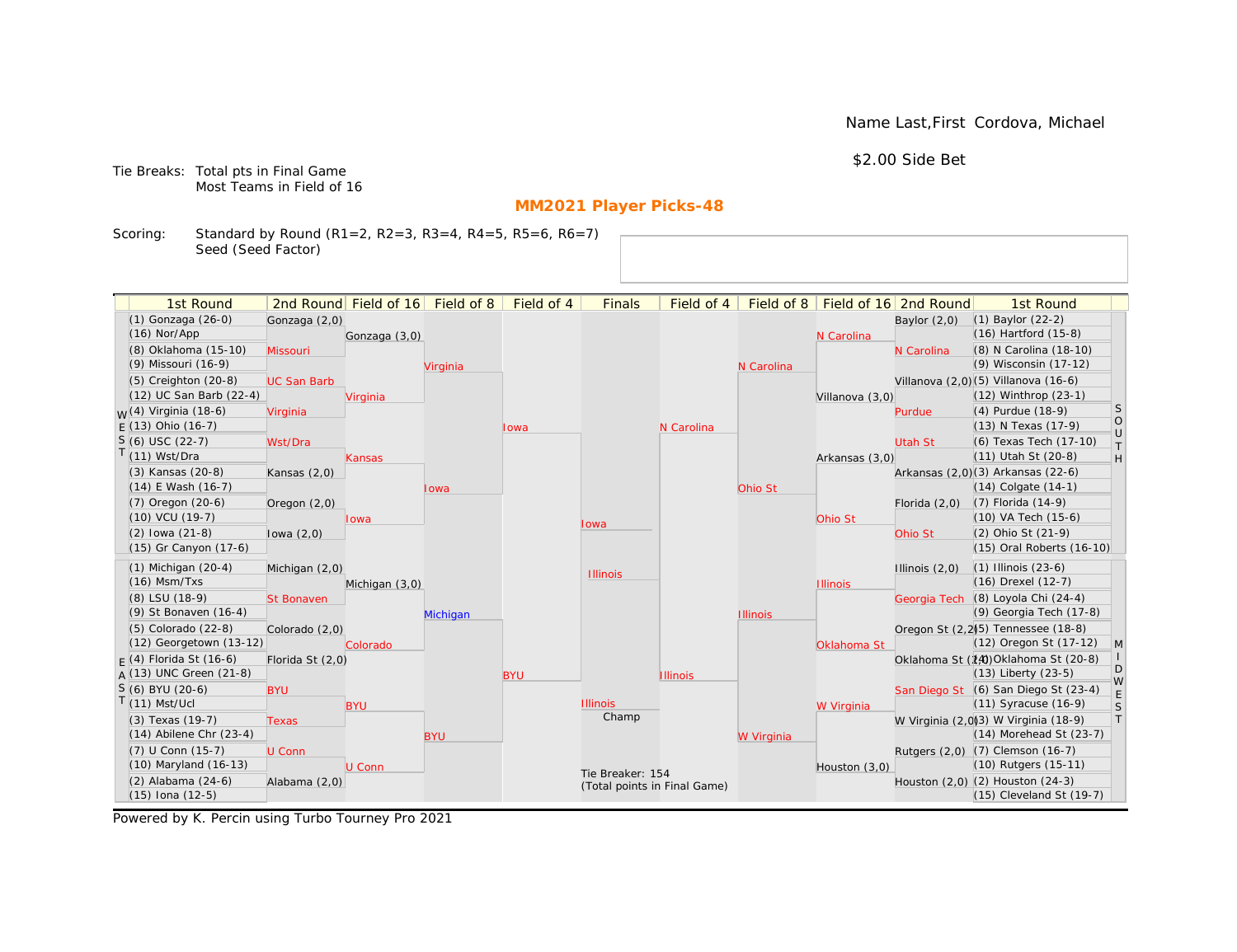Name Last,First Derocher, Daniel

\$2.00 Side Bet

Tie Breaks: Total pts in Final Game Most Teams in Field of 16

# **MM2021 Player Picks-48**

Scoring: Standard by Round (R1=2, R2=3, R3=4, R4=5, R5=6, R6=7) Seed (Seed Factor)

| 1st Round                        |                   | 2nd Round Field of 16 | Field of 8 | Field of 4 | <b>Finals</b>                | Field of 4    | Field of 8    |                   | Field of 16 2nd Round | 1st Round                                                    |                   |
|----------------------------------|-------------------|-----------------------|------------|------------|------------------------------|---------------|---------------|-------------------|-----------------------|--------------------------------------------------------------|-------------------|
| $(1)$ Gonzaga $(26-0)$           | Gonzaga (2,0)     |                       |            |            |                              |               |               |                   | Baylor $(2,0)$        | $(1)$ Baylor $(22-2)$                                        |                   |
| $(16)$ Nor/App                   |                   | Gonzaga (3,0)         |            |            |                              |               |               | Baylor $(3,0)$    |                       | $(16)$ Hartford $(15-8)$                                     |                   |
| (8) Oklahoma (15-10)             | Missouri          |                       |            |            |                              |               |               |                   | N Carolina            | (8) N Carolina (18-10)                                       |                   |
| (9) Missouri (16-9)              |                   |                       | Gonzaga    |            |                              |               | <b>Baylor</b> |                   |                       | (9) Wisconsin (17-12)                                        |                   |
| $(5)$ Creighton $(20-8)$         | Creighton (2,0)   |                       |            |            |                              |               |               |                   | Winthrop              | $(5)$ Villanova $(16-6)$                                     |                   |
| (12) UC San Barb (22-4)          |                   | Ohio                  |            |            |                              |               |               | Purdue            |                       | (12) Winthrop (23-1)                                         |                   |
| <sub>W</sub> (4) Virginia (18-6) | Ohio $(2,3)$      |                       |            |            |                              |               |               |                   | Purdue                | (4) Purdue (18-9)                                            | <sub>S</sub>      |
| $E(13)$ Ohio (16-7)              |                   |                       |            | Gonzaga    |                              | <b>Baylor</b> |               |                   |                       | (13) N Texas (17-9)                                          | $\circ$<br>$\cup$ |
| $S(6)$ USC (22-7)                | USC(2,0)          |                       |            |            |                              |               |               |                   |                       | Texas Tech (2,0) Texas Tech (17-10)                          | $\top$            |
| $(11)$ Wst/Dra                   |                   | USC(3,0)              |            |            |                              |               |               | <b>Texas Tech</b> |                       | (11) Utah St (20-8)                                          | H                 |
| (3) Kansas (20-8)                | Kansas $(2,0)$    |                       |            |            |                              |               |               |                   |                       | Arkansas (2,0)(3) Arkansas (22-6)                            |                   |
| $(14)$ E Wash $(16-7)$           |                   |                       | <b>USC</b> |            |                              |               | Ohio St       |                   |                       | $(14)$ Colgate $(14-1)$                                      |                   |
| $(7)$ Oregon $(20-6)$            | Oregon $(2,0)$    |                       |            |            |                              |               |               |                   | Florida $(2,0)$       | $(7)$ Florida $(14-9)$                                       |                   |
| (10) VCU (19-7)                  |                   | lowa                  |            |            | Michigan                     |               |               | Ohio St           |                       | (10) VA Tech (15-6)                                          |                   |
| $(2)$ lowa $(21-8)$              | lowa $(2,0)$      |                       |            |            |                              |               |               |                   | Ohio St               | (2) Ohio St (21-9)                                           |                   |
| (15) Gr Canyon (17-6)            |                   |                       |            |            |                              |               |               |                   |                       | (15) Oral Roberts (16-10)                                    |                   |
| $(1)$ Michigan $(20-4)$          | Michigan (2,0)    |                       |            |            | <b>Baylor</b>                |               |               |                   | Illinois $(2,0)$      | $(1)$ Illinois $(23-6)$                                      |                   |
| $(16)$ Msm/Txs                   |                   | Michigan (3,0)        |            |            |                              |               |               | <b>Illinois</b>   |                       | (16) Drexel (12-7)                                           |                   |
| (8) LSU (18-9)                   | <b>St Bonaven</b> |                       |            |            |                              |               |               |                   |                       | Loyola Chi (2,0)8) Loyola Chi (24-4)                         |                   |
| (9) St Bonaven (16-4)            |                   |                       | Michigan   |            |                              |               | Oklahoma St   |                   |                       | (9) Georgia Tech (17-8)                                      |                   |
| (5) Colorado (22-8)              | Colorado (2,0)    |                       |            |            |                              |               |               |                   | <b>Tennessee</b>      | (5) Tennessee (18-8)                                         |                   |
| (12) Georgetown (13-12)          |                   | Florida St (3,0)      |            |            |                              |               |               | Oklahoma St       |                       | (12) Oregon St (17-12)                                       | M                 |
| $F(4)$ Florida St (16-6)         | Florida St (2,0)  |                       |            |            |                              |               |               |                   |                       | Oklahoma St (14) Oklahoma St (20-8)                          | D                 |
| $A(13)$ UNC Green (21-8)         |                   |                       |            | Michigan   |                              | Oklahoma St   |               |                   |                       | $(13)$ Liberty $(23-5)$                                      | W                 |
| S (6) BYU (20-6)                 | <b>BYU</b>        |                       |            |            |                              |               |               |                   |                       | San Diego St (6) San Diego St (23-4)                         | E                 |
| $(11)$ Mst/Ucl                   |                   | Texas                 |            |            | Michigan<br>Champ            |               |               | San Diego St      |                       | $(11)$ Syracuse $(16-9)$                                     | S                 |
| (3) Texas (19-7)                 | <b>Texas</b>      |                       |            |            |                              |               |               |                   |                       | W Virginia (2,0)(3) W Virginia (18-9)                        | T                 |
| $(14)$ Abilene Chr $(23-4)$      |                   |                       | Texas      |            |                              |               | San Diego St  |                   |                       | (14) Morehead St (23-7)                                      |                   |
| (7) U Conn (15-7)                | U Conn            |                       |            |            |                              |               |               |                   |                       | Rutgers (2,0) (7) Clemson (16-7)                             |                   |
| (10) Maryland (16-13)            |                   | Alabama (3,0)         |            |            | Tie Breaker: 158             |               |               | Houston $(3,0)$   |                       | (10) Rutgers (15-11)                                         |                   |
| (2) Alabama (24-6)               | Alabama (2,0)     |                       |            |            | (Total points in Final Game) |               |               |                   |                       | Houston (2,0) (2) Houston (24-3)<br>(15) Cleveland St (19-7) |                   |
| (15) Iona (12-5)                 |                   |                       |            |            |                              |               |               |                   |                       |                                                              |                   |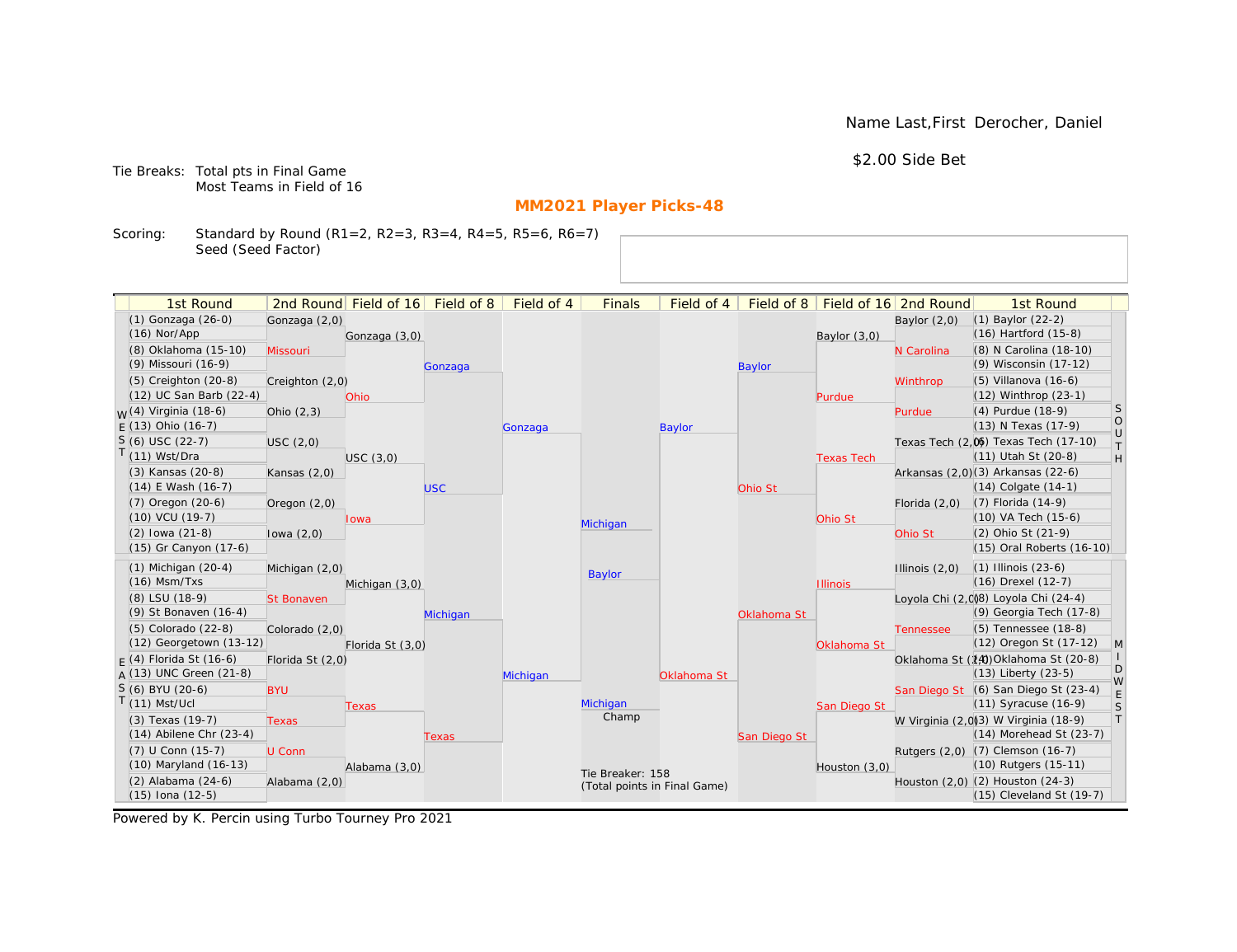Name Last,First Derocher, Lindsey

\$2.00 Side Bet

Tie Breaks: Total pts in Final Game Most Teams in Field of 16

# **MM2021 Player Picks-48**

Scoring: Standard by Round (R1=2, R2=3, R3=4, R4=5, R5=6, R6=7) Seed (Seed Factor)

| 2nd Round Field of 16 Field of 8<br>Field of 16 2nd Round<br>(1) Gonzaga (26-0)<br>(1) Baylor (22-2)<br>Gonzaga (2,0)<br>Baylor $(2,0)$<br>(16) Hartford (15-8)<br>$(16)$ Nor/App<br>Gonzaga (3,0)<br>Baylor $(3,0)$<br>(8) Oklahoma (15-10)<br>Wisconsin (2,0)(8) N Carolina (18-10)<br>Missouri<br>(9) Wisconsin (17-12)<br>(9) Missouri (16-9)<br><b>Baylor</b><br>Gonzaga<br>(5) Creighton (20-8)<br>Villanova (2,0) (5) Villanova (16-6)<br>Creighton (2,0)<br>(12) UC San Barb (22-4)<br>(12) Winthrop (23-1)<br>Virginia<br>Villanova (3,0)<br>S<br><sub>W</sub> (4) Virginia (18-6)<br>(4) Purdue (18-9)<br>Virginia<br>Purdue<br>$\circ$<br>$E(13)$ Ohio (16-7)<br>(13) N Texas (17-9)<br><b>Baylor</b><br>Gonzaga<br>$\cup$<br>$S(6)$ USC (22-7)<br>(6) Texas Tech (17-10)<br>USC(2,0)<br>Utah St<br>$\top$<br>$T(11)$ Wst/Dra<br>(11) Utah St (20-8)<br>H<br>Arkansas (3,0)<br>Kansas<br>(3) Kansas (20-8)<br>Arkansas (2,0)(3) Arkansas (22-6)<br>Kansas $(2,0)$<br>$(14)$ E Wash $(16-7)$<br>$(14)$ Colgate $(14-1)$<br>Ohio St<br>Kansas<br>$(7)$ Oregon $(20-6)$<br>(7) Florida (14-9)<br><b>VA Tech</b><br><b>VCU</b><br>(10) VCU (19-7)<br>(10) VA Tech (15-6)<br><b>VCU</b><br>Ohio St<br>Gonzaga<br>(2) Ohio St (21-9)<br>$(2)$ lowa $(21-8)$<br>lowa $(2,0)$<br>Ohio St<br>(15) Gr Canyon (17-6)<br>(15) Oral Roberts (16-10)<br>$(1)$ Michigan $(20-4)$<br>$(1)$ Illinois $(23-6)$<br>Illinois $(2,0)$<br>Michigan (2,0)<br>Houston<br>$(16)$ Msm/Txs<br>(16) Drexel (12-7)<br>Michigan (3,0)<br><b>Illinois</b><br>Loyola Chi (2,0)8) Loyola Chi (24-4)<br>(8) LSU (18-9)<br>LSU(2,0)<br>(9) Georgia Tech (17-8)<br>(9) St Bonaven (16-4)<br>Michigan<br><b>Illinois</b><br>(5) Colorado (22-8)<br>(5) Tennessee (18-8)<br>Colorado (2,0)<br><b>Tennessee</b><br>(12) Georgetown (13-12)<br>(12) Oregon St (17-12)<br>$\mathsf{M}$<br>Colorado<br>Tennessee<br>$F(4)$ Florida St (16-6)<br>(4) Oklahoma St (20-8)<br><b>UNC Green</b><br>Liberty<br>D<br>$A(13)$ UNC Green (21-8)<br>(13) Liberty (23-5)<br>Houston<br>Texas<br>W<br>S (6) BYU (20-6)<br>San Diego St (6) San Diego St (23-4)<br><b>BYU</b><br>$\mathsf E$<br>$T(11)$ Mst/Ucl<br>(11) Syracuse (16-9)<br>Gonzaga<br>S<br>W Virginia<br>Texas<br>Champ<br> T <br>W Virginia (2,0)3) W Virginia (18-9)<br>(3) Texas (19-7)<br><b>Texas</b><br>$(14)$ Abilene Chr $(23-4)$<br>$(14)$ Morehead St $(23-7)$<br>Houston<br>Texas<br>(7) U Conn (15-7)<br>(7) Clemson (16-7)<br>U Conn<br>Clemson<br>(10) Maryland (16-13)<br>(10) Rutgers (15-11)<br>Alabama (3,0)<br>Houston (3,0)<br>Tie Breaker: 152<br>(2) Alabama (24-6)<br>Houston (2,0) (2) Houston (24-3)<br>Alabama (2,0)<br>(Total points in Final Game)<br>$(15)$ Iona $(12-5)$<br>(15) Cleveland St (19-7) | 1st Round |  | Field of 4 | <b>Finals</b> | Field of 4 | Field of 8 |  | 1st Round |  |
|--------------------------------------------------------------------------------------------------------------------------------------------------------------------------------------------------------------------------------------------------------------------------------------------------------------------------------------------------------------------------------------------------------------------------------------------------------------------------------------------------------------------------------------------------------------------------------------------------------------------------------------------------------------------------------------------------------------------------------------------------------------------------------------------------------------------------------------------------------------------------------------------------------------------------------------------------------------------------------------------------------------------------------------------------------------------------------------------------------------------------------------------------------------------------------------------------------------------------------------------------------------------------------------------------------------------------------------------------------------------------------------------------------------------------------------------------------------------------------------------------------------------------------------------------------------------------------------------------------------------------------------------------------------------------------------------------------------------------------------------------------------------------------------------------------------------------------------------------------------------------------------------------------------------------------------------------------------------------------------------------------------------------------------------------------------------------------------------------------------------------------------------------------------------------------------------------------------------------------------------------------------------------------------------------------------------------------------------------------------------------------------------------------------------------------------------------------------------------------------------------------------------------------------------------------------------------------------------------------------------------------------------------------------------------------------------------------------------------------------------------------|-----------|--|------------|---------------|------------|------------|--|-----------|--|
|                                                                                                                                                                                                                                                                                                                                                                                                                                                                                                                                                                                                                                                                                                                                                                                                                                                                                                                                                                                                                                                                                                                                                                                                                                                                                                                                                                                                                                                                                                                                                                                                                                                                                                                                                                                                                                                                                                                                                                                                                                                                                                                                                                                                                                                                                                                                                                                                                                                                                                                                                                                                                                                                                                                                                        |           |  |            |               |            |            |  |           |  |
|                                                                                                                                                                                                                                                                                                                                                                                                                                                                                                                                                                                                                                                                                                                                                                                                                                                                                                                                                                                                                                                                                                                                                                                                                                                                                                                                                                                                                                                                                                                                                                                                                                                                                                                                                                                                                                                                                                                                                                                                                                                                                                                                                                                                                                                                                                                                                                                                                                                                                                                                                                                                                                                                                                                                                        |           |  |            |               |            |            |  |           |  |
|                                                                                                                                                                                                                                                                                                                                                                                                                                                                                                                                                                                                                                                                                                                                                                                                                                                                                                                                                                                                                                                                                                                                                                                                                                                                                                                                                                                                                                                                                                                                                                                                                                                                                                                                                                                                                                                                                                                                                                                                                                                                                                                                                                                                                                                                                                                                                                                                                                                                                                                                                                                                                                                                                                                                                        |           |  |            |               |            |            |  |           |  |
|                                                                                                                                                                                                                                                                                                                                                                                                                                                                                                                                                                                                                                                                                                                                                                                                                                                                                                                                                                                                                                                                                                                                                                                                                                                                                                                                                                                                                                                                                                                                                                                                                                                                                                                                                                                                                                                                                                                                                                                                                                                                                                                                                                                                                                                                                                                                                                                                                                                                                                                                                                                                                                                                                                                                                        |           |  |            |               |            |            |  |           |  |
|                                                                                                                                                                                                                                                                                                                                                                                                                                                                                                                                                                                                                                                                                                                                                                                                                                                                                                                                                                                                                                                                                                                                                                                                                                                                                                                                                                                                                                                                                                                                                                                                                                                                                                                                                                                                                                                                                                                                                                                                                                                                                                                                                                                                                                                                                                                                                                                                                                                                                                                                                                                                                                                                                                                                                        |           |  |            |               |            |            |  |           |  |
|                                                                                                                                                                                                                                                                                                                                                                                                                                                                                                                                                                                                                                                                                                                                                                                                                                                                                                                                                                                                                                                                                                                                                                                                                                                                                                                                                                                                                                                                                                                                                                                                                                                                                                                                                                                                                                                                                                                                                                                                                                                                                                                                                                                                                                                                                                                                                                                                                                                                                                                                                                                                                                                                                                                                                        |           |  |            |               |            |            |  |           |  |
|                                                                                                                                                                                                                                                                                                                                                                                                                                                                                                                                                                                                                                                                                                                                                                                                                                                                                                                                                                                                                                                                                                                                                                                                                                                                                                                                                                                                                                                                                                                                                                                                                                                                                                                                                                                                                                                                                                                                                                                                                                                                                                                                                                                                                                                                                                                                                                                                                                                                                                                                                                                                                                                                                                                                                        |           |  |            |               |            |            |  |           |  |
|                                                                                                                                                                                                                                                                                                                                                                                                                                                                                                                                                                                                                                                                                                                                                                                                                                                                                                                                                                                                                                                                                                                                                                                                                                                                                                                                                                                                                                                                                                                                                                                                                                                                                                                                                                                                                                                                                                                                                                                                                                                                                                                                                                                                                                                                                                                                                                                                                                                                                                                                                                                                                                                                                                                                                        |           |  |            |               |            |            |  |           |  |
|                                                                                                                                                                                                                                                                                                                                                                                                                                                                                                                                                                                                                                                                                                                                                                                                                                                                                                                                                                                                                                                                                                                                                                                                                                                                                                                                                                                                                                                                                                                                                                                                                                                                                                                                                                                                                                                                                                                                                                                                                                                                                                                                                                                                                                                                                                                                                                                                                                                                                                                                                                                                                                                                                                                                                        |           |  |            |               |            |            |  |           |  |
|                                                                                                                                                                                                                                                                                                                                                                                                                                                                                                                                                                                                                                                                                                                                                                                                                                                                                                                                                                                                                                                                                                                                                                                                                                                                                                                                                                                                                                                                                                                                                                                                                                                                                                                                                                                                                                                                                                                                                                                                                                                                                                                                                                                                                                                                                                                                                                                                                                                                                                                                                                                                                                                                                                                                                        |           |  |            |               |            |            |  |           |  |
|                                                                                                                                                                                                                                                                                                                                                                                                                                                                                                                                                                                                                                                                                                                                                                                                                                                                                                                                                                                                                                                                                                                                                                                                                                                                                                                                                                                                                                                                                                                                                                                                                                                                                                                                                                                                                                                                                                                                                                                                                                                                                                                                                                                                                                                                                                                                                                                                                                                                                                                                                                                                                                                                                                                                                        |           |  |            |               |            |            |  |           |  |
|                                                                                                                                                                                                                                                                                                                                                                                                                                                                                                                                                                                                                                                                                                                                                                                                                                                                                                                                                                                                                                                                                                                                                                                                                                                                                                                                                                                                                                                                                                                                                                                                                                                                                                                                                                                                                                                                                                                                                                                                                                                                                                                                                                                                                                                                                                                                                                                                                                                                                                                                                                                                                                                                                                                                                        |           |  |            |               |            |            |  |           |  |
|                                                                                                                                                                                                                                                                                                                                                                                                                                                                                                                                                                                                                                                                                                                                                                                                                                                                                                                                                                                                                                                                                                                                                                                                                                                                                                                                                                                                                                                                                                                                                                                                                                                                                                                                                                                                                                                                                                                                                                                                                                                                                                                                                                                                                                                                                                                                                                                                                                                                                                                                                                                                                                                                                                                                                        |           |  |            |               |            |            |  |           |  |
|                                                                                                                                                                                                                                                                                                                                                                                                                                                                                                                                                                                                                                                                                                                                                                                                                                                                                                                                                                                                                                                                                                                                                                                                                                                                                                                                                                                                                                                                                                                                                                                                                                                                                                                                                                                                                                                                                                                                                                                                                                                                                                                                                                                                                                                                                                                                                                                                                                                                                                                                                                                                                                                                                                                                                        |           |  |            |               |            |            |  |           |  |
|                                                                                                                                                                                                                                                                                                                                                                                                                                                                                                                                                                                                                                                                                                                                                                                                                                                                                                                                                                                                                                                                                                                                                                                                                                                                                                                                                                                                                                                                                                                                                                                                                                                                                                                                                                                                                                                                                                                                                                                                                                                                                                                                                                                                                                                                                                                                                                                                                                                                                                                                                                                                                                                                                                                                                        |           |  |            |               |            |            |  |           |  |
|                                                                                                                                                                                                                                                                                                                                                                                                                                                                                                                                                                                                                                                                                                                                                                                                                                                                                                                                                                                                                                                                                                                                                                                                                                                                                                                                                                                                                                                                                                                                                                                                                                                                                                                                                                                                                                                                                                                                                                                                                                                                                                                                                                                                                                                                                                                                                                                                                                                                                                                                                                                                                                                                                                                                                        |           |  |            |               |            |            |  |           |  |
|                                                                                                                                                                                                                                                                                                                                                                                                                                                                                                                                                                                                                                                                                                                                                                                                                                                                                                                                                                                                                                                                                                                                                                                                                                                                                                                                                                                                                                                                                                                                                                                                                                                                                                                                                                                                                                                                                                                                                                                                                                                                                                                                                                                                                                                                                                                                                                                                                                                                                                                                                                                                                                                                                                                                                        |           |  |            |               |            |            |  |           |  |
|                                                                                                                                                                                                                                                                                                                                                                                                                                                                                                                                                                                                                                                                                                                                                                                                                                                                                                                                                                                                                                                                                                                                                                                                                                                                                                                                                                                                                                                                                                                                                                                                                                                                                                                                                                                                                                                                                                                                                                                                                                                                                                                                                                                                                                                                                                                                                                                                                                                                                                                                                                                                                                                                                                                                                        |           |  |            |               |            |            |  |           |  |
|                                                                                                                                                                                                                                                                                                                                                                                                                                                                                                                                                                                                                                                                                                                                                                                                                                                                                                                                                                                                                                                                                                                                                                                                                                                                                                                                                                                                                                                                                                                                                                                                                                                                                                                                                                                                                                                                                                                                                                                                                                                                                                                                                                                                                                                                                                                                                                                                                                                                                                                                                                                                                                                                                                                                                        |           |  |            |               |            |            |  |           |  |
|                                                                                                                                                                                                                                                                                                                                                                                                                                                                                                                                                                                                                                                                                                                                                                                                                                                                                                                                                                                                                                                                                                                                                                                                                                                                                                                                                                                                                                                                                                                                                                                                                                                                                                                                                                                                                                                                                                                                                                                                                                                                                                                                                                                                                                                                                                                                                                                                                                                                                                                                                                                                                                                                                                                                                        |           |  |            |               |            |            |  |           |  |
|                                                                                                                                                                                                                                                                                                                                                                                                                                                                                                                                                                                                                                                                                                                                                                                                                                                                                                                                                                                                                                                                                                                                                                                                                                                                                                                                                                                                                                                                                                                                                                                                                                                                                                                                                                                                                                                                                                                                                                                                                                                                                                                                                                                                                                                                                                                                                                                                                                                                                                                                                                                                                                                                                                                                                        |           |  |            |               |            |            |  |           |  |
|                                                                                                                                                                                                                                                                                                                                                                                                                                                                                                                                                                                                                                                                                                                                                                                                                                                                                                                                                                                                                                                                                                                                                                                                                                                                                                                                                                                                                                                                                                                                                                                                                                                                                                                                                                                                                                                                                                                                                                                                                                                                                                                                                                                                                                                                                                                                                                                                                                                                                                                                                                                                                                                                                                                                                        |           |  |            |               |            |            |  |           |  |
|                                                                                                                                                                                                                                                                                                                                                                                                                                                                                                                                                                                                                                                                                                                                                                                                                                                                                                                                                                                                                                                                                                                                                                                                                                                                                                                                                                                                                                                                                                                                                                                                                                                                                                                                                                                                                                                                                                                                                                                                                                                                                                                                                                                                                                                                                                                                                                                                                                                                                                                                                                                                                                                                                                                                                        |           |  |            |               |            |            |  |           |  |
|                                                                                                                                                                                                                                                                                                                                                                                                                                                                                                                                                                                                                                                                                                                                                                                                                                                                                                                                                                                                                                                                                                                                                                                                                                                                                                                                                                                                                                                                                                                                                                                                                                                                                                                                                                                                                                                                                                                                                                                                                                                                                                                                                                                                                                                                                                                                                                                                                                                                                                                                                                                                                                                                                                                                                        |           |  |            |               |            |            |  |           |  |
|                                                                                                                                                                                                                                                                                                                                                                                                                                                                                                                                                                                                                                                                                                                                                                                                                                                                                                                                                                                                                                                                                                                                                                                                                                                                                                                                                                                                                                                                                                                                                                                                                                                                                                                                                                                                                                                                                                                                                                                                                                                                                                                                                                                                                                                                                                                                                                                                                                                                                                                                                                                                                                                                                                                                                        |           |  |            |               |            |            |  |           |  |
|                                                                                                                                                                                                                                                                                                                                                                                                                                                                                                                                                                                                                                                                                                                                                                                                                                                                                                                                                                                                                                                                                                                                                                                                                                                                                                                                                                                                                                                                                                                                                                                                                                                                                                                                                                                                                                                                                                                                                                                                                                                                                                                                                                                                                                                                                                                                                                                                                                                                                                                                                                                                                                                                                                                                                        |           |  |            |               |            |            |  |           |  |
|                                                                                                                                                                                                                                                                                                                                                                                                                                                                                                                                                                                                                                                                                                                                                                                                                                                                                                                                                                                                                                                                                                                                                                                                                                                                                                                                                                                                                                                                                                                                                                                                                                                                                                                                                                                                                                                                                                                                                                                                                                                                                                                                                                                                                                                                                                                                                                                                                                                                                                                                                                                                                                                                                                                                                        |           |  |            |               |            |            |  |           |  |
|                                                                                                                                                                                                                                                                                                                                                                                                                                                                                                                                                                                                                                                                                                                                                                                                                                                                                                                                                                                                                                                                                                                                                                                                                                                                                                                                                                                                                                                                                                                                                                                                                                                                                                                                                                                                                                                                                                                                                                                                                                                                                                                                                                                                                                                                                                                                                                                                                                                                                                                                                                                                                                                                                                                                                        |           |  |            |               |            |            |  |           |  |
|                                                                                                                                                                                                                                                                                                                                                                                                                                                                                                                                                                                                                                                                                                                                                                                                                                                                                                                                                                                                                                                                                                                                                                                                                                                                                                                                                                                                                                                                                                                                                                                                                                                                                                                                                                                                                                                                                                                                                                                                                                                                                                                                                                                                                                                                                                                                                                                                                                                                                                                                                                                                                                                                                                                                                        |           |  |            |               |            |            |  |           |  |
|                                                                                                                                                                                                                                                                                                                                                                                                                                                                                                                                                                                                                                                                                                                                                                                                                                                                                                                                                                                                                                                                                                                                                                                                                                                                                                                                                                                                                                                                                                                                                                                                                                                                                                                                                                                                                                                                                                                                                                                                                                                                                                                                                                                                                                                                                                                                                                                                                                                                                                                                                                                                                                                                                                                                                        |           |  |            |               |            |            |  |           |  |
|                                                                                                                                                                                                                                                                                                                                                                                                                                                                                                                                                                                                                                                                                                                                                                                                                                                                                                                                                                                                                                                                                                                                                                                                                                                                                                                                                                                                                                                                                                                                                                                                                                                                                                                                                                                                                                                                                                                                                                                                                                                                                                                                                                                                                                                                                                                                                                                                                                                                                                                                                                                                                                                                                                                                                        |           |  |            |               |            |            |  |           |  |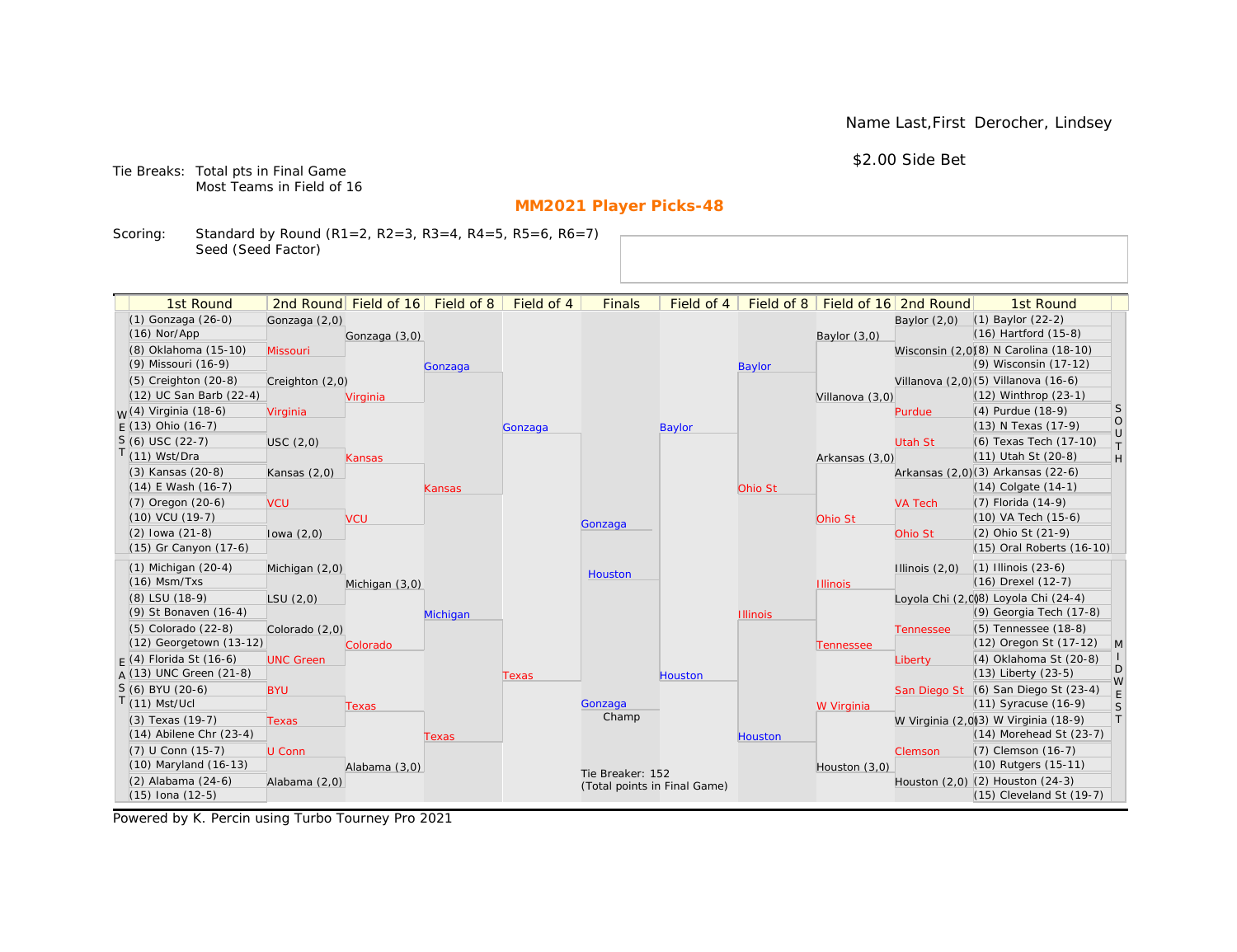Name Last,First Eichold, Tres

\$2.00 Side Bet

Tie Breaks: Total pts in Final Game Most Teams in Field of 16

# **MM2021 Player Picks-48**

Scoring: Standard by Round (R1=2, R2=3, R3=4, R4=5, R5=6, R6=7) Seed (Seed Factor)

| 1st Round                         |                  | 2nd Round Field of 16 Field of 8 |            | Field of 4 | <b>Finals</b>                | Field of 4   |                |                   | Field of 8   Field of 16 2nd Round | 1st Round                             |                   |
|-----------------------------------|------------------|----------------------------------|------------|------------|------------------------------|--------------|----------------|-------------------|------------------------------------|---------------------------------------|-------------------|
| (1) Gonzaga (26-0)                | Gonzaga (2,0)    |                                  |            |            |                              |              |                |                   | Baylor $(2,0)$                     | $(1)$ Baylor $(22-2)$                 |                   |
| $(16)$ Nor/App                    |                  | Gonzaga (3,0)                    |            |            |                              |              |                | Baylor $(3,0)$    |                                    | (16) Hartford (15-8)                  |                   |
| (8) Oklahoma (15-10)              | Oklahoma (2,0)   |                                  |            |            |                              |              |                |                   |                                    | Wisconsin (2,0)(8) N Carolina (18-10) |                   |
| (9) Missouri (16-9)               |                  |                                  | Creighton  |            |                              |              | <b>Baylor</b>  |                   |                                    | (9) Wisconsin (17-12)                 |                   |
| $(5)$ Creighton $(20-8)$          | Creighton (2,0)  |                                  |            |            |                              |              |                |                   |                                    | Villanova (2,0) (5) Villanova (16-6)  |                   |
| (12) UC San Barb (22-4)           |                  | Creighton (3,0)                  |            |            |                              |              |                | Villanova (3,0)   |                                    | (12) Winthrop (23-1)                  |                   |
| <sub>M</sub> /(4) Virginia (18-6) | Ohio $(2,3)$     |                                  |            |            |                              |              |                |                   |                                    | N Texas (2,3) (4) Purdue (18-9)       | S                 |
| $E(13)$ Ohio (16-7)               |                  |                                  |            | <b>USC</b> |                              | Baylor       |                |                   |                                    | (13) N Texas (17-9)                   | $\circ$<br>$\cup$ |
| $S(6)$ USC (22-7)                 | USC(2,0)         |                                  |            |            |                              |              |                |                   |                                    | Texas Tech (2,0) Texas Tech (17-10)   | $\top$            |
| (11) Wst/Dra                      |                  | USC(3,0)                         |            |            |                              |              |                | <b>Texas Tech</b> |                                    | (11) Utah St (20-8)                   | H                 |
| (3) Kansas (20-8)                 | Kansas $(2,0)$   |                                  |            |            |                              |              |                |                   |                                    | Arkansas (2,0)(3) Arkansas (22-6)     |                   |
| (14) E Wash (16-7)                |                  |                                  | <b>USC</b> |            |                              |              | <b>VA Tech</b> |                   |                                    | $(14)$ Colgate $(14-1)$               |                   |
| (7) Oregon (20-6)                 | <b>VCU</b>       |                                  |            |            |                              |              |                |                   | <b>VA Tech</b>                     | (7) Florida (14-9)                    |                   |
| (10) VCU (19-7)                   |                  | <b>Gr Canyon</b>                 |            |            | <b>BYU</b>                   |              |                | <b>VA Tech</b>    |                                    | (10) VA Tech (15-6)                   |                   |
| $(2)$ lowa $(21-8)$               | <b>Gr Canyon</b> |                                  |            |            |                              |              |                |                   | Ohio St                            | (2) Ohio St (21-9)                    |                   |
| (15) Gr Canyon (17-6)             |                  |                                  |            |            |                              |              |                |                   |                                    | (15) Oral Roberts (16-10)             |                   |
| $(1)$ Michigan $(20-4)$           | Michigan $(2,0)$ |                                  |            |            | <b>Baylor</b>                |              |                |                   | <b>Drexel</b>                      | $(1)$ Illinois $(23-6)$               |                   |
| $(16)$ Msm/Txs                    |                  | Michigan (3,0)                   |            |            |                              |              |                | Georgia Tech      |                                    | $(16)$ Drexel $(12-7)$                |                   |
| (8) LSU (18-9)                    | LSU(2,0)         |                                  |            |            |                              |              |                |                   | Georgia Tech                       | (8) Loyola Chi (24-4)                 |                   |
| (9) St Bonaven (16-4)             |                  |                                  | Michigan   |            |                              |              | Georgia Tech   |                   |                                    | (9) Georgia Tech (17-8)               |                   |
| (5) Colorado (22-8)               | Georgetown       |                                  |            |            |                              |              |                |                   | <b>Tennessee</b>                   | (5) Tennessee (18-8)                  |                   |
| (12) Georgetown (13-12)           |                  | Georgetown                       |            |            |                              |              |                | Tennessee         |                                    | (12) Oregon St (17-12)                | $\mathsf{M}$      |
| $F(4)$ Florida St (16-6)          | Florida St (2,0) |                                  |            |            |                              |              |                |                   | Liberty                            | (4) Oklahoma St (20-8)                | D                 |
| A (13) UNC Green (21-8)           |                  |                                  |            | <b>BYU</b> |                              | Georgia Tech |                |                   |                                    | $(13)$ Liberty $(23-5)$               | W                 |
| $S(6)$ BYU (20-6)                 | <b>BYU</b>       |                                  |            |            |                              |              |                |                   |                                    | San Diego St (6) San Diego St (23-4)  | E                 |
| $(11)$ Mst/Ucl                    |                  | <b>BYU</b>                       |            |            | <b>Baylor</b>                |              |                | W Virginia        |                                    | (11) Syracuse (16-9)                  | $\mathsf S$       |
| (3) Texas (19-7)                  | <b>Texas</b>     |                                  |            |            | Champ                        |              |                |                   |                                    | W Virginia (2,0)(3) W Virginia (18-9) | T                 |
| $(14)$ Abilene Chr $(23-4)$       |                  |                                  | <b>BYU</b> |            |                              |              | <b>Rutgers</b> |                   |                                    | $(14)$ Morehead St $(23-7)$           |                   |
| (7) U Conn (15-7)                 | Maryland (2,0)   |                                  |            |            |                              |              |                |                   |                                    | Rutgers (2,0) (7) Clemson (16-7)      |                   |
| (10) Maryland (16-13)             |                  | Alabama (3,0)                    |            |            | Tie Breaker: 148             |              |                | <b>Rutgers</b>    |                                    | (10) Rutgers (15-11)                  |                   |
| (2) Alabama (24-6)                | Alabama (2,0)    |                                  |            |            | (Total points in Final Game) |              |                |                   |                                    | Houston (2,0) (2) Houston (24-3)      |                   |
| (15) Iona (12-5)                  |                  |                                  |            |            |                              |              |                |                   |                                    | (15) Cleveland St (19-7)              |                   |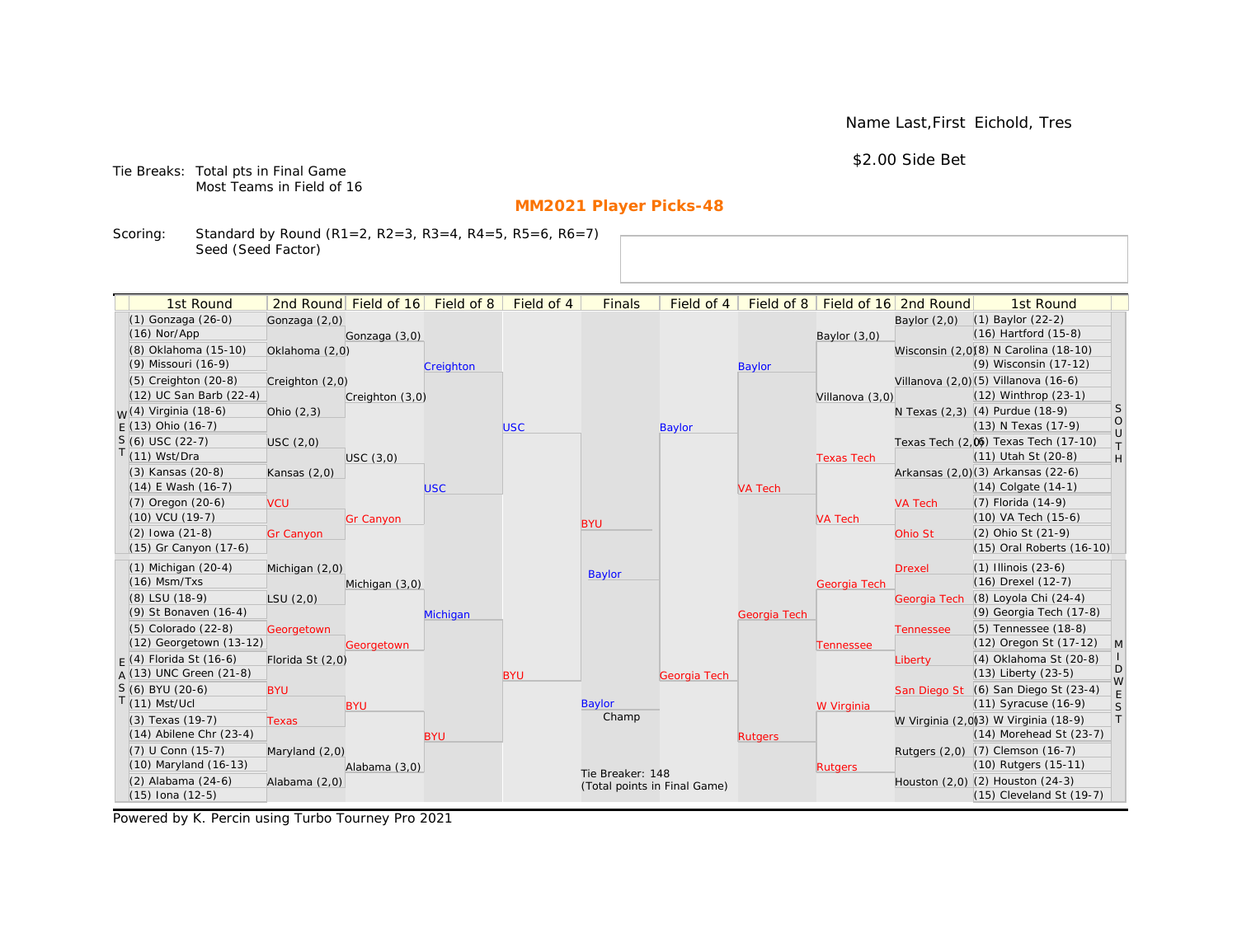Name Last,First Estrada, Matt

\$2.00 Side Bet

Tie Breaks: Total pts in Final Game Most Teams in Field of 16

# **MM2021 Player Picks-48**

Scoring: Standard by Round (R1=2, R2=3, R3=4, R4=5, R5=6, R6=7) Seed (Seed Factor)

| 1st Round                         |                    | 2nd Round Field of 16 Field of 8 |          | Field of 4 | <b>Finals</b>                | Field of 4      | Field of $8$    |                 | Field of 16 2nd Round | 1st Round                             |                                                                   |
|-----------------------------------|--------------------|----------------------------------|----------|------------|------------------------------|-----------------|-----------------|-----------------|-----------------------|---------------------------------------|-------------------------------------------------------------------|
| (1) Gonzaga (26-0)                | Gonzaga (2,0)      |                                  |          |            |                              |                 |                 |                 | Baylor $(2,0)$        | (1) Baylor (22-2)                     |                                                                   |
| $(16)$ Nor/App                    |                    | Gonzaga (3,0)                    |          |            |                              |                 |                 | Baylor $(3,0)$  |                       | $(16)$ Hartford $(15-8)$              |                                                                   |
| (8) Oklahoma (15-10)              | Missouri           |                                  |          |            |                              |                 |                 |                 | N Carolina            | (8) N Carolina (18-10)                |                                                                   |
| (9) Missouri (16-9)               |                    |                                  | Gonzaga  |            |                              |                 | <b>Baylor</b>   |                 |                       | (9) Wisconsin (17-12)                 |                                                                   |
| $(5)$ Creighton $(20-8)$          | <b>UC San Barb</b> |                                  |          |            |                              |                 |                 |                 |                       | Villanova (2,0) (5) Villanova (16-6)  |                                                                   |
| (12) UC San Barb (22-4)           |                    | Virginia                         |          |            |                              |                 |                 | Villanova (3,0) |                       | (12) Winthrop (23-1)                  |                                                                   |
| <sub>M</sub> /(4) Virginia (18-6) | Virginia           |                                  |          |            |                              |                 |                 |                 | Purdue                | (4) Purdue (18-9)                     | <sub>S</sub>                                                      |
| $E(13)$ Ohio (16-7)               |                    |                                  |          | Gonzaga    |                              | <b>Baylor</b>   |                 |                 |                       | (13) N Texas (17-9)                   | $\bigcirc$                                                        |
| $S(6)$ USC (22-7)                 | USC(2,0)           |                                  |          |            |                              |                 |                 |                 | <b>Utah St</b>        | (6) Texas Tech (17-10)                | $\cup$<br>$\top$                                                  |
| $(11)$ Wst/Dra                    |                    | <b>Kansas</b>                    |          |            |                              |                 |                 | <b>Utah St</b>  |                       | (11) Utah St (20-8)                   | $\mathsf{H}% _{\mathsf{H}}^{\ast}=\mathsf{H}_{\mathsf{H}}^{\ast}$ |
| (3) Kansas (20-8)                 | Kansas $(2,0)$     |                                  |          |            |                              |                 |                 |                 |                       | Arkansas (2,0)(3) Arkansas (22-6)     |                                                                   |
| $(14)$ E Wash $(16-7)$            |                    |                                  | lowa     |            |                              |                 | Ohio St         |                 |                       | $(14)$ Colgate $(14-1)$               |                                                                   |
| $(7)$ Oregon $(20-6)$             | <b>VCU</b>         |                                  |          |            |                              |                 |                 |                 | <b>VA Tech</b>        | $(7)$ Florida $(14-9)$                |                                                                   |
| $(10)$ VCU $(19-7)$               |                    | Iowa                             |          |            | Gonzaga                      |                 |                 | Ohio St         |                       | (10) VA Tech (15-6)                   |                                                                   |
| $(2)$ lowa $(21-8)$               | lowa $(2,0)$       |                                  |          |            |                              |                 |                 |                 | Ohio St               | (2) Ohio St (21-9)                    |                                                                   |
| (15) Gr Canyon (17-6)             |                    |                                  |          |            |                              |                 |                 |                 |                       | (15) Oral Roberts (16-10)             |                                                                   |
| $(1)$ Michigan $(20-4)$           | Michigan (2,0)     |                                  |          |            | <b>Illinois</b>              |                 |                 |                 | Illinois $(2,0)$      | $(1)$ Illinois $(23-6)$               |                                                                   |
| $(16)$ Msm/Txs                    |                    | Michigan (3,0)                   |          |            |                              |                 |                 | <b>Illinois</b> |                       | (16) Drexel (12-7)                    |                                                                   |
| (8) LSU (18-9)                    | LSU(2,0)           |                                  |          |            |                              |                 |                 |                 |                       | Georgia Tech (8) Loyola Chi (24-4)    |                                                                   |
| (9) St Bonaven (16-4)             |                    |                                  | Michigan |            |                              |                 | <b>Illinois</b> |                 |                       | (9) Georgia Tech (17-8)               |                                                                   |
| (5) Colorado (22-8)               | Colorado (2,0)     |                                  |          |            |                              |                 |                 |                 |                       | Oregon St (2.2)(5) Tennessee (18-8)   |                                                                   |
| $(12)$ Georgetown $(13-12)$       |                    | Colorado                         |          |            |                              |                 |                 | Oklahoma St     |                       | (12) Oregon St (17-12)                | M                                                                 |
| $F(4)$ Florida St (16-6)          | Florida St (2,0)   |                                  |          |            |                              |                 |                 |                 |                       | Oklahoma St (14) Oklahoma St (20-8)   | D                                                                 |
| $A(13)$ UNC Green (21-8)          |                    |                                  |          | Michigan   |                              | <b>Illinois</b> |                 |                 |                       | $(13)$ Liberty $(23-5)$               | W                                                                 |
| S (6) BYU (20-6)                  | <b>BYU</b>         |                                  |          |            |                              |                 |                 |                 |                       | Syracuse (2,2)(6) San Diego St (23-4) | E                                                                 |
| $(11)$ Mst/Ucl                    |                    | <b>BYU</b>                       |          |            | <b>Illinois</b><br>Champ     |                 |                 | W Virginia      |                       | $(11)$ Syracuse $(16-9)$              | S                                                                 |
| (3) Texas (19-7)                  | <b>Texas</b>       |                                  |          |            |                              |                 |                 |                 |                       | W Virginia (2,0)3) W Virginia (18-9)  | T                                                                 |
| $(14)$ Abilene Chr $(23-4)$       |                    |                                  | Alabama  |            |                              |                 | W Virginia      |                 |                       | (14) Morehead St (23-7)               |                                                                   |
| (7) U Conn (15-7)                 | U Conn             |                                  |          |            |                              |                 |                 |                 | Clemson               | (7) Clemson (16-7)                    |                                                                   |
| (10) Maryland (16-13)             |                    | Alabama (3,0)                    |          |            | Tie Breaker: 162             |                 |                 | Houston $(3,0)$ |                       | (10) Rutgers (15-11)                  |                                                                   |
| (2) Alabama (24-6)                | Alabama (2,0)      |                                  |          |            | (Total points in Final Game) |                 |                 |                 |                       | Houston (2,0) (2) Houston (24-3)      |                                                                   |
| (15) Iona (12-5)                  |                    |                                  |          |            |                              |                 |                 |                 |                       | (15) Cleveland St (19-7)              |                                                                   |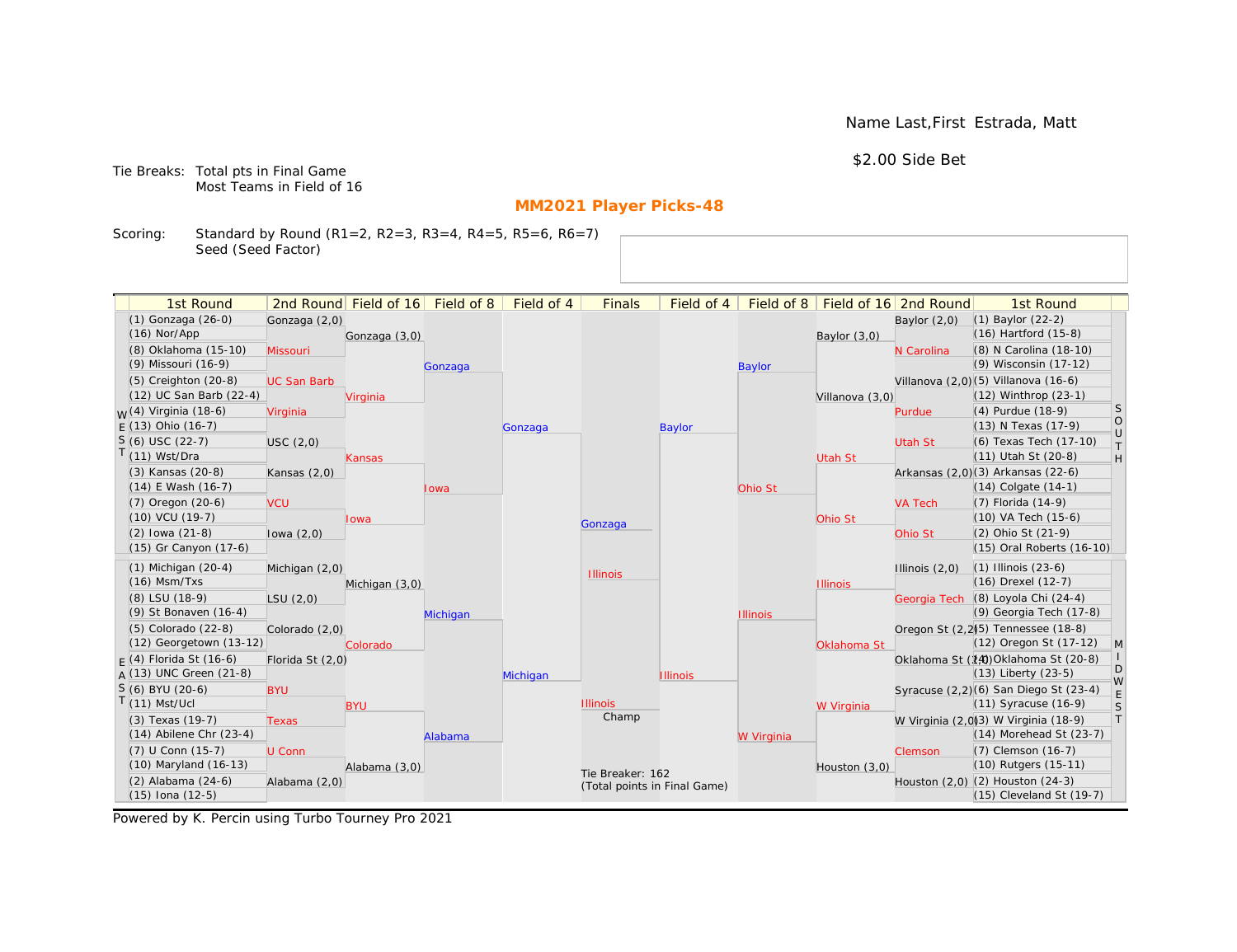Name Last,First Farrar, Jerry 1

# \$2.00 Side Bet 8669

Tie Breaks: Total pts in Final Game Most Teams in Field of 16

# **MM2021 Player Picks-48**

Scoring: Standard by Round (R1=2, R2=3, R3=4, R4=5, R5=6, R6=7) Seed (Seed Factor)

| 1st Round                        |                    | 2nd Round Field of 16 | Field of 8 | Field of 4 | <b>Finals</b>                | Field of 4      | Field of 8      |                   | Field of 16 2nd Round | 1st Round                             |                                      |
|----------------------------------|--------------------|-----------------------|------------|------------|------------------------------|-----------------|-----------------|-------------------|-----------------------|---------------------------------------|--------------------------------------|
| (1) Gonzaga (26-0)               | Gonzaga (2,0)      |                       |            |            |                              |                 |                 |                   | Baylor $(2,0)$        | (1) Baylor (22-2)                     |                                      |
| $(16)$ Nor/App                   |                    | Gonzaga (3,0)         |            |            |                              |                 |                 | Baylor (3,0)      |                       | $(16)$ Hartford $(15-8)$              |                                      |
| (8) Oklahoma (15-10)             | Oklahoma (2,0)     |                       |            |            |                              |                 |                 |                   | N Carolina            | (8) N Carolina (18-10)                |                                      |
| (9) Missouri (16-9)              |                    |                       | Gonzaga    |            |                              |                 | <b>Baylor</b>   |                   |                       | (9) Wisconsin (17-12)                 |                                      |
| $(5)$ Creighton $(20-8)$         | <b>UC San Barb</b> |                       |            |            |                              |                 |                 |                   | Winthrop              | (5) Villanova (16-6)                  |                                      |
| (12) UC San Barb (22-4)          |                    | Ohio                  |            |            |                              |                 |                 | Purdue            |                       | $(12)$ Winthrop $(23-1)$              |                                      |
| <sub>W</sub> (4) Virginia (18-6) | Ohio $(2,3)$       |                       |            |            |                              |                 |                 |                   | Purdue                | (4) Purdue (18-9)                     | S                                    |
| $E(13)$ Ohio (16-7)              |                    |                       |            | Gonzaga    |                              | Ohio St         |                 |                   |                       | (13) N Texas (17-9)                   | $\begin{matrix} 0 \\ U \end{matrix}$ |
| $S(6)$ USC (22-7)                | USC(2,0)           |                       |            |            |                              |                 |                 |                   |                       | Texas Tech (2,0) Texas Tech (17-10)   | $\top$                               |
| $T(11)$ Wst/Dra                  |                    | Kansas                |            |            |                              |                 |                 | <b>Texas Tech</b> |                       | (11) Utah St (20-8)                   | H                                    |
| (3) Kansas (20-8)                | Kansas $(2,0)$     |                       |            |            |                              |                 |                 |                   |                       | Arkansas (2,0)(3) Arkansas (22-6)     |                                      |
| $(14)$ E Wash $(16-7)$           |                    |                       | lowa       |            |                              |                 | Ohio St         |                   |                       | $(14)$ Colgate $(14-1)$               |                                      |
| (7) Oregon (20-6)                | <b>VCU</b>         |                       |            |            |                              |                 |                 |                   | Florida $(2,0)$       | $(7)$ Florida $(14-9)$                |                                      |
| (10) VCU (19-7)                  |                    | lowa                  |            |            | Gonzaga                      |                 |                 | Ohio St           |                       | (10) VA Tech (15-6)                   |                                      |
| $(2)$ lowa $(21-8)$              | lowa $(2,0)$       |                       |            |            |                              |                 |                 |                   | Ohio St               | (2) Ohio St (21-9)                    |                                      |
| (15) Gr Canyon (17-6)            |                    |                       |            |            |                              |                 |                 |                   |                       | (15) Oral Roberts (16-10)             |                                      |
| $(1)$ Michigan $(20-4)$          | Michigan (2,0)     |                       |            |            | <b>Illinois</b>              |                 |                 |                   | Illinois $(2,0)$      | $(1)$ Illinois $(23-6)$               |                                      |
| $(16)$ Msm/Txs                   |                    | Michigan (3,0)        |            |            |                              |                 |                 | <b>Illinois</b>   |                       | (16) Drexel (12-7)                    |                                      |
| (8) LSU (18-9)                   | LSU(2,0)           |                       |            |            |                              |                 |                 |                   |                       | Loyola Chi (2,008) Loyola Chi (24-4)  |                                      |
| (9) St Bonaven (16-4)            |                    |                       | Michigan   |            |                              |                 | <b>Illinois</b> |                   |                       | (9) Georgia Tech (17-8)               |                                      |
| (5) Colorado (22-8)              | Colorado (2,0)     |                       |            |            |                              |                 |                 |                   | <b>Tennessee</b>      | (5) Tennessee (18-8)                  |                                      |
| (12) Georgetown (13-12)          |                    | Florida St (3,0)      |            |            |                              |                 |                 | Oklahoma St       |                       | (12) Oregon St (17-12)                | $\mathsf{M}$                         |
| $F(4)$ Florida St (16-6)         | Florida St (2,0)   |                       |            |            |                              |                 |                 |                   |                       | Oklahoma St (14) Oklahoma St (20-8)   | D                                    |
| A (13) UNC Green (21-8)          |                    |                       |            | Michigan   |                              | <b>Illinois</b> |                 |                   |                       | $(13)$ Liberty $(23-5)$               | W                                    |
| $S(6)$ BYU (20-6)                | Mst/Ucl(2,2)       |                       |            |            |                              |                 |                 |                   |                       | Syracuse (2,2)(6) San Diego St (23-4) | E                                    |
| $T(11)$ Mst/Ucl                  |                    | Texas                 |            |            | Gonzaga<br>Champ             |                 |                 | W Virginia        |                       | (11) Syracuse (16-9)                  | $\mathsf S$                          |
| (3) Texas (19-7)                 | Texas              |                       |            |            |                              |                 |                 |                   |                       | W Virginia (2,0)(3) W Virginia (18-9) | T                                    |
| $(14)$ Abilene Chr $(23-4)$      |                    |                       | Maryland   |            |                              |                 | W Virginia      |                   |                       | $(14)$ Morehead St $(23-7)$           |                                      |
| (7) U Conn (15-7)                | Maryland (2,0)     |                       |            |            |                              |                 |                 |                   |                       | Rutgers (2,0) (7) Clemson (16-7)      |                                      |
| (10) Maryland (16-13)            |                    | Maryland              |            |            | Tie Breaker: 155             |                 |                 | Houston (3,0)     |                       | (10) Rutgers (15-11)                  |                                      |
| (2) Alabama (24-6)               | Alabama (2,0)      |                       |            |            | (Total points in Final Game) |                 |                 |                   |                       | Houston (2,0) (2) Houston (24-3)      |                                      |
| (15) Iona (12-5)                 |                    |                       |            |            |                              |                 |                 |                   |                       | (15) Cleveland St (19-7)              |                                      |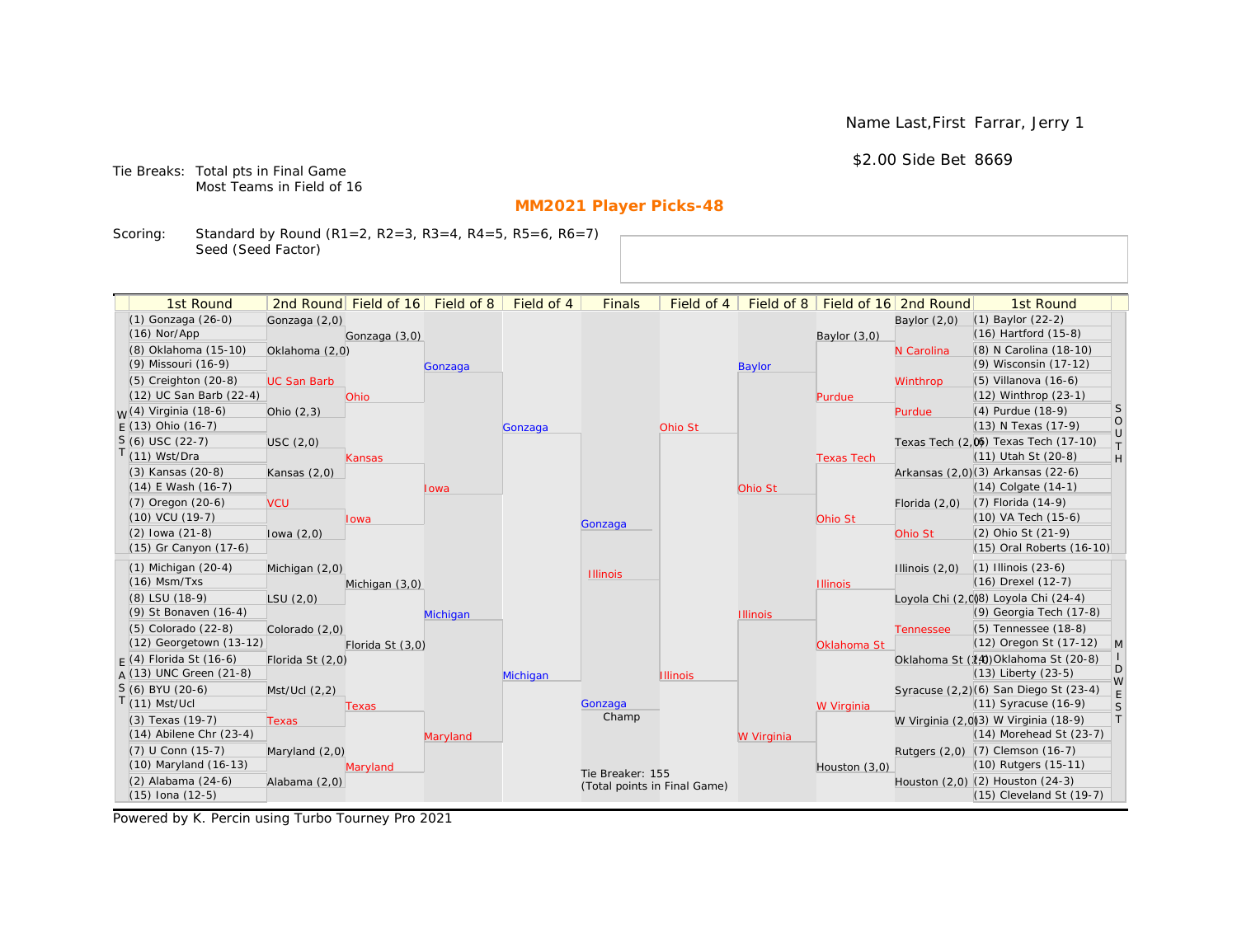Name Last,First Farrar, Jerry 2

\$2.00 Side Bet 8028

Tie Breaks: Total pts in Final Game Most Teams in Field of 16

# **MM2021 Player Picks-48**

Scoring: Standard by Round (R1=2, R2=3, R3=4, R4=5, R5=6, R6=7) Seed (Seed Factor)

|                                     | 1st Round                   |                  | 2nd Round Field of 16 Field of 8 |          | Field of 4 | <b>Finals</b>                | Field of 4      |                 |                   | Field of 8   Field of 16   2nd Round | 1st Round                                                         |                                                                   |
|-------------------------------------|-----------------------------|------------------|----------------------------------|----------|------------|------------------------------|-----------------|-----------------|-------------------|--------------------------------------|-------------------------------------------------------------------|-------------------------------------------------------------------|
|                                     | (1) Gonzaga (26-0)          | Gonzaga (2,0)    |                                  |          |            |                              |                 |                 |                   | Baylor $(2,0)$                       | $(1)$ Baylor $(22-2)$                                             |                                                                   |
| $(16)$ Nor/App                      |                             |                  | Gonzaga (3,0)                    |          |            |                              |                 |                 | Baylor $(3,0)$    |                                      | $(16)$ Hartford $(15-8)$                                          |                                                                   |
|                                     | (8) Oklahoma (15-10)        | Oklahoma (2,0)   |                                  |          |            |                              |                 |                 |                   | N Carolina                           | (8) N Carolina (18-10)                                            |                                                                   |
|                                     | (9) Missouri (16-9)         |                  |                                  | Gonzaga  |            |                              |                 | <b>Baylor</b>   |                   |                                      | (9) Wisconsin (17-12)                                             |                                                                   |
|                                     | $(5)$ Creighton $(20-8)$    | Creighton (2,0)  |                                  |          |            |                              |                 |                 |                   | Winthrop                             | $(5)$ Villanova $(16-6)$                                          |                                                                   |
|                                     | (12) UC San Barb (22-4)     |                  | Virginia                         |          |            |                              |                 |                 | Purdue            |                                      | (12) Winthrop (23-1)                                              |                                                                   |
|                                     | $W(4)$ Virginia (18-6)      | Virginia         |                                  |          |            |                              |                 |                 |                   | Purdue                               | (4) Purdue (18-9)                                                 | S                                                                 |
|                                     | $E(13)$ Ohio (16-7)         |                  |                                  |          | Gonzaga    |                              | <b>Baylor</b>   |                 |                   |                                      | (13) N Texas (17-9)                                               | $\circ$<br>$\cup$                                                 |
| $S(6)$ USC (22-7)                   |                             | USC(2,0)         |                                  |          |            |                              |                 |                 |                   |                                      | Texas Tech (2,0) Texas Tech (17-10)                               | $\top$                                                            |
| $T(11)$ Wst/Dra                     |                             |                  | USC(3,0)                         |          |            |                              |                 |                 | <b>Texas Tech</b> |                                      | (11) Utah St (20-8)                                               | $\mathsf{H}% _{\mathsf{H}}^{\ast}=\mathsf{H}_{\mathsf{H}}^{\ast}$ |
|                                     | (3) Kansas (20-8)           | Kansas $(2,0)$   |                                  |          |            |                              |                 |                 |                   |                                      | Arkansas (2,0)(3) Arkansas (22-6)                                 |                                                                   |
|                                     | (14) E Wash (16-7)          |                  |                                  | Iowa     |            |                              |                 | Ohio St         |                   |                                      | $(14)$ Colgate $(14-1)$                                           |                                                                   |
|                                     | (7) Oregon (20-6)           | Oregon $(2,0)$   |                                  |          |            |                              |                 |                 |                   | <b>VA Tech</b>                       | (7) Florida (14-9)                                                |                                                                   |
|                                     | $(10)$ VCU $(19-7)$         |                  | <b>Iowa</b>                      |          |            | Gonzaga                      |                 |                 | Ohio St           |                                      | (10) VA Tech (15-6)                                               |                                                                   |
|                                     | $(2)$ lowa $(21-8)$         | lowa $(2,0)$     |                                  |          |            |                              |                 |                 |                   | Ohio St                              | (2) Ohio St (21-9)                                                |                                                                   |
|                                     | (15) Gr Canyon (17-6)       |                  |                                  |          |            |                              |                 |                 |                   |                                      | (15) Oral Roberts (16-10)                                         |                                                                   |
|                                     | $(1)$ Michigan $(20-4)$     | Michigan (2,0)   |                                  |          |            | <b>Illinois</b>              |                 |                 |                   | Illinois $(2,0)$                     | $(1)$ Illinois $(23-6)$                                           |                                                                   |
|                                     | $(16)$ Msm/Txs              |                  | Michigan (3,0)                   |          |            |                              |                 |                 | <b>Illinois</b>   |                                      | (16) Drexel (12-7)                                                |                                                                   |
|                                     | (8) LSU (18-9)              | LSU(2,0)         |                                  |          |            |                              |                 |                 |                   |                                      | Loyola Chi (2,008) Loyola Chi (24-4)                              |                                                                   |
|                                     | (9) St Bonaven (16-4)       |                  |                                  | Michigan |            |                              |                 | <b>Illinois</b> |                   |                                      | (9) Georgia Tech (17-8)                                           |                                                                   |
|                                     | (5) Colorado (22-8)         | Georgetown       |                                  |          |            |                              |                 |                 |                   | <b>Tennessee</b>                     | (5) Tennessee (18-8)                                              |                                                                   |
|                                     | (12) Georgetown (13-12)     |                  | Florida St (3,0)                 |          |            |                              |                 |                 | Oklahoma St       |                                      | (12) Oregon St (17-12)                                            | $\mathsf{M}$                                                      |
|                                     | $F(4)$ Florida St (16-6)    | Florida St (2,0) |                                  |          |            |                              |                 |                 |                   |                                      | Oklahoma St (14) Oklahoma St (20-8)                               | D                                                                 |
|                                     | $A(13)$ UNC Green (21-8)    |                  |                                  |          | Alabama    |                              | <b>Illinois</b> |                 |                   |                                      | $(13)$ Liberty $(23-5)$                                           | W                                                                 |
| S (6) BYU (20-6)<br>$T(11)$ Mst/Ucl |                             | Mst/Ucl(2,2)     |                                  |          |            | <b>Illinois</b>              |                 |                 |                   |                                      | Syracuse (2,2)(6) San Diego St (23-4)<br>$(11)$ Syracuse $(16-9)$ | $\mathsf E$                                                       |
|                                     | (3) Texas (19-7)            |                  | $Mst/Ucl$ $(3,2)$                |          |            | Champ                        |                 |                 | W Virginia        |                                      | W Virginia (2,0)3) W Virginia (18-9)                              | $\mathsf S$<br> T                                                 |
|                                     | $(14)$ Abilene Chr $(23-4)$ | <b>Texas</b>     |                                  | Alabama  |            |                              |                 | W Virginia      |                   |                                      | $(14)$ Morehead St $(23-7)$                                       |                                                                   |
|                                     | $(7)$ U Conn $(15-7)$       | U Conn           |                                  |          |            |                              |                 |                 |                   |                                      | Rutgers (2,0) (7) Clemson (16-7)                                  |                                                                   |
|                                     | (10) Maryland (16-13)       |                  | Alabama (3,0)                    |          |            |                              |                 |                 | <b>Rutgers</b>    |                                      | (10) Rutgers (15-11)                                              |                                                                   |
|                                     | (2) Alabama (24-6)          | Alabama (2,0)    |                                  |          |            | Tie Breaker: 156             |                 |                 |                   |                                      | Houston (2,0) (2) Houston (24-3)                                  |                                                                   |
|                                     | $(15)$ Iona $(12-5)$        |                  |                                  |          |            | (Total points in Final Game) |                 |                 |                   |                                      | $(15)$ Cleveland St $(19-7)$                                      |                                                                   |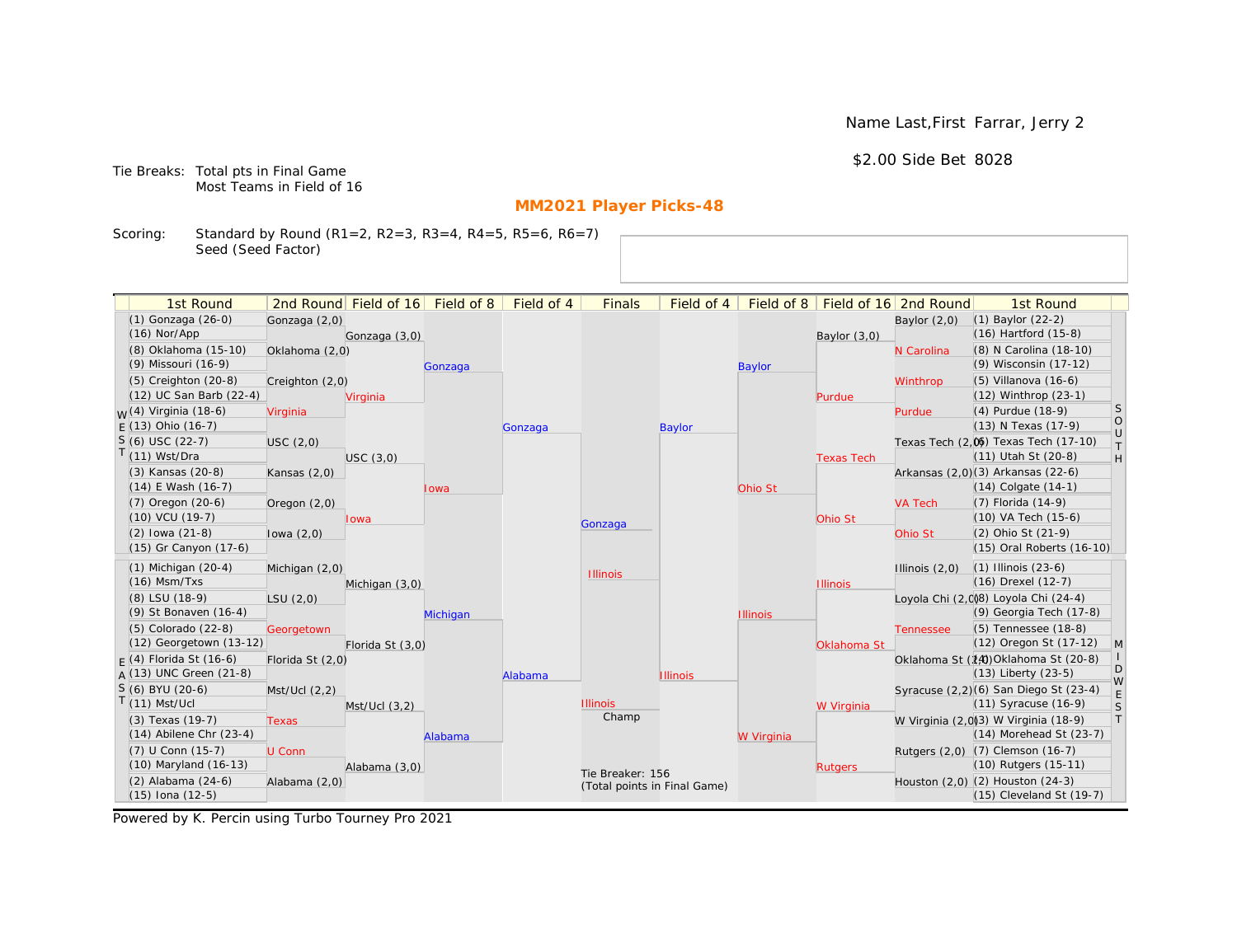Name Last,First Farrar, Kerri 1

\$2.00 Side Bet 8711

Tie Breaks: Total pts in Final Game Most Teams in Field of 16

# **MM2021 Player Picks-48**

Scoring: Standard by Round (R1=2, R2=3, R3=4, R4=5, R5=6, R6=7) Seed (Seed Factor)

| 1st Round                                       |                  | 2nd Round Field of 16 | Field of 8        | Field of 4        | <b>Finals</b>                | Field of 4      | Field of 8      |                 | Field of 16 2nd Round | 1st Round                                                           |                                                                   |
|-------------------------------------------------|------------------|-----------------------|-------------------|-------------------|------------------------------|-----------------|-----------------|-----------------|-----------------------|---------------------------------------------------------------------|-------------------------------------------------------------------|
| (1) Gonzaga (26-0)                              | Gonzaga (2,0)    |                       |                   |                   |                              |                 |                 |                 | Baylor $(2,0)$        | $(1)$ Baylor $(22-2)$                                               |                                                                   |
| $(16)$ Nor/App                                  |                  | Gonzaga (3,0)         |                   |                   |                              |                 |                 | Baylor (3,0)    |                       | $(16)$ Hartford $(15-8)$                                            |                                                                   |
| (8) Oklahoma (15-10)                            | Oklahoma (2,0)   |                       |                   |                   |                              |                 |                 |                 | N Carolina            | (8) N Carolina (18-10)                                              |                                                                   |
| (9) Missouri (16-9)                             |                  |                       | Gonzaga           |                   |                              |                 | <b>Baylor</b>   |                 |                       | (9) Wisconsin (17-12)                                               |                                                                   |
| (5) Creighton (20-8)                            | Creighton (2,0)  |                       |                   |                   |                              |                 |                 |                 |                       | Villanova (2,0)(5) Villanova (16-6)                                 |                                                                   |
| (12) UC San Barb (22-4)                         |                  | Virginia              |                   |                   |                              |                 |                 | Purdue          |                       | (12) Winthrop (23-1)                                                |                                                                   |
| <sub>W</sub> (4) Virginia (18-6)                | Virginia         |                       |                   |                   |                              |                 |                 |                 | Purdue                | (4) Purdue (18-9)                                                   | <b>S</b>                                                          |
| $E(13)$ Ohio (16-7)                             |                  |                       |                   | Gonzaga           |                              | <b>Baylor</b>   |                 |                 |                       | (13) N Texas (17-9)                                                 | $\circ$<br>$\cup$                                                 |
| $S(6)$ USC (22-7)                               | USC(2,0)         |                       |                   |                   |                              |                 |                 |                 |                       | Texas Tech (2,0) Texas Tech (17-10)                                 | $\top$                                                            |
| $T(11)$ Wst/Dra                                 |                  | Kansas                |                   |                   |                              |                 |                 | Arkansas (3,0)  |                       | (11) Utah St (20-8)                                                 | $\mathsf{H}% _{\mathsf{H}}^{\ast}=\mathsf{H}_{\mathsf{H}}^{\ast}$ |
| (3) Kansas (20-8)                               | Kansas $(2,0)$   |                       |                   |                   |                              |                 |                 |                 |                       | Arkansas (2,0)(3) Arkansas (22-6)                                   |                                                                   |
| $(14)$ E Wash $(16-7)$                          |                  |                       | Iowa              |                   |                              |                 | Ohio St         |                 |                       | $(14)$ Colgate $(14-1)$                                             |                                                                   |
| $(7)$ Oregon $(20-6)$                           | Oregon $(2,0)$   |                       |                   |                   |                              |                 |                 |                 | Florida $(2,0)$       | $(7)$ Florida $(14-9)$                                              |                                                                   |
| $(10)$ VCU $(19-7)$                             |                  | lowa                  |                   |                   | Gonzaga                      |                 |                 | Ohio St         |                       | (10) VA Tech (15-6)                                                 |                                                                   |
| $(2)$ lowa $(21-8)$                             | lowa $(2,0)$     |                       |                   |                   |                              |                 |                 |                 | Ohio St               | (2) Ohio St (21-9)                                                  |                                                                   |
| (15) Gr Canyon (17-6)                           |                  |                       |                   |                   |                              |                 |                 |                 |                       | (15) Oral Roberts (16-10)                                           |                                                                   |
| $(1)$ Michigan $(20-4)$                         | Michigan (2,0)   |                       |                   |                   | <b>Baylor</b>                |                 |                 |                 | Illinois $(2,0)$      | $(1)$ Illinois $(23-6)$                                             |                                                                   |
| $(16)$ Msm/Txs                                  |                  | Michigan (3,0)        |                   |                   |                              |                 |                 | <b>Illinois</b> |                       | (16) Drexel (12-7)                                                  |                                                                   |
| (8) LSU (18-9)                                  | LSU(2,0)         |                       |                   |                   |                              |                 |                 |                 |                       | Loyola Chi (2,0)8) Loyola Chi (24-4)                                |                                                                   |
| (9) St Bonaven (16-4)                           |                  |                       | <b>Florida St</b> |                   |                              |                 | <b>Illinois</b> |                 |                       | (9) Georgia Tech (17-8)                                             |                                                                   |
| (5) Colorado (22-8)                             | Colorado (2,0)   |                       |                   |                   |                              |                 |                 |                 | <b>Tennessee</b>      | (5) Tennessee (18-8)                                                |                                                                   |
| (12) Georgetown (13-12)                         |                  | Florida St (3,0)      |                   |                   |                              |                 |                 | Oklahoma St     |                       | (12) Oregon St (17-12)                                              | M                                                                 |
| $F(4)$ Florida St (16-6)                        | Florida St (2,0) |                       |                   |                   |                              |                 |                 |                 |                       | Oklahoma St (14) Oklahoma St (20-8)                                 | D                                                                 |
| $A(13)$ UNC Green (21-8)                        |                  |                       |                   | <b>Florida St</b> |                              | <b>Illinois</b> |                 |                 |                       | $(13)$ Liberty $(23-5)$                                             | W                                                                 |
| S (6) BYU (20-6)<br>$T(11)$ Mst/Ucl             | <b>BYU</b>       |                       |                   |                   |                              |                 |                 |                 |                       | San Diego St (6) San Diego St (23-4)                                | E                                                                 |
|                                                 |                  | Texas                 |                   |                   | Gonzaga<br>Champ             |                 |                 | W Virginia      |                       | $(11)$ Syracuse $(16-9)$                                            | S<br> T                                                           |
| (3) Texas (19-7)<br>$(14)$ Abilene Chr $(23-4)$ | <b>Texas</b>     |                       |                   |                   |                              |                 |                 |                 |                       | W Virginia (2,0)3) W Virginia (18-9)<br>$(14)$ Morehead St $(23-7)$ |                                                                   |
| (7) U Conn (15-7)                               |                  |                       | Alabama           |                   |                              |                 | W Virginia      |                 |                       | (7) Clemson (16-7)                                                  |                                                                   |
| (10) Maryland (16-13)                           | U Conn           | Alabama (3,0)         |                   |                   |                              |                 |                 |                 | Clemson               | (10) Rutgers (15-11)                                                |                                                                   |
| (2) Alabama (24-6)                              | Alabama (2,0)    |                       |                   |                   | Tie Breaker: 150             |                 |                 | Houston (3,0)   |                       | Houston (2,0) (2) Houston (24-3)                                    |                                                                   |
| $(15)$ Iona $(12-5)$                            |                  |                       |                   |                   | (Total points in Final Game) |                 |                 |                 |                       | (15) Cleveland St (19-7)                                            |                                                                   |
|                                                 |                  |                       |                   |                   |                              |                 |                 |                 |                       |                                                                     |                                                                   |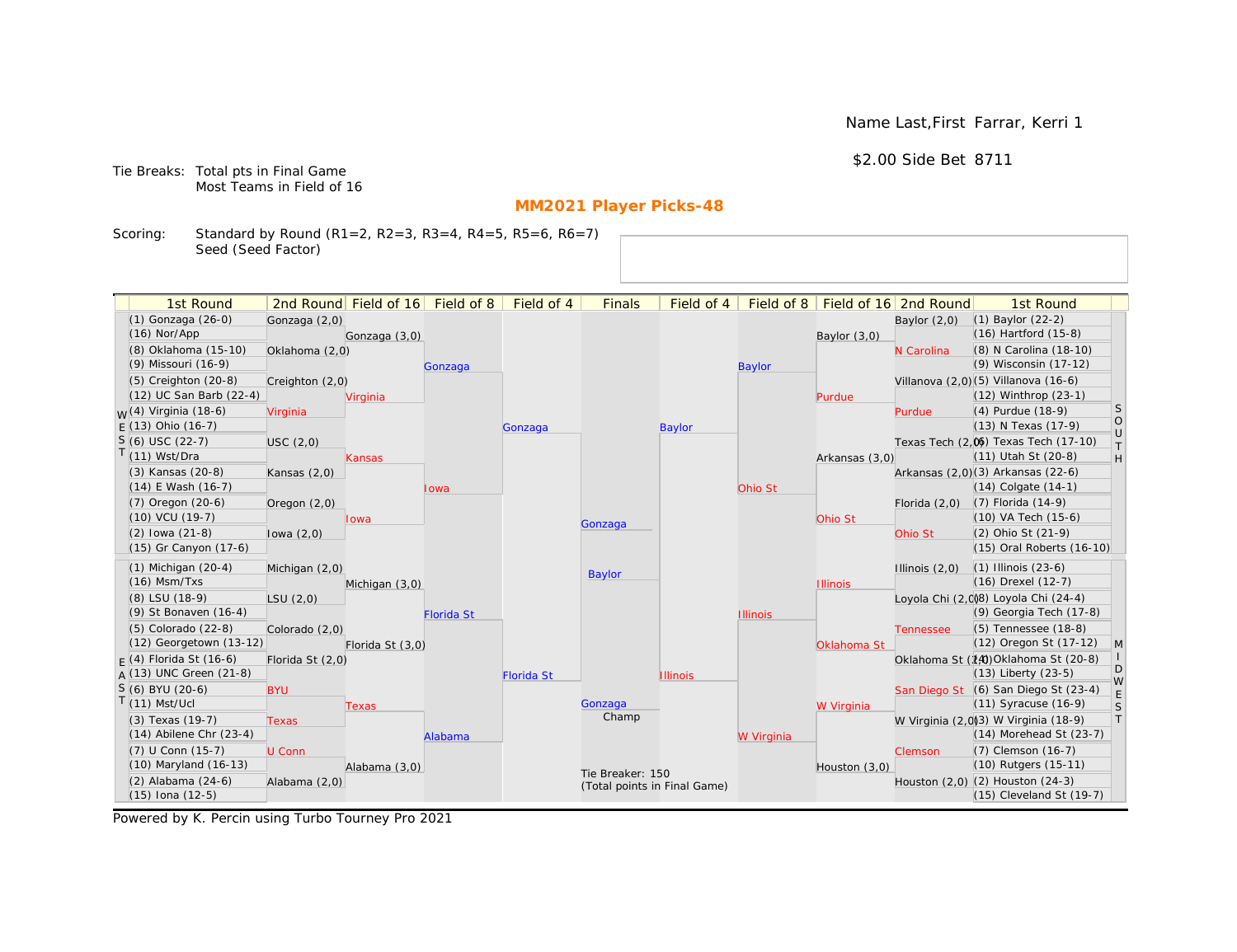Name Last,First Farrar, Kerri 2

\$2.00 Side Bet

Tie Breaks: Total pts in Final Game Most Teams in Field of 16

# **MM2021 Player Picks-48**

Scoring: Standard by Round (R1=2, R2=3, R3=4, R4=5, R5=6, R6=7) Seed (Seed Factor)

| 1st Round                        |                    | 2nd Round Field of 16 | Field of 8        | Field of 4 | <b>Finals</b>                | Field of 4      | Field of 8        |                   | Field of 16 2nd Round | 1st Round                             |                                                                   |
|----------------------------------|--------------------|-----------------------|-------------------|------------|------------------------------|-----------------|-------------------|-------------------|-----------------------|---------------------------------------|-------------------------------------------------------------------|
| (1) Gonzaga (26-0)               | Gonzaga (2,0)      |                       |                   |            |                              |                 |                   |                   | Baylor $(2,0)$        | $(1)$ Baylor $(22-2)$                 |                                                                   |
| $(16)$ Nor/App                   |                    | Gonzaga (3,0)         |                   |            |                              |                 |                   | Baylor (3,0)      |                       | $(16)$ Hartford $(15-8)$              |                                                                   |
| (8) Oklahoma (15-10)             | Oklahoma (2,0)     |                       |                   |            |                              |                 |                   |                   | N Carolina            | (8) N Carolina (18-10)                |                                                                   |
| (9) Missouri (16-9)              |                    |                       | Gonzaga           |            |                              |                 | <b>Baylor</b>     |                   |                       | (9) Wisconsin (17-12)                 |                                                                   |
| (5) Creighton (20-8)             | <b>UC San Barb</b> |                       |                   |            |                              |                 |                   |                   | Winthrop              | $(5)$ Villanova $(16-6)$              |                                                                   |
| (12) UC San Barb (22-4)          |                    | Virginia              |                   |            |                              |                 |                   | Purdue            |                       | (12) Winthrop (23-1)                  |                                                                   |
| <sub>W</sub> (4) Virginia (18-6) | Virginia           |                       |                   |            |                              |                 |                   |                   | Purdue                | (4) Purdue (18-9)                     | <b>S</b>                                                          |
| $E(13)$ Ohio (16-7)              |                    |                       |                   | Iowa       |                              | <b>Baylor</b>   |                   |                   |                       | (13) N Texas (17-9)                   | $\circ$<br>$\cup$                                                 |
| $S(6)$ USC (22-7)                | USC(2,0)           |                       |                   |            |                              |                 |                   |                   |                       | Texas Tech (2,0) Texas Tech (17-10)   | $\top$                                                            |
| $T(11)$ Wst/Dra                  |                    | Kansas                |                   |            |                              |                 |                   | <b>Texas Tech</b> |                       | (11) Utah St (20-8)                   | $\mathsf{H}% _{\mathsf{H}}^{\ast}=\mathsf{H}_{\mathsf{H}}^{\ast}$ |
| (3) Kansas (20-8)                | Kansas $(2,0)$     |                       |                   |            |                              |                 |                   |                   |                       | Arkansas (2,0)(3) Arkansas (22-6)     |                                                                   |
| $(14)$ E Wash $(16-7)$           |                    |                       | Iowa              |            |                              |                 | <b>Texas Tech</b> |                   |                       | $(14)$ Colgate $(14-1)$               |                                                                   |
| $(7)$ Oregon $(20-6)$            | <b>VCU</b>         |                       |                   |            |                              |                 |                   |                   | <b>VA Tech</b>        | $(7)$ Florida $(14-9)$                |                                                                   |
| $(10)$ VCU $(19-7)$              |                    | lowa                  |                   |            | lowa                         |                 |                   | Ohio St           |                       | $(10)$ VA Tech $(15-6)$               |                                                                   |
| $(2)$ lowa $(21-8)$              | lowa $(2,0)$       |                       |                   |            |                              |                 |                   |                   | Ohio St               | (2) Ohio St (21-9)                    |                                                                   |
| (15) Gr Canyon (17-6)            |                    |                       |                   |            |                              |                 |                   |                   |                       | (15) Oral Roberts (16-10)             |                                                                   |
| $(1)$ Michigan $(20-4)$          | Michigan (2,0)     |                       |                   |            | Baylor                       |                 |                   |                   | Illinois $(2,0)$      | $(1)$ Illinois $(23-6)$               |                                                                   |
| $(16)$ Msm/Txs                   |                    | LSU                   |                   |            |                              |                 |                   | <b>Illinois</b>   |                       | (16) Drexel (12-7)                    |                                                                   |
| (8) LSU (18-9)                   | LSU(2,0)           |                       |                   |            |                              |                 |                   |                   |                       | Loyola Chi (2,0)8) Loyola Chi (24-4)  |                                                                   |
| (9) St Bonaven (16-4)            |                    |                       | <b>Florida St</b> |            |                              |                 | <b>Illinois</b>   |                   |                       | (9) Georgia Tech (17-8)               |                                                                   |
| (5) Colorado (22-8)              | Georgetown         |                       |                   |            |                              |                 |                   |                   | <b>Tennessee</b>      | (5) Tennessee (18-8)                  |                                                                   |
| (12) Georgetown (13-12)          |                    | Florida St (3,0)      |                   |            |                              |                 |                   | Oklahoma St       |                       | (12) Oregon St (17-12)                | M                                                                 |
| $F(4)$ Florida St (16-6)         | Florida St (2,0)   |                       |                   |            |                              |                 |                   |                   |                       | Oklahoma St (14) Oklahoma St (20-8)   | D                                                                 |
| $A(13)$ UNC Green (21-8)         |                    |                       |                   | Alabama    |                              | <b>Illinois</b> |                   |                   |                       | $(13)$ Liberty $(23-5)$               | W                                                                 |
| S (6) BYU (20-6)                 | Mst/Ucl (2,2)      |                       |                   |            |                              |                 |                   |                   |                       | Syracuse (2,2)(6) San Diego St (23-4) | E                                                                 |
| $T(11)$ Mst/Ucl                  |                    | Texas                 |                   |            | Baylor                       |                 |                   | W Virginia        |                       | $(11)$ Syracuse $(16-9)$              | S                                                                 |
| (3) Texas (19-7)                 | <b>Texas</b>       |                       |                   |            | Champ                        |                 |                   |                   |                       | W Virginia (2,0)(3) W Virginia (18-9) | T                                                                 |
| $(14)$ Abilene Chr $(23-4)$      |                    |                       | Alabama           |            |                              |                 | <b>Houston</b>    |                   |                       | (14) Morehead St (23-7)               |                                                                   |
| (7) U Conn (15-7)                | Maryland (2,0)     |                       |                   |            |                              |                 |                   |                   |                       | Rutgers (2,0) (7) Clemson (16-7)      |                                                                   |
| (10) Maryland (16-13)            |                    | Alabama (3,0)         |                   |            | Tie Breaker: 158             |                 |                   | Houston (3,0)     |                       | (10) Rutgers (15-11)                  |                                                                   |
| (2) Alabama (24-6)               | Alabama (2,0)      |                       |                   |            | (Total points in Final Game) |                 |                   |                   |                       | Houston (2,0) (2) Houston (24-3)      |                                                                   |
| $(15)$ Iona $(12-5)$             |                    |                       |                   |            |                              |                 |                   |                   |                       | $(15)$ Cleveland St $(19-7)$          |                                                                   |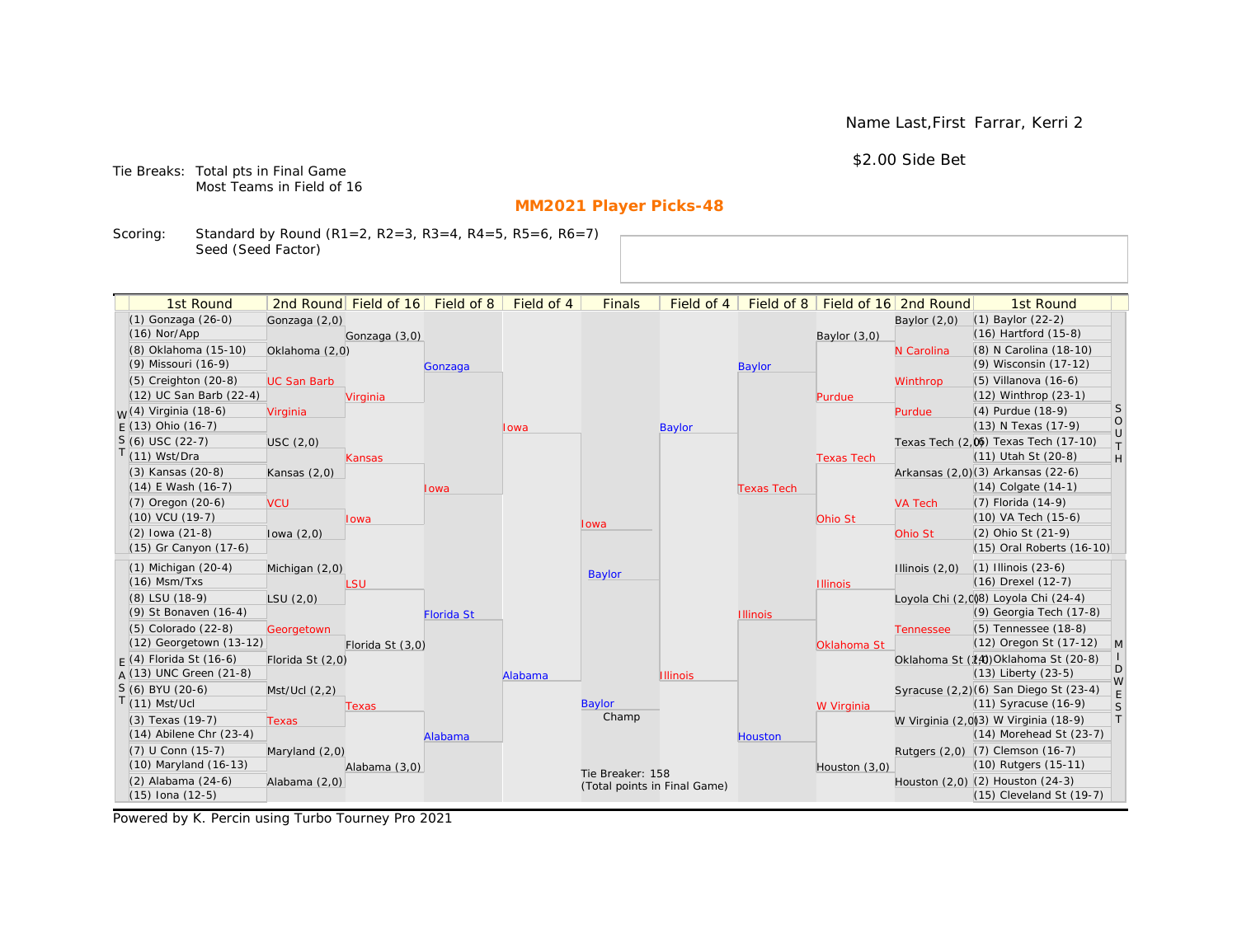Name Last,First Fitzsimmons, Jerry

\$2.00 Side Bet

Tie Breaks: Total pts in Final Game Most Teams in Field of 16

# **MM2021 Player Picks-48**

Scoring: Standard by Round (R1=2, R2=3, R3=4, R4=5, R5=6, R6=7) Seed (Seed Factor)

| 2nd Round Field of 16 Field of 8<br>Field of 16 2nd Round<br>(1) Gonzaga (26-0)<br>$(1)$ Baylor $(22-2)$<br>Gonzaga (2,0)<br>Baylor $(2,0)$<br>(16) Hartford (15-8)<br>$(16)$ Nor/App<br>Gonzaga (3,0)<br>N Carolina<br>(8) Oklahoma (15-10)<br>(8) N Carolina (18-10)<br>Missouri<br>N Carolina<br>(9) Wisconsin (17-12)<br>(9) Missouri (16-9)<br>N Carolina<br>Gonzaga<br>Villanova (2,0)(5) Villanova (16-6)<br>$(5)$ Creighton $(20-8)$<br>Creighton (2,0)<br>(12) UC San Barb (22-4)<br>(12) Winthrop (23-1)<br>Villanova (3,0)<br>Virginia<br>S<br><sub>M</sub> /(4) Virginia (18-6)<br>(4) Purdue (18-9)<br>Virginia<br>Purdue<br>$\circ$<br>$F(13)$ Ohio (16-7)<br>(13) N Texas (17-9)<br>Ohio St<br>Gonzaga<br>$\cup$<br>$S(6)$ USC (22-7)<br>Texas Tech (2.06) Texas Tech (17-10)<br>USC (2,0)<br>T.<br>T(11) Wst/Dra<br>(11) Utah St (20-8)<br>H<br>USC(3,0)<br><b>Texas Tech</b><br>Arkansas (2,0)(3) Arkansas (22-6)<br>(3) Kansas (20-8)<br>Kansas $(2,0)$<br>$(14)$ E Wash $(16-7)$<br>(14) Colgate (14-1)<br>Ohio St<br>Iowa<br>(7) Florida (14-9)<br>(7) Oregon (20-6)<br>Florida $(2,0)$<br>Oregon $(2,0)$<br>(10) VCU (19-7)<br>(10) VA Tech (15-6)<br>Ohio St<br><b>Iowa</b><br>Alabama<br>$(2)$ lowa $(21-8)$<br>(2) Ohio St (21-9)<br>Ohio St<br>lowa $(2,0)$<br>(15) Gr Canyon (17-6)<br>(15) Oral Roberts (16-10)<br>$(1)$ Michigan $(20-4)$<br>$(1)$ Illinois $(23-6)$<br>Michigan (2,0)<br>Illinois $(2,0)$<br>Oklahoma St<br>$(16)$ Msm/Txs<br>(16) Drexel (12-7)<br><b>Illinois</b><br>Michigan (3,0)<br>(8) Loyola Chi (24-4)<br>(8) LSU (18-9)<br>LSU(2,0)<br>Georgia Tech<br>(9) Georgia Tech (17-8)<br>(9) St Bonaven (16-4)<br>Michigan<br>Oklahoma St<br>(5) Tennessee (18-8)<br>(5) Colorado (22-8)<br>Colorado (2,0)<br><b>Tennessee</b><br>(12) Georgetown (13-12)<br>(12) Oregon St (17-12)<br>$\mathsf{M}$<br>Florida St (3,0)<br>Oklahoma St<br>$\mathbf{L}$<br>$F(4)$ Florida St (16-6)<br>Oklahoma St (14) Oklahoma St (20-8)<br>Florida St (2,0)<br>D<br>$A(13)$ UNC Green (21-8)<br>(13) Liberty (23-5)<br>Oklahoma St<br>Alabama<br>W<br>$S(6)$ BYU (20-6)<br>San Diego St (6) San Diego St (23-4)<br><b>BYU</b><br>$\mathsf E$<br>$T(11)$ Mst/Ucl<br>Alabama<br>(11) Syracuse (16-9)<br>$\mathsf S$<br>W Virginia<br>Texas<br>Champ<br>T<br>W Virginia (2,0)(3) W Virginia (18-9)<br>(3) Texas (19-7)<br><b>Texas</b><br>$(14)$ Abilene Chr $(23-4)$<br>(14) Morehead St (23-7)<br>W Virginia<br>Alabama<br>(7) U Conn (15-7)<br>Rutgers (2,0) (7) Clemson (16-7)<br>U Conn<br>(10) Maryland (16-13)<br>(10) Rutgers (15-11)<br>Alabama (3,0)<br><b>Rutgers</b><br>Tie Breaker: 161<br>Houston (2,0) (2) Houston (24-3)<br>(2) Alabama (24-6)<br>Alabama (2,0)<br>(Total points in Final Game)<br>$(15)$ Iona $(12-5)$<br>(15) Cleveland St (19-7) | 1st Round |  | Field of 4 | <b>Finals</b> | Field of 4 | Field of $8$ |  | 1st Round |  |
|---------------------------------------------------------------------------------------------------------------------------------------------------------------------------------------------------------------------------------------------------------------------------------------------------------------------------------------------------------------------------------------------------------------------------------------------------------------------------------------------------------------------------------------------------------------------------------------------------------------------------------------------------------------------------------------------------------------------------------------------------------------------------------------------------------------------------------------------------------------------------------------------------------------------------------------------------------------------------------------------------------------------------------------------------------------------------------------------------------------------------------------------------------------------------------------------------------------------------------------------------------------------------------------------------------------------------------------------------------------------------------------------------------------------------------------------------------------------------------------------------------------------------------------------------------------------------------------------------------------------------------------------------------------------------------------------------------------------------------------------------------------------------------------------------------------------------------------------------------------------------------------------------------------------------------------------------------------------------------------------------------------------------------------------------------------------------------------------------------------------------------------------------------------------------------------------------------------------------------------------------------------------------------------------------------------------------------------------------------------------------------------------------------------------------------------------------------------------------------------------------------------------------------------------------------------------------------------------------------------------------------------------------------------------------------------------------------------------------------------------------------------------------------------------------|-----------|--|------------|---------------|------------|--------------|--|-----------|--|
|                                                                                                                                                                                                                                                                                                                                                                                                                                                                                                                                                                                                                                                                                                                                                                                                                                                                                                                                                                                                                                                                                                                                                                                                                                                                                                                                                                                                                                                                                                                                                                                                                                                                                                                                                                                                                                                                                                                                                                                                                                                                                                                                                                                                                                                                                                                                                                                                                                                                                                                                                                                                                                                                                                                                                                                                   |           |  |            |               |            |              |  |           |  |
|                                                                                                                                                                                                                                                                                                                                                                                                                                                                                                                                                                                                                                                                                                                                                                                                                                                                                                                                                                                                                                                                                                                                                                                                                                                                                                                                                                                                                                                                                                                                                                                                                                                                                                                                                                                                                                                                                                                                                                                                                                                                                                                                                                                                                                                                                                                                                                                                                                                                                                                                                                                                                                                                                                                                                                                                   |           |  |            |               |            |              |  |           |  |
|                                                                                                                                                                                                                                                                                                                                                                                                                                                                                                                                                                                                                                                                                                                                                                                                                                                                                                                                                                                                                                                                                                                                                                                                                                                                                                                                                                                                                                                                                                                                                                                                                                                                                                                                                                                                                                                                                                                                                                                                                                                                                                                                                                                                                                                                                                                                                                                                                                                                                                                                                                                                                                                                                                                                                                                                   |           |  |            |               |            |              |  |           |  |
|                                                                                                                                                                                                                                                                                                                                                                                                                                                                                                                                                                                                                                                                                                                                                                                                                                                                                                                                                                                                                                                                                                                                                                                                                                                                                                                                                                                                                                                                                                                                                                                                                                                                                                                                                                                                                                                                                                                                                                                                                                                                                                                                                                                                                                                                                                                                                                                                                                                                                                                                                                                                                                                                                                                                                                                                   |           |  |            |               |            |              |  |           |  |
|                                                                                                                                                                                                                                                                                                                                                                                                                                                                                                                                                                                                                                                                                                                                                                                                                                                                                                                                                                                                                                                                                                                                                                                                                                                                                                                                                                                                                                                                                                                                                                                                                                                                                                                                                                                                                                                                                                                                                                                                                                                                                                                                                                                                                                                                                                                                                                                                                                                                                                                                                                                                                                                                                                                                                                                                   |           |  |            |               |            |              |  |           |  |
|                                                                                                                                                                                                                                                                                                                                                                                                                                                                                                                                                                                                                                                                                                                                                                                                                                                                                                                                                                                                                                                                                                                                                                                                                                                                                                                                                                                                                                                                                                                                                                                                                                                                                                                                                                                                                                                                                                                                                                                                                                                                                                                                                                                                                                                                                                                                                                                                                                                                                                                                                                                                                                                                                                                                                                                                   |           |  |            |               |            |              |  |           |  |
|                                                                                                                                                                                                                                                                                                                                                                                                                                                                                                                                                                                                                                                                                                                                                                                                                                                                                                                                                                                                                                                                                                                                                                                                                                                                                                                                                                                                                                                                                                                                                                                                                                                                                                                                                                                                                                                                                                                                                                                                                                                                                                                                                                                                                                                                                                                                                                                                                                                                                                                                                                                                                                                                                                                                                                                                   |           |  |            |               |            |              |  |           |  |
|                                                                                                                                                                                                                                                                                                                                                                                                                                                                                                                                                                                                                                                                                                                                                                                                                                                                                                                                                                                                                                                                                                                                                                                                                                                                                                                                                                                                                                                                                                                                                                                                                                                                                                                                                                                                                                                                                                                                                                                                                                                                                                                                                                                                                                                                                                                                                                                                                                                                                                                                                                                                                                                                                                                                                                                                   |           |  |            |               |            |              |  |           |  |
|                                                                                                                                                                                                                                                                                                                                                                                                                                                                                                                                                                                                                                                                                                                                                                                                                                                                                                                                                                                                                                                                                                                                                                                                                                                                                                                                                                                                                                                                                                                                                                                                                                                                                                                                                                                                                                                                                                                                                                                                                                                                                                                                                                                                                                                                                                                                                                                                                                                                                                                                                                                                                                                                                                                                                                                                   |           |  |            |               |            |              |  |           |  |
|                                                                                                                                                                                                                                                                                                                                                                                                                                                                                                                                                                                                                                                                                                                                                                                                                                                                                                                                                                                                                                                                                                                                                                                                                                                                                                                                                                                                                                                                                                                                                                                                                                                                                                                                                                                                                                                                                                                                                                                                                                                                                                                                                                                                                                                                                                                                                                                                                                                                                                                                                                                                                                                                                                                                                                                                   |           |  |            |               |            |              |  |           |  |
|                                                                                                                                                                                                                                                                                                                                                                                                                                                                                                                                                                                                                                                                                                                                                                                                                                                                                                                                                                                                                                                                                                                                                                                                                                                                                                                                                                                                                                                                                                                                                                                                                                                                                                                                                                                                                                                                                                                                                                                                                                                                                                                                                                                                                                                                                                                                                                                                                                                                                                                                                                                                                                                                                                                                                                                                   |           |  |            |               |            |              |  |           |  |
|                                                                                                                                                                                                                                                                                                                                                                                                                                                                                                                                                                                                                                                                                                                                                                                                                                                                                                                                                                                                                                                                                                                                                                                                                                                                                                                                                                                                                                                                                                                                                                                                                                                                                                                                                                                                                                                                                                                                                                                                                                                                                                                                                                                                                                                                                                                                                                                                                                                                                                                                                                                                                                                                                                                                                                                                   |           |  |            |               |            |              |  |           |  |
|                                                                                                                                                                                                                                                                                                                                                                                                                                                                                                                                                                                                                                                                                                                                                                                                                                                                                                                                                                                                                                                                                                                                                                                                                                                                                                                                                                                                                                                                                                                                                                                                                                                                                                                                                                                                                                                                                                                                                                                                                                                                                                                                                                                                                                                                                                                                                                                                                                                                                                                                                                                                                                                                                                                                                                                                   |           |  |            |               |            |              |  |           |  |
|                                                                                                                                                                                                                                                                                                                                                                                                                                                                                                                                                                                                                                                                                                                                                                                                                                                                                                                                                                                                                                                                                                                                                                                                                                                                                                                                                                                                                                                                                                                                                                                                                                                                                                                                                                                                                                                                                                                                                                                                                                                                                                                                                                                                                                                                                                                                                                                                                                                                                                                                                                                                                                                                                                                                                                                                   |           |  |            |               |            |              |  |           |  |
|                                                                                                                                                                                                                                                                                                                                                                                                                                                                                                                                                                                                                                                                                                                                                                                                                                                                                                                                                                                                                                                                                                                                                                                                                                                                                                                                                                                                                                                                                                                                                                                                                                                                                                                                                                                                                                                                                                                                                                                                                                                                                                                                                                                                                                                                                                                                                                                                                                                                                                                                                                                                                                                                                                                                                                                                   |           |  |            |               |            |              |  |           |  |
|                                                                                                                                                                                                                                                                                                                                                                                                                                                                                                                                                                                                                                                                                                                                                                                                                                                                                                                                                                                                                                                                                                                                                                                                                                                                                                                                                                                                                                                                                                                                                                                                                                                                                                                                                                                                                                                                                                                                                                                                                                                                                                                                                                                                                                                                                                                                                                                                                                                                                                                                                                                                                                                                                                                                                                                                   |           |  |            |               |            |              |  |           |  |
|                                                                                                                                                                                                                                                                                                                                                                                                                                                                                                                                                                                                                                                                                                                                                                                                                                                                                                                                                                                                                                                                                                                                                                                                                                                                                                                                                                                                                                                                                                                                                                                                                                                                                                                                                                                                                                                                                                                                                                                                                                                                                                                                                                                                                                                                                                                                                                                                                                                                                                                                                                                                                                                                                                                                                                                                   |           |  |            |               |            |              |  |           |  |
|                                                                                                                                                                                                                                                                                                                                                                                                                                                                                                                                                                                                                                                                                                                                                                                                                                                                                                                                                                                                                                                                                                                                                                                                                                                                                                                                                                                                                                                                                                                                                                                                                                                                                                                                                                                                                                                                                                                                                                                                                                                                                                                                                                                                                                                                                                                                                                                                                                                                                                                                                                                                                                                                                                                                                                                                   |           |  |            |               |            |              |  |           |  |
|                                                                                                                                                                                                                                                                                                                                                                                                                                                                                                                                                                                                                                                                                                                                                                                                                                                                                                                                                                                                                                                                                                                                                                                                                                                                                                                                                                                                                                                                                                                                                                                                                                                                                                                                                                                                                                                                                                                                                                                                                                                                                                                                                                                                                                                                                                                                                                                                                                                                                                                                                                                                                                                                                                                                                                                                   |           |  |            |               |            |              |  |           |  |
|                                                                                                                                                                                                                                                                                                                                                                                                                                                                                                                                                                                                                                                                                                                                                                                                                                                                                                                                                                                                                                                                                                                                                                                                                                                                                                                                                                                                                                                                                                                                                                                                                                                                                                                                                                                                                                                                                                                                                                                                                                                                                                                                                                                                                                                                                                                                                                                                                                                                                                                                                                                                                                                                                                                                                                                                   |           |  |            |               |            |              |  |           |  |
|                                                                                                                                                                                                                                                                                                                                                                                                                                                                                                                                                                                                                                                                                                                                                                                                                                                                                                                                                                                                                                                                                                                                                                                                                                                                                                                                                                                                                                                                                                                                                                                                                                                                                                                                                                                                                                                                                                                                                                                                                                                                                                                                                                                                                                                                                                                                                                                                                                                                                                                                                                                                                                                                                                                                                                                                   |           |  |            |               |            |              |  |           |  |
|                                                                                                                                                                                                                                                                                                                                                                                                                                                                                                                                                                                                                                                                                                                                                                                                                                                                                                                                                                                                                                                                                                                                                                                                                                                                                                                                                                                                                                                                                                                                                                                                                                                                                                                                                                                                                                                                                                                                                                                                                                                                                                                                                                                                                                                                                                                                                                                                                                                                                                                                                                                                                                                                                                                                                                                                   |           |  |            |               |            |              |  |           |  |
|                                                                                                                                                                                                                                                                                                                                                                                                                                                                                                                                                                                                                                                                                                                                                                                                                                                                                                                                                                                                                                                                                                                                                                                                                                                                                                                                                                                                                                                                                                                                                                                                                                                                                                                                                                                                                                                                                                                                                                                                                                                                                                                                                                                                                                                                                                                                                                                                                                                                                                                                                                                                                                                                                                                                                                                                   |           |  |            |               |            |              |  |           |  |
|                                                                                                                                                                                                                                                                                                                                                                                                                                                                                                                                                                                                                                                                                                                                                                                                                                                                                                                                                                                                                                                                                                                                                                                                                                                                                                                                                                                                                                                                                                                                                                                                                                                                                                                                                                                                                                                                                                                                                                                                                                                                                                                                                                                                                                                                                                                                                                                                                                                                                                                                                                                                                                                                                                                                                                                                   |           |  |            |               |            |              |  |           |  |
|                                                                                                                                                                                                                                                                                                                                                                                                                                                                                                                                                                                                                                                                                                                                                                                                                                                                                                                                                                                                                                                                                                                                                                                                                                                                                                                                                                                                                                                                                                                                                                                                                                                                                                                                                                                                                                                                                                                                                                                                                                                                                                                                                                                                                                                                                                                                                                                                                                                                                                                                                                                                                                                                                                                                                                                                   |           |  |            |               |            |              |  |           |  |
|                                                                                                                                                                                                                                                                                                                                                                                                                                                                                                                                                                                                                                                                                                                                                                                                                                                                                                                                                                                                                                                                                                                                                                                                                                                                                                                                                                                                                                                                                                                                                                                                                                                                                                                                                                                                                                                                                                                                                                                                                                                                                                                                                                                                                                                                                                                                                                                                                                                                                                                                                                                                                                                                                                                                                                                                   |           |  |            |               |            |              |  |           |  |
|                                                                                                                                                                                                                                                                                                                                                                                                                                                                                                                                                                                                                                                                                                                                                                                                                                                                                                                                                                                                                                                                                                                                                                                                                                                                                                                                                                                                                                                                                                                                                                                                                                                                                                                                                                                                                                                                                                                                                                                                                                                                                                                                                                                                                                                                                                                                                                                                                                                                                                                                                                                                                                                                                                                                                                                                   |           |  |            |               |            |              |  |           |  |
|                                                                                                                                                                                                                                                                                                                                                                                                                                                                                                                                                                                                                                                                                                                                                                                                                                                                                                                                                                                                                                                                                                                                                                                                                                                                                                                                                                                                                                                                                                                                                                                                                                                                                                                                                                                                                                                                                                                                                                                                                                                                                                                                                                                                                                                                                                                                                                                                                                                                                                                                                                                                                                                                                                                                                                                                   |           |  |            |               |            |              |  |           |  |
|                                                                                                                                                                                                                                                                                                                                                                                                                                                                                                                                                                                                                                                                                                                                                                                                                                                                                                                                                                                                                                                                                                                                                                                                                                                                                                                                                                                                                                                                                                                                                                                                                                                                                                                                                                                                                                                                                                                                                                                                                                                                                                                                                                                                                                                                                                                                                                                                                                                                                                                                                                                                                                                                                                                                                                                                   |           |  |            |               |            |              |  |           |  |
|                                                                                                                                                                                                                                                                                                                                                                                                                                                                                                                                                                                                                                                                                                                                                                                                                                                                                                                                                                                                                                                                                                                                                                                                                                                                                                                                                                                                                                                                                                                                                                                                                                                                                                                                                                                                                                                                                                                                                                                                                                                                                                                                                                                                                                                                                                                                                                                                                                                                                                                                                                                                                                                                                                                                                                                                   |           |  |            |               |            |              |  |           |  |
|                                                                                                                                                                                                                                                                                                                                                                                                                                                                                                                                                                                                                                                                                                                                                                                                                                                                                                                                                                                                                                                                                                                                                                                                                                                                                                                                                                                                                                                                                                                                                                                                                                                                                                                                                                                                                                                                                                                                                                                                                                                                                                                                                                                                                                                                                                                                                                                                                                                                                                                                                                                                                                                                                                                                                                                                   |           |  |            |               |            |              |  |           |  |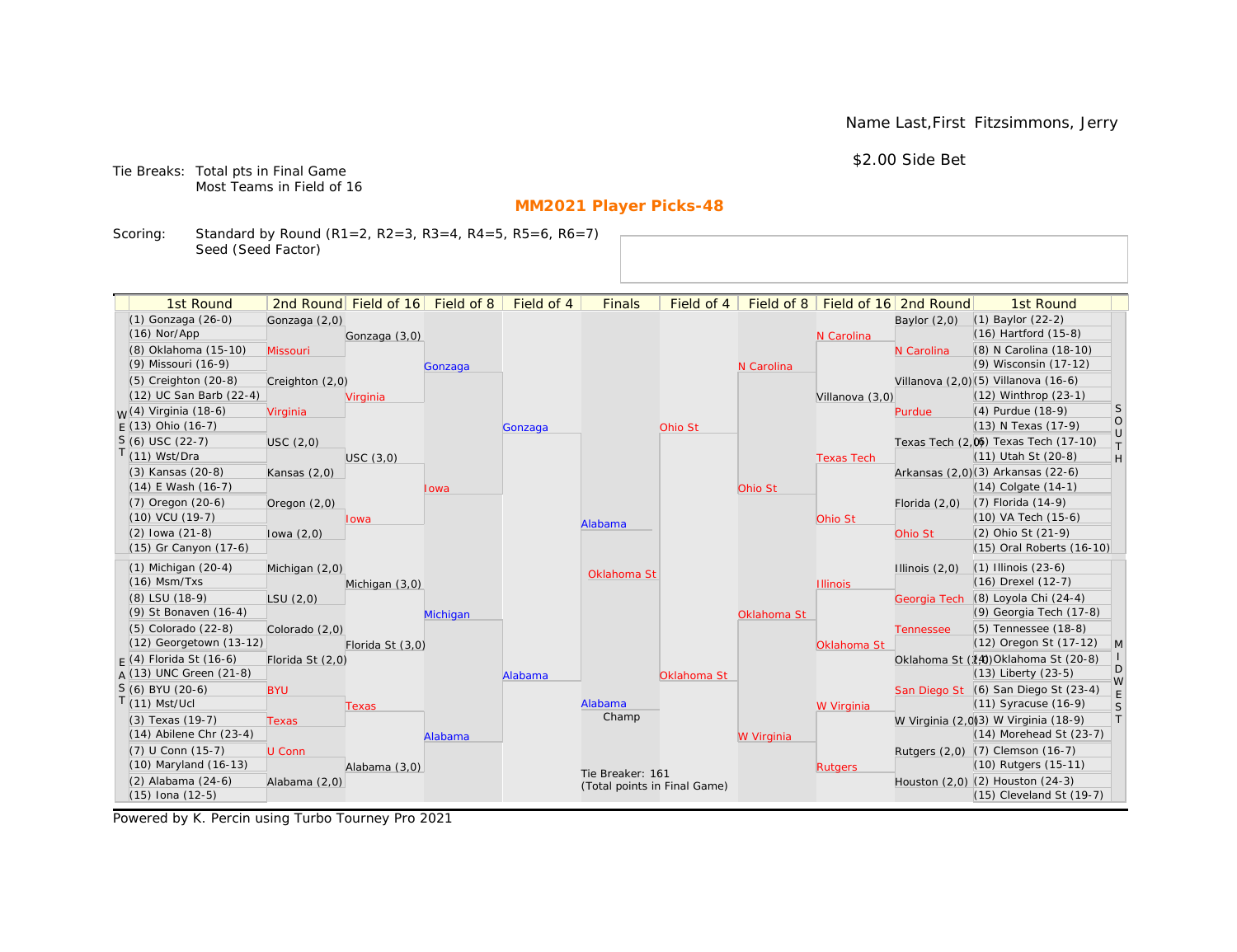Name Last,First Fitzsimmons/Hines

\$2.00 Side Bet

Tie Breaks: Total pts in Final Game Most Teams in Field of 16

# **MM2021 Player Picks-48**

Scoring: Standard by Round (R1=2, R2=3, R3=4, R4=5, R5=6, R6=7) Seed (Seed Factor)

| 1st Round<br>2nd Round Field of 16 Field of 8<br>Field of 4<br>Field of 8<br>Field of 16 2nd Round<br><b>Finals</b><br>Field of 4<br>1st Round<br>(1) Gonzaga (26-0)<br>$(1)$ Baylor $(22-2)$<br>Gonzaga (2,0)<br>Baylor $(2,0)$<br>(16) Hartford (15-8)<br>$(16)$ Nor/App<br>Gonzaga (3,0)<br>Baylor $(3,0)$<br>(8) Oklahoma (15-10)<br>Wisconsin (2,0)(8) N Carolina (18-10)<br>Missouri<br>(9) Wisconsin (17-12)<br>(9) Missouri (16-9)<br><b>Baylor</b><br>Gonzaga<br>$(5)$ Creighton $(20-8)$<br>Villanova (2,0) (5) Villanova (16-6)<br>Creighton (2,0)<br>(12) UC San Barb (22-4)<br>(12) Winthrop (23-1)<br>Virginia<br>Purdue<br><sub>W</sub> (4) Virginia (18-6)<br>(4) Purdue (18-9)<br>Virginia<br>Purdue<br>(13) N Texas (17-9)<br>$E(13)$ Ohio (16-7)<br><b>Baylor</b><br>Gonzaga<br>$S(6)$ USC (22-7)<br>Texas Tech (2,0) Texas Tech (17-10)<br>USC(2,0)<br>$T(11)$ Wst/Dra<br>(11) Utah St (20-8)<br>USC(3,0)<br>Arkansas (3,0)<br>(3) Kansas (20-8)<br>Arkansas (2,0)(3) Arkansas (22-6)<br>Kansas $(2,0)$<br>$(14)$ E Wash $(16-7)$<br>$(14)$ Colgate $(14-1)$<br><b>Arkansas</b><br>Iowa<br>$(7)$ Oregon $(20-6)$<br>$(7)$ Florida $(14-9)$<br>Oregon $(2,0)$<br>Florida $(2,0)$<br>(10) VA Tech (15-6)<br>$(10)$ VCU $(19-7)$<br>Ohio St<br>lowa<br>Alabama<br>(2) Ohio St (21-9)<br>$(2)$ lowa $(21-8)$<br>Ohio St<br>lowa $(2,0)$<br>(15) Gr Canyon (17-6)<br>(15) Oral Roberts (16-10)<br>$(1)$ Michigan $(20-4)$<br>$(1)$ Illinois $(23-6)$<br>Illinois $(2,0)$<br>Michigan (2,0)<br>Oklahoma St<br>$(16)$ Msm/Txs<br>(16) Drexel (12-7)<br>Michigan (3,0)<br><b>Illinois</b><br>Loyola Chi (2,0)8) Loyola Chi (24-4)<br>(8) LSU (18-9)<br><b>St Bonaven</b><br>(9) Georgia Tech (17-8)<br>(9) St Bonaven (16-4)<br>Oklahoma St<br>Michigan | S<br>$\circ$<br>$\cup$<br>$\top$<br>H |
|---------------------------------------------------------------------------------------------------------------------------------------------------------------------------------------------------------------------------------------------------------------------------------------------------------------------------------------------------------------------------------------------------------------------------------------------------------------------------------------------------------------------------------------------------------------------------------------------------------------------------------------------------------------------------------------------------------------------------------------------------------------------------------------------------------------------------------------------------------------------------------------------------------------------------------------------------------------------------------------------------------------------------------------------------------------------------------------------------------------------------------------------------------------------------------------------------------------------------------------------------------------------------------------------------------------------------------------------------------------------------------------------------------------------------------------------------------------------------------------------------------------------------------------------------------------------------------------------------------------------------------------------------------------------------------------------------------------------------------------------------------------------|---------------------------------------|
|                                                                                                                                                                                                                                                                                                                                                                                                                                                                                                                                                                                                                                                                                                                                                                                                                                                                                                                                                                                                                                                                                                                                                                                                                                                                                                                                                                                                                                                                                                                                                                                                                                                                                                                                                                     |                                       |
|                                                                                                                                                                                                                                                                                                                                                                                                                                                                                                                                                                                                                                                                                                                                                                                                                                                                                                                                                                                                                                                                                                                                                                                                                                                                                                                                                                                                                                                                                                                                                                                                                                                                                                                                                                     |                                       |
|                                                                                                                                                                                                                                                                                                                                                                                                                                                                                                                                                                                                                                                                                                                                                                                                                                                                                                                                                                                                                                                                                                                                                                                                                                                                                                                                                                                                                                                                                                                                                                                                                                                                                                                                                                     |                                       |
|                                                                                                                                                                                                                                                                                                                                                                                                                                                                                                                                                                                                                                                                                                                                                                                                                                                                                                                                                                                                                                                                                                                                                                                                                                                                                                                                                                                                                                                                                                                                                                                                                                                                                                                                                                     |                                       |
|                                                                                                                                                                                                                                                                                                                                                                                                                                                                                                                                                                                                                                                                                                                                                                                                                                                                                                                                                                                                                                                                                                                                                                                                                                                                                                                                                                                                                                                                                                                                                                                                                                                                                                                                                                     |                                       |
|                                                                                                                                                                                                                                                                                                                                                                                                                                                                                                                                                                                                                                                                                                                                                                                                                                                                                                                                                                                                                                                                                                                                                                                                                                                                                                                                                                                                                                                                                                                                                                                                                                                                                                                                                                     |                                       |
|                                                                                                                                                                                                                                                                                                                                                                                                                                                                                                                                                                                                                                                                                                                                                                                                                                                                                                                                                                                                                                                                                                                                                                                                                                                                                                                                                                                                                                                                                                                                                                                                                                                                                                                                                                     |                                       |
|                                                                                                                                                                                                                                                                                                                                                                                                                                                                                                                                                                                                                                                                                                                                                                                                                                                                                                                                                                                                                                                                                                                                                                                                                                                                                                                                                                                                                                                                                                                                                                                                                                                                                                                                                                     |                                       |
|                                                                                                                                                                                                                                                                                                                                                                                                                                                                                                                                                                                                                                                                                                                                                                                                                                                                                                                                                                                                                                                                                                                                                                                                                                                                                                                                                                                                                                                                                                                                                                                                                                                                                                                                                                     |                                       |
|                                                                                                                                                                                                                                                                                                                                                                                                                                                                                                                                                                                                                                                                                                                                                                                                                                                                                                                                                                                                                                                                                                                                                                                                                                                                                                                                                                                                                                                                                                                                                                                                                                                                                                                                                                     |                                       |
|                                                                                                                                                                                                                                                                                                                                                                                                                                                                                                                                                                                                                                                                                                                                                                                                                                                                                                                                                                                                                                                                                                                                                                                                                                                                                                                                                                                                                                                                                                                                                                                                                                                                                                                                                                     |                                       |
|                                                                                                                                                                                                                                                                                                                                                                                                                                                                                                                                                                                                                                                                                                                                                                                                                                                                                                                                                                                                                                                                                                                                                                                                                                                                                                                                                                                                                                                                                                                                                                                                                                                                                                                                                                     |                                       |
|                                                                                                                                                                                                                                                                                                                                                                                                                                                                                                                                                                                                                                                                                                                                                                                                                                                                                                                                                                                                                                                                                                                                                                                                                                                                                                                                                                                                                                                                                                                                                                                                                                                                                                                                                                     |                                       |
|                                                                                                                                                                                                                                                                                                                                                                                                                                                                                                                                                                                                                                                                                                                                                                                                                                                                                                                                                                                                                                                                                                                                                                                                                                                                                                                                                                                                                                                                                                                                                                                                                                                                                                                                                                     |                                       |
|                                                                                                                                                                                                                                                                                                                                                                                                                                                                                                                                                                                                                                                                                                                                                                                                                                                                                                                                                                                                                                                                                                                                                                                                                                                                                                                                                                                                                                                                                                                                                                                                                                                                                                                                                                     |                                       |
|                                                                                                                                                                                                                                                                                                                                                                                                                                                                                                                                                                                                                                                                                                                                                                                                                                                                                                                                                                                                                                                                                                                                                                                                                                                                                                                                                                                                                                                                                                                                                                                                                                                                                                                                                                     |                                       |
|                                                                                                                                                                                                                                                                                                                                                                                                                                                                                                                                                                                                                                                                                                                                                                                                                                                                                                                                                                                                                                                                                                                                                                                                                                                                                                                                                                                                                                                                                                                                                                                                                                                                                                                                                                     |                                       |
|                                                                                                                                                                                                                                                                                                                                                                                                                                                                                                                                                                                                                                                                                                                                                                                                                                                                                                                                                                                                                                                                                                                                                                                                                                                                                                                                                                                                                                                                                                                                                                                                                                                                                                                                                                     |                                       |
|                                                                                                                                                                                                                                                                                                                                                                                                                                                                                                                                                                                                                                                                                                                                                                                                                                                                                                                                                                                                                                                                                                                                                                                                                                                                                                                                                                                                                                                                                                                                                                                                                                                                                                                                                                     |                                       |
|                                                                                                                                                                                                                                                                                                                                                                                                                                                                                                                                                                                                                                                                                                                                                                                                                                                                                                                                                                                                                                                                                                                                                                                                                                                                                                                                                                                                                                                                                                                                                                                                                                                                                                                                                                     |                                       |
| (5) Colorado (22-8)<br>(5) Tennessee (18-8)<br>Colorado (2,0)<br><b>Tennessee</b>                                                                                                                                                                                                                                                                                                                                                                                                                                                                                                                                                                                                                                                                                                                                                                                                                                                                                                                                                                                                                                                                                                                                                                                                                                                                                                                                                                                                                                                                                                                                                                                                                                                                                   |                                       |
| (12) Georgetown (13-12)<br>(12) Oregon St (17-12)<br>Florida St (3,0)<br>Oklahoma St                                                                                                                                                                                                                                                                                                                                                                                                                                                                                                                                                                                                                                                                                                                                                                                                                                                                                                                                                                                                                                                                                                                                                                                                                                                                                                                                                                                                                                                                                                                                                                                                                                                                                | $\mathsf{M}$                          |
| Oklahoma St (14) Oklahoma St (20-8)<br>$F(4)$ Florida St (16-6)<br>Florida St (2,0)                                                                                                                                                                                                                                                                                                                                                                                                                                                                                                                                                                                                                                                                                                                                                                                                                                                                                                                                                                                                                                                                                                                                                                                                                                                                                                                                                                                                                                                                                                                                                                                                                                                                                 | D                                     |
| $A(13)$ UNC Green (21-8)<br>(13) Liberty (23-5)<br>Oklahoma St<br>Alabama                                                                                                                                                                                                                                                                                                                                                                                                                                                                                                                                                                                                                                                                                                                                                                                                                                                                                                                                                                                                                                                                                                                                                                                                                                                                                                                                                                                                                                                                                                                                                                                                                                                                                           | W                                     |
| S (6) BYU (20-6)<br>San Diego St (6) San Diego St (23-4)<br>Mst/Ucl (2,2)<br>$T(11)$ Mst/Ucl<br>Alabama<br>(11) Syracuse (16-9)                                                                                                                                                                                                                                                                                                                                                                                                                                                                                                                                                                                                                                                                                                                                                                                                                                                                                                                                                                                                                                                                                                                                                                                                                                                                                                                                                                                                                                                                                                                                                                                                                                     | $\mathsf E$                           |
| W Virginia<br>Texas<br>Champ<br>W Virginia (2,0)3) W Virginia (18-9)<br>(3) Texas (19-7)                                                                                                                                                                                                                                                                                                                                                                                                                                                                                                                                                                                                                                                                                                                                                                                                                                                                                                                                                                                                                                                                                                                                                                                                                                                                                                                                                                                                                                                                                                                                                                                                                                                                            | S<br> T                               |
| <b>Texas</b><br>$(14)$ Abilene Chr $(23-4)$<br>$(14)$ Morehead St $(23-7)$<br>W Virginia<br>Alabama                                                                                                                                                                                                                                                                                                                                                                                                                                                                                                                                                                                                                                                                                                                                                                                                                                                                                                                                                                                                                                                                                                                                                                                                                                                                                                                                                                                                                                                                                                                                                                                                                                                                 |                                       |
| (7) U Conn (15-7)<br>(7) Clemson (16-7)<br>U Conn<br>Clemson                                                                                                                                                                                                                                                                                                                                                                                                                                                                                                                                                                                                                                                                                                                                                                                                                                                                                                                                                                                                                                                                                                                                                                                                                                                                                                                                                                                                                                                                                                                                                                                                                                                                                                        |                                       |
| (10) Maryland (16-13)<br>(10) Rutgers (15-11)<br>Alabama (3,0)<br>Houston (3,0)                                                                                                                                                                                                                                                                                                                                                                                                                                                                                                                                                                                                                                                                                                                                                                                                                                                                                                                                                                                                                                                                                                                                                                                                                                                                                                                                                                                                                                                                                                                                                                                                                                                                                     |                                       |
| Tie Breaker: 190<br>(2) Alabama (24-6)<br>Houston (2,0) (2) Houston (24-3)<br>Alabama (2,0)                                                                                                                                                                                                                                                                                                                                                                                                                                                                                                                                                                                                                                                                                                                                                                                                                                                                                                                                                                                                                                                                                                                                                                                                                                                                                                                                                                                                                                                                                                                                                                                                                                                                         |                                       |
| (Total points in Final Game)<br>$(15)$ Iona $(12-5)$<br>(15) Cleveland St (19-7)                                                                                                                                                                                                                                                                                                                                                                                                                                                                                                                                                                                                                                                                                                                                                                                                                                                                                                                                                                                                                                                                                                                                                                                                                                                                                                                                                                                                                                                                                                                                                                                                                                                                                    |                                       |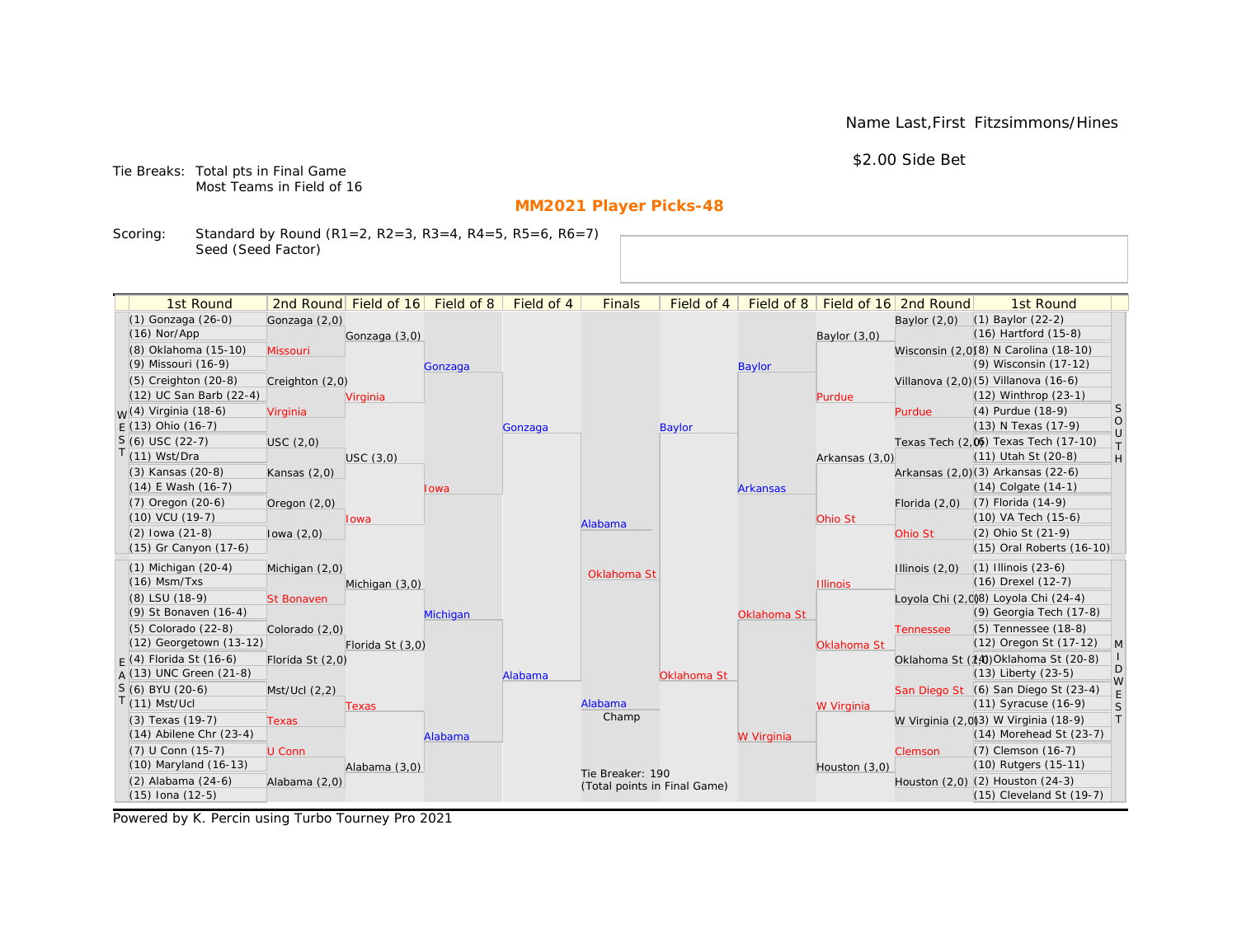Name Last,First Foisy, Kenneth

\$2.00 Side Bet

Tie Breaks: Total pts in Final Game Most Teams in Field of 16

# **MM2021 Player Picks-48**

Scoring: Standard by Round (R1=2, R2=3, R3=4, R4=5, R5=6, R6=7) Seed (Seed Factor)

| 1st Round                                  |                  | 2nd Round Field of 16 | Field of 8 | Field of 4 | <b>Finals</b>                | Field of 4        | Field of 8        |                   | Field of 16 2nd Round | 1st Round                                                    |                   |
|--------------------------------------------|------------------|-----------------------|------------|------------|------------------------------|-------------------|-------------------|-------------------|-----------------------|--------------------------------------------------------------|-------------------|
| $(1)$ Gonzaga $(26-0)$                     | Gonzaga (2,0)    |                       |            |            |                              |                   |                   |                   | Baylor $(2,0)$        | $(1)$ Baylor $(22-2)$                                        |                   |
| $(16)$ Nor/App                             |                  | Gonzaga (3,0)         |            |            |                              |                   |                   | Baylor $(3,0)$    |                       | $(16)$ Hartford $(15-8)$                                     |                   |
| (8) Oklahoma (15-10)                       | Oklahoma (2,0)   |                       |            |            |                              |                   |                   |                   |                       | Wisconsin (2,0)(8) N Carolina (18-10)                        |                   |
| (9) Missouri (16-9)                        |                  |                       | Gonzaga    |            |                              |                   | <b>Baylor</b>     |                   |                       | (9) Wisconsin (17-12)                                        |                   |
| $(5)$ Creighton $(20-8)$                   | Creighton (2,0)  |                       |            |            |                              |                   |                   |                   |                       | Villanova (2,0)(5) Villanova (16-6)                          |                   |
| (12) UC San Barb (22-4)                    |                  | Virginia              |            |            |                              |                   |                   | Purdue            |                       | (12) Winthrop (23-1)                                         |                   |
| <sub>M</sub> /(4) Virginia (18-6)          | Virginia         |                       |            |            |                              |                   |                   |                   | Purdue                | (4) Purdue (18-9)                                            | <sub>S</sub>      |
| $F(13)$ Ohio (16-7)                        |                  |                       |            | Gonzaga    |                              | <b>Texas Tech</b> |                   |                   |                       | (13) N Texas (17-9)                                          | $\circ$<br>$\cup$ |
| $S(6)$ USC $(22-7)$                        | Wst/Dra          |                       |            |            |                              |                   |                   |                   |                       | Texas Tech (2,0) Texas Tech (17-10)                          | $\top$            |
| $(11)$ Wst/Dra                             |                  | Kansas                |            |            |                              |                   |                   | <b>Texas Tech</b> |                       | (11) Utah St (20-8)                                          | H                 |
| (3) Kansas (20-8)                          | Kansas $(2,0)$   |                       |            |            |                              |                   |                   |                   |                       | Arkansas (2,0)(3) Arkansas (22-6)                            |                   |
| (14) E Wash (16-7)                         |                  |                       | lowa       |            |                              |                   | <b>Texas Tech</b> |                   |                       | $(14)$ Colgate $(14-1)$                                      |                   |
| (7) Oregon (20-6)                          | <b>VCU</b>       |                       |            |            |                              |                   |                   |                   | Florida $(2,0)$       | (7) Florida (14-9)                                           |                   |
| $(10)$ VCU $(19-7)$                        |                  | Iowa                  |            |            | Michigan                     |                   |                   | Florida           |                       | (10) VA Tech (15-6)                                          |                   |
| $(2)$ lowa $(21-8)$                        | lowa $(2,0)$     |                       |            |            |                              |                   |                   |                   | Ohio St               | (2) Ohio St (21-9)                                           |                   |
| (15) Gr Canyon (17-6)                      |                  |                       |            |            |                              |                   |                   |                   |                       | (15) Oral Roberts (16-10)                                    |                   |
| $(1)$ Michigan $(20-4)$                    | Michigan (2,0)   |                       |            |            | <b>Texas Tech</b>            |                   |                   |                   | Illinois $(2,0)$      | $(1)$ Illinois $(23-6)$                                      |                   |
| $(16)$ Msm/Txs                             |                  | Michigan (3,0)        |            |            |                              |                   |                   | <b>Illinois</b>   |                       | $(16)$ Drexel $(12-7)$                                       |                   |
| (8) LSU (18-9)                             | LSU(2,0)         |                       |            |            |                              |                   |                   |                   |                       | Loyola Chi (2,0)8) Loyola Chi (24-4)                         |                   |
| (9) St Bonaven (16-4)                      |                  |                       | Michigan   |            |                              |                   | <b>Illinois</b>   |                   |                       | (9) Georgia Tech (17-8)                                      |                   |
| $(5)$ Colorado $(22-8)$                    | Georgetown       |                       |            |            |                              |                   |                   |                   |                       | Oregon St (2,2) <sup>(5)</sup> Tennessee (18-8)              |                   |
| (12) Georgetown (13-12)                    |                  | Florida St (3,0)      |            |            |                              |                   |                   | Oklahoma St       |                       | (12) Oregon St (17-12)                                       | M                 |
| $F(4)$ Florida St (16-6)                   | Florida St (2,0) |                       |            |            |                              |                   |                   |                   |                       | Oklahoma St (14) Oklahoma St (20-8)                          | D                 |
| $A(13)$ UNC Green (21-8)                   |                  |                       |            | Michigan   |                              | <b>Illinois</b>   |                   |                   |                       | $(13)$ Liberty $(23-5)$                                      | W                 |
| $S(6)$ BYU (20-6)                          | Mst/Ucl (2,2)    |                       |            |            |                              |                   |                   |                   |                       | San Diego St (6) San Diego St (23-4)                         | E                 |
| $(11)$ Mst/Ucl                             |                  | $Mst/Ucl$ $(3,2)$     |            |            | Michigan<br>Champ            |                   |                   | Morehead St       |                       | $(11)$ Syracuse $(16-9)$                                     | S                 |
| (3) Texas (19-7)                           | Texas            |                       |            |            |                              |                   |                   |                   | Morehead St           | $(3)$ W Virginia $(18-9)$                                    | T                 |
| $(14)$ Abilene Chr $(23-4)$                |                  |                       | Alabama    |            |                              |                   | Houston           |                   |                       | (14) Morehead St (23-7)                                      |                   |
| (7) U Conn (15-7)<br>(10) Maryland (16-13) | Maryland (2,0)   |                       |            |            |                              |                   |                   |                   | Clemson               | (7) Clemson (16-7)<br>(10) Rutgers (15-11)                   |                   |
|                                            |                  | Alabama (3,0)         |            |            | Tie Breaker: 157             |                   |                   | Houston (3,0)     |                       |                                                              |                   |
| (2) Alabama (24-6)                         | Alabama (2,0)    |                       |            |            | (Total points in Final Game) |                   |                   |                   |                       | Houston (2,0) (2) Houston (24-3)<br>(15) Cleveland St (19-7) |                   |
| (15) Iona (12-5)                           |                  |                       |            |            |                              |                   |                   |                   |                       |                                                              |                   |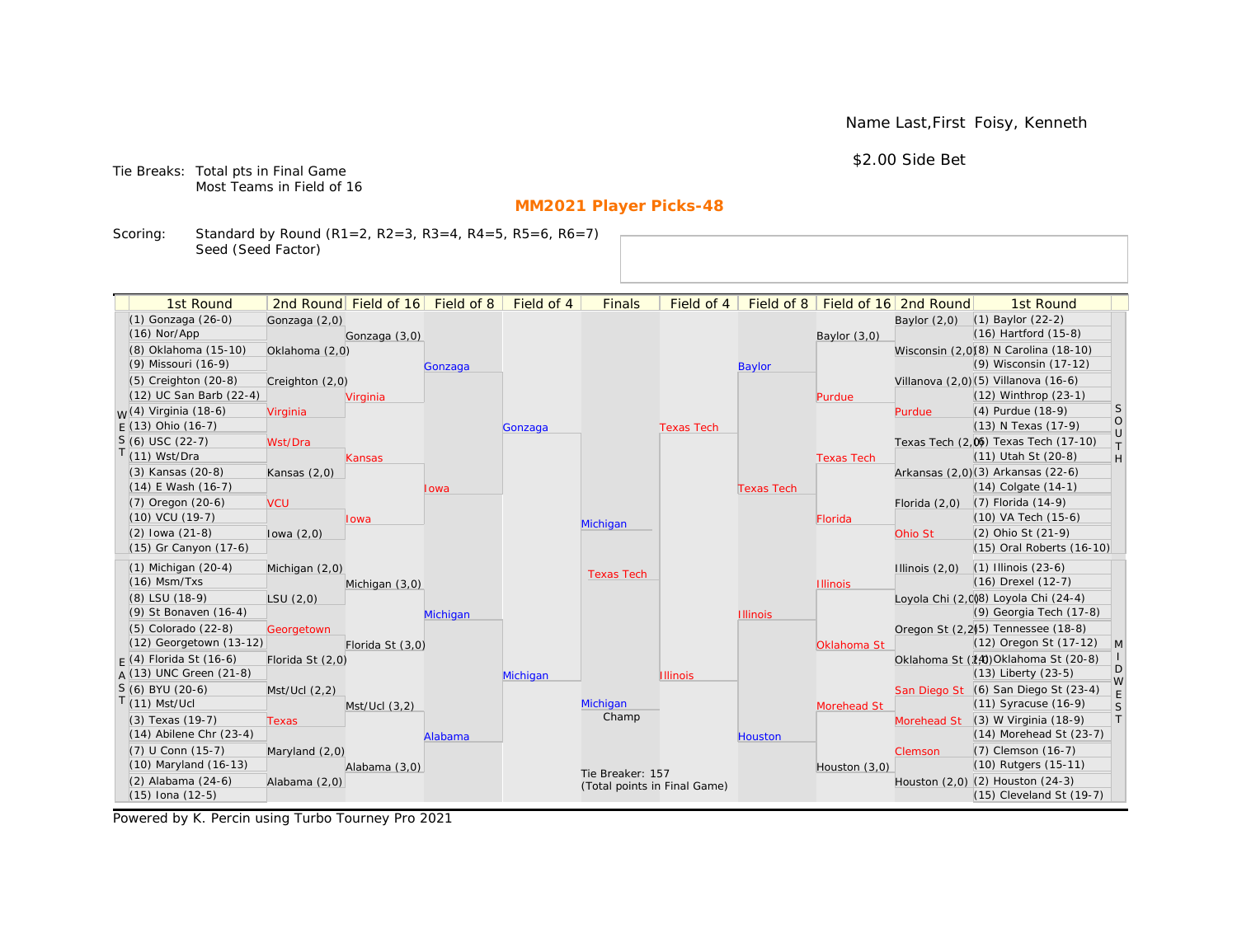Name Last,First Foos, Erika

\$2.00 Side Bet 8253

Tie Breaks: Total pts in Final Game Most Teams in Field of 16

# **MM2021 Player Picks-48**

Scoring: Standard by Round (R1=2, R2=3, R3=4, R4=5, R5=6, R6=7) Seed (Seed Factor)

| Field of 4<br>1st Round<br>2nd Round Field of 16<br>Field of 8<br><b>Finals</b><br>Field of 4<br>Field of 8<br>Field of 16 2nd Round<br>(1) Gonzaga (26-0)<br>(1) Baylor (22-2)<br>Gonzaga (2,0)<br>Baylor $(2,0)$ | 1st Round                              |
|--------------------------------------------------------------------------------------------------------------------------------------------------------------------------------------------------------------------|----------------------------------------|
|                                                                                                                                                                                                                    |                                        |
|                                                                                                                                                                                                                    |                                        |
| (16) Hartford (15-8)<br>$(16)$ Nor/App<br>Gonzaga (3,0)<br>Baylor $(3,0)$                                                                                                                                          |                                        |
| (8) Oklahoma (15-10)<br><b>Missouri</b><br>N Carolina                                                                                                                                                              | (8) N Carolina (18-10)                 |
| (9) Wisconsin (17-12)<br>(9) Missouri (16-9)<br><b>Baylor</b><br>Gonzaga                                                                                                                                           |                                        |
| $(5)$ Creighton $(20-8)$<br>Villanova (2,0) (5) Villanova (16-6)<br>Creighton (2,0)                                                                                                                                |                                        |
| (12) UC San Barb (22-4)<br>(12) Winthrop (23-1)<br>Virginia<br>Purdue                                                                                                                                              |                                        |
| <sub>W</sub> (4) Virginia (18-6)<br>(4) Purdue (18-9)<br>Virginia<br>Purdue                                                                                                                                        | <sub>S</sub>                           |
| $E(13)$ Ohio (16-7)<br>(13) N Texas (17-9)<br>Baylor<br>Gonzaga                                                                                                                                                    | $\circ$<br>$\cup$                      |
| S (6) USC (22-7)<br>Utah St<br>USC(2,0)                                                                                                                                                                            | (6) Texas Tech (17-10)<br>$\top$       |
| $(11)$ Wst/Dra<br>(11) Utah St (20-8)<br>Arkansas (3,0)<br>Kansas                                                                                                                                                  | H                                      |
| (3) Kansas (20-8)<br>Arkansas (2,0)(3) Arkansas (22-6)<br>Kansas $(2,0)$                                                                                                                                           |                                        |
| $(14)$ E Wash $(16-7)$<br>(14) Colgate (14-1)<br>Ohio St<br>Kansas                                                                                                                                                 |                                        |
| $(7)$ Oregon $(20-6)$<br>(7) Florida (14-9)<br><b>VCU</b><br><b>VA Tech</b>                                                                                                                                        |                                        |
| (10) VCU (19-7)<br>(10) VA Tech (15-6)<br>Ohio St<br>Iowa<br>Gonzaga                                                                                                                                               |                                        |
| $(2)$ lowa $(21-8)$<br>(2) Ohio St (21-9)<br>Ohio St<br>lowa $(2,0)$                                                                                                                                               |                                        |
| (15) Gr Canyon (17-6)                                                                                                                                                                                              | (15) Oral Roberts (16-10)              |
| $(1)$ Michigan $(20-4)$<br>$(1)$ Illinois $(23-6)$<br>Illinois $(2,0)$<br>Michigan (2,0)                                                                                                                           |                                        |
| Houston<br>$(16)$ Msm/Txs<br>(16) Drexel (12-7)<br>Michigan (3,0)<br><b>Illinois</b>                                                                                                                               |                                        |
| (8) LSU (18-9)<br>Loyola Chi (2,0)8) Loyola Chi (24-4)<br>LSU(2,0)                                                                                                                                                 |                                        |
| (9) St Bonaven (16-4)<br>Michigan<br><b>Illinois</b>                                                                                                                                                               | (9) Georgia Tech (17-8)                |
| (5) Tennessee (18-8)<br>(5) Colorado (22-8)<br>Colorado (2,0)<br><b>Tennessee</b>                                                                                                                                  |                                        |
| (12) Georgetown (13-12)<br>Colorado<br>Tennessee                                                                                                                                                                   | (12) Oregon St (17-12)<br>$\mathsf{M}$ |
| $F(4)$ Florida St (16-6)<br>Oklahoma St (14) Oklahoma St (20-8)<br>Florida St (2,0)                                                                                                                                |                                        |
| $A(13)$ UNC Green (21-8)<br>(13) Liberty (23-5)<br>Michigan<br>Houston                                                                                                                                             | D                                      |
| $S(6)$ BYU (20-6)<br>San Diego St (6) San Diego St (23-4)<br><b>BYU</b>                                                                                                                                            | W                                      |
| $(11)$ Mst/Ucl<br>(11) Syracuse (16-9)<br>Gonzaga<br>W Virginia<br>Texas                                                                                                                                           | S                                      |
| Champ<br>W Virginia (2,0)3) W Virginia (18-9)<br>(3) Texas (19-7)<br><b>Texas</b>                                                                                                                                  | $\top$                                 |
| $(14)$ Abilene Chr $(23-4)$<br><b>Houston</b><br>Texas                                                                                                                                                             | (14) Morehead St (23-7)                |
| (7) U Conn (15-7)<br>(7) Clemson (16-7)<br>U Conn<br>Clemson                                                                                                                                                       |                                        |
| (10) Maryland (16-13)<br>(10) Rutgers (15-11)<br>Alabama (3,0)<br>Houston (3,0)                                                                                                                                    |                                        |
| Tie Breaker: 158<br>(2) Alabama (24-6)<br>Houston (2,0) (2) Houston (24-3)<br>Alabama (2,0)<br>(Total points in Final Game)                                                                                        |                                        |
| (15) Iona (12-5)                                                                                                                                                                                                   | (15) Cleveland St (19-7)               |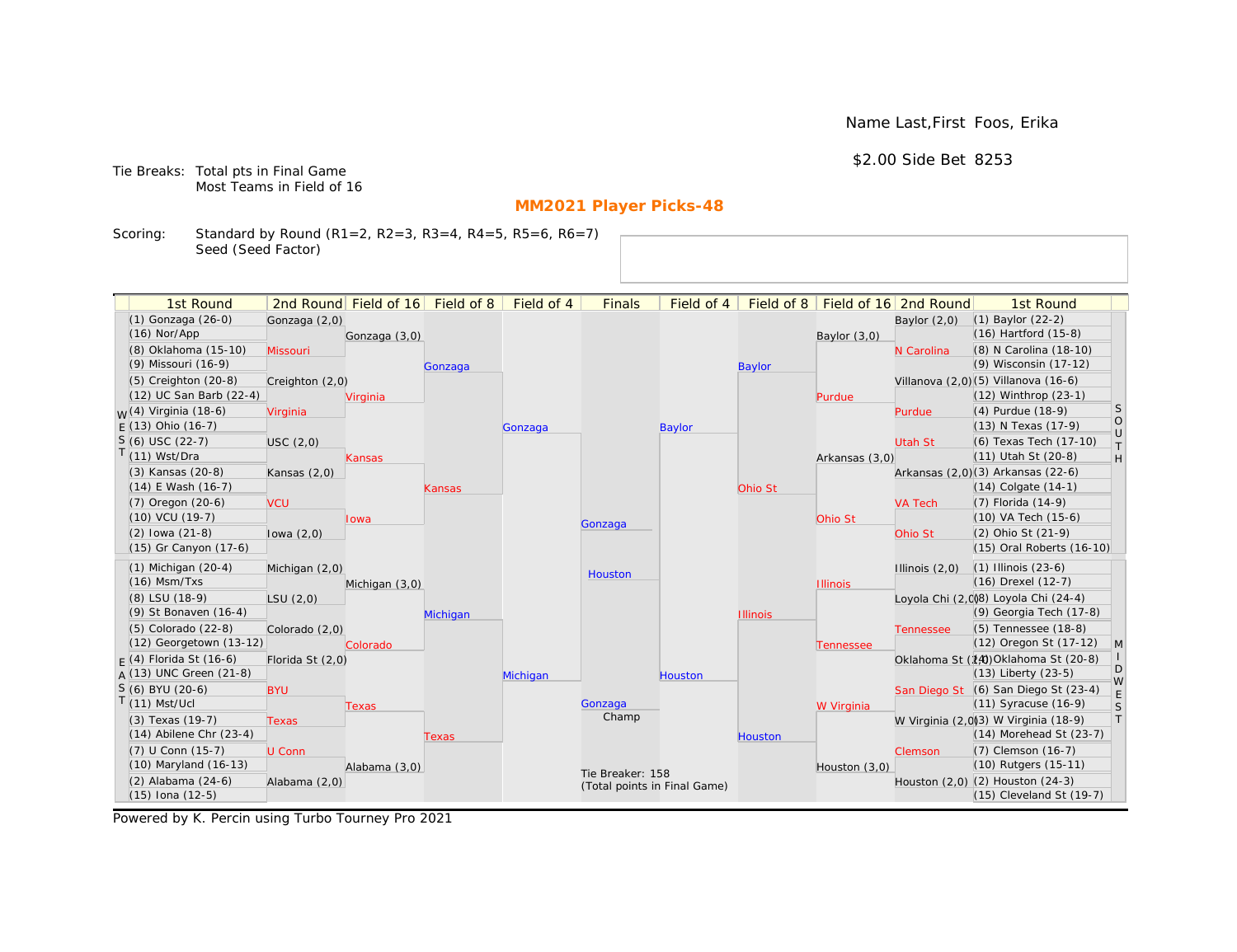Name Last,First Foos, Shayne M

\$2.00 Side Bet

Tie Breaks: Total pts in Final Game Most Teams in Field of 16

# **MM2021 Player Picks-48**

Scoring: Standard by Round (R1=2, R2=3, R3=4, R4=5, R5=6, R6=7) Seed (Seed Factor)

| 1st Round                                       |                   | 2nd Round Field of 16 | Field of 8 | Field of 4 | <b>Finals</b>                | Field of 4    | Field of 8     |                 | Field of 16 2nd Round | 1st Round                                            |                                                                   |
|-------------------------------------------------|-------------------|-----------------------|------------|------------|------------------------------|---------------|----------------|-----------------|-----------------------|------------------------------------------------------|-------------------------------------------------------------------|
| (1) Gonzaga (26-0)                              | Gonzaga (2,0)     |                       |            |            |                              |               |                |                 | Baylor $(2,0)$        | $(1)$ Baylor $(22-2)$                                |                                                                   |
| $(16)$ Nor/App                                  |                   | Gonzaga (3,0)         |            |            |                              |               |                | Baylor (3,0)    |                       | $(16)$ Hartford $(15-8)$                             |                                                                   |
| (8) Oklahoma (15-10)                            | Missouri          |                       |            |            |                              |               |                |                 |                       | Wisconsin (2,0)(8) N Carolina (18-10)                |                                                                   |
| (9) Missouri (16-9)                             |                   |                       | Gonzaga    |            |                              |               | <b>Baylor</b>  |                 |                       | (9) Wisconsin (17-12)                                |                                                                   |
| $(5)$ Creighton $(20-8)$                        | Creighton (2,0)   |                       |            |            |                              |               |                |                 |                       | Villanova (2,0) (5) Villanova (16-6)                 |                                                                   |
| (12) UC San Barb (22-4)                         |                   | Virginia              |            |            |                              |               |                | Villanova (3,0) |                       | (12) Winthrop (23-1)                                 |                                                                   |
| <sub>W</sub> (4) Virginia (18-6)                | Virginia          |                       |            |            |                              |               |                |                 | Purdue                | (4) Purdue (18-9)                                    | <b>S</b>                                                          |
| $E(13)$ Ohio (16-7)                             |                   |                       |            | Gonzaga    |                              | <b>Baylor</b> |                |                 |                       | (13) N Texas (17-9)                                  | $\circ$<br>$\cup$                                                 |
| $S(6)$ USC (22-7)                               | USC(2,0)          |                       |            |            |                              |               |                |                 | <b>Utah St</b>        | (6) Texas Tech (17-10)                               | $\top$                                                            |
| $T(11)$ Wst/Dra                                 |                   | Kansas                |            |            |                              |               |                | Arkansas (3,0)  |                       | (11) Utah St (20-8)                                  | $\mathsf{H}% _{\mathsf{H}}^{\ast}=\mathsf{H}_{\mathsf{H}}^{\ast}$ |
| (3) Kansas (20-8)                               | Kansas $(2,0)$    |                       |            |            |                              |               |                |                 |                       | Arkansas (2,0)(3) Arkansas (22-6)                    |                                                                   |
| $(14)$ E Wash $(16-7)$                          |                   |                       | Kansas     |            |                              |               | Ohio St        |                 |                       | $(14)$ Colgate $(14-1)$                              |                                                                   |
| $(7)$ Oregon $(20-6)$                           | <b>VCU</b>        |                       |            |            |                              |               |                |                 | Florida $(2,0)$       | $(7)$ Florida $(14-9)$                               |                                                                   |
| $(10)$ VCU $(19-7)$                             |                   | <b>VCU</b>            |            |            | Gonzaga                      |               |                | Ohio St         |                       | (10) VA Tech (15-6)                                  |                                                                   |
| $(2)$ lowa $(21-8)$                             | lowa $(2,0)$      |                       |            |            |                              |               |                |                 | Ohio St               | (2) Ohio St (21-9)                                   |                                                                   |
| (15) Gr Canyon (17-6)                           |                   |                       |            |            |                              |               |                |                 |                       | (15) Oral Roberts (16-10)                            |                                                                   |
| $(1)$ Michigan $(20-4)$                         | Michigan (2,0)    |                       |            |            | Houston                      |               |                |                 | Illinois $(2,0)$      | $(1)$ Illinois $(23-6)$                              |                                                                   |
| $(16)$ Msm/Txs                                  |                   | LSU                   |            |            |                              |               |                | Georgia Tech    |                       | (16) Drexel (12-7)                                   |                                                                   |
| (8) LSU (18-9)                                  | LSU(2,0)          |                       |            |            |                              |               |                |                 | Georgia Tech          | (8) Loyola Chi (24-4)                                |                                                                   |
| (9) St Bonaven (16-4)                           |                   |                       | Colorado   |            |                              |               | Georgia Tech   |                 |                       | (9) Georgia Tech (17-8)                              |                                                                   |
| (5) Colorado (22-8)                             | Colorado (2,0)    |                       |            |            |                              |               |                |                 | <b>Tennessee</b>      | (5) Tennessee (18-8)                                 |                                                                   |
| (12) Georgetown (13-12)                         |                   | Colorado              |            |            |                              |               |                | Liberty         |                       | (12) Oregon St (17-12)                               | M                                                                 |
| $F(4)$ Florida St (16-6)                        | Florida St (2,0)  |                       |            |            |                              |               |                |                 | Liberty               | (4) Oklahoma St (20-8)                               | D                                                                 |
| $A(13)$ UNC Green (21-8)                        |                   |                       |            | Colorado   |                              | Houston       |                |                 |                       | $(13)$ Liberty $(23-5)$                              | W                                                                 |
| S (6) BYU (20-6)                                | <b>BYU</b>        |                       |            |            |                              |               |                |                 |                       | San Diego St (6) San Diego St (23-4)                 | E                                                                 |
| $T(11)$ Mst/Ucl                                 |                   | <b>BYU</b>            |            |            | Gonzaga<br>Champ             |               |                | Morehead St     |                       | (11) Syracuse (16-9)                                 | S<br> T                                                           |
| (3) Texas (19-7)<br>$(14)$ Abilene Chr $(23-4)$ | Abilene Chr (2,3) |                       |            |            |                              |               |                |                 | Morehead St           | (3) W Virginia (18-9)<br>$(14)$ Morehead St $(23-7)$ |                                                                   |
| (7) U Conn (15-7)                               |                   |                       | Alabama    |            |                              |               | <b>Houston</b> |                 |                       | (7) Clemson (16-7)                                   |                                                                   |
| (10) Maryland (16-13)                           | U Conn            |                       |            |            |                              |               |                |                 | Clemson               | (10) Rutgers (15-11)                                 |                                                                   |
| (2) Alabama (24-6)                              |                   | Alabama (3,0)         |            |            | Tie Breaker: 162             |               |                | Houston (3,0)   |                       | Houston (2,0) (2) Houston (24-3)                     |                                                                   |
| $(15)$ Iona $(12-5)$                            | Alabama (2,0)     |                       |            |            | (Total points in Final Game) |               |                |                 |                       | (15) Cleveland St (19-7)                             |                                                                   |
|                                                 |                   |                       |            |            |                              |               |                |                 |                       |                                                      |                                                                   |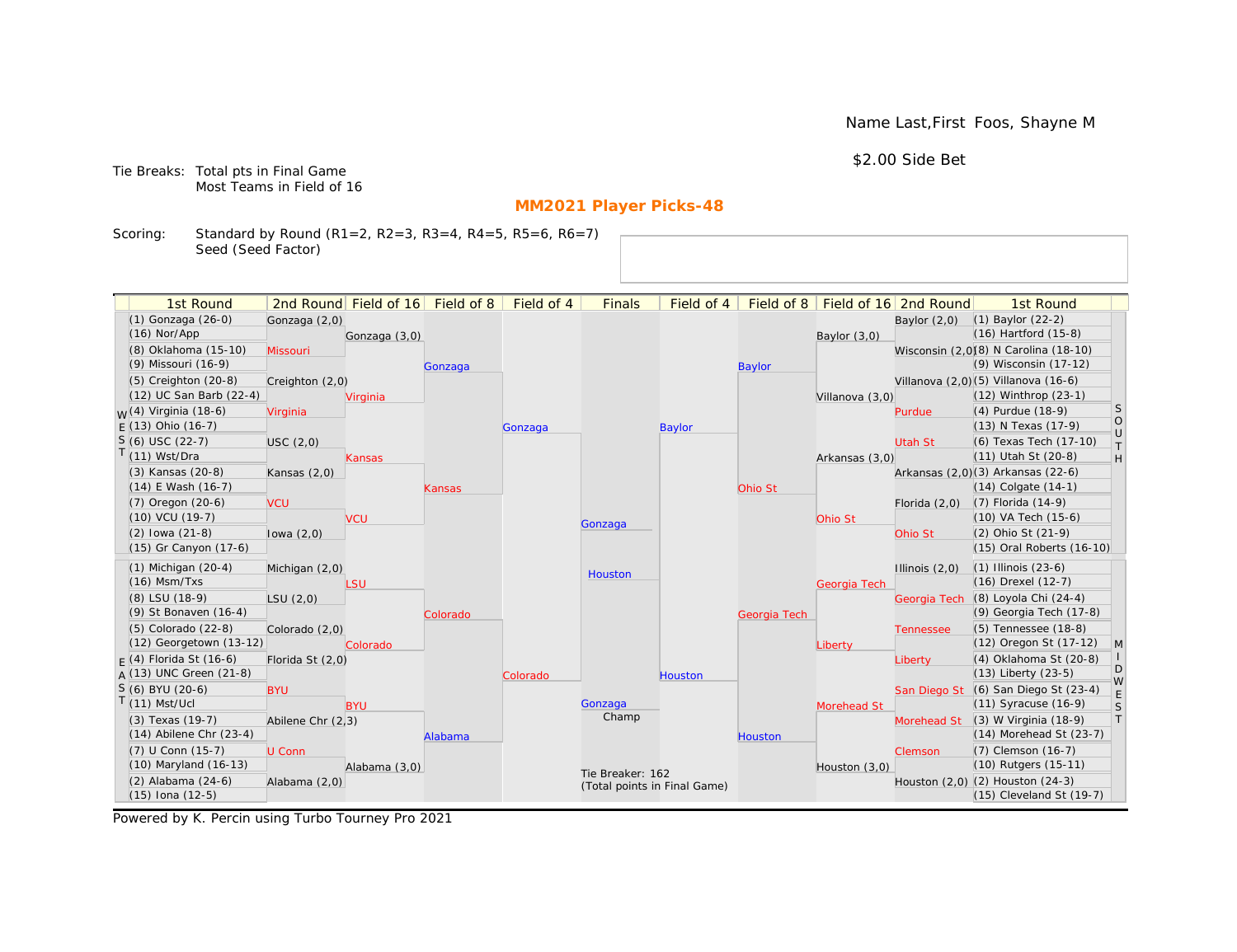Name Last,First Freiny, Bernd

\$2.00 Side Bet 9158

Tie Breaks: Total pts in Final Game Most Teams in Field of 16

# **MM2021 Player Picks-48**

Scoring: Standard by Round (R1=2, R2=3, R3=4, R4=5, R5=6, R6=7) Seed (Seed Factor)

| 1st Round                        |                    | 2nd Round Field of 16 | Field of 8        | Field of 4 | <b>Finals</b>                | Field of 4      | Field of 8      |                 | Field of 16 2nd Round | 1st Round                                                    |                                                                   |
|----------------------------------|--------------------|-----------------------|-------------------|------------|------------------------------|-----------------|-----------------|-----------------|-----------------------|--------------------------------------------------------------|-------------------------------------------------------------------|
| (1) Gonzaga (26-0)               | Gonzaga (2,0)      |                       |                   |            |                              |                 |                 |                 | Baylor $(2,0)$        | $(1)$ Baylor $(22-2)$                                        |                                                                   |
| $(16)$ Nor/App                   |                    | Gonzaga (3,0)         |                   |            |                              |                 |                 | Baylor (3,0)    |                       | $(16)$ Hartford $(15-8)$                                     |                                                                   |
| (8) Oklahoma (15-10)             | Oklahoma (2,0)     |                       |                   |            |                              |                 |                 |                 |                       | Wisconsin (2,0)(8) N Carolina (18-10)                        |                                                                   |
| (9) Missouri (16-9)              |                    |                       | Gonzaga           |            |                              |                 | <b>Baylor</b>   |                 |                       | (9) Wisconsin (17-12)                                        |                                                                   |
| $(5)$ Creighton $(20-8)$         | <b>UC San Barb</b> |                       |                   |            |                              |                 |                 |                 |                       | Villanova (2,0) (5) Villanova (16-6)                         |                                                                   |
| (12) UC San Barb (22-4)          |                    | <b>UC San Barb</b>    |                   |            |                              |                 |                 | Villanova (3,0) |                       | $(12)$ Winthrop $(23-1)$                                     |                                                                   |
| <sub>W</sub> (4) Virginia (18-6) | Virginia           |                       |                   |            |                              |                 |                 |                 | Purdue                | (4) Purdue (18-9)                                            | <b>S</b>                                                          |
| $E(13)$ Ohio (16-7)              |                    |                       |                   | Kansas     |                              | <b>Baylor</b>   |                 |                 |                       | (13) N Texas (17-9)                                          | $\bigcirc$<br>$\cup$                                              |
| $S(6)$ USC (22-7)                | USC(2,0)           |                       |                   |            |                              |                 |                 |                 | Utah St               | (6) Texas Tech (17-10)                                       | $\top$                                                            |
| $T(11)$ Wst/Dra                  |                    | Kansas                |                   |            |                              |                 |                 | Utah St         |                       | (11) Utah St (20-8)                                          | $\mathsf{H}% _{\mathsf{H}}^{\ast}=\mathsf{H}_{\mathsf{H}}^{\ast}$ |
| (3) Kansas (20-8)                | Kansas $(2,0)$     |                       |                   |            |                              |                 |                 |                 |                       | Arkansas (2,0)(3) Arkansas (22-6)                            |                                                                   |
| $(14)$ E Wash $(16-7)$           |                    |                       | Kansas            |            |                              |                 | <b>Utah St</b>  |                 |                       | $(14)$ Colgate $(14-1)$                                      |                                                                   |
| $(7)$ Oregon $(20-6)$            | Oregon (2,0)       |                       |                   |            |                              |                 |                 |                 | <b>VA Tech</b>        | $(7)$ Florida $(14-9)$                                       |                                                                   |
| $(10)$ VCU $(19-7)$              |                    | Oregon $(3,0)$        |                   |            | Kansas                       |                 |                 | Ohio St         |                       | $(10)$ VA Tech $(15-6)$                                      |                                                                   |
| $(2)$ lowa $(21-8)$              | lowa $(2,0)$       |                       |                   |            |                              |                 |                 |                 | Ohio St               | (2) Ohio St (21-9)                                           |                                                                   |
| (15) Gr Canyon (17-6)            |                    |                       |                   |            |                              |                 |                 |                 |                       | (15) Oral Roberts (16-10)                                    |                                                                   |
| $(1)$ Michigan $(20-4)$          | Michigan (2,0)     |                       |                   |            | <b>Baylor</b>                |                 |                 |                 | Illinois $(2,0)$      | $(1)$ Illinois $(23-6)$                                      |                                                                   |
| $(16)$ Msm/Txs                   |                    | LSU                   |                   |            |                              |                 |                 | <b>Illinois</b> |                       | (16) Drexel (12-7)                                           |                                                                   |
| (8) LSU (18-9)                   | LSU(2,0)           |                       |                   |            |                              |                 |                 |                 |                       | Loyola Chi (2,0)8) Loyola Chi (24-4)                         |                                                                   |
| (9) St Bonaven (16-4)            |                    |                       | <b>Florida St</b> |            |                              |                 | <b>Illinois</b> |                 |                       | (9) Georgia Tech (17-8)                                      |                                                                   |
| (5) Colorado (22-8)              | Colorado (2,0)     |                       |                   |            |                              |                 |                 |                 | <b>Tennessee</b>      | (5) Tennessee (18-8)                                         |                                                                   |
| (12) Georgetown (13-12)          |                    | Florida St (3,0)      |                   |            |                              |                 |                 | Oklahoma St     |                       | (12) Oregon St (17-12)                                       | M                                                                 |
| $F(4)$ Florida St (16-6)         | Florida St (2,0)   |                       |                   |            |                              |                 |                 |                 |                       | Oklahoma St (14) Oklahoma St (20-8)                          | D                                                                 |
| $A(13)$ UNC Green (21-8)         |                    |                       |                   | Mst/Ucl    |                              | <b>Illinois</b> |                 |                 |                       | $(13)$ Liberty $(23-5)$                                      | W                                                                 |
| S (6) BYU (20-6)                 | Mst/Ucl (2,2)      |                       |                   |            |                              |                 |                 |                 |                       | San Diego St (6) San Diego St (23-4)                         | E                                                                 |
| $T(11)$ Mst/Ucl                  |                    | $Mst/Ucl$ $(3,2)$     |                   |            | Baylor<br>Champ              |                 |                 | San Diego St    |                       | (11) Syracuse (16-9)                                         | S                                                                 |
| (3) Texas (19-7)                 | <b>Texas</b>       |                       |                   |            |                              |                 |                 |                 |                       | W Virginia (2,0)3) W Virginia (18-9)                         | T                                                                 |
| $(14)$ Abilene Chr $(23-4)$      |                    |                       | Mst/Ucl           |            |                              |                 | San Diego St    |                 |                       | $(14)$ Morehead St $(23-7)$                                  |                                                                   |
| (7) U Conn (15-7)                | U Conn             |                       |                   |            |                              |                 |                 |                 | Clemson               | (7) Clemson (16-7)                                           |                                                                   |
| (10) Maryland (16-13)            |                    | U Conn                |                   |            | Tie Breaker: 158             |                 |                 | Houston (3,0)   |                       | (10) Rutgers (15-11)                                         |                                                                   |
| (2) Alabama (24-6)               | Alabama (2,0)      |                       |                   |            | (Total points in Final Game) |                 |                 |                 |                       | Houston (2,0) (2) Houston (24-3)<br>(15) Cleveland St (19-7) |                                                                   |
| $(15)$ Iona $(12-5)$             |                    |                       |                   |            |                              |                 |                 |                 |                       |                                                              |                                                                   |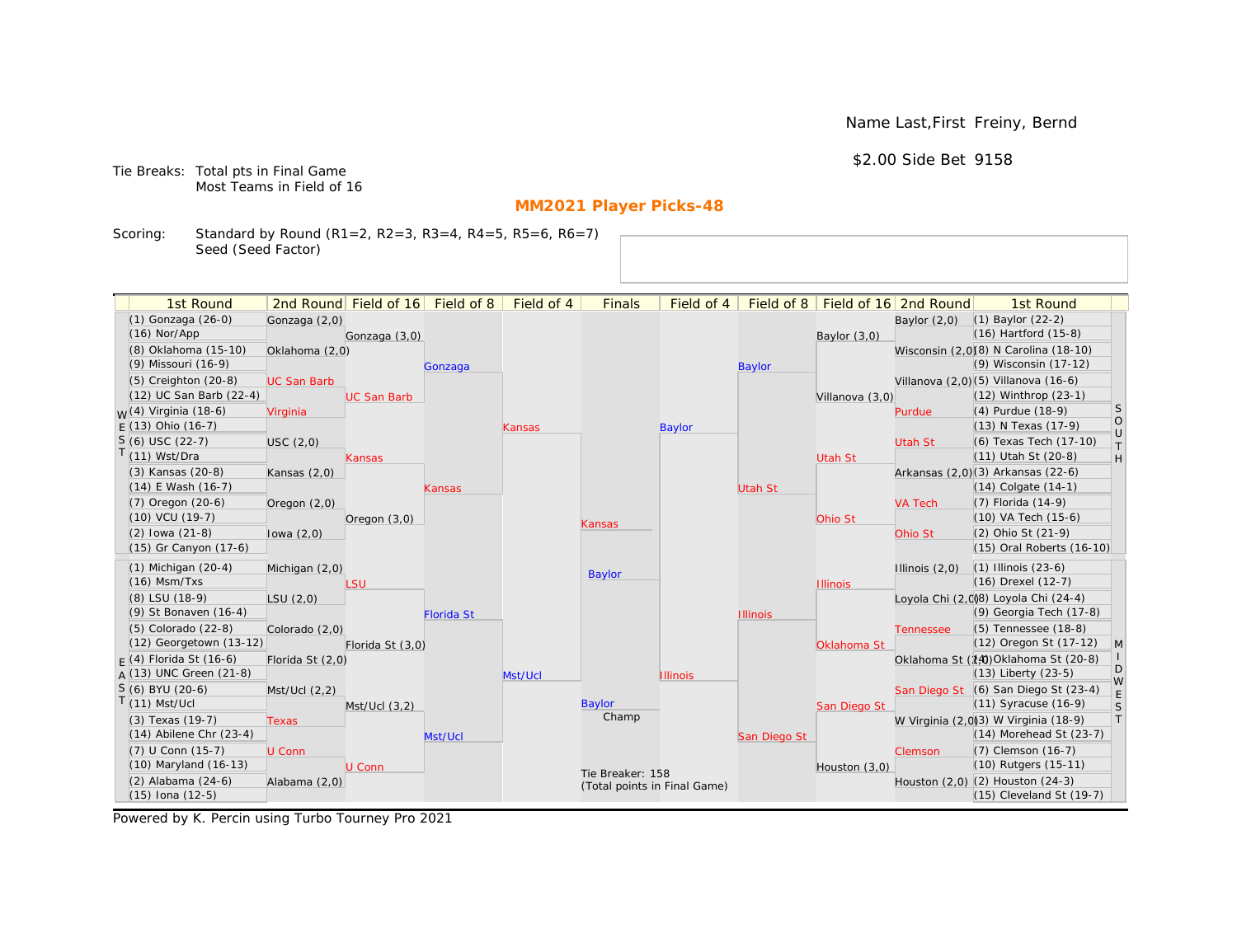Name Last,First Freiny, Erich

\$2.00 Side Bet

Tie Breaks: Total pts in Final Game Most Teams in Field of 16

# **MM2021 Player Picks-48**

Scoring: Standard by Round (R1=2, R2=3, R3=4, R4=5, R5=6, R6=7) Seed (Seed Factor)

| 1st Round                                       |                  | 2nd Round Field of 16 | Field of 8 | Field of 4 | <b>Finals</b>                | Field of 4      | Field of 8      |                 | Field of 16 2nd Round | 1st Round                                                        |                   |
|-------------------------------------------------|------------------|-----------------------|------------|------------|------------------------------|-----------------|-----------------|-----------------|-----------------------|------------------------------------------------------------------|-------------------|
| (1) Gonzaga (26-0)                              | Gonzaga (2,0)    |                       |            |            |                              |                 |                 |                 | Baylor $(2,0)$        | $(1)$ Baylor $(22-2)$                                            |                   |
| $(16)$ Nor/App                                  |                  | Gonzaga (3,0)         |            |            |                              |                 |                 | Baylor $(3,0)$  |                       | $(16)$ Hartford $(15-8)$                                         |                   |
| (8) Oklahoma (15-10)                            | Missouri         |                       |            |            |                              |                 |                 |                 |                       | Wisconsin (2,0)(8) N Carolina (18-10)                            |                   |
| (9) Missouri (16-9)                             |                  |                       | Gonzaga    |            |                              |                 | <b>Baylor</b>   |                 |                       | (9) Wisconsin (17-12)                                            |                   |
| $(5)$ Creighton $(20-8)$                        | Creighton (2,0)  |                       |            |            |                              |                 |                 |                 | Winthrop              | $(5)$ Villanova $(16-6)$                                         |                   |
| (12) UC San Barb (22-4)                         |                  | Creighton (3,0)       |            |            |                              |                 |                 | Purdue          |                       | $(12)$ Winthrop $(23-1)$                                         |                   |
| <sub>M</sub> /(4) Virginia (18-6)               | Ohio $(2,3)$     |                       |            |            |                              |                 |                 |                 | Purdue                | (4) Purdue (18-9)                                                | <sub>S</sub>      |
| $F(13)$ Ohio (16-7)                             |                  |                       |            | Gonzaga    |                              | <b>Arkansas</b> |                 |                 |                       | (13) N Texas (17-9)                                              | $\circ$<br>$\cup$ |
| $S(6)$ USC (22-7)                               | USC(2,0)         |                       |            |            |                              |                 |                 |                 |                       | Texas Tech (2.06) Texas Tech (17-10)                             | $\top$            |
| $T(11)$ Wst/Dra                                 |                  | Kansas                |            |            |                              |                 |                 | Arkansas (3,0)  |                       | (11) Utah St (20-8)                                              | H                 |
| (3) Kansas (20-8)                               | Kansas $(2,0)$   |                       |            |            |                              |                 |                 |                 |                       | Arkansas (2,0)(3) Arkansas (22-6)                                |                   |
| $(14)$ E Wash $(16-7)$                          |                  |                       | Iowa       |            |                              |                 | <b>Arkansas</b> |                 |                       | $(14)$ Colgate $(14-1)$                                          |                   |
| (7) Oregon (20-6)                               | <b>VCU</b>       |                       |            |            |                              |                 |                 |                 | <b>VA Tech</b>        | (7) Florida (14-9)                                               |                   |
| (10) VCU (19-7)                                 |                  | lowa                  |            |            | Gonzaga                      |                 |                 | Ohio St         |                       | (10) VA Tech (15-6)                                              |                   |
| $(2)$ lowa $(21-8)$                             | lowa $(2,0)$     |                       |            |            |                              |                 |                 |                 | Ohio St               | (2) Ohio St (21-9)                                               |                   |
| (15) Gr Canyon (17-6)                           |                  |                       |            |            |                              |                 |                 |                 |                       | (15) Oral Roberts (16-10)                                        |                   |
| $(1)$ Michigan $(20-4)$                         | Michigan (2,0)   |                       |            |            | <b>Illinois</b>              |                 |                 |                 | Illinois $(2,0)$      | $(1)$ Illinois $(23-6)$                                          |                   |
| $(16)$ Msm/Txs                                  |                  | Michigan (3,0)        |            |            |                              |                 |                 | <b>Illinois</b> |                       | (16) Drexel (12-7)                                               |                   |
| (8) LSU (18-9)                                  | LSU(2,0)         |                       |            |            |                              |                 |                 |                 |                       | Loyola Chi (2,008) Loyola Chi (24-4)                             |                   |
| (9) St Bonaven (16-4)                           |                  |                       | Michigan   |            |                              |                 | <b>Illinois</b> |                 |                       | (9) Georgia Tech (17-8)                                          |                   |
| (5) Colorado (22-8)                             | Colorado (2,0)   |                       |            |            |                              |                 |                 |                 | <b>Tennessee</b>      | (5) Tennessee (18-8)                                             |                   |
| (12) Georgetown (13-12)                         |                  | Colorado              |            |            |                              |                 |                 | Tennessee       |                       | (12) Oregon St (17-12)                                           | M                 |
| $F(4)$ Florida St (16-6)                        | <b>UNC Green</b> |                       |            |            |                              |                 |                 |                 |                       | Oklahoma St (14) Oklahoma St (20-8)                              | D                 |
| $A(13)$ UNC Green (21-8)                        |                  |                       |            | Texas      |                              | <b>Illinois</b> |                 |                 |                       | $(13)$ Liberty $(23-5)$                                          | W                 |
| $S(6)$ BYU (20-6)                               | <b>BYU</b>       |                       |            |            |                              |                 |                 |                 |                       | Syracuse (2,2)(6) San Diego St (23-4)                            | $\mathsf E$       |
| $T(11)$ Mst/Ucl                                 |                  | Texas                 |            |            | Gonzaga<br>Champ             |                 |                 | W Virginia      |                       | (11) Syracuse (16-9)                                             | S                 |
| (3) Texas (19-7)<br>$(14)$ Abilene Chr $(23-4)$ | <b>Texas</b>     |                       |            |            |                              |                 |                 |                 |                       | W Virginia (2,0)(3) W Virginia (18-9)<br>(14) Morehead St (23-7) | T                 |
|                                                 |                  |                       | Texas      |            |                              |                 | <b>Houston</b>  |                 |                       |                                                                  |                   |
| (7) U Conn (15-7)<br>(10) Maryland (16-13)      | Maryland (2,0)   |                       |            |            |                              |                 |                 |                 |                       | Rutgers (2,0) (7) Clemson (16-7)<br>(10) Rutgers (15-11)         |                   |
| (2) Alabama (24-6)                              |                  | Alabama (3,0)         |            |            | Tie Breaker: 149             |                 |                 | Houston (3,0)   |                       | Houston (2,0) (2) Houston (24-3)                                 |                   |
| $(15)$ Iona $(12-5)$                            | Alabama (2,0)    |                       |            |            | (Total points in Final Game) |                 |                 |                 |                       | (15) Cleveland St (19-7)                                         |                   |
|                                                 |                  |                       |            |            |                              |                 |                 |                 |                       |                                                                  |                   |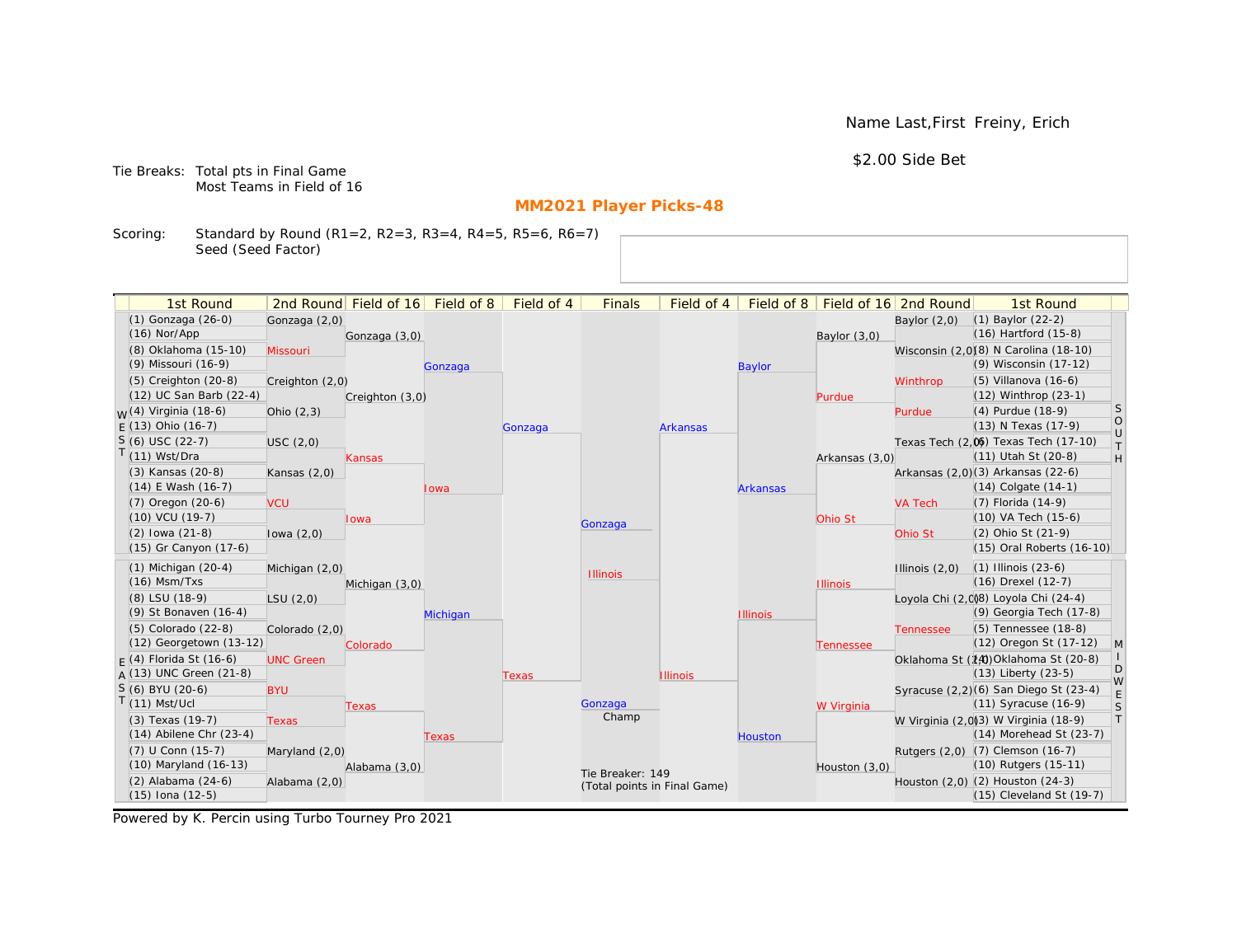Name Last,First Gee, Jackie

\$2.00 Side Bet

Tie Breaks: Total pts in Final Game Most Teams in Field of 16

# **MM2021 Player Picks-48**

Scoring: Standard by Round (R1=2, R2=3, R3=4, R4=5, R5=6, R6=7) Seed (Seed Factor)

| 1st Round                        |                  | 2nd Round Field of 16 | Field of 8 | Field of 4 | <b>Finals</b>                | Field of 4    | Field of 8      |                  | Field of 16 2nd Round | 1st Round                             |            |
|----------------------------------|------------------|-----------------------|------------|------------|------------------------------|---------------|-----------------|------------------|-----------------------|---------------------------------------|------------|
| (1) Gonzaga (26-0)               | Gonzaga (2,0)    |                       |            |            |                              |               |                 |                  | Baylor $(2,0)$        | (1) Baylor (22-2)                     |            |
| $(16)$ Nor/App                   |                  | Gonzaga (3,0)         |            |            |                              |               |                 | Baylor (3,0)     |                       | $(16)$ Hartford $(15-8)$              |            |
| (8) Oklahoma (15-10)             | Oklahoma (2,0)   |                       |            |            |                              |               |                 |                  | N Carolina            | (8) N Carolina (18-10)                |            |
| (9) Missouri (16-9)              |                  |                       | Gonzaga    |            |                              |               | <b>Baylor</b>   |                  |                       | (9) Wisconsin (17-12)                 |            |
| $(5)$ Creighton $(20-8)$         | Creighton (2,0)  |                       |            |            |                              |               |                 |                  |                       | Villanova (2,0) (5) Villanova (16-6)  |            |
| (12) UC San Barb (22-4)          |                  | Virginia              |            |            |                              |               |                 | Villanova (3,0)  |                       | $(12)$ Winthrop $(23-1)$              |            |
| <sub>W</sub> (4) Virginia (18-6) | Virginia         |                       |            |            |                              |               |                 |                  | Purdue                | (4) Purdue (18-9)                     | S          |
| $E(13)$ Ohio (16-7)              |                  |                       |            | Gonzaga    |                              | <b>Baylor</b> |                 |                  |                       | (13) N Texas (17-9)                   | $\rm _U^O$ |
| $S(6)$ USC (22-7)                | USC(2,0)         |                       |            |            |                              |               |                 |                  |                       | Texas Tech (2,0) Texas Tech (17-10)   | $\top$     |
| T(11) Wst/Dra                    |                  | Kansas                |            |            |                              |               |                 | Arkansas (3,0)   |                       | (11) Utah St (20-8)                   | H          |
| (3) Kansas (20-8)                | Kansas $(2,0)$   |                       |            |            |                              |               |                 |                  |                       | Arkansas (2,0)(3) Arkansas (22-6)     |            |
| $(14)$ E Wash $(16-7)$           |                  |                       | Kansas     |            |                              |               | <b>Arkansas</b> |                  |                       | $(14)$ Colgate $(14-1)$               |            |
| (7) Oregon (20-6)                | Oregon $(2,0)$   |                       |            |            |                              |               |                 |                  | <b>VA Tech</b>        | (7) Florida (14-9)                    |            |
| (10) VCU (19-7)                  |                  | Oregon $(3,0)$        |            |            | Michigan                     |               |                 | <b>VA Tech</b>   |                       | (10) VA Tech (15-6)                   |            |
| $(2)$ lowa $(21-8)$              | lowa $(2,0)$     |                       |            |            |                              |               |                 |                  | Ohio St               | (2) Ohio St (21-9)                    |            |
| (15) Gr Canyon (17-6)            |                  |                       |            |            |                              |               |                 |                  |                       | (15) Oral Roberts (16-10)             |            |
| $(1)$ Michigan $(20-4)$          | Michigan (2,0)   |                       |            |            | <b>Baylor</b>                |               |                 |                  | Illinois $(2,0)$      | $(1)$ Illinois $(23-6)$               |            |
| $(16)$ Msm/Txs                   |                  | Michigan (3,0)        |            |            |                              |               |                 | Loyola Chi (3,0) |                       | (16) Drexel (12-7)                    |            |
| (8) LSU (18-9)                   | LSU(2,0)         |                       |            |            |                              |               |                 |                  |                       | Loyola Chi (2,0)8) Loyola Chi (24-4)  |            |
| (9) St Bonaven (16-4)            |                  |                       | Michigan   |            |                              |               | Loyola Chi      |                  |                       | (9) Georgia Tech (17-8)               |            |
| (5) Colorado (22-8)              | Colorado (2,0)   |                       |            |            |                              |               |                 |                  | <b>Tennessee</b>      | (5) Tennessee (18-8)                  |            |
| (12) Georgetown (13-12)          |                  | Florida St (3,0)      |            |            |                              |               |                 | Oklahoma St      |                       | (12) Oregon St (17-12)                | M          |
| $F(4)$ Florida St (16-6)         | Florida St (2,0) |                       |            |            |                              |               |                 |                  |                       | Oklahoma St (14) Oklahoma St (20-8)   | D          |
| $A(13)$ UNC Green (21-8)         |                  |                       |            | Michigan   |                              | Loyola Chi    |                 |                  |                       | $(13)$ Liberty $(23-5)$               | W          |
| S (6) BYU (20-6)                 | <b>BYU</b>       |                       |            |            |                              |               |                 |                  |                       | San Diego St (6) San Diego St (23-4)  | E          |
| $T(11)$ Mst/Ucl                  |                  | Texas                 |            |            | Michigan<br>Champ            |               |                 | San Diego St     |                       | $(11)$ Syracuse $(16-9)$              | S          |
| $(3)$ Texas $(19-7)$             | <b>Texas</b>     |                       |            |            |                              |               |                 |                  |                       | W Virginia (2,0)(3) W Virginia (18-9) | T          |
| $(14)$ Abilene Chr $(23-4)$      |                  |                       | Texas      |            |                              |               | San Diego St    |                  |                       | $(14)$ Morehead St $(23-7)$           |            |
| $(7)$ U Conn $(15-7)$            | U Conn           |                       |            |            |                              |               |                 |                  | Clemson               | (7) Clemson (16-7)                    |            |
| (10) Maryland (16-13)            |                  | U Conn                |            |            | Tie Breaker: 142             |               |                 | Houston (3,0)    |                       | (10) Rutgers (15-11)                  |            |
| (2) Alabama (24-6)               | Alabama (2,0)    |                       |            |            | (Total points in Final Game) |               |                 |                  |                       | Houston (2,0) (2) Houston (24-3)      |            |
| $(15)$ Iona $(12-5)$             |                  |                       |            |            |                              |               |                 |                  |                       | (15) Cleveland St (19-7)              |            |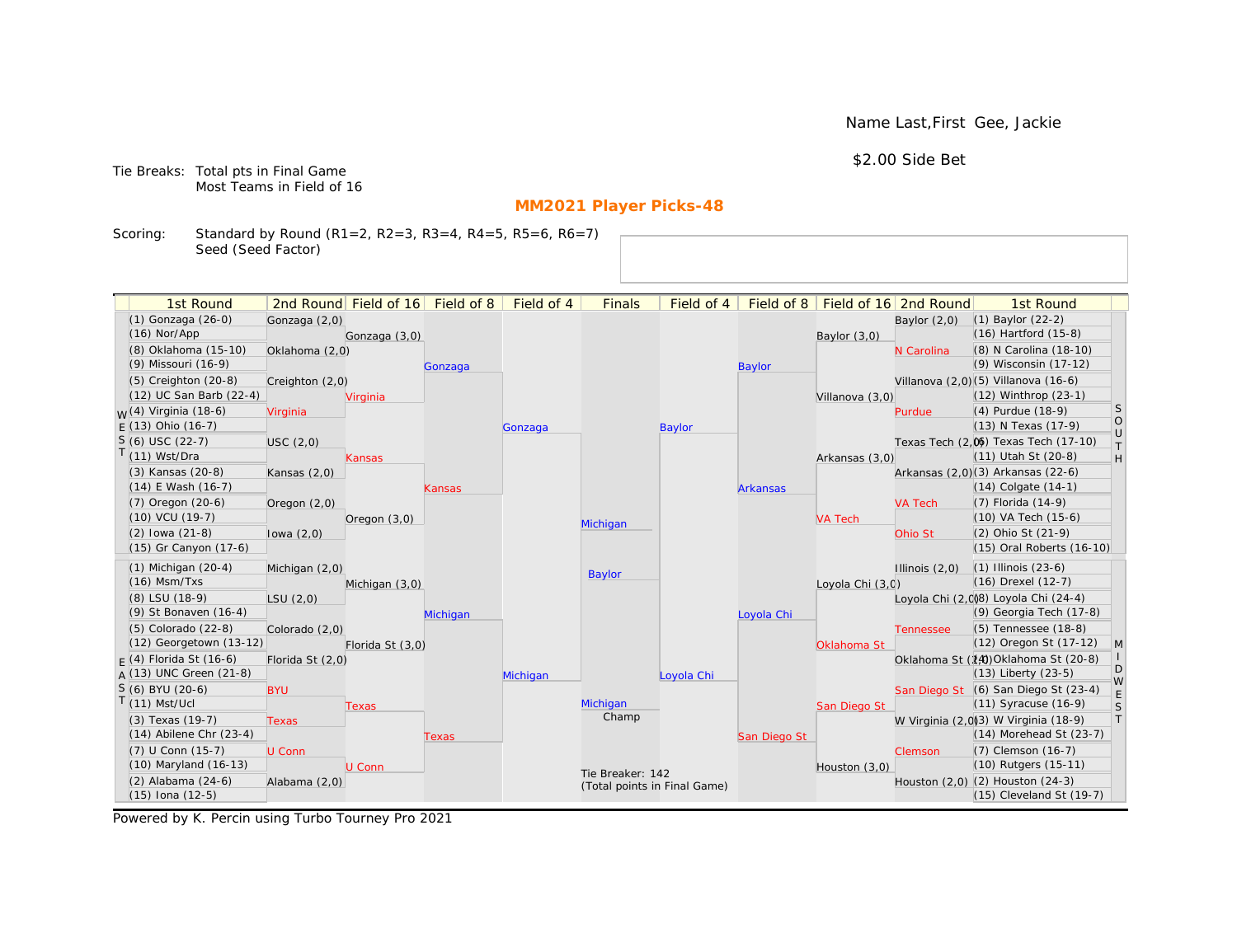Name Last,First Gregor, Joe

\$2.00 Side Bet 8495

Tie Breaks: Total pts in Final Game Most Teams in Field of 16

# **MM2021 Player Picks-48**

Scoring: Standard by Round (R1=2, R2=3, R3=4, R4=5, R5=6, R6=7) Seed (Seed Factor)

| 1st Round                         |                   | 2nd Round Field of 16 Field of 8 |           | Field of 4  | <b>Finals</b>                | Field of 4 | Field of 8      |                 | Field of 16 2nd Round | 1st Round                             |                   |
|-----------------------------------|-------------------|----------------------------------|-----------|-------------|------------------------------|------------|-----------------|-----------------|-----------------------|---------------------------------------|-------------------|
| (1) Gonzaga (26-0)                | Gonzaga (2,0)     |                                  |           |             |                              |            |                 |                 | Baylor $(2,0)$        | (1) Baylor (22-2)                     |                   |
| $(16)$ Nor/App                    |                   | Gonzaga (3,0)                    |           |             |                              |            |                 | Baylor $(3,0)$  |                       | (16) Hartford (15-8)                  |                   |
| (8) Oklahoma (15-10)              | Oklahoma (2,0)    |                                  |           |             |                              |            |                 |                 | N Carolina            | (8) N Carolina (18-10)                |                   |
| (9) Missouri (16-9)               |                   |                                  | Creighton |             |                              |            | Villanova       |                 |                       | (9) Wisconsin (17-12)                 |                   |
| (5) Creighton (20-8)              | Creighton (2,0)   |                                  |           |             |                              |            |                 |                 |                       | Villanova (2,0)(5) Villanova (16-6)   |                   |
| (12) UC San Barb (22-4)           |                   | Creighton (3,0)                  |           |             |                              |            |                 | Villanova (3,0) |                       | (12) Winthrop (23-1)                  |                   |
| <sub>M</sub> /(4) Virginia (18-6) | Virginia          |                                  |           |             |                              |            |                 |                 | Purdue                | (4) Purdue (18-9)                     | S                 |
| $F(13)$ Ohio (16-7)               |                   |                                  |           | <b>lowa</b> |                              | Ohio St    |                 |                 |                       | (13) N Texas (17-9)                   | $\circ$<br>$\cup$ |
| S (6) USC (22-7)                  | Wst/Dra           |                                  |           |             |                              |            |                 |                 | Utah St               | (6) Texas Tech (17-10)                | T.                |
| $(11)$ Wst/Dra                    |                   | <b>Kansas</b>                    |           |             |                              |            |                 | Arkansas (3,0)  |                       | (11) Utah St (20-8)                   | H                 |
| (3) Kansas (20-8)                 | Kansas $(2,0)$    |                                  |           |             |                              |            |                 |                 |                       | Arkansas (2,0)(3) Arkansas (22-6)     |                   |
| (14) E Wash (16-7)                |                   |                                  | lowa      |             |                              |            | Ohio St         |                 |                       | (14) Colgate (14-1)                   |                   |
| (7) Oregon (20-6)                 | Oregon $(2,0)$    |                                  |           |             |                              |            |                 |                 | <b>VA Tech</b>        | (7) Florida (14-9)                    |                   |
| (10) VCU (19-7)                   |                   | lowa                             |           |             | Iowa                         |            |                 | Ohio St         |                       | (10) VA Tech (15-6)                   |                   |
| $(2)$ lowa $(21-8)$               | lowa $(2,0)$      |                                  |           |             |                              |            |                 |                 | Ohio St               | (2) Ohio St (21-9)                    |                   |
| (15) Gr Canyon (17-6)             |                   |                                  |           |             |                              |            |                 |                 |                       | (15) Oral Roberts (16-10)             |                   |
| $(1)$ Michigan $(20-4)$           | Michigan (2,0)    |                                  |           |             | Ohio St                      |            |                 |                 | Illinois $(2,0)$      | $(1)$ Illinois $(23-6)$               |                   |
| $(16)$ Msm/Txs                    |                   | Michigan (3,0)                   |           |             |                              |            |                 | <b>Illinois</b> |                       | (16) Drexel (12-7)                    |                   |
| (8) LSU (18-9)                    | <b>St Bonaven</b> |                                  |           |             |                              |            |                 |                 |                       | Loyola Chi (2,008) Loyola Chi (24-4)  |                   |
| (9) St Bonaven (16-4)             |                   |                                  | Colorado  |             |                              |            | <b>Illinois</b> |                 |                       | (9) Georgia Tech (17-8)               |                   |
| (5) Colorado (22-8)               | Colorado (2,0)    |                                  |           |             |                              |            |                 |                 | <b>Tennessee</b>      | (5) Tennessee (18-8)                  |                   |
| (12) Georgetown (13-12)           |                   | Colorado                         |           |             |                              |            |                 | Tennessee       |                       | (12) Oregon St (17-12)                | $\mathsf{M}$      |
| $F(4)$ Florida St (16-6)          | Florida St (2,0)  |                                  |           |             |                              |            |                 |                 |                       | Oklahoma St (14) Oklahoma St (20-8)   |                   |
| $A(13)$ UNC Green (21-8)          |                   |                                  |           | Colorado    |                              | W Virginia |                 |                 |                       | $(13)$ Liberty $(23-5)$               | D<br>W            |
| $S(6)$ BYU (20-6)                 | <b>BYU</b>        |                                  |           |             |                              |            |                 |                 |                       | San Diego St (6) San Diego St (23-4)  | $\mathsf E$       |
| $(11)$ Mst/Ucl                    |                   | <b>Texas</b>                     |           |             | lowa                         |            |                 | W Virginia      |                       | (11) Syracuse (16-9)                  | S                 |
| (3) Texas (19-7)                  | <b>Texas</b>      |                                  |           |             | Champ                        |            |                 |                 |                       | W Virginia (2,0)(3) W Virginia (18-9) | $\top$            |
| $(14)$ Abilene Chr $(23-4)$       |                   |                                  | Alabama   |             |                              |            | W Virginia      |                 |                       | (14) Morehead St (23-7)               |                   |
| (7) U Conn (15-7)                 | U Conn            |                                  |           |             |                              |            |                 |                 |                       | Rutgers (2,0) (7) Clemson (16-7)      |                   |
| (10) Maryland (16-13)             |                   | Alabama (3,0)                    |           |             | Tie Breaker: 175             |            |                 | Houston (3,0)   |                       | (10) Rutgers (15-11)                  |                   |
| (2) Alabama (24-6)                | Alabama (2,0)     |                                  |           |             | (Total points in Final Game) |            |                 |                 |                       | Houston (2,0) (2) Houston (24-3)      |                   |
| (15) Iona (12-5)                  |                   |                                  |           |             |                              |            |                 |                 |                       | (15) Cleveland St (19-7)              |                   |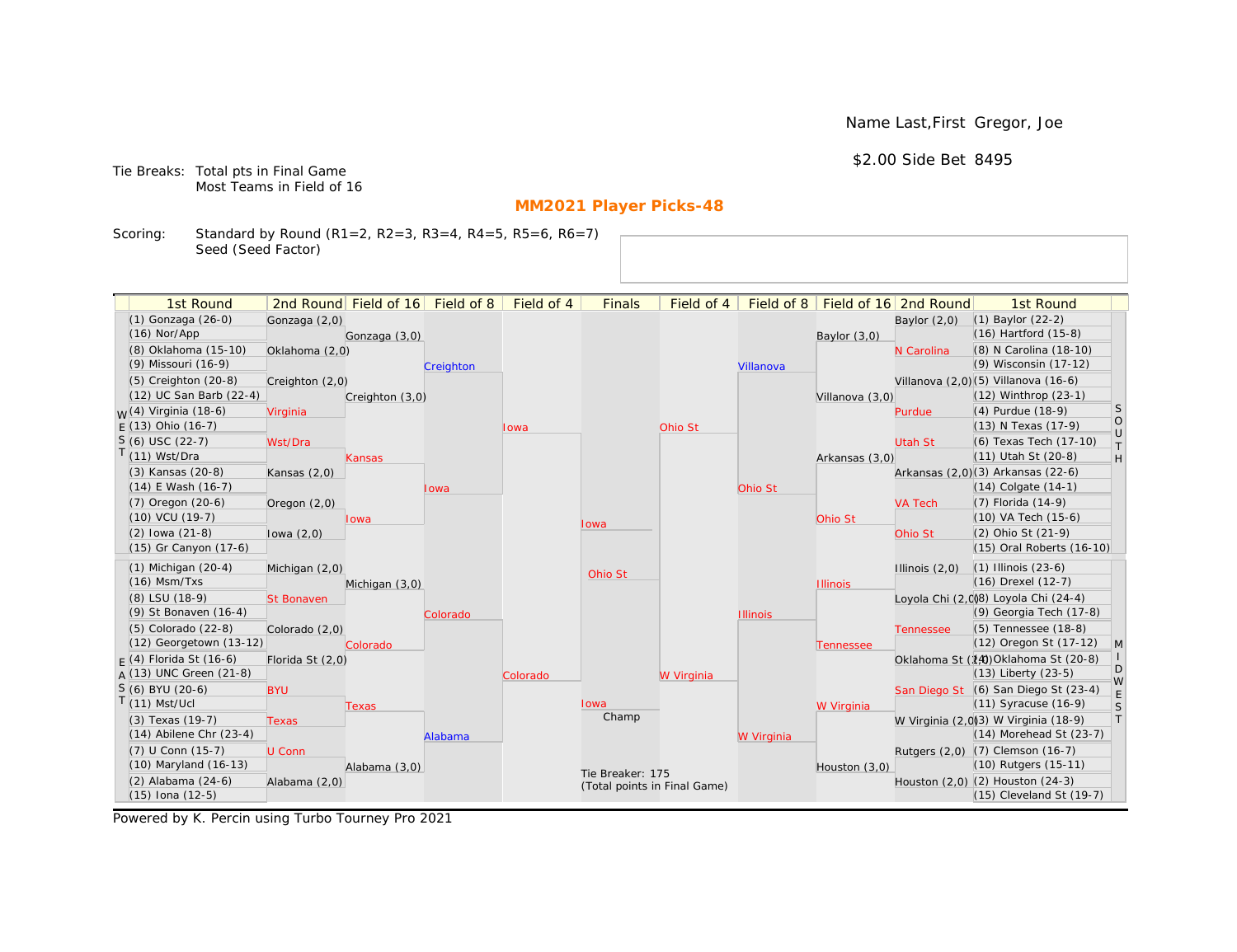Name Last,First Gvozdic, Dave

\$2.00 Side Bet 8809

Tie Breaks: Total pts in Final Game Most Teams in Field of 16

# **MM2021 Player Picks-48**

Scoring: Standard by Round (R1=2, R2=3, R3=4, R4=5, R5=6, R6=7) Seed (Seed Factor)

| 2nd Round Field of 16 Field of 8<br>(1) Gonzaga (26-0)<br>$(1)$ Baylor $(22-2)$<br>Gonzaga (2,0)<br>Baylor $(2,0)$<br>(16) Hartford (15-8)<br>$(16)$ Nor/App<br>Gonzaga (3,0)<br>Baylor $(3,0)$<br>(8) Oklahoma (15-10)<br>Wisconsin (2,0)(8) N Carolina (18-10)<br>Missouri<br>(9) Wisconsin (17-12)<br>(9) Missouri (16-9)<br><b>Baylor</b><br>Gonzaga<br>Villanova (2,0) (5) Villanova (16-6)<br>$(5)$ Creighton $(20-8)$<br>Creighton (2,0)<br>(12) UC San Barb (22-4)<br>$(12)$ Winthrop $(23-1)$<br>Creighton (3,0)<br>Purdue<br>S<br><sub>M</sub> /(4) Virginia (18-6)<br>(4) Purdue (18-9)<br>Ohio $(2,3)$<br>Purdue<br>$\circ$<br>$F(13)$ Ohio (16-7)<br>(13) N Texas (17-9)<br><b>Baylor</b><br>Gonzaga<br>$\cup$<br>$S(6)$ USC (22-7)<br>Texas Tech (2,0) Texas Tech (17-10)<br>USC(2,0)<br>T.<br>$T(11)$ Wst/Dra<br>(11) Utah St (20-8)<br>H<br>USC(3,0)<br>Arkansas (3,0)<br>Arkansas (2,0)(3) Arkansas (22-6)<br>(3) Kansas (20-8)<br>Kansas $(2,0)$<br>$(14)$ E Wash $(16-7)$<br>$(14)$ Colgate $(14-1)$<br>Ohio St<br>lowa<br>(7) Florida (14-9)<br>(7) Oregon (20-6)<br><b>VCU</b><br>Florida $(2,0)$<br>(10) VCU (19-7)<br>(10) VA Tech (15-6)<br>Ohio St<br><b>lowa</b><br>Gonzaga<br>$(2)$ lowa $(21-8)$<br>(2) Ohio St (21-9)<br>Ohio St<br>lowa $(2,0)$<br>(15) Gr Canyon (17-6)<br>(15) Oral Roberts (16-10)<br>$(1)$ Michigan $(20-4)$<br>$(1)$ Illinois $(23-6)$<br>Michigan (2,0)<br>Illinois $(2,0)$<br><b>Illinois</b><br>$(16)$ Msm/Txs<br>(16) Drexel (12-7)<br><b>Illinois</b><br>Michigan (3,0)<br>Loyola Chi (2,008) Loyola Chi (24-4)<br>(8) LSU (18-9)<br><b>St Bonaven</b><br>(9) Georgia Tech (17-8)<br>(9) St Bonaven (16-4)<br><b>Florida St</b><br><b>Illinois</b><br>(5) Tennessee (18-8)<br>(5) Colorado (22-8)<br>Georgetown<br><b>Tennessee</b><br>(12) Georgetown (13-12)<br>(12) Oregon St (17-12)<br>$\mathsf{M}$<br>Florida St (3,0)<br>Oklahoma St<br>$F(4)$ Florida St (16-6)<br>Oklahoma St (14) Oklahoma St (20-8)<br>Florida St (2,0)<br>D<br>A (13) UNC Green (21-8)<br>(13) Liberty (23-5)<br>Alabama<br><b>Illinois</b><br>W<br>$S(6)$ BYU (20-6)<br>San Diego St (6) San Diego St (23-4)<br><b>BYU</b><br>$\mathsf E$<br>$T(11)$ Mst/Ucl<br>(11) Syracuse (16-9)<br>Gonzaga<br><b>BYU</b><br>S<br>W Virginia<br>Champ<br>T<br>W Virginia (2,0)3) W Virginia (18-9)<br>(3) Texas (19-7)<br><b>Texas</b><br>$(14)$ Abilene Chr $(23-4)$<br>$(14)$ Morehead St $(23-7)$<br>Alabama<br>Houston<br>(7) U Conn (15-7)<br>(7) Clemson (16-7)<br>U Conn<br><b>Clemson</b><br>(10) Maryland (16-13)<br>(10) Rutgers (15-11)<br>Alabama (3,0)<br>Houston (3,0)<br>Tie Breaker: 141<br>(2) Alabama (24-6)<br>Houston (2,0) (2) Houston (24-3)<br>Alabama (2,0)<br>(Total points in Final Game)<br>(15) Cleveland St (19-7) | 1st Round            |  | Field of 4 | <b>Finals</b> | Field of 4 | Field of 8 | Field of 16 2nd Round | 1st Round |  |
|--------------------------------------------------------------------------------------------------------------------------------------------------------------------------------------------------------------------------------------------------------------------------------------------------------------------------------------------------------------------------------------------------------------------------------------------------------------------------------------------------------------------------------------------------------------------------------------------------------------------------------------------------------------------------------------------------------------------------------------------------------------------------------------------------------------------------------------------------------------------------------------------------------------------------------------------------------------------------------------------------------------------------------------------------------------------------------------------------------------------------------------------------------------------------------------------------------------------------------------------------------------------------------------------------------------------------------------------------------------------------------------------------------------------------------------------------------------------------------------------------------------------------------------------------------------------------------------------------------------------------------------------------------------------------------------------------------------------------------------------------------------------------------------------------------------------------------------------------------------------------------------------------------------------------------------------------------------------------------------------------------------------------------------------------------------------------------------------------------------------------------------------------------------------------------------------------------------------------------------------------------------------------------------------------------------------------------------------------------------------------------------------------------------------------------------------------------------------------------------------------------------------------------------------------------------------------------------------------------------------------------------------------------------------------------------------------------------------------------------------------------------------------|----------------------|--|------------|---------------|------------|------------|-----------------------|-----------|--|
|                                                                                                                                                                                                                                                                                                                                                                                                                                                                                                                                                                                                                                                                                                                                                                                                                                                                                                                                                                                                                                                                                                                                                                                                                                                                                                                                                                                                                                                                                                                                                                                                                                                                                                                                                                                                                                                                                                                                                                                                                                                                                                                                                                                                                                                                                                                                                                                                                                                                                                                                                                                                                                                                                                                                                                          |                      |  |            |               |            |            |                       |           |  |
|                                                                                                                                                                                                                                                                                                                                                                                                                                                                                                                                                                                                                                                                                                                                                                                                                                                                                                                                                                                                                                                                                                                                                                                                                                                                                                                                                                                                                                                                                                                                                                                                                                                                                                                                                                                                                                                                                                                                                                                                                                                                                                                                                                                                                                                                                                                                                                                                                                                                                                                                                                                                                                                                                                                                                                          |                      |  |            |               |            |            |                       |           |  |
|                                                                                                                                                                                                                                                                                                                                                                                                                                                                                                                                                                                                                                                                                                                                                                                                                                                                                                                                                                                                                                                                                                                                                                                                                                                                                                                                                                                                                                                                                                                                                                                                                                                                                                                                                                                                                                                                                                                                                                                                                                                                                                                                                                                                                                                                                                                                                                                                                                                                                                                                                                                                                                                                                                                                                                          |                      |  |            |               |            |            |                       |           |  |
|                                                                                                                                                                                                                                                                                                                                                                                                                                                                                                                                                                                                                                                                                                                                                                                                                                                                                                                                                                                                                                                                                                                                                                                                                                                                                                                                                                                                                                                                                                                                                                                                                                                                                                                                                                                                                                                                                                                                                                                                                                                                                                                                                                                                                                                                                                                                                                                                                                                                                                                                                                                                                                                                                                                                                                          |                      |  |            |               |            |            |                       |           |  |
|                                                                                                                                                                                                                                                                                                                                                                                                                                                                                                                                                                                                                                                                                                                                                                                                                                                                                                                                                                                                                                                                                                                                                                                                                                                                                                                                                                                                                                                                                                                                                                                                                                                                                                                                                                                                                                                                                                                                                                                                                                                                                                                                                                                                                                                                                                                                                                                                                                                                                                                                                                                                                                                                                                                                                                          |                      |  |            |               |            |            |                       |           |  |
|                                                                                                                                                                                                                                                                                                                                                                                                                                                                                                                                                                                                                                                                                                                                                                                                                                                                                                                                                                                                                                                                                                                                                                                                                                                                                                                                                                                                                                                                                                                                                                                                                                                                                                                                                                                                                                                                                                                                                                                                                                                                                                                                                                                                                                                                                                                                                                                                                                                                                                                                                                                                                                                                                                                                                                          |                      |  |            |               |            |            |                       |           |  |
|                                                                                                                                                                                                                                                                                                                                                                                                                                                                                                                                                                                                                                                                                                                                                                                                                                                                                                                                                                                                                                                                                                                                                                                                                                                                                                                                                                                                                                                                                                                                                                                                                                                                                                                                                                                                                                                                                                                                                                                                                                                                                                                                                                                                                                                                                                                                                                                                                                                                                                                                                                                                                                                                                                                                                                          |                      |  |            |               |            |            |                       |           |  |
|                                                                                                                                                                                                                                                                                                                                                                                                                                                                                                                                                                                                                                                                                                                                                                                                                                                                                                                                                                                                                                                                                                                                                                                                                                                                                                                                                                                                                                                                                                                                                                                                                                                                                                                                                                                                                                                                                                                                                                                                                                                                                                                                                                                                                                                                                                                                                                                                                                                                                                                                                                                                                                                                                                                                                                          |                      |  |            |               |            |            |                       |           |  |
|                                                                                                                                                                                                                                                                                                                                                                                                                                                                                                                                                                                                                                                                                                                                                                                                                                                                                                                                                                                                                                                                                                                                                                                                                                                                                                                                                                                                                                                                                                                                                                                                                                                                                                                                                                                                                                                                                                                                                                                                                                                                                                                                                                                                                                                                                                                                                                                                                                                                                                                                                                                                                                                                                                                                                                          |                      |  |            |               |            |            |                       |           |  |
|                                                                                                                                                                                                                                                                                                                                                                                                                                                                                                                                                                                                                                                                                                                                                                                                                                                                                                                                                                                                                                                                                                                                                                                                                                                                                                                                                                                                                                                                                                                                                                                                                                                                                                                                                                                                                                                                                                                                                                                                                                                                                                                                                                                                                                                                                                                                                                                                                                                                                                                                                                                                                                                                                                                                                                          |                      |  |            |               |            |            |                       |           |  |
|                                                                                                                                                                                                                                                                                                                                                                                                                                                                                                                                                                                                                                                                                                                                                                                                                                                                                                                                                                                                                                                                                                                                                                                                                                                                                                                                                                                                                                                                                                                                                                                                                                                                                                                                                                                                                                                                                                                                                                                                                                                                                                                                                                                                                                                                                                                                                                                                                                                                                                                                                                                                                                                                                                                                                                          |                      |  |            |               |            |            |                       |           |  |
|                                                                                                                                                                                                                                                                                                                                                                                                                                                                                                                                                                                                                                                                                                                                                                                                                                                                                                                                                                                                                                                                                                                                                                                                                                                                                                                                                                                                                                                                                                                                                                                                                                                                                                                                                                                                                                                                                                                                                                                                                                                                                                                                                                                                                                                                                                                                                                                                                                                                                                                                                                                                                                                                                                                                                                          |                      |  |            |               |            |            |                       |           |  |
|                                                                                                                                                                                                                                                                                                                                                                                                                                                                                                                                                                                                                                                                                                                                                                                                                                                                                                                                                                                                                                                                                                                                                                                                                                                                                                                                                                                                                                                                                                                                                                                                                                                                                                                                                                                                                                                                                                                                                                                                                                                                                                                                                                                                                                                                                                                                                                                                                                                                                                                                                                                                                                                                                                                                                                          |                      |  |            |               |            |            |                       |           |  |
|                                                                                                                                                                                                                                                                                                                                                                                                                                                                                                                                                                                                                                                                                                                                                                                                                                                                                                                                                                                                                                                                                                                                                                                                                                                                                                                                                                                                                                                                                                                                                                                                                                                                                                                                                                                                                                                                                                                                                                                                                                                                                                                                                                                                                                                                                                                                                                                                                                                                                                                                                                                                                                                                                                                                                                          |                      |  |            |               |            |            |                       |           |  |
|                                                                                                                                                                                                                                                                                                                                                                                                                                                                                                                                                                                                                                                                                                                                                                                                                                                                                                                                                                                                                                                                                                                                                                                                                                                                                                                                                                                                                                                                                                                                                                                                                                                                                                                                                                                                                                                                                                                                                                                                                                                                                                                                                                                                                                                                                                                                                                                                                                                                                                                                                                                                                                                                                                                                                                          |                      |  |            |               |            |            |                       |           |  |
|                                                                                                                                                                                                                                                                                                                                                                                                                                                                                                                                                                                                                                                                                                                                                                                                                                                                                                                                                                                                                                                                                                                                                                                                                                                                                                                                                                                                                                                                                                                                                                                                                                                                                                                                                                                                                                                                                                                                                                                                                                                                                                                                                                                                                                                                                                                                                                                                                                                                                                                                                                                                                                                                                                                                                                          |                      |  |            |               |            |            |                       |           |  |
|                                                                                                                                                                                                                                                                                                                                                                                                                                                                                                                                                                                                                                                                                                                                                                                                                                                                                                                                                                                                                                                                                                                                                                                                                                                                                                                                                                                                                                                                                                                                                                                                                                                                                                                                                                                                                                                                                                                                                                                                                                                                                                                                                                                                                                                                                                                                                                                                                                                                                                                                                                                                                                                                                                                                                                          |                      |  |            |               |            |            |                       |           |  |
|                                                                                                                                                                                                                                                                                                                                                                                                                                                                                                                                                                                                                                                                                                                                                                                                                                                                                                                                                                                                                                                                                                                                                                                                                                                                                                                                                                                                                                                                                                                                                                                                                                                                                                                                                                                                                                                                                                                                                                                                                                                                                                                                                                                                                                                                                                                                                                                                                                                                                                                                                                                                                                                                                                                                                                          |                      |  |            |               |            |            |                       |           |  |
|                                                                                                                                                                                                                                                                                                                                                                                                                                                                                                                                                                                                                                                                                                                                                                                                                                                                                                                                                                                                                                                                                                                                                                                                                                                                                                                                                                                                                                                                                                                                                                                                                                                                                                                                                                                                                                                                                                                                                                                                                                                                                                                                                                                                                                                                                                                                                                                                                                                                                                                                                                                                                                                                                                                                                                          |                      |  |            |               |            |            |                       |           |  |
|                                                                                                                                                                                                                                                                                                                                                                                                                                                                                                                                                                                                                                                                                                                                                                                                                                                                                                                                                                                                                                                                                                                                                                                                                                                                                                                                                                                                                                                                                                                                                                                                                                                                                                                                                                                                                                                                                                                                                                                                                                                                                                                                                                                                                                                                                                                                                                                                                                                                                                                                                                                                                                                                                                                                                                          |                      |  |            |               |            |            |                       |           |  |
|                                                                                                                                                                                                                                                                                                                                                                                                                                                                                                                                                                                                                                                                                                                                                                                                                                                                                                                                                                                                                                                                                                                                                                                                                                                                                                                                                                                                                                                                                                                                                                                                                                                                                                                                                                                                                                                                                                                                                                                                                                                                                                                                                                                                                                                                                                                                                                                                                                                                                                                                                                                                                                                                                                                                                                          |                      |  |            |               |            |            |                       |           |  |
|                                                                                                                                                                                                                                                                                                                                                                                                                                                                                                                                                                                                                                                                                                                                                                                                                                                                                                                                                                                                                                                                                                                                                                                                                                                                                                                                                                                                                                                                                                                                                                                                                                                                                                                                                                                                                                                                                                                                                                                                                                                                                                                                                                                                                                                                                                                                                                                                                                                                                                                                                                                                                                                                                                                                                                          |                      |  |            |               |            |            |                       |           |  |
|                                                                                                                                                                                                                                                                                                                                                                                                                                                                                                                                                                                                                                                                                                                                                                                                                                                                                                                                                                                                                                                                                                                                                                                                                                                                                                                                                                                                                                                                                                                                                                                                                                                                                                                                                                                                                                                                                                                                                                                                                                                                                                                                                                                                                                                                                                                                                                                                                                                                                                                                                                                                                                                                                                                                                                          |                      |  |            |               |            |            |                       |           |  |
|                                                                                                                                                                                                                                                                                                                                                                                                                                                                                                                                                                                                                                                                                                                                                                                                                                                                                                                                                                                                                                                                                                                                                                                                                                                                                                                                                                                                                                                                                                                                                                                                                                                                                                                                                                                                                                                                                                                                                                                                                                                                                                                                                                                                                                                                                                                                                                                                                                                                                                                                                                                                                                                                                                                                                                          |                      |  |            |               |            |            |                       |           |  |
|                                                                                                                                                                                                                                                                                                                                                                                                                                                                                                                                                                                                                                                                                                                                                                                                                                                                                                                                                                                                                                                                                                                                                                                                                                                                                                                                                                                                                                                                                                                                                                                                                                                                                                                                                                                                                                                                                                                                                                                                                                                                                                                                                                                                                                                                                                                                                                                                                                                                                                                                                                                                                                                                                                                                                                          |                      |  |            |               |            |            |                       |           |  |
|                                                                                                                                                                                                                                                                                                                                                                                                                                                                                                                                                                                                                                                                                                                                                                                                                                                                                                                                                                                                                                                                                                                                                                                                                                                                                                                                                                                                                                                                                                                                                                                                                                                                                                                                                                                                                                                                                                                                                                                                                                                                                                                                                                                                                                                                                                                                                                                                                                                                                                                                                                                                                                                                                                                                                                          |                      |  |            |               |            |            |                       |           |  |
|                                                                                                                                                                                                                                                                                                                                                                                                                                                                                                                                                                                                                                                                                                                                                                                                                                                                                                                                                                                                                                                                                                                                                                                                                                                                                                                                                                                                                                                                                                                                                                                                                                                                                                                                                                                                                                                                                                                                                                                                                                                                                                                                                                                                                                                                                                                                                                                                                                                                                                                                                                                                                                                                                                                                                                          |                      |  |            |               |            |            |                       |           |  |
|                                                                                                                                                                                                                                                                                                                                                                                                                                                                                                                                                                                                                                                                                                                                                                                                                                                                                                                                                                                                                                                                                                                                                                                                                                                                                                                                                                                                                                                                                                                                                                                                                                                                                                                                                                                                                                                                                                                                                                                                                                                                                                                                                                                                                                                                                                                                                                                                                                                                                                                                                                                                                                                                                                                                                                          |                      |  |            |               |            |            |                       |           |  |
|                                                                                                                                                                                                                                                                                                                                                                                                                                                                                                                                                                                                                                                                                                                                                                                                                                                                                                                                                                                                                                                                                                                                                                                                                                                                                                                                                                                                                                                                                                                                                                                                                                                                                                                                                                                                                                                                                                                                                                                                                                                                                                                                                                                                                                                                                                                                                                                                                                                                                                                                                                                                                                                                                                                                                                          |                      |  |            |               |            |            |                       |           |  |
|                                                                                                                                                                                                                                                                                                                                                                                                                                                                                                                                                                                                                                                                                                                                                                                                                                                                                                                                                                                                                                                                                                                                                                                                                                                                                                                                                                                                                                                                                                                                                                                                                                                                                                                                                                                                                                                                                                                                                                                                                                                                                                                                                                                                                                                                                                                                                                                                                                                                                                                                                                                                                                                                                                                                                                          |                      |  |            |               |            |            |                       |           |  |
|                                                                                                                                                                                                                                                                                                                                                                                                                                                                                                                                                                                                                                                                                                                                                                                                                                                                                                                                                                                                                                                                                                                                                                                                                                                                                                                                                                                                                                                                                                                                                                                                                                                                                                                                                                                                                                                                                                                                                                                                                                                                                                                                                                                                                                                                                                                                                                                                                                                                                                                                                                                                                                                                                                                                                                          | $(15)$ Iona $(12-5)$ |  |            |               |            |            |                       |           |  |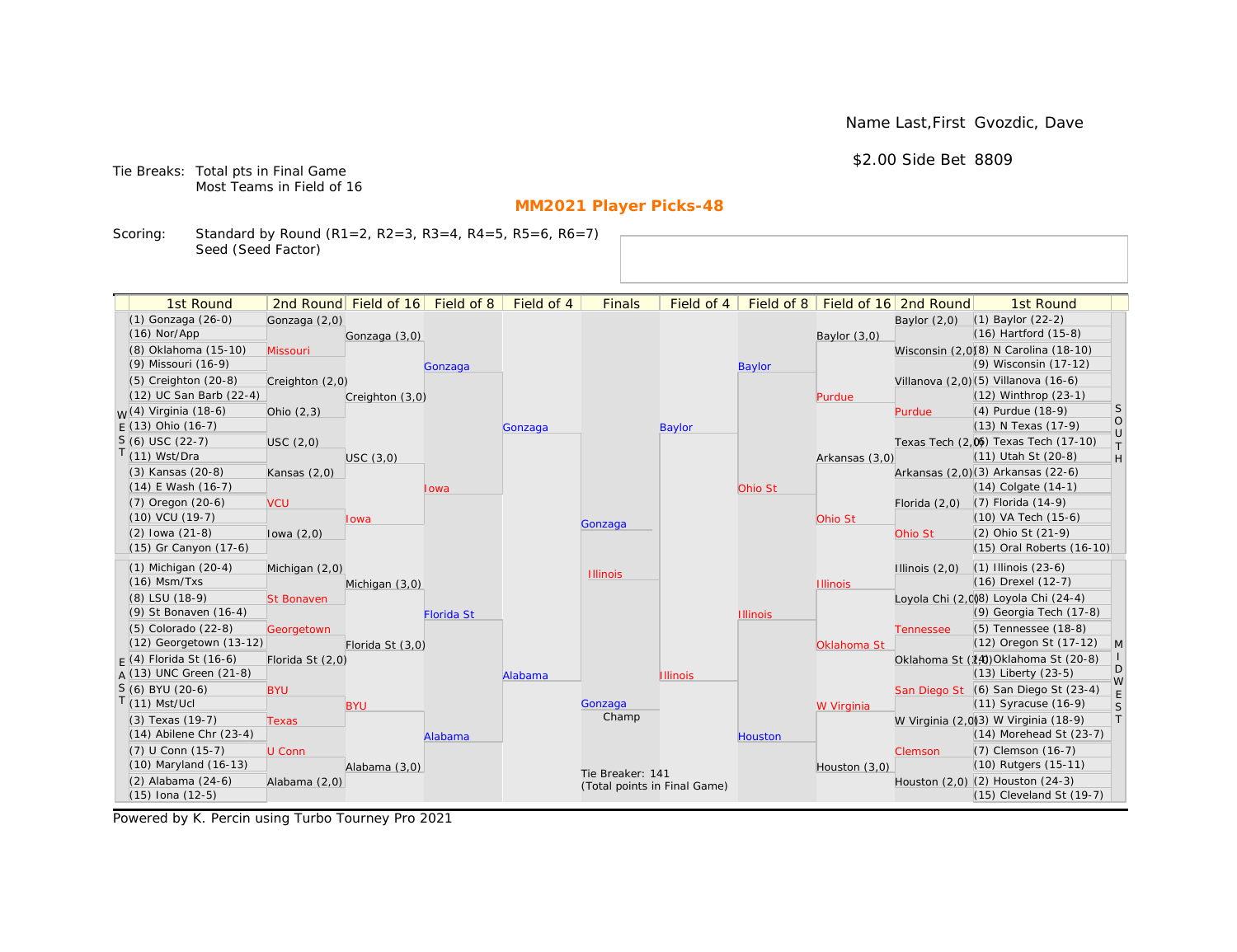Name Last,First Hannigan, Emily

\$2.00 Side Bet

Tie Breaks: Total pts in Final Game Most Teams in Field of 16

# **MM2021 Player Picks-48**

Scoring: Standard by Round (R1=2, R2=3, R3=4, R4=5, R5=6, R6=7) Seed (Seed Factor)

| 1st Round                        |                   | 2nd Round Field of 16 | Field of 8 | Field of 4 | <b>Finals</b>     | Field of 4                   | Field of 8      |                 | Field of 16 2nd Round | 1st Round                            |                   |
|----------------------------------|-------------------|-----------------------|------------|------------|-------------------|------------------------------|-----------------|-----------------|-----------------------|--------------------------------------|-------------------|
| (1) Gonzaga (26-0)               | Gonzaga (2,0)     |                       |            |            |                   |                              |                 |                 | Baylor $(2,0)$        | $(1)$ Baylor $(22-2)$                |                   |
| $(16)$ Nor/App                   |                   | Gonzaga (3,0)         |            |            |                   |                              |                 | Baylor $(3,0)$  |                       | (16) Hartford (15-8)                 |                   |
| (8) Oklahoma (15-10)             | Oklahoma (2,0)    |                       |            |            |                   |                              |                 |                 | N Carolina            | (8) N Carolina (18-10)               |                   |
| (9) Missouri (16-9)              |                   |                       | Gonzaga    |            |                   |                              | <b>Baylor</b>   |                 |                       | (9) Wisconsin (17-12)                |                   |
| $(5)$ Creighton $(20-8)$         | Creighton (2,0)   |                       |            |            |                   |                              |                 |                 |                       | Villanova (2,0)(5) Villanova (16-6)  |                   |
| (12) UC San Barb (22-4)          |                   | Virginia              |            |            |                   |                              |                 | Purdue          |                       | (12) Winthrop (23-1)                 |                   |
| <sub>W</sub> (4) Virginia (18-6) | Virginia          |                       |            |            |                   |                              |                 |                 | Purdue                | (4) Purdue (18-9)                    | S                 |
| $E(13)$ Ohio (16-7)              |                   |                       |            | Gonzaga    |                   | <b>Arkansas</b>              |                 |                 |                       | (13) N Texas (17-9)                  | $\circ$<br>$\cup$ |
| $S(6)$ USC (22-7)                | Wst/Dra           |                       |            |            |                   |                              |                 |                 |                       | Texas Tech (2,0) Texas Tech (17-10)  | $\top$            |
| T(11) Wst/Dra                    |                   | Kansas                |            |            |                   |                              |                 | Arkansas (3,0)  |                       | (11) Utah St (20-8)                  | H                 |
| (3) Kansas (20-8)                | Kansas $(2,0)$    |                       |            |            |                   |                              |                 |                 |                       | Arkansas (2,0)(3) Arkansas (22-6)    |                   |
| $(14)$ E Wash $(16-7)$           |                   |                       | Kansas     |            |                   |                              | <b>Arkansas</b> |                 |                       | $(14)$ Colgate $(14-1)$              |                   |
| (7) Oregon (20-6)                | <b>VCU</b>        |                       |            |            |                   |                              |                 |                 | Florida $(2,0)$       | $(7)$ Florida $(14-9)$               |                   |
| (10) VCU (19-7)                  |                   | <b>lowa</b>           |            |            | Michigan          |                              |                 | Ohio St         |                       | (10) VA Tech (15-6)                  |                   |
| $(2)$ lowa $(21-8)$              | lowa $(2,0)$      |                       |            |            |                   |                              |                 |                 | Ohio St               | (2) Ohio St (21-9)                   |                   |
| (15) Gr Canyon (17-6)            |                   |                       |            |            |                   |                              |                 |                 |                       | (15) Oral Roberts (16-10)            |                   |
| $(1)$ Michigan $(20-4)$          | Michigan (2,0)    |                       |            |            | <b>Illinois</b>   |                              |                 |                 | Illinois $(2,0)$      | $(1)$ Illinois $(23-6)$              |                   |
| $(16)$ Msm/Txs                   |                   | Michigan (3,0)        |            |            |                   |                              |                 | <b>Illinois</b> |                       | (16) Drexel (12-7)                   |                   |
| (8) LSU (18-9)                   | <b>St Bonaven</b> |                       |            |            |                   |                              |                 |                 |                       | Loyola Chi (2,0)8) Loyola Chi (24-4) |                   |
| (9) St Bonaven (16-4)            |                   |                       | Michigan   |            |                   |                              | <b>Illinois</b> |                 |                       | (9) Georgia Tech (17-8)              |                   |
| $(5)$ Colorado $(22-8)$          | Colorado (2,0)    |                       |            |            |                   |                              |                 |                 | <b>Tennessee</b>      | (5) Tennessee (18-8)                 |                   |
| (12) Georgetown (13-12)          |                   | Florida St (3,0)      |            |            |                   |                              |                 | Tennessee       |                       | (12) Oregon St (17-12)               | $\mathsf{M}$      |
| $F(4)$ Florida St (16-6)         | Florida St (2,0)  |                       |            |            |                   |                              |                 |                 |                       | Oklahoma St (14) Oklahoma St (20-8)  | D                 |
| $A(13)$ UNC Green (21-8)         |                   |                       |            | Michigan   |                   | <b>Illinois</b>              |                 |                 |                       | (13) Liberty (23-5)                  | W                 |
| S (6) BYU (20-6)                 | Mst/Ucl (2,2)     |                       |            |            |                   |                              |                 |                 |                       | San Diego St (6) San Diego St (23-4) | E                 |
| $T(11)$ Mst/Ucl                  |                   | Texas                 |            |            | Michigan<br>Champ |                              |                 | San Diego St    |                       | (11) Syracuse (16-9)                 | S                 |
| (3) Texas (19-7)                 | <b>Texas</b>      |                       |            |            |                   |                              |                 |                 |                       | W Virginia (2,0)3) W Virginia (18-9) | T                 |
| $(14)$ Abilene Chr $(23-4)$      |                   |                       | Alabama    |            |                   |                              | Houston         |                 |                       | (14) Morehead St (23-7)              |                   |
| (7) U Conn (15-7)                | Maryland $(2,0)$  |                       |            |            |                   |                              |                 |                 | Clemson               | (7) Clemson (16-7)                   |                   |
| (10) Maryland (16-13)            |                   | Alabama (3,0)         |            |            | Tie Breaker: 135  |                              |                 | Houston (3,0)   |                       | (10) Rutgers (15-11)                 |                   |
| (2) Alabama (24-6)               | Alabama (2,0)     |                       |            |            |                   | (Total points in Final Game) |                 |                 |                       | Houston (2,0) (2) Houston (24-3)     |                   |
| $(15)$ Iona $(12-5)$             |                   |                       |            |            |                   |                              |                 |                 |                       | (15) Cleveland St (19-7)             |                   |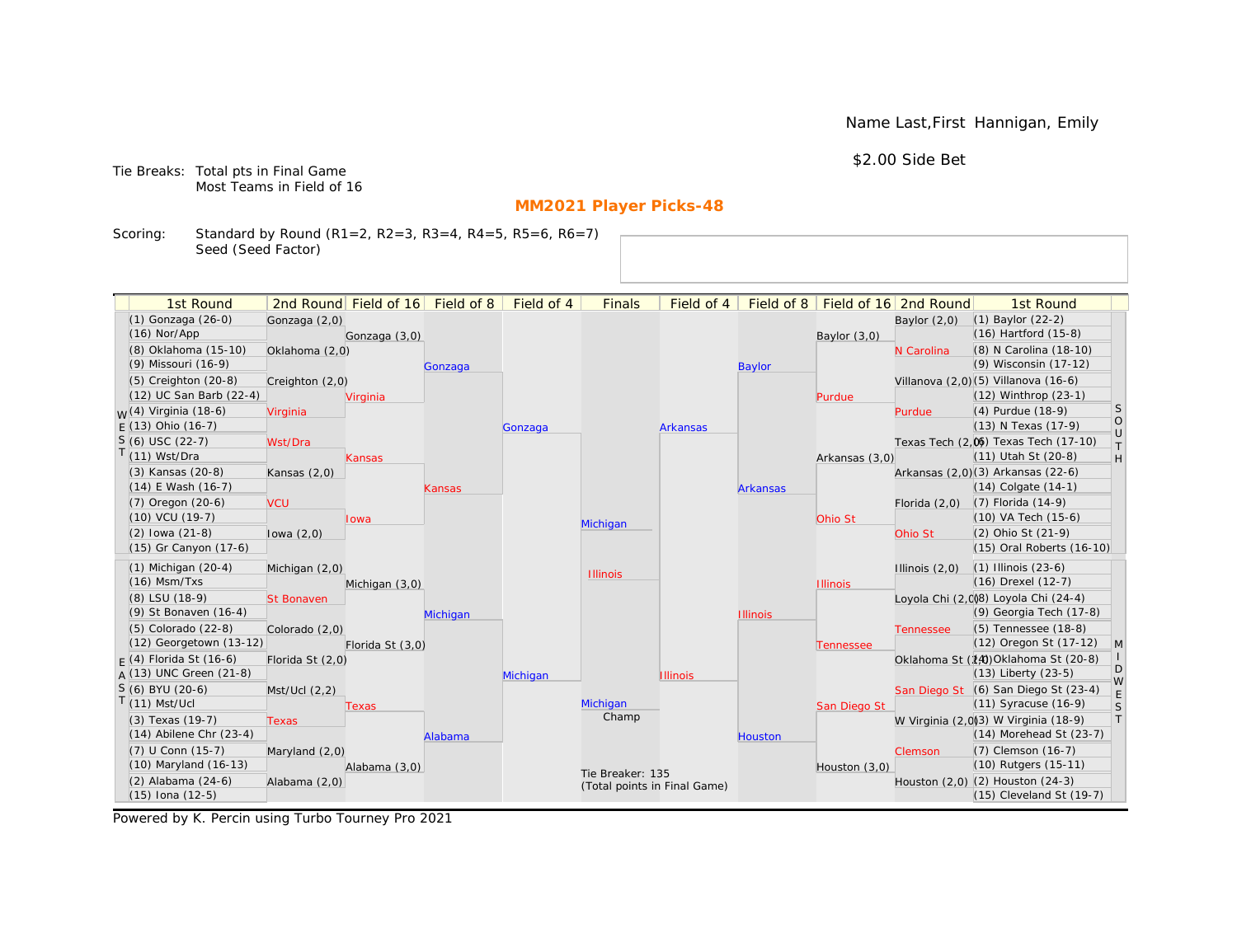Name Last,First Hannigan, Mike

\$2.00 Side Bet

Tie Breaks: Total pts in Final Game Most Teams in Field of 16

# **MM2021 Player Picks-48**

Scoring: Standard by Round (R1=2, R2=3, R3=4, R4=5, R5=6, R6=7) Seed (Seed Factor)

| 1st Round                                       |                    | 2nd Round Field of 16 | Field of 8 | Field of 4 | <b>Finals</b>                | Field of 4      | Field of 8        |                   | Field of 16 2nd Round | 1st Round                                                        |                                                                   |
|-------------------------------------------------|--------------------|-----------------------|------------|------------|------------------------------|-----------------|-------------------|-------------------|-----------------------|------------------------------------------------------------------|-------------------------------------------------------------------|
| (1) Gonzaga (26-0)                              | Gonzaga (2,0)      |                       |            |            |                              |                 |                   |                   | Baylor $(2,0)$        | $(1)$ Baylor $(22-2)$                                            |                                                                   |
| $(16)$ Nor/App                                  |                    | Gonzaga (3,0)         |            |            |                              |                 |                   | Baylor (3,0)      |                       | $(16)$ Hartford $(15-8)$                                         |                                                                   |
| (8) Oklahoma (15-10)                            | Oklahoma (2,0)     |                       |            |            |                              |                 |                   |                   |                       | Wisconsin (2,0)(8) N Carolina (18-10)                            |                                                                   |
| (9) Missouri (16-9)                             |                    |                       | Gonzaga    |            |                              |                 | <b>Baylor</b>     |                   |                       | (9) Wisconsin (17-12)                                            |                                                                   |
| $(5)$ Creighton $(20-8)$                        | <b>UC San Barb</b> |                       |            |            |                              |                 |                   |                   | Winthrop              | $(5)$ Villanova $(16-6)$                                         |                                                                   |
| (12) UC San Barb (22-4)                         |                    | <b>Ohio</b>           |            |            |                              |                 |                   | Winthrop          |                       | (12) Winthrop (23-1)                                             |                                                                   |
| <sub>W</sub> (4) Virginia (18-6)                | Ohio $(2,3)$       |                       |            |            |                              |                 |                   |                   | Purdue                | (4) Purdue (18-9)                                                | <b>S</b>                                                          |
| $E(13)$ Ohio (16-7)                             |                    |                       |            | Iowa       |                              | <b>Baylor</b>   |                   |                   |                       | (13) N Texas (17-9)                                              | $\circ$<br>$\cup$                                                 |
| $S(6)$ USC (22-7)                               | <b>USC</b> (2,0)   |                       |            |            |                              |                 |                   |                   |                       | Texas Tech (2,0) Texas Tech (17-10)                              | $\top$                                                            |
| $T(11)$ Wst/Dra                                 |                    | USC(3,0)              |            |            |                              |                 |                   | <b>Texas Tech</b> |                       | (11) Utah St (20-8)                                              | $\mathsf{H}% _{\mathsf{H}}^{\ast}=\mathsf{H}_{\mathsf{H}}^{\ast}$ |
| (3) Kansas (20-8)                               | Kansas $(2,0)$     |                       |            |            |                              |                 |                   |                   | Colgate               | (3) Arkansas (22-6)                                              |                                                                   |
| $(14)$ E Wash $(16-7)$                          |                    |                       | Iowa       |            |                              |                 | <b>Texas Tech</b> |                   |                       | $(14)$ Colgate $(14-1)$                                          |                                                                   |
| $(7)$ Oregon $(20-6)$                           | Oregon $(2,0)$     |                       |            |            |                              |                 |                   |                   | <b>VA Tech</b>        | (7) Florida (14-9)                                               |                                                                   |
| $(10)$ VCU $(19-7)$                             |                    | lowa                  |            |            | Michigan                     |                 |                   | Ohio St           |                       | $(10)$ VA Tech $(15-6)$                                          |                                                                   |
| $(2)$ lowa $(21-8)$                             | lowa $(2,0)$       |                       |            |            |                              |                 |                   |                   | Ohio St               | (2) Ohio St (21-9)                                               |                                                                   |
| (15) Gr Canyon (17-6)                           |                    |                       |            |            |                              |                 |                   |                   |                       | (15) Oral Roberts (16-10)                                        |                                                                   |
| $(1)$ Michigan $(20-4)$                         | Michigan (2,0)     |                       |            |            | <b>Illinois</b>              |                 |                   |                   | Illinois $(2,0)$      | $(1)$ Illinois $(23-6)$                                          |                                                                   |
| $(16)$ Msm/Txs                                  |                    | Michigan (3,0)        |            |            |                              |                 |                   | <b>Illinois</b>   |                       | (16) Drexel (12-7)                                               |                                                                   |
| (8) LSU (18-9)                                  | <b>St Bonaven</b>  |                       |            |            |                              |                 |                   |                   |                       | Loyola Chi (2,0)8) Loyola Chi (24-4)                             |                                                                   |
| (9) St Bonaven (16-4)                           |                    |                       | Michigan   |            |                              |                 | <b>Illinois</b>   |                   |                       | (9) Georgia Tech (17-8)                                          |                                                                   |
| (5) Colorado (22-8)                             | Georgetown         |                       |            |            |                              |                 |                   |                   | <b>Tennessee</b>      | (5) Tennessee (18-8)                                             |                                                                   |
| (12) Georgetown (13-12)                         |                    | Florida St (3,0)      |            |            |                              |                 |                   | Oklahoma St       |                       | (12) Oregon St (17-12)                                           | M                                                                 |
| $F(4)$ Florida St (16-6)                        | Florida St (2,0)   |                       |            |            |                              |                 |                   |                   |                       | Oklahoma St (14) Oklahoma St (20-8)                              | D                                                                 |
| $A(13)$ UNC Green (21-8)                        |                    |                       |            | Michigan   |                              | <b>Illinois</b> |                   |                   |                       | $(13)$ Liberty $(23-5)$                                          | W                                                                 |
| S (6) BYU (20-6)                                | <b>BYU</b>         |                       |            |            |                              |                 |                   |                   |                       | Syracuse (2,2)(6) San Diego St (23-4)                            | E                                                                 |
| $T(11)$ Mst/Ucl                                 |                    | Texas                 |            |            | Michigan<br>Champ            |                 |                   | W Virginia        |                       | $(11)$ Syracuse $(16-9)$                                         | S<br> T                                                           |
| (3) Texas (19-7)<br>$(14)$ Abilene Chr $(23-4)$ | <b>Texas</b>       |                       |            |            |                              |                 |                   |                   |                       | W Virginia (2,0)(3) W Virginia (18-9)<br>(14) Morehead St (23-7) |                                                                   |
| (7) U Conn (15-7)                               |                    |                       | U Conn     |            |                              |                 | W Virginia        |                   |                       |                                                                  |                                                                   |
| (10) Maryland (16-13)                           | U Conn             | U Conn                |            |            |                              |                 |                   |                   |                       | Rutgers (2,0) (7) Clemson (16-7)<br>(10) Rutgers (15-11)         |                                                                   |
| (2) Alabama (24-6)                              | Alabama (2,0)      |                       |            |            | Tie Breaker: 149             |                 |                   | Houston (3,0)     |                       | Houston (2,0) (2) Houston (24-3)                                 |                                                                   |
| $(15)$ Iona $(12-5)$                            |                    |                       |            |            | (Total points in Final Game) |                 |                   |                   |                       | (15) Cleveland St (19-7)                                         |                                                                   |
|                                                 |                    |                       |            |            |                              |                 |                   |                   |                       |                                                                  |                                                                   |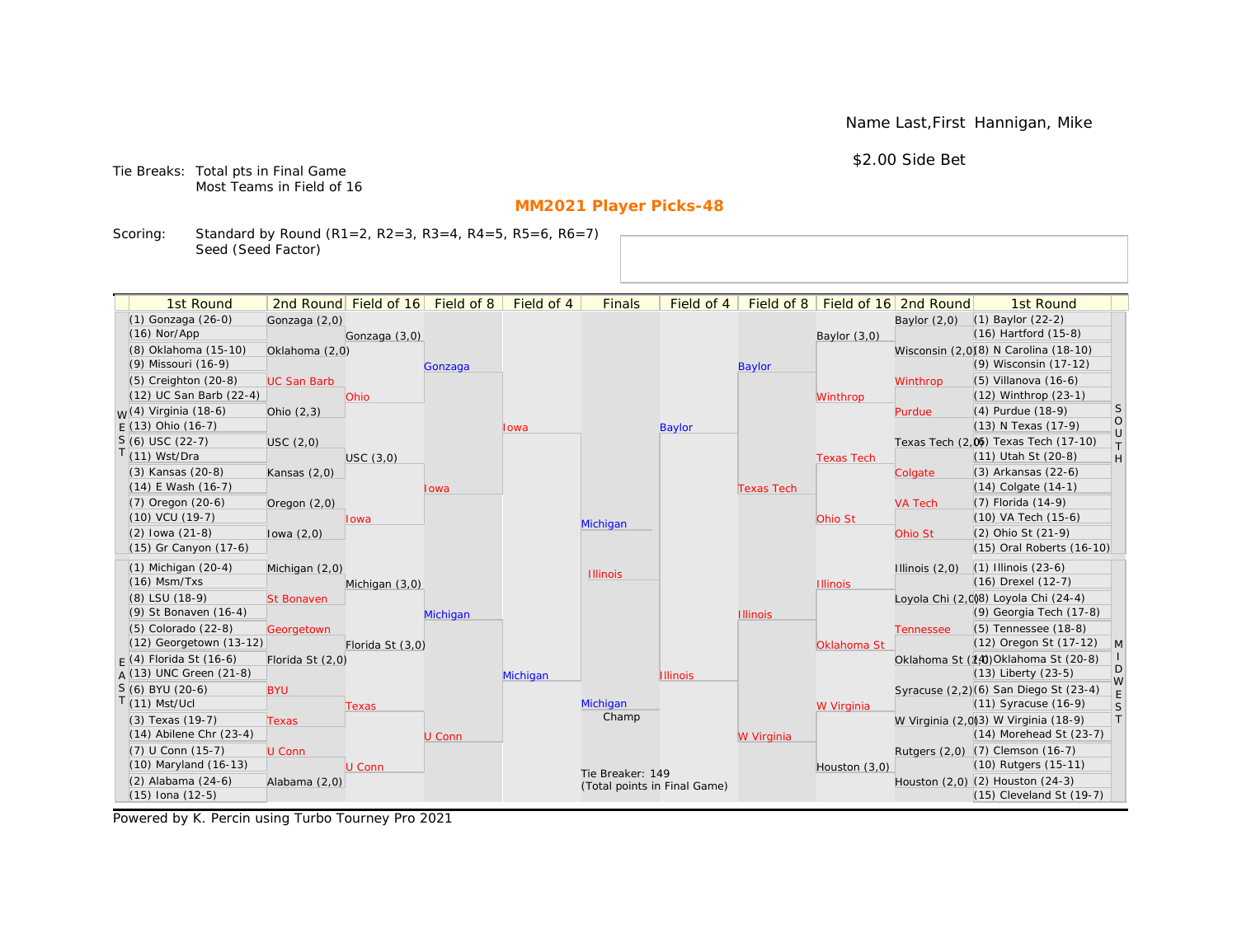Name Last,First Hannigan, Mikey

\$2.00 Side Bet

Tie Breaks: Total pts in Final Game Most Teams in Field of 16

# **MM2021 Player Picks-48**

Scoring: Standard by Round (R1=2, R2=3, R3=4, R4=5, R5=6, R6=7) Seed (Seed Factor)

|                                  |                    |                                  |                   |            |                              | Field of 4      |                 |                 |                       | 1st Round                             |              |
|----------------------------------|--------------------|----------------------------------|-------------------|------------|------------------------------|-----------------|-----------------|-----------------|-----------------------|---------------------------------------|--------------|
| 1st Round<br>(1) Gonzaga (26-0)  |                    | 2nd Round Field of 16 Field of 8 |                   | Field of 4 | <b>Finals</b>                |                 | Field of 8      |                 | Field of 16 2nd Round | (1) Baylor (22-2)                     |              |
| $(16)$ Nor/App                   | Gonzaga (2,0)      |                                  |                   |            |                              |                 |                 |                 | Baylor $(2,0)$        | (16) Hartford (15-8)                  |              |
| (8) Oklahoma (15-10)             | Oklahoma (2,0)     | Gonzaga (3,0)                    |                   |            |                              |                 |                 | Baylor $(3,0)$  | N Carolina            | (8) N Carolina (18-10)                |              |
| (9) Missouri (16-9)              |                    |                                  |                   |            |                              |                 |                 |                 |                       | (9) Wisconsin (17-12)                 |              |
| (5) Creighton (20-8)             | <b>UC San Barb</b> |                                  | Gonzaga           |            |                              |                 | <b>Baylor</b>   |                 | Winthrop              | (5) Villanova (16-6)                  |              |
| (12) UC San Barb (22-4)          |                    | Virginia                         |                   |            |                              |                 |                 | Winthrop        |                       | (12) Winthrop (23-1)                  |              |
| <sub>W</sub> (4) Virginia (18-6) | Virginia           |                                  |                   |            |                              |                 |                 |                 | Purdue                | (4) Purdue (18-9)                     | S            |
| $E(13)$ Ohio (16-7)              |                    |                                  |                   | Gonzaga    |                              | <b>Baylor</b>   |                 |                 |                       | (13) N Texas (17-9)                   | $\circ$      |
| $S(6)$ USC (22-7)                | Wst/Dra            |                                  |                   |            |                              |                 |                 |                 |                       | Texas Tech (2,0) Texas Tech (17-10)   | $\cup$       |
| $T(11)$ Wst/Dra                  |                    | Kansas                           |                   |            |                              |                 |                 | Arkansas (3,0)  |                       | (11) Utah St (20-8)                   | $\top$<br>H  |
| (3) Kansas (20-8)                | Kansas $(2,0)$     |                                  |                   |            |                              |                 |                 |                 |                       | Arkansas (2,0)(3) Arkansas (22-6)     |              |
| $(14)$ E Wash $(16-7)$           |                    |                                  | lowa              |            |                              |                 | <b>Arkansas</b> |                 |                       | $(14)$ Colgate $(14-1)$               |              |
| $(7)$ Oregon $(20-6)$            | <b>VCU</b>         |                                  |                   |            |                              |                 |                 |                 | <b>VA Tech</b>        | (7) Florida (14-9)                    |              |
| $(10)$ VCU $(19-7)$              |                    | lowa                             |                   |            |                              |                 |                 | Ohio St         |                       | (10) VA Tech (15-6)                   |              |
| $(2)$ lowa $(21-8)$              | lowa $(2,0)$       |                                  |                   |            | Gonzaga                      |                 |                 |                 | Ohio St               | (2) Ohio St (21-9)                    |              |
| (15) Gr Canyon (17-6)            |                    |                                  |                   |            |                              |                 |                 |                 |                       | (15) Oral Roberts (16-10)             |              |
| $(1)$ Michigan $(20-4)$          | Michigan (2,0)     |                                  |                   |            |                              |                 |                 |                 | Illinois $(2,0)$      | $(1)$ Illinois $(23-6)$               |              |
| $(16)$ Msm/Txs                   |                    | Michigan (3,0)                   |                   |            | Baylor                       |                 |                 | <b>Illinois</b> |                       | (16) Drexel (12-7)                    |              |
| (8) LSU (18-9)                   | LSU(2,0)           |                                  |                   |            |                              |                 |                 |                 |                       | Loyola Chi (2,0)8) Loyola Chi (24-4)  |              |
| (9) St Bonaven (16-4)            |                    |                                  | <b>Florida St</b> |            |                              |                 | <b>Illinois</b> |                 |                       | (9) Georgia Tech (17-8)               |              |
| (5) Colorado (22-8)              | Colorado (2,0)     |                                  |                   |            |                              |                 |                 |                 | <b>Tennessee</b>      | (5) Tennessee (18-8)                  |              |
| (12) Georgetown (13-12)          |                    | Florida St (3,0)                 |                   |            |                              |                 |                 | Oklahoma St     |                       | (12) Oregon St (17-12)                | $\mathsf{M}$ |
| $F(4)$ Florida St (16-6)         | Florida St (2,0)   |                                  |                   |            |                              |                 |                 |                 |                       | Oklahoma St (14) Oklahoma St (20-8)   |              |
| $A(13)$ UNC Green (21-8)         |                    |                                  |                   | Texas      |                              | <b>Illinois</b> |                 |                 |                       | (13) Liberty (23-5)                   | D<br>W       |
| S (6) BYU (20-6)                 | <b>BYU</b>         |                                  |                   |            |                              |                 |                 |                 |                       | Syracuse (2,2)(6) San Diego St (23-4) | $\mathsf E$  |
| $T(11)$ Mst/Ucl                  |                    | Texas                            |                   |            | Baylor                       |                 |                 | W Virginia      |                       | (11) Syracuse (16-9)                  | S            |
| (3) Texas (19-7)                 | <b>Texas</b>       |                                  |                   |            | Champ                        |                 |                 |                 |                       | W Virginia (2,0)3) W Virginia (18-9)  | $\top$       |
| $(14)$ Abilene Chr $(23-4)$      |                    |                                  | Texas             |            |                              |                 | W Virginia      |                 |                       | $(14)$ Morehead St $(23-7)$           |              |
| (7) U Conn (15-7)                | Maryland $(2,0)$   |                                  |                   |            |                              |                 |                 |                 | Clemson               | (7) Clemson (16-7)                    |              |
| (10) Maryland (16-13)            |                    | Alabama (3,0)                    |                   |            | Tie Breaker: 137             |                 |                 | Houston (3,0)   |                       | (10) Rutgers (15-11)                  |              |
| $(2)$ Alabama $(24-6)$           | Alabama (2,0)      |                                  |                   |            | (Total points in Final Game) |                 |                 |                 |                       | Houston (2,0) (2) Houston (24-3)      |              |
| $(15)$ Iona $(12-5)$             |                    |                                  |                   |            |                              |                 |                 |                 |                       | $(15)$ Cleveland St $(19-7)$          |              |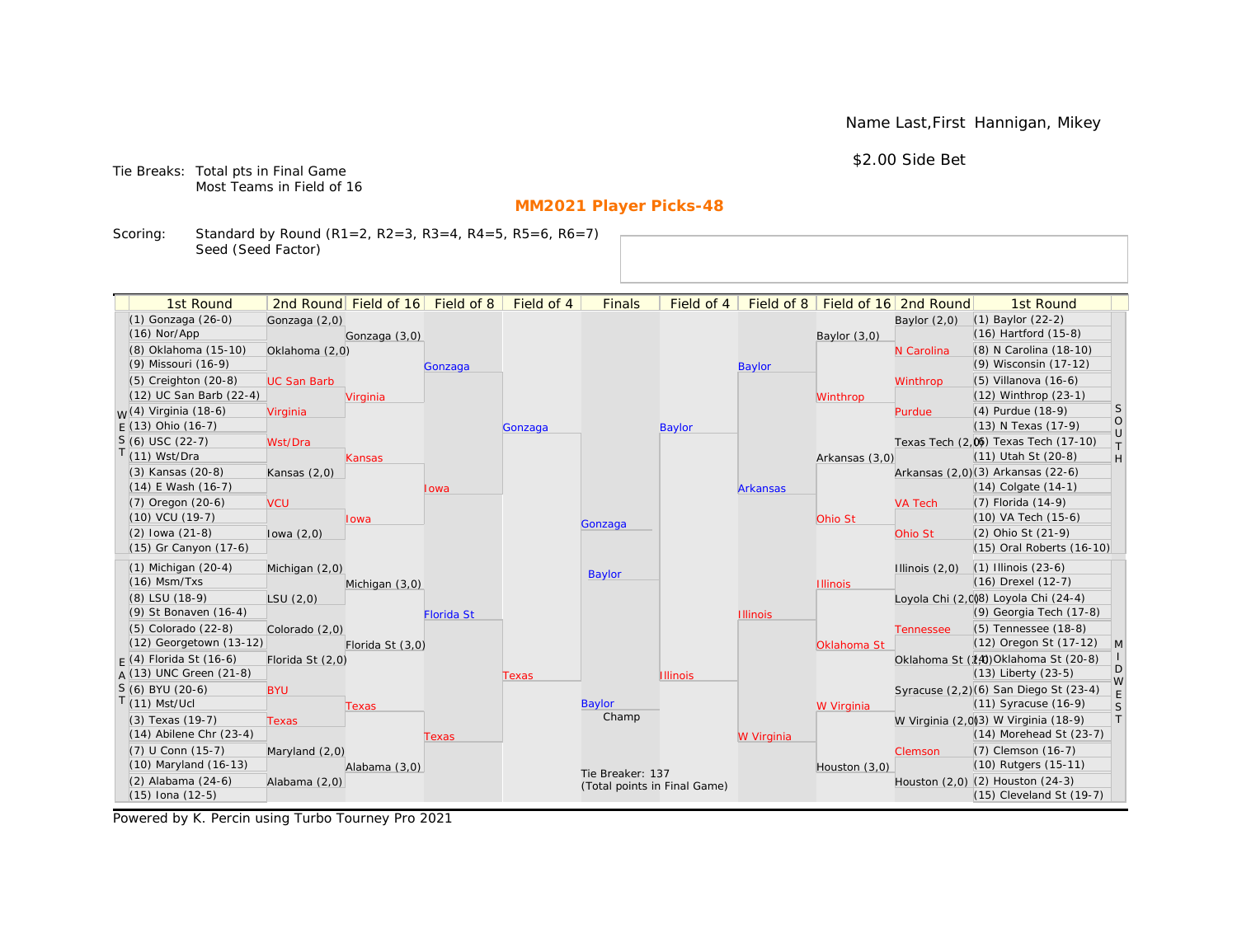Name Last,First Hines, Cindi

\$2.00 Side Bet

Tie Breaks: Total pts in Final Game Most Teams in Field of 16

# **MM2021 Player Picks-48**

Scoring: Standard by Round (R1=2, R2=3, R3=4, R4=5, R5=6, R6=7) Seed (Seed Factor)

| 1st Round                        |                |                  | 2nd Round Field of 16 | Field of 8 | Field of 4 | <b>Finals</b>                | Field of 4 | Field of 8  |                 | Field of 16 2nd Round | 1st Round                             |              |
|----------------------------------|----------------|------------------|-----------------------|------------|------------|------------------------------|------------|-------------|-----------------|-----------------------|---------------------------------------|--------------|
| (1) Gonzaga (26-0)               |                | Gonzaga (2,0)    |                       |            |            |                              |            |             |                 | Baylor $(2,0)$        | $(1)$ Baylor $(22-2)$                 |              |
| $(16)$ Nor/App                   |                |                  | Gonzaga (3,0)         |            |            |                              |            |             | Wisconsin       |                       | $(16)$ Hartford $(15-8)$              |              |
| (8) Oklahoma (15-10)             | Missouri       |                  |                       |            |            |                              |            |             |                 |                       | Wisconsin (2,0)(8) N Carolina (18-10) |              |
| (9) Missouri (16-9)              |                |                  |                       | Gonzaga    |            |                              |            | Wisconsin   |                 |                       | (9) Wisconsin (17-12)                 |              |
| $(5)$ Creighton $(20-8)$         |                | Creighton (2,0)  |                       |            |            |                              |            |             |                 |                       | Villanova (2,0) (5) Villanova (16-6)  |              |
| (12) UC San Barb (22-4)          |                |                  | Virginia              |            |            |                              |            |             | Villanova (3,0) |                       | $(12)$ Winthrop $(23-1)$              |              |
| <sub>W</sub> (4) Virginia (18-6) | Virginia       |                  |                       |            |            |                              |            |             |                 | Purdue                | (4) Purdue (18-9)                     | S            |
| $E(13)$ Ohio (16-7)              |                |                  |                       |            | Gonzaga    |                              | Ohio St    |             |                 |                       | (13) N Texas (17-9)                   | $\rm _U^O$   |
| $S(6)$ USC (22-7)                | USC(2,0)       |                  |                       |            |            |                              |            |             |                 | Utah St               | (6) Texas Tech (17-10)                | $\top$       |
| T(11) Wst/Dra                    |                |                  | Kansas                |            |            |                              |            |             | Arkansas (3,0)  |                       | (11) Utah St (20-8)                   | H            |
| (3) Kansas (20-8)                | Kansas $(2,0)$ |                  |                       |            |            |                              |            |             |                 |                       | Arkansas (2,0)(3) Arkansas (22-6)     |              |
| $(14)$ E Wash $(16-7)$           |                |                  |                       | Kansas     |            |                              |            | Ohio St     |                 |                       | $(14)$ Colgate $(14-1)$               |              |
| $(7)$ Oregon $(20-6)$            | Oregon $(2,0)$ |                  |                       |            |            |                              |            |             |                 | <b>VA Tech</b>        | (7) Florida (14-9)                    |              |
| (10) VCU (19-7)                  |                |                  | Oregon $(3,0)$        |            |            | Gonzaga                      |            |             | Ohio St         |                       | (10) VA Tech (15-6)                   |              |
| $(2)$ lowa $(21-8)$              | lowa $(2,0)$   |                  |                       |            |            |                              |            |             |                 | Ohio St               | (2) Ohio St (21-9)                    |              |
| (15) Gr Canyon (17-6)            |                |                  |                       |            |            |                              |            |             |                 |                       | (15) Oral Roberts (16-10)             |              |
| $(1)$ Michigan $(20-4)$          |                | Michigan (2,0)   |                       |            |            | Ohio St                      |            |             |                 | Illinois $(2,0)$      | $(1)$ Illinois $(23-6)$               |              |
| $(16)$ Msm/Txs                   |                |                  | Michigan (3,0)        |            |            |                              |            |             | <b>Illinois</b> |                       | (16) Drexel (12-7)                    |              |
| (8) LSU (18-9)                   | LSU(2,0)       |                  |                       |            |            |                              |            |             |                 |                       | Loyola Chi (2,008) Loyola Chi (24-4)  |              |
| (9) St Bonaven (16-4)            |                |                  |                       | Michigan   |            |                              |            | Oklahoma St |                 |                       | (9) Georgia Tech (17-8)               |              |
| (5) Colorado (22-8)              |                | Colorado (2,0)   |                       |            |            |                              |            |             |                 |                       | Oregon St (2,2)(5) Tennessee (18-8)   |              |
| (12) Georgetown (13-12)          |                |                  | Florida St (3,0)      |            |            |                              |            |             | Oklahoma St     |                       | (12) Oregon St (17-12)                | $\mathsf{M}$ |
| $F(4)$ Florida St (16-6)         |                | Florida St (2,0) |                       |            |            |                              |            |             |                 |                       | Oklahoma St (14) Oklahoma St (20-8)   |              |
| $A(13)$ UNC Green (21-8)         |                |                  |                       |            | Alabama    |                              | W Virginia |             |                 |                       | $(13)$ Liberty $(23-5)$               | D<br>W       |
| S (6) BYU (20-6)                 | <b>BYU</b>     |                  |                       |            |            |                              |            |             |                 |                       | San Diego St (6) San Diego St (23-4)  | E            |
| $T(11)$ Mst/Ucl                  |                |                  | <b>BYU</b>            |            |            | Gonzaga                      |            |             | W Virginia      |                       | $(11)$ Syracuse $(16-9)$              | S            |
| $(3)$ Texas $(19-7)$             | <b>Texas</b>   |                  |                       |            |            | Champ                        |            |             |                 |                       | W Virginia (2,0)3) W Virginia (18-9)  | T            |
| $(14)$ Abilene Chr $(23-4)$      |                |                  |                       | Alabama    |            |                              |            | W Virginia  |                 |                       | $(14)$ Morehead St $(23-7)$           |              |
| $(7)$ U Conn $(15-7)$            | U Conn         |                  |                       |            |            |                              |            |             |                 | Clemson               | (7) Clemson (16-7)                    |              |
| (10) Maryland (16-13)            |                |                  | Alabama (3,0)         |            |            | Tie Breaker: 180             |            |             | Clemson         |                       | (10) Rutgers (15-11)                  |              |
| (2) Alabama (24-6)               |                | Alabama (2,0)    |                       |            |            | (Total points in Final Game) |            |             |                 |                       | Houston (2,0) (2) Houston (24-3)      |              |
| $(15)$ Iona $(12-5)$             |                |                  |                       |            |            |                              |            |             |                 |                       | (15) Cleveland St (19-7)              |              |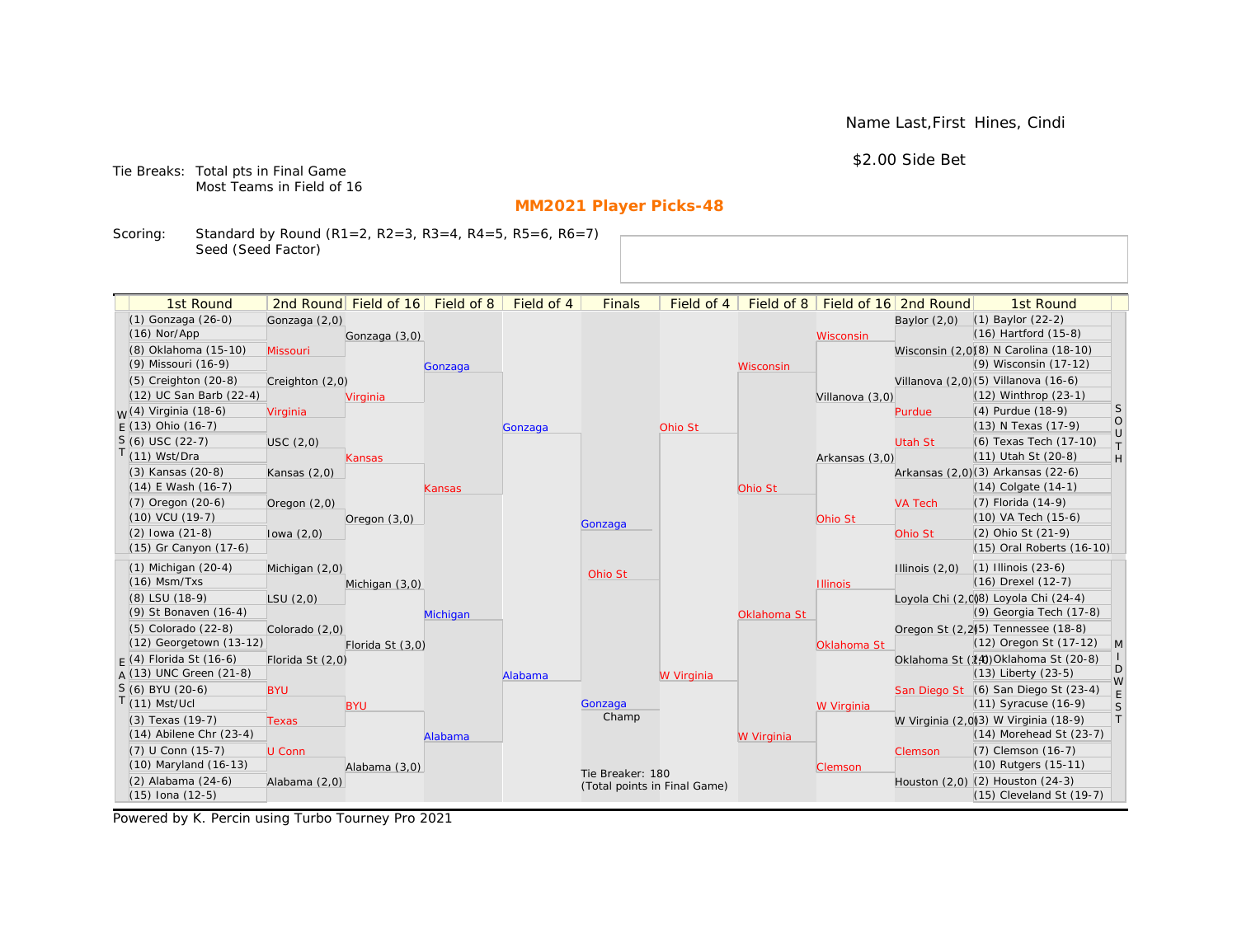Name Last,First Hines, Jim

\$2.00 Side Bet

Tie Breaks: Total pts in Final Game Most Teams in Field of 16

# **MM2021 Player Picks-48**

Scoring: Standard by Round (R1=2, R2=3, R3=4, R4=5, R5=6, R6=7) Seed (Seed Factor)

| 1st Round                                  |                   | 2nd Round Field of 16 | Field of 8 | Field of 4 | <b>Finals</b>                | Field of 4    | Field of $8$    |                   | Field of 16 2nd Round | 1st Round                                                    |                                                                   |
|--------------------------------------------|-------------------|-----------------------|------------|------------|------------------------------|---------------|-----------------|-------------------|-----------------------|--------------------------------------------------------------|-------------------------------------------------------------------|
| (1) Gonzaga (26-0)                         | Gonzaga (2,0)     |                       |            |            |                              |               |                 |                   | Baylor $(2,0)$        | $(1)$ Baylor $(22-2)$                                        |                                                                   |
| $(16)$ Nor/App                             |                   | Gonzaga (3,0)         |            |            |                              |               |                 | Baylor (3,0)      |                       | $(16)$ Hartford $(15-8)$                                     |                                                                   |
| (8) Oklahoma (15-10)                       | Oklahoma (2,0)    |                       |            |            |                              |               |                 |                   |                       | Wisconsin (2,0)(8) N Carolina (18-10)                        |                                                                   |
| (9) Missouri (16-9)                        |                   |                       | Gonzaga    |            |                              |               | <b>Baylor</b>   |                   |                       | (9) Wisconsin (17-12)                                        |                                                                   |
| (5) Creighton (20-8)                       | Creighton (2,0)   |                       |            |            |                              |               |                 |                   |                       | Villanova (2,0) (5) Villanova (16-6)                         |                                                                   |
| (12) UC San Barb (22-4)                    |                   | Virginia              |            |            |                              |               |                 | Villanova (3,0)   |                       | (12) Winthrop (23-1)                                         |                                                                   |
| <sub>W</sub> (4) Virginia (18-6)           | Virginia          |                       |            |            |                              |               |                 |                   | Purdue                | (4) Purdue (18-9)                                            | <sub>S</sub>                                                      |
| $E(13)$ Ohio (16-7)                        |                   |                       |            | Gonzaga    |                              | <b>Baylor</b> |                 |                   |                       | (13) N Texas (17-9)                                          | $\circ$<br>$\cup$                                                 |
| $S(6)$ USC (22-7)                          | USC(2,0)          |                       |            |            |                              |               |                 |                   |                       | Texas Tech (2,0) Texas Tech (17-10)                          | $\top$                                                            |
| $T(11)$ Wst/Dra                            |                   | USC(3,0)              |            |            |                              |               |                 | <b>Texas Tech</b> |                       | (11) Utah St (20-8)                                          | $\mathsf{H}% _{\mathsf{H}}^{\ast}=\mathsf{H}_{\mathsf{H}}^{\ast}$ |
| (3) Kansas (20-8)                          | Kansas $(2,0)$    |                       |            |            |                              |               |                 |                   | Colgate               | (3) Arkansas (22-6)                                          |                                                                   |
| $(14)$ E Wash $(16-7)$                     |                   |                       | Iowa       |            |                              |               | Ohio St         |                   |                       | $(14)$ Colgate $(14-1)$                                      |                                                                   |
| $(7)$ Oregon $(20-6)$                      | Oregon $(2,0)$    |                       |            |            |                              |               |                 |                   | Florida $(2,0)$       | $(7)$ Florida $(14-9)$                                       |                                                                   |
| $(10)$ VCU $(19-7)$                        |                   | lowa                  |            |            | Gonzaga                      |               |                 | Ohio St           |                       | $(10)$ VA Tech $(15-6)$                                      |                                                                   |
| $(2)$ lowa $(21-8)$                        | lowa $(2,0)$      |                       |            |            |                              |               |                 |                   | Ohio St               | (2) Ohio St (21-9)                                           |                                                                   |
| (15) Gr Canyon (17-6)                      |                   |                       |            |            |                              |               |                 |                   |                       | (15) Oral Roberts (16-10)                                    |                                                                   |
| $(1)$ Michigan $(20-4)$                    | Michigan (2,0)    |                       |            |            | <b>Baylor</b>                |               |                 |                   | Illinois $(2,0)$      | $(1)$ Illinois $(23-6)$                                      |                                                                   |
| $(16)$ Msm/Txs                             |                   | Michigan (3,0)        |            |            |                              |               |                 | <b>Illinois</b>   |                       | (16) Drexel (12-7)                                           |                                                                   |
| (8) LSU (18-9)                             | <b>St Bonaven</b> |                       |            |            |                              |               |                 |                   |                       | Loyola Chi (2,008) Loyola Chi (24-4)                         |                                                                   |
| (9) St Bonaven (16-4)                      |                   |                       | Michigan   |            |                              |               | <b>Illinois</b> |                   |                       | (9) Georgia Tech (17-8)                                      |                                                                   |
| (5) Colorado (22-8)                        | Colorado (2,0)    |                       |            |            |                              |               |                 |                   |                       | Oregon St (2,2) <sup>(5)</sup> Tennessee (18-8)              |                                                                   |
| (12) Georgetown (13-12)                    |                   | Colorado              |            |            |                              |               |                 | Oklahoma St       |                       | (12) Oregon St (17-12)                                       | $\mathsf{M}$                                                      |
| $F(4)$ Florida St (16-6)                   | Florida St (2,0)  |                       |            |            |                              |               |                 |                   |                       | Oklahoma St (14) Oklahoma St (20-8)                          | D                                                                 |
| $A(13)$ UNC Green (21-8)                   |                   |                       |            | Alabama    |                              | Houston       |                 |                   |                       | $(13)$ Liberty $(23-5)$                                      | W                                                                 |
| S (6) BYU (20-6)                           | <b>BYU</b>        |                       |            |            |                              |               |                 |                   |                       | San Diego St (6) San Diego St (23-4)                         | E                                                                 |
| $T(11)$ Mst/Ucl                            |                   | <b>BYU</b>            |            |            | Gonzaga<br>Champ             |               |                 | San Diego St      |                       | (11) Syracuse (16-9)                                         | S                                                                 |
| (3) Texas (19-7)                           | Abilene Chr (2,3) |                       |            |            |                              |               |                 |                   |                       | W Virginia (2,0)3) W Virginia (18-9)                         | T                                                                 |
| $(14)$ Abilene Chr $(23-4)$                |                   |                       | Alabama    |            |                              |               | <b>Houston</b>  |                   |                       | $(14)$ Morehead St $(23-7)$                                  |                                                                   |
| (7) U Conn (15-7)<br>(10) Maryland (16-13) | U Conn            |                       |            |            |                              |               |                 |                   | Clemson               | (7) Clemson (16-7)<br>(10) Rutgers (15-11)                   |                                                                   |
|                                            |                   | Alabama (3,0)         |            |            | Tie Breaker: 172             |               |                 | Houston $(3,0)$   |                       |                                                              |                                                                   |
| (2) Alabama (24-6)<br>$(15)$ Iona $(12-5)$ | Alabama (2,0)     |                       |            |            | (Total points in Final Game) |               |                 |                   |                       | Houston (2,0) (2) Houston (24-3)<br>(15) Cleveland St (19-7) |                                                                   |
|                                            |                   |                       |            |            |                              |               |                 |                   |                       |                                                              |                                                                   |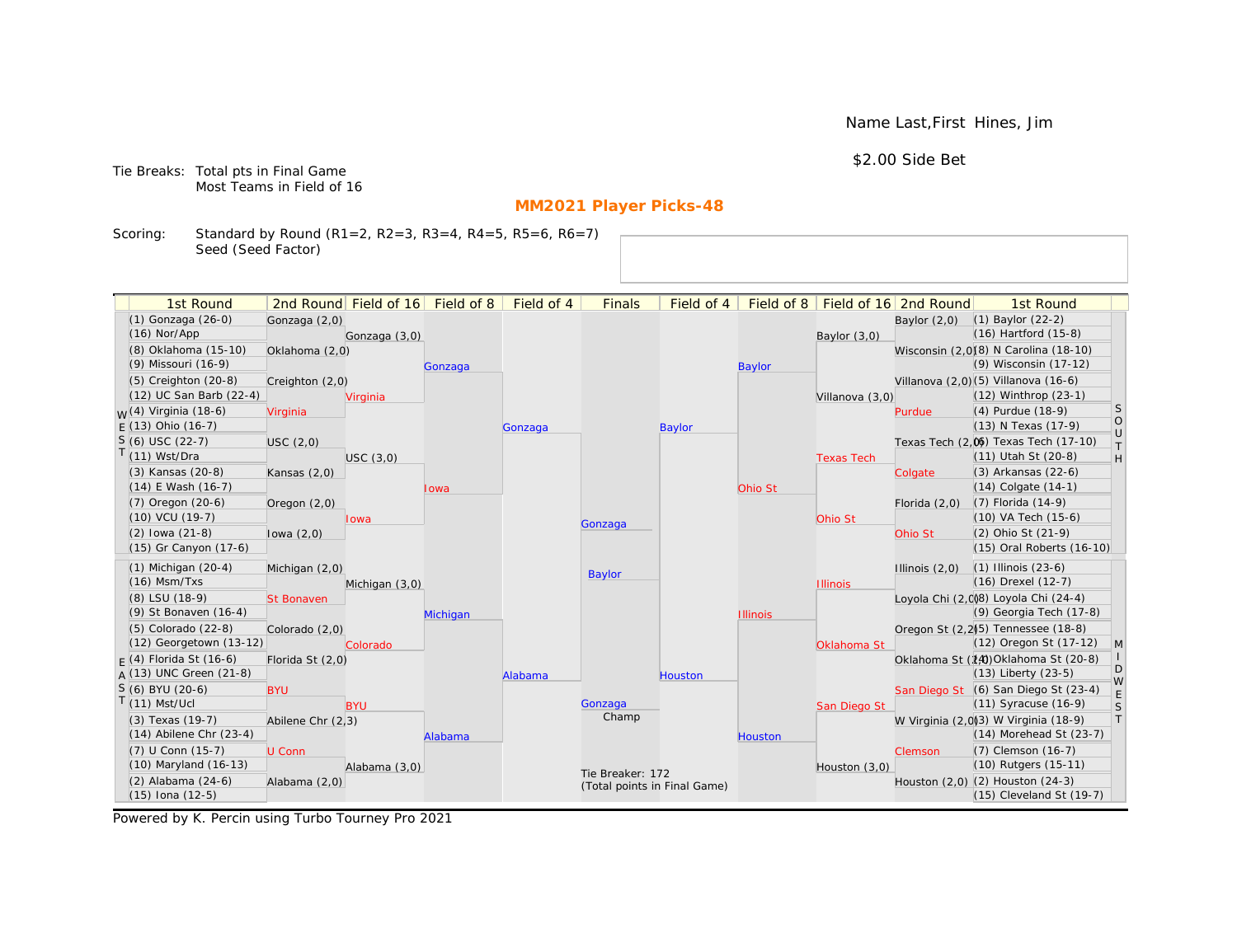\$2.00 Side Bet

Tie Breaks: Total pts in Final Game Most Teams in Field of 16

# **MM2021 Player Picks-48**

Scoring: Standard by Round (R1=2, R2=3, R3=4, R4=5, R5=6, R6=7) Seed (Seed Factor)

| 1st Round                                       |                  | 2nd Round Field of 16 Field of 8 |          | Field of 4 | <b>Finals</b>    | Field of 4                   | Field of 8      |                 | Field of 16 2nd Round | 1st Round                                                           |                   |
|-------------------------------------------------|------------------|----------------------------------|----------|------------|------------------|------------------------------|-----------------|-----------------|-----------------------|---------------------------------------------------------------------|-------------------|
| (1) Gonzaga (26-0)                              | Gonzaga (2,0)    |                                  |          |            |                  |                              |                 |                 | Baylor $(2,0)$        | (1) Baylor (22-2)                                                   |                   |
| $(16)$ Nor/App                                  |                  | Gonzaga (3,0)                    |          |            |                  |                              |                 | Baylor $(3,0)$  |                       | (16) Hartford (15-8)                                                |                   |
| (8) Oklahoma (15-10)                            | Oklahoma (2,0)   |                                  |          |            |                  |                              |                 |                 | N Carolina            | (8) N Carolina (18-10)                                              |                   |
| (9) Missouri (16-9)                             |                  |                                  | Gonzaga  |            |                  |                              | <b>Baylor</b>   |                 |                       | (9) Wisconsin (17-12)                                               |                   |
| (5) Creighton (20-8)                            | Creighton (2,0)  |                                  |          |            |                  |                              |                 |                 |                       | Villanova (2,0)(5) Villanova (16-6)                                 |                   |
| (12) UC San Barb (22-4)                         |                  | Virginia                         |          |            |                  |                              |                 | Purdue          |                       | (12) Winthrop (23-1)                                                |                   |
| $W(4)$ Virginia (18-6)                          | Virginia         |                                  |          |            |                  |                              |                 |                 | Purdue                | (4) Purdue (18-9)                                                   | S                 |
| $E(13)$ Ohio (16-7)                             |                  |                                  |          | Kansas     |                  | <b>Baylor</b>                |                 |                 |                       | (13) N Texas (17-9)                                                 | $\circ$<br>$\cup$ |
| $S(6)$ USC (22-7)                               | USC(2,0)         |                                  |          |            |                  |                              |                 |                 |                       | Texas Tech (2,0) Texas Tech (17-10)                                 | $\top$            |
| $T(11)$ Wst/Dra                                 |                  | Kansas                           |          |            |                  |                              |                 | Arkansas (3,0)  |                       | (11) Utah St (20-8)                                                 | H                 |
| (3) Kansas (20-8)                               | Kansas $(2,0)$   |                                  |          |            |                  |                              |                 |                 |                       | Arkansas (2,0)(3) Arkansas (22-6)                                   |                   |
| $(14)$ E Wash $(16-7)$                          |                  |                                  | Kansas   |            |                  |                              | <b>Arkansas</b> |                 |                       | $(14)$ Colgate $(14-1)$                                             |                   |
| $(7)$ Oregon $(20-6)$                           | Oregon $(2,0)$   |                                  |          |            |                  |                              |                 |                 | Florida $(2,0)$       | $(7)$ Florida $(14-9)$                                              |                   |
| $(10)$ VCU $(19-7)$                             |                  | lowa                             |          |            | Michigan         |                              |                 | Ohio St         |                       | (10) VA Tech (15-6)                                                 |                   |
| $(2)$ lowa $(21-8)$                             | lowa $(2,0)$     |                                  |          |            |                  |                              |                 |                 | Ohio St               | (2) Ohio St (21-9)                                                  |                   |
| (15) Gr Canyon (17-6)                           |                  |                                  |          |            |                  |                              |                 |                 |                       | (15) Oral Roberts (16-10)                                           |                   |
| $(1)$ Michigan $(20-4)$                         | Michigan (2,0)   |                                  |          |            | Baylor           |                              |                 |                 | Illinois $(2,0)$      | $(1)$ Illinois $(23-6)$                                             |                   |
| $(16)$ Msm/Txs                                  |                  | Michigan (3,0)                   |          |            |                  |                              |                 | <b>Illinois</b> |                       | (16) Drexel (12-7)                                                  |                   |
| (8) LSU (18-9)                                  | LSU(2,0)         |                                  |          |            |                  |                              |                 |                 | Georgia Tech          | (8) Loyola Chi (24-4)                                               |                   |
| (9) St Bonaven (16-4)                           |                  |                                  | Michigan |            |                  |                              | <b>Illinois</b> |                 |                       | (9) Georgia Tech (17-8)                                             |                   |
| (5) Colorado (22-8)                             | Colorado (2,0)   |                                  |          |            |                  |                              |                 |                 | <b>Tennessee</b>      | (5) Tennessee (18-8)                                                |                   |
| (12) Georgetown (13-12)                         |                  | Colorado                         |          |            |                  |                              |                 | Oklahoma St     |                       | (12) Oregon St (17-12)                                              | $\mathsf{M}$      |
| $F(4)$ Florida St (16-6)                        | Florida St (2,0) |                                  |          |            |                  |                              |                 |                 |                       | Oklahoma St (14) Oklahoma St (20-8)                                 | D                 |
| $A(13)$ UNC Green (21-8)                        |                  |                                  |          | Michigan   |                  | <b>Illinois</b>              |                 |                 |                       | (13) Liberty (23-5)                                                 | W                 |
| S (6) BYU (20-6)                                | <b>BYU</b>       |                                  |          |            | Michigan         |                              |                 |                 |                       | San Diego St (6) San Diego St (23-4)                                | $\mathsf E$       |
| $T(11)$ Mst/Ucl                                 |                  | Texas                            |          |            | Champ            |                              |                 | W Virginia      |                       | (11) Syracuse (16-9)                                                | S<br>$\top$       |
| (3) Texas (19-7)<br>$(14)$ Abilene Chr $(23-4)$ | <b>Texas</b>     |                                  |          |            |                  |                              |                 |                 |                       | W Virginia (2,0)3) W Virginia (18-9)<br>$(14)$ Morehead St $(23-7)$ |                   |
| (7) U Conn (15-7)                               |                  |                                  | Alabama  |            |                  |                              | Houston         |                 |                       | (7) Clemson (16-7)                                                  |                   |
| (10) Maryland (16-13)                           | Maryland $(2,0)$ | Alabama (3,0)                    |          |            |                  |                              |                 | Houston (3,0)   | Clemson               | (10) Rutgers (15-11)                                                |                   |
| $(2)$ Alabama $(24-6)$                          | Alabama (2,0)    |                                  |          |            | Tie Breaker: 144 |                              |                 |                 |                       | Houston (2,0) (2) Houston (24-3)                                    |                   |
| $(15)$ Iona $(12-5)$                            |                  |                                  |          |            |                  | (Total points in Final Game) |                 |                 |                       | $(15)$ Cleveland St $(19-7)$                                        |                   |
|                                                 |                  |                                  |          |            |                  |                              |                 |                 |                       |                                                                     |                   |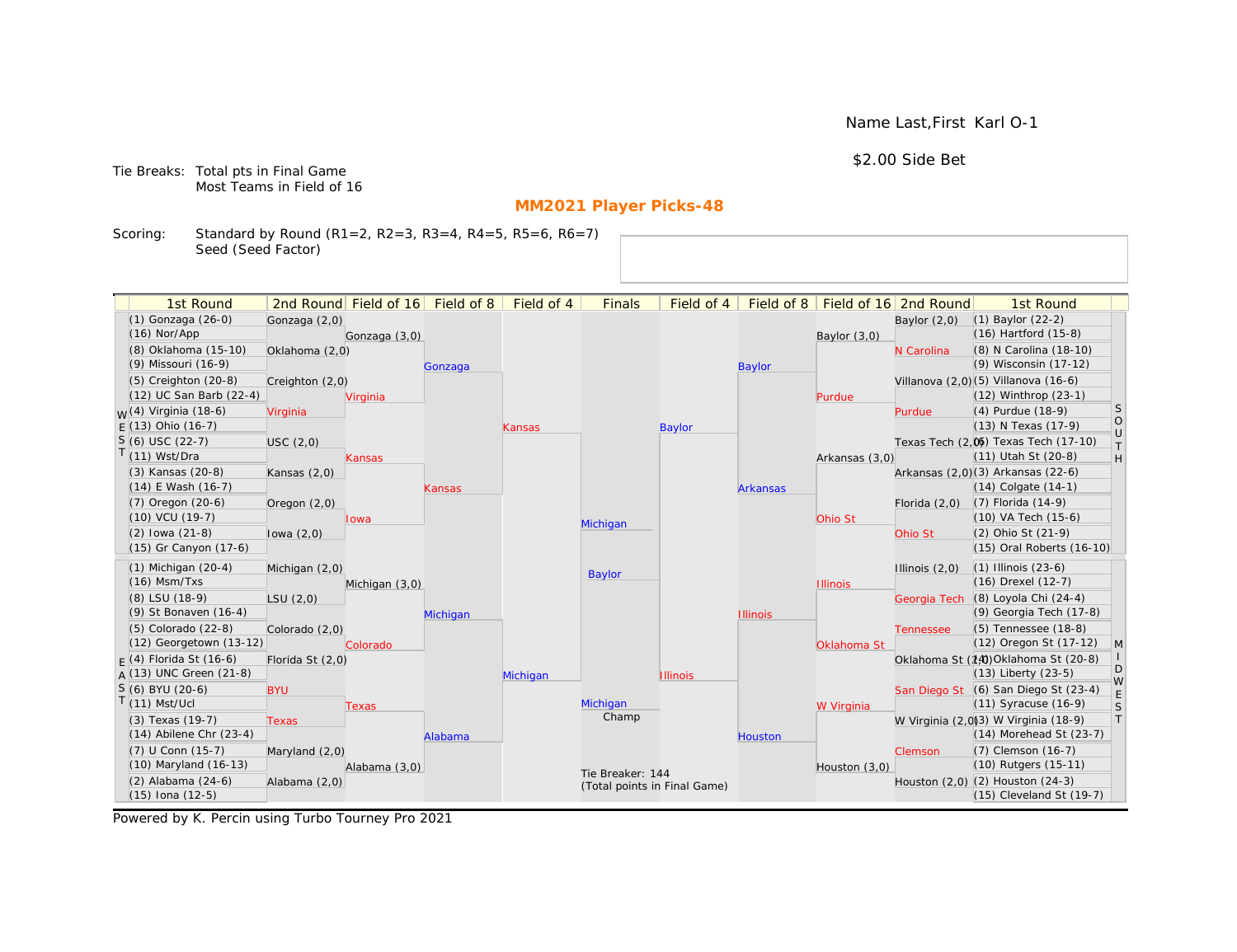\$2.00 Side Bet

Tie Breaks: Total pts in Final Game Most Teams in Field of 16

# **MM2021 Player Picks-48**

Scoring: Standard by Round (R1=2, R2=3, R3=4, R4=5, R5=6, R6=7) Seed (Seed Factor)

| 1st Round                        |                  | 2nd Round Field of 16 | Field of 8 | Field of 4 | <b>Finals</b>                | Field of 4      | Field of 8      |                 | Field of 16 2nd Round | 1st Round                            |                   |
|----------------------------------|------------------|-----------------------|------------|------------|------------------------------|-----------------|-----------------|-----------------|-----------------------|--------------------------------------|-------------------|
| (1) Gonzaga (26-0)               | Gonzaga (2,0)    |                       |            |            |                              |                 |                 |                 | Baylor $(2,0)$        | $(1)$ Baylor $(22-2)$                |                   |
| $(16)$ Nor/App                   |                  | Gonzaga (3,0)         |            |            |                              |                 |                 | Baylor $(3,0)$  |                       | (16) Hartford (15-8)                 |                   |
| (8) Oklahoma (15-10)             | Missouri         |                       |            |            |                              |                 |                 |                 | N Carolina            | (8) N Carolina (18-10)               |                   |
| (9) Missouri (16-9)              |                  |                       | Gonzaga    |            |                              |                 | <b>Baylor</b>   |                 |                       | (9) Wisconsin (17-12)                |                   |
| (5) Creighton (20-8)             | Creighton (2,0)  |                       |            |            |                              |                 |                 |                 | Winthrop              | (5) Villanova (16-6)                 |                   |
| (12) UC San Barb (22-4)          |                  | Virginia              |            |            |                              |                 |                 | Purdue          |                       | (12) Winthrop (23-1)                 |                   |
| <sub>W</sub> (4) Virginia (18-6) | Virginia         |                       |            |            |                              |                 |                 |                 | Purdue                | (4) Purdue (18-9)                    | S                 |
| $E(13)$ Ohio (16-7)              |                  |                       |            | Gonzaga    |                              | Baylor          |                 |                 |                       | (13) N Texas (17-9)                  | $\circ$<br>$\cup$ |
| $S(6)$ USC (22-7)                | USC(2,0)         |                       |            |            |                              |                 |                 |                 | Utah St               | (6) Texas Tech (17-10)               | $\top$            |
| T(11) Wst/Dra                    |                  | <b>Kansas</b>         |            |            |                              |                 |                 | Arkansas (3,0)  |                       | (11) Utah St (20-8)                  | H                 |
| (3) Kansas (20-8)                | Kansas $(2,0)$   |                       |            |            |                              |                 |                 |                 |                       | Arkansas (2,0)(3) Arkansas (22-6)    |                   |
| $(14)$ E Wash $(16-7)$           |                  |                       | lowa       |            |                              |                 | Ohio St         |                 |                       | $(14)$ Colgate $(14-1)$              |                   |
| $(7)$ Oregon $(20-6)$            | <b>VCU</b>       |                       |            |            |                              |                 |                 |                 | <b>VA Tech</b>        | (7) Florida (14-9)                   |                   |
| (10) VCU (19-7)                  |                  | <b>lowa</b>           |            |            | Michigan                     |                 |                 | Ohio St         |                       | (10) VA Tech (15-6)                  |                   |
| $(2)$ lowa $(21-8)$              | lowa $(2,0)$     |                       |            |            |                              |                 |                 |                 | Ohio St               | (2) Ohio St (21-9)                   |                   |
| (15) Gr Canyon (17-6)            |                  |                       |            |            |                              |                 |                 |                 |                       | (15) Oral Roberts (16-10)            |                   |
| $(1)$ Michigan $(20-4)$          | Michigan (2,0)   |                       |            |            | <b>Illinois</b>              |                 |                 |                 | Illinois $(2,0)$      | $(1)$ Illinois $(23-6)$              |                   |
| $(16)$ Msm/Txs                   |                  | Michigan (3,0)        |            |            |                              |                 |                 | <b>Illinois</b> |                       | (16) Drexel (12-7)                   |                   |
| (8) LSU (18-9)                   | LSU(2,0)         |                       |            |            |                              |                 |                 |                 |                       | Loyola Chi (2,0)8) Loyola Chi (24-4) |                   |
| (9) St Bonaven (16-4)            |                  |                       | Michigan   |            |                              |                 | <b>Illinois</b> |                 |                       | (9) Georgia Tech (17-8)              |                   |
| $(5)$ Colorado $(22-8)$          | Colorado (2,0)   |                       |            |            |                              |                 |                 |                 | <b>Tennessee</b>      | (5) Tennessee (18-8)                 |                   |
| (12) Georgetown (13-12)          |                  | Colorado              |            |            |                              |                 |                 | Tennessee       |                       | (12) Oregon St (17-12)               | $\mathsf{M}$      |
| $F(4)$ Florida St (16-6)         | <b>UNC Green</b> |                       |            |            |                              |                 |                 |                 |                       | Oklahoma St (14) Oklahoma St (20-8)  | D                 |
| $A(13)$ UNC Green (21-8)         |                  |                       |            | Michigan   |                              | <b>Illinois</b> |                 |                 |                       | (13) Liberty (23-5)                  | W                 |
| S (6) BYU (20-6)                 | Mst/Ucl (2,2)    |                       |            |            |                              |                 |                 |                 |                       | San Diego St (6) San Diego St (23-4) | E                 |
| $T(11)$ Mst/Ucl                  |                  | Texas                 |            |            | Michigan<br>Champ            |                 |                 | W Virginia      |                       | (11) Syracuse (16-9)                 | S                 |
| (3) Texas (19-7)                 | <b>Texas</b>     |                       |            |            |                              |                 |                 |                 |                       | W Virginia (2,0)3) W Virginia (18-9) | T                 |
| $(14)$ Abilene Chr $(23-4)$      |                  |                       | Texas      |            |                              |                 | Houston         |                 |                       | (14) Morehead St (23-7)              |                   |
| (7) U Conn (15-7)                | U Conn           |                       |            |            |                              |                 |                 |                 | Clemson               | (7) Clemson (16-7)                   |                   |
| (10) Maryland (16-13)            |                  | Alabama (3,0)         |            |            | Tie Breaker: 147             |                 |                 | Houston (3,0)   |                       | (10) Rutgers (15-11)                 |                   |
| $(2)$ Alabama $(24-6)$           | Alabama (2,0)    |                       |            |            | (Total points in Final Game) |                 |                 |                 |                       | Houston (2,0) (2) Houston (24-3)     |                   |
| $(15)$ Iona $(12-5)$             |                  |                       |            |            |                              |                 |                 |                 |                       | (15) Cleveland St (19-7)             |                   |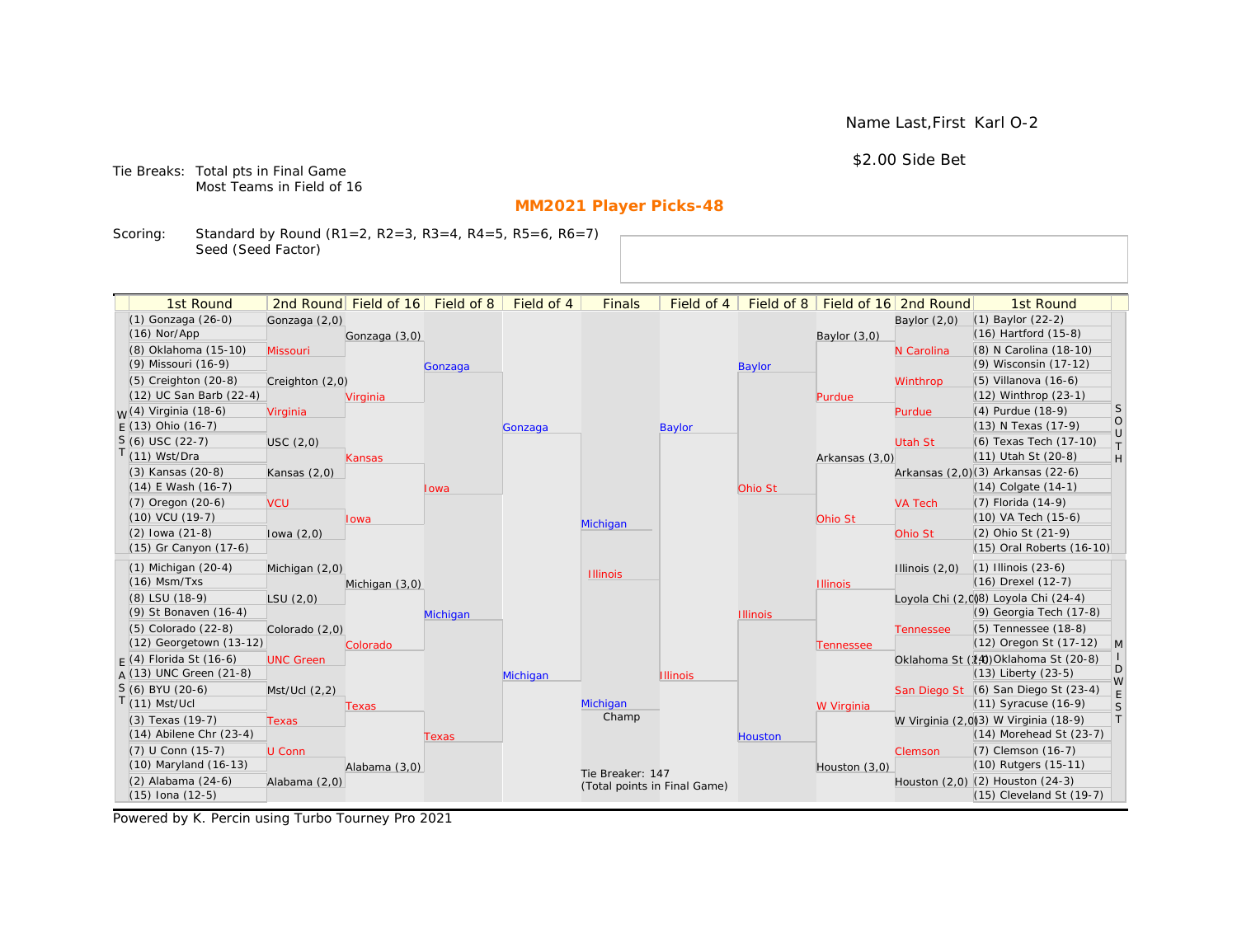\$2.00 Side Bet

Tie Breaks: Total pts in Final Game Most Teams in Field of 16

# **MM2021 Player Picks-48**

Scoring: Standard by Round (R1=2, R2=3, R3=4, R4=5, R5=6, R6=7) Seed (Seed Factor)

| 1st Round                                      |                  | 2nd Round Field of 16 | Field of 8 | Field of 4    | <b>Finals</b>    | Field of 4                   | Field of 8      |                 | Field of 16 2nd Round | 1st Round                                                        |                   |
|------------------------------------------------|------------------|-----------------------|------------|---------------|------------------|------------------------------|-----------------|-----------------|-----------------------|------------------------------------------------------------------|-------------------|
| (1) Gonzaga (26-0)                             | Gonzaga (2,0)    |                       |            |               |                  |                              |                 |                 | Baylor $(2,0)$        | $(1)$ Baylor $(22-2)$                                            |                   |
| $(16)$ Nor/App                                 |                  | Gonzaga (3,0)         |            |               |                  |                              |                 | Baylor $(3,0)$  |                       | (16) Hartford (15-8)                                             |                   |
| (8) Oklahoma (15-10)                           | Oklahoma (2,0)   |                       |            |               |                  |                              |                 |                 | N Carolina            | (8) N Carolina (18-10)                                           |                   |
| (9) Missouri (16-9)                            |                  |                       | Gonzaga    |               |                  |                              | <b>Baylor</b>   |                 |                       | (9) Wisconsin (17-12)                                            |                   |
| (5) Creighton (20-8)                           | Creighton (2,0)  |                       |            |               |                  |                              |                 |                 |                       | Villanova (2,0)(5) Villanova (16-6)                              |                   |
| (12) UC San Barb (22-4)                        |                  | Virginia              |            |               |                  |                              |                 | Villanova (3,0) |                       | (12) Winthrop (23-1)                                             |                   |
| <sub>W</sub> (4) Virginia (18-6)               | Virginia         |                       |            |               |                  |                              |                 |                 | Purdue                | (4) Purdue (18-9)                                                | S                 |
| $E(13)$ Ohio (16-7)                            |                  |                       |            | <b>Kansas</b> |                  | Baylor                       |                 |                 |                       | (13) N Texas (17-9)                                              | $\circ$<br>$\cup$ |
| $S(6)$ USC (22-7)                              | USC(2,0)         |                       |            |               |                  |                              |                 |                 |                       | Texas Tech (2,0) Texas Tech (17-10)                              | $\top$            |
| T(11) Wst/Dra                                  |                  | <b>Kansas</b>         |            |               |                  |                              |                 | Arkansas (3,0)  |                       | (11) Utah St (20-8)                                              | H                 |
| (3) Kansas (20-8)                              | Kansas $(2,0)$   |                       |            |               |                  |                              |                 |                 |                       | Arkansas (2,0)(3) Arkansas (22-6)                                |                   |
| $(14)$ E Wash $(16-7)$                         |                  |                       | Kansas     |               |                  |                              | <b>Arkansas</b> |                 |                       | $(14)$ Colgate $(14-1)$                                          |                   |
| $(7)$ Oregon $(20-6)$                          | Oregon $(2,0)$   |                       |            |               |                  |                              |                 |                 | Florida $(2,0)$       | $(7)$ Florida $(14-9)$                                           |                   |
| (10) VCU (19-7)                                |                  | lowa                  |            |               | Kansas           |                              |                 | Ohio St         |                       | (10) VA Tech (15-6)                                              |                   |
| $(2)$ lowa $(21-8)$                            | lowa $(2,0)$     |                       |            |               |                  |                              |                 |                 | Ohio St               | (2) Ohio St (21-9)                                               |                   |
| (15) Gr Canyon (17-6)                          |                  |                       |            |               |                  |                              |                 |                 |                       | (15) Oral Roberts (16-10)                                        |                   |
| $(1)$ Michigan $(20-4)$                        | Michigan (2,0)   |                       |            |               | Baylor           |                              |                 |                 | Illinois $(2,0)$      | $(1)$ Illinois $(23-6)$                                          |                   |
| $(16)$ Msm/Txs                                 |                  | Michigan (3,0)        |            |               |                  |                              |                 | <b>Illinois</b> |                       | (16) Drexel (12-7)                                               |                   |
| (8) LSU (18-9)                                 | LSU(2,0)         |                       |            |               |                  |                              |                 |                 |                       | Loyola Chi (2,0)8) Loyola Chi (24-4)                             |                   |
| (9) St Bonaven (16-4)                          |                  |                       | Michigan   |               |                  |                              | <b>Illinois</b> |                 |                       | (9) Georgia Tech (17-8)                                          |                   |
| $(5)$ Colorado $(22-8)$                        | Colorado (2,0)   |                       |            |               |                  |                              |                 |                 | <b>Tennessee</b>      | (5) Tennessee (18-8)                                             |                   |
| (12) Georgetown (13-12)                        |                  | Colorado              |            |               |                  |                              |                 | Oklahoma St     |                       | (12) Oregon St (17-12)                                           | $\mathsf{M}$      |
| $F(4)$ Florida St (16-6)                       | <b>UNC Green</b> |                       |            |               |                  |                              |                 |                 |                       | Oklahoma St (14) Oklahoma St (20-8)                              | D                 |
| $A(13)$ UNC Green (21-8)                       |                  |                       |            | Michigan      |                  | <b>Illinois</b>              |                 |                 |                       | (13) Liberty (23-5)                                              | W                 |
| S (6) BYU (20-6)                               | <b>BYU</b>       |                       |            |               |                  |                              |                 |                 |                       | San Diego St (6) San Diego St (23-4)                             | E                 |
| $T(11)$ Mst/Ucl                                |                  | Texas                 |            |               | Baylor<br>Champ  |                              |                 | W Virginia      |                       | (11) Syracuse (16-9)                                             | S                 |
| (3) Texas (19-7)                               | <b>Texas</b>     |                       |            |               |                  |                              |                 |                 |                       | W Virginia (2,0)3) W Virginia (18-9)                             | T                 |
| $(14)$ Abilene Chr $(23-4)$                    |                  |                       | Texas      |               |                  |                              | W Virginia      |                 |                       | (14) Morehead St (23-7)                                          |                   |
| (7) U Conn (15-7)<br>(10) Maryland (16-13)     | U Conn           |                       |            |               |                  |                              |                 |                 | Clemson               | (7) Clemson (16-7)<br>(10) Rutgers (15-11)                       |                   |
|                                                |                  | Alabama (3,0)         |            |               | Tie Breaker: 155 |                              |                 | Clemson         |                       |                                                                  |                   |
| $(2)$ Alabama $(24-6)$<br>$(15)$ Iona $(12-5)$ | Alabama (2,0)    |                       |            |               |                  | (Total points in Final Game) |                 |                 |                       | Houston (2,0) (2) Houston (24-3)<br>$(15)$ Cleveland St $(19-7)$ |                   |
|                                                |                  |                       |            |               |                  |                              |                 |                 |                       |                                                                  |                   |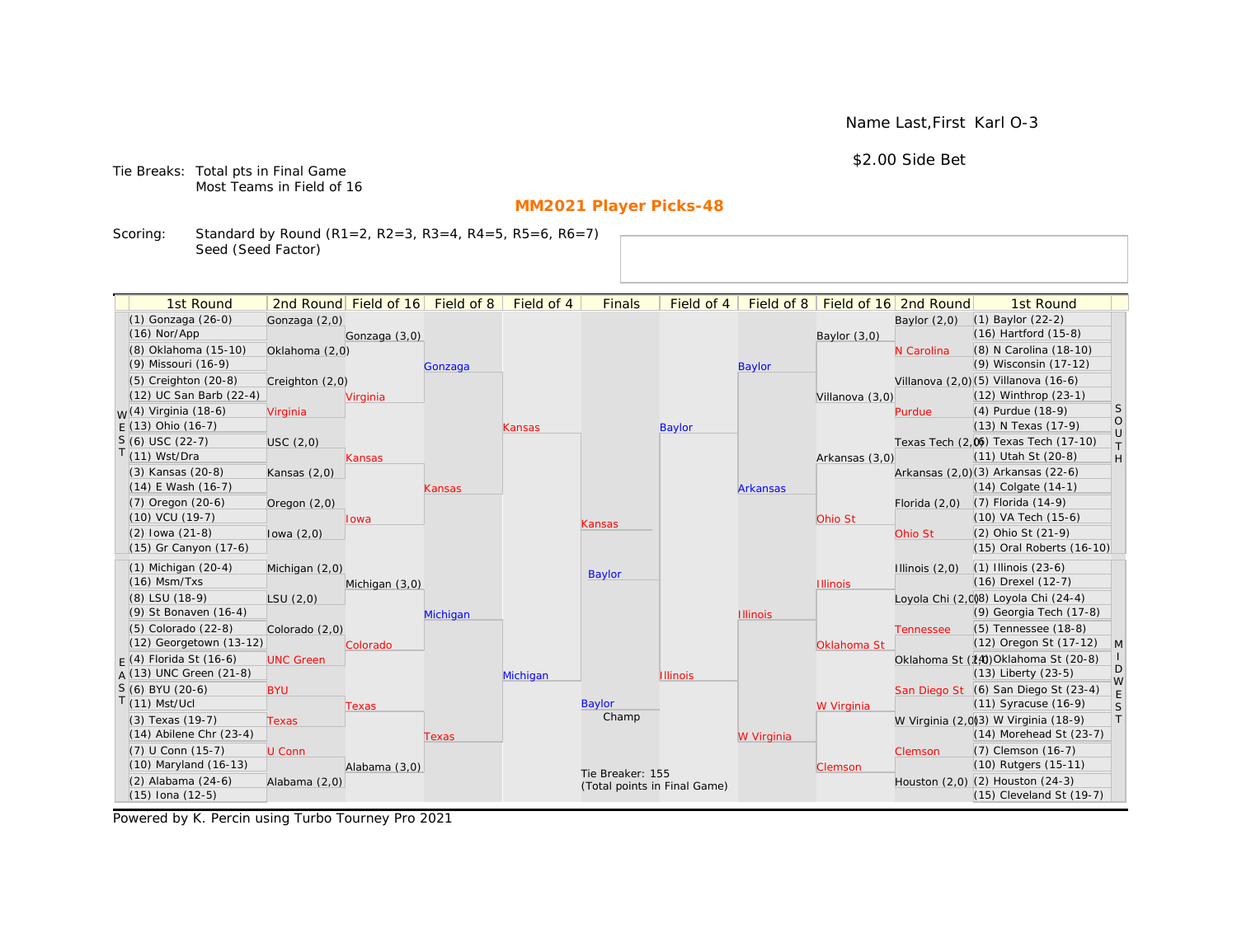\$2.00 Side Bet

Tie Breaks: Total pts in Final Game Most Teams in Field of 16

# **MM2021 Player Picks-48**

Scoring: Standard by Round (R1=2, R2=3, R3=4, R4=5, R5=6, R6=7) Seed (Seed Factor)

| 1st Round                        |                  | 2nd Round Field of 16 | Field of 8 | Field of 4 | <b>Finals</b>                | Field of 4      | Field of 8      |                 | Field of 16 2nd Round | 1st Round                            |                                      |
|----------------------------------|------------------|-----------------------|------------|------------|------------------------------|-----------------|-----------------|-----------------|-----------------------|--------------------------------------|--------------------------------------|
| (1) Gonzaga (26-0)               | Gonzaga (2,0)    |                       |            |            |                              |                 |                 |                 | Baylor $(2,0)$        | (1) Baylor (22-2)                    |                                      |
| $(16)$ Nor/App                   |                  | Gonzaga (3,0)         |            |            |                              |                 |                 | N Carolina      |                       | $(16)$ Hartford $(15-8)$             |                                      |
| (8) Oklahoma (15-10)             | Missouri         |                       |            |            |                              |                 |                 |                 | N Carolina            | (8) N Carolina (18-10)               |                                      |
| (9) Missouri (16-9)              |                  |                       | Gonzaga    |            |                              |                 | Purdue          |                 |                       | (9) Wisconsin (17-12)                |                                      |
| $(5)$ Creighton $(20-8)$         | Creighton (2,0)  |                       |            |            |                              |                 |                 |                 | Winthrop              | (5) Villanova (16-6)                 |                                      |
| (12) UC San Barb (22-4)          |                  | Creighton (3,0)       |            |            |                              |                 |                 | Purdue          |                       | $(12)$ Winthrop $(23-1)$             |                                      |
| <sub>W</sub> (4) Virginia (18-6) | Virginia         |                       |            |            |                              |                 |                 |                 | Purdue                | (4) Purdue (18-9)                    | S                                    |
| $E(13)$ Ohio (16-7)              |                  |                       |            | Iowa       |                              | <b>Arkansas</b> |                 |                 |                       | (13) N Texas (17-9)                  | $\begin{matrix} 0 \\ U \end{matrix}$ |
| $S(6)$ USC (22-7)                | USC(2,0)         |                       |            |            |                              |                 |                 |                 |                       | Texas Tech (2,0) Texas Tech (17-10)  | $\top$                               |
| T(11) Wst/Dra                    |                  | Kansas                |            |            |                              |                 |                 | Arkansas (3,0)  |                       | (11) Utah St (20-8)                  | H                                    |
| (3) Kansas (20-8)                | Kansas $(2,0)$   |                       |            |            |                              |                 |                 |                 |                       | Arkansas (2,0)(3) Arkansas (22-6)    |                                      |
| $(14)$ E Wash $(16-7)$           |                  |                       | lowa       |            |                              |                 | <b>Arkansas</b> |                 |                       | $(14)$ Colgate $(14-1)$              |                                      |
| $(7)$ Oregon $(20-6)$            | <b>VCU</b>       |                       |            |            |                              |                 |                 |                 | Florida $(2,0)$       | $(7)$ Florida $(14-9)$               |                                      |
| (10) VCU (19-7)                  |                  | Iowa                  |            |            | Michigan                     |                 |                 | Ohio St         |                       | (10) VA Tech (15-6)                  |                                      |
| $(2)$ lowa $(21-8)$              | lowa $(2,0)$     |                       |            |            |                              |                 |                 |                 | Ohio St               | (2) Ohio St (21-9)                   |                                      |
| (15) Gr Canyon (17-6)            |                  |                       |            |            |                              |                 |                 |                 |                       | (15) Oral Roberts (16-10)            |                                      |
| $(1)$ Michigan $(20-4)$          | Michigan (2,0)   |                       |            |            | <b>Arkansas</b>              |                 |                 |                 | Illinois $(2,0)$      | $(1)$ Illinois $(23-6)$              |                                      |
| $(16)$ Msm/Txs                   |                  | Michigan (3,0)        |            |            |                              |                 |                 | <b>Illinois</b> |                       | $(16)$ Drexel $(12-7)$               |                                      |
| (8) LSU (18-9)                   | LSU(2,0)         |                       |            |            |                              |                 |                 |                 |                       | Loyola Chi (2,008) Loyola Chi (24-4) |                                      |
| (9) St Bonaven (16-4)            |                  |                       | Michigan   |            |                              |                 | <b>Illinois</b> |                 |                       | (9) Georgia Tech (17-8)              |                                      |
| (5) Colorado (22-8)              | Colorado (2,0)   |                       |            |            |                              |                 |                 |                 | <b>Tennessee</b>      | (5) Tennessee (18-8)                 |                                      |
| (12) Georgetown (13-12)          |                  | Colorado              |            |            |                              |                 |                 | Tennessee       |                       | (12) Oregon St (17-12)               | $\mathsf{M}$                         |
| $F(4)$ Florida St (16-6)         | Florida St (2,0) |                       |            |            |                              |                 |                 |                 |                       | Oklahoma St (14) Oklahoma St (20-8)  |                                      |
| $A(13)$ UNC Green (21-8)         |                  |                       |            | Michigan   |                              | <b>Illinois</b> |                 |                 |                       | $(13)$ Liberty $(23-5)$              | D<br>W                               |
| S (6) BYU (20-6)                 | <b>BYU</b>       |                       |            |            |                              |                 |                 |                 |                       | San Diego St (6) San Diego St (23-4) | E                                    |
| $T(11)$ Mst/Ucl                  |                  | Texas                 |            |            | Michigan                     |                 |                 | W Virginia      |                       | $(11)$ Syracuse $(16-9)$             | S                                    |
| $(3)$ Texas $(19-7)$             | <b>Texas</b>     |                       |            |            | Champ                        |                 |                 |                 |                       | W Virginia (2,0)3) W Virginia (18-9) | T                                    |
| $(14)$ Abilene Chr $(23-4)$      |                  |                       | Alabama    |            |                              |                 | W Virginia      |                 |                       | $(14)$ Morehead St $(23-7)$          |                                      |
| $(7)$ U Conn $(15-7)$            | U Conn           |                       |            |            |                              |                 |                 |                 | Clemson               | (7) Clemson (16-7)                   |                                      |
| (10) Maryland (16-13)            |                  | Alabama (3,0)         |            |            | Tie Breaker: 150             |                 |                 | Houston (3,0)   |                       | (10) Rutgers (15-11)                 |                                      |
| (2) Alabama (24-6)               | Alabama (2,0)    |                       |            |            | (Total points in Final Game) |                 |                 |                 |                       | Houston (2,0) (2) Houston (24-3)     |                                      |
| $(15)$ Iona $(12-5)$             |                  |                       |            |            |                              |                 |                 |                 |                       | (15) Cleveland St (19-7)             |                                      |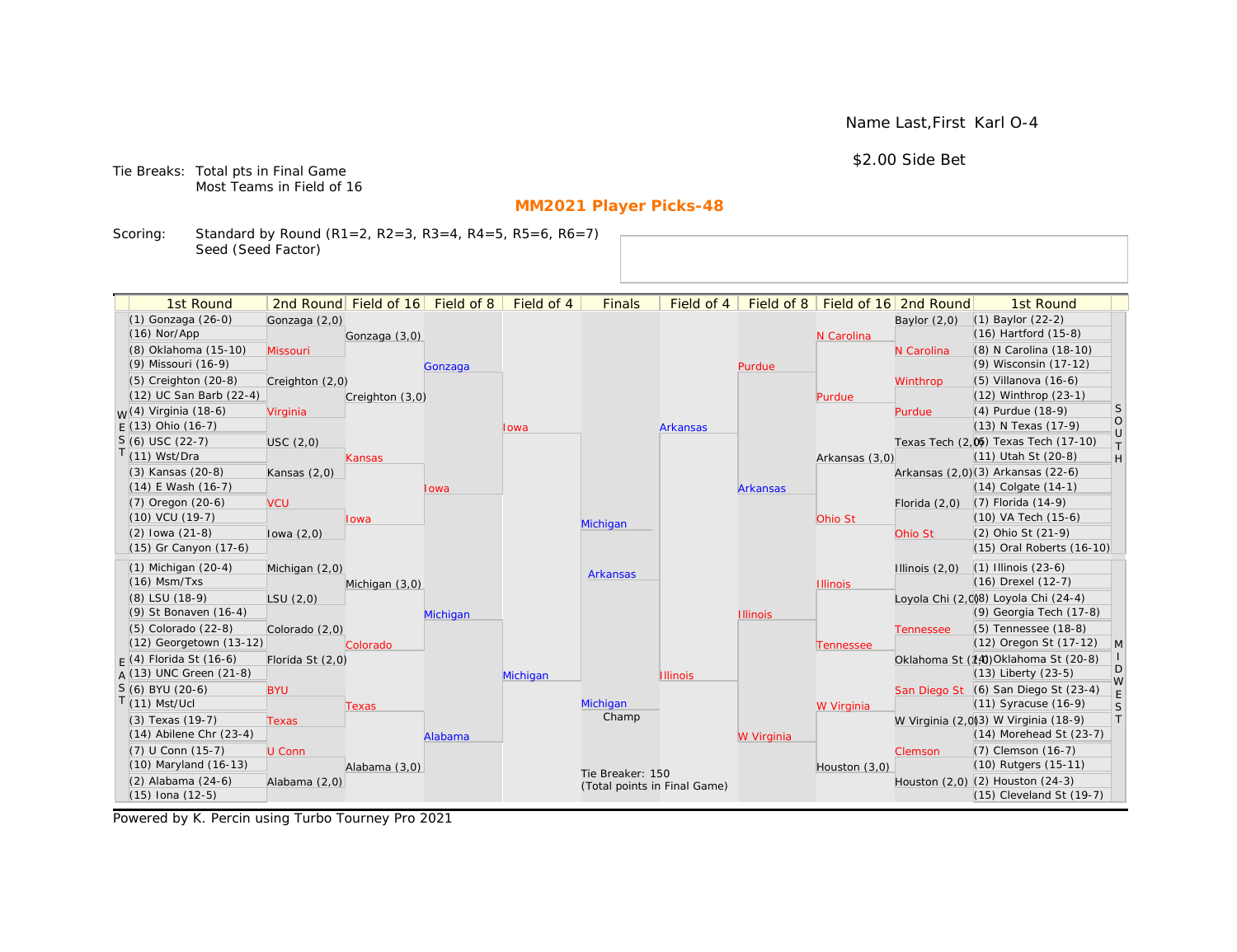Name Last,First Kluka, (Dad)

\$2.00 Side Bet 8875

Tie Breaks: Total pts in Final Game Most Teams in Field of 16

# **MM2021 Player Picks-48**

Scoring: Standard by Round (R1=2, R2=3, R3=4, R4=5, R5=6, R6=7) Seed (Seed Factor)

| 1st Round                        |                    | 2nd Round Field of 16 | Field of 8 | Field of 4 | <b>Finals</b>    | Field of 4                   | Field of 8      |                 | Field of 16 2nd Round | 1st Round                            |                  |
|----------------------------------|--------------------|-----------------------|------------|------------|------------------|------------------------------|-----------------|-----------------|-----------------------|--------------------------------------|------------------|
| (1) Gonzaga (26-0)               | Gonzaga (2,0)      |                       |            |            |                  |                              |                 |                 | Baylor $(2,0)$        | $(1)$ Baylor $(22-2)$                |                  |
| $(16)$ Nor/App                   |                    | Gonzaga (3,0)         |            |            |                  |                              |                 | Baylor $(3,0)$  |                       | (16) Hartford (15-8)                 |                  |
| (8) Oklahoma (15-10)             | Missouri           |                       |            |            |                  |                              |                 |                 | N Carolina            | (8) N Carolina (18-10)               |                  |
| (9) Missouri (16-9)              |                    |                       | Gonzaga    |            |                  |                              | <b>Baylor</b>   |                 |                       | (9) Wisconsin (17-12)                |                  |
| $(5)$ Creighton $(20-8)$         | <b>UC San Barb</b> |                       |            |            |                  |                              |                 |                 |                       | Villanova (2,0)(5) Villanova (16-6)  |                  |
| (12) UC San Barb (22-4)          |                    | Virginia              |            |            |                  |                              |                 | Purdue          |                       | (12) Winthrop (23-1)                 |                  |
| <sub>W</sub> (4) Virginia (18-6) | Virginia           |                       |            |            |                  |                              |                 |                 | Purdue                | (4) Purdue (18-9)                    | S                |
| $E(13)$ Ohio (16-7)              |                    |                       |            | Gonzaga    |                  | <b>Arkansas</b>              |                 |                 |                       | (13) N Texas (17-9)                  | $\circ$          |
| $S(6)$ USC (22-7)                | USC(2,0)           |                       |            |            |                  |                              |                 |                 | Utah St               | (6) Texas Tech (17-10)               | $\cup$<br>$\top$ |
| T(11) Wst/Dra                    |                    | Kansas                |            |            |                  |                              |                 | Arkansas (3,0)  |                       | (11) Utah St (20-8)                  | H                |
| (3) Kansas (20-8)                | Kansas $(2,0)$     |                       |            |            |                  |                              |                 |                 |                       | Arkansas (2,0)(3) Arkansas (22-6)    |                  |
| $(14)$ E Wash $(16-7)$           |                    |                       | Oregon     |            |                  |                              | <b>Arkansas</b> |                 |                       | $(14)$ Colgate $(14-1)$              |                  |
| $(7)$ Oregon $(20-6)$            | Oregon $(2,0)$     |                       |            |            |                  |                              |                 |                 | <b>VA Tech</b>        | (7) Florida (14-9)                   |                  |
| (10) VCU (19-7)                  |                    | Oregon $(3,0)$        |            |            | Gonzaga          |                              |                 | Ohio St         |                       | (10) VA Tech (15-6)                  |                  |
| $(2)$ lowa $(21-8)$              | lowa $(2,0)$       |                       |            |            |                  |                              |                 |                 | Ohio St               | (2) Ohio St (21-9)                   |                  |
| (15) Gr Canyon (17-6)            |                    |                       |            |            |                  |                              |                 |                 |                       | (15) Oral Roberts (16-10)            |                  |
| $(1)$ Michigan $(20-4)$          | Michigan (2,0)     |                       |            |            | <b>Illinois</b>  |                              |                 |                 | Illinois $(2,0)$      | $(1)$ Illinois $(23-6)$              |                  |
| $(16)$ Msm/Txs                   |                    | Michigan (3,0)        |            |            |                  |                              |                 | <b>Illinois</b> |                       | (16) Drexel (12-7)                   |                  |
| (8) LSU (18-9)                   | <b>St Bonaven</b>  |                       |            |            |                  |                              |                 |                 |                       | Loyola Chi (2,0)8) Loyola Chi (24-4) |                  |
| (9) St Bonaven (16-4)            |                    |                       | Michigan   |            |                  |                              | <b>Illinois</b> |                 |                       | (9) Georgia Tech (17-8)              |                  |
| $(5)$ Colorado $(22-8)$          | Colorado (2,0)     |                       |            |            |                  |                              |                 |                 | <b>Tennessee</b>      | (5) Tennessee (18-8)                 |                  |
| (12) Georgetown (13-12)          |                    | Florida St (3,0)      |            |            |                  |                              |                 | Oklahoma St     |                       | (12) Oregon St (17-12)               | $\mathsf{M}$     |
| $F(4)$ Florida St (16-6)         | Florida St (2,0)   |                       |            |            |                  |                              |                 |                 |                       | Oklahoma St (14) Oklahoma St (20-8)  |                  |
| $A(13)$ UNC Green (21-8)         |                    |                       |            | Alabama    |                  | <b>Illinois</b>              |                 |                 |                       | (13) Liberty (23-5)                  | D<br>W           |
| S (6) BYU (20-6)                 | <b>BYU</b>         |                       |            |            |                  |                              |                 |                 |                       | San Diego St (6) San Diego St (23-4) | E                |
| $T(11)$ Mst/Ucl                  |                    | Texas                 |            |            | Gonzaga          |                              |                 | W Virginia      |                       | (11) Syracuse (16-9)                 | S                |
| (3) Texas (19-7)                 | <b>Texas</b>       |                       |            |            | Champ            |                              |                 |                 |                       | W Virginia (2,0)3) W Virginia (18-9) | T                |
| $(14)$ Abilene Chr $(23-4)$      |                    |                       | Alabama    |            |                  |                              | Houston         |                 |                       | (14) Morehead St (23-7)              |                  |
| (7) U Conn (15-7)                | U Conn             |                       |            |            |                  |                              |                 |                 |                       | Rutgers (2,0) (7) Clemson (16-7)     |                  |
| (10) Maryland (16-13)            |                    | Alabama (3,0)         |            |            | Tie Breaker: 174 |                              |                 | Houston (3,0)   |                       | (10) Rutgers (15-11)                 |                  |
| $(2)$ Alabama $(24-6)$           | Alabama (2,0)      |                       |            |            |                  | (Total points in Final Game) |                 |                 |                       | Houston (2,0) (2) Houston (24-3)     |                  |
| $(15)$ Iona $(12-5)$             |                    |                       |            |            |                  |                              |                 |                 |                       | $(15)$ Cleveland St $(19-7)$         |                  |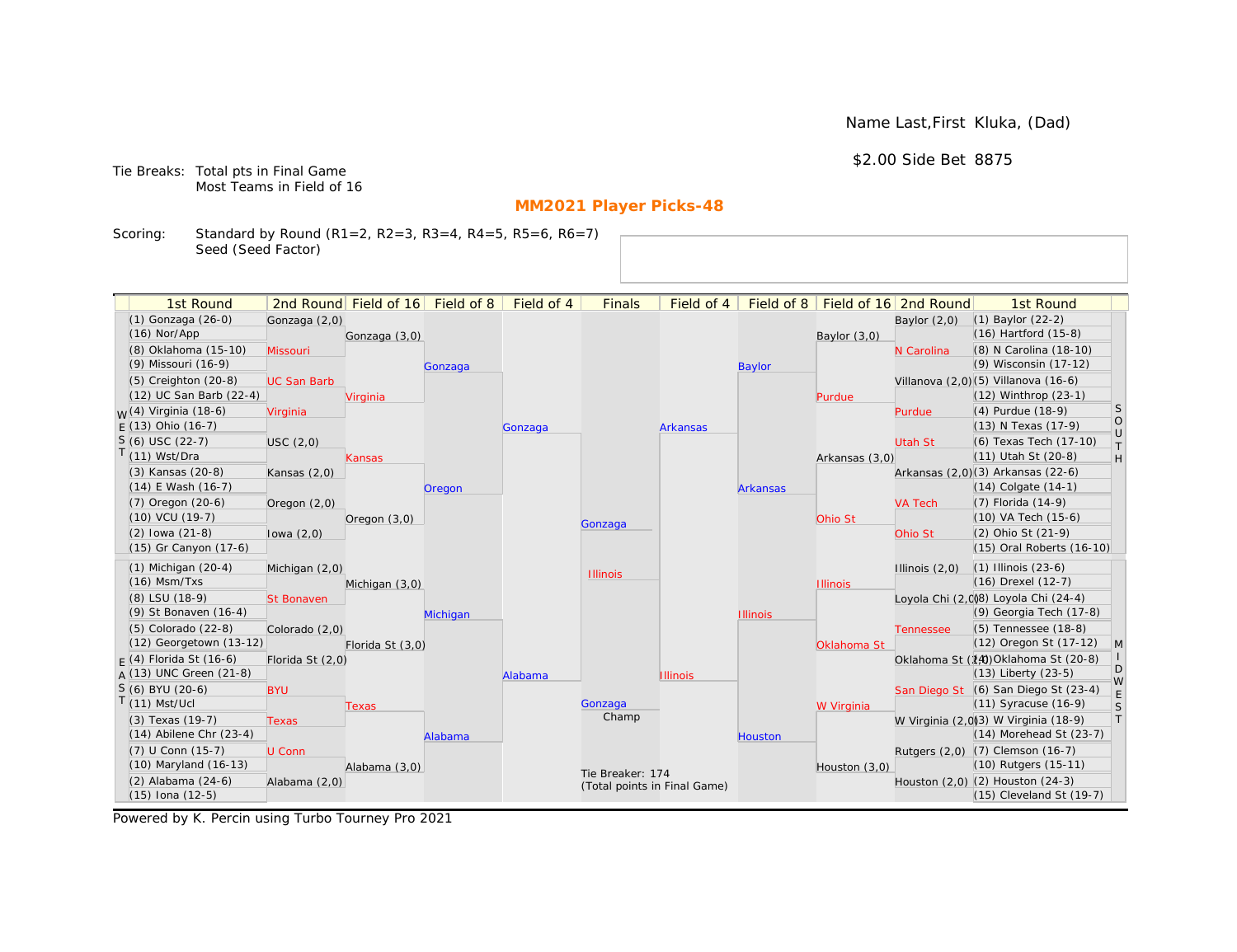Name Last,First Kluka, John Jr.

\$2.00 Side Bet

Tie Breaks: Total pts in Final Game Most Teams in Field of 16

# **MM2021 Player Picks-48**

Scoring: Standard by Round (R1=2, R2=3, R3=4, R4=5, R5=6, R6=7) Seed (Seed Factor)

| 1st Round                         |                   | 2nd Round Field of 16 | Field of 8 | Field of 4 | <b>Finals</b>                | Field of 4    | Field of $8$    |                   | Field of 16 2nd Round | 1st Round                                                    |                   |
|-----------------------------------|-------------------|-----------------------|------------|------------|------------------------------|---------------|-----------------|-------------------|-----------------------|--------------------------------------------------------------|-------------------|
| (1) Gonzaga (26-0)                | Gonzaga (2,0)     |                       |            |            |                              |               |                 |                   | Baylor $(2,0)$        | $(1)$ Baylor $(22-2)$                                        |                   |
| $(16)$ Nor/App                    |                   | Gonzaga (3,0)         |            |            |                              |               |                 | Baylor $(3,0)$    |                       | $(16)$ Hartford $(15-8)$                                     |                   |
| (8) Oklahoma (15-10)              | Oklahoma (2,0)    |                       |            |            |                              |               |                 |                   | N Carolina            | (8) N Carolina (18-10)                                       |                   |
| (9) Missouri (16-9)               |                   |                       | Gonzaga    |            |                              |               | <b>Baylor</b>   |                   |                       | (9) Wisconsin (17-12)                                        |                   |
| (5) Creighton (20-8)              | Creighton (2,0)   |                       |            |            |                              |               |                 |                   | Winthrop              | $(5)$ Villanova $(16-6)$                                     |                   |
| (12) UC San Barb (22-4)           |                   | Creighton (3,0)       |            |            |                              |               |                 | Purdue            |                       | $(12)$ Winthrop $(23-1)$                                     |                   |
| <sub>M</sub> /(4) Virginia (18-6) | Ohio $(2,3)$      |                       |            |            |                              |               |                 |                   | Purdue                | (4) Purdue (18-9)                                            | <sub>S</sub>      |
| $F(13)$ Ohio (16-7)               |                   |                       |            | Gonzaga    |                              | <b>Baylor</b> |                 |                   |                       | (13) N Texas (17-9)                                          | $\circ$<br>$\cup$ |
| $S(6)$ USC (22-7)                 | USC(2,0)          |                       |            |            |                              |               |                 |                   |                       | Texas Tech (2,0) Texas Tech (17-10)                          | $\top$            |
| $T(11)$ Wst/Dra                   |                   | USC(3,0)              |            |            |                              |               |                 | <b>Texas Tech</b> |                       | (11) Utah St (20-8)                                          | H                 |
| (3) Kansas (20-8)                 | Kansas $(2,0)$    |                       |            |            |                              |               |                 |                   |                       | Arkansas (2,0)(3) Arkansas (22-6)                            |                   |
| $(14)$ E Wash $(16-7)$            |                   |                       | Iowa       |            |                              |               | Ohio St         |                   |                       | $(14)$ Colgate $(14-1)$                                      |                   |
| $(7)$ Oregon $(20-6)$             | Oregon $(2,0)$    |                       |            |            |                              |               |                 |                   | <b>VA Tech</b>        | (7) Florida (14-9)                                           |                   |
| (10) VCU (19-7)                   |                   | lowa                  |            |            | Gonzaga                      |               |                 | Ohio St           |                       | (10) VA Tech (15-6)                                          |                   |
| $(2)$ lowa $(21-8)$               | lowa $(2,0)$      |                       |            |            |                              |               |                 |                   | Ohio St               | (2) Ohio St (21-9)                                           |                   |
| (15) Gr Canyon (17-6)             |                   |                       |            |            |                              |               |                 |                   |                       | (15) Oral Roberts (16-10)                                    |                   |
| $(1)$ Michigan $(20-4)$           | Michigan (2,0)    |                       |            |            | <b>Baylor</b>                |               |                 |                   | Illinois $(2,0)$      | $(1)$ Illinois $(23-6)$                                      |                   |
| $(16)$ Msm/Txs                    |                   | Michigan (3,0)        |            |            |                              |               |                 | <b>Illinois</b>   |                       | (16) Drexel (12-7)                                           |                   |
| (8) LSU (18-9)                    | <b>St Bonaven</b> |                       |            |            |                              |               |                 |                   |                       | Loyola Chi (2,008) Loyola Chi (24-4)                         |                   |
| (9) St Bonaven (16-4)             |                   |                       | Michigan   |            |                              |               | <b>Illinois</b> |                   |                       | (9) Georgia Tech (17-8)                                      |                   |
| (5) Colorado (22-8)               | Colorado (2,0)    |                       |            |            |                              |               |                 |                   | <b>Tennessee</b>      | (5) Tennessee (18-8)                                         |                   |
| (12) Georgetown (13-12)           |                   | Florida St (3,0)      |            |            |                              |               |                 | Oklahoma St       |                       | (12) Oregon St (17-12)                                       | M                 |
| $F(4)$ Florida St (16-6)          | Florida St (2,0)  |                       |            |            |                              |               |                 |                   |                       | Oklahoma St (14) Oklahoma St (20-8)                          | D                 |
| $A(13)$ UNC Green (21-8)          |                   |                       |            | Michigan   |                              | Houston       |                 |                   |                       | $(13)$ Liberty $(23-5)$                                      | W                 |
| $S(6)$ BYU (20-6)                 | <b>BYU</b>        |                       |            |            |                              |               |                 |                   |                       | Syracuse (2,2)(6) San Diego St (23-4)                        | $\mathsf E$       |
| $T(11)$ Mst/Ucl                   |                   | Texas                 |            |            | Baylor<br>Champ              |               |                 | W Virginia        |                       | (11) Syracuse (16-9)                                         | S                 |
| (3) Texas (19-7)                  | <b>Texas</b>      |                       |            |            |                              |               |                 |                   |                       | W Virginia (2,0)(3) W Virginia (18-9)                        | T                 |
| $(14)$ Abilene Chr $(23-4)$       |                   |                       | Alabama    |            |                              |               | <b>Houston</b>  |                   |                       | (14) Morehead St (23-7)                                      |                   |
| (7) U Conn (15-7)                 | U Conn            |                       |            |            |                              |               |                 |                   |                       | Rutgers (2,0) (7) Clemson (16-7)                             |                   |
| (10) Maryland (16-13)             |                   | Alabama (3,0)         |            |            | Tie Breaker: 146             |               |                 | Houston (3,0)     |                       | (10) Rutgers (15-11)                                         |                   |
| (2) Alabama (24-6)                | Alabama (2,0)     |                       |            |            | (Total points in Final Game) |               |                 |                   |                       | Houston (2,0) (2) Houston (24-3)<br>(15) Cleveland St (19-7) |                   |
| $(15)$ Iona $(12-5)$              |                   |                       |            |            |                              |               |                 |                   |                       |                                                              |                   |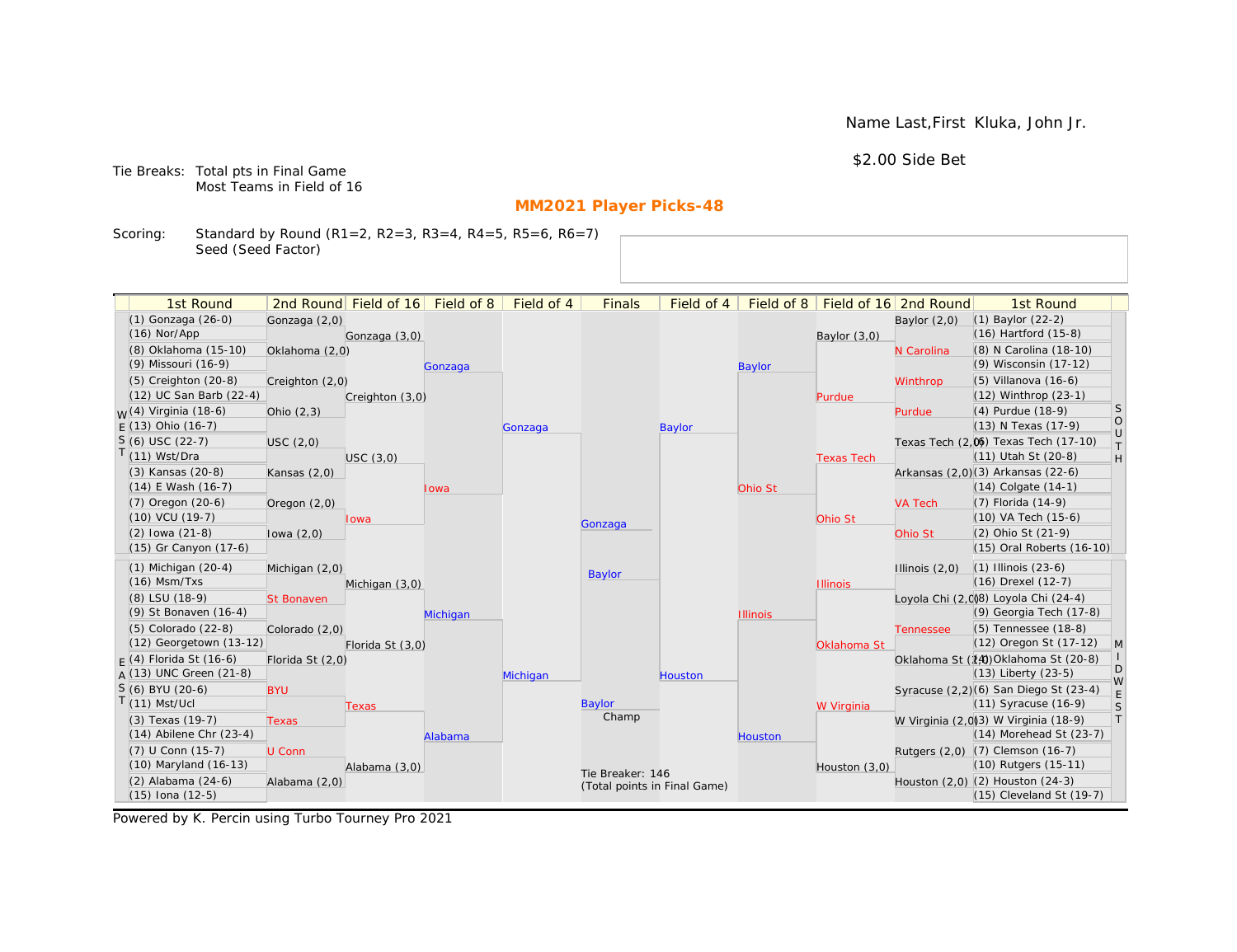Name Last,First Kluka, Julie

\$2.00 Side Bet

Tie Breaks: Total pts in Final Game Most Teams in Field of 16

# **MM2021 Player Picks-48**

Scoring: Standard by Round (R1=2, R2=3, R3=4, R4=5, R5=6, R6=7) Seed (Seed Factor)

| 1st Round                   |                  | 2nd Round Field of 16 | Field of 8 | Field of 4 | <b>Finals</b>                | Field of 4      | Field of 8      |                   | Field of 16 2nd Round | 1st Round                             |                   |
|-----------------------------|------------------|-----------------------|------------|------------|------------------------------|-----------------|-----------------|-------------------|-----------------------|---------------------------------------|-------------------|
| (1) Gonzaga (26-0)          | Gonzaga (2,0)    |                       |            |            |                              |                 |                 |                   | Baylor $(2,0)$        | $(1)$ Baylor $(22-2)$                 |                   |
| $(16)$ Nor/App              |                  | Gonzaga (3,0)         |            |            |                              |                 |                 | Baylor (3,0)      |                       | $(16)$ Hartford $(15-8)$              |                   |
| (8) Oklahoma (15-10)        | Missouri         |                       |            |            |                              |                 |                 |                   | N Carolina            | (8) N Carolina (18-10)                |                   |
| (9) Missouri (16-9)         |                  |                       | Gonzaga    |            |                              |                 | <b>Baylor</b>   |                   |                       | (9) Wisconsin (17-12)                 |                   |
| $(5)$ Creighton $(20-8)$    | Creighton (2,0)  |                       |            |            |                              |                 |                 |                   | Winthrop              | $(5)$ Villanova $(16-6)$              |                   |
| (12) UC San Barb (22-4)     |                  | Creighton (3,0)       |            |            |                              |                 |                 | Purdue            |                       | (12) Winthrop (23-1)                  |                   |
| $M(4)$ Virginia (18-6)      | Ohio $(2,3)$     |                       |            |            |                              |                 |                 |                   | Purdue                | (4) Purdue (18-9)                     | <sub>S</sub>      |
| $F(13)$ Ohio (16-7)         |                  |                       |            | Gonzaga    |                              | Ohio St         |                 |                   |                       | (13) N Texas (17-9)                   | $\circ$<br>$\cup$ |
| $S(6)$ USC (22-7)           | USC(2,0)         |                       |            |            |                              |                 |                 |                   |                       | Texas Tech (2,0) Texas Tech (17-10)   | $\top$            |
| $T(11)$ Wst/Dra             |                  | USC(3,0)              |            |            |                              |                 |                 | <b>Texas Tech</b> |                       | $(11)$ Utah St $(20-8)$               | H                 |
| (3) Kansas (20-8)           | Kansas $(2,0)$   |                       |            |            |                              |                 |                 |                   |                       | Arkansas (2,0)(3) Arkansas (22-6)     |                   |
| $(14)$ E Wash $(16-7)$      |                  |                       | <b>USC</b> |            |                              |                 | Ohio St         |                   |                       | (14) Colgate (14-1)                   |                   |
| (7) Oregon (20-6)           | <b>VCU</b>       |                       |            |            |                              |                 |                 |                   | Florida $(2,0)$       | (7) Florida (14-9)                    |                   |
| (10) VCU (19-7)             |                  | lowa                  |            |            | Michigan                     |                 |                 | Ohio St           |                       | (10) VA Tech (15-6)                   |                   |
| $(2)$ lowa $(21-8)$         | lowa $(2,0)$     |                       |            |            |                              |                 |                 |                   | Ohio St               | (2) Ohio St (21-9)                    |                   |
| (15) Gr Canyon (17-6)       |                  |                       |            |            |                              |                 |                 |                   |                       | (15) Oral Roberts (16-10)             |                   |
| $(1)$ Michigan $(20-4)$     | Michigan (2,0)   |                       |            |            | <b>Illinois</b>              |                 |                 |                   | Illinois $(2,0)$      | $(1)$ Illinois $(23-6)$               |                   |
| $(16)$ Msm/Txs              |                  | Michigan (3,0)        |            |            |                              |                 |                 | <b>Illinois</b>   |                       | (16) Drexel (12-7)                    |                   |
| (8) LSU (18-9)              | LSU(2,0)         |                       |            |            |                              |                 |                 |                   | Georgia Tech          | (8) Loyola Chi (24-4)                 |                   |
| (9) St Bonaven (16-4)       |                  |                       | Michigan   |            |                              |                 | <b>Illinois</b> |                   |                       | (9) Georgia Tech (17-8)               |                   |
| $(5)$ Colorado $(22-8)$     | Georgetown       |                       |            |            |                              |                 |                 |                   | <b>Tennessee</b>      | (5) Tennessee (18-8)                  |                   |
| (12) Georgetown (13-12)     |                  | Florida St (3,0)      |            |            |                              |                 |                 | Oklahoma St       |                       | (12) Oregon St (17-12)                | M                 |
| $F(4)$ Florida St (16-6)    | Florida St (2,0) |                       |            |            |                              |                 |                 |                   |                       | Oklahoma St (14) Oklahoma St (20-8)   | D                 |
| $A(13)$ UNC Green (21-8)    |                  |                       |            | Michigan   |                              | <b>Illinois</b> |                 |                   |                       | $(13)$ Liberty $(23-5)$               | W                 |
| S (6) BYU (20-6)            | <b>BYU</b>       |                       |            |            |                              |                 |                 |                   |                       | Syracuse (2,2)(6) San Diego St (23-4) | E                 |
| $T(11)$ Mst/Ucl             |                  | <b>Texas</b>          |            |            | Michigan                     |                 |                 | W Virginia        |                       | (11) Syracuse (16-9)                  | S                 |
| (3) Texas (19-7)            | <b>Texas</b>     |                       |            |            | Champ                        |                 |                 |                   |                       | W Virginia (2,0)3) W Virginia (18-9)  | T                 |
| $(14)$ Abilene Chr $(23-4)$ |                  |                       | Texas      |            |                              |                 | <b>Houston</b>  |                   |                       | (14) Morehead St (23-7)               |                   |
| (7) U Conn (15-7)           | U Conn           |                       |            |            |                              |                 |                 |                   |                       | Rutgers (2,0) (7) Clemson (16-7)      |                   |
| (10) Maryland (16-13)       |                  | <b>U</b> Conn         |            |            | Tie Breaker: 51              |                 |                 | Houston $(3,0)$   |                       | (10) Rutgers (15-11)                  |                   |
| (2) Alabama (24-6)          | Alabama (2,0)    |                       |            |            | (Total points in Final Game) |                 |                 |                   |                       | Houston (2,0) (2) Houston (24-3)      |                   |
| $(15)$ Iona $(12-5)$        |                  |                       |            |            |                              |                 |                 |                   |                       | (15) Cleveland St (19-7)              |                   |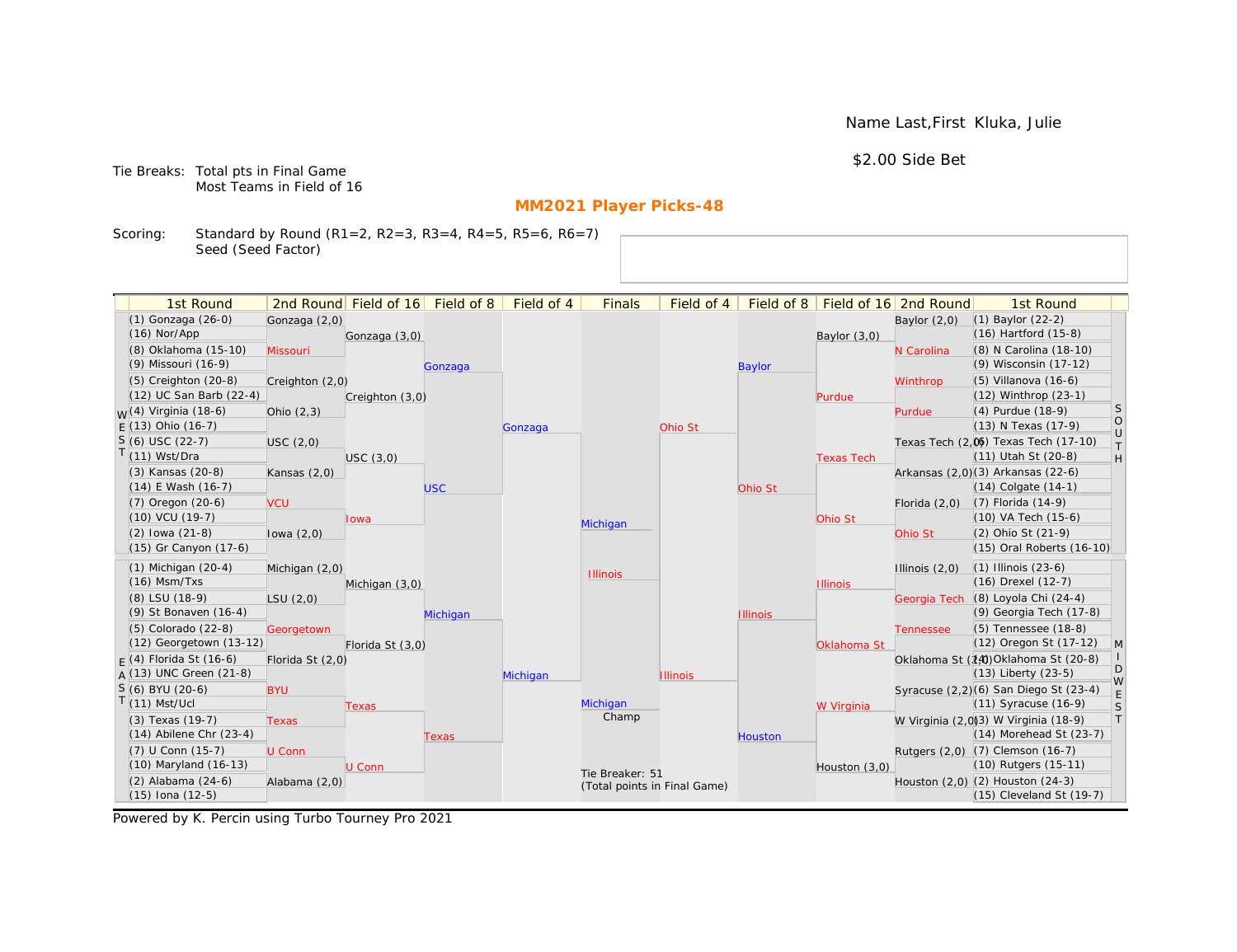Name Last,First Kluka, Marilyn

\$2.00 Side Bet

Tie Breaks: Total pts in Final Game Most Teams in Field of 16

# **MM2021 Player Picks-48**

Scoring: Standard by Round (R1=2, R2=3, R3=4, R4=5, R5=6, R6=7) Seed (Seed Factor)

| 1st Round                            |                  | 2nd Round Field of 16 Field of 8 |          | Field of 4 | <b>Finals</b>                | Field of 4      | Field of 8      |                 | Field of 16 2nd Round | 1st Round                                                    |              |
|--------------------------------------|------------------|----------------------------------|----------|------------|------------------------------|-----------------|-----------------|-----------------|-----------------------|--------------------------------------------------------------|--------------|
| (1) Gonzaga (26-0)                   |                  |                                  |          |            |                              |                 |                 |                 | Baylor $(2,0)$        | $(1)$ Baylor $(22-2)$                                        |              |
| $(16)$ Nor/App                       | Gonzaga (2,0)    | Gonzaga (3,0)                    |          |            |                              |                 |                 | Baylor $(3,0)$  |                       | (16) Hartford (15-8)                                         |              |
| (8) Oklahoma (15-10)                 | Missouri         |                                  |          |            |                              |                 |                 |                 |                       | Wisconsin (2,0)(8) N Carolina (18-10)                        |              |
| (9) Missouri (16-9)                  |                  |                                  | Gonzaga  |            |                              |                 | <b>Baylor</b>   |                 |                       | (9) Wisconsin (17-12)                                        |              |
| $(5)$ Creighton $(20-8)$             | Creighton (2,0)  |                                  |          |            |                              |                 |                 |                 |                       | Villanova (2,0) (5) Villanova (16-6)                         |              |
| (12) UC San Barb (22-4)              |                  | Virginia                         |          |            |                              |                 |                 | Purdue          |                       | $(12)$ Winthrop $(23-1)$                                     |              |
| <sub>M</sub> /(4) Virginia (18-6)    | Virginia         |                                  |          |            |                              |                 |                 |                 | Purdue                | (4) Purdue (18-9)                                            | S            |
| $F(13)$ Ohio (16-7)                  |                  |                                  |          | Gonzaga    |                              | <b>Baylor</b>   |                 |                 |                       | (13) N Texas (17-9)                                          | $\circ$      |
| $S(6)$ USC (22-7)                    | USC(2,0)         |                                  |          |            |                              |                 |                 |                 |                       | Texas Tech (2.06) Texas Tech (17-10)                         | $\cup$<br>T. |
| T(11) Wst/Dra                        |                  | Kansas                           |          |            |                              |                 |                 | Arkansas (3,0)  |                       | (11) Utah St (20-8)                                          | H            |
| (3) Kansas (20-8)                    | Kansas $(2,0)$   |                                  |          |            |                              |                 |                 |                 |                       | Arkansas (2,0)(3) Arkansas (22-6)                            |              |
| $(14)$ E Wash $(16-7)$               |                  |                                  | Iowa     |            |                              |                 | Ohio St         |                 |                       | $(14)$ Colgate $(14-1)$                                      |              |
| $(7)$ Oregon $(20-6)$                | Oregon $(2,0)$   |                                  |          |            |                              |                 |                 |                 | <b>VA Tech</b>        | (7) Florida (14-9)                                           |              |
| (10) VCU (19-7)                      |                  | Iowa                             |          |            | Gonzaga                      |                 |                 | Ohio St         |                       | (10) VA Tech (15-6)                                          |              |
| $(2)$ lowa $(21-8)$                  | lowa $(2,0)$     |                                  |          |            |                              |                 |                 |                 | Ohio St               | (2) Ohio St (21-9)                                           |              |
| (15) Gr Canyon (17-6)                |                  |                                  |          |            |                              |                 |                 |                 |                       | (15) Oral Roberts (16-10)                                    |              |
| $(1)$ Michigan $(20-4)$              | Michigan (2,0)   |                                  |          |            | Baylor                       |                 |                 |                 | Illinois $(2,0)$      | $(1)$ Illinois $(23-6)$                                      |              |
| $(16)$ Msm/Txs                       |                  | Michigan (3,0)                   |          |            |                              |                 |                 | <b>Illinois</b> |                       | (16) Drexel (12-7)                                           |              |
| (8) LSU (18-9)                       | LSU(2,0)         |                                  |          |            |                              |                 |                 |                 |                       | Loyola Chi (2,008) Loyola Chi (24-4)                         |              |
| (9) St Bonaven (16-4)                |                  |                                  | Michigan |            |                              |                 | <b>Illinois</b> |                 |                       | (9) Georgia Tech (17-8)                                      |              |
| (5) Colorado (22-8)                  | Colorado (2,0)   |                                  |          |            |                              |                 |                 |                 | <b>Tennessee</b>      | (5) Tennessee (18-8)                                         |              |
| (12) Georgetown (13-12)              |                  | Florida St (3,0)                 |          |            |                              |                 |                 | Tennessee       |                       | (12) Oregon St (17-12)                                       | $\mathsf{M}$ |
| $F(4)$ Florida St (16-6)             | Florida St (2,0) |                                  |          |            |                              |                 |                 |                 |                       | Oklahoma St (14) Oklahoma St (20-8)                          | D            |
| $A(13)$ UNC Green (21-8)             |                  |                                  |          | Texas      |                              | <b>Illinois</b> |                 |                 |                       | (13) Liberty (23-5)                                          | W            |
| $S(6)$ BYU (20-6)<br>$T(11)$ Mst/Ucl | <b>BYU</b>       |                                  |          |            | Gonzaga                      |                 |                 |                 |                       | San Diego St (6) San Diego St (23-4)<br>(11) Syracuse (16-9) | $\mathsf E$  |
| (3) Texas (19-7)                     |                  | Texas                            |          |            | Champ                        |                 |                 | W Virginia      |                       | W Virginia (2,0)(3) W Virginia (18-9)                        | S<br>T       |
| $(14)$ Abilene Chr $(23-4)$          | <b>Texas</b>     |                                  | Texas    |            |                              |                 | Houston         |                 |                       | (14) Morehead St (23-7)                                      |              |
| $(7)$ U Conn $(15-7)$                | U Conn           |                                  |          |            |                              |                 |                 |                 |                       | Rutgers (2,0) (7) Clemson (16-7)                             |              |
| (10) Maryland (16-13)                |                  | Alabama (3,0)                    |          |            |                              |                 |                 | Houston (3,0)   |                       | (10) Rutgers (15-11)                                         |              |
| (2) Alabama (24-6)                   | Alabama (2,0)    |                                  |          |            | Tie Breaker: 151             |                 |                 |                 |                       | Houston (2,0) (2) Houston (24-3)                             |              |
| $(15)$ Iona $(12-5)$                 |                  |                                  |          |            | (Total points in Final Game) |                 |                 |                 |                       | (15) Cleveland St (19-7)                                     |              |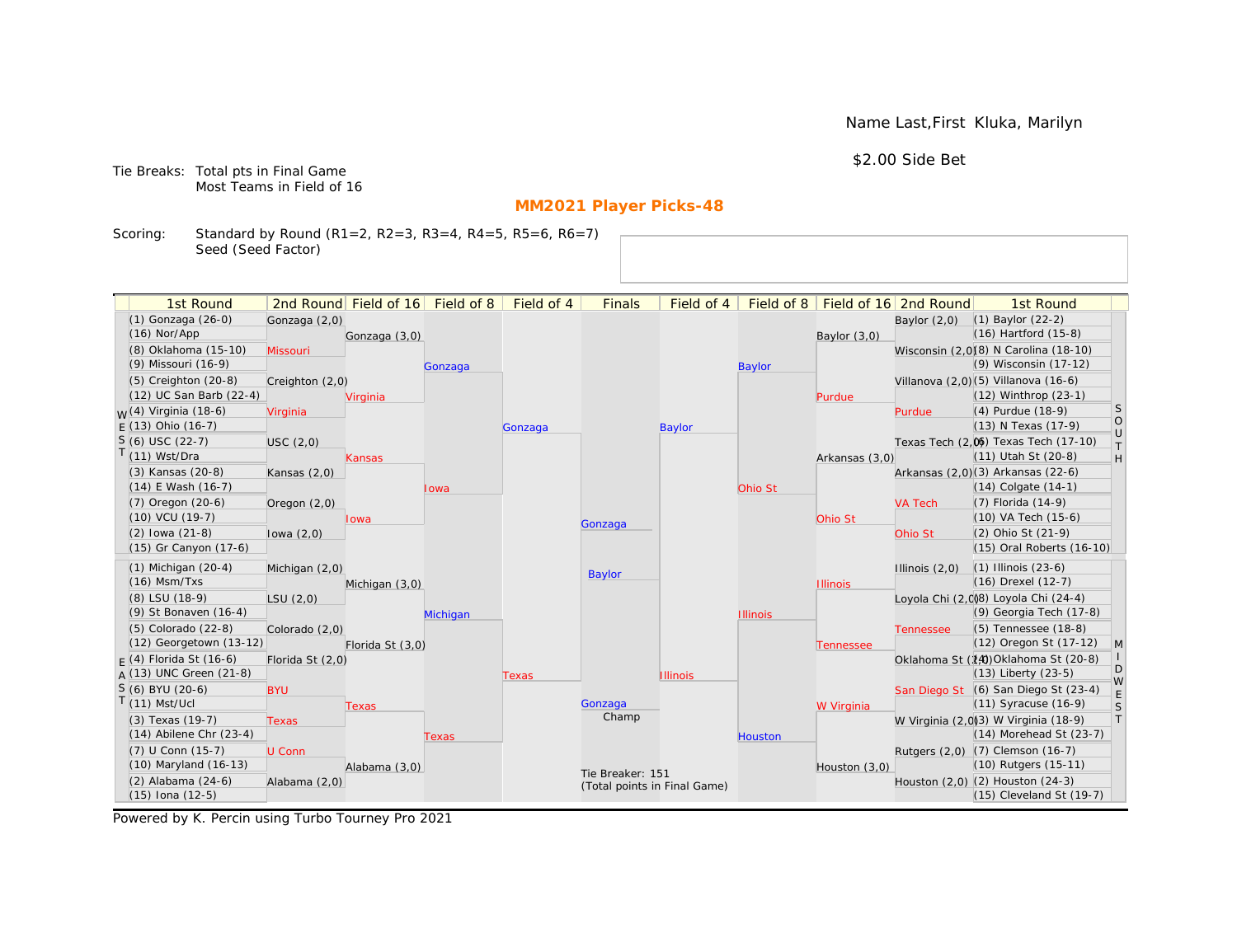Name Last,First Kroll, Emma

\$2.00 Side Bet

Tie Breaks: Total pts in Final Game Most Teams in Field of 16

# **MM2021 Player Picks-48**

Scoring: Standard by Round (R1=2, R2=3, R3=4, R4=5, R5=6, R6=7) Seed (Seed Factor)

| 2nd Round Field of 16 Field of 8<br>Field of 16 2nd Round<br>(1) Gonzaga (26-0)<br>$(1)$ Baylor $(22-2)$<br>Gonzaga (2,0)<br>Baylor $(2,0)$<br>(16) Hartford (15-8)<br>$(16)$ Nor/App<br>Gonzaga (3,0)<br>Baylor $(3,0)$<br>(8) Oklahoma (15-10)<br>Wisconsin (2,0)(8) N Carolina (18-10)<br><b>Missouri</b><br>(9) Wisconsin (17-12)<br>(9) Missouri (16-9)<br><b>Baylor</b><br>Gonzaga<br>Villanova (2,0) (5) Villanova (16-6)<br>$(5)$ Creighton $(20-8)$<br>Creighton (2,0)<br>(12) UC San Barb (22-4)<br>$(12)$ Winthrop $(23-1)$<br>Virginia<br>Purdue<br>S<br><sub>M</sub> /(4) Virginia (18-6)<br>(4) Purdue (18-9)<br>Virginia<br>Purdue<br>$\circ$<br>$F(13)$ Ohio (16-7)<br>(13) N Texas (17-9)<br><b>Baylor</b><br>Gonzaga<br>$\cup$<br>$S(6)$ USC (22-7)<br>Texas Tech (2.06) Texas Tech (17-10)<br>USC(2,0)<br>T.<br>$T(11)$ Wst/Dra<br>(11) Utah St (20-8)<br>H<br>Arkansas (3,0)<br>Kansas<br>Arkansas (2,0)(3) Arkansas (22-6)<br>(3) Kansas (20-8)<br>Kansas $(2,0)$<br>$(14)$ E Wash $(16-7)$<br>$(14)$ Colgate $(14-1)$<br><b>Arkansas</b><br>Iowa<br>(7) Florida (14-9)<br>$(7)$ Oregon $(20-6)$<br>Florida $(2,0)$<br>Oregon $(2,0)$<br>(10) VCU (19-7)<br>(10) VA Tech (15-6)<br>Ohio St<br>Iowa<br>Michigan<br>$(2)$ lowa $(21-8)$<br>(2) Ohio St (21-9)<br>Ohio St<br>lowa $(2,0)$<br>(15) Gr Canyon (17-6)<br>(15) Oral Roberts (16-10)<br>$(1)$ Michigan $(20-4)$<br>$(1)$ Illinois $(23-6)$<br>Michigan (2,0)<br>Illinois $(2,0)$<br>Baylor<br>$(16)$ Msm/Txs<br>(16) Drexel (12-7)<br><b>Illinois</b><br>Michigan (3,0)<br>(8) Loyola Chi (24-4)<br>(8) LSU (18-9)<br><b>St Bonaven</b><br>Georgia Tech<br>(9) Georgia Tech (17-8)<br>(9) St Bonaven (16-4)<br>Michigan<br><b>Illinois</b><br>(5) Tennessee (18-8)<br>(5) Colorado (22-8)<br>Colorado (2,0)<br><b>Tennessee</b><br>(12) Georgetown (13-12)<br>(12) Oregon St (17-12)<br>$\mathsf{M}$<br>Florida St (3,0)<br>Oklahoma St<br>$F(4)$ Florida St (16-6)<br>Oklahoma St (14) Oklahoma St (20-8)<br>Florida St (2,0)<br>D<br>$A(13)$ UNC Green (21-8)<br>(13) Liberty (23-5)<br>Michigan<br><b>Illinois</b><br>W<br>$S(6)$ BYU (20-6)<br>San Diego St (6) San Diego St (23-4)<br><b>BYU</b><br>$\mathsf E$<br>$T(11)$ Mst/Ucl<br>Baylor<br>(11) Syracuse (16-9)<br>S<br>W Virginia<br>Texas<br>Champ<br>T<br>W Virginia (2,0)3) W Virginia (18-9)<br>(3) Texas (19-7)<br><b>Texas</b><br>$(14)$ Abilene Chr $(23-4)$<br>$(14)$ Morehead St $(23-7)$<br>Alabama<br>Houston<br>(7) U Conn (15-7)<br>(7) Clemson (16-7)<br>U Conn<br><b>Clemson</b><br>(10) Maryland (16-13)<br>(10) Rutgers (15-11)<br>Alabama (3,0)<br>Houston (3,0)<br>Tie Breaker: 147<br>(2) Alabama (24-6)<br>Houston (2,0) (2) Houston (24-3)<br>Alabama (2,0)<br>(Total points in Final Game) | 1st Round |  | Field of 4 | <b>Finals</b> | Field of 4 | Field of 8 |  | 1st Round |  |
|-----------------------------------------------------------------------------------------------------------------------------------------------------------------------------------------------------------------------------------------------------------------------------------------------------------------------------------------------------------------------------------------------------------------------------------------------------------------------------------------------------------------------------------------------------------------------------------------------------------------------------------------------------------------------------------------------------------------------------------------------------------------------------------------------------------------------------------------------------------------------------------------------------------------------------------------------------------------------------------------------------------------------------------------------------------------------------------------------------------------------------------------------------------------------------------------------------------------------------------------------------------------------------------------------------------------------------------------------------------------------------------------------------------------------------------------------------------------------------------------------------------------------------------------------------------------------------------------------------------------------------------------------------------------------------------------------------------------------------------------------------------------------------------------------------------------------------------------------------------------------------------------------------------------------------------------------------------------------------------------------------------------------------------------------------------------------------------------------------------------------------------------------------------------------------------------------------------------------------------------------------------------------------------------------------------------------------------------------------------------------------------------------------------------------------------------------------------------------------------------------------------------------------------------------------------------------------------------------------------------------------------------------------------------------------------------------------------------------------------------------------------|-----------|--|------------|---------------|------------|------------|--|-----------|--|
|                                                                                                                                                                                                                                                                                                                                                                                                                                                                                                                                                                                                                                                                                                                                                                                                                                                                                                                                                                                                                                                                                                                                                                                                                                                                                                                                                                                                                                                                                                                                                                                                                                                                                                                                                                                                                                                                                                                                                                                                                                                                                                                                                                                                                                                                                                                                                                                                                                                                                                                                                                                                                                                                                                                                                           |           |  |            |               |            |            |  |           |  |
|                                                                                                                                                                                                                                                                                                                                                                                                                                                                                                                                                                                                                                                                                                                                                                                                                                                                                                                                                                                                                                                                                                                                                                                                                                                                                                                                                                                                                                                                                                                                                                                                                                                                                                                                                                                                                                                                                                                                                                                                                                                                                                                                                                                                                                                                                                                                                                                                                                                                                                                                                                                                                                                                                                                                                           |           |  |            |               |            |            |  |           |  |
|                                                                                                                                                                                                                                                                                                                                                                                                                                                                                                                                                                                                                                                                                                                                                                                                                                                                                                                                                                                                                                                                                                                                                                                                                                                                                                                                                                                                                                                                                                                                                                                                                                                                                                                                                                                                                                                                                                                                                                                                                                                                                                                                                                                                                                                                                                                                                                                                                                                                                                                                                                                                                                                                                                                                                           |           |  |            |               |            |            |  |           |  |
|                                                                                                                                                                                                                                                                                                                                                                                                                                                                                                                                                                                                                                                                                                                                                                                                                                                                                                                                                                                                                                                                                                                                                                                                                                                                                                                                                                                                                                                                                                                                                                                                                                                                                                                                                                                                                                                                                                                                                                                                                                                                                                                                                                                                                                                                                                                                                                                                                                                                                                                                                                                                                                                                                                                                                           |           |  |            |               |            |            |  |           |  |
|                                                                                                                                                                                                                                                                                                                                                                                                                                                                                                                                                                                                                                                                                                                                                                                                                                                                                                                                                                                                                                                                                                                                                                                                                                                                                                                                                                                                                                                                                                                                                                                                                                                                                                                                                                                                                                                                                                                                                                                                                                                                                                                                                                                                                                                                                                                                                                                                                                                                                                                                                                                                                                                                                                                                                           |           |  |            |               |            |            |  |           |  |
|                                                                                                                                                                                                                                                                                                                                                                                                                                                                                                                                                                                                                                                                                                                                                                                                                                                                                                                                                                                                                                                                                                                                                                                                                                                                                                                                                                                                                                                                                                                                                                                                                                                                                                                                                                                                                                                                                                                                                                                                                                                                                                                                                                                                                                                                                                                                                                                                                                                                                                                                                                                                                                                                                                                                                           |           |  |            |               |            |            |  |           |  |
|                                                                                                                                                                                                                                                                                                                                                                                                                                                                                                                                                                                                                                                                                                                                                                                                                                                                                                                                                                                                                                                                                                                                                                                                                                                                                                                                                                                                                                                                                                                                                                                                                                                                                                                                                                                                                                                                                                                                                                                                                                                                                                                                                                                                                                                                                                                                                                                                                                                                                                                                                                                                                                                                                                                                                           |           |  |            |               |            |            |  |           |  |
|                                                                                                                                                                                                                                                                                                                                                                                                                                                                                                                                                                                                                                                                                                                                                                                                                                                                                                                                                                                                                                                                                                                                                                                                                                                                                                                                                                                                                                                                                                                                                                                                                                                                                                                                                                                                                                                                                                                                                                                                                                                                                                                                                                                                                                                                                                                                                                                                                                                                                                                                                                                                                                                                                                                                                           |           |  |            |               |            |            |  |           |  |
|                                                                                                                                                                                                                                                                                                                                                                                                                                                                                                                                                                                                                                                                                                                                                                                                                                                                                                                                                                                                                                                                                                                                                                                                                                                                                                                                                                                                                                                                                                                                                                                                                                                                                                                                                                                                                                                                                                                                                                                                                                                                                                                                                                                                                                                                                                                                                                                                                                                                                                                                                                                                                                                                                                                                                           |           |  |            |               |            |            |  |           |  |
|                                                                                                                                                                                                                                                                                                                                                                                                                                                                                                                                                                                                                                                                                                                                                                                                                                                                                                                                                                                                                                                                                                                                                                                                                                                                                                                                                                                                                                                                                                                                                                                                                                                                                                                                                                                                                                                                                                                                                                                                                                                                                                                                                                                                                                                                                                                                                                                                                                                                                                                                                                                                                                                                                                                                                           |           |  |            |               |            |            |  |           |  |
|                                                                                                                                                                                                                                                                                                                                                                                                                                                                                                                                                                                                                                                                                                                                                                                                                                                                                                                                                                                                                                                                                                                                                                                                                                                                                                                                                                                                                                                                                                                                                                                                                                                                                                                                                                                                                                                                                                                                                                                                                                                                                                                                                                                                                                                                                                                                                                                                                                                                                                                                                                                                                                                                                                                                                           |           |  |            |               |            |            |  |           |  |
|                                                                                                                                                                                                                                                                                                                                                                                                                                                                                                                                                                                                                                                                                                                                                                                                                                                                                                                                                                                                                                                                                                                                                                                                                                                                                                                                                                                                                                                                                                                                                                                                                                                                                                                                                                                                                                                                                                                                                                                                                                                                                                                                                                                                                                                                                                                                                                                                                                                                                                                                                                                                                                                                                                                                                           |           |  |            |               |            |            |  |           |  |
|                                                                                                                                                                                                                                                                                                                                                                                                                                                                                                                                                                                                                                                                                                                                                                                                                                                                                                                                                                                                                                                                                                                                                                                                                                                                                                                                                                                                                                                                                                                                                                                                                                                                                                                                                                                                                                                                                                                                                                                                                                                                                                                                                                                                                                                                                                                                                                                                                                                                                                                                                                                                                                                                                                                                                           |           |  |            |               |            |            |  |           |  |
|                                                                                                                                                                                                                                                                                                                                                                                                                                                                                                                                                                                                                                                                                                                                                                                                                                                                                                                                                                                                                                                                                                                                                                                                                                                                                                                                                                                                                                                                                                                                                                                                                                                                                                                                                                                                                                                                                                                                                                                                                                                                                                                                                                                                                                                                                                                                                                                                                                                                                                                                                                                                                                                                                                                                                           |           |  |            |               |            |            |  |           |  |
|                                                                                                                                                                                                                                                                                                                                                                                                                                                                                                                                                                                                                                                                                                                                                                                                                                                                                                                                                                                                                                                                                                                                                                                                                                                                                                                                                                                                                                                                                                                                                                                                                                                                                                                                                                                                                                                                                                                                                                                                                                                                                                                                                                                                                                                                                                                                                                                                                                                                                                                                                                                                                                                                                                                                                           |           |  |            |               |            |            |  |           |  |
|                                                                                                                                                                                                                                                                                                                                                                                                                                                                                                                                                                                                                                                                                                                                                                                                                                                                                                                                                                                                                                                                                                                                                                                                                                                                                                                                                                                                                                                                                                                                                                                                                                                                                                                                                                                                                                                                                                                                                                                                                                                                                                                                                                                                                                                                                                                                                                                                                                                                                                                                                                                                                                                                                                                                                           |           |  |            |               |            |            |  |           |  |
|                                                                                                                                                                                                                                                                                                                                                                                                                                                                                                                                                                                                                                                                                                                                                                                                                                                                                                                                                                                                                                                                                                                                                                                                                                                                                                                                                                                                                                                                                                                                                                                                                                                                                                                                                                                                                                                                                                                                                                                                                                                                                                                                                                                                                                                                                                                                                                                                                                                                                                                                                                                                                                                                                                                                                           |           |  |            |               |            |            |  |           |  |
|                                                                                                                                                                                                                                                                                                                                                                                                                                                                                                                                                                                                                                                                                                                                                                                                                                                                                                                                                                                                                                                                                                                                                                                                                                                                                                                                                                                                                                                                                                                                                                                                                                                                                                                                                                                                                                                                                                                                                                                                                                                                                                                                                                                                                                                                                                                                                                                                                                                                                                                                                                                                                                                                                                                                                           |           |  |            |               |            |            |  |           |  |
|                                                                                                                                                                                                                                                                                                                                                                                                                                                                                                                                                                                                                                                                                                                                                                                                                                                                                                                                                                                                                                                                                                                                                                                                                                                                                                                                                                                                                                                                                                                                                                                                                                                                                                                                                                                                                                                                                                                                                                                                                                                                                                                                                                                                                                                                                                                                                                                                                                                                                                                                                                                                                                                                                                                                                           |           |  |            |               |            |            |  |           |  |
|                                                                                                                                                                                                                                                                                                                                                                                                                                                                                                                                                                                                                                                                                                                                                                                                                                                                                                                                                                                                                                                                                                                                                                                                                                                                                                                                                                                                                                                                                                                                                                                                                                                                                                                                                                                                                                                                                                                                                                                                                                                                                                                                                                                                                                                                                                                                                                                                                                                                                                                                                                                                                                                                                                                                                           |           |  |            |               |            |            |  |           |  |
|                                                                                                                                                                                                                                                                                                                                                                                                                                                                                                                                                                                                                                                                                                                                                                                                                                                                                                                                                                                                                                                                                                                                                                                                                                                                                                                                                                                                                                                                                                                                                                                                                                                                                                                                                                                                                                                                                                                                                                                                                                                                                                                                                                                                                                                                                                                                                                                                                                                                                                                                                                                                                                                                                                                                                           |           |  |            |               |            |            |  |           |  |
|                                                                                                                                                                                                                                                                                                                                                                                                                                                                                                                                                                                                                                                                                                                                                                                                                                                                                                                                                                                                                                                                                                                                                                                                                                                                                                                                                                                                                                                                                                                                                                                                                                                                                                                                                                                                                                                                                                                                                                                                                                                                                                                                                                                                                                                                                                                                                                                                                                                                                                                                                                                                                                                                                                                                                           |           |  |            |               |            |            |  |           |  |
|                                                                                                                                                                                                                                                                                                                                                                                                                                                                                                                                                                                                                                                                                                                                                                                                                                                                                                                                                                                                                                                                                                                                                                                                                                                                                                                                                                                                                                                                                                                                                                                                                                                                                                                                                                                                                                                                                                                                                                                                                                                                                                                                                                                                                                                                                                                                                                                                                                                                                                                                                                                                                                                                                                                                                           |           |  |            |               |            |            |  |           |  |
|                                                                                                                                                                                                                                                                                                                                                                                                                                                                                                                                                                                                                                                                                                                                                                                                                                                                                                                                                                                                                                                                                                                                                                                                                                                                                                                                                                                                                                                                                                                                                                                                                                                                                                                                                                                                                                                                                                                                                                                                                                                                                                                                                                                                                                                                                                                                                                                                                                                                                                                                                                                                                                                                                                                                                           |           |  |            |               |            |            |  |           |  |
|                                                                                                                                                                                                                                                                                                                                                                                                                                                                                                                                                                                                                                                                                                                                                                                                                                                                                                                                                                                                                                                                                                                                                                                                                                                                                                                                                                                                                                                                                                                                                                                                                                                                                                                                                                                                                                                                                                                                                                                                                                                                                                                                                                                                                                                                                                                                                                                                                                                                                                                                                                                                                                                                                                                                                           |           |  |            |               |            |            |  |           |  |
|                                                                                                                                                                                                                                                                                                                                                                                                                                                                                                                                                                                                                                                                                                                                                                                                                                                                                                                                                                                                                                                                                                                                                                                                                                                                                                                                                                                                                                                                                                                                                                                                                                                                                                                                                                                                                                                                                                                                                                                                                                                                                                                                                                                                                                                                                                                                                                                                                                                                                                                                                                                                                                                                                                                                                           |           |  |            |               |            |            |  |           |  |
|                                                                                                                                                                                                                                                                                                                                                                                                                                                                                                                                                                                                                                                                                                                                                                                                                                                                                                                                                                                                                                                                                                                                                                                                                                                                                                                                                                                                                                                                                                                                                                                                                                                                                                                                                                                                                                                                                                                                                                                                                                                                                                                                                                                                                                                                                                                                                                                                                                                                                                                                                                                                                                                                                                                                                           |           |  |            |               |            |            |  |           |  |
|                                                                                                                                                                                                                                                                                                                                                                                                                                                                                                                                                                                                                                                                                                                                                                                                                                                                                                                                                                                                                                                                                                                                                                                                                                                                                                                                                                                                                                                                                                                                                                                                                                                                                                                                                                                                                                                                                                                                                                                                                                                                                                                                                                                                                                                                                                                                                                                                                                                                                                                                                                                                                                                                                                                                                           |           |  |            |               |            |            |  |           |  |
|                                                                                                                                                                                                                                                                                                                                                                                                                                                                                                                                                                                                                                                                                                                                                                                                                                                                                                                                                                                                                                                                                                                                                                                                                                                                                                                                                                                                                                                                                                                                                                                                                                                                                                                                                                                                                                                                                                                                                                                                                                                                                                                                                                                                                                                                                                                                                                                                                                                                                                                                                                                                                                                                                                                                                           |           |  |            |               |            |            |  |           |  |
|                                                                                                                                                                                                                                                                                                                                                                                                                                                                                                                                                                                                                                                                                                                                                                                                                                                                                                                                                                                                                                                                                                                                                                                                                                                                                                                                                                                                                                                                                                                                                                                                                                                                                                                                                                                                                                                                                                                                                                                                                                                                                                                                                                                                                                                                                                                                                                                                                                                                                                                                                                                                                                                                                                                                                           |           |  |            |               |            |            |  |           |  |
| $(15)$ Iona $(12-5)$<br>(15) Cleveland St (19-7)                                                                                                                                                                                                                                                                                                                                                                                                                                                                                                                                                                                                                                                                                                                                                                                                                                                                                                                                                                                                                                                                                                                                                                                                                                                                                                                                                                                                                                                                                                                                                                                                                                                                                                                                                                                                                                                                                                                                                                                                                                                                                                                                                                                                                                                                                                                                                                                                                                                                                                                                                                                                                                                                                                          |           |  |            |               |            |            |  |           |  |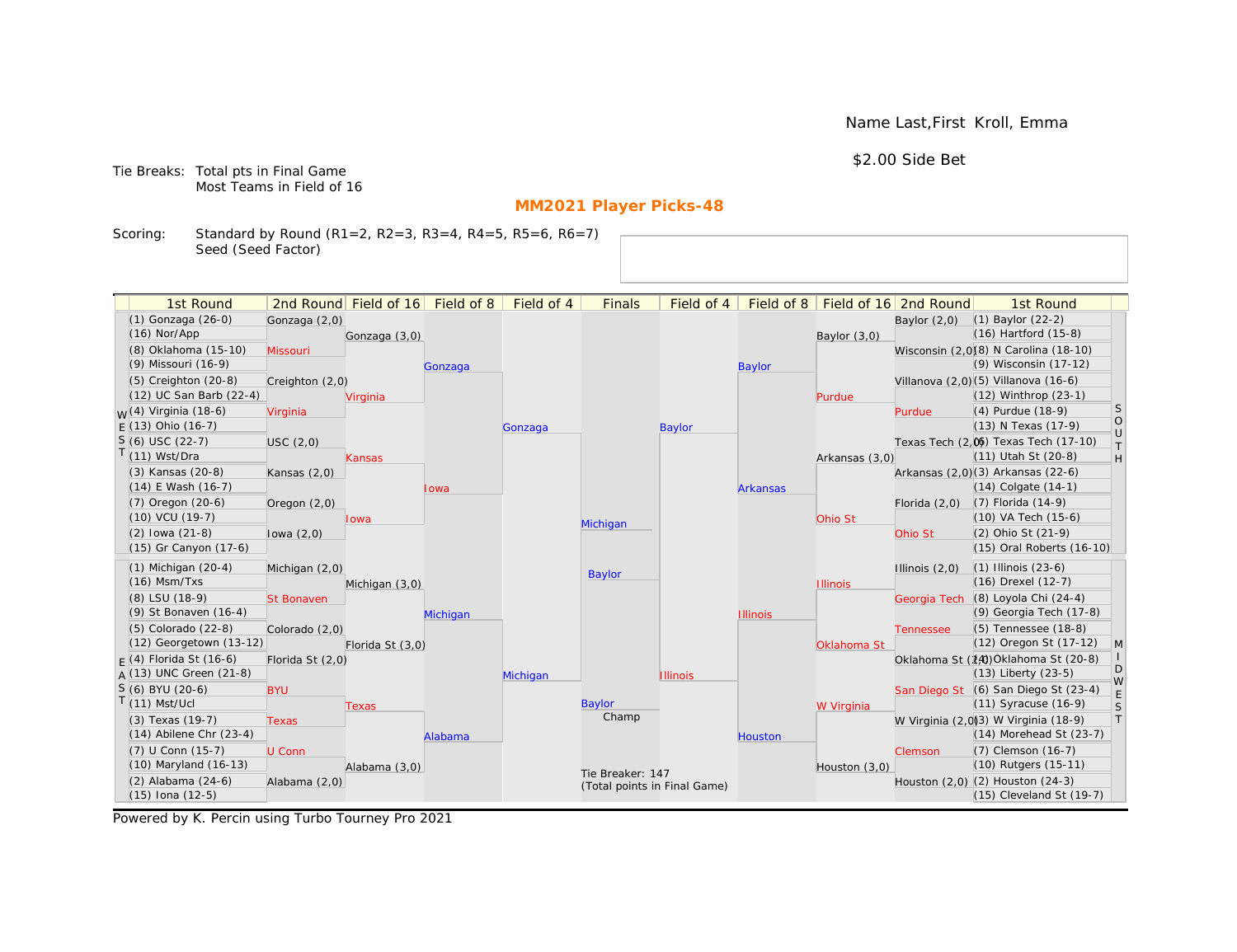Name Last,First Kroll, Phil

\$2.00 Side Bet

Tie Breaks: Total pts in Final Game Most Teams in Field of 16

# **MM2021 Player Picks-48**

Scoring: Standard by Round (R1=2, R2=3, R3=4, R4=5, R5=6, R6=7) Seed (Seed Factor)

| 1st Round                   |                    | 2nd Round Field of 16 | Field of 8 | Field of 4 | <b>Finals</b>    | Field of 4                   | Field of 8      |                 | Field of 16 2nd Round | 1st Round                            |                  |
|-----------------------------|--------------------|-----------------------|------------|------------|------------------|------------------------------|-----------------|-----------------|-----------------------|--------------------------------------|------------------|
| (1) Gonzaga (26-0)          | Gonzaga (2,0)      |                       |            |            |                  |                              |                 |                 | Baylor $(2,0)$        | $(1)$ Baylor $(22-2)$                |                  |
| $(16)$ Nor/App              |                    | Gonzaga (3,0)         |            |            |                  |                              |                 | Baylor (3,0)    |                       | (16) Hartford (15-8)                 |                  |
| (8) Oklahoma (15-10)        | Oklahoma (2,0)     |                       |            |            |                  |                              |                 |                 | N Carolina            | (8) N Carolina (18-10)               |                  |
| (9) Missouri (16-9)         |                    |                       | Gonzaga    |            |                  |                              | Villanova       |                 |                       | (9) Wisconsin (17-12)                |                  |
| $(5)$ Creighton $(20-8)$    | <b>UC San Barb</b> |                       |            |            |                  |                              |                 |                 |                       | Villanova (2,0)(5) Villanova (16-6)  |                  |
| (12) UC San Barb (22-4)     |                    | Virginia              |            |            |                  |                              |                 | Villanova (3,0) |                       | (12) Winthrop (23-1)                 |                  |
| $M(4)$ Virginia (18-6)      | Virginia           |                       |            |            |                  |                              |                 |                 | Purdue                | (4) Purdue (18-9)                    | <sub>S</sub>     |
| $F(13)$ Ohio (16-7)         |                    |                       |            | Gonzaga    |                  | Ohio St                      |                 |                 |                       | (13) N Texas (17-9)                  | $\circ$          |
| $S(6)$ USC (22-7)           | USC(2,0)           |                       |            |            |                  |                              |                 |                 | Utah St               | (6) Texas Tech (17-10)               | $\cup$<br>$\top$ |
| $T(11)$ Wst/Dra             |                    | Kansas                |            |            |                  |                              |                 | Arkansas (3,0)  |                       | (11) Utah St (20-8)                  | H                |
| (3) Kansas (20-8)           | Kansas $(2,0)$     |                       |            |            |                  |                              |                 |                 |                       | Arkansas (2,0)(3) Arkansas (22-6)    |                  |
| $(14)$ E Wash $(16-7)$      |                    |                       | lowa       |            |                  |                              | Ohio St         |                 |                       | $(14)$ Colgate $(14-1)$              |                  |
| (7) Oregon (20-6)           | Oregon $(2,0)$     |                       |            |            |                  |                              |                 |                 | <b>VA Tech</b>        | (7) Florida (14-9)                   |                  |
| (10) VCU (19-7)             |                    | lowa                  |            |            | Gonzaga          |                              |                 | Ohio St         |                       | (10) VA Tech (15-6)                  |                  |
| $(2)$ lowa $(21-8)$         | lowa $(2,0)$       |                       |            |            |                  |                              |                 |                 | Ohio St               | (2) Ohio St (21-9)                   |                  |
| (15) Gr Canyon (17-6)       |                    |                       |            |            |                  |                              |                 |                 |                       | (15) Oral Roberts (16-10)            |                  |
| $(1)$ Michigan $(20-4)$     | Michigan (2,0)     |                       |            |            | Houston          |                              |                 |                 | Illinois $(2,0)$      | $(1)$ Illinois $(23-6)$              |                  |
| $(16)$ Msm/Txs              |                    | Michigan (3,0)        |            |            |                  |                              |                 | <b>Illinois</b> |                       | (16) Drexel (12-7)                   |                  |
| (8) LSU (18-9)              | LSU(2,0)           |                       |            |            |                  |                              |                 |                 |                       | Loyola Chi (2,0)8) Loyola Chi (24-4) |                  |
| (9) St Bonaven (16-4)       |                    |                       | Michigan   |            |                  |                              | <b>Illinois</b> |                 |                       | (9) Georgia Tech (17-8)              |                  |
| $(5)$ Colorado $(22-8)$     | Georgetown         |                       |            |            |                  |                              |                 |                 | <b>Tennessee</b>      | (5) Tennessee (18-8)                 |                  |
| (12) Georgetown (13-12)     |                    | Georgetown            |            |            |                  |                              |                 | Tennessee       |                       | (12) Oregon St (17-12)               | $\mathsf{M}$     |
| $F(4)$ Florida St (16-6)    | Florida St (2,0)   |                       |            |            |                  |                              |                 |                 | Liberty               | (4) Oklahoma St (20-8)               | D                |
| $A(13)$ UNC Green (21-8)    |                    |                       |            | Michigan   |                  | Houston                      |                 |                 |                       | (13) Liberty (23-5)                  | W                |
| S (6) BYU (20-6)            | <b>BYU</b>         |                       |            |            |                  |                              |                 |                 |                       | San Diego St (6) San Diego St (23-4) | E                |
| $T(11)$ Mst/Ucl             |                    | <b>Texas</b>          |            |            | Gonzaga          |                              |                 | San Diego St    |                       | (11) Syracuse (16-9)                 | S                |
| (3) Texas (19-7)            | <b>Texas</b>       |                       |            |            | Champ            |                              |                 |                 |                       | W Virginia (2,0)3) W Virginia (18-9) | $\top$           |
| $(14)$ Abilene Chr $(23-4)$ |                    |                       | Alabama    |            |                  |                              | Houston         |                 |                       | (14) Morehead St (23-7)              |                  |
| (7) U Conn (15-7)           | Maryland (2,0)     |                       |            |            |                  |                              |                 |                 |                       | Rutgers (2,0) (7) Clemson (16-7)     |                  |
| (10) Maryland (16-13)       |                    | Alabama (3,0)         |            |            | Tie Breaker: 153 |                              |                 | Houston (3,0)   |                       | (10) Rutgers (15-11)                 |                  |
| (2) Alabama (24-6)          | Alabama (2,0)      |                       |            |            |                  | (Total points in Final Game) |                 |                 |                       | Houston (2,0) (2) Houston (24-3)     |                  |
| $(15)$ Iona $(12-5)$        |                    |                       |            |            |                  |                              |                 |                 |                       | (15) Cleveland St (19-7)             |                  |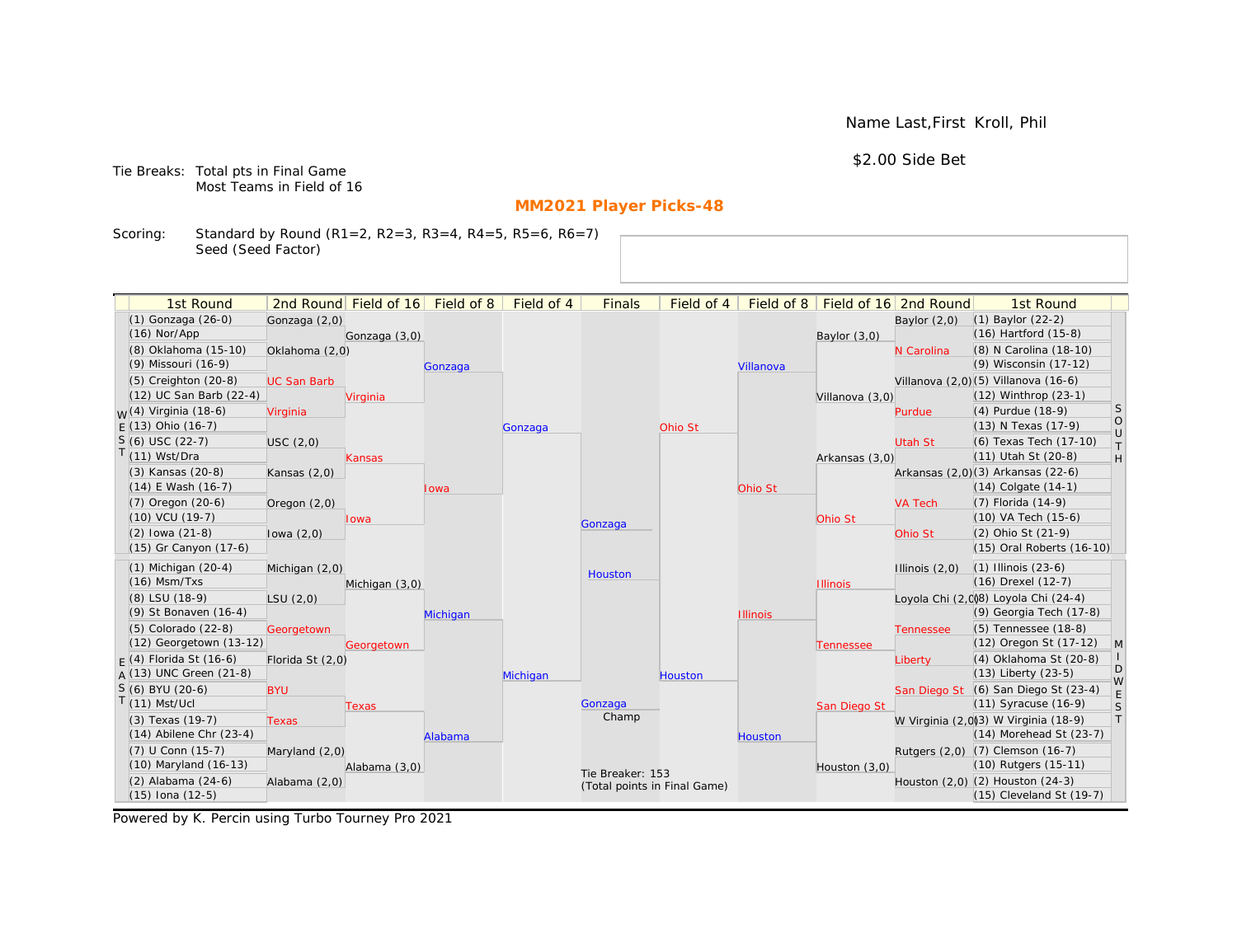Name Last,First Kroll, Ron

\$2.00 Side Bet

Tie Breaks: Total pts in Final Game Most Teams in Field of 16

# **MM2021 Player Picks-48**

Scoring: Standard by Round (R1=2, R2=3, R3=4, R4=5, R5=6, R6=7) Seed (Seed Factor)

| 1st Round                        |                  | 2nd Round Field of 16 | Field of 8        | Field of 4 | <b>Finals</b>                | Field of 4      | Field of 8      |                 | Field of 16 2nd Round | 1st Round                             |                                      |
|----------------------------------|------------------|-----------------------|-------------------|------------|------------------------------|-----------------|-----------------|-----------------|-----------------------|---------------------------------------|--------------------------------------|
| (1) Gonzaga (26-0)               | Gonzaga (2,0)    |                       |                   |            |                              |                 |                 |                 | Baylor $(2,0)$        | $(1)$ Baylor $(22-2)$                 |                                      |
| $(16)$ Nor/App                   |                  | Gonzaga (3,0)         |                   |            |                              |                 |                 | Baylor (3,0)    |                       | $(16)$ Hartford $(15-8)$              |                                      |
| (8) Oklahoma (15-10)             | Oklahoma (2,0)   |                       |                   |            |                              |                 |                 |                 | N Carolina            | (8) N Carolina (18-10)                |                                      |
| (9) Missouri (16-9)              |                  |                       | Gonzaga           |            |                              |                 | <b>Baylor</b>   |                 |                       | (9) Wisconsin (17-12)                 |                                      |
| $(5)$ Creighton $(20-8)$         | Creighton (2,0)  |                       |                   |            |                              |                 |                 |                 |                       | Villanova (2,0) (5) Villanova (16-6)  |                                      |
| (12) UC San Barb (22-4)          |                  | Creighton (3,0)       |                   |            |                              |                 |                 | Villanova (3,0) |                       | $(12)$ Winthrop $(23-1)$              |                                      |
| <sub>W</sub> (4) Virginia (18-6) | Virginia         |                       |                   |            |                              |                 |                 |                 | Purdue                | (4) Purdue (18-9)                     | S                                    |
| $E(13)$ Ohio (16-7)              |                  |                       |                   | Gonzaga    |                              | <b>Baylor</b>   |                 |                 |                       | (13) N Texas (17-9)                   | $\begin{matrix} 0 \\ U \end{matrix}$ |
| $S(6)$ USC (22-7)                | USC(2,0)         |                       |                   |            |                              |                 |                 |                 |                       | Texas Tech (2,0) Texas Tech (17-10)   | $\top$                               |
| T(11) Wst/Dra                    |                  | Kansas                |                   |            |                              |                 |                 | Arkansas (3,0)  |                       | (11) Utah St (20-8)                   | H                                    |
| (3) Kansas (20-8)                | Kansas $(2,0)$   |                       |                   |            |                              |                 |                 |                 |                       | Arkansas (2,0)(3) Arkansas (22-6)     |                                      |
| $(14)$ E Wash $(16-7)$           |                  |                       | lowa              |            |                              |                 | Ohio St         |                 |                       | $(14)$ Colgate $(14-1)$               |                                      |
| $(7)$ Oregon $(20-6)$            | Oregon $(2,0)$   |                       |                   |            |                              |                 |                 |                 | <b>VA Tech</b>        | (7) Florida (14-9)                    |                                      |
| (10) VCU (19-7)                  |                  | lowa                  |                   |            | Gonzaga                      |                 |                 | Ohio St         |                       | (10) VA Tech (15-6)                   |                                      |
| $(2)$ lowa $(21-8)$              | lowa $(2,0)$     |                       |                   |            |                              |                 |                 |                 | Ohio St               | (2) Ohio St (21-9)                    |                                      |
| (15) Gr Canyon (17-6)            |                  |                       |                   |            |                              |                 |                 |                 |                       | (15) Oral Roberts (16-10)             |                                      |
| $(1)$ Michigan $(20-4)$          | Michigan (2,0)   |                       |                   |            | <b>Illinois</b>              |                 |                 |                 | Illinois $(2,0)$      | $(1)$ Illinois $(23-6)$               |                                      |
| $(16)$ Msm/Txs                   |                  | Michigan (3,0)        |                   |            |                              |                 |                 | <b>Illinois</b> |                       | (16) Drexel (12-7)                    |                                      |
| (8) LSU (18-9)                   | LSU(2,0)         |                       |                   |            |                              |                 |                 |                 | Georgia Tech          | (8) Loyola Chi (24-4)                 |                                      |
| (9) St Bonaven (16-4)            |                  |                       | <b>Florida St</b> |            |                              |                 | <b>Illinois</b> |                 |                       | (9) Georgia Tech (17-8)               |                                      |
| (5) Colorado (22-8)              | Colorado (2,0)   |                       |                   |            |                              |                 |                 |                 | <b>Tennessee</b>      | (5) Tennessee (18-8)                  |                                      |
| (12) Georgetown (13-12)          |                  | Florida St (3,0)      |                   |            |                              |                 |                 | Oklahoma St     |                       | (12) Oregon St (17-12)                | $\mathsf{M}$                         |
| $F(4)$ Florida St (16-6)         | Florida St (2,0) |                       |                   |            |                              |                 |                 |                 |                       | Oklahoma St (14) Oklahoma St (20-8)   | D                                    |
| $A(13)$ UNC Green (21-8)         |                  |                       |                   | Texas      |                              | <b>Illinois</b> |                 |                 |                       | $(13)$ Liberty $(23-5)$               | W                                    |
| S (6) BYU (20-6)                 | <b>BYU</b>       |                       |                   |            |                              |                 |                 |                 |                       | San Diego St (6) San Diego St (23-4)  | E                                    |
| $T(11)$ Mst/Ucl                  |                  | Texas                 |                   |            | <b>Illinois</b>              |                 |                 | San Diego St    |                       | $(11)$ Syracuse $(16-9)$              | S                                    |
| $(3)$ Texas $(19-7)$             | <b>Texas</b>     |                       |                   |            | Champ                        |                 |                 |                 |                       | W Virginia (2,0)(3) W Virginia (18-9) | T                                    |
| $(14)$ Abilene Chr $(23-4)$      |                  |                       | Texas             |            |                              |                 | <b>Houston</b>  |                 |                       | $(14)$ Morehead St $(23-7)$           |                                      |
| (7) U Conn (15-7)                | Maryland (2,0)   |                       |                   |            |                              |                 |                 |                 | Clemson               | (7) Clemson (16-7)                    |                                      |
| (10) Maryland (16-13)            |                  | Alabama (3,0)         |                   |            | Tie Breaker: 154             |                 |                 | Houston (3,0)   |                       | (10) Rutgers (15-11)                  |                                      |
| (2) Alabama (24-6)               | Alabama (2,0)    |                       |                   |            | (Total points in Final Game) |                 |                 |                 |                       | Houston (2,0) (2) Houston (24-3)      |                                      |
| $(15)$ Iona $(12-5)$             |                  |                       |                   |            |                              |                 |                 |                 |                       | (15) Cleveland St (19-7)              |                                      |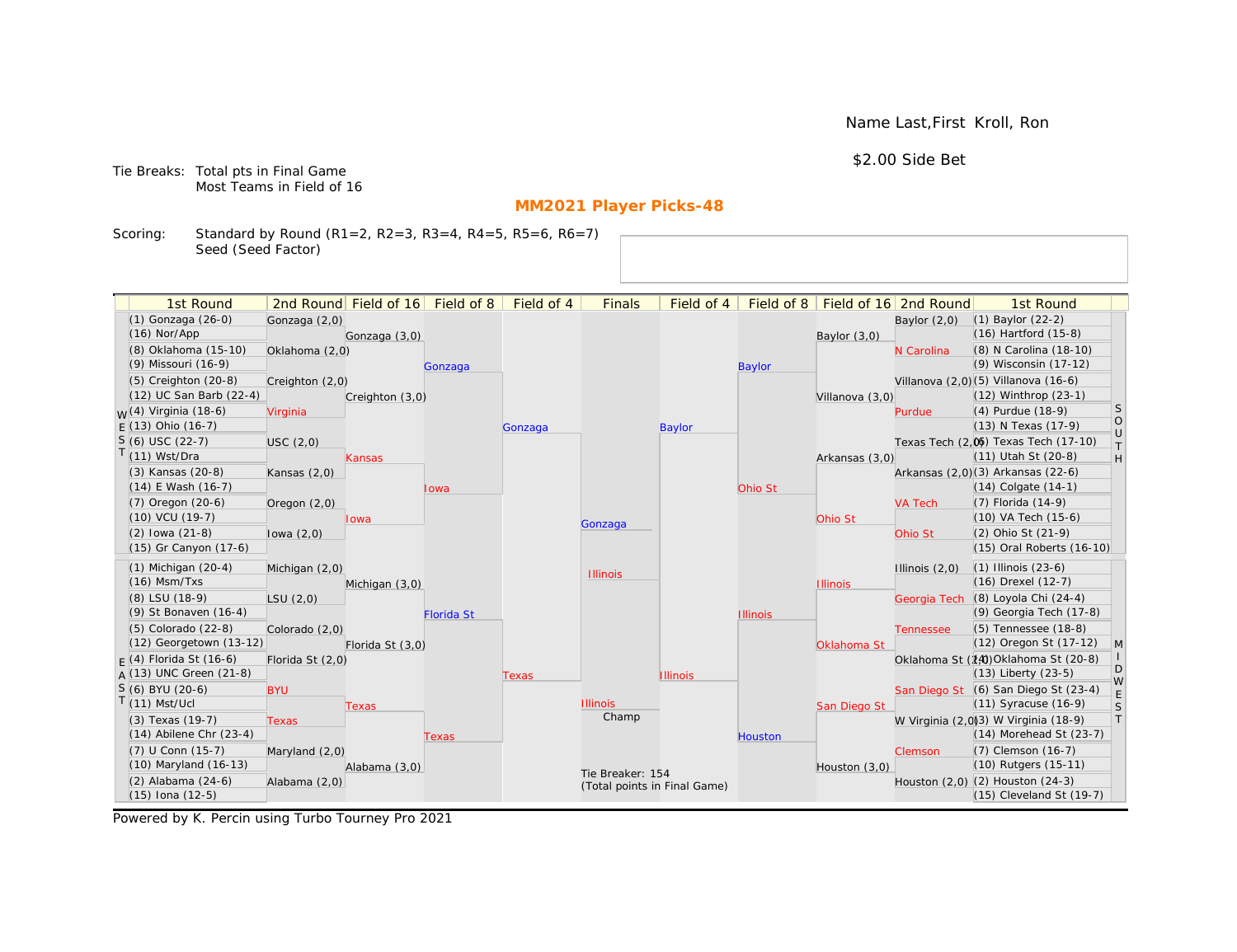Name Last,First Kwiatkowski, Adam 1

\$2.00 Side Bet

Tie Breaks: Total pts in Final Game Most Teams in Field of 16

# **MM2021 Player Picks-48**

Scoring: Standard by Round (R1=2, R2=3, R3=4, R4=5, R5=6, R6=7) Seed (Seed Factor)

| 1st Round                                       |                    | 2nd Round Field of 16 Field of 8 |          | Field of 4 | <b>Finals</b>                | Field of 4      | Field of 8      |                 | Field of 16 2nd Round | 1st Round                                                           |                   |
|-------------------------------------------------|--------------------|----------------------------------|----------|------------|------------------------------|-----------------|-----------------|-----------------|-----------------------|---------------------------------------------------------------------|-------------------|
| (1) Gonzaga (26-0)                              | Gonzaga (2,0)      |                                  |          |            |                              |                 |                 |                 | Baylor $(2,0)$        | (1) Baylor (22-2)                                                   |                   |
| $(16)$ Nor/App                                  |                    | Gonzaga (3,0)                    |          |            |                              |                 |                 | Baylor $(3,0)$  |                       | (16) Hartford (15-8)                                                |                   |
| (8) Oklahoma (15-10)                            | Missouri           |                                  |          |            |                              |                 |                 |                 | N Carolina            | (8) N Carolina (18-10)                                              |                   |
| (9) Missouri (16-9)                             |                    |                                  | Gonzaga  |            |                              |                 | <b>Baylor</b>   |                 |                       | (9) Wisconsin (17-12)                                               |                   |
| $(5)$ Creighton $(20-8)$                        | <b>UC San Barb</b> |                                  |          |            |                              |                 |                 |                 |                       | Villanova (2,0) (5) Villanova (16-6)                                |                   |
| (12) UC San Barb (22-4)                         |                    | Virginia                         |          |            |                              |                 |                 | Villanova (3,0) |                       | (12) Winthrop (23-1)                                                |                   |
| <sub>W</sub> (4) Virginia (18-6)                | Virginia           |                                  |          |            |                              |                 |                 |                 | Purdue                | (4) Purdue (18-9)                                                   | S                 |
| $E(13)$ Ohio (16-7)                             |                    |                                  |          | Iowa       |                              | Ohio St         |                 |                 |                       | (13) N Texas (17-9)                                                 | $\circ$<br>$\cup$ |
| $S(6)$ USC (22-7)                               | USC(2,0)           |                                  |          |            |                              |                 |                 |                 | Utah St               | (6) Texas Tech (17-10)                                              | $\top$            |
| $T(11)$ Wst/Dra                                 |                    | USC(3,0)                         |          |            |                              |                 |                 | Arkansas (3,0)  |                       | (11) Utah St (20-8)                                                 | H                 |
| (3) Kansas (20-8)                               | Kansas $(2,0)$     |                                  |          |            |                              |                 |                 |                 |                       | Arkansas (2,0)(3) Arkansas (22-6)                                   |                   |
| $(14)$ E Wash $(16-7)$                          |                    |                                  | lowa     |            |                              |                 | Ohio St         |                 |                       | $(14)$ Colgate $(14-1)$                                             |                   |
| $(7)$ Oregon $(20-6)$                           | <b>VCU</b>         |                                  |          |            |                              |                 |                 |                 | <b>VA Tech</b>        | (7) Florida (14-9)                                                  |                   |
| $(10)$ VCU $(19-7)$                             |                    | <b>lowa</b>                      |          |            | Michigan                     |                 |                 | Ohio St         |                       | (10) VA Tech (15-6)                                                 |                   |
| $(2)$ lowa $(21-8)$                             | lowa $(2,0)$       |                                  |          |            |                              |                 |                 |                 | Ohio St               | (2) Ohio St (21-9)                                                  |                   |
| (15) Gr Canyon (17-6)                           |                    |                                  |          |            |                              |                 |                 |                 |                       | (15) Oral Roberts (16-10)                                           |                   |
| $(1)$ Michigan $(20-4)$                         | Michigan (2,0)     |                                  |          |            | <b>Illinois</b>              |                 |                 |                 | Illinois $(2,0)$      | $(1)$ Illinois $(23-6)$                                             |                   |
| $(16)$ Msm/Txs                                  |                    | Michigan (3,0)                   |          |            |                              |                 |                 | <b>Illinois</b> |                       | (16) Drexel (12-7)                                                  |                   |
| (8) LSU (18-9)                                  | <b>St Bonaven</b>  |                                  |          |            |                              |                 |                 |                 |                       | Loyola Chi (2,0)8) Loyola Chi (24-4)                                |                   |
| (9) St Bonaven (16-4)                           |                    |                                  | Michigan |            |                              |                 | <b>Illinois</b> |                 |                       | (9) Georgia Tech (17-8)                                             |                   |
| (5) Colorado (22-8)                             | Colorado (2,0)     |                                  |          |            |                              |                 |                 |                 | <b>Tennessee</b>      | (5) Tennessee (18-8)                                                |                   |
| (12) Georgetown (13-12)                         |                    | Colorado                         |          |            |                              |                 |                 | Tennessee       |                       | (12) Oregon St (17-12)                                              | $\mathsf{M}$      |
| $F(4)$ Florida St (16-6)                        | Florida St (2,0)   |                                  |          |            |                              |                 |                 |                 | Liberty               | (4) Oklahoma St (20-8)                                              | D                 |
| $A(13)$ UNC Green (21-8)                        |                    |                                  |          | Michigan   |                              | <b>Illinois</b> |                 |                 |                       | (13) Liberty (23-5)                                                 | W                 |
| S (6) BYU (20-6)                                | <b>BYU</b>         |                                  |          |            |                              |                 |                 |                 |                       | Syracuse (2,2)(6) San Diego St (23-4)                               | $\mathsf E$       |
| $T(11)$ Mst/Ucl                                 |                    | <b>BYU</b>                       |          |            | Michigan<br>Champ            |                 |                 | W Virginia      |                       | (11) Syracuse (16-9)                                                | S<br> T           |
| (3) Texas (19-7)<br>$(14)$ Abilene Chr $(23-4)$ | <b>Texas</b>       |                                  |          |            |                              |                 |                 |                 |                       | W Virginia (2,0)3) W Virginia (18-9)<br>$(14)$ Morehead St $(23-7)$ |                   |
| (7) U Conn (15-7)                               |                    |                                  | Alabama  |            |                              |                 | W Virginia      |                 |                       | (7) Clemson (16-7)                                                  |                   |
| (10) Maryland (16-13)                           | U Conn             | Alabama (3,0)                    |          |            |                              |                 |                 | Houston (3,0)   | Clemson               | (10) Rutgers (15-11)                                                |                   |
| (2) Alabama (24-6)                              | Alabama (2,0)      |                                  |          |            | Tie Breaker: 126             |                 |                 |                 |                       | Houston (2,0) (2) Houston (24-3)                                    |                   |
| $(15)$ Iona $(12-5)$                            |                    |                                  |          |            | (Total points in Final Game) |                 |                 |                 |                       | (15) Cleveland St (19-7)                                            |                   |
|                                                 |                    |                                  |          |            |                              |                 |                 |                 |                       |                                                                     |                   |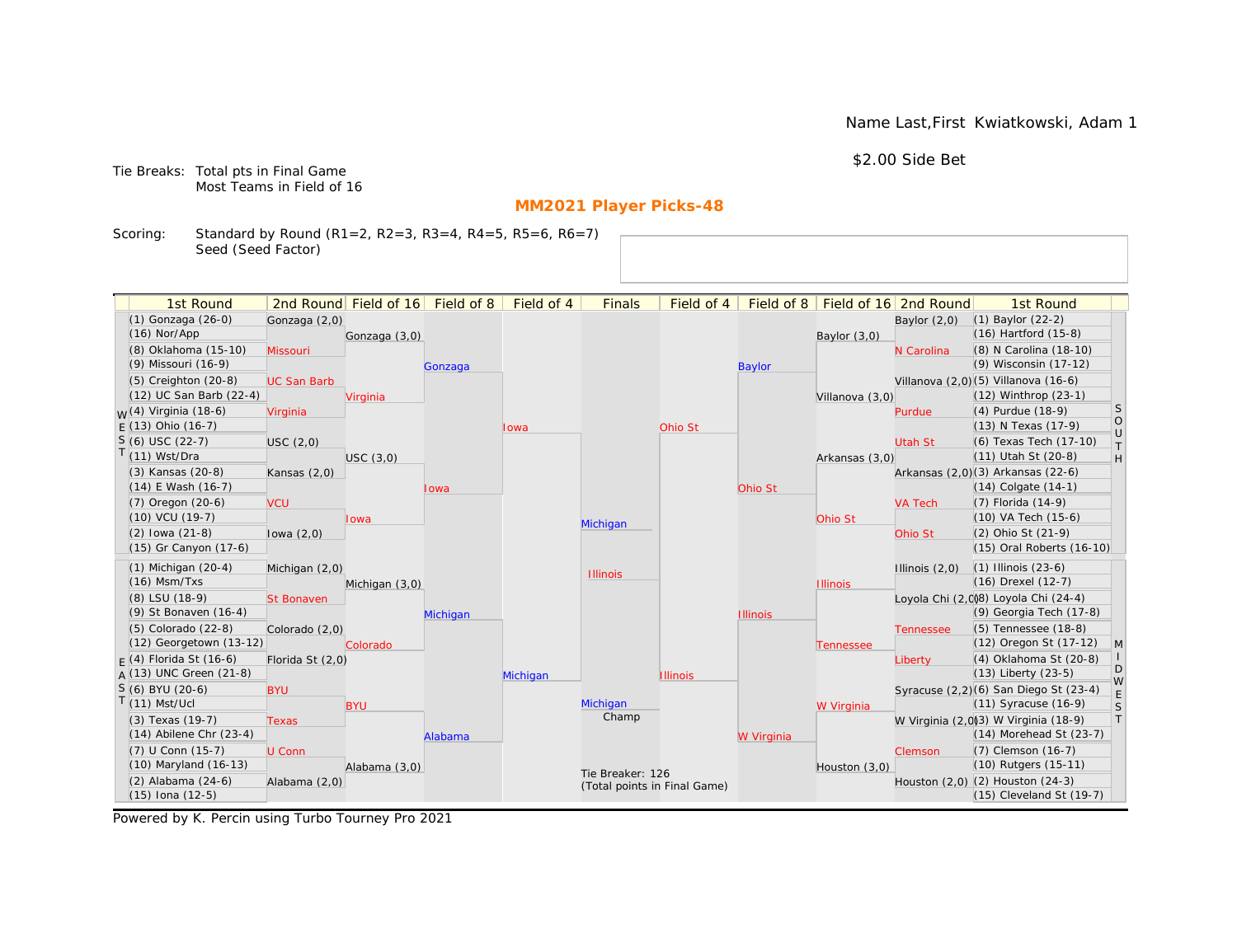Name Last,First Kwiatkowski, Adam 2

\$2.00 Side Bet

Tie Breaks: Total pts in Final Game Most Teams in Field of 16

# **MM2021 Player Picks-48**

Scoring: Standard by Round (R1=2, R2=3, R3=4, R4=5, R5=6, R6=7) Seed (Seed Factor)

| 1st Round                                    |                  | 2nd Round Field of 16 Field of 8 |          | Field of 4 | <b>Finals</b>                | Field of 4      |                 |                 | Field of 8   Field of 16   2nd Round | 1st Round                                 |              |
|----------------------------------------------|------------------|----------------------------------|----------|------------|------------------------------|-----------------|-----------------|-----------------|--------------------------------------|-------------------------------------------|--------------|
| (1) Gonzaga (26-0)                           | Gonzaga (2,0)    |                                  |          |            |                              |                 |                 |                 | Baylor $(2,0)$                       | (1) Baylor (22-2)<br>(16) Hartford (15-8) |              |
| $(16)$ Nor/App                               |                  | Gonzaga (3,0)                    |          |            |                              |                 |                 | Baylor $(3,0)$  |                                      |                                           |              |
| (8) Oklahoma (15-10)                         | Missouri         |                                  |          |            |                              |                 |                 |                 | N Carolina                           | (8) N Carolina (18-10)                    |              |
| (9) Missouri (16-9)                          |                  |                                  | Gonzaga  |            |                              |                 | <b>Baylor</b>   |                 |                                      | (9) Wisconsin (17-12)                     |              |
| $(5)$ Creighton $(20-8)$                     | Creighton (2,0)  |                                  |          |            |                              |                 |                 |                 |                                      | Villanova (2,0) (5) Villanova (16-6)      |              |
| (12) UC San Barb (22-4)                      |                  | Virginia                         |          |            |                              |                 |                 | Purdue          |                                      | (12) Winthrop (23-1)                      | S            |
| <sub>M</sub> /(4) Virginia (18-6)            | Virginia         |                                  |          |            |                              |                 |                 |                 | Purdue                               | (4) Purdue (18-9)                         | $\circ$      |
| $E(13)$ Ohio (16-7)                          |                  |                                  |          | Gonzaga    |                              | <b>Baylor</b>   |                 |                 |                                      | (13) N Texas (17-9)                       | $\cup$       |
| $S(6)$ USC (22-7)                            | USC(2,0)         |                                  |          |            |                              |                 |                 |                 |                                      | Texas Tech (2,0) Texas Tech (17-10)       | $\top$       |
| $T(11)$ Wst/Dra                              |                  | <b>Kansas</b>                    |          |            |                              |                 |                 | Arkansas (3,0)  |                                      | (11) Utah St (20-8)                       | H            |
| (3) Kansas (20-8)                            | Kansas $(2,0)$   |                                  |          |            |                              |                 |                 |                 |                                      | Arkansas (2,0)(3) Arkansas (22-6)         |              |
| (14) E Wash (16-7)                           |                  |                                  | Iowa     |            |                              |                 | Ohio St         |                 |                                      | $(14)$ Colgate $(14-1)$                   |              |
| $(7)$ Oregon $(20-6)$<br>$(10)$ VCU $(19-7)$ | Oregon $(2,0)$   |                                  |          |            |                              |                 |                 |                 | Florida $(2,0)$                      | (7) Florida (14-9)<br>(10) VA Tech (15-6) |              |
| $(2)$ lowa $(21-8)$                          |                  | Iowa                             |          |            | Gonzaga                      |                 |                 | Ohio St         |                                      | (2) Ohio St (21-9)                        |              |
| (15) Gr Canyon (17-6)                        | lowa $(2,0)$     |                                  |          |            |                              |                 |                 |                 | Ohio St                              | (15) Oral Roberts (16-10)                 |              |
|                                              |                  |                                  |          |            |                              |                 |                 |                 |                                      |                                           |              |
| $(1)$ Michigan $(20-4)$                      | Michigan (2,0)   |                                  |          |            | Baylor                       |                 |                 |                 | Illinois $(2,0)$                     | $(1)$ Illinois $(23-6)$                   |              |
| $(16)$ Msm/Txs                               |                  | Michigan (3,0)                   |          |            |                              |                 |                 | <b>Illinois</b> |                                      | (16) Drexel (12-7)                        |              |
| (8) LSU (18-9)                               | LSU(2,0)         |                                  |          |            |                              |                 |                 |                 |                                      | Loyola Chi (2,008) Loyola Chi (24-4)      |              |
| (9) St Bonaven (16-4)                        |                  |                                  | Michigan |            |                              |                 | <b>Illinois</b> |                 |                                      | (9) Georgia Tech (17-8)                   |              |
| (5) Colorado (22-8)                          | Colorado (2,0)   |                                  |          |            |                              |                 |                 |                 | <b>Tennessee</b>                     | (5) Tennessee (18-8)                      |              |
| (12) Georgetown (13-12)                      |                  | Colorado                         |          |            |                              |                 |                 | Tennessee       |                                      | (12) Oregon St (17-12)                    | $\mathsf{M}$ |
| $F(4)$ Florida St (16-6)                     | Florida St (2,0) |                                  |          |            |                              |                 |                 |                 |                                      | Oklahoma St (14) Oklahoma St (20-8)       | D            |
| $A(13)$ UNC Green (21-8)                     |                  |                                  |          | Michigan   |                              | <b>Illinois</b> |                 |                 |                                      | (13) Liberty (23-5)                       | W            |
| S (6) BYU (20-6)                             | <b>BYU</b>       |                                  |          |            |                              |                 |                 |                 |                                      | San Diego St (6) San Diego St (23-4)      | E            |
| $T(11)$ Mst/Ucl                              |                  | Texas                            |          |            | Gonzaga<br>Champ             |                 |                 | San Diego St    |                                      | (11) Syracuse (16-9)                      | S            |
| (3) Texas (19-7)                             | <b>Texas</b>     |                                  |          |            |                              |                 |                 |                 |                                      | W Virginia (2,0)(3) W Virginia (18-9)     | $\top$       |
| $(14)$ Abilene Chr $(23-4)$                  |                  |                                  | Alabama  |            |                              |                 | Houston         |                 |                                      | $(14)$ Morehead St $(23-7)$               |              |
| (7) U Conn (15-7)                            | U Conn           |                                  |          |            |                              |                 |                 |                 | <b>Clemson</b>                       | (7) Clemson (16-7)                        |              |
| (10) Maryland (16-13)                        |                  | Alabama (3,0)                    |          |            | Tie Breaker: 126             |                 |                 | Houston (3,0)   |                                      | (10) Rutgers (15-11)                      |              |
| (2) Alabama (24-6)                           | Alabama (2,0)    |                                  |          |            | (Total points in Final Game) |                 |                 |                 |                                      | Houston (2,0) (2) Houston (24-3)          |              |
| $(15)$ Iona $(12-5)$                         |                  |                                  |          |            |                              |                 |                 |                 |                                      | $(15)$ Cleveland St $(19-7)$              |              |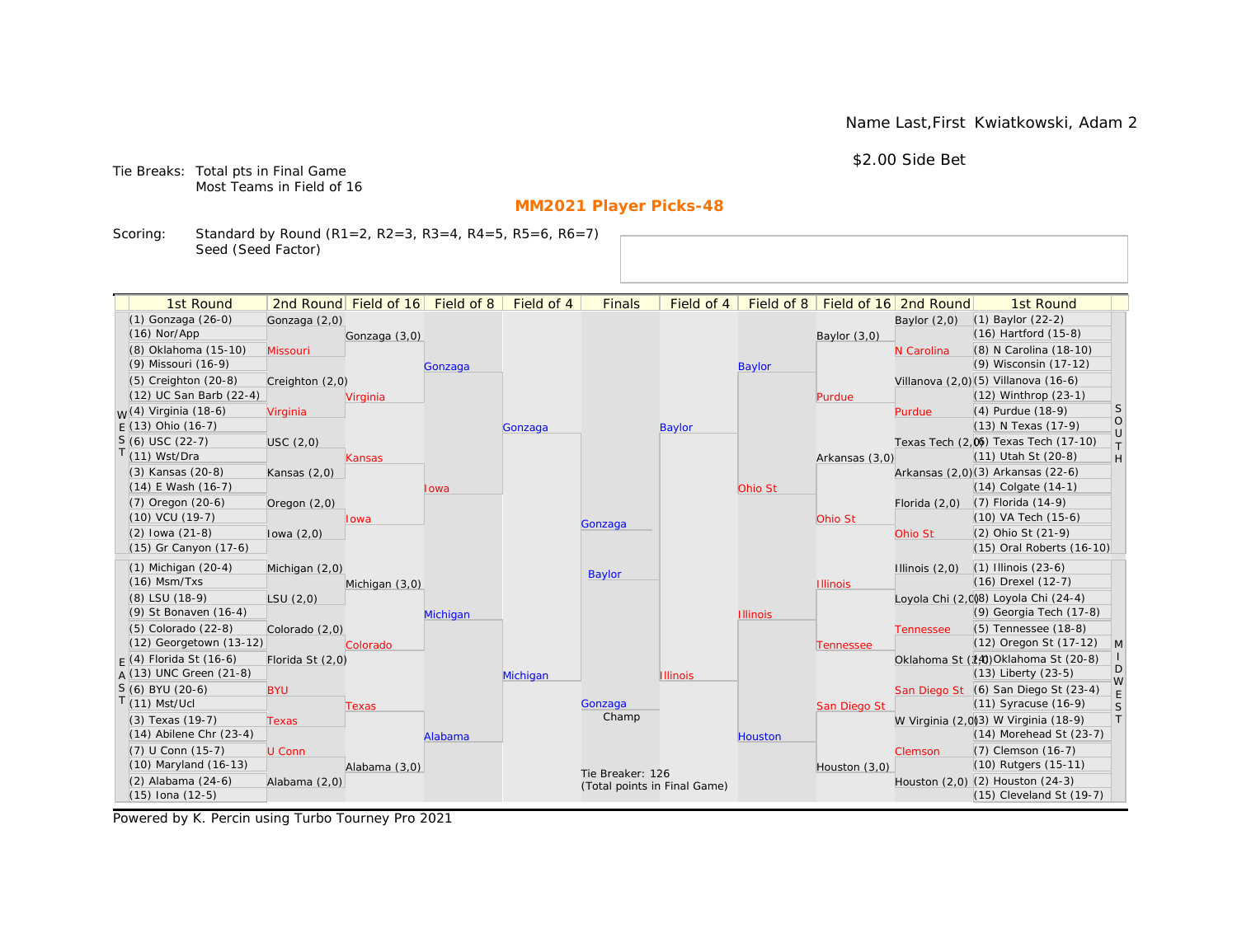Name Last,First Kwiatkowski, Adam 3

\$2.00 Side Bet

Tie Breaks: Total pts in Final Game Most Teams in Field of 16

# **MM2021 Player Picks-48**

Scoring: Standard by Round (R1=2, R2=3, R3=4, R4=5, R5=6, R6=7) Seed (Seed Factor)

| 1st Round                        |                   | 2nd Round Field of 16 | Field of 8 | Field of 4 | <b>Finals</b>                | Field of 4 | Field of 8      |                 | Field of 16 2nd Round | 1st Round                             |                   |
|----------------------------------|-------------------|-----------------------|------------|------------|------------------------------|------------|-----------------|-----------------|-----------------------|---------------------------------------|-------------------|
| (1) Gonzaga (26-0)               | Gonzaga (2,0)     |                       |            |            |                              |            |                 |                 | Baylor $(2,0)$        | $(1)$ Baylor $(22-2)$                 |                   |
| $(16)$ Nor/App                   |                   | Gonzaga (3,0)         |            |            |                              |            |                 | Baylor (3,0)    |                       | (16) Hartford (15-8)                  |                   |
| (8) Oklahoma (15-10)             | Missouri          |                       |            |            |                              |            |                 |                 |                       | Wisconsin (2,0)(8) N Carolina (18-10) |                   |
| (9) Missouri (16-9)              |                   |                       | Gonzaga    |            |                              |            | <b>Baylor</b>   |                 |                       | (9) Wisconsin (17-12)                 |                   |
| $(5)$ Creighton $(20-8)$         | Creighton (2,0)   |                       |            |            |                              |            |                 |                 |                       | Villanova (2,0) (5) Villanova (16-6)  |                   |
| (12) UC San Barb (22-4)          |                   | Creighton (3,0)       |            |            |                              |            |                 | Villanova (3,0) |                       | (12) Winthrop (23-1)                  |                   |
| <sub>W</sub> (4) Virginia (18-6) | Virginia          |                       |            |            |                              |            |                 |                 | Purdue                | (4) Purdue (18-9)                     | <sub>S</sub>      |
| $E(13)$ Ohio (16-7)              |                   |                       |            | Gonzaga    |                              | Baylor     |                 |                 |                       | (13) N Texas (17-9)                   | $\circ$<br>$\cup$ |
| $S(6)$ USC (22-7)                | USC(2,0)          |                       |            |            |                              |            |                 |                 | Utah St               | (6) Texas Tech (17-10)                | $\top$            |
| T(11) Wst/Dra                    |                   | Kansas                |            |            |                              |            |                 | Arkansas (3,0)  |                       | (11) Utah St (20-8)                   | H                 |
| (3) Kansas (20-8)                | Kansas $(2,0)$    |                       |            |            |                              |            |                 |                 |                       | Arkansas (2,0)(3) Arkansas (22-6)     |                   |
| $(14)$ E Wash $(16-7)$           |                   |                       | Kansas     |            |                              |            | <b>Arkansas</b> |                 |                       | $(14)$ Colgate $(14-1)$               |                   |
| $(7)$ Oregon $(20-6)$            | <b>VCU</b>        |                       |            |            |                              |            |                 |                 | <b>VA Tech</b>        | (7) Florida (14-9)                    |                   |
| (10) VCU (19-7)                  |                   | lowa                  |            |            | Gonzaga                      |            |                 | Ohio St         |                       | (10) VA Tech (15-6)                   |                   |
| $(2)$ lowa $(21-8)$              | lowa $(2,0)$      |                       |            |            |                              |            |                 |                 | Ohio St               | (2) Ohio St (21-9)                    |                   |
| (15) Gr Canyon (17-6)            |                   |                       |            |            |                              |            |                 |                 |                       | (15) Oral Roberts (16-10)             |                   |
| $(1)$ Michigan $(20-4)$          | Michigan (2,0)    |                       |            |            |                              |            |                 |                 | Illinois $(2,0)$      | $(1)$ Illinois $(23-6)$               |                   |
| $(16)$ Msm/Txs                   |                   | Michigan (3,0)        |            |            | Baylor                       |            |                 | <b>Illinois</b> |                       | (16) Drexel (12-7)                    |                   |
| (8) LSU (18-9)                   | <b>St Bonaven</b> |                       |            |            |                              |            |                 |                 |                       | Loyola Chi (2,0)8) Loyola Chi (24-4)  |                   |
| (9) St Bonaven (16-4)            |                   |                       | Michigan   |            |                              |            | <b>Illinois</b> |                 |                       | (9) Georgia Tech (17-8)               |                   |
| $(5)$ Colorado $(22-8)$          | Colorado (2,0)    |                       |            |            |                              |            |                 |                 | <b>Tennessee</b>      | (5) Tennessee (18-8)                  |                   |
| (12) Georgetown (13-12)          |                   | Colorado              |            |            |                              |            |                 | Tennessee       |                       | (12) Oregon St (17-12)                | $\vert M \vert$   |
| $F(4)$ Florida St (16-6)         | Florida St (2,0)  |                       |            |            |                              |            |                 |                 |                       | Oklahoma St (14) Oklahoma St (20-8)   |                   |
| $A(13)$ UNC Green (21-8)         |                   |                       |            | Alabama    |                              | Houston    |                 |                 |                       | (13) Liberty (23-5)                   | D<br>W            |
| S (6) BYU (20-6)                 | <b>BYU</b>        |                       |            |            |                              |            |                 |                 |                       | San Diego St (6) San Diego St (23-4)  |                   |
| $T(11)$ Mst/Ucl                  |                   | <b>BYU</b>            |            |            | Baylor                       |            |                 | W Virginia      |                       | (11) Syracuse (16-9)                  | S                 |
| (3) Texas (19-7)                 | <b>Texas</b>      |                       |            |            | Champ                        |            |                 |                 |                       | W Virginia (2,0)3) W Virginia (18-9)  | $\top$            |
| $(14)$ Abilene Chr $(23-4)$      |                   |                       | Alabama    |            |                              |            | <b>Houston</b>  |                 |                       | (14) Morehead St (23-7)               |                   |
| (7) U Conn (15-7)                | Maryland $(2,0)$  |                       |            |            |                              |            |                 |                 | Clemson               | (7) Clemson (16-7)                    |                   |
| (10) Maryland (16-13)            |                   | Alabama (3,0)         |            |            | Tie Breaker: 126             |            |                 | Houston (3,0)   |                       | (10) Rutgers (15-11)                  |                   |
| (2) Alabama (24-6)               | Alabama (2,0)     |                       |            |            | (Total points in Final Game) |            |                 |                 |                       | Houston (2,0) (2) Houston (24-3)      |                   |
| $(15)$ Iona $(12-5)$             |                   |                       |            |            |                              |            |                 |                 |                       | (15) Cleveland St (19-7)              |                   |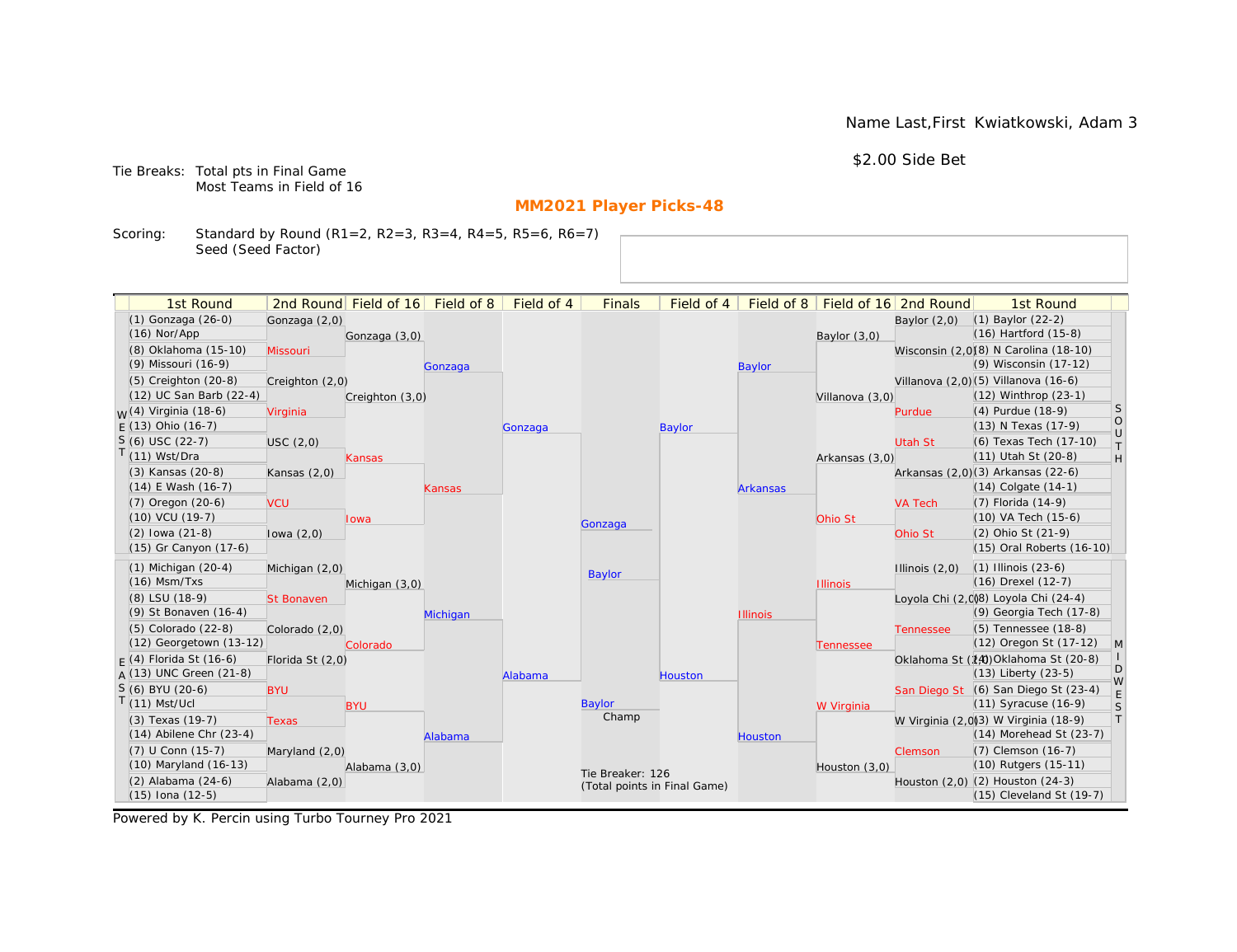Name Last,First Larson, Brett 1

\$2.00 Side Bet

Tie Breaks: Total pts in Final Game Most Teams in Field of 16

# **MM2021 Player Picks-48**

Scoring: Standard by Round (R1=2, R2=3, R3=4, R4=5, R5=6, R6=7) Seed (Seed Factor)

| 1st Round                   |                   | 2nd Round Field of 16 | Field of 8 | Field of 4 | <b>Finals</b>                | Field of 4      | Field of 8      |                 | Field of 16 2nd Round | 1st Round                                       |                   |
|-----------------------------|-------------------|-----------------------|------------|------------|------------------------------|-----------------|-----------------|-----------------|-----------------------|-------------------------------------------------|-------------------|
| (1) Gonzaga (26-0)          | Gonzaga (2,0)     |                       |            |            |                              |                 |                 |                 | Baylor $(2,0)$        | $(1)$ Baylor $(22-2)$                           |                   |
| $(16)$ Nor/App              |                   | Gonzaga (3,0)         |            |            |                              |                 |                 | Baylor $(3,0)$  |                       | (16) Hartford (15-8)                            |                   |
| (8) Oklahoma (15-10)        | Missouri          |                       |            |            |                              |                 |                 |                 | N Carolina            | (8) N Carolina (18-10)                          |                   |
| (9) Missouri (16-9)         |                   |                       | Gonzaga    |            |                              |                 | <b>Baylor</b>   |                 |                       | (9) Wisconsin (17-12)                           |                   |
| $(5)$ Creighton $(20-8)$    | Creighton (2,0)   |                       |            |            |                              |                 |                 |                 | Winthrop              | (5) Villanova (16-6)                            |                   |
| (12) UC San Barb (22-4)     |                   | Creighton (3,0)       |            |            |                              |                 |                 | Purdue          |                       | (12) Winthrop (23-1)                            |                   |
| $M(4)$ Virginia (18-6)      | Ohio $(2,3)$      |                       |            |            |                              |                 |                 |                 | Purdue                | (4) Purdue (18-9)                               | <sub>S</sub>      |
| $F(13)$ Ohio (16-7)         |                   |                       |            | Gonzaga    |                              | Ohio St         |                 |                 |                       | (13) N Texas (17-9)                             | $\circ$<br>$\cup$ |
| $S(6)$ USC (22-7)           | USC(2,0)          |                       |            |            |                              |                 |                 |                 |                       | Texas Tech (2,0) Texas Tech (17-10)             | $\top$            |
| $T(11)$ Wst/Dra             |                   | USC(3,0)              |            |            |                              |                 |                 | Arkansas (3,0)  |                       | (11) Utah St (20-8)                             | H                 |
| (3) Kansas (20-8)           | Kansas $(2,0)$    |                       |            |            |                              |                 |                 |                 |                       | Arkansas (2,0)(3) Arkansas (22-6)               |                   |
| $(14)$ E Wash $(16-7)$      |                   |                       | <b>USC</b> |            |                              |                 | Ohio St         |                 |                       | (14) Colgate (14-1)                             |                   |
| (7) Oregon (20-6)           | Oregon $(2,0)$    |                       |            |            |                              |                 |                 |                 | <b>VA Tech</b>        | (7) Florida (14-9)                              |                   |
| (10) VCU (19-7)             |                   | lowa                  |            |            | Gonzaga                      |                 |                 | Ohio St         |                       | (10) VA Tech (15-6)                             |                   |
| $(2)$ lowa $(21-8)$         | lowa $(2,0)$      |                       |            |            |                              |                 |                 |                 | Ohio St               | (2) Ohio St (21-9)                              |                   |
| (15) Gr Canyon (17-6)       |                   |                       |            |            |                              |                 |                 |                 |                       | (15) Oral Roberts (16-10)                       |                   |
| $(1)$ Michigan $(20-4)$     | Michigan (2,0)    |                       |            |            | <b>Illinois</b>              |                 |                 |                 | Illinois $(2,0)$      | $(1)$ Illinois $(23-6)$                         |                   |
| $(16)$ Msm/Txs              |                   | Michigan (3,0)        |            |            |                              |                 |                 | <b>Illinois</b> |                       | (16) Drexel (12-7)                              |                   |
| (8) LSU (18-9)              | <b>St Bonaven</b> |                       |            |            |                              |                 |                 |                 |                       | Loyola Chi (2,0)8) Loyola Chi (24-4)            |                   |
| (9) St Bonaven (16-4)       |                   |                       | Michigan   |            |                              |                 | <b>Illinois</b> |                 |                       | (9) Georgia Tech (17-8)                         |                   |
| $(5)$ Colorado $(22-8)$     | Georgetown        |                       |            |            |                              |                 |                 |                 |                       | Oregon St (2,2) <sup>(5)</sup> Tennessee (18-8) |                   |
| (12) Georgetown (13-12)     |                   | Florida St (3,0)      |            |            |                              |                 |                 | Oklahoma St     |                       | (12) Oregon St (17-12)                          | $\mathsf{M}$      |
| $F(4)$ Florida St (16-6)    | Florida St (2,0)  |                       |            |            |                              |                 |                 |                 |                       | Oklahoma St (14) Oklahoma St (20-8)             | D                 |
| $A(13)$ UNC Green (21-8)    |                   |                       |            | Alabama    |                              | <b>Illinois</b> |                 |                 |                       | (13) Liberty (23-5)                             | W                 |
| S (6) BYU (20-6)            | Mst/Ucl (2,2)     |                       |            |            |                              |                 |                 |                 |                       | San Diego St (6) San Diego St (23-4)            | E                 |
| $T(11)$ Mst/Ucl             |                   | $Mst/Ucl$ $(3,2)$     |            |            | <b>Illinois</b><br>Champ     |                 |                 | San Diego St    |                       | (11) Syracuse (16-9)                            | S                 |
| (3) Texas (19-7)            | <b>Texas</b>      |                       |            |            |                              |                 |                 |                 | Morehead St           | (3) W Virginia (18-9)                           | $\top$            |
| $(14)$ Abilene Chr $(23-4)$ |                   |                       | Alabama    |            |                              |                 | Houston         |                 |                       | (14) Morehead St (23-7)                         |                   |
| (7) U Conn (15-7)           | U Conn            |                       |            |            |                              |                 |                 |                 |                       | Rutgers (2,0) (7) Clemson (16-7)                |                   |
| (10) Maryland (16-13)       |                   | Alabama (3,0)         |            |            | Tie Breaker: 158             |                 |                 | Houston (3,0)   |                       | (10) Rutgers (15-11)                            |                   |
| $(2)$ Alabama $(24-6)$      | Alabama (2,0)     |                       |            |            | (Total points in Final Game) |                 |                 |                 |                       | Houston $(2,0)$ $(2)$ Houston $(24-3)$          |                   |
| $(15)$ Iona $(12-5)$        |                   |                       |            |            |                              |                 |                 |                 |                       | (15) Cleveland St (19-7)                        |                   |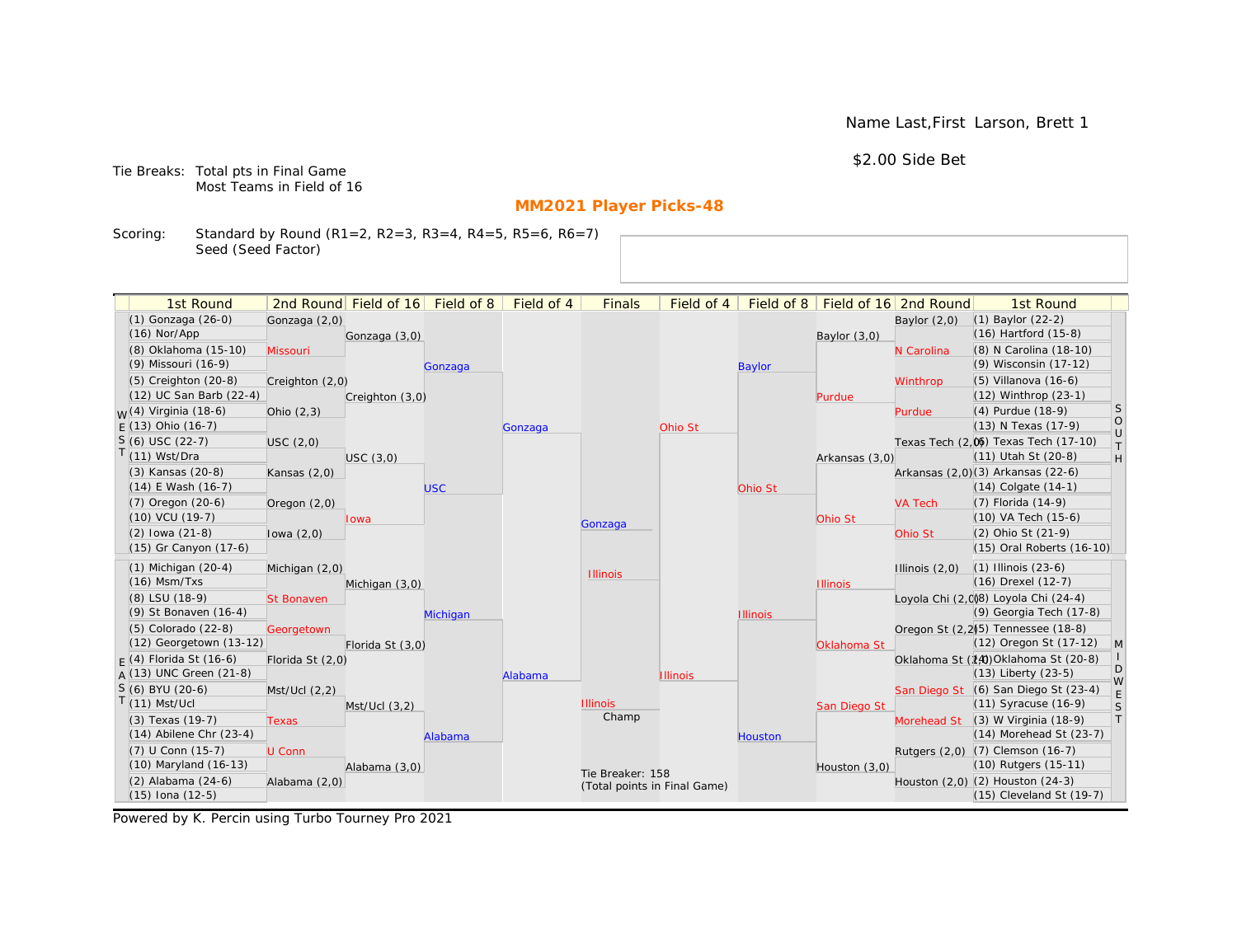Name Last,First Larson, Brett 2

\$2.00 Side Bet

Tie Breaks: Total pts in Final Game Most Teams in Field of 16

# **MM2021 Player Picks-48**

Scoring: Standard by Round (R1=2, R2=3, R3=4, R4=5, R5=6, R6=7) Seed (Seed Factor)

| 1st Round                                       |                  | 2nd Round Field of 16 | Field of 8 | Field of 4 | <b>Finals</b>                | Field of 4      | Field of 8      |                 | Field of 16 2nd Round | 1st Round                                                |                      |
|-------------------------------------------------|------------------|-----------------------|------------|------------|------------------------------|-----------------|-----------------|-----------------|-----------------------|----------------------------------------------------------|----------------------|
| (1) Gonzaga (26-0)                              | Gonzaga (2,0)    |                       |            |            |                              |                 |                 |                 | Baylor $(2,0)$        | $(1)$ Baylor $(22-2)$                                    |                      |
| $(16)$ Nor/App                                  |                  | Gonzaga (3,0)         |            |            |                              |                 |                 | Baylor (3,0)    |                       | $(16)$ Hartford $(15-8)$                                 |                      |
| (8) Oklahoma (15-10)                            | Oklahoma (2,0)   |                       |            |            |                              |                 |                 |                 |                       | Wisconsin (2,0)(8) N Carolina (18-10)                    |                      |
| (9) Missouri (16-9)                             |                  |                       | Gonzaga    |            |                              |                 | <b>Baylor</b>   |                 |                       | (9) Wisconsin (17-12)                                    |                      |
| (5) Creighton (20-8)                            | Creighton (2,0)  |                       |            |            |                              |                 |                 |                 |                       | Villanova (2,0) (5) Villanova (16-6)                     |                      |
| (12) UC San Barb (22-4)                         |                  | Virginia              |            |            |                              |                 |                 | Villanova (3,0) |                       | (12) Winthrop (23-1)                                     |                      |
| <sub>W</sub> (4) Virginia (18-6)                | Virginia         |                       |            |            |                              |                 |                 |                 | Purdue                | (4) Purdue (18-9)                                        | <sub>S</sub>         |
| $E(13)$ Ohio (16-7)                             |                  |                       |            | Gonzaga    |                              | Ohio St         |                 |                 |                       | (13) N Texas (17-9)                                      | $\bigcirc$<br>$\cup$ |
| $S(6)$ USC (22-7)                               | USC(2,0)         |                       |            |            |                              |                 |                 |                 | Utah St               | (6) Texas Tech (17-10)                                   | $\top$               |
| $T(11)$ Wst/Dra                                 |                  | Kansas                |            |            |                              |                 |                 | Arkansas (3,0)  |                       | (11) Utah St (20-8)                                      | H                    |
| (3) Kansas (20-8)                               | Kansas $(2,0)$   |                       |            |            |                              |                 |                 |                 |                       | Arkansas (2,0)(3) Arkansas (22-6)                        |                      |
| $(14)$ E Wash $(16-7)$                          |                  |                       | Iowa       |            |                              |                 | Ohio St         |                 |                       | $(14)$ Colgate $(14-1)$                                  |                      |
| $(7)$ Oregon $(20-6)$                           | <b>VCU</b>       |                       |            |            |                              |                 |                 |                 | Florida $(2,0)$       | $(7)$ Florida $(14-9)$                                   |                      |
| $(10)$ VCU $(19-7)$                             |                  | lowa                  |            |            | Gonzaga                      |                 |                 | Ohio St         |                       | (10) VA Tech (15-6)                                      |                      |
| $(2)$ lowa $(21-8)$                             | lowa $(2,0)$     |                       |            |            |                              |                 |                 |                 | Ohio St               | (2) Ohio St (21-9)                                       |                      |
| (15) Gr Canyon (17-6)                           |                  |                       |            |            |                              |                 |                 |                 |                       | (15) Oral Roberts (16-10)                                |                      |
| $(1)$ Michigan $(20-4)$                         | Michigan (2,0)   |                       |            |            | Ohio St                      |                 |                 |                 | Illinois $(2,0)$      | $(1)$ Illinois $(23-6)$                                  |                      |
| $(16)$ Msm/Txs                                  |                  | Michigan (3,0)        |            |            |                              |                 |                 | <b>Illinois</b> |                       | (16) Drexel (12-7)                                       |                      |
| (8) LSU (18-9)                                  | LSU(2,0)         |                       |            |            |                              |                 |                 |                 |                       | Loyola Chi (2,008) Loyola Chi (24-4)                     |                      |
| (9) St Bonaven (16-4)                           |                  |                       | Michigan   |            |                              |                 | <b>Illinois</b> |                 |                       | (9) Georgia Tech (17-8)                                  |                      |
| (5) Colorado (22-8)                             | Colorado (2,0)   |                       |            |            |                              |                 |                 |                 |                       | Oregon St (2,2) <sup>(5)</sup> Tennessee (18-8)          |                      |
| (12) Georgetown (13-12)                         |                  | Colorado              |            |            |                              |                 |                 | Oklahoma St     |                       | (12) Oregon St (17-12)                                   | M                    |
| $F(4)$ Florida St (16-6)                        | Florida St (2,0) |                       |            |            |                              |                 |                 |                 |                       | Oklahoma St (14) Oklahoma St (20-8)                      | D                    |
| $A(13)$ UNC Green (21-8)                        |                  |                       |            | Michigan   |                              | <b>Illinois</b> |                 |                 |                       | $(13)$ Liberty $(23-5)$                                  | W                    |
| S (6) BYU (20-6)                                | <b>BYU</b>       |                       |            |            |                              |                 |                 |                 |                       | Syracuse (2,2)(6) San Diego St (23-4)                    | E                    |
| $T(11)$ Mst/Ucl                                 |                  | <b>BYU</b>            |            |            | Gonzaga<br>Champ             |                 |                 | Syracuse (3,2)  |                       | (11) Syracuse (16-9)                                     | S<br> T              |
| (3) Texas (19-7)<br>$(14)$ Abilene Chr $(23-4)$ | <b>Texas</b>     |                       |            |            |                              |                 |                 |                 | Morehead St           | $(3)$ W Virginia $(18-9)$<br>$(14)$ Morehead St $(23-7)$ |                      |
|                                                 |                  |                       | Alabama    |            |                              |                 | <b>Houston</b>  |                 |                       |                                                          |                      |
| (7) U Conn (15-7)<br>(10) Maryland (16-13)      | U Conn           |                       |            |            |                              |                 |                 |                 | Clemson               | (7) Clemson (16-7)<br>(10) Rutgers (15-11)               |                      |
| (2) Alabama (24-6)                              | Alabama (2,0)    | Alabama (3,0)         |            |            | Tie Breaker: 154             |                 |                 | Houston $(3,0)$ |                       | Houston (2,0) (2) Houston (24-3)                         |                      |
| $(15)$ Iona $(12-5)$                            |                  |                       |            |            | (Total points in Final Game) |                 |                 |                 |                       | (15) Cleveland St (19-7)                                 |                      |
|                                                 |                  |                       |            |            |                              |                 |                 |                 |                       |                                                          |                      |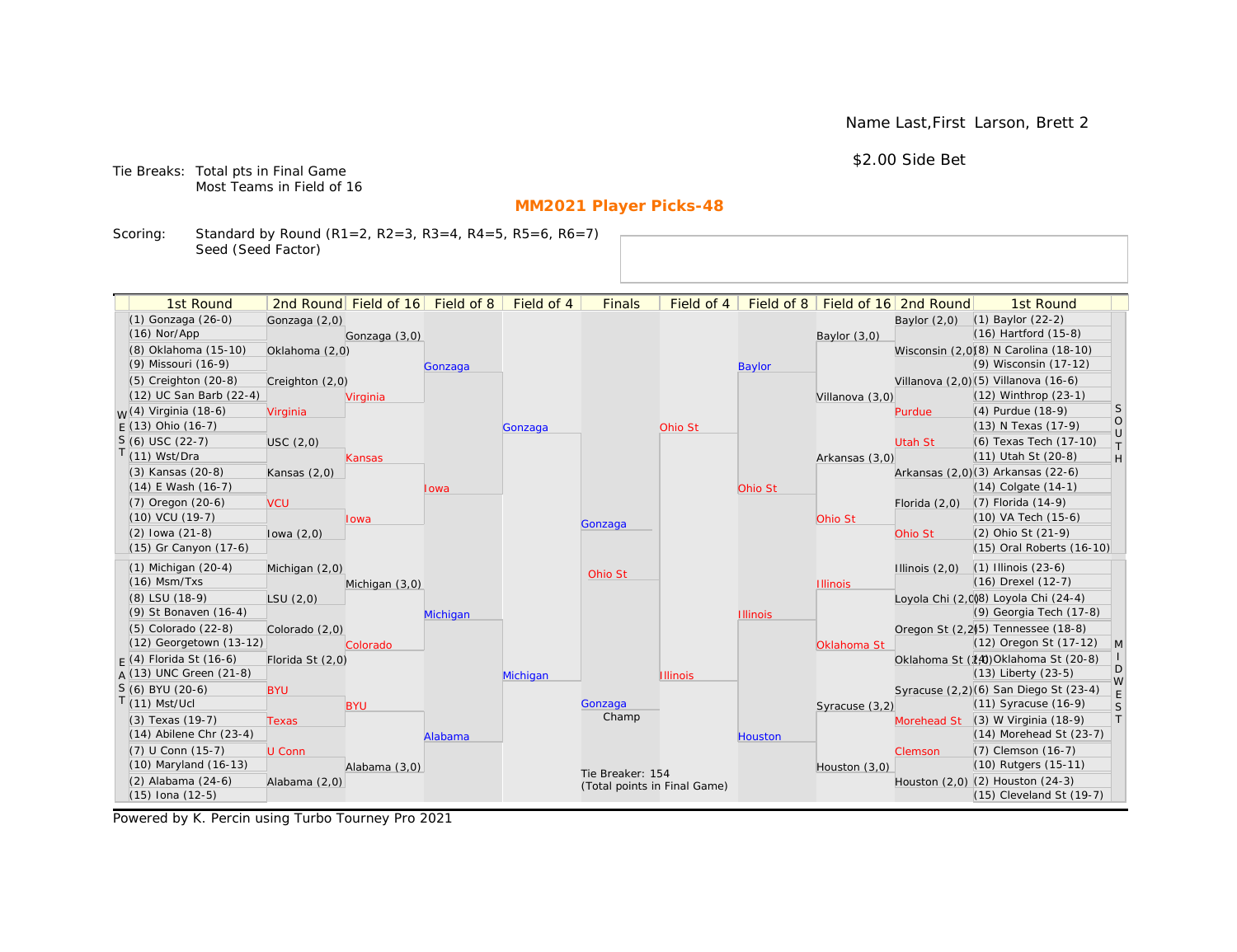Name Last,First Larson, Cam

\$2.00 Side Bet

Tie Breaks: Total pts in Final Game Most Teams in Field of 16

# **MM2021 Player Picks-48**

Scoring: Standard by Round (R1=2, R2=3, R3=4, R4=5, R5=6, R6=7) Seed (Seed Factor)

| 1st Round                                       |                    | 2nd Round Field of 16 Field of 8 |            | Field of 4 | <b>Finals</b>                | Field of 4      | Field of $8$    |                 | Field of 16 2nd Round | 1st Round                                                        |              |
|-------------------------------------------------|--------------------|----------------------------------|------------|------------|------------------------------|-----------------|-----------------|-----------------|-----------------------|------------------------------------------------------------------|--------------|
| (1) Gonzaga (26-0)                              |                    |                                  |            |            |                              |                 |                 |                 |                       | $(1)$ Baylor $(22-2)$                                            |              |
| $(16)$ Nor/App                                  | Gonzaga (2,0)      | Gonzaga (3,0)                    |            |            |                              |                 |                 | Baylor $(3,0)$  | Baylor $(2,0)$        | (16) Hartford (15-8)                                             |              |
| (8) Oklahoma (15-10)                            | Missouri           |                                  |            |            |                              |                 |                 |                 |                       | Wisconsin (2,0)(8) N Carolina (18-10)                            |              |
| (9) Missouri (16-9)                             |                    |                                  | Gonzaga    |            |                              |                 | Villanova       |                 |                       | (9) Wisconsin (17-12)                                            |              |
| (5) Creighton (20-8)                            | <b>UC San Barb</b> |                                  |            |            |                              |                 |                 |                 |                       | Villanova (2,0)(5) Villanova (16-6)                              |              |
| (12) UC San Barb (22-4)                         |                    | Virginia                         |            |            |                              |                 |                 | Villanova (3,0) |                       | $(12)$ Winthrop $(23-1)$                                         |              |
| <sub>M</sub> /(4) Virginia (18-6)               | Virginia           |                                  |            |            |                              |                 |                 |                 | Purdue                | (4) Purdue (18-9)                                                | S            |
| $F(13)$ Ohio (16-7)                             |                    |                                  |            | Gonzaga    |                              | Ohio St         |                 |                 |                       | (13) N Texas (17-9)                                              | $\circ$      |
| $S(6)$ USC (22-7)                               | USC (2,0)          |                                  |            |            |                              |                 |                 |                 | Utah St               | (6) Texas Tech (17-10)                                           | $\cup$<br>T. |
| T(11) Wst/Dra                                   |                    | USC(3,0)                         |            |            |                              |                 |                 | Arkansas (3,0)  |                       | (11) Utah St (20-8)                                              | H            |
| (3) Kansas (20-8)                               | Kansas $(2,0)$     |                                  |            |            |                              |                 |                 |                 |                       | Arkansas (2,0)(3) Arkansas (22-6)                                |              |
| $(14)$ E Wash $(16-7)$                          |                    |                                  | <b>USC</b> |            |                              |                 | Ohio St         |                 |                       | $(14)$ Colgate $(14-1)$                                          |              |
| $(7)$ Oregon $(20-6)$                           | Oregon $(2,0)$     |                                  |            |            |                              |                 |                 |                 | <b>VA Tech</b>        | (7) Florida (14-9)                                               |              |
| (10) VCU (19-7)                                 |                    | Oregon $(3,0)$                   |            |            | Gonzaga                      |                 |                 | Ohio St         |                       | (10) VA Tech (15-6)                                              |              |
| $(2)$ lowa $(21-8)$                             | lowa $(2,0)$       |                                  |            |            |                              |                 |                 |                 | Ohio St               | (2) Ohio St (21-9)                                               |              |
| (15) Gr Canyon (17-6)                           |                    |                                  |            |            |                              |                 |                 |                 |                       | (15) Oral Roberts (16-10)                                        |              |
| $(1)$ Michigan $(20-4)$                         | Michigan (2,0)     |                                  |            |            | <b>Illinois</b>              |                 |                 |                 | Illinois $(2,0)$      | $(1)$ Illinois $(23-6)$                                          |              |
| $(16)$ Msm/Txs                                  |                    | Michigan (3,0)                   |            |            |                              |                 |                 | <b>Illinois</b> |                       | (16) Drexel (12-7)                                               |              |
| (8) LSU (18-9)                                  | LSU(2,0)           |                                  |            |            |                              |                 |                 |                 |                       | Loyola Chi (2,008) Loyola Chi (24-4)                             |              |
| (9) St Bonaven (16-4)                           |                    |                                  | Michigan   |            |                              |                 | <b>Illinois</b> |                 |                       | (9) Georgia Tech (17-8)                                          |              |
| (5) Colorado (22-8)                             | Colorado (2,0)     |                                  |            |            |                              |                 |                 |                 |                       | Oregon St (2,2)(5) Tennessee (18-8)                              |              |
| (12) Georgetown (13-12)                         |                    | Colorado                         |            |            |                              |                 |                 | Oklahoma St     |                       | (12) Oregon St (17-12)                                           | $\mathsf{M}$ |
| $F(4)$ Florida St (16-6)                        | <b>UNC Green</b>   |                                  |            |            |                              |                 |                 |                 |                       | Oklahoma St (14) Oklahoma St (20-8)                              | D            |
| $A(13)$ UNC Green (21-8)                        |                    |                                  |            | Michigan   |                              | <b>Illinois</b> |                 |                 |                       | (13) Liberty (23-5)                                              | W            |
| $S(6)$ BYU (20-6)                               | Mst/Ucl(2,2)       |                                  |            |            |                              |                 |                 |                 |                       | San Diego St (6) San Diego St (23-4)                             | $\mathsf E$  |
| $T(11)$ Mst/Ucl                                 |                    | Texas                            |            |            | Gonzaga<br>Champ             |                 |                 | W Virginia      |                       | (11) Syracuse (16-9)                                             | $\mathsf S$  |
| (3) Texas (19-7)<br>$(14)$ Abilene Chr $(23-4)$ | Texas              |                                  |            |            |                              |                 |                 |                 |                       | W Virginia (2,0)(3) W Virginia (18-9)<br>(14) Morehead St (23-7) | T            |
|                                                 |                    |                                  | Texas      |            |                              |                 | <b>Rutgers</b>  |                 |                       |                                                                  |              |
| (7) U Conn (15-7)<br>(10) Maryland (16-13)      | U Conn             |                                  |            |            |                              |                 |                 |                 |                       | Rutgers (2,0) (7) Clemson (16-7)<br>(10) Rutgers (15-11)         |              |
| (2) Alabama (24-6)                              |                    | Alabama (3,0)                    |            |            | Tie Breaker: 157             |                 |                 | <b>Rutgers</b>  |                       | Houston (2,0) (2) Houston (24-3)                                 |              |
| $(15)$ Iona $(12-5)$                            | Alabama (2,0)      |                                  |            |            | (Total points in Final Game) |                 |                 |                 |                       | (15) Cleveland St (19-7)                                         |              |
|                                                 |                    |                                  |            |            |                              |                 |                 |                 |                       |                                                                  |              |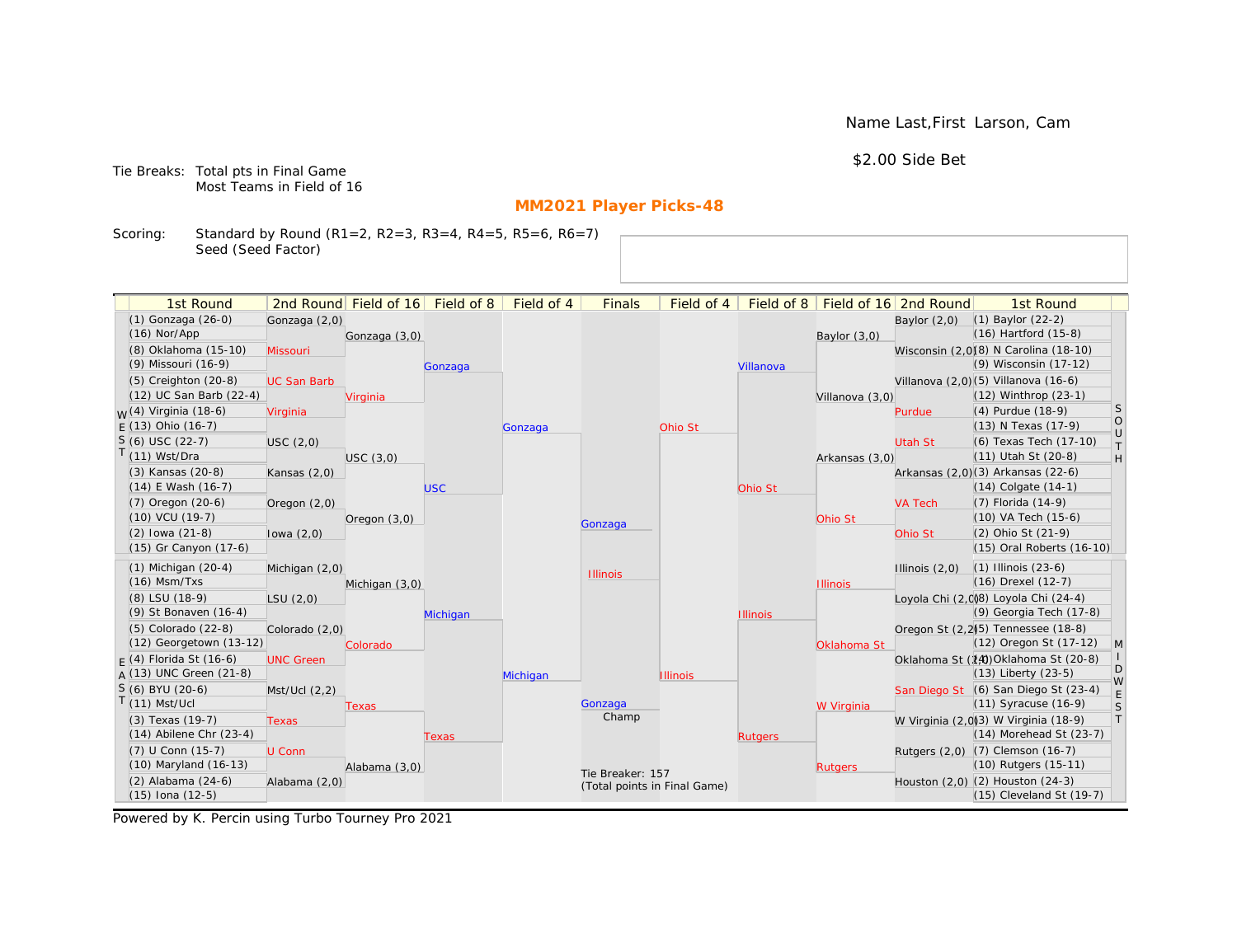Name Last,First Larson, Keenan

\$2.00 Side Bet

Tie Breaks: Total pts in Final Game Most Teams in Field of 16

# **MM2021 Player Picks-48**

Scoring: Standard by Round (R1=2, R2=3, R3=4, R4=5, R5=6, R6=7) Seed (Seed Factor)

| 1st Round                   |                  | 2nd Round Field of 16 | Field of 8 | Field of 4 | <b>Finals</b>                | Field of 4      | Field of 8      |                 | Field of 16 2nd Round | 1st Round                              |                   |
|-----------------------------|------------------|-----------------------|------------|------------|------------------------------|-----------------|-----------------|-----------------|-----------------------|----------------------------------------|-------------------|
| (1) Gonzaga (26-0)          | Gonzaga (2,0)    |                       |            |            |                              |                 |                 |                 | Baylor $(2,0)$        | $(1)$ Baylor $(22-2)$                  |                   |
| $(16)$ Nor/App              |                  | Gonzaga (3,0)         |            |            |                              |                 |                 | Baylor $(3,0)$  |                       | (16) Hartford (15-8)                   |                   |
| (8) Oklahoma (15-10)        | Missouri         |                       |            |            |                              |                 |                 |                 | N Carolina            | (8) N Carolina (18-10)                 |                   |
| (9) Missouri (16-9)         |                  |                       | Gonzaga    |            |                              |                 | <b>Baylor</b>   |                 |                       | (9) Wisconsin (17-12)                  |                   |
| $(5)$ Creighton $(20-8)$    | Creighton (2,0)  |                       |            |            |                              |                 |                 |                 |                       | Villanova (2,0)(5) Villanova (16-6)    |                   |
| (12) UC San Barb (22-4)     |                  | Ohio                  |            |            |                              |                 |                 | Villanova (3,0) |                       | (12) Winthrop (23-1)                   |                   |
| $M(4)$ Virginia (18-6)      | Ohio $(2,3)$     |                       |            |            |                              |                 |                 |                 | Purdue                | (4) Purdue (18-9)                      | <sub>S</sub>      |
| $F(13)$ Ohio (16-7)         |                  |                       |            | Gonzaga    |                              | <b>Baylor</b>   |                 |                 |                       | (13) N Texas (17-9)                    | $\circ$<br>$\cup$ |
| $S(6)$ USC (22-7)           | USC(2,0)         |                       |            |            |                              |                 |                 |                 |                       | Texas Tech (2,0) Texas Tech (17-10)    | $\top$            |
| $T(11)$ Wst/Dra             |                  | USC(3,0)              |            |            |                              |                 |                 | Arkansas (3,0)  |                       | (11) Utah St (20-8)                    | H                 |
| (3) Kansas (20-8)           | E Wash           |                       |            |            |                              |                 |                 |                 |                       | Arkansas (2,0)(3) Arkansas (22-6)      |                   |
| $(14)$ E Wash $(16-7)$      |                  |                       | Oregon     |            |                              |                 | Ohio St         |                 |                       | (14) Colgate (14-1)                    |                   |
| (7) Oregon (20-6)           | Oregon $(2,0)$   |                       |            |            |                              |                 |                 |                 | Florida $(2,0)$       | (7) Florida (14-9)                     |                   |
| (10) VCU (19-7)             |                  | Oregon $(3,0)$        |            |            | Gonzaga                      |                 |                 | Ohio St         |                       | (10) VA Tech (15-6)                    |                   |
| $(2)$ lowa $(21-8)$         | lowa $(2,0)$     |                       |            |            |                              |                 |                 |                 | Ohio St               | (2) Ohio St (21-9)                     |                   |
| (15) Gr Canyon (17-6)       |                  |                       |            |            |                              |                 |                 |                 |                       | (15) Oral Roberts (16-10)              |                   |
| $(1)$ Michigan $(20-4)$     | Michigan (2,0)   |                       |            |            | <b>Baylor</b>                |                 |                 |                 | Illinois $(2,0)$      | $(1)$ Illinois $(23-6)$                |                   |
| $(16)$ Msm/Txs              |                  | Michigan (3,0)        |            |            |                              |                 |                 | <b>Illinois</b> |                       | (16) Drexel (12-7)                     |                   |
| (8) LSU (18-9)              | LSU(2,0)         |                       |            |            |                              |                 |                 |                 |                       | Loyola Chi (2,008) Loyola Chi (24-4)   |                   |
| (9) St Bonaven (16-4)       |                  |                       | Georgetown |            |                              |                 | <b>Illinois</b> |                 |                       | (9) Georgia Tech (17-8)                |                   |
| $(5)$ Colorado $(22-8)$     | Georgetown       |                       |            |            |                              |                 |                 |                 | <b>Tennessee</b>      | (5) Tennessee (18-8)                   |                   |
| (12) Georgetown (13-12)     |                  | Georgetown            |            |            |                              |                 |                 | Oklahoma St     |                       | (12) Oregon St (17-12)                 | $\mathsf{M}$      |
| $F(4)$ Florida St (16-6)    | Florida St (2,0) |                       |            |            |                              |                 |                 |                 |                       | Oklahoma St (14) Oklahoma St (20-8)    | D                 |
| A (13) UNC Green (21-8)     |                  |                       |            | Alabama    |                              | <b>Illinois</b> |                 |                 |                       | (13) Liberty (23-5)                    | W                 |
| S (6) BYU (20-6)            | <b>BYU</b>       |                       |            |            |                              |                 |                 |                 |                       | San Diego St (6) San Diego St (23-4)   | E                 |
| $T(11)$ Mst/Ucl             |                  | <b>Texas</b>          |            |            | Gonzaga<br>Champ             |                 |                 | San Diego St    |                       | (11) Syracuse (16-9)                   | S                 |
| (3) Texas (19-7)            | <b>Texas</b>     |                       |            |            |                              |                 |                 |                 | Morehead St           | (3) W Virginia (18-9)                  | $\top$            |
| $(14)$ Abilene Chr $(23-4)$ |                  |                       | Alabama    |            |                              |                 | Houston         |                 |                       | (14) Morehead St (23-7)                |                   |
| (7) U Conn (15-7)           | Maryland $(2,0)$ |                       |            |            |                              |                 |                 |                 |                       | Rutgers (2,0) (7) Clemson (16-7)       |                   |
| (10) Maryland (16-13)       |                  | Alabama (3,0)         |            |            | Tie Breaker: 170             |                 |                 | Houston (3,0)   |                       | (10) Rutgers (15-11)                   |                   |
| $(2)$ Alabama $(24-6)$      | Alabama (2,0)    |                       |            |            | (Total points in Final Game) |                 |                 |                 |                       | Houston $(2,0)$ $(2)$ Houston $(24-3)$ |                   |
| $(15)$ Iona $(12-5)$        |                  |                       |            |            |                              |                 |                 |                 |                       | (15) Cleveland St (19-7)               |                   |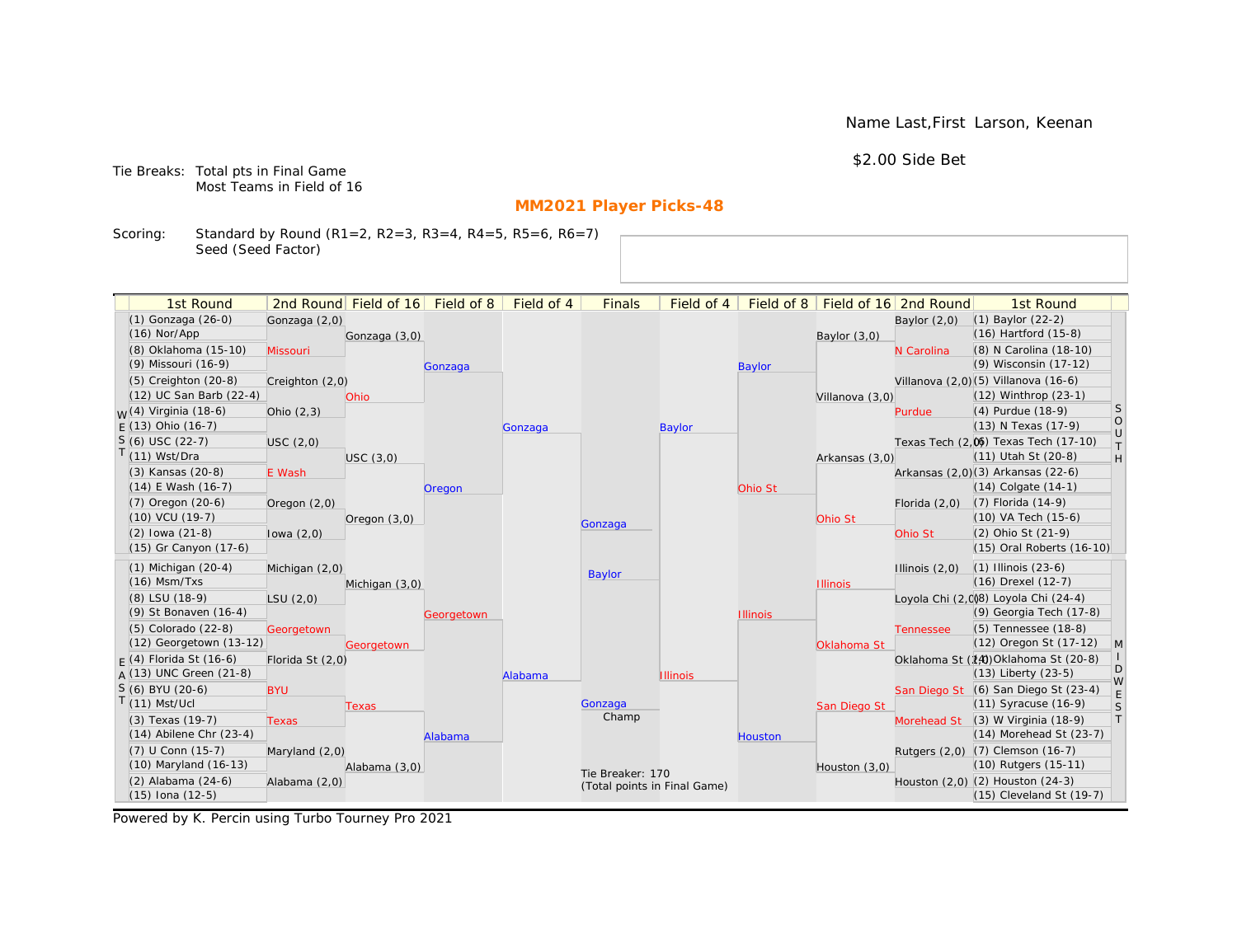Name Last,First Larson, Kyle

\$2.00 Side Bet

Tie Breaks: Total pts in Final Game Most Teams in Field of 16

# **MM2021 Player Picks-48**

Scoring: Standard by Round (R1=2, R2=3, R3=4, R4=5, R5=6, R6=7) Seed (Seed Factor)

| 1st Round                                            |                    | 2nd Round Field of 16 Field of 8 |            | Field of 4 | <b>Finals</b>                                    | Field of 4      | Field of 8      |                 | Field of 16 2nd Round | 1st Round                                                  |                       |
|------------------------------------------------------|--------------------|----------------------------------|------------|------------|--------------------------------------------------|-----------------|-----------------|-----------------|-----------------------|------------------------------------------------------------|-----------------------|
| (1) Gonzaga (26-0)                                   | Gonzaga (2,0)      |                                  |            |            |                                                  |                 |                 |                 | Baylor $(2,0)$        | (1) Baylor (22-2)                                          |                       |
| $(16)$ Nor/App                                       |                    | Gonzaga (3,0)                    |            |            |                                                  |                 |                 | Baylor (3,0)    |                       | (16) Hartford (15-8)                                       |                       |
| (8) Oklahoma (15-10)                                 | Missouri           |                                  |            |            |                                                  |                 |                 |                 | N Carolina            | (8) N Carolina (18-10)                                     |                       |
| (9) Missouri (16-9)                                  |                    |                                  | Gonzaga    |            |                                                  |                 | <b>Baylor</b>   |                 |                       | (9) Wisconsin (17-12)                                      |                       |
| $(5)$ Creighton $(20-8)$                             | <b>UC San Barb</b> |                                  |            |            |                                                  |                 |                 |                 | Winthrop              | (5) Villanova (16-6)                                       |                       |
| (12) UC San Barb (22-4)                              |                    | Ohio                             |            |            |                                                  |                 |                 | Purdue          |                       | (12) Winthrop (23-1)                                       |                       |
| $W(4)$ Virginia (18-6)                               | Ohio $(2,3)$       |                                  |            |            |                                                  |                 |                 |                 | Purdue                | (4) Purdue (18-9)                                          | S                     |
| $E(13)$ Ohio (16-7)                                  |                    |                                  |            | Gonzaga    |                                                  | Baylor          |                 |                 |                       | (13) N Texas (17-9)                                        | $\circ$               |
| $S(6)$ USC (22-7)                                    | USC (2,0)          |                                  |            |            |                                                  |                 |                 |                 |                       | Texas Tech (2,0) Texas Tech (17-10)                        | $\cup$<br>T           |
| $T(11)$ Wst/Dra                                      |                    | USC(3,0)                         |            |            |                                                  |                 |                 | Arkansas (3,0)  |                       | (11) Utah St (20-8)                                        | H                     |
| (3) Kansas (20-8)                                    | Kansas $(2,0)$     |                                  |            |            |                                                  |                 |                 |                 |                       | Arkansas (2,0)(3) Arkansas (22-6)                          |                       |
| $(14)$ E Wash $(16-7)$                               |                    |                                  | <b>USC</b> |            |                                                  |                 | Ohio St         |                 |                       | $(14)$ Colgate $(14-1)$                                    |                       |
| (7) Oregon (20-6)                                    | Oregon (2,0)       |                                  |            |            |                                                  |                 |                 |                 | Florida $(2,0)$       | $(7)$ Florida $(14-9)$                                     |                       |
| $(10)$ VCU $(19-7)$                                  |                    | Oregon $(3,0)$                   |            |            | Michigan                                         |                 |                 | Ohio St         |                       | (10) VA Tech (15-6)                                        |                       |
| $(2)$ lowa $(21-8)$                                  | lowa $(2,0)$       |                                  |            |            |                                                  |                 |                 |                 | Ohio St               | (2) Ohio St (21-9)                                         |                       |
| (15) Gr Canyon (17-6)                                |                    |                                  |            |            |                                                  |                 |                 |                 |                       | (15) Oral Roberts (16-10)                                  |                       |
| $(1)$ Michigan $(20-4)$                              | Michigan (2,0)     |                                  |            |            | <b>Illinois</b>                                  |                 |                 |                 | Illinois $(2,0)$      | $(1)$ Illinois $(23-6)$                                    |                       |
| $(16)$ Msm/Txs                                       |                    | Michigan (3,0)                   |            |            |                                                  |                 |                 | <b>Illinois</b> |                       | (16) Drexel (12-7)                                         |                       |
| (8) LSU (18-9)                                       | LSU(2,0)           |                                  |            |            |                                                  |                 |                 |                 |                       | Loyola Chi (2,008) Loyola Chi (24-4)                       |                       |
| (9) St Bonaven (16-4)                                |                    |                                  | Michigan   |            |                                                  |                 | <b>Illinois</b> |                 |                       | (9) Georgia Tech (17-8)                                    |                       |
| (5) Colorado (22-8)                                  | Georgetown         |                                  |            |            |                                                  |                 |                 |                 | <b>Tennessee</b>      | (5) Tennessee (18-8)                                       |                       |
| (12) Georgetown (13-12)                              |                    | Georgetown                       |            |            |                                                  |                 |                 | Oklahoma St     |                       | (12) Oregon St (17-12)                                     | $\vert M \vert$       |
| $F(4)$ Florida St (16-6)<br>$A(13)$ UNC Green (21-8) | Florida St (2,0)   |                                  |            |            |                                                  |                 |                 |                 |                       | Oklahoma St (14) Oklahoma St (20-8)<br>(13) Liberty (23-5) | D                     |
| S (6) BYU (20-6)                                     |                    |                                  |            | Michigan   |                                                  | <b>Illinois</b> |                 |                 |                       | San Diego St (6) San Diego St (23-4)                       | W                     |
| $T(11)$ Mst/Ucl                                      | Mst/Ucl (2,2)      | Mst/Ucl(3,2)                     |            |            | Michigan                                         |                 |                 | W Virginia      |                       | (11) Syracuse (16-9)                                       |                       |
| (3) Texas (19-7)                                     | <b>Texas</b>       |                                  |            |            | Champ                                            |                 |                 |                 |                       | W Virginia (2,0)(3) W Virginia (18-9)                      | $\mathsf S$<br>$\top$ |
| $(14)$ Abilene Chr $(23-4)$                          |                    |                                  | Alabama    |            |                                                  |                 | W Virginia      |                 |                       | $(14)$ Morehead St $(23-7)$                                |                       |
| (7) U Conn (15-7)                                    | Maryland $(2,0)$   |                                  |            |            |                                                  |                 |                 |                 | Clemson               | (7) Clemson (16-7)                                         |                       |
| (10) Maryland (16-13)                                |                    | Alabama (3,0)                    |            |            |                                                  |                 |                 | Houston (3,0)   |                       | (10) Rutgers (15-11)                                       |                       |
| (2) Alabama (24-6)                                   | Alabama (2,0)      |                                  |            |            | Tie Breaker: 148<br>(Total points in Final Game) |                 |                 |                 |                       | Houston (2,0) (2) Houston (24-3)                           |                       |
| $(15)$ Iona $(12-5)$                                 |                    |                                  |            |            |                                                  |                 |                 |                 |                       | (15) Cleveland St (19-7)                                   |                       |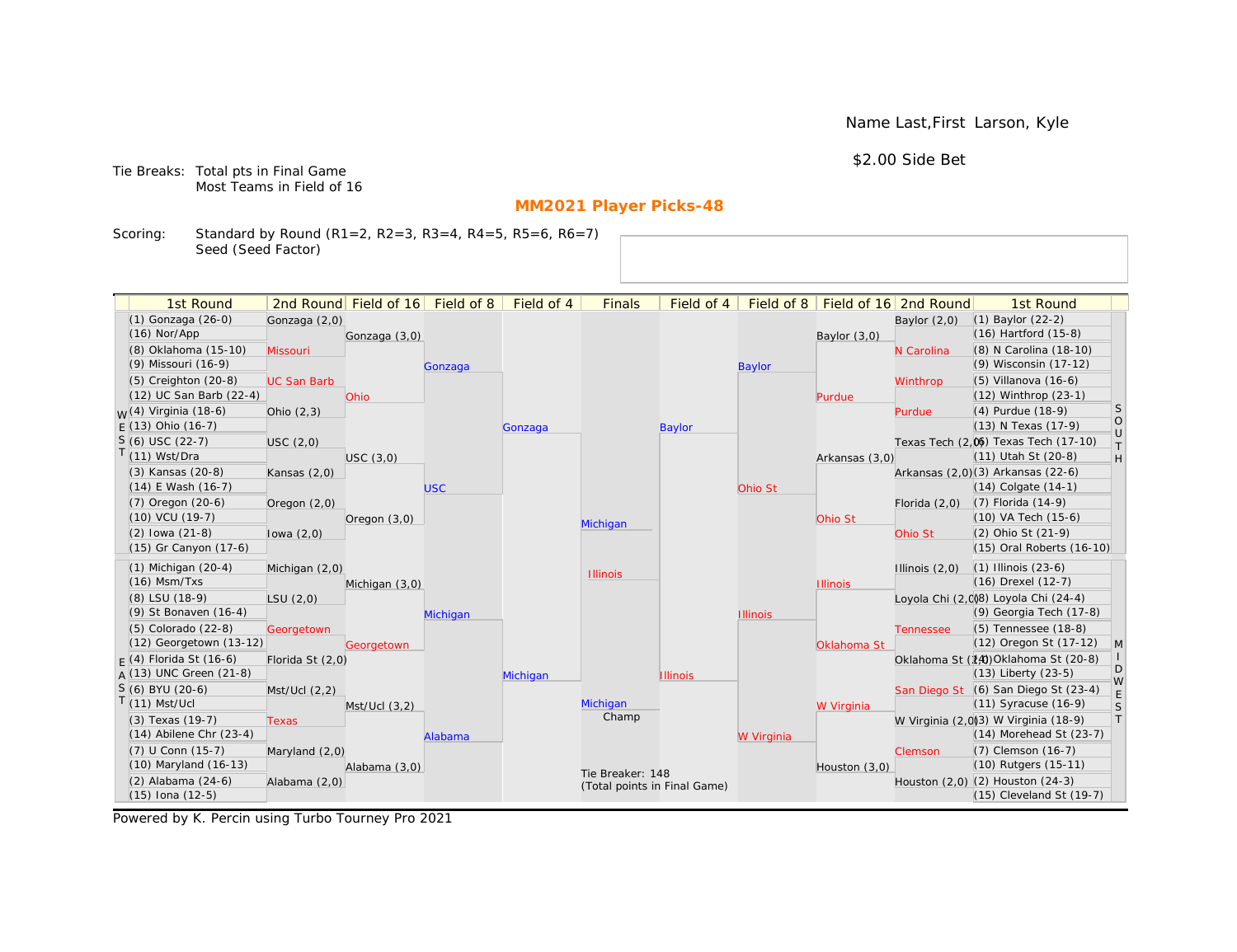Name Last,First Levitt, Dan

\$2.00 Side Bet

Tie Breaks: Total pts in Final Game Most Teams in Field of 16

# **MM2021 Player Picks-48**

Scoring: Standard by Round (R1=2, R2=3, R3=4, R4=5, R5=6, R6=7) Seed (Seed Factor)

| 1st Round                                       |                  | 2nd Round Field of 16 Field of 8 |          | Field of 4 | <b>Finals</b>                | Field of 4      |                 |                 | Field of 8   Field of 16 2nd Round | 1st Round                                                        |                                                                   |
|-------------------------------------------------|------------------|----------------------------------|----------|------------|------------------------------|-----------------|-----------------|-----------------|------------------------------------|------------------------------------------------------------------|-------------------------------------------------------------------|
| (1) Gonzaga (26-0)                              | Gonzaga (2,0)    |                                  |          |            |                              |                 |                 |                 | Baylor $(2,0)$                     | $(1)$ Baylor $(22-2)$                                            |                                                                   |
| $(16)$ Nor/App                                  |                  | Gonzaga (3,0)                    |          |            |                              |                 |                 | Baylor $(3,0)$  |                                    | $(16)$ Hartford $(15-8)$                                         |                                                                   |
| (8) Oklahoma (15-10)                            | Oklahoma (2,0)   |                                  |          |            |                              |                 |                 |                 |                                    | Wisconsin (2,0)(8) N Carolina (18-10)                            |                                                                   |
| (9) Missouri (16-9)                             |                  |                                  | Gonzaga  |            |                              |                 | <b>Baylor</b>   |                 |                                    | (9) Wisconsin (17-12)                                            |                                                                   |
| (5) Creighton (20-8)                            | Creighton (2,0)  |                                  |          |            |                              |                 |                 |                 |                                    | Villanova (2,0) (5) Villanova (16-6)                             |                                                                   |
| (12) UC San Barb (22-4)                         |                  | Creighton (3,0)                  |          |            |                              |                 |                 | Purdue          |                                    | (12) Winthrop (23-1)                                             |                                                                   |
| <sub>W</sub> (4) Virginia (18-6)                | Virginia         |                                  |          |            |                              |                 |                 |                 | Purdue                             | (4) Purdue (18-9)                                                | <sub>S</sub>                                                      |
| $E(13)$ Ohio (16-7)                             |                  |                                  |          | Gonzaga    |                              | <b>Baylor</b>   |                 |                 |                                    | (13) N Texas (17-9)                                              | $\circ$<br>$\cup$                                                 |
| $S(6)$ USC (22-7)                               | USC(2,0)         |                                  |          |            |                              |                 |                 |                 |                                    | Texas Tech (2,0) Texas Tech (17-10)                              | $\top$                                                            |
| $T(11)$ Wst/Dra                                 |                  | <b>Kansas</b>                    |          |            |                              |                 |                 | Arkansas (3,0)  |                                    | (11) Utah St (20-8)                                              | $\mathsf{H}% _{\mathsf{H}}^{\ast}=\mathsf{H}_{\mathsf{H}}^{\ast}$ |
| (3) Kansas (20-8)                               | Kansas (2,0)     |                                  |          |            |                              |                 |                 |                 |                                    | Arkansas (2,0)(3) Arkansas (22-6)                                |                                                                   |
| (14) E Wash (16-7)                              |                  |                                  | lowa     |            |                              |                 | Ohio St         |                 |                                    | $(14)$ Colgate $(14-1)$                                          |                                                                   |
| $(7)$ Oregon $(20-6)$                           | Oregon $(2,0)$   |                                  |          |            |                              |                 |                 |                 | <b>VA Tech</b>                     | (7) Florida (14-9)                                               |                                                                   |
| $(10)$ VCU $(19-7)$                             |                  | lowa                             |          |            | Gonzaga                      |                 |                 | Ohio St         |                                    | (10) VA Tech (15-6)                                              |                                                                   |
| $(2)$ lowa $(21-8)$                             | lowa $(2,0)$     |                                  |          |            |                              |                 |                 |                 | Ohio St                            | (2) Ohio St (21-9)                                               |                                                                   |
| (15) Gr Canyon (17-6)                           |                  |                                  |          |            |                              |                 |                 |                 |                                    | (15) Oral Roberts (16-10)                                        |                                                                   |
| $(1)$ Michigan $(20-4)$                         | Michigan (2,0)   |                                  |          |            | <b>Illinois</b>              |                 |                 |                 | Illinois $(2,0)$                   | $(1)$ Illinois $(23-6)$                                          |                                                                   |
| $(16)$ Msm/Txs                                  |                  | Michigan (3,0)                   |          |            |                              |                 |                 | <b>Illinois</b> |                                    | (16) Drexel (12-7)                                               |                                                                   |
| (8) LSU (18-9)                                  | LSU(2,0)         |                                  |          |            |                              |                 |                 |                 |                                    | Loyola Chi (2,008) Loyola Chi (24-4)                             |                                                                   |
| (9) St Bonaven (16-4)                           |                  |                                  | Michigan |            |                              |                 | <b>Illinois</b> |                 |                                    | (9) Georgia Tech (17-8)                                          |                                                                   |
| (5) Colorado (22-8)                             | Colorado (2,0)   |                                  |          |            |                              |                 |                 |                 | <b>Tennessee</b>                   | (5) Tennessee (18-8)                                             |                                                                   |
| (12) Georgetown (13-12)                         |                  | Florida St (3,0)                 |          |            |                              |                 |                 | Oklahoma St     |                                    | (12) Oregon St (17-12)                                           | M                                                                 |
| $F(4)$ Florida St (16-6)                        | Florida St (2,0) |                                  |          |            |                              |                 |                 |                 |                                    | Oklahoma St (14) Oklahoma St (20-8)                              | D                                                                 |
| $A(13)$ UNC Green (21-8)                        |                  |                                  |          | Alabama    |                              | <b>Illinois</b> |                 |                 |                                    | $(13)$ Liberty $(23-5)$                                          | W                                                                 |
| S (6) BYU (20-6)<br>$T(11)$ Mst/Ucl             | Mst/Ucl(2,2)     |                                  |          |            | Gonzaga                      |                 |                 |                 |                                    | Syracuse (2,2)(6) San Diego St (23-4)<br>(11) Syracuse (16-9)    | $\mathsf E$                                                       |
|                                                 |                  | Texas                            |          |            | Champ                        |                 |                 | W Virginia      |                                    |                                                                  | $\mathsf S$<br> T                                                 |
| (3) Texas (19-7)<br>$(14)$ Abilene Chr $(23-4)$ | <b>Texas</b>     |                                  |          |            |                              |                 |                 |                 |                                    | W Virginia (2,0)(3) W Virginia (18-9)<br>(14) Morehead St (23-7) |                                                                   |
| (7) U Conn (15-7)                               |                  |                                  | Alabama  |            |                              |                 | <b>Houston</b>  |                 |                                    | Rutgers (2,0) (7) Clemson (16-7)                                 |                                                                   |
| (10) Maryland (16-13)                           | Maryland (2,0)   | Alabama (3,0)                    |          |            |                              |                 |                 | Houston (3,0)   |                                    | (10) Rutgers (15-11)                                             |                                                                   |
| (2) Alabama (24-6)                              | Alabama (2,0)    |                                  |          |            | Tie Breaker: 158             |                 |                 |                 |                                    | Houston (2,0) (2) Houston (24-3)                                 |                                                                   |
| (15) Iona (12-5)                                |                  |                                  |          |            | (Total points in Final Game) |                 |                 |                 |                                    | (15) Cleveland St (19-7)                                         |                                                                   |
|                                                 |                  |                                  |          |            |                              |                 |                 |                 |                                    |                                                                  |                                                                   |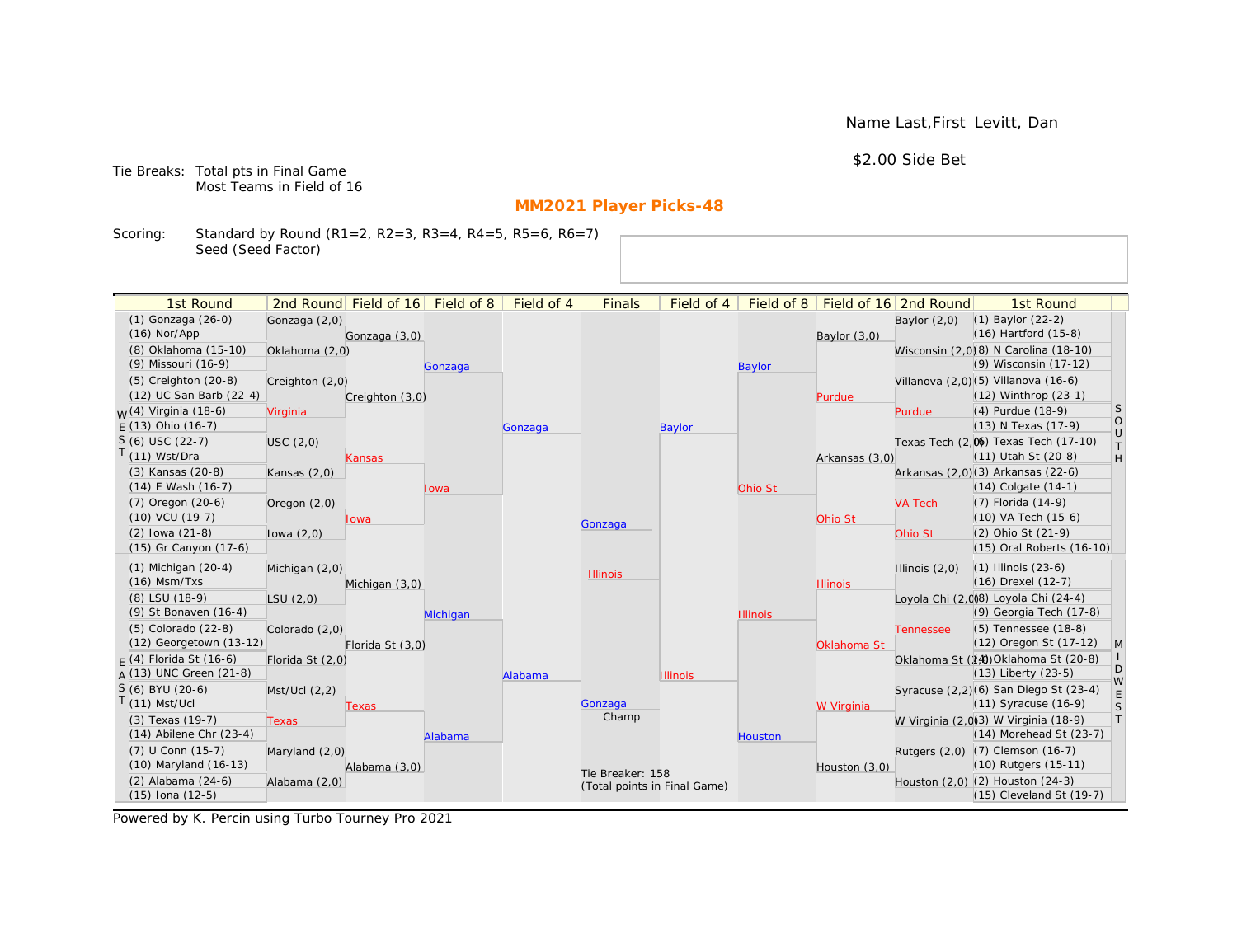Name Last,First Levitt, Jim

\$2.00 Side Bet 8873

Tie Breaks: Total pts in Final Game Most Teams in Field of 16

# **MM2021 Player Picks-48**

Scoring: Standard by Round (R1=2, R2=3, R3=4, R4=5, R5=6, R6=7) Seed (Seed Factor)

| 1st Round                                       |                    | 2nd Round Field of 16 | Field of 8 | Field of 4 | <b>Finals</b>                | Field of 4    | Field of 8     |                   | Field of 16 2nd Round | 1st Round                                                        |                                                                   |
|-------------------------------------------------|--------------------|-----------------------|------------|------------|------------------------------|---------------|----------------|-------------------|-----------------------|------------------------------------------------------------------|-------------------------------------------------------------------|
| (1) Gonzaga (26-0)                              | Gonzaga (2,0)      |                       |            |            |                              |               |                |                   | Baylor $(2,0)$        | $(1)$ Baylor $(22-2)$                                            |                                                                   |
| $(16)$ Nor/App                                  |                    | Gonzaga (3,0)         |            |            |                              |               |                | Baylor (3,0)      |                       | $(16)$ Hartford $(15-8)$                                         |                                                                   |
| (8) Oklahoma (15-10)                            | Oklahoma (2,0)     |                       |            |            |                              |               |                |                   |                       | Wisconsin (2,0)(8) N Carolina (18-10)                            |                                                                   |
| (9) Missouri (16-9)                             |                    |                       | Gonzaga    |            |                              |               | <b>Baylor</b>  |                   |                       | (9) Wisconsin (17-12)                                            |                                                                   |
| (5) Creighton (20-8)                            | <b>UC San Barb</b> |                       |            |            |                              |               |                |                   | Winthrop              | $(5)$ Villanova $(16-6)$                                         |                                                                   |
| (12) UC San Barb (22-4)                         |                    | Virginia              |            |            |                              |               |                | Purdue            |                       | (12) Winthrop (23-1)                                             |                                                                   |
| <sub>W</sub> (4) Virginia (18-6)                | Virginia           |                       |            |            |                              |               |                |                   | Purdue                | (4) Purdue (18-9)                                                | <sub>S</sub>                                                      |
| $E(13)$ Ohio (16-7)                             |                    |                       |            | Gonzaga    |                              | <b>Baylor</b> |                |                   |                       | (13) N Texas (17-9)                                              | $\circ$<br>$\cup$                                                 |
| $S(6)$ USC (22-7)                               | USC(2,0)           |                       |            |            |                              |               |                |                   |                       | Texas Tech (2,0) Texas Tech (17-10)                              | $\top$                                                            |
| $T(11)$ Wst/Dra                                 |                    | Kansas                |            |            |                              |               |                | <b>Texas Tech</b> |                       | (11) Utah St (20-8)                                              | $\mathsf{H}% _{\mathsf{H}}^{\ast}=\mathsf{H}_{\mathsf{H}}^{\ast}$ |
| (3) Kansas (20-8)                               | Kansas $(2,0)$     |                       |            |            |                              |               |                |                   |                       | Arkansas (2,0)(3) Arkansas (22-6)                                |                                                                   |
| $(14)$ E Wash $(16-7)$                          |                    |                       | Iowa       |            |                              |               | Ohio St        |                   |                       | $(14)$ Colgate $(14-1)$                                          |                                                                   |
| $(7)$ Oregon $(20-6)$                           | <b>VCU</b>         |                       |            |            |                              |               |                |                   | Florida $(2,0)$       | $(7)$ Florida $(14-9)$                                           |                                                                   |
| $(10)$ VCU $(19-7)$                             |                    | lowa                  |            |            | Gonzaga                      |               |                | Ohio St           |                       | (10) VA Tech (15-6)                                              |                                                                   |
| $(2)$ lowa $(21-8)$                             | lowa $(2,0)$       |                       |            |            |                              |               |                |                   | Ohio St               | (2) Ohio St (21-9)                                               |                                                                   |
| (15) Gr Canyon (17-6)                           |                    |                       |            |            |                              |               |                |                   |                       | (15) Oral Roberts (16-10)                                        |                                                                   |
| $(1)$ Michigan $(20-4)$                         | Michigan (2,0)     |                       |            |            | <b>Baylor</b>                |               |                |                   | Illinois $(2,0)$      | $(1)$ Illinois $(23-6)$                                          |                                                                   |
| $(16)$ Msm/Txs                                  |                    | Michigan (3,0)        |            |            |                              |               |                | <b>Illinois</b>   |                       | (16) Drexel (12-7)                                               |                                                                   |
| (8) LSU (18-9)                                  | LSU(2,0)           |                       |            |            |                              |               |                |                   |                       | Loyola Chi (2,0)8) Loyola Chi (24-4)                             |                                                                   |
| (9) St Bonaven (16-4)                           |                    |                       | Michigan   |            |                              |               | Oklahoma St    |                   |                       | (9) Georgia Tech (17-8)                                          |                                                                   |
| (5) Colorado (22-8)                             | Colorado (2,0)     |                       |            |            |                              |               |                |                   | <b>Tennessee</b>      | (5) Tennessee (18-8)                                             |                                                                   |
| (12) Georgetown (13-12)                         |                    | Florida St (3,0)      |            |            |                              |               |                | Oklahoma St       |                       | (12) Oregon St (17-12)                                           | M                                                                 |
| $F(4)$ Florida St (16-6)                        | Florida St (2,0)   |                       |            |            |                              |               |                |                   |                       | Oklahoma St (14) Oklahoma St (20-8)                              | D                                                                 |
| $A(13)$ UNC Green (21-8)                        |                    |                       |            | Alabama    |                              | Oklahoma St   |                |                   |                       | $(13)$ Liberty $(23-5)$                                          | W                                                                 |
| S (6) BYU (20-6)<br>$T(11)$ Mst/Ucl             | <b>BYU</b>         |                       |            |            |                              |               |                |                   |                       | San Diego St (6) San Diego St (23-4)                             | E                                                                 |
|                                                 |                    | Texas                 |            |            | Gonzaga<br>Champ             |               |                | W Virginia        |                       | $(11)$ Syracuse $(16-9)$                                         | S<br> T                                                           |
| (3) Texas (19-7)<br>$(14)$ Abilene Chr $(23-4)$ | <b>Texas</b>       |                       |            |            |                              |               |                |                   |                       | W Virginia (2,0)(3) W Virginia (18-9)<br>(14) Morehead St (23-7) |                                                                   |
|                                                 |                    |                       | Alabama    |            |                              |               | <b>Houston</b> |                   |                       |                                                                  |                                                                   |
| (7) U Conn (15-7)<br>(10) Maryland (16-13)      | Maryland (2,0)     |                       |            |            |                              |               |                |                   |                       | Rutgers (2,0) (7) Clemson (16-7)<br>(10) Rutgers (15-11)         |                                                                   |
| (2) Alabama (24-6)                              | Alabama (2,0)      | Alabama (3,0)         |            |            | Tie Breaker: 144             |               |                | Houston $(3,0)$   |                       | Houston (2,0) (2) Houston (24-3)                                 |                                                                   |
| (15) Iona (12-5)                                |                    |                       |            |            | (Total points in Final Game) |               |                |                   |                       | (15) Cleveland St (19-7)                                         |                                                                   |
|                                                 |                    |                       |            |            |                              |               |                |                   |                       |                                                                  |                                                                   |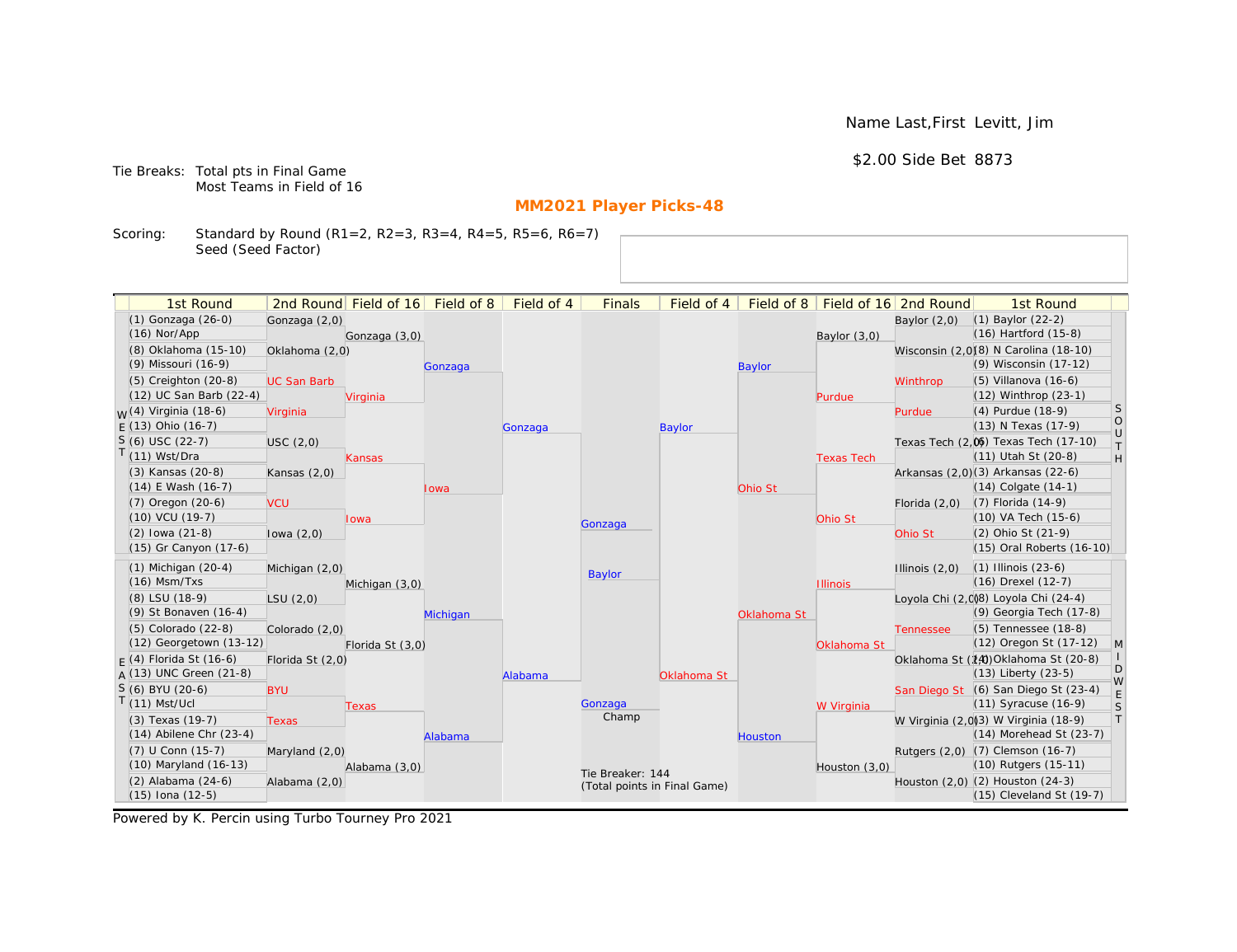Name Last,First Lewis, Steve 1

\$2.00 Side Bet 8834

Tie Breaks: Total pts in Final Game Most Teams in Field of 16

# **MM2021 Player Picks-48**

Scoring: Standard by Round (R1=2, R2=3, R3=4, R4=5, R5=6, R6=7) Seed (Seed Factor)

| 1st Round<br>2nd Round Field of 16<br>Field of 8<br>Field of 4<br><b>Finals</b><br>Field of 4<br>Field of 8<br>Field of 16 2nd Round<br>1st Round<br>(1) Gonzaga (26-0)<br>(1) Baylor (22-2)<br>Gonzaga (2,0)<br>Baylor $(2,0)$<br>$(16)$ Nor/App<br>$(16)$ Hartford $(15-8)$<br>Baylor (3,0)<br>Gonzaga (3,0)<br>(8) Oklahoma (15-10)<br>(8) N Carolina (18-10)<br>N Carolina<br>Missouri<br>(9) Missouri (16-9)<br>(9) Wisconsin (17-12)<br>Purdue<br>Gonzaga<br>Villanova (2,0)(5) Villanova (16-6)<br>$(5)$ Creighton $(20-8)$<br><b>UC San Barb</b><br>(12) UC San Barb (22-4)<br>$(12)$ Winthrop $(23-1)$<br>Virginia<br>Purdue<br><sub>S</sub><br><sub>W</sub> (4) Virginia (18-6)<br>(4) Purdue (18-9)<br>Virginia<br>Purdue<br>$\begin{bmatrix} 0 \\ 0 \end{bmatrix}$<br>$E(13)$ Ohio (16-7)<br>(13) N Texas (17-9)<br>Purdue<br>Gonzaga<br>$S(6)$ USC (22-7)<br>(6) Texas Tech (17-10)<br><b>Utah St</b><br>USC(2,0)<br>T.<br>$T(11)$ Wst/Dra<br>(11) Utah St (20-8)<br>H<br>Arkansas (3,0)<br>Kansas<br>(3) Kansas (20-8)<br>Arkansas (2,0)(3) Arkansas (22-6)<br>Kansas $(2,0)$<br>$(14)$ E Wash $(16-7)$<br>$(14)$ Colgate $(14-1)$<br>Ohio St<br>lowa<br>$(7)$ Oregon $(20-6)$<br>(7) Florida (14-9)<br><b>VA Tech</b><br>Oregon $(2,0)$<br>(10) VCU (19-7)<br>(10) VA Tech (15-6)<br>Ohio St<br>Iowa<br>Gonzaga<br>$(2)$ lowa $(21-8)$<br>(2) Ohio St (21-9)<br>Ohio St<br>lowa $(2,0)$<br>(15) Gr Canyon (17-6)<br>(15) Oral Roberts (16-10)<br>$(1)$ Michigan $(20-4)$<br>$(1)$ Illinois $(23-6)$<br>Illinois $(2,0)$<br>Michigan (2,0)<br><b>Illinois</b><br>(16) Drexel (12-7)<br>$(16)$ Msm/Txs<br>LSU<br><b>Illinois</b><br>(8) LSU (18-9)<br>Loyola Chi (2,008) Loyola Chi (24-4)<br>LSU(2,0)<br>(9) Georgia Tech (17-8)<br>(9) St Bonaven (16-4)<br><b>Florida St</b><br><b>Illinois</b><br>(5) Colorado (22-8)<br>Oregon St (2,2) <sup>(5)</sup> Tennessee (18-8)<br>Colorado (2,0)<br>(12) Oregon St (17-12)<br>(12) Georgetown (13-12)<br>$\vert M \vert$<br>Oregon St (3,2)<br>Florida St (3,0)<br>$F(4)$ Florida St (16-6)<br>Oklahoma St (14) Oklahoma St (20-8)<br>Florida St (2,0)<br>D<br>$A(13)$ UNC Green (21-8)<br>(13) Liberty (23-5)<br>Alabama<br><b>Illinois</b><br>W<br>S (6) BYU (20-6)<br>San Diego St (6) San Diego St (23-4)<br><b>BYU</b><br>$(11)$ Mst/Ucl<br>(11) Syracuse (16-9)<br>Gonzaga<br>S<br><b>BYU</b><br>San Diego St<br>Champ<br>$\top$<br>W Virginia (2,0)3) W Virginia (18-9)<br>(3) Texas (19-7)<br><b>Texas</b><br>$(14)$ Abilene Chr $(23-4)$<br>$(14)$ Morehead St $(23-7)$<br>Alabama<br><b>Houston</b><br>(7) U Conn (15-7)<br>Rutgers (2,0) (7) Clemson (16-7)<br>Maryland (2,0)<br>(10) Maryland (16-13)<br>(10) Rutgers (15-11)<br>Alabama (3,0)<br>Houston (3,0)<br>Tie Breaker: 141<br>(2) Alabama (24-6)<br>Houston (2,0) (2) Houston (24-3)<br>Alabama (2,0)<br>(Total points in Final Game)<br>(15) Cleveland St (19-7)<br>(15) Iona (12-5) |  |  |  |  |  |  |  |
|-----------------------------------------------------------------------------------------------------------------------------------------------------------------------------------------------------------------------------------------------------------------------------------------------------------------------------------------------------------------------------------------------------------------------------------------------------------------------------------------------------------------------------------------------------------------------------------------------------------------------------------------------------------------------------------------------------------------------------------------------------------------------------------------------------------------------------------------------------------------------------------------------------------------------------------------------------------------------------------------------------------------------------------------------------------------------------------------------------------------------------------------------------------------------------------------------------------------------------------------------------------------------------------------------------------------------------------------------------------------------------------------------------------------------------------------------------------------------------------------------------------------------------------------------------------------------------------------------------------------------------------------------------------------------------------------------------------------------------------------------------------------------------------------------------------------------------------------------------------------------------------------------------------------------------------------------------------------------------------------------------------------------------------------------------------------------------------------------------------------------------------------------------------------------------------------------------------------------------------------------------------------------------------------------------------------------------------------------------------------------------------------------------------------------------------------------------------------------------------------------------------------------------------------------------------------------------------------------------------------------------------------------------------------------------------------------------------------------------------------------------------------------------------------------------------------------------------------------------------------------------------------------------------------------|--|--|--|--|--|--|--|
|                                                                                                                                                                                                                                                                                                                                                                                                                                                                                                                                                                                                                                                                                                                                                                                                                                                                                                                                                                                                                                                                                                                                                                                                                                                                                                                                                                                                                                                                                                                                                                                                                                                                                                                                                                                                                                                                                                                                                                                                                                                                                                                                                                                                                                                                                                                                                                                                                                                                                                                                                                                                                                                                                                                                                                                                                                                                                                                       |  |  |  |  |  |  |  |
|                                                                                                                                                                                                                                                                                                                                                                                                                                                                                                                                                                                                                                                                                                                                                                                                                                                                                                                                                                                                                                                                                                                                                                                                                                                                                                                                                                                                                                                                                                                                                                                                                                                                                                                                                                                                                                                                                                                                                                                                                                                                                                                                                                                                                                                                                                                                                                                                                                                                                                                                                                                                                                                                                                                                                                                                                                                                                                                       |  |  |  |  |  |  |  |
|                                                                                                                                                                                                                                                                                                                                                                                                                                                                                                                                                                                                                                                                                                                                                                                                                                                                                                                                                                                                                                                                                                                                                                                                                                                                                                                                                                                                                                                                                                                                                                                                                                                                                                                                                                                                                                                                                                                                                                                                                                                                                                                                                                                                                                                                                                                                                                                                                                                                                                                                                                                                                                                                                                                                                                                                                                                                                                                       |  |  |  |  |  |  |  |
|                                                                                                                                                                                                                                                                                                                                                                                                                                                                                                                                                                                                                                                                                                                                                                                                                                                                                                                                                                                                                                                                                                                                                                                                                                                                                                                                                                                                                                                                                                                                                                                                                                                                                                                                                                                                                                                                                                                                                                                                                                                                                                                                                                                                                                                                                                                                                                                                                                                                                                                                                                                                                                                                                                                                                                                                                                                                                                                       |  |  |  |  |  |  |  |
|                                                                                                                                                                                                                                                                                                                                                                                                                                                                                                                                                                                                                                                                                                                                                                                                                                                                                                                                                                                                                                                                                                                                                                                                                                                                                                                                                                                                                                                                                                                                                                                                                                                                                                                                                                                                                                                                                                                                                                                                                                                                                                                                                                                                                                                                                                                                                                                                                                                                                                                                                                                                                                                                                                                                                                                                                                                                                                                       |  |  |  |  |  |  |  |
|                                                                                                                                                                                                                                                                                                                                                                                                                                                                                                                                                                                                                                                                                                                                                                                                                                                                                                                                                                                                                                                                                                                                                                                                                                                                                                                                                                                                                                                                                                                                                                                                                                                                                                                                                                                                                                                                                                                                                                                                                                                                                                                                                                                                                                                                                                                                                                                                                                                                                                                                                                                                                                                                                                                                                                                                                                                                                                                       |  |  |  |  |  |  |  |
|                                                                                                                                                                                                                                                                                                                                                                                                                                                                                                                                                                                                                                                                                                                                                                                                                                                                                                                                                                                                                                                                                                                                                                                                                                                                                                                                                                                                                                                                                                                                                                                                                                                                                                                                                                                                                                                                                                                                                                                                                                                                                                                                                                                                                                                                                                                                                                                                                                                                                                                                                                                                                                                                                                                                                                                                                                                                                                                       |  |  |  |  |  |  |  |
|                                                                                                                                                                                                                                                                                                                                                                                                                                                                                                                                                                                                                                                                                                                                                                                                                                                                                                                                                                                                                                                                                                                                                                                                                                                                                                                                                                                                                                                                                                                                                                                                                                                                                                                                                                                                                                                                                                                                                                                                                                                                                                                                                                                                                                                                                                                                                                                                                                                                                                                                                                                                                                                                                                                                                                                                                                                                                                                       |  |  |  |  |  |  |  |
|                                                                                                                                                                                                                                                                                                                                                                                                                                                                                                                                                                                                                                                                                                                                                                                                                                                                                                                                                                                                                                                                                                                                                                                                                                                                                                                                                                                                                                                                                                                                                                                                                                                                                                                                                                                                                                                                                                                                                                                                                                                                                                                                                                                                                                                                                                                                                                                                                                                                                                                                                                                                                                                                                                                                                                                                                                                                                                                       |  |  |  |  |  |  |  |
|                                                                                                                                                                                                                                                                                                                                                                                                                                                                                                                                                                                                                                                                                                                                                                                                                                                                                                                                                                                                                                                                                                                                                                                                                                                                                                                                                                                                                                                                                                                                                                                                                                                                                                                                                                                                                                                                                                                                                                                                                                                                                                                                                                                                                                                                                                                                                                                                                                                                                                                                                                                                                                                                                                                                                                                                                                                                                                                       |  |  |  |  |  |  |  |
|                                                                                                                                                                                                                                                                                                                                                                                                                                                                                                                                                                                                                                                                                                                                                                                                                                                                                                                                                                                                                                                                                                                                                                                                                                                                                                                                                                                                                                                                                                                                                                                                                                                                                                                                                                                                                                                                                                                                                                                                                                                                                                                                                                                                                                                                                                                                                                                                                                                                                                                                                                                                                                                                                                                                                                                                                                                                                                                       |  |  |  |  |  |  |  |
|                                                                                                                                                                                                                                                                                                                                                                                                                                                                                                                                                                                                                                                                                                                                                                                                                                                                                                                                                                                                                                                                                                                                                                                                                                                                                                                                                                                                                                                                                                                                                                                                                                                                                                                                                                                                                                                                                                                                                                                                                                                                                                                                                                                                                                                                                                                                                                                                                                                                                                                                                                                                                                                                                                                                                                                                                                                                                                                       |  |  |  |  |  |  |  |
|                                                                                                                                                                                                                                                                                                                                                                                                                                                                                                                                                                                                                                                                                                                                                                                                                                                                                                                                                                                                                                                                                                                                                                                                                                                                                                                                                                                                                                                                                                                                                                                                                                                                                                                                                                                                                                                                                                                                                                                                                                                                                                                                                                                                                                                                                                                                                                                                                                                                                                                                                                                                                                                                                                                                                                                                                                                                                                                       |  |  |  |  |  |  |  |
|                                                                                                                                                                                                                                                                                                                                                                                                                                                                                                                                                                                                                                                                                                                                                                                                                                                                                                                                                                                                                                                                                                                                                                                                                                                                                                                                                                                                                                                                                                                                                                                                                                                                                                                                                                                                                                                                                                                                                                                                                                                                                                                                                                                                                                                                                                                                                                                                                                                                                                                                                                                                                                                                                                                                                                                                                                                                                                                       |  |  |  |  |  |  |  |
|                                                                                                                                                                                                                                                                                                                                                                                                                                                                                                                                                                                                                                                                                                                                                                                                                                                                                                                                                                                                                                                                                                                                                                                                                                                                                                                                                                                                                                                                                                                                                                                                                                                                                                                                                                                                                                                                                                                                                                                                                                                                                                                                                                                                                                                                                                                                                                                                                                                                                                                                                                                                                                                                                                                                                                                                                                                                                                                       |  |  |  |  |  |  |  |
|                                                                                                                                                                                                                                                                                                                                                                                                                                                                                                                                                                                                                                                                                                                                                                                                                                                                                                                                                                                                                                                                                                                                                                                                                                                                                                                                                                                                                                                                                                                                                                                                                                                                                                                                                                                                                                                                                                                                                                                                                                                                                                                                                                                                                                                                                                                                                                                                                                                                                                                                                                                                                                                                                                                                                                                                                                                                                                                       |  |  |  |  |  |  |  |
|                                                                                                                                                                                                                                                                                                                                                                                                                                                                                                                                                                                                                                                                                                                                                                                                                                                                                                                                                                                                                                                                                                                                                                                                                                                                                                                                                                                                                                                                                                                                                                                                                                                                                                                                                                                                                                                                                                                                                                                                                                                                                                                                                                                                                                                                                                                                                                                                                                                                                                                                                                                                                                                                                                                                                                                                                                                                                                                       |  |  |  |  |  |  |  |
|                                                                                                                                                                                                                                                                                                                                                                                                                                                                                                                                                                                                                                                                                                                                                                                                                                                                                                                                                                                                                                                                                                                                                                                                                                                                                                                                                                                                                                                                                                                                                                                                                                                                                                                                                                                                                                                                                                                                                                                                                                                                                                                                                                                                                                                                                                                                                                                                                                                                                                                                                                                                                                                                                                                                                                                                                                                                                                                       |  |  |  |  |  |  |  |
|                                                                                                                                                                                                                                                                                                                                                                                                                                                                                                                                                                                                                                                                                                                                                                                                                                                                                                                                                                                                                                                                                                                                                                                                                                                                                                                                                                                                                                                                                                                                                                                                                                                                                                                                                                                                                                                                                                                                                                                                                                                                                                                                                                                                                                                                                                                                                                                                                                                                                                                                                                                                                                                                                                                                                                                                                                                                                                                       |  |  |  |  |  |  |  |
|                                                                                                                                                                                                                                                                                                                                                                                                                                                                                                                                                                                                                                                                                                                                                                                                                                                                                                                                                                                                                                                                                                                                                                                                                                                                                                                                                                                                                                                                                                                                                                                                                                                                                                                                                                                                                                                                                                                                                                                                                                                                                                                                                                                                                                                                                                                                                                                                                                                                                                                                                                                                                                                                                                                                                                                                                                                                                                                       |  |  |  |  |  |  |  |
|                                                                                                                                                                                                                                                                                                                                                                                                                                                                                                                                                                                                                                                                                                                                                                                                                                                                                                                                                                                                                                                                                                                                                                                                                                                                                                                                                                                                                                                                                                                                                                                                                                                                                                                                                                                                                                                                                                                                                                                                                                                                                                                                                                                                                                                                                                                                                                                                                                                                                                                                                                                                                                                                                                                                                                                                                                                                                                                       |  |  |  |  |  |  |  |
|                                                                                                                                                                                                                                                                                                                                                                                                                                                                                                                                                                                                                                                                                                                                                                                                                                                                                                                                                                                                                                                                                                                                                                                                                                                                                                                                                                                                                                                                                                                                                                                                                                                                                                                                                                                                                                                                                                                                                                                                                                                                                                                                                                                                                                                                                                                                                                                                                                                                                                                                                                                                                                                                                                                                                                                                                                                                                                                       |  |  |  |  |  |  |  |
|                                                                                                                                                                                                                                                                                                                                                                                                                                                                                                                                                                                                                                                                                                                                                                                                                                                                                                                                                                                                                                                                                                                                                                                                                                                                                                                                                                                                                                                                                                                                                                                                                                                                                                                                                                                                                                                                                                                                                                                                                                                                                                                                                                                                                                                                                                                                                                                                                                                                                                                                                                                                                                                                                                                                                                                                                                                                                                                       |  |  |  |  |  |  |  |
|                                                                                                                                                                                                                                                                                                                                                                                                                                                                                                                                                                                                                                                                                                                                                                                                                                                                                                                                                                                                                                                                                                                                                                                                                                                                                                                                                                                                                                                                                                                                                                                                                                                                                                                                                                                                                                                                                                                                                                                                                                                                                                                                                                                                                                                                                                                                                                                                                                                                                                                                                                                                                                                                                                                                                                                                                                                                                                                       |  |  |  |  |  |  |  |
|                                                                                                                                                                                                                                                                                                                                                                                                                                                                                                                                                                                                                                                                                                                                                                                                                                                                                                                                                                                                                                                                                                                                                                                                                                                                                                                                                                                                                                                                                                                                                                                                                                                                                                                                                                                                                                                                                                                                                                                                                                                                                                                                                                                                                                                                                                                                                                                                                                                                                                                                                                                                                                                                                                                                                                                                                                                                                                                       |  |  |  |  |  |  |  |
|                                                                                                                                                                                                                                                                                                                                                                                                                                                                                                                                                                                                                                                                                                                                                                                                                                                                                                                                                                                                                                                                                                                                                                                                                                                                                                                                                                                                                                                                                                                                                                                                                                                                                                                                                                                                                                                                                                                                                                                                                                                                                                                                                                                                                                                                                                                                                                                                                                                                                                                                                                                                                                                                                                                                                                                                                                                                                                                       |  |  |  |  |  |  |  |
|                                                                                                                                                                                                                                                                                                                                                                                                                                                                                                                                                                                                                                                                                                                                                                                                                                                                                                                                                                                                                                                                                                                                                                                                                                                                                                                                                                                                                                                                                                                                                                                                                                                                                                                                                                                                                                                                                                                                                                                                                                                                                                                                                                                                                                                                                                                                                                                                                                                                                                                                                                                                                                                                                                                                                                                                                                                                                                                       |  |  |  |  |  |  |  |
|                                                                                                                                                                                                                                                                                                                                                                                                                                                                                                                                                                                                                                                                                                                                                                                                                                                                                                                                                                                                                                                                                                                                                                                                                                                                                                                                                                                                                                                                                                                                                                                                                                                                                                                                                                                                                                                                                                                                                                                                                                                                                                                                                                                                                                                                                                                                                                                                                                                                                                                                                                                                                                                                                                                                                                                                                                                                                                                       |  |  |  |  |  |  |  |
|                                                                                                                                                                                                                                                                                                                                                                                                                                                                                                                                                                                                                                                                                                                                                                                                                                                                                                                                                                                                                                                                                                                                                                                                                                                                                                                                                                                                                                                                                                                                                                                                                                                                                                                                                                                                                                                                                                                                                                                                                                                                                                                                                                                                                                                                                                                                                                                                                                                                                                                                                                                                                                                                                                                                                                                                                                                                                                                       |  |  |  |  |  |  |  |
|                                                                                                                                                                                                                                                                                                                                                                                                                                                                                                                                                                                                                                                                                                                                                                                                                                                                                                                                                                                                                                                                                                                                                                                                                                                                                                                                                                                                                                                                                                                                                                                                                                                                                                                                                                                                                                                                                                                                                                                                                                                                                                                                                                                                                                                                                                                                                                                                                                                                                                                                                                                                                                                                                                                                                                                                                                                                                                                       |  |  |  |  |  |  |  |
|                                                                                                                                                                                                                                                                                                                                                                                                                                                                                                                                                                                                                                                                                                                                                                                                                                                                                                                                                                                                                                                                                                                                                                                                                                                                                                                                                                                                                                                                                                                                                                                                                                                                                                                                                                                                                                                                                                                                                                                                                                                                                                                                                                                                                                                                                                                                                                                                                                                                                                                                                                                                                                                                                                                                                                                                                                                                                                                       |  |  |  |  |  |  |  |
|                                                                                                                                                                                                                                                                                                                                                                                                                                                                                                                                                                                                                                                                                                                                                                                                                                                                                                                                                                                                                                                                                                                                                                                                                                                                                                                                                                                                                                                                                                                                                                                                                                                                                                                                                                                                                                                                                                                                                                                                                                                                                                                                                                                                                                                                                                                                                                                                                                                                                                                                                                                                                                                                                                                                                                                                                                                                                                                       |  |  |  |  |  |  |  |
|                                                                                                                                                                                                                                                                                                                                                                                                                                                                                                                                                                                                                                                                                                                                                                                                                                                                                                                                                                                                                                                                                                                                                                                                                                                                                                                                                                                                                                                                                                                                                                                                                                                                                                                                                                                                                                                                                                                                                                                                                                                                                                                                                                                                                                                                                                                                                                                                                                                                                                                                                                                                                                                                                                                                                                                                                                                                                                                       |  |  |  |  |  |  |  |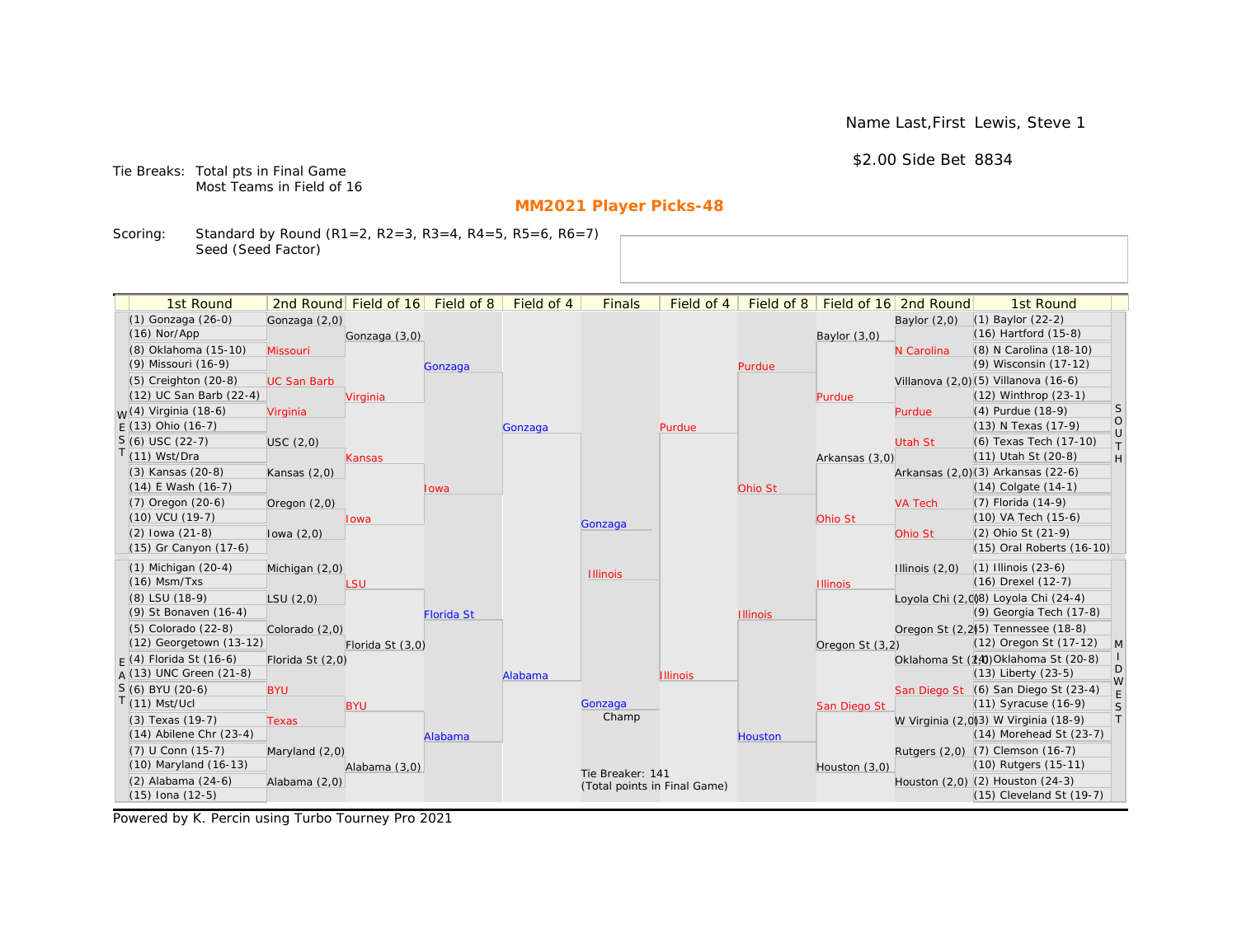Name Last,First Lewis, Steve 2

\$2.00 Side Bet 8926

Tie Breaks: Total pts in Final Game Most Teams in Field of 16

# **MM2021 Player Picks-48**

Scoring: Standard by Round (R1=2, R2=3, R3=4, R4=5, R5=6, R6=7) Seed (Seed Factor)

| 1st Round<br>(1) Gonzaga (26-0)   |                  | 2nd Round Field of 16 Field of 8 |                   | Field of 4        | <b>Finals</b>                | Field of 4      | Field of 8      |                 | Field of 16 2nd Round | 1st Round<br>(1) Baylor (22-2)        |                |
|-----------------------------------|------------------|----------------------------------|-------------------|-------------------|------------------------------|-----------------|-----------------|-----------------|-----------------------|---------------------------------------|----------------|
| $(16)$ Nor/App                    | Gonzaga (2,0)    |                                  |                   |                   |                              |                 |                 |                 | Baylor $(2,0)$        | (16) Hartford (15-8)                  |                |
| (8) Oklahoma (15-10)              |                  | Gonzaga (3,0)                    |                   |                   |                              |                 |                 | Baylor $(3,0)$  |                       | Wisconsin (2,0)(8) N Carolina (18-10) |                |
| (9) Missouri (16-9)               | Oklahoma (2,0)   |                                  |                   |                   |                              |                 |                 |                 |                       | (9) Wisconsin (17-12)                 |                |
| (5) Creighton (20-8)              |                  |                                  | Gonzaga           |                   |                              |                 | <b>Baylor</b>   |                 |                       | (5) Villanova (16-6)                  |                |
| (12) UC San Barb (22-4)           | Creighton (2,0)  |                                  |                   |                   |                              |                 |                 |                 | Winthrop              | (12) Winthrop (23-1)                  |                |
| <sub>M</sub> /(4) Virginia (18-6) | Virginia         | Virginia                         |                   |                   |                              |                 |                 | Purdue          | Purdue                | (4) Purdue (18-9)                     | <sub>S</sub>   |
| $F(13)$ Ohio (16-7)               |                  |                                  |                   | Gonzaga           |                              | Ohio St         |                 |                 |                       | (13) N Texas (17-9)                   | $\circ$        |
| S (6) USC (22-7)                  | USC(2,0)         |                                  |                   |                   |                              |                 |                 |                 | Utah St               | (6) Texas Tech (17-10)                | U              |
| $(11)$ Wst/Dra                    |                  | USC(3,0)                         |                   |                   |                              |                 |                 | Arkansas (3,0)  |                       | (11) Utah St (20-8)                   | T.<br>H        |
| (3) Kansas (20-8)                 | Kansas $(2,0)$   |                                  |                   |                   |                              |                 |                 |                 |                       | Arkansas (2,0)(3) Arkansas (22-6)     |                |
| (14) E Wash (16-7)                |                  |                                  | Iowa              |                   |                              |                 | Ohio St         |                 |                       | (14) Colgate (14-1)                   |                |
| (7) Oregon (20-6)                 | Oregon $(2,0)$   |                                  |                   |                   |                              |                 |                 |                 | <b>VA Tech</b>        | (7) Florida (14-9)                    |                |
| (10) VCU (19-7)                   |                  | lowa                             |                   |                   |                              |                 |                 | Ohio St         |                       | (10) VA Tech (15-6)                   |                |
| $(2)$ lowa $(21-8)$               | lowa $(2,0)$     |                                  |                   |                   | Gonzaga                      |                 |                 |                 | Ohio St               | (2) Ohio St (21-9)                    |                |
| (15) Gr Canyon (17-6)             |                  |                                  |                   |                   |                              |                 |                 |                 |                       | (15) Oral Roberts (16-10)             |                |
| $(1)$ Michigan $(20-4)$           | Michigan (2,0)   |                                  |                   |                   |                              |                 |                 |                 | Illinois $(2,0)$      | $(1)$ Illinois $(23-6)$               |                |
| $(16)$ Msm/Txs                    |                  | Michigan (3,0)                   |                   |                   | <b>Illinois</b>              |                 |                 | <b>Illinois</b> |                       | (16) Drexel (12-7)                    |                |
| (8) LSU (18-9)                    | LSU(2,0)         |                                  |                   |                   |                              |                 |                 |                 |                       | Loyola Chi (2,008) Loyola Chi (24-4)  |                |
| (9) St Bonaven (16-4)             |                  |                                  | <b>Florida St</b> |                   |                              |                 | <b>Illinois</b> |                 |                       | (9) Georgia Tech (17-8)               |                |
| (5) Colorado (22-8)               | Colorado (2,0)   |                                  |                   |                   |                              |                 |                 |                 | <b>Tennessee</b>      | (5) Tennessee (18-8)                  |                |
| (12) Georgetown (13-12)           |                  | Florida St (3,0)                 |                   |                   |                              |                 |                 | Oklahoma St     |                       | (12) Oregon St (17-12)                | $\overline{M}$ |
| $F(4)$ Florida St (16-6)          | Florida St (2,0) |                                  |                   |                   |                              |                 |                 |                 |                       | Oklahoma St (14) Oklahoma St (20-8)   |                |
| $A(13)$ UNC Green (21-8)          |                  |                                  |                   | <b>Florida St</b> |                              | <b>Illinois</b> |                 |                 |                       | (13) Liberty (23-5)                   | D              |
| $S(6)$ BYU (20-6)                 | <b>BYU</b>       |                                  |                   |                   |                              |                 |                 |                 |                       | San Diego St (6) San Diego St (23-4)  | W              |
| $(11)$ Mst/Ucl                    |                  | <b>Texas</b>                     |                   |                   | <b>Illinois</b>              |                 |                 | San Diego St    |                       | (11) Syracuse (16-9)                  | $\mathsf S$    |
| (3) Texas (19-7)                  | <b>Texas</b>     |                                  |                   |                   | Champ                        |                 |                 |                 |                       | W Virginia (2,0)(3) W Virginia (18-9) | $\top$         |
| $(14)$ Abilene Chr $(23-4)$       |                  |                                  | Alabama           |                   |                              |                 | <b>Rutgers</b>  |                 |                       | $(14)$ Morehead St $(23-7)$           |                |
| (7) U Conn (15-7)                 | Maryland (2,0)   |                                  |                   |                   |                              |                 |                 |                 |                       | Rutgers (2,0) (7) Clemson (16-7)      |                |
| (10) Maryland (16-13)             |                  | Alabama (3,0)                    |                   |                   | Tie Breaker: 143             |                 |                 | <b>Rutgers</b>  |                       | (10) Rutgers (15-11)                  |                |
| (2) Alabama (24-6)                | Alabama (2,0)    |                                  |                   |                   | (Total points in Final Game) |                 |                 |                 |                       | Houston (2,0) (2) Houston (24-3)      |                |
| (15) Iona (12-5)                  |                  |                                  |                   |                   |                              |                 |                 |                 |                       | (15) Cleveland St (19-7)              |                |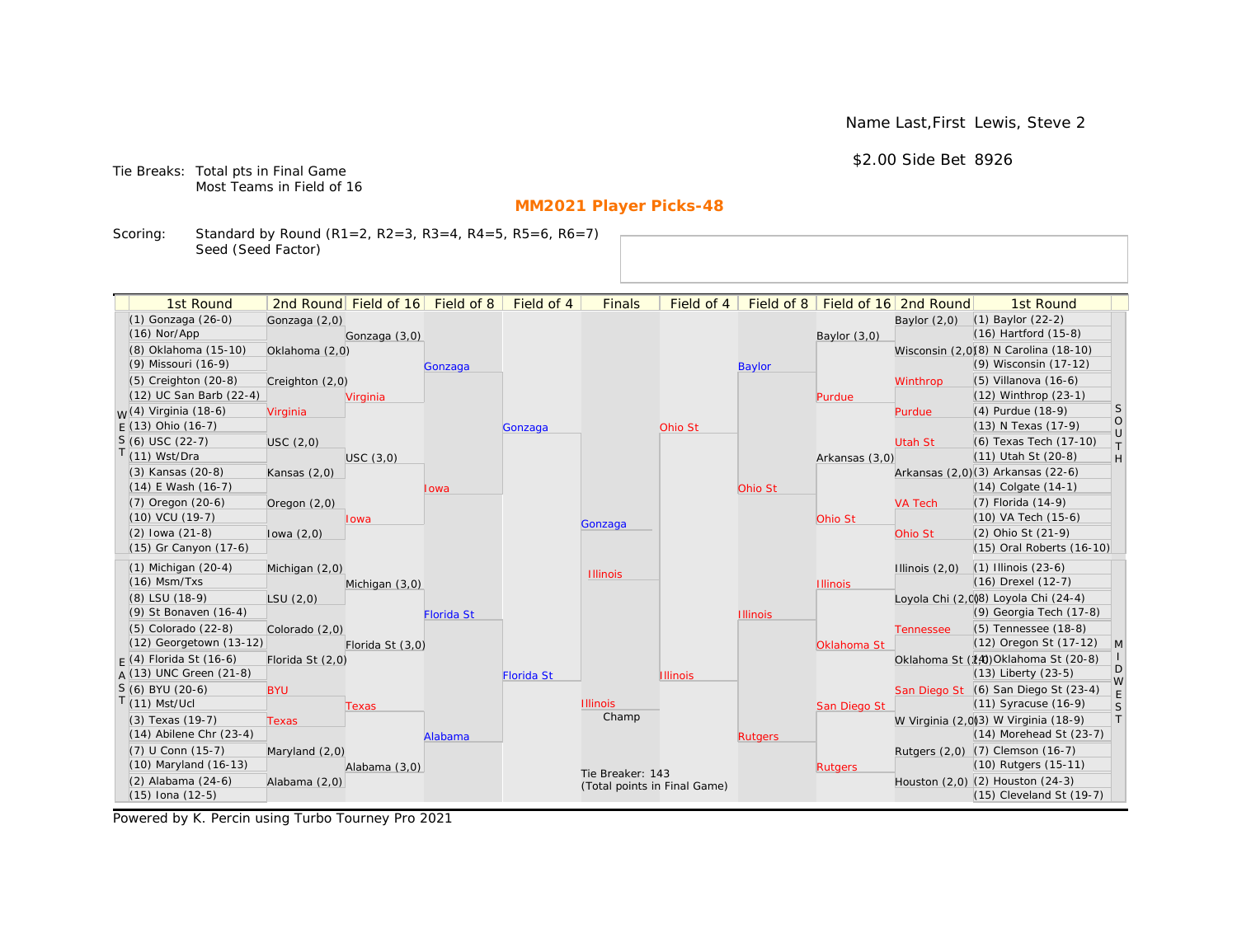Name Last,First Lim, Henry

## \$2.00 Side Bet 8718

Tie Breaks: Total pts in Final Game Most Teams in Field of 16

# **MM2021 Player Picks-48**

Scoring: Standard by Round (R1=2, R2=3, R3=4, R4=5, R5=6, R6=7) Seed (Seed Factor)

| 1st Round                                       |                   | 2nd Round Field of 16 | Field of 8        | Field of 4 | <b>Finals</b>                | Field of 4      | Field of 8      |                 | Field of 16 2nd Round | 1st Round                                                           |                                                                   |
|-------------------------------------------------|-------------------|-----------------------|-------------------|------------|------------------------------|-----------------|-----------------|-----------------|-----------------------|---------------------------------------------------------------------|-------------------------------------------------------------------|
| (1) Gonzaga (26-0)                              | Gonzaga (2,0)     |                       |                   |            |                              |                 |                 |                 | Baylor $(2,0)$        | $(1)$ Baylor $(22-2)$                                               |                                                                   |
| $(16)$ Nor/App                                  |                   | Gonzaga (3,0)         |                   |            |                              |                 |                 | Baylor (3,0)    |                       | $(16)$ Hartford $(15-8)$                                            |                                                                   |
| (8) Oklahoma (15-10)                            | Oklahoma (2,0)    |                       |                   |            |                              |                 |                 |                 | N Carolina            | (8) N Carolina (18-10)                                              |                                                                   |
| (9) Missouri (16-9)                             |                   |                       | Gonzaga           |            |                              |                 | <b>Baylor</b>   |                 |                       | (9) Wisconsin (17-12)                                               |                                                                   |
| (5) Creighton (20-8)                            | Creighton (2,0)   |                       |                   |            |                              |                 |                 |                 |                       | Villanova (2,0)(5) Villanova (16-6)                                 |                                                                   |
| (12) UC San Barb (22-4)                         |                   | Virginia              |                   |            |                              |                 |                 | Purdue          |                       | (12) Winthrop (23-1)                                                |                                                                   |
| <sub>W</sub> (4) Virginia (18-6)                | Virginia          |                       |                   |            |                              |                 |                 |                 | Purdue                | (4) Purdue (18-9)                                                   | <sub>S</sub>                                                      |
| $E(13)$ Ohio (16-7)                             |                   |                       |                   | Gonzaga    |                              | <b>Baylor</b>   |                 |                 |                       | (13) N Texas (17-9)                                                 | $\circ$<br>$\cup$                                                 |
| $S(6)$ USC (22-7)                               | USC(2,0)          |                       |                   |            |                              |                 |                 |                 |                       | Texas Tech (2,0) Texas Tech (17-10)                                 | $\top$                                                            |
| $T(11)$ Wst/Dra                                 |                   | USC(3,0)              |                   |            |                              |                 |                 | Arkansas (3,0)  |                       | (11) Utah St (20-8)                                                 | $\mathsf{H}% _{\mathsf{H}}^{\ast}=\mathsf{H}_{\mathsf{H}}^{\ast}$ |
| (3) Kansas (20-8)                               | Kansas $(2,0)$    |                       |                   |            |                              |                 |                 |                 |                       | Arkansas (2,0)(3) Arkansas (22-6)                                   |                                                                   |
| $(14)$ E Wash $(16-7)$                          |                   |                       | Iowa              |            |                              |                 | <b>Arkansas</b> |                 |                       | $(14)$ Colgate $(14-1)$                                             |                                                                   |
| $(7)$ Oregon $(20-6)$                           | Oregon $(2,0)$    |                       |                   |            |                              |                 |                 |                 | <b>VA Tech</b>        | $(7)$ Florida $(14-9)$                                              |                                                                   |
| $(10)$ VCU $(19-7)$                             |                   | lowa                  |                   |            | Gonzaga                      |                 |                 | Ohio St         |                       | $(10)$ VA Tech $(15-6)$                                             |                                                                   |
| $(2)$ lowa $(21-8)$                             | lowa $(2,0)$      |                       |                   |            |                              |                 |                 |                 | Ohio St               | (2) Ohio St (21-9)                                                  |                                                                   |
| (15) Gr Canyon (17-6)                           |                   |                       |                   |            |                              |                 |                 |                 |                       | (15) Oral Roberts (16-10)                                           |                                                                   |
| $(1)$ Michigan $(20-4)$                         | Michigan (2,0)    |                       |                   |            | <b>Illinois</b>              |                 |                 |                 | Illinois $(2,0)$      | $(1)$ Illinois $(23-6)$                                             |                                                                   |
| $(16)$ Msm/Txs                                  |                   | Michigan (3,0)        |                   |            |                              |                 |                 | <b>Illinois</b> |                       | (16) Drexel (12-7)                                                  |                                                                   |
| (8) LSU (18-9)                                  | <b>St Bonaven</b> |                       |                   |            |                              |                 |                 |                 |                       | Georgia Tech (8) Loyola Chi (24-4)                                  |                                                                   |
| (9) St Bonaven (16-4)                           |                   |                       | <b>Florida St</b> |            |                              |                 | <b>Illinois</b> |                 |                       | (9) Georgia Tech (17-8)                                             |                                                                   |
| (5) Colorado (22-8)                             | Georgetown        |                       |                   |            |                              |                 |                 |                 |                       | Oregon St (2,2) <sup>5</sup> ) Tennessee (18-8)                     |                                                                   |
| (12) Georgetown (13-12)                         |                   | Florida St (3,0)      |                   |            |                              |                 |                 | Oklahoma St     |                       | (12) Oregon St (17-12)                                              | $\mathsf{M}$                                                      |
| $F(4)$ Florida St (16-6)                        | Florida St (2,0)  |                       |                   |            |                              |                 |                 |                 |                       | Oklahoma St (14) Oklahoma St (20-8)                                 | D                                                                 |
| $A(13)$ UNC Green (21-8)                        |                   |                       |                   | Alabama    |                              | <b>Illinois</b> |                 |                 |                       | $(13)$ Liberty $(23-5)$                                             | W                                                                 |
| S (6) BYU (20-6)                                | Mst/Ucl (2,2)     |                       |                   |            |                              |                 |                 |                 |                       | San Diego St (6) San Diego St (23-4)                                | E                                                                 |
| $T(11)$ Mst/Ucl                                 |                   | Texas                 |                   |            | Gonzaga<br>Champ             |                 |                 | W Virginia      |                       | $(11)$ Syracuse $(16-9)$                                            | S<br> T                                                           |
| (3) Texas (19-7)<br>$(14)$ Abilene Chr $(23-4)$ | <b>Texas</b>      |                       |                   |            |                              |                 |                 |                 |                       | W Virginia (2,0)3) W Virginia (18-9)<br>$(14)$ Morehead St $(23-7)$ |                                                                   |
|                                                 |                   |                       | Alabama           |            |                              |                 | <b>Houston</b>  |                 |                       |                                                                     |                                                                   |
| (7) U Conn (15-7)<br>(10) Maryland (16-13)      | U Conn            |                       |                   |            |                              |                 |                 |                 | Clemson               | (7) Clemson (16-7)<br>(10) Rutgers (15-11)                          |                                                                   |
| (2) Alabama (24-6)                              |                   | Alabama (3,0)         |                   |            | Tie Breaker: 129             |                 |                 | Houston $(3,0)$ |                       | Houston (2,0) (2) Houston (24-3)                                    |                                                                   |
| $(15)$ Iona $(12-5)$                            | Alabama (2,0)     |                       |                   |            | (Total points in Final Game) |                 |                 |                 |                       | (15) Cleveland St (19-7)                                            |                                                                   |
|                                                 |                   |                       |                   |            |                              |                 |                 |                 |                       |                                                                     |                                                                   |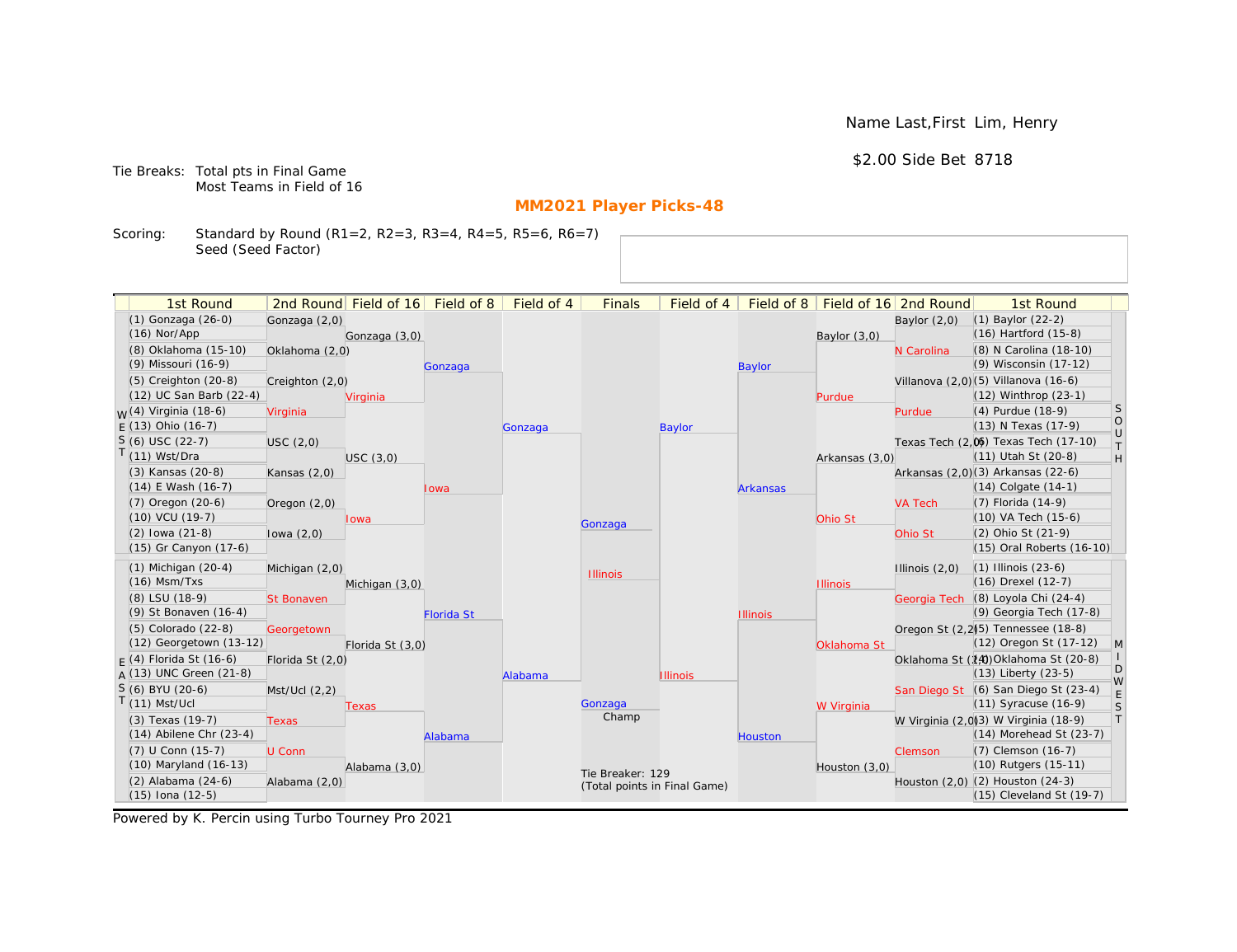Name Last,First Manzanares, Ryan 1

\$2.00 Side Bet 8972

Tie Breaks: Total pts in Final Game Most Teams in Field of 16

# **MM2021 Player Picks-48**

Scoring: Standard by Round (R1=2, R2=3, R3=4, R4=5, R5=6, R6=7) Seed (Seed Factor)

| 1st Round                         |                    | 2nd Round Field of 16 Field of 8 |          | Field of 4 | <b>Finals</b>                | Field of 4      | Field of 8      |                 | Field of 16 2nd Round | 1st Round                             |                 |
|-----------------------------------|--------------------|----------------------------------|----------|------------|------------------------------|-----------------|-----------------|-----------------|-----------------------|---------------------------------------|-----------------|
| (1) Gonzaga (26-0)                |                    |                                  |          |            |                              |                 |                 |                 |                       | (1) Baylor (22-2)                     |                 |
| $(16)$ Nor/App                    | Gonzaga (2,0)      |                                  |          |            |                              |                 |                 |                 | Baylor $(2,0)$        | (16) Hartford (15-8)                  |                 |
| (8) Oklahoma (15-10)              | Oklahoma (2,0)     | Gonzaga (3,0)                    |          |            |                              |                 |                 | Baylor $(3,0)$  | N Carolina            | (8) N Carolina (18-10)                |                 |
| (9) Missouri (16-9)               |                    |                                  |          |            |                              |                 | <b>Baylor</b>   |                 |                       | (9) Wisconsin (17-12)                 |                 |
| (5) Creighton (20-8)              | <b>UC San Barb</b> |                                  | Gonzaga  |            |                              |                 |                 |                 | Winthrop              | (5) Villanova (16-6)                  |                 |
| (12) UC San Barb (22-4)           |                    | Virginia                         |          |            |                              |                 |                 | Purdue          |                       | (12) Winthrop (23-1)                  |                 |
| <sub>M</sub> /(4) Virginia (18-6) | Virginia           |                                  |          |            |                              |                 |                 |                 | Purdue                | (4) Purdue (18-9)                     | <sub>S</sub>    |
| $F(13)$ Ohio (16-7)               |                    |                                  |          | Gonzaga    |                              | Baylor          |                 |                 |                       | (13) N Texas (17-9)                   | $\circ$         |
| $S(6)$ USC (22-7)                 | USC(2,0)           |                                  |          |            |                              |                 |                 |                 |                       | Texas Tech (2.06) Texas Tech (17-10)  | U               |
| T(11) Wst/Dra                     |                    | Kansas                           |          |            |                              |                 |                 | Arkansas (3,0)  |                       | (11) Utah St (20-8)                   | T.<br>H         |
| (3) Kansas (20-8)                 | Kansas $(2,0)$     |                                  |          |            |                              |                 |                 |                 |                       | Arkansas (2,0)(3) Arkansas (22-6)     |                 |
| (14) E Wash (16-7)                |                    |                                  | lowa     |            |                              |                 | <b>Arkansas</b> |                 |                       | (14) Colgate (14-1)                   |                 |
| $(7)$ Oregon $(20-6)$             | Oregon $(2,0)$     |                                  |          |            |                              |                 |                 |                 | Florida $(2,0)$       | (7) Florida (14-9)                    |                 |
| $(10)$ VCU $(19-7)$               |                    | lowa                             |          |            |                              |                 |                 | Ohio St         |                       | (10) VA Tech (15-6)                   |                 |
| $(2)$ lowa $(21-8)$               | lowa $(2,0)$       |                                  |          |            | Gonzaga                      |                 |                 |                 | Ohio St               | (2) Ohio St (21-9)                    |                 |
| (15) Gr Canyon (17-6)             |                    |                                  |          |            |                              |                 |                 |                 |                       | (15) Oral Roberts (16-10)             |                 |
| $(1)$ Michigan $(20-4)$           | Michigan (2,0)     |                                  |          |            |                              |                 |                 |                 | Illinois $(2,0)$      | $(1)$ Illinois $(23-6)$               |                 |
| $(16)$ Msm/Txs                    |                    | Michigan (3,0)                   |          |            | <b>Illinois</b>              |                 |                 | <b>Illinois</b> |                       | (16) Drexel (12-7)                    |                 |
| (8) LSU (18-9)                    | LSU(2,0)           |                                  |          |            |                              |                 |                 |                 | Georgia Tech          | (8) Loyola Chi (24-4)                 |                 |
| (9) St Bonaven (16-4)             |                    |                                  | Michigan |            |                              |                 | <b>Illinois</b> |                 |                       | (9) Georgia Tech (17-8)               |                 |
| (5) Colorado (22-8)               | Colorado (2,0)     |                                  |          |            |                              |                 |                 |                 | <b>Tennessee</b>      | (5) Tennessee (18-8)                  |                 |
| (12) Georgetown (13-12)           |                    | Colorado                         |          |            |                              |                 |                 | Oklahoma St     |                       | (12) Oregon St (17-12)                | $\vert M \vert$ |
| $F(4)$ Florida St (16-6)          | Florida St (2,0)   |                                  |          |            |                              |                 |                 |                 |                       | Oklahoma St (14) Oklahoma St (20-8)   |                 |
| $A(13)$ UNC Green (21-8)          |                    |                                  |          | Michigan   |                              | <b>Illinois</b> |                 |                 |                       | (13) Liberty (23-5)                   | D<br>W          |
| S (6) BYU (20-6)                  | <b>BYU</b>         |                                  |          |            |                              |                 |                 |                 |                       | San Diego St (6) San Diego St (23-4)  |                 |
| $T(11)$ Mst/Ucl                   |                    | Texas                            |          |            | Gonzaga                      |                 |                 | W Virginia      |                       | (11) Syracuse (16-9)                  | $\mathsf{S}$    |
| (3) Texas (19-7)                  | <b>Texas</b>       |                                  |          |            | Champ                        |                 |                 |                 |                       | W Virginia (2,0)(3) W Virginia (18-9) | $\top$          |
| $(14)$ Abilene Chr $(23-4)$       |                    |                                  | Texas    |            |                              |                 | W Virginia      |                 |                       | $(14)$ Morehead St $(23-7)$           |                 |
| (7) U Conn (15-7)                 | Maryland (2,0)     |                                  |          |            |                              |                 |                 |                 | Clemson               | (7) Clemson (16-7)                    |                 |
| (10) Maryland (16-13)             |                    | Alabama (3,0)                    |          |            | Tie Breaker: 123             |                 |                 | Clemson         |                       | (10) Rutgers (15-11)                  |                 |
| (2) Alabama (24-6)                | Alabama (2,0)      |                                  |          |            | (Total points in Final Game) |                 |                 |                 |                       | Houston (2,0) (2) Houston (24-3)      |                 |
| $(15)$ Iona $(12-5)$              |                    |                                  |          |            |                              |                 |                 |                 |                       | (15) Cleveland St (19-7)              |                 |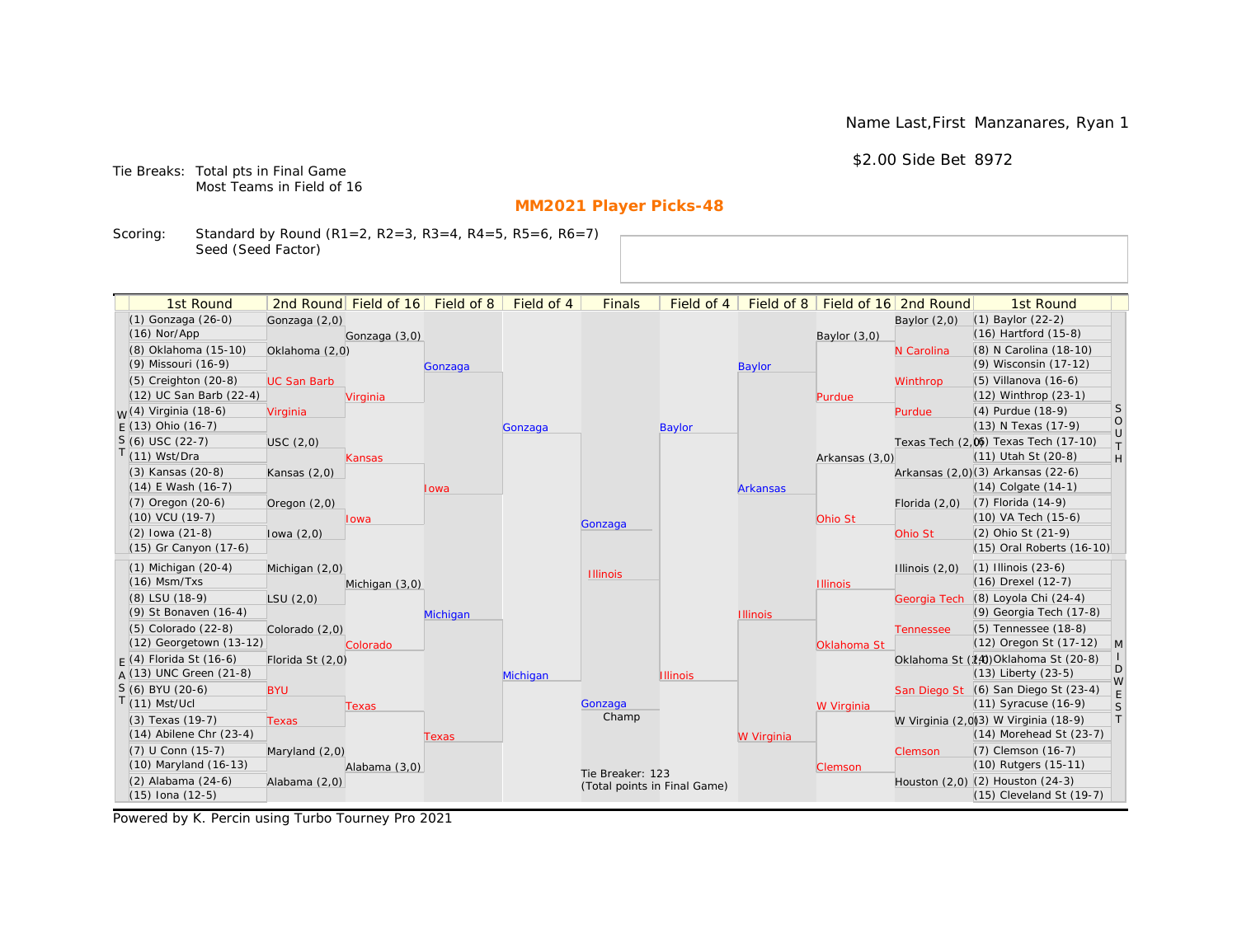Name Last,First Manzanares, Ryan 2

\$2.00 Side Bet 8232

Tie Breaks: Total pts in Final Game Most Teams in Field of 16

# **MM2021 Player Picks-48**

Scoring: Standard by Round (R1=2, R2=3, R3=4, R4=5, R5=6, R6=7) Seed (Seed Factor)

| 1st Round                                  |                  | 2nd Round Field of 16 Field of 8 |                   | Field of 4        | <b>Finals</b>                | Field of 4      | Field of 8      |                 | Field of 16 2nd Round | 1st Round                                  |                 |
|--------------------------------------------|------------------|----------------------------------|-------------------|-------------------|------------------------------|-----------------|-----------------|-----------------|-----------------------|--------------------------------------------|-----------------|
| (1) Gonzaga (26-0)                         | Gonzaga (2,0)    |                                  |                   |                   |                              |                 |                 |                 | Baylor $(2,0)$        | (1) Baylor (22-2)                          |                 |
| $(16)$ Nor/App                             |                  | Gonzaga (3,0)                    |                   |                   |                              |                 |                 | Baylor $(3,0)$  |                       | (16) Hartford (15-8)                       |                 |
| (8) Oklahoma (15-10)                       | Oklahoma (2,0)   |                                  |                   |                   |                              |                 |                 |                 | N Carolina            | (8) N Carolina (18-10)                     |                 |
| (9) Missouri (16-9)                        |                  |                                  | Gonzaga           |                   |                              |                 | <b>Baylor</b>   |                 |                       | (9) Wisconsin (17-12)                      |                 |
| (5) Creighton (20-8)                       | Creighton (2,0)  |                                  |                   |                   |                              |                 |                 |                 |                       | Villanova (2,0) (5) Villanova (16-6)       |                 |
| (12) UC San Barb (22-4)                    |                  | Virginia                         |                   |                   |                              |                 |                 | Villanova (3,0) |                       | $(12)$ Winthrop $(23-1)$                   |                 |
| <sub>M</sub> /(4) Virginia (18-6)          | Virginia         |                                  |                   |                   |                              |                 |                 |                 | Purdue                | (4) Purdue (18-9)                          | <sub>S</sub>    |
| $F(13)$ Ohio (16-7)                        |                  |                                  |                   | Gonzaga           |                              | Baylor          |                 |                 |                       | (13) N Texas (17-9)                        | $\circ$         |
| $S(6)$ USC (22-7)                          | USC(2,0)         |                                  |                   |                   |                              |                 |                 |                 |                       | Texas Tech (2.06) Texas Tech (17-10)       | U<br>T.         |
| T(11) Wst/Dra                              |                  | Kansas                           |                   |                   |                              |                 |                 | Arkansas (3,0)  |                       | (11) Utah St (20-8)                        | H               |
| (3) Kansas (20-8)                          | Kansas $(2,0)$   |                                  |                   |                   |                              |                 |                 |                 |                       | Arkansas (2,0)(3) Arkansas (22-6)          |                 |
| $(14)$ E Wash $(16-7)$                     |                  |                                  | lowa              |                   |                              |                 | Ohio St         |                 |                       | (14) Colgate (14-1)                        |                 |
| $(7)$ Oregon $(20-6)$                      | <b>VCU</b>       |                                  |                   |                   |                              |                 |                 |                 | Florida $(2,0)$       | (7) Florida (14-9)                         |                 |
| $(10)$ VCU $(19-7)$                        |                  | Iowa                             |                   |                   | Gonzaga                      |                 |                 | Ohio St         |                       | (10) VA Tech (15-6)                        |                 |
| $(2)$ lowa $(21-8)$                        | lowa $(2,0)$     |                                  |                   |                   |                              |                 |                 |                 | Ohio St               | (2) Ohio St (21-9)                         |                 |
| (15) Gr Canyon (17-6)                      |                  |                                  |                   |                   |                              |                 |                 |                 |                       | (15) Oral Roberts (16-10)                  |                 |
| $(1)$ Michigan $(20-4)$                    | Michigan (2,0)   |                                  |                   |                   | <b>Illinois</b>              |                 |                 |                 | Illinois $(2,0)$      | $(1)$ Illinois $(23-6)$                    |                 |
| $(16)$ Msm/Txs                             |                  | Michigan (3,0)                   |                   |                   |                              |                 |                 | <b>Illinois</b> |                       | (16) Drexel (12-7)                         |                 |
| (8) LSU (18-9)                             | LSU(2,0)         |                                  |                   |                   |                              |                 |                 |                 |                       | Loyola Chi (2,008) Loyola Chi (24-4)       |                 |
| (9) St Bonaven (16-4)                      |                  |                                  | <b>Florida St</b> |                   |                              |                 | <b>Illinois</b> |                 |                       | (9) Georgia Tech (17-8)                    |                 |
| (5) Colorado (22-8)                        | Colorado (2,0)   |                                  |                   |                   |                              |                 |                 |                 | <b>Tennessee</b>      | (5) Tennessee (18-8)                       |                 |
| (12) Georgetown (13-12)                    |                  | Florida St (3,0)                 |                   |                   |                              |                 |                 | Oklahoma St     |                       | (12) Oregon St (17-12)                     | $\vert M \vert$ |
| $F(4)$ Florida St (16-6)                   | Florida St (2,0) |                                  |                   |                   |                              |                 |                 |                 |                       | Oklahoma St (14) Oklahoma St (20-8)        | D               |
| $A(13)$ UNC Green (21-8)                   |                  |                                  |                   | <b>Florida St</b> |                              | <b>Illinois</b> |                 |                 |                       | (13) Liberty (23-5)                        | W               |
| S (6) BYU (20-6)                           | <b>BYU</b>       |                                  |                   |                   |                              |                 |                 |                 |                       | San Diego St (6) San Diego St (23-4)       |                 |
| $T(11)$ Mst/Ucl                            |                  | Texas                            |                   |                   | <b>Illinois</b><br>Champ     |                 |                 | San Diego St    |                       | (11) Syracuse (16-9)                       | S               |
| (3) Texas (19-7)                           | <b>Texas</b>     |                                  |                   |                   |                              |                 |                 |                 |                       | W Virginia (2,0)3) W Virginia (18-9)       | $\top$          |
| $(14)$ Abilene Chr $(23-4)$                |                  |                                  | Texas             |                   |                              |                 | San Diego St    |                 |                       | $(14)$ Morehead St $(23-7)$                |                 |
| (7) U Conn (15-7)<br>(10) Maryland (16-13) | Maryland (2,0)   |                                  |                   |                   |                              |                 |                 |                 | Clemson               | (7) Clemson (16-7)<br>(10) Rutgers (15-11) |                 |
| (2) Alabama (24-6)                         | Alabama (2,0)    | Alabama (3,0)                    |                   |                   | Tie Breaker: 129             |                 |                 | Clemson         |                       | Houston (2,0) (2) Houston (24-3)           |                 |
| $(15)$ Iona $(12-5)$                       |                  |                                  |                   |                   | (Total points in Final Game) |                 |                 |                 |                       | (15) Cleveland St (19-7)                   |                 |
|                                            |                  |                                  |                   |                   |                              |                 |                 |                 |                       |                                            |                 |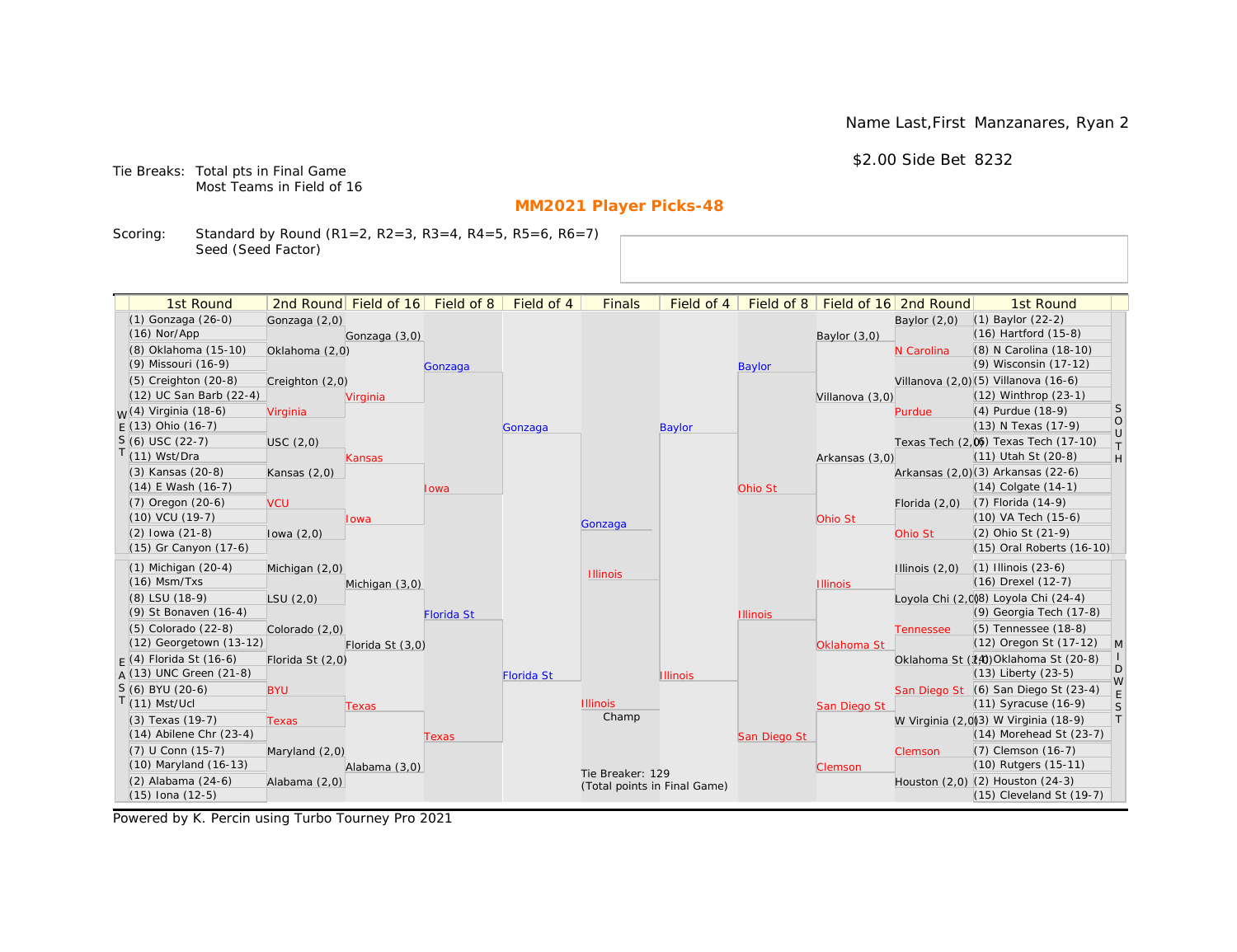Name Last,First Maypole, Julia 1

\$2.00 Side Bet

Tie Breaks: Total pts in Final Game Most Teams in Field of 16

# **MM2021 Player Picks-48**

Scoring: Standard by Round (R1=2, R2=3, R3=4, R4=5, R5=6, R6=7) Seed (Seed Factor)

| 1st Round                                       |                  | 2nd Round Field of 16 | Field of 8 | Field of 4 | <b>Finals</b>                | Field of 4      | Field of 8      |                   | Field of 16 2nd Round | 1st Round                                                            |                                                                   |
|-------------------------------------------------|------------------|-----------------------|------------|------------|------------------------------|-----------------|-----------------|-------------------|-----------------------|----------------------------------------------------------------------|-------------------------------------------------------------------|
| (1) Gonzaga (26-0)                              | Gonzaga (2,0)    |                       |            |            |                              |                 |                 |                   | Baylor $(2,0)$        | $(1)$ Baylor $(22-2)$                                                |                                                                   |
| $(16)$ Nor/App                                  |                  | Gonzaga (3,0)         |            |            |                              |                 |                 | Wisconsin         |                       | $(16)$ Hartford $(15-8)$                                             |                                                                   |
| (8) Oklahoma (15-10)                            | Oklahoma (2,0)   |                       |            |            |                              |                 |                 |                   |                       | Wisconsin (2,0)(8) N Carolina (18-10)                                |                                                                   |
| (9) Missouri (16-9)                             |                  |                       | Gonzaga    |            |                              |                 | Wisconsin       |                   |                       | (9) Wisconsin (17-12)                                                |                                                                   |
| (5) Creighton (20-8)                            | Creighton (2,0)  |                       |            |            |                              |                 |                 |                   |                       | Villanova (2,0) (5) Villanova (16-6)                                 |                                                                   |
| (12) UC San Barb (22-4)                         |                  | Ohio                  |            |            |                              |                 |                 | Villanova (3,0)   |                       | (12) Winthrop (23-1)                                                 |                                                                   |
| <sub>M</sub> (4) Virginia (18-6)                | Ohio $(2,3)$     |                       |            |            |                              |                 |                 |                   | Purdue                | (4) Purdue (18-9)                                                    | <sub>S</sub>                                                      |
| $E(13)$ Ohio (16-7)                             |                  |                       |            | Gonzaga    |                              | Wisconsin       |                 |                   |                       | (13) N Texas (17-9)                                                  | $\bigcirc$<br>$\cup$                                              |
| $S(6)$ USC (22-7)                               | Wst/Dra          |                       |            |            |                              |                 |                 |                   |                       | Texas Tech (2,0) Texas Tech (17-10)                                  | $\top$                                                            |
| $T(11)$ Wst/Dra                                 |                  | Kansas                |            |            |                              |                 |                 | <b>Texas Tech</b> |                       | (11) Utah St (20-8)                                                  | $\mathsf{H}% _{\mathsf{H}}^{\ast}=\mathsf{H}_{\mathsf{H}}^{\ast}$ |
| (3) Kansas (20-8)                               | Kansas $(2,0)$   |                       |            |            |                              |                 |                 |                   |                       | Arkansas (2,0)(3) Arkansas (22-6)                                    |                                                                   |
| $(14)$ E Wash $(16-7)$                          |                  |                       | Oregon     |            |                              |                 | Ohio St         |                   |                       | $(14)$ Colgate $(14-1)$                                              |                                                                   |
| $(7)$ Oregon $(20-6)$                           | Oregon (2,0)     |                       |            |            |                              |                 |                 |                   | Florida $(2,0)$       | $(7)$ Florida $(14-9)$                                               |                                                                   |
| $(10)$ VCU $(19-7)$                             |                  | Oregon $(3,0)$        |            |            | Gonzaga                      |                 |                 | Ohio St           |                       | $(10)$ VA Tech $(15-6)$                                              |                                                                   |
| $(2)$ lowa $(21-8)$                             | lowa $(2,0)$     |                       |            |            |                              |                 |                 |                   | Ohio St               | (2) Ohio St (21-9)                                                   |                                                                   |
| (15) Gr Canyon (17-6)                           |                  |                       |            |            |                              |                 |                 |                   |                       | (15) Oral Roberts (16-10)                                            |                                                                   |
| $(1)$ Michigan $(20-4)$                         | Michigan (2,0)   |                       |            |            | <b>Illinois</b>              |                 |                 |                   | Illinois $(2,0)$      | $(1)$ Illinois $(23-6)$                                              |                                                                   |
| $(16)$ Msm/Txs                                  |                  | Michigan (3,0)        |            |            |                              |                 |                 | <b>Illinois</b>   |                       | (16) Drexel (12-7)                                                   |                                                                   |
| (8) LSU (18-9)                                  | LSU(2,0)         |                       |            |            |                              |                 |                 |                   |                       | Loyola Chi (2,008) Loyola Chi (24-4)                                 |                                                                   |
| (9) St Bonaven (16-4)                           |                  |                       | Michigan   |            |                              |                 | <b>Illinois</b> |                   |                       | (9) Georgia Tech (17-8)                                              |                                                                   |
| (5) Colorado (22-8)                             | Colorado (2,0)   |                       |            |            |                              |                 |                 |                   | <b>Tennessee</b>      | (5) Tennessee (18-8)                                                 |                                                                   |
| (12) Georgetown (13-12)                         |                  | Florida St (3,0)      |            |            |                              |                 |                 | Oklahoma St       |                       | (12) Oregon St (17-12)                                               | M                                                                 |
| $F(4)$ Florida St (16-6)                        | Florida St (2,0) |                       |            |            |                              |                 |                 |                   |                       | Oklahoma St (14) Oklahoma St (20-8)                                  | D                                                                 |
| $A(13)$ UNC Green (21-8)                        |                  |                       |            | Alabama    |                              | <b>Illinois</b> |                 |                   |                       | $(13)$ Liberty $(23-5)$                                              | W                                                                 |
| S (6) BYU (20-6)<br>$T(11)$ Mst/Ucl             | Mst/Ucl (2,2)    |                       |            |            |                              |                 |                 |                   |                       | Syracuse (2,2)(6) San Diego St (23-4)                                | E                                                                 |
|                                                 |                  | Texas                 |            |            | Gonzaga<br>Champ             |                 |                 | Syracuse (3,2)    |                       | (11) Syracuse (16-9)                                                 | S<br> T                                                           |
| (3) Texas (19-7)<br>$(14)$ Abilene Chr $(23-4)$ | <b>Texas</b>     |                       |            |            |                              |                 |                 |                   |                       | W Virginia (2,0)(3) W Virginia (18-9)<br>$(14)$ Morehead St $(23-7)$ |                                                                   |
| (7) U Conn (15-7)                               |                  |                       | Alabama    |            |                              |                 | <b>Syracuse</b> |                   |                       | (7) Clemson (16-7)                                                   |                                                                   |
| (10) Maryland (16-13)                           | Maryland (2,0)   |                       |            |            |                              |                 |                 |                   | Clemson               | (10) Rutgers (15-11)                                                 |                                                                   |
| (2) Alabama (24-6)                              | Alabama (2,0)    | Alabama (3,0)         |            |            | Tie Breaker: 115             |                 |                 | Clemson           |                       | Houston (2,0) (2) Houston (24-3)                                     |                                                                   |
| $(15)$ Iona $(12-5)$                            |                  |                       |            |            | (Total points in Final Game) |                 |                 |                   |                       | (15) Cleveland St (19-7)                                             |                                                                   |
|                                                 |                  |                       |            |            |                              |                 |                 |                   |                       |                                                                      |                                                                   |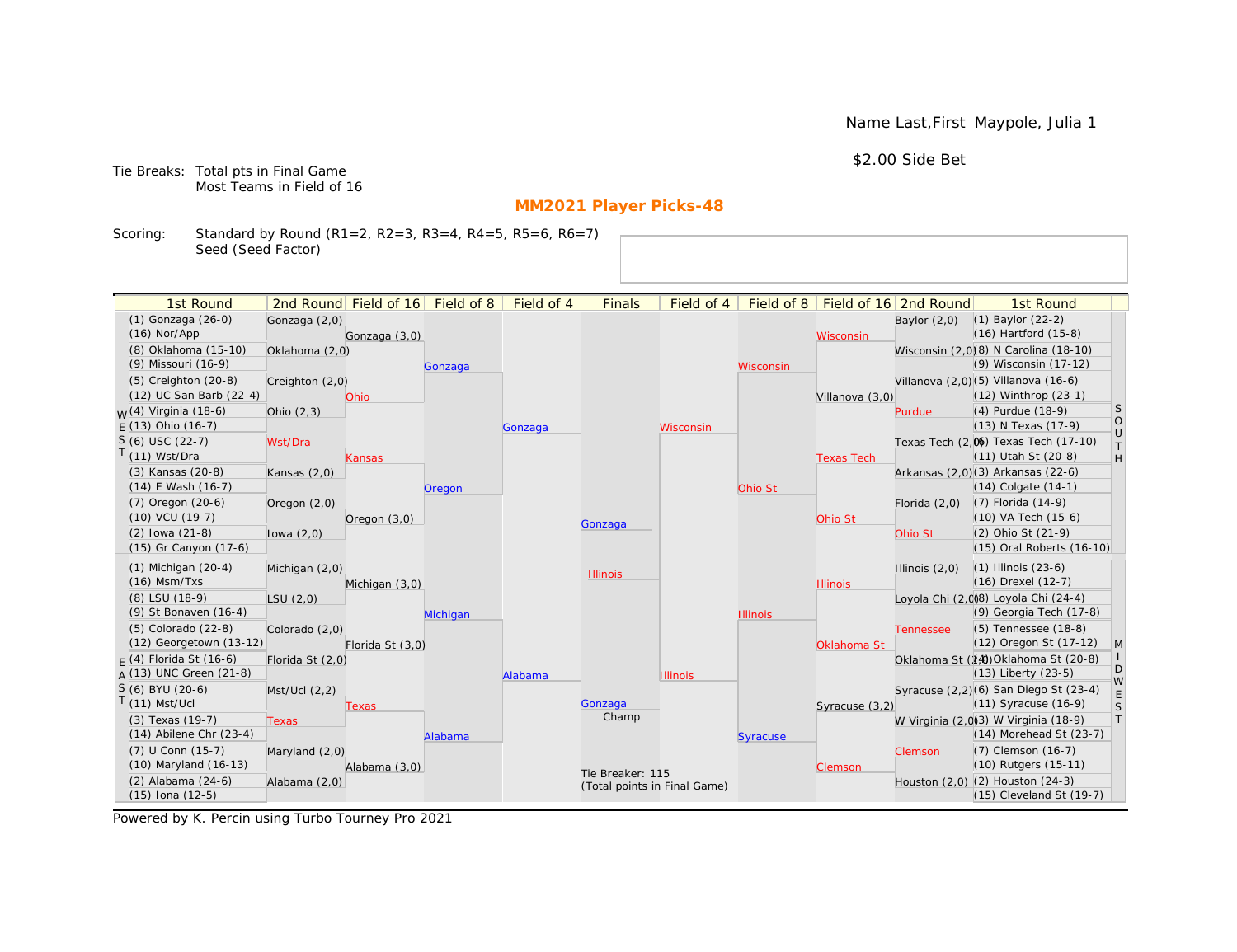Name Last,First Maypole, Julia 2

\$2.00 Side Bet

Tie Breaks: Total pts in Final Game Most Teams in Field of 16

# **MM2021 Player Picks-48**

Scoring: Standard by Round (R1=2, R2=3, R3=4, R4=5, R5=6, R6=7) Seed (Seed Factor)

| 1st Round                         |                   | 2nd Round Field of 16 Field of 8 |          | Field of 4 | <b>Finals</b>                | Field of 4      | Field of 8      |                 | Field of 16 2nd Round | 1st Round                             |                                                                             |
|-----------------------------------|-------------------|----------------------------------|----------|------------|------------------------------|-----------------|-----------------|-----------------|-----------------------|---------------------------------------|-----------------------------------------------------------------------------|
| (1) Gonzaga (26-0)                |                   |                                  |          |            |                              |                 |                 |                 |                       | $(1)$ Baylor $(22-2)$                 |                                                                             |
| $(16)$ Nor/App                    | Gonzaga (2,0)     | Gonzaga (3,0)                    |          |            |                              |                 |                 |                 | Baylor $(2,0)$        | $(16)$ Hartford $(15-8)$              |                                                                             |
| (8) Oklahoma (15-10)              | Missouri          |                                  |          |            |                              |                 |                 | Wisconsin       |                       | Wisconsin (2,0)(8) N Carolina (18-10) |                                                                             |
| (9) Missouri (16-9)               |                   |                                  | Gonzaga  |            |                              |                 | Wisconsin       |                 |                       | (9) Wisconsin (17-12)                 |                                                                             |
| $(5)$ Creighton $(20-8)$          | Creighton (2,0)   |                                  |          |            |                              |                 |                 |                 | Winthrop              | $(5)$ Villanova $(16-6)$              |                                                                             |
| (12) UC San Barb (22-4)           |                   | Virginia                         |          |            |                              |                 |                 | Purdue          |                       | (12) Winthrop (23-1)                  |                                                                             |
| <sub>M</sub> /(4) Virginia (18-6) | Virginia          |                                  |          |            |                              |                 |                 |                 | Purdue                | (4) Purdue (18-9)                     | <sub>S</sub>                                                                |
| $E(13)$ Ohio (16-7)               |                   |                                  |          | Gonzaga    |                              | Wisconsin       |                 |                 |                       | (13) N Texas (17-9)                   | $\bigcirc$                                                                  |
| $S(6)$ USC (22-7)                 | USC(2,0)          |                                  |          |            |                              |                 |                 |                 |                       | Texas Tech (2,0) Texas Tech (17-10)   | $\cup$                                                                      |
| $(11)$ Wst/Dra                    |                   | <b>Kansas</b>                    |          |            |                              |                 |                 | Arkansas (3,0)  |                       | (11) Utah St (20-8)                   | $\top$<br>$\mathsf{H}% _{\mathsf{H}}^{\ast}=\mathsf{H}_{\mathsf{H}}^{\ast}$ |
| (3) Kansas (20-8)                 | Kansas $(2,0)$    |                                  |          |            |                              |                 |                 |                 |                       | Arkansas (2,0)(3) Arkansas (22-6)     |                                                                             |
| (14) E Wash (16-7)                |                   |                                  | lowa     |            |                              |                 | <b>VA Tech</b>  |                 |                       | $(14)$ Colgate $(14-1)$               |                                                                             |
| $(7)$ Oregon $(20-6)$             | <b>VCU</b>        |                                  |          |            |                              |                 |                 |                 | <b>VA Tech</b>        | $(7)$ Florida $(14-9)$                |                                                                             |
| $(10)$ VCU $(19-7)$               |                   | lowa                             |          |            |                              |                 |                 | <b>VA Tech</b>  |                       | (10) VA Tech (15-6)                   |                                                                             |
| $(2)$ lowa $(21-8)$               | lowa $(2,0)$      |                                  |          |            | Gonzaga                      |                 |                 |                 | Ohio St               | (2) Ohio St (21-9)                    |                                                                             |
| (15) Gr Canyon (17-6)             |                   |                                  |          |            |                              |                 |                 |                 |                       | (15) Oral Roberts (16-10)             |                                                                             |
| $(1)$ Michigan $(20-4)$           | Michigan (2,0)    |                                  |          |            |                              |                 |                 |                 | Illinois $(2,0)$      | $(1)$ Illinois $(23-6)$               |                                                                             |
| $(16)$ Msm/Txs                    |                   | Michigan (3,0)                   |          |            | Wisconsin                    |                 |                 | <b>Illinois</b> |                       | (16) Drexel (12-7)                    |                                                                             |
| (8) LSU (18-9)                    | <b>St Bonaven</b> |                                  |          |            |                              |                 |                 |                 |                       | Loyola Chi (2,008) Loyola Chi (24-4)  |                                                                             |
| (9) St Bonaven (16-4)             |                   |                                  | Michigan |            |                              |                 | <b>Illinois</b> |                 |                       | (9) Georgia Tech (17-8)               |                                                                             |
| (5) Colorado (22-8)               | Georgetown        |                                  |          |            |                              |                 |                 |                 |                       | Oregon St (2.2)(5) Tennessee (18-8)   |                                                                             |
| $(12)$ Georgetown $(13-12)$       |                   | Georgetown                       |          |            |                              |                 |                 | Oregon St (3,2) |                       | (12) Oregon St (17-12)                | M                                                                           |
| $F(4)$ Florida St (16-6)          | <b>UNC Green</b>  |                                  |          |            |                              |                 |                 |                 |                       | Oklahoma St (14) Oklahoma St (20-8)   |                                                                             |
| A (13) UNC Green (21-8)           |                   |                                  |          | Alabama    |                              | <b>Illinois</b> |                 |                 |                       | $(13)$ Liberty $(23-5)$               | D                                                                           |
| S (6) BYU (20-6)                  | <b>BYU</b>        |                                  |          |            |                              |                 |                 |                 |                       | San Diego St (6) San Diego St (23-4)  | W<br>E                                                                      |
| $(11)$ Mst/Ucl                    |                   | Texas                            |          |            | Gonzaga                      |                 |                 | San Diego St    |                       | $(11)$ Syracuse $(16-9)$              | S                                                                           |
| (3) Texas (19-7)                  | <b>Texas</b>      |                                  |          |            | Champ                        |                 |                 |                 |                       | W Virginia (2,0)3) W Virginia (18-9)  | T                                                                           |
| $(14)$ Abilene Chr $(23-4)$       |                   |                                  | Alabama  |            |                              |                 | San Diego St    |                 |                       | (14) Morehead St (23-7)               |                                                                             |
| (7) U Conn (15-7)                 | Maryland (2,0)    |                                  |          |            |                              |                 |                 |                 | Clemson               | (7) Clemson (16-7)                    |                                                                             |
| (10) Maryland (16-13)             |                   | Alabama (3,0)                    |          |            | Tie Breaker: 100             |                 |                 | Clemson         |                       | (10) Rutgers (15-11)                  |                                                                             |
| (2) Alabama (24-6)                | Alabama (2,0)     |                                  |          |            | (Total points in Final Game) |                 |                 |                 |                       | Houston (2,0) (2) Houston (24-3)      |                                                                             |
| (15) Iona (12-5)                  |                   |                                  |          |            |                              |                 |                 |                 |                       | (15) Cleveland St (19-7)              |                                                                             |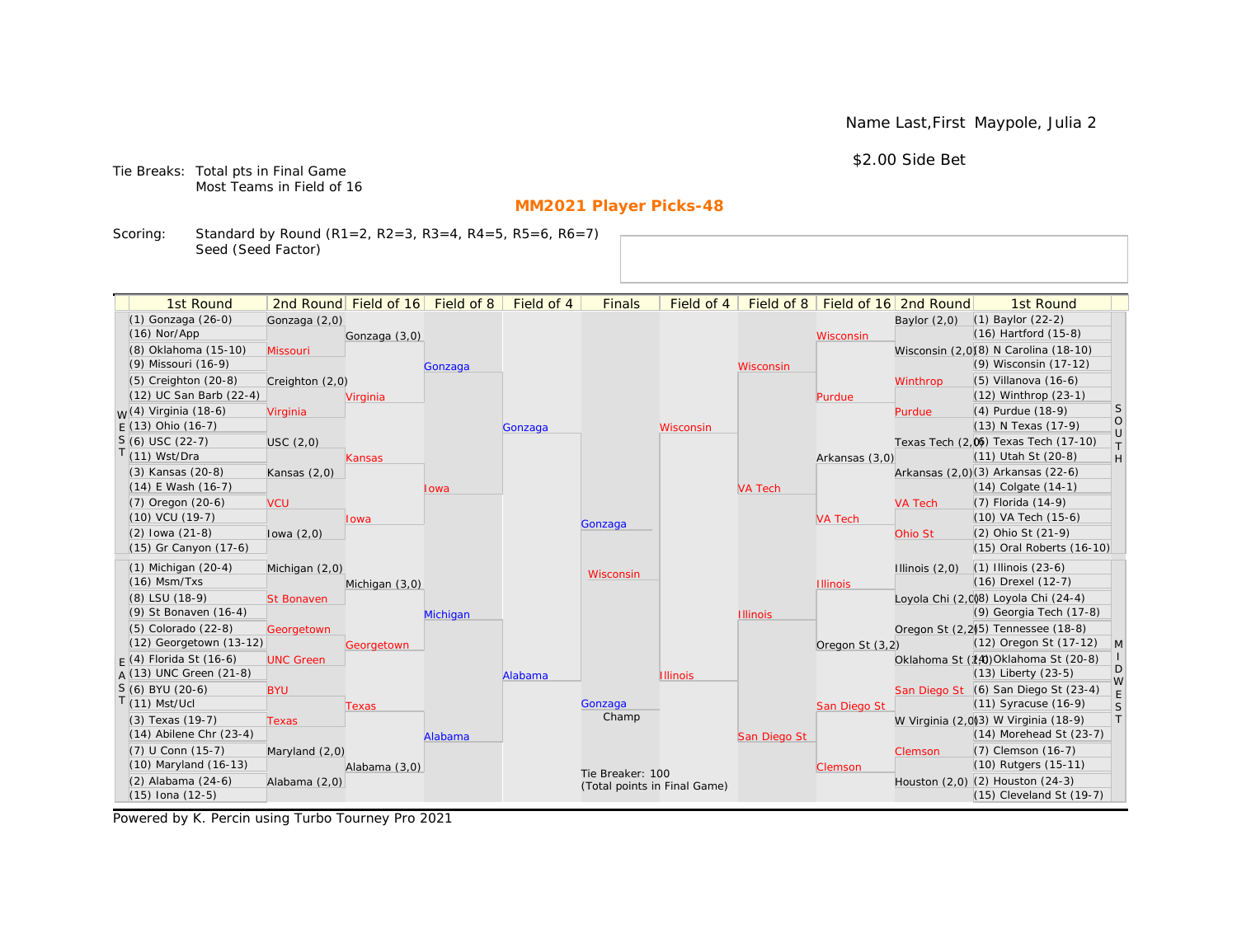Name Last,First Meier, Josh

\$2.00 Side Bet

Tie Breaks: Total pts in Final Game Most Teams in Field of 16

# **MM2021 Player Picks-48**

Scoring: Standard by Round (R1=2, R2=3, R3=4, R4=5, R5=6, R6=7) Seed (Seed Factor)

| 1st Round                        |                    | 2nd Round Field of 16 | Field of 8 | Field of 4 | <b>Finals</b>                | Field of 4    | Field of 8    |                  | Field of 16 2nd Round | 1st Round                            |                   |
|----------------------------------|--------------------|-----------------------|------------|------------|------------------------------|---------------|---------------|------------------|-----------------------|--------------------------------------|-------------------|
| (1) Gonzaga (26-0)               | Gonzaga (2,0)      |                       |            |            |                              |               |               |                  | Baylor $(2,0)$        | $(1)$ Baylor $(22-2)$                |                   |
| $(16)$ Nor/App                   |                    | Gonzaga (3,0)         |            |            |                              |               |               | Baylor (3,0)     |                       | $(16)$ Hartford $(15-8)$             |                   |
| (8) Oklahoma (15-10)             | Oklahoma (2,0)     |                       |            |            |                              |               |               |                  | N Carolina            | (8) N Carolina (18-10)               |                   |
| (9) Missouri (16-9)              |                    |                       | Gonzaga    |            |                              |               | <b>Baylor</b> |                  |                       | (9) Wisconsin (17-12)                |                   |
| $(5)$ Creighton $(20-8)$         | <b>UC San Barb</b> |                       |            |            |                              |               |               |                  |                       | Villanova (2,0)(5) Villanova (16-6)  |                   |
| (12) UC San Barb (22-4)          |                    | <b>UC San Barb</b>    |            |            |                              |               |               | Purdue           |                       | (12) Winthrop (23-1)                 |                   |
| <sub>W</sub> (4) Virginia (18-6) | Virginia           |                       |            |            |                              |               |               |                  | Purdue                | (4) Purdue (18-9)                    | <sub>S</sub>      |
| $E(13)$ Ohio (16-7)              |                    |                       |            | Gonzaga    |                              | <b>Baylor</b> |               |                  |                       | (13) N Texas (17-9)                  | $\circ$<br>$\cup$ |
| $S(6)$ USC (22-7)                | USC(2,0)           |                       |            |            |                              |               |               |                  | Utah St               | (6) Texas Tech (17-10)               | $\top$            |
| T(11) Wst/Dra                    |                    | USC(3,0)              |            |            |                              |               |               | Arkansas (3,0)   |                       | (11) Utah St (20-8)                  | H                 |
| (3) Kansas (20-8)                | Kansas $(2,0)$     |                       |            |            |                              |               |               |                  |                       | Arkansas (2,0)(3) Arkansas (22-6)    |                   |
| $(14)$ E Wash $(16-7)$           |                    |                       | <b>USC</b> |            |                              |               | Ohio St       |                  |                       | $(14)$ Colgate $(14-1)$              |                   |
| $(7)$ Oregon $(20-6)$            | Oregon $(2,0)$     |                       |            |            |                              |               |               |                  | <b>VA Tech</b>        | (7) Florida (14-9)                   |                   |
| (10) VCU (19-7)                  |                    | lowa                  |            |            | Gonzaga                      |               |               | Ohio St          |                       | (10) VA Tech (15-6)                  |                   |
| $(2)$ lowa $(21-8)$              | lowa $(2,0)$       |                       |            |            |                              |               |               |                  | Ohio St               | (2) Ohio St (21-9)                   |                   |
| (15) Gr Canyon (17-6)            |                    |                       |            |            |                              |               |               |                  |                       | (15) Oral Roberts (16-10)            |                   |
| $(1)$ Michigan $(20-4)$          | Michigan (2,0)     |                       |            |            | <b>Baylor</b>                |               |               |                  | Illinois $(2,0)$      | $(1)$ Illinois $(23-6)$              |                   |
| $(16)$ Msm/Txs                   |                    | Michigan (3,0)        |            |            |                              |               |               | Loyola Chi (3,0) |                       | (16) Drexel (12-7)                   |                   |
| (8) LSU (18-9)                   | LSU(2,0)           |                       |            |            |                              |               |               |                  |                       | Loyola Chi (2,0)8) Loyola Chi (24-4) |                   |
| (9) St Bonaven (16-4)            |                    |                       | Michigan   |            |                              |               | Loyola Chi    |                  |                       | (9) Georgia Tech (17-8)              |                   |
| (5) Colorado (22-8)              | Colorado (2,0)     |                       |            |            |                              |               |               |                  | <b>Tennessee</b>      | (5) Tennessee (18-8)                 |                   |
| (12) Georgetown (13-12)          |                    | Colorado              |            |            |                              |               |               | Liberty          |                       | (12) Oregon St (17-12)               | M                 |
| $F(4)$ Florida St (16-6)         | Florida St (2,0)   |                       |            |            |                              |               |               |                  | Liberty               | (4) Oklahoma St (20-8)               | D                 |
| $A(13)$ UNC Green (21-8)         |                    |                       |            | Alabama    |                              | San Diego St  |               |                  |                       | $(13)$ Liberty $(23-5)$              | W                 |
| S (6) BYU (20-6)                 | <b>BYU</b>         |                       |            |            |                              |               |               |                  |                       | San Diego St (6) San Diego St (23-4) | E                 |
| $T(11)$ Mst/Ucl                  |                    | <b>BYU</b>            |            |            | Gonzaga<br>Champ             |               |               | San Diego St     |                       | $(11)$ Syracuse $(16-9)$             | S                 |
| (3) Texas (19-7)                 | <b>Texas</b>       |                       |            |            |                              |               |               |                  |                       | W Virginia (2,0)3) W Virginia (18-9) | T                 |
| $(14)$ Abilene Chr $(23-4)$      |                    |                       | Alabama    |            |                              |               | San Diego St  |                  |                       | (14) Morehead St (23-7)              |                   |
| (7) U Conn (15-7)                | U Conn             |                       |            |            |                              |               |               |                  | Clemson               | (7) Clemson (16-7)                   |                   |
| (10) Maryland (16-13)            |                    | Alabama (3,0)         |            |            | Tie Breaker: 140             |               |               | Houston $(3,0)$  |                       | (10) Rutgers (15-11)                 |                   |
| (2) Alabama (24-6)               | Alabama (2,0)      |                       |            |            | (Total points in Final Game) |               |               |                  |                       | Houston (2,0) (2) Houston (24-3)     |                   |
| $(15)$ Iona $(12-5)$             |                    |                       |            |            |                              |               |               |                  |                       | (15) Cleveland St (19-7)             |                   |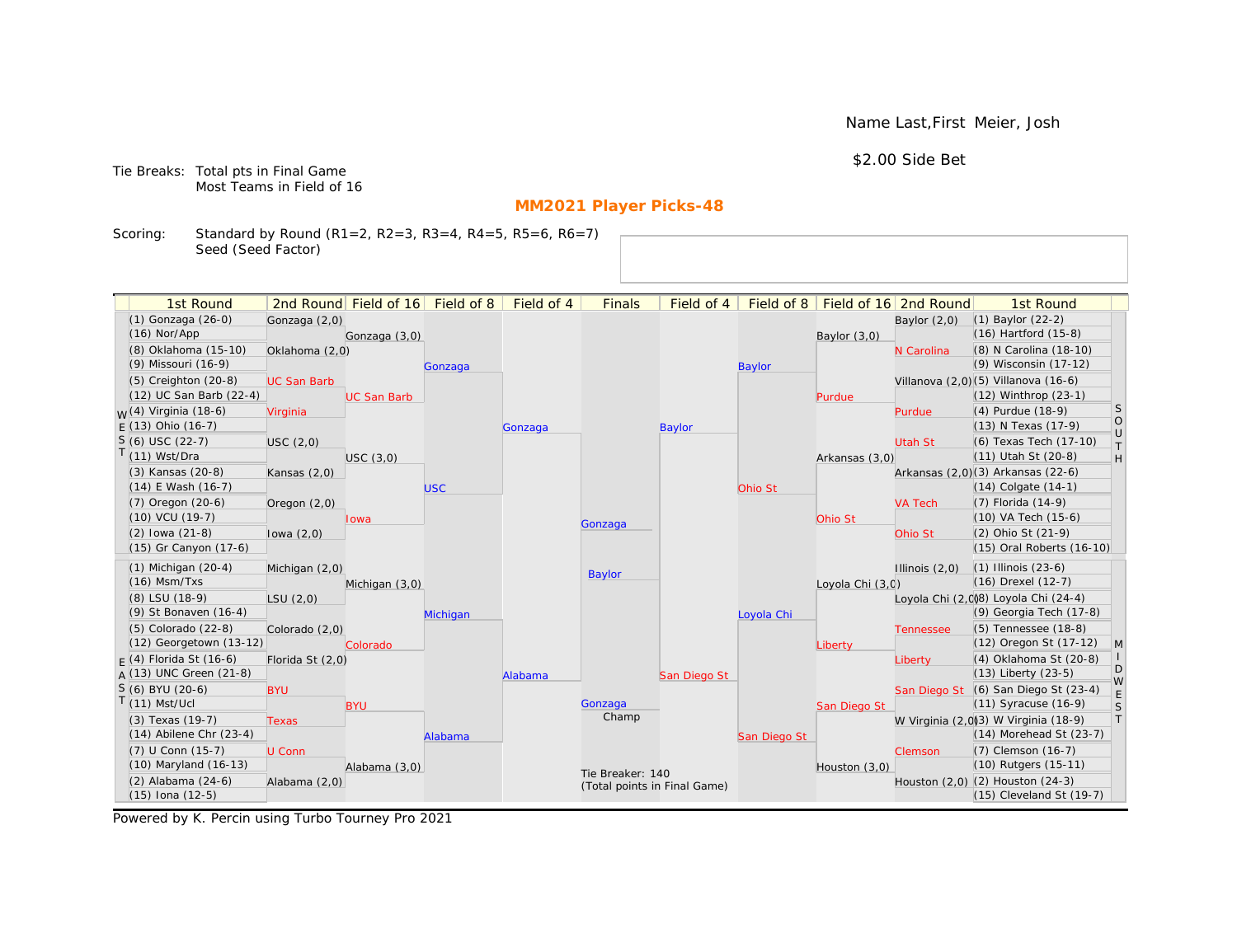Name Last,First Miller, Jake

\$2.00 Side Bet

Tie Breaks: Total pts in Final Game Most Teams in Field of 16

# **MM2021 Player Picks-48**

Scoring: Standard by Round (R1=2, R2=3, R3=4, R4=5, R5=6, R6=7) Seed (Seed Factor)

| 1st Round                                       |                    | 2nd Round Field of 16 | Field of 8 | Field of 4 | <b>Finals</b>                | Field of 4    | Field of 8      |                 | Field of 16 2nd Round | 1st Round                                                           |                   |
|-------------------------------------------------|--------------------|-----------------------|------------|------------|------------------------------|---------------|-----------------|-----------------|-----------------------|---------------------------------------------------------------------|-------------------|
| (1) Gonzaga (26-0)                              | Gonzaga (2,0)      |                       |            |            |                              |               |                 |                 | Baylor $(2,0)$        | $(1)$ Baylor $(22-2)$                                               |                   |
| $(16)$ Nor/App                                  |                    | Gonzaga (3,0)         |            |            |                              |               |                 | Baylor (3,0)    |                       | $(16)$ Hartford $(15-8)$                                            |                   |
| (8) Oklahoma (15-10)                            | Oklahoma (2,0)     |                       |            |            |                              |               |                 |                 | N Carolina            | (8) N Carolina (18-10)                                              |                   |
| (9) Missouri (16-9)                             |                    |                       | Gonzaga    |            |                              |               | <b>Baylor</b>   |                 |                       | (9) Wisconsin (17-12)                                               |                   |
| (5) Creighton (20-8)                            | <b>UC San Barb</b> |                       |            |            |                              |               |                 |                 |                       | Villanova (2,0)(5) Villanova (16-6)                                 |                   |
| (12) UC San Barb (22-4)                         |                    | Virginia              |            |            |                              |               |                 | Purdue          |                       | (12) Winthrop (23-1)                                                |                   |
| <sub>M</sub> (4) Virginia (18-6)                | Virginia           |                       |            |            |                              |               |                 |                 | Purdue                | (4) Purdue (18-9)                                                   | <sub>S</sub>      |
| $E(13)$ Ohio (16-7)                             |                    |                       |            | Gonzaga    |                              | <b>Baylor</b> |                 |                 |                       | (13) N Texas (17-9)                                                 | $\circ$<br>$\cup$ |
| $S(6)$ USC (22-7)                               | USC(2,0)           |                       |            |            |                              |               |                 |                 | Utah St               | (6) Texas Tech (17-10)                                              | $\top$            |
| $T(11)$ Wst/Dra                                 |                    | Kansas                |            |            |                              |               |                 | Arkansas (3,0)  |                       | (11) Utah St (20-8)                                                 | H                 |
| (3) Kansas (20-8)                               | Kansas $(2,0)$     |                       |            |            |                              |               |                 |                 |                       | Arkansas (2,0)(3) Arkansas (22-6)                                   |                   |
| $(14)$ E Wash $(16-7)$                          |                    |                       | Kansas     |            |                              |               | Ohio St         |                 |                       | $(14)$ Colgate $(14-1)$                                             |                   |
| $(7)$ Oregon $(20-6)$                           | Oregon $(2,0)$     |                       |            |            |                              |               |                 |                 | <b>VA Tech</b>        | $(7)$ Florida $(14-9)$                                              |                   |
| $(10)$ VCU $(19-7)$                             |                    | lowa                  |            |            | Gonzaga                      |               |                 | Ohio St         |                       | (10) VA Tech (15-6)                                                 |                   |
| $(2)$ lowa $(21-8)$                             | lowa $(2,0)$       |                       |            |            |                              |               |                 |                 | Ohio St               | (2) Ohio St (21-9)                                                  |                   |
| (15) Gr Canyon (17-6)                           |                    |                       |            |            |                              |               |                 |                 |                       | (15) Oral Roberts (16-10)                                           |                   |
| $(1)$ Michigan $(20-4)$                         | Michigan (2,0)     |                       |            |            | <b>Baylor</b>                |               |                 |                 | Illinois $(2,0)$      | $(1)$ Illinois $(23-6)$                                             |                   |
| $(16)$ Msm/Txs                                  |                    | Michigan (3,0)        |            |            |                              |               |                 | <b>Illinois</b> |                       | (16) Drexel (12-7)                                                  |                   |
| (8) LSU (18-9)                                  | LSU(2,0)           |                       |            |            |                              |               |                 |                 |                       | Loyola Chi (2,0)8) Loyola Chi (24-4)                                |                   |
| (9) St Bonaven (16-4)                           |                    |                       | Michigan   |            |                              |               | <b>Illinois</b> |                 |                       | (9) Georgia Tech (17-8)                                             |                   |
| (5) Colorado (22-8)                             | Colorado (2,0)     |                       |            |            |                              |               |                 |                 | <b>Tennessee</b>      | (5) Tennessee (18-8)                                                |                   |
| (12) Georgetown (13-12)                         |                    | Colorado              |            |            |                              |               |                 | Oklahoma St     |                       | (12) Oregon St (17-12)                                              | M                 |
| $F(4)$ Florida St (16-6)                        | <b>UNC Green</b>   |                       |            |            |                              |               |                 |                 |                       | Oklahoma St (14) Oklahoma St (20-8)                                 | D                 |
| $A(13)$ UNC Green (21-8)                        |                    |                       |            | Alabama    |                              | Houston       |                 |                 |                       | $(13)$ Liberty $(23-5)$                                             | W                 |
| S (6) BYU (20-6)<br>$T(11)$ Mst/Ucl             | <b>BYU</b>         |                       |            |            |                              |               |                 |                 |                       | San Diego St (6) San Diego St (23-4)                                | E                 |
|                                                 |                    | Texas                 |            |            | Gonzaga<br>Champ             |               |                 | W Virginia      |                       | $(11)$ Syracuse $(16-9)$                                            | S<br> T           |
| (3) Texas (19-7)<br>$(14)$ Abilene Chr $(23-4)$ | <b>Texas</b>       |                       |            |            |                              |               |                 |                 |                       | W Virginia (2,0)3) W Virginia (18-9)<br>$(14)$ Morehead St $(23-7)$ |                   |
| (7) U Conn (15-7)                               |                    |                       | Alabama    |            |                              |               | <b>Houston</b>  |                 |                       | (7) Clemson (16-7)                                                  |                   |
| (10) Maryland (16-13)                           | U Conn             |                       |            |            |                              |               |                 |                 | Clemson               | (10) Rutgers (15-11)                                                |                   |
| (2) Alabama (24-6)                              | Alabama (2,0)      | Alabama (3,0)         |            |            | Tie Breaker: 144             |               |                 | Houston $(3,0)$ |                       | Houston (2,0) (2) Houston (24-3)                                    |                   |
| $(15)$ Iona $(12-5)$                            |                    |                       |            |            | (Total points in Final Game) |               |                 |                 |                       | (15) Cleveland St (19-7)                                            |                   |
|                                                 |                    |                       |            |            |                              |               |                 |                 |                       |                                                                     |                   |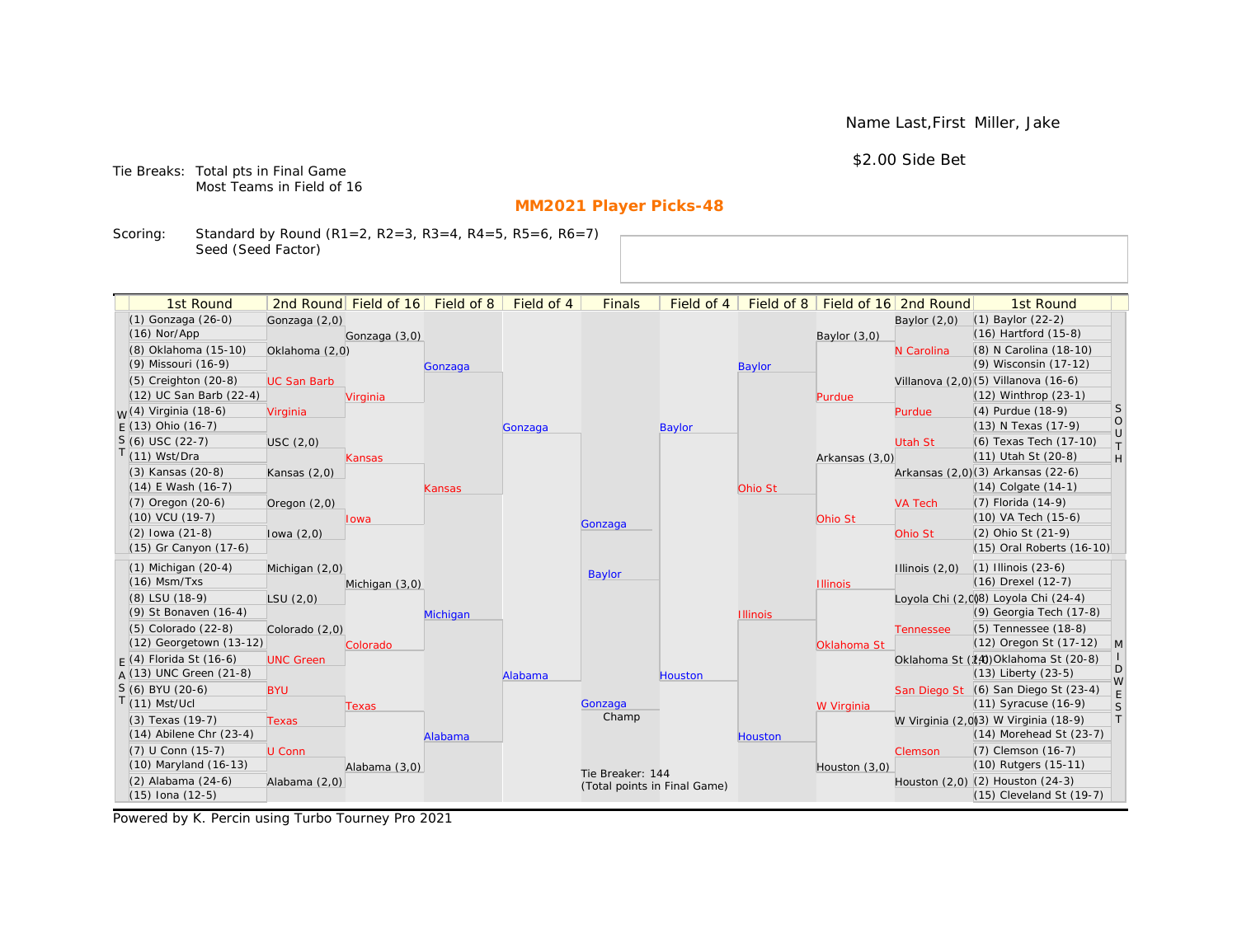Name Last,First Milligan, Susanne

\$2.00 Side Bet

Tie Breaks: Total pts in Final Game Most Teams in Field of 16

# **MM2021 Player Picks-48**

Scoring: Standard by Round (R1=2, R2=3, R3=4, R4=5, R5=6, R6=7) Seed (Seed Factor)

| 1st Round                         |                    | 2nd Round Field of 16 Field of 8 |                   | Field of 4 | <b>Finals</b>                | Field of 4      | Field of 8      |                 | Field of 16 2nd Round | 1st Round                                                    |              |
|-----------------------------------|--------------------|----------------------------------|-------------------|------------|------------------------------|-----------------|-----------------|-----------------|-----------------------|--------------------------------------------------------------|--------------|
| (1) Gonzaga (26-0)                |                    |                                  |                   |            |                              |                 |                 |                 |                       | (1) Baylor (22-2)                                            |              |
| $(16)$ Nor/App                    | Gonzaga (2,0)      | Gonzaga (3,0)                    |                   |            |                              |                 |                 |                 | Baylor $(2,0)$        | (16) Hartford (15-8)                                         |              |
| (8) Oklahoma (15-10)              | Oklahoma (2,0)     |                                  |                   |            |                              |                 |                 | Baylor $(3,0)$  | N Carolina            | (8) N Carolina (18-10)                                       |              |
| (9) Missouri (16-9)               |                    |                                  | Gonzaga           |            |                              |                 | <b>Baylor</b>   |                 |                       | (9) Wisconsin (17-12)                                        |              |
| (5) Creighton (20-8)              | <b>UC San Barb</b> |                                  |                   |            |                              |                 |                 |                 |                       | Villanova (2,0)(5) Villanova (16-6)                          |              |
| (12) UC San Barb (22-4)           |                    | Virginia                         |                   |            |                              |                 |                 | Purdue          |                       | (12) Winthrop (23-1)                                         |              |
| <sub>M</sub> /(4) Virginia (18-6) | Virginia           |                                  |                   |            |                              |                 |                 |                 | Purdue                | (4) Purdue (18-9)                                            | S            |
| $F(13)$ Ohio (16-7)               |                    |                                  |                   | Gonzaga    |                              | <b>Baylor</b>   |                 |                 |                       | (13) N Texas (17-9)                                          | $\circ$      |
| $S(6)$ USC (22-7)                 | USC (2,0)          |                                  |                   |            |                              |                 |                 |                 |                       | Texas Tech (2,0) Texas Tech (17-10)                          | $\cup$<br>T. |
| T(11) Wst/Dra                     |                    | USC(3,0)                         |                   |            |                              |                 |                 | Arkansas (3,0)  |                       | (11) Utah St (20-8)                                          | H            |
| (3) Kansas (20-8)                 | Kansas $(2,0)$     |                                  |                   |            |                              |                 |                 |                 |                       | Arkansas (2,0)(3) Arkansas (22-6)                            |              |
| $(14)$ E Wash $(16-7)$            |                    |                                  | Iowa              |            |                              |                 | <b>Arkansas</b> |                 |                       | $(14)$ Colgate $(14-1)$                                      |              |
| $(7)$ Oregon $(20-6)$             | Oregon $(2,0)$     |                                  |                   |            |                              |                 |                 |                 | Florida $(2,0)$       | (7) Florida (14-9)                                           |              |
| (10) VCU (19-7)                   |                    | Iowa                             |                   |            | Gonzaga                      |                 |                 | Ohio St         |                       | (10) VA Tech (15-6)                                          |              |
| $(2)$ lowa $(21-8)$               | lowa $(2,0)$       |                                  |                   |            |                              |                 |                 |                 | Ohio St               | (2) Ohio St (21-9)                                           |              |
| (15) Gr Canyon (17-6)             |                    |                                  |                   |            |                              |                 |                 |                 |                       | (15) Oral Roberts (16-10)                                    |              |
| $(1)$ Michigan $(20-4)$           | Michigan (2,0)     |                                  |                   |            | <b>Illinois</b>              |                 |                 |                 | Illinois $(2,0)$      | $(1)$ Illinois $(23-6)$                                      |              |
| $(16)$ Msm/Txs                    |                    | Michigan (3,0)                   |                   |            |                              |                 |                 | <b>Illinois</b> |                       | (16) Drexel (12-7)                                           |              |
| (8) LSU (18-9)                    | LSU(2,0)           |                                  |                   |            |                              |                 |                 |                 |                       | Loyola Chi (2,008) Loyola Chi (24-4)                         |              |
| (9) St Bonaven (16-4)             |                    |                                  | <b>Florida St</b> |            |                              |                 | <b>Illinois</b> |                 |                       | (9) Georgia Tech (17-8)                                      |              |
| (5) Colorado (22-8)               | Georgetown         |                                  |                   |            |                              |                 |                 |                 |                       | Oregon St (2.2) <sup>5</sup> ) Tennessee (18-8)              |              |
| (12) Georgetown (13-12)           |                    | Florida St (3,0)                 |                   |            |                              |                 |                 | Oklahoma St     |                       | (12) Oregon St (17-12)                                       | $\mathsf{M}$ |
| $F(4)$ Florida St (16-6)          | Florida St (2,0)   |                                  |                   |            |                              |                 |                 |                 |                       | Oklahoma St (14) Oklahoma St (20-8)                          | D            |
| $A(13)$ UNC Green (21-8)          |                    |                                  |                   | Texas      |                              | <b>Illinois</b> |                 |                 |                       | (13) Liberty (23-5)                                          | W            |
| $S(6)$ BYU (20-6)                 | <b>BYU</b>         |                                  |                   |            |                              |                 |                 |                 |                       | Syracuse (2,2)(6) San Diego St (23-4)                        | $\mathsf E$  |
| $T(11)$ Mst/Ucl                   |                    | Texas                            |                   |            | Gonzaga<br>Champ             |                 |                 | W Virginia      |                       | (11) Syracuse (16-9)                                         | $\mathsf S$  |
| (3) Texas (19-7)                  | <b>Texas</b>       |                                  |                   |            |                              |                 |                 |                 |                       | W Virginia (2,0)(3) W Virginia (18-9)                        | T            |
| $(14)$ Abilene Chr $(23-4)$       |                    |                                  | Texas             |            |                              |                 | <b>Rutgers</b>  |                 |                       | (14) Morehead St (23-7)                                      |              |
| $(7)$ U Conn $(15-7)$             | U Conn             |                                  |                   |            |                              |                 |                 |                 |                       | Rutgers (2,0) (7) Clemson (16-7)                             |              |
| (10) Maryland (16-13)             |                    | Alabama (3,0)                    |                   |            | Tie Breaker: 157             |                 |                 | <b>Rutgers</b>  |                       | (10) Rutgers (15-11)                                         |              |
| (2) Alabama (24-6)                | Alabama (2,0)      |                                  |                   |            | (Total points in Final Game) |                 |                 |                 |                       | Houston (2,0) (2) Houston (24-3)<br>(15) Cleveland St (19-7) |              |
| $(15)$ Iona $(12-5)$              |                    |                                  |                   |            |                              |                 |                 |                 |                       |                                                              |              |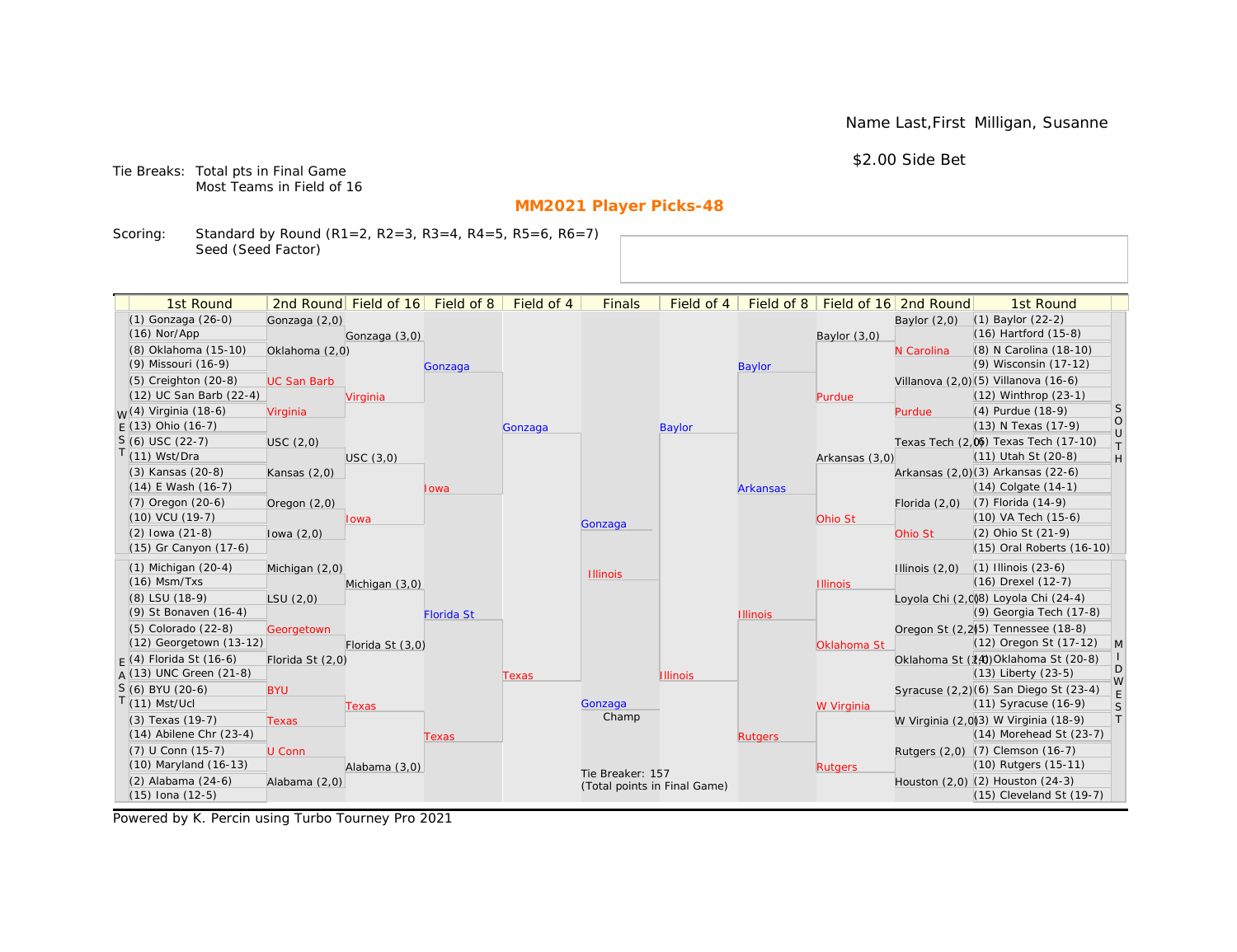Name Last,First Oenguen, Berrin

\$2.00 Side Bet

Tie Breaks: Total pts in Final Game Most Teams in Field of 16

# **MM2021 Player Picks-48**

Scoring: Standard by Round (R1=2, R2=3, R3=4, R4=5, R5=6, R6=7) Seed (Seed Factor)

| 1st Round                   |                    | 2nd Round Field of 16 | Field of 8 | Field of 4 | <b>Finals</b>    | Field of 4                   | Field of 8      |                  | Field of 16 2nd Round | 1st Round                              |                   |
|-----------------------------|--------------------|-----------------------|------------|------------|------------------|------------------------------|-----------------|------------------|-----------------------|----------------------------------------|-------------------|
| (1) Gonzaga (26-0)          | Gonzaga (2,0)      |                       |            |            |                  |                              |                 |                  | Baylor $(2,0)$        | $(1)$ Baylor $(22-2)$                  |                   |
| $(16)$ Nor/App              |                    | Gonzaga (3,0)         |            |            |                  |                              |                 | Baylor $(3,0)$   |                       | (16) Hartford (15-8)                   |                   |
| (8) Oklahoma (15-10)        | Oklahoma (2,0)     |                       |            |            |                  |                              |                 |                  | N Carolina            | (8) N Carolina (18-10)                 |                   |
| (9) Missouri (16-9)         |                    |                       | Gonzaga    |            |                  |                              | <b>Baylor</b>   |                  |                       | (9) Wisconsin (17-12)                  |                   |
| (5) Creighton (20-8)        | <b>UC San Barb</b> |                       |            |            |                  |                              |                 |                  |                       | Villanova (2,0)(5) Villanova (16-6)    |                   |
| (12) UC San Barb (22-4)     |                    | <b>UC San Barb</b>    |            |            |                  |                              |                 | Villanova (3,0)  |                       | (12) Winthrop (23-1)                   |                   |
| $M(4)$ Virginia (18-6)      | Virginia           |                       |            |            |                  |                              |                 |                  | Purdue                | (4) Purdue (18-9)                      | <sub>S</sub>      |
| $F(13)$ Ohio (16-7)         |                    |                       |            | Gonzaga    |                  | <b>Baylor</b>                |                 |                  |                       | (13) N Texas (17-9)                    | $\circ$<br>$\cup$ |
| $S(6)$ USC (22-7)           | USC(2,0)           |                       |            |            |                  |                              |                 |                  | Utah St               | (6) Texas Tech (17-10)                 | T                 |
| $T(11)$ Wst/Dra             |                    | USC(3,0)              |            |            |                  |                              |                 | Arkansas (3,0)   |                       | (11) Utah St (20-8)                    | H                 |
| (3) Kansas (20-8)           | Kansas $(2,0)$     |                       |            |            |                  |                              |                 |                  |                       | Arkansas (2,0)(3) Arkansas (22-6)      |                   |
| $(14)$ E Wash $(16-7)$      |                    |                       | <b>USC</b> |            |                  |                              | <b>Arkansas</b> |                  |                       | $(14)$ Colgate $(14-1)$                |                   |
| (7) Oregon (20-6)           | <b>VCU</b>         |                       |            |            |                  |                              |                 |                  | <b>VA Tech</b>        | (7) Florida (14-9)                     |                   |
| (10) VCU (19-7)             |                    | <b>VCU</b>            |            |            | Gonzaga          |                              |                 | Ohio St          |                       | (10) VA Tech (15-6)                    |                   |
| $(2)$ lowa $(21-8)$         | lowa $(2,0)$       |                       |            |            |                  |                              |                 |                  | Ohio St               | (2) Ohio St (21-9)                     |                   |
| (15) Gr Canyon (17-6)       |                    |                       |            |            |                  |                              |                 |                  |                       | (15) Oral Roberts (16-10)              |                   |
| $(1)$ Michigan $(20-4)$     | Michigan (2,0)     |                       |            |            | Houston          |                              |                 |                  | Illinois $(2,0)$      | $(1)$ Illinois $(23-6)$                |                   |
| $(16)$ Msm/Txs              |                    | LSU                   |            |            |                  |                              |                 | Loyola Chi (3,0) |                       | (16) Drexel (12-7)                     |                   |
| (8) LSU (18-9)              | LSU(2,0)           |                       |            |            |                  |                              |                 |                  |                       | Loyola Chi (2,008) Loyola Chi (24-4)   |                   |
| (9) St Bonaven (16-4)       |                    |                       | LSU        |            |                  |                              | Loyola Chi      |                  |                       | (9) Georgia Tech (17-8)                |                   |
| $(5)$ Colorado $(22-8)$     | Colorado (2,0)     |                       |            |            |                  |                              |                 |                  | <b>Tennessee</b>      | (5) Tennessee (18-8)                   |                   |
| (12) Georgetown (13-12)     |                    | Colorado              |            |            |                  |                              |                 | Liberty          |                       | (12) Oregon St (17-12)                 | $\mathsf{M}$      |
| $F(4)$ Florida St (16-6)    | Florida St (2,0)   |                       |            |            |                  |                              |                 |                  | Liberty               | (4) Oklahoma St (20-8)                 | D                 |
| $A(13)$ UNC Green (21-8)    |                    |                       |            | Alabama    |                  | Houston                      |                 |                  |                       | (13) Liberty (23-5)                    | W                 |
| S (6) BYU (20-6)            | <b>BYU</b>         |                       |            |            |                  |                              |                 |                  | San Diego St          | (6) San Diego St (23-4)                | E                 |
| $T(11)$ Mst/Ucl             |                    | <b>BYU</b>            |            |            | Gonzaga<br>Champ |                              |                 | San Diego St     |                       | (11) Syracuse (16-9)                   | S                 |
| (3) Texas (19-7)            | Abilene Chr (2,3)  |                       |            |            |                  |                              |                 |                  | Morehead St           | (3) W Virginia (18-9)                  | $\top$            |
| $(14)$ Abilene Chr $(23-4)$ |                    |                       | Alabama    |            |                  |                              | Houston         |                  |                       | (14) Morehead St (23-7)                |                   |
| (7) U Conn (15-7)           | U Conn             |                       |            |            |                  |                              |                 |                  | Clemson               | (7) Clemson (16-7)                     |                   |
| (10) Maryland (16-13)       |                    | Alabama (3,0)         |            |            | Tie Breaker: 133 |                              |                 | Houston (3,0)    |                       | (10) Rutgers (15-11)                   |                   |
| $(2)$ Alabama $(24-6)$      | Alabama (2,0)      |                       |            |            |                  | (Total points in Final Game) |                 |                  |                       | Houston $(2,0)$ $(2)$ Houston $(24-3)$ |                   |
| $(15)$ Iona $(12-5)$        |                    |                       |            |            |                  |                              |                 |                  |                       | (15) Cleveland St (19-7)               |                   |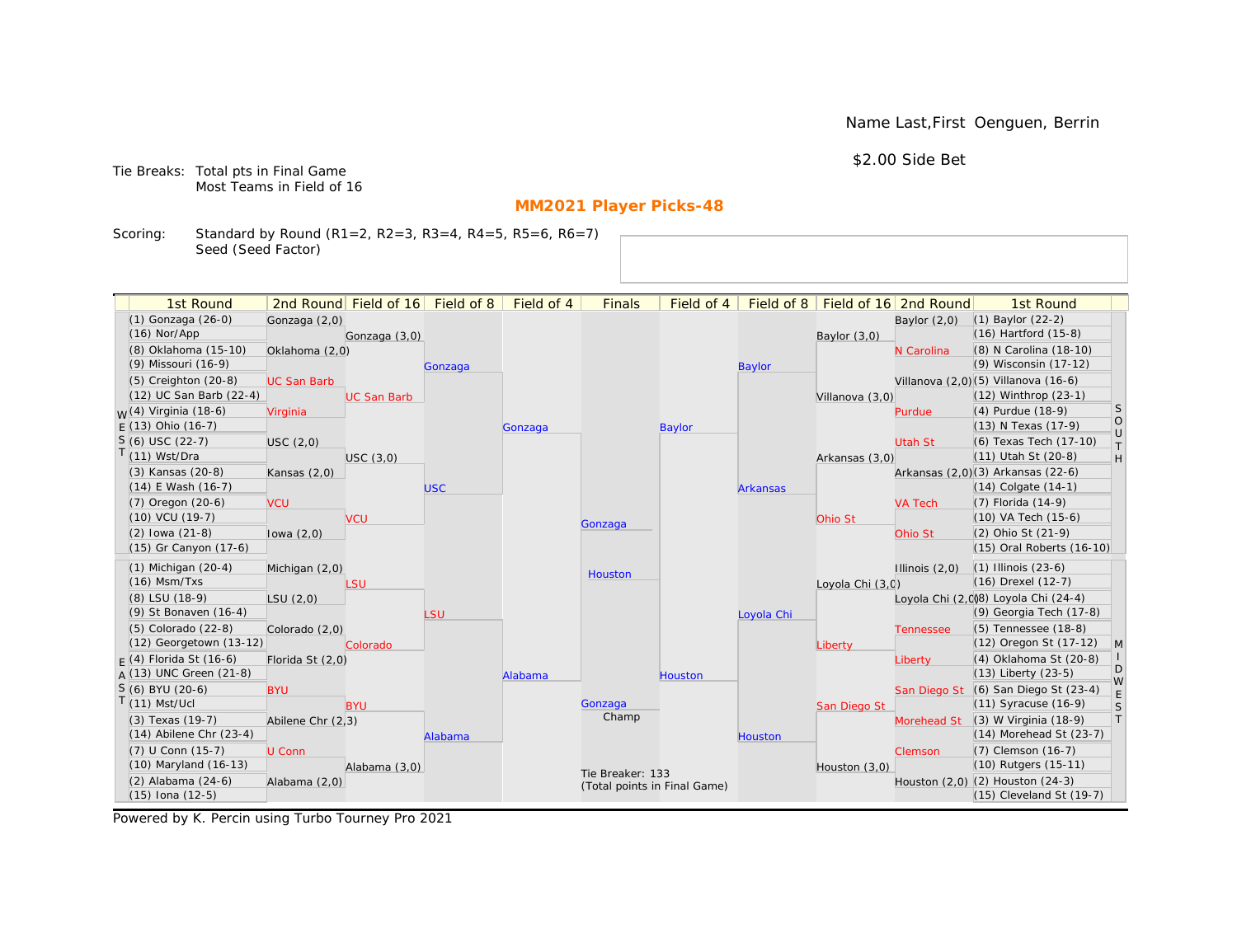Name Last,First Owens, Chris

\$2.00 Side Bet

Tie Breaks: Total pts in Final Game Most Teams in Field of 16

# **MM2021 Player Picks-48**

Scoring: Standard by Round (R1=2, R2=3, R3=4, R4=5, R5=6, R6=7) Seed (Seed Factor)

| 1st Round                                       |                   | 2nd Round Field of 16 | Field of 8 | Field of 4 | <b>Finals</b>                | Field of 4      | Field of 8      |                 | Field of 16 2nd Round | 1st Round                                                           |                                                                   |
|-------------------------------------------------|-------------------|-----------------------|------------|------------|------------------------------|-----------------|-----------------|-----------------|-----------------------|---------------------------------------------------------------------|-------------------------------------------------------------------|
| (1) Gonzaga (26-0)                              | Gonzaga (2,0)     |                       |            |            |                              |                 |                 |                 | Baylor $(2,0)$        | $(1)$ Baylor $(22-2)$                                               |                                                                   |
| $(16)$ Nor/App                                  |                   | Gonzaga (3,0)         |            |            |                              |                 |                 | Baylor (3,0)    |                       | $(16)$ Hartford $(15-8)$                                            |                                                                   |
| (8) Oklahoma (15-10)                            | Oklahoma (2,0)    |                       |            |            |                              |                 |                 |                 |                       | Wisconsin (2,0)(8) N Carolina (18-10)                               |                                                                   |
| (9) Missouri (16-9)                             |                   |                       | Gonzaga    |            |                              |                 | <b>Baylor</b>   |                 |                       | (9) Wisconsin (17-12)                                               |                                                                   |
| (5) Creighton (20-8)                            | Creighton (2,0)   |                       |            |            |                              |                 |                 |                 |                       | Villanova (2,0) (5) Villanova (16-6)                                |                                                                   |
| (12) UC San Barb (22-4)                         |                   | Virginia              |            |            |                              |                 |                 | Villanova (3,0) |                       | (12) Winthrop (23-1)                                                |                                                                   |
| <sub>W</sub> (4) Virginia (18-6)                | Virginia          |                       |            |            |                              |                 |                 |                 | Purdue                | (4) Purdue (18-9)                                                   | <sub>S</sub>                                                      |
| $E(13)$ Ohio (16-7)                             |                   |                       |            | Gonzaga    |                              | <b>Baylor</b>   |                 |                 |                       | (13) N Texas (17-9)                                                 | $\circ$<br>$\cup$                                                 |
| $S(6)$ USC (22-7)                               | USC(2,0)          |                       |            |            |                              |                 |                 |                 |                       | Texas Tech (2,0) Texas Tech (17-10)                                 | $\top$                                                            |
| $T(11)$ Wst/Dra                                 |                   | Kansas                |            |            |                              |                 |                 | Arkansas (3,0)  |                       | (11) Utah St (20-8)                                                 | $\mathsf{H}% _{\mathsf{H}}^{\ast}=\mathsf{H}_{\mathsf{H}}^{\ast}$ |
| (3) Kansas (20-8)                               | Kansas $(2,0)$    |                       |            |            |                              |                 |                 |                 |                       | Arkansas (2,0)(3) Arkansas (22-6)                                   |                                                                   |
| $(14)$ E Wash $(16-7)$                          |                   |                       | Kansas     |            |                              |                 | <b>Arkansas</b> |                 |                       | $(14)$ Colgate $(14-1)$                                             |                                                                   |
| $(7)$ Oregon $(20-6)$                           | <b>VCU</b>        |                       |            |            |                              |                 |                 |                 | <b>VA Tech</b>        | $(7)$ Florida $(14-9)$                                              |                                                                   |
| $(10)$ VCU $(19-7)$                             |                   | lowa                  |            |            | Gonzaga                      |                 |                 | Ohio St         |                       | $(10)$ VA Tech $(15-6)$                                             |                                                                   |
| $(2)$ lowa $(21-8)$                             | lowa $(2,0)$      |                       |            |            |                              |                 |                 |                 | Ohio St               | (2) Ohio St (21-9)                                                  |                                                                   |
| (15) Gr Canyon (17-6)                           |                   |                       |            |            |                              |                 |                 |                 |                       | (15) Oral Roberts (16-10)                                           |                                                                   |
| $(1)$ Michigan $(20-4)$                         | Michigan (2,0)    |                       |            |            | <b>Baylor</b>                |                 |                 |                 | Illinois $(2,0)$      | $(1)$ Illinois $(23-6)$                                             |                                                                   |
| $(16)$ Msm/Txs                                  |                   | Michigan (3,0)        |            |            |                              |                 |                 | <b>Illinois</b> |                       | (16) Drexel (12-7)                                                  |                                                                   |
| (8) LSU (18-9)                                  | <b>St Bonaven</b> |                       |            |            |                              |                 |                 |                 | Georgia Tech          | (8) Loyola Chi (24-4)                                               |                                                                   |
| (9) St Bonaven (16-4)                           |                   |                       | Michigan   |            |                              |                 | <b>Illinois</b> |                 |                       | (9) Georgia Tech (17-8)                                             |                                                                   |
| (5) Colorado (22-8)                             | Colorado (2,0)    |                       |            |            |                              |                 |                 |                 | <b>Tennessee</b>      | (5) Tennessee (18-8)                                                |                                                                   |
| (12) Georgetown (13-12)                         |                   | Colorado              |            |            |                              |                 |                 | Tennessee       |                       | (12) Oregon St (17-12)                                              | M                                                                 |
| $F(4)$ Florida St (16-6)                        | Florida St (2,0)  |                       |            |            |                              |                 |                 |                 |                       | Oklahoma St (14) Oklahoma St (20-8)                                 | D                                                                 |
| $A(13)$ UNC Green (21-8)                        |                   |                       |            | Texas      |                              | <b>Illinois</b> |                 |                 |                       | $(13)$ Liberty $(23-5)$                                             | W                                                                 |
| S (6) BYU (20-6)                                | <b>BYU</b>        |                       |            |            |                              |                 |                 |                 |                       | San Diego St (6) San Diego St (23-4)                                | E                                                                 |
| $T(11)$ Mst/Ucl                                 |                   | Texas                 |            |            | Gonzaga<br>Champ             |                 |                 | W Virginia      |                       | $(11)$ Syracuse $(16-9)$                                            | S                                                                 |
| (3) Texas (19-7)<br>$(14)$ Abilene Chr $(23-4)$ | <b>Texas</b>      |                       |            |            |                              |                 |                 |                 |                       | W Virginia (2,0)3) W Virginia (18-9)<br>$(14)$ Morehead St $(23-7)$ | T                                                                 |
|                                                 |                   |                       | Texas      |            |                              |                 | W Virginia      |                 |                       |                                                                     |                                                                   |
| (7) U Conn (15-7)<br>(10) Maryland (16-13)      | Maryland (2,0)    |                       |            |            |                              |                 |                 |                 | Clemson               | (7) Clemson (16-7)<br>(10) Rutgers (15-11)                          |                                                                   |
| (2) Alabama (24-6)                              | Alabama (2,0)     | Alabama (3,0)         |            |            | Tie Breaker: 105             |                 |                 | Clemson         |                       | Houston (2,0) (2) Houston (24-3)                                    |                                                                   |
| $(15)$ Iona $(12-5)$                            |                   |                       |            |            | (Total points in Final Game) |                 |                 |                 |                       | $(15)$ Cleveland St $(19-7)$                                        |                                                                   |
|                                                 |                   |                       |            |            |                              |                 |                 |                 |                       |                                                                     |                                                                   |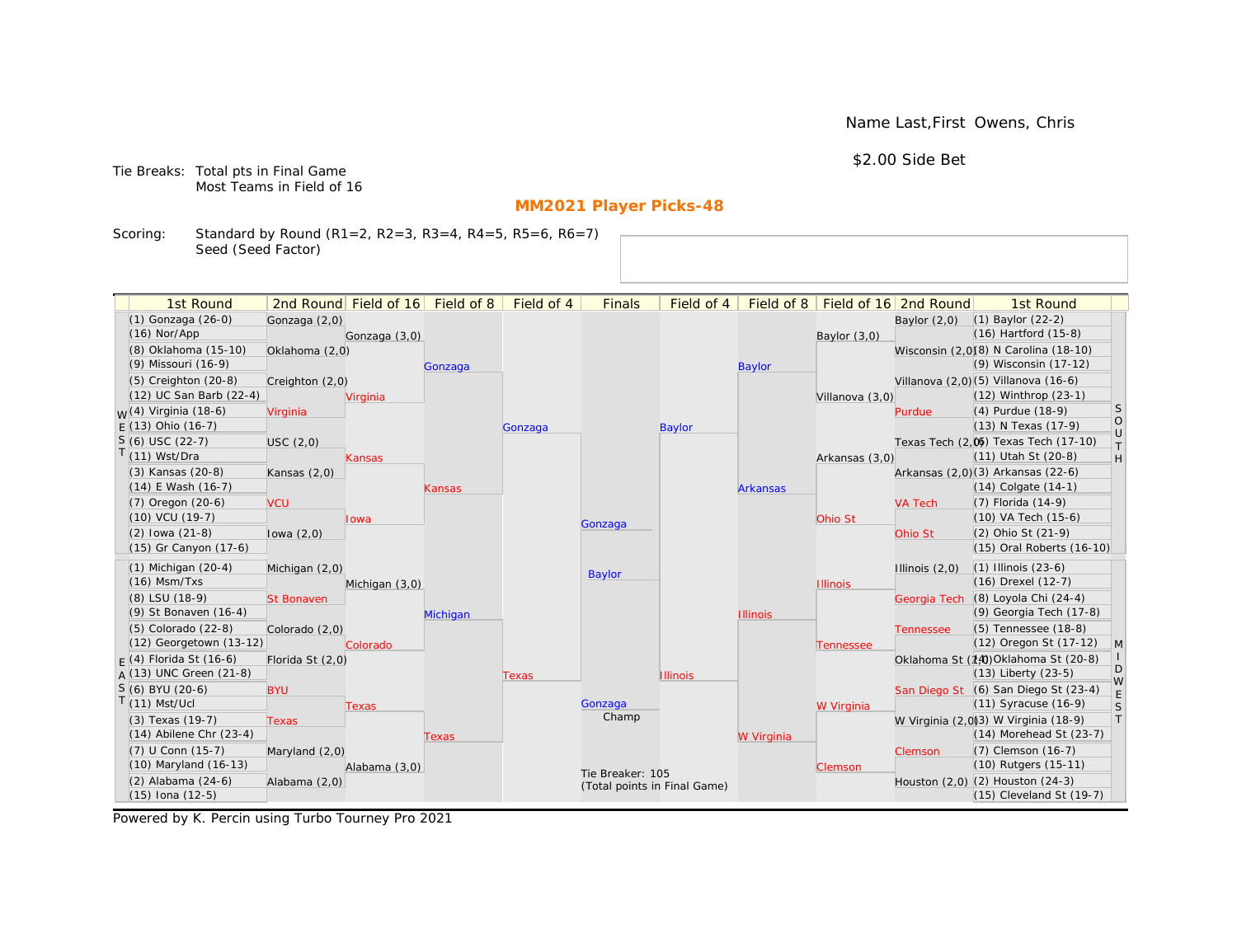Name Last,First Percin, Brandon

\$2.00 Side Bet 8655, 9043

Tie Breaks: Total pts in Final Game Most Teams in Field of 16

# **MM2021 Player Picks-48**

Scoring: Standard by Round (R1=2, R2=3, R3=4, R4=5, R5=6, R6=7) Seed (Seed Factor)

| 1st Round                                       |                   | 2nd Round Field of 16 Field of 8 |          | Field of 4 | <b>Finals</b>                | Field of 4      |                 |                 | Field of 8   Field of 16 2nd Round | 1st Round                                                       |                                                                   |
|-------------------------------------------------|-------------------|----------------------------------|----------|------------|------------------------------|-----------------|-----------------|-----------------|------------------------------------|-----------------------------------------------------------------|-------------------------------------------------------------------|
| (1) Gonzaga (26-0)                              | Gonzaga (2,0)     |                                  |          |            |                              |                 |                 |                 | Baylor $(2,0)$                     | $(1)$ Baylor $(22-2)$                                           |                                                                   |
| $(16)$ Nor/App                                  |                   | Gonzaga (3,0)                    |          |            |                              |                 |                 | Baylor $(3,0)$  |                                    | $(16)$ Hartford $(15-8)$                                        |                                                                   |
| (8) Oklahoma (15-10)                            | Oklahoma (2,0)    |                                  |          |            |                              |                 |                 |                 | N Carolina                         | (8) N Carolina (18-10)                                          |                                                                   |
| (9) Missouri (16-9)                             |                   |                                  | Gonzaga  |            |                              |                 | <b>Baylor</b>   |                 |                                    | (9) Wisconsin (17-12)                                           |                                                                   |
| (5) Creighton (20-8)                            | Creighton (2,0)   |                                  |          |            |                              |                 |                 |                 |                                    | Villanova (2,0) (5) Villanova (16-6)                            |                                                                   |
| (12) UC San Barb (22-4)                         |                   | Virginia                         |          |            |                              |                 |                 | Purdue          |                                    | (12) Winthrop (23-1)                                            |                                                                   |
| <sub>W</sub> (4) Virginia (18-6)                | Virginia          |                                  |          |            |                              |                 |                 |                 | Purdue                             | (4) Purdue (18-9)                                               | <sub>S</sub>                                                      |
| $E(13)$ Ohio (16-7)                             |                   |                                  |          | Gonzaga    |                              | <b>Baylor</b>   |                 |                 |                                    | (13) N Texas (17-9)                                             | $\circ$<br>$\cup$                                                 |
| $S(6)$ USC (22-7)                               | USC(2,0)          |                                  |          |            |                              |                 |                 |                 |                                    | Texas Tech (2,0) Texas Tech (17-10)                             | $\top$                                                            |
| $T(11)$ Wst/Dra                                 |                   | <b>Kansas</b>                    |          |            |                              |                 |                 | Arkansas (3,0)  |                                    | (11) Utah St (20-8)                                             | $\mathsf{H}% _{\mathsf{H}}^{\ast}=\mathsf{H}_{\mathsf{H}}^{\ast}$ |
| (3) Kansas (20-8)                               | Kansas (2,0)      |                                  |          |            |                              |                 |                 |                 |                                    | Arkansas (2,0)(3) Arkansas (22-6)                               |                                                                   |
| (14) E Wash (16-7)                              |                   |                                  | Kansas   |            |                              |                 | Ohio St         |                 |                                    | $(14)$ Colgate $(14-1)$                                         |                                                                   |
| (7) Oregon (20-6)                               | Oregon $(2,0)$    |                                  |          |            |                              |                 |                 |                 | Florida $(2,0)$                    | (7) Florida (14-9)                                              |                                                                   |
| $(10)$ VCU $(19-7)$                             |                   | lowa                             |          |            | Michigan                     |                 |                 | Ohio St         |                                    | (10) VA Tech (15-6)                                             |                                                                   |
| $(2)$ lowa $(21-8)$                             | lowa $(2,0)$      |                                  |          |            |                              |                 |                 |                 | Ohio St                            | (2) Ohio St (21-9)                                              |                                                                   |
| (15) Gr Canyon (17-6)                           |                   |                                  |          |            |                              |                 |                 |                 |                                    | (15) Oral Roberts (16-10)                                       |                                                                   |
| $(1)$ Michigan $(20-4)$                         | Michigan (2,0)    |                                  |          |            | <b>Illinois</b>              |                 |                 |                 | Illinois $(2,0)$                   | $(1)$ Illinois $(23-6)$                                         |                                                                   |
| $(16)$ Msm/Txs                                  |                   | Michigan (3,0)                   |          |            |                              |                 |                 | <b>Illinois</b> |                                    | (16) Drexel (12-7)                                              |                                                                   |
| (8) LSU (18-9)                                  | <b>St Bonaven</b> |                                  |          |            |                              |                 |                 |                 |                                    | Loyola Chi (2,0)8) Loyola Chi (24-4)                            |                                                                   |
| (9) St Bonaven (16-4)                           |                   |                                  | Michigan |            |                              |                 | <b>Illinois</b> |                 |                                    | (9) Georgia Tech (17-8)                                         |                                                                   |
| (5) Colorado (22-8)                             | Colorado (2,0)    |                                  |          |            |                              |                 |                 |                 | <b>Tennessee</b>                   | (5) Tennessee (18-8)                                            |                                                                   |
| (12) Georgetown (13-12)                         |                   | Colorado                         |          |            |                              |                 |                 | Tennessee       |                                    | (12) Oregon St (17-12)                                          | M                                                                 |
| $F(4)$ Florida St (16-6)                        | Florida St (2,0)  |                                  |          |            |                              |                 |                 |                 |                                    | Oklahoma St (14) Oklahoma St (20-8)                             | D                                                                 |
| $A(13)$ UNC Green (21-8)                        |                   |                                  |          | Michigan   |                              | <b>Illinois</b> |                 |                 |                                    | $(13)$ Liberty $(23-5)$                                         | W                                                                 |
| $S(6)$ BYU (20-6)                               | <b>BYU</b>        |                                  |          |            | <b>Illinois</b>              |                 |                 |                 |                                    | San Diego St (6) San Diego St (23-4)                            | E                                                                 |
| $T(11)$ Mst/Ucl                                 |                   | Texas                            |          |            | Champ                        |                 |                 | San Diego St    |                                    | (11) Syracuse (16-9)                                            | $\mathsf S$<br> T                                                 |
| (3) Texas (19-7)<br>$(14)$ Abilene Chr $(23-4)$ | <b>Texas</b>      |                                  |          |            |                              |                 |                 |                 |                                    | W Virginia (2,0)3) W Virginia (18-9)<br>(14) Morehead St (23-7) |                                                                   |
| (7) U Conn (15-7)                               |                   |                                  | Alabama  |            |                              |                 | <b>Houston</b>  |                 |                                    | (7) Clemson (16-7)                                              |                                                                   |
| (10) Maryland (16-13)                           | Maryland (2,0)    | Alabama (3,0)                    |          |            |                              |                 |                 | Houston (3,0)   | Clemson                            | (10) Rutgers (15-11)                                            |                                                                   |
| (2) Alabama (24-6)                              | Alabama (2,0)     |                                  |          |            | Tie Breaker: 153             |                 |                 |                 |                                    | Houston (2,0) (2) Houston (24-3)                                |                                                                   |
| (15) Iona (12-5)                                |                   |                                  |          |            | (Total points in Final Game) |                 |                 |                 |                                    | (15) Cleveland St (19-7)                                        |                                                                   |
|                                                 |                   |                                  |          |            |                              |                 |                 |                 |                                    |                                                                 |                                                                   |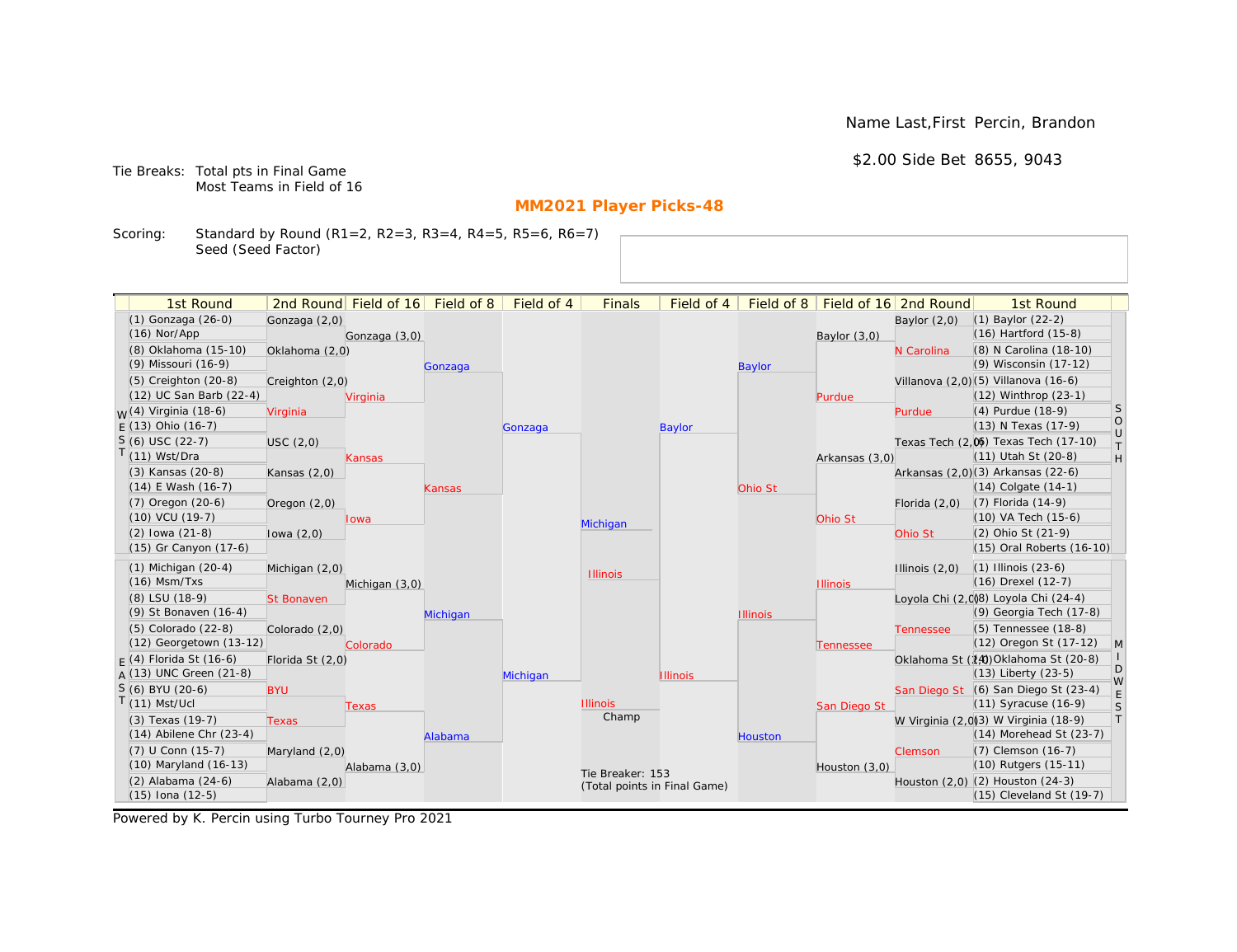Name Last,First Percin, Eric

\$2.00 Side Bet 8817, 8874

Tie Breaks: Total pts in Final Game Most Teams in Field of 16

# **MM2021 Player Picks-48**

Scoring: Standard by Round (R1=2, R2=3, R3=4, R4=5, R5=6, R6=7) Seed (Seed Factor)

| 1st Round                   |                  | 2nd Round Field of 16 | Field of 8 | Field of 4 | <b>Finals</b>                | Field of 4      | Field of 8      |                 | Field of 16 2nd Round | 1st Round                            |              |
|-----------------------------|------------------|-----------------------|------------|------------|------------------------------|-----------------|-----------------|-----------------|-----------------------|--------------------------------------|--------------|
| (1) Gonzaga (26-0)          | Gonzaga (2,0)    |                       |            |            |                              |                 |                 |                 | Baylor $(2,0)$        | (1) Baylor (22-2)                    |              |
| $(16)$ Nor/App              |                  | Gonzaga (3,0)         |            |            |                              |                 |                 | Baylor (3,0)    |                       | $(16)$ Hartford $(15-8)$             |              |
| (8) Oklahoma (15-10)        | Missouri         |                       |            |            |                              |                 |                 |                 | N Carolina            | (8) N Carolina (18-10)               |              |
| (9) Missouri (16-9)         |                  |                       | Gonzaga    |            |                              |                 | <b>Baylor</b>   |                 |                       | (9) Wisconsin (17-12)                |              |
| $(5)$ Creighton $(20-8)$    | Creighton (2,0)  |                       |            |            |                              |                 |                 |                 | Winthrop              | $(5)$ Villanova $(16-6)$             |              |
| (12) UC San Barb (22-4)     |                  | Creighton (3,0)       |            |            |                              |                 |                 | Purdue          |                       | (12) Winthrop (23-1)                 |              |
| $M(4)$ Virginia (18-6)      | Virginia         |                       |            |            |                              |                 |                 |                 | Purdue                | (4) Purdue (18-9)                    | <sub>S</sub> |
| $F(13)$ Ohio (16-7)         |                  |                       |            | Gonzaga    |                              | Baylor          |                 |                 |                       | (13) N Texas (17-9)                  | $\rm _U^O$   |
| $S(6)$ USC (22-7)           | USC(2,0)         |                       |            |            |                              |                 |                 |                 |                       | Texas Tech (2,0) Texas Tech (17-10)  | $\top$       |
| $T(11)$ Wst/Dra             |                  | Kansas                |            |            |                              |                 |                 | Arkansas (3,0)  |                       | (11) Utah St (20-8)                  | H            |
| (3) Kansas (20-8)           | Kansas $(2,0)$   |                       |            |            |                              |                 |                 |                 |                       | Arkansas (2,0)(3) Arkansas (22-6)    |              |
| (14) E Wash (16-7)          |                  |                       | Kansas     |            |                              |                 | Ohio St         |                 |                       | $(14)$ Colgate $(14-1)$              |              |
| (7) Oregon (20-6)           | <b>VCU</b>       |                       |            |            |                              |                 |                 |                 | Florida $(2,0)$       | $(7)$ Florida $(14-9)$               |              |
| $(10)$ VCU $(19-7)$         |                  | Iowa                  |            |            | Michigan                     |                 |                 | Ohio St         |                       | (10) VA Tech (15-6)                  |              |
| $(2)$ lowa $(21-8)$         | lowa $(2,0)$     |                       |            |            |                              |                 |                 |                 | Ohio St               | (2) Ohio St (21-9)                   |              |
| (15) Gr Canyon (17-6)       |                  |                       |            |            |                              |                 |                 |                 |                       | (15) Oral Roberts (16-10)            |              |
| $(1)$ Michigan $(20-4)$     | Michigan (2,0)   |                       |            |            | <b>Baylor</b>                |                 |                 |                 | Illinois $(2,0)$      | $(1)$ Illinois $(23-6)$              |              |
| $(16)$ Msm/Txs              |                  | Michigan (3,0)        |            |            |                              |                 |                 | <b>Illinois</b> |                       | (16) Drexel (12-7)                   |              |
| (8) LSU (18-9)              | LSU(2,0)         |                       |            |            |                              |                 |                 |                 |                       | Loyola Chi (2,008) Loyola Chi (24-4) |              |
| (9) St Bonaven (16-4)       |                  |                       | Michigan   |            |                              |                 | <b>Illinois</b> |                 |                       | (9) Georgia Tech (17-8)              |              |
| (5) Colorado (22-8)         | Colorado (2,0)   |                       |            |            |                              |                 |                 |                 | <b>Tennessee</b>      | (5) Tennessee (18-8)                 |              |
| (12) Georgetown (13-12)     |                  | Colorado              |            |            |                              |                 |                 | Tennessee       |                       | (12) Oregon St (17-12)               | M            |
| $F(4)$ Florida St (16-6)    | Florida St (2,0) |                       |            |            |                              |                 |                 |                 |                       | Oklahoma St (14) Oklahoma St (20-8)  | D            |
| A (13) UNC Green (21-8)     |                  |                       |            | Michigan   |                              | <b>Illinois</b> |                 |                 |                       | $(13)$ Liberty $(23-5)$              | W            |
| S (6) BYU (20-6)            | <b>BYU</b>       |                       |            |            |                              |                 |                 |                 |                       | San Diego St (6) San Diego St (23-4) | E            |
| $T(11)$ Mst/Ucl             |                  | <b>Texas</b>          |            |            | Michigan<br>Champ            |                 |                 | San Diego St    |                       | $(11)$ Syracuse $(16-9)$             | S            |
| (3) Texas (19-7)            | Texas            |                       |            |            |                              |                 |                 |                 |                       | W Virginia (2,0)3) W Virginia (18-9) | T            |
| $(14)$ Abilene Chr $(23-4)$ |                  |                       | Alabama    |            |                              |                 | <b>Houston</b>  |                 |                       | (14) Morehead St (23-7)              |              |
| (7) U Conn (15-7)           | Maryland (2,0)   |                       |            |            |                              |                 |                 |                 |                       | Rutgers (2,0) (7) Clemson (16-7)     |              |
| (10) Maryland (16-13)       |                  | Alabama (3,0)         |            |            | Tie Breaker: 155             |                 |                 | Houston (3,0)   |                       | (10) Rutgers (15-11)                 |              |
| $(2)$ Alabama $(24-6)$      | Alabama (2,0)    |                       |            |            | (Total points in Final Game) |                 |                 |                 |                       | Houston (2,0) (2) Houston (24-3)     |              |
| $(15)$ Iona $(12-5)$        |                  |                       |            |            |                              |                 |                 |                 |                       | (15) Cleveland St (19-7)             |              |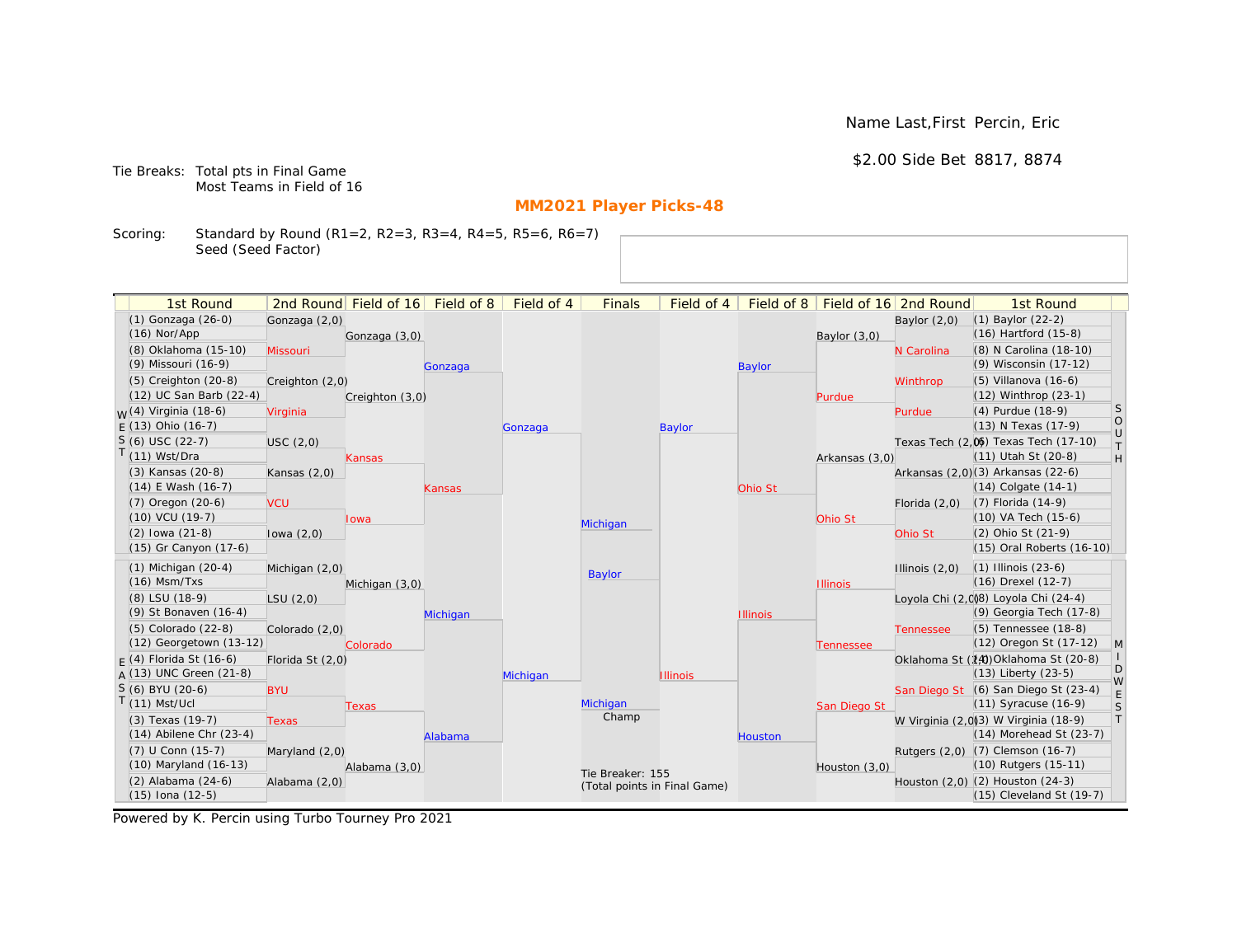Name Last,First Percin, Keith 1

\$2.00 Side Bet 8919, 8962

Tie Breaks: Total pts in Final Game Most Teams in Field of 16

# **MM2021 Player Picks-48**

Scoring: Standard by Round (R1=2, R2=3, R3=4, R4=5, R5=6, R6=7) Seed (Seed Factor)

| 1st Round                        |                  | 2nd Round Field of 16 | Field of 8 | Field of 4 | <b>Finals</b>    | Field of 4                   | Field of 8      |                 | Field of 16 2nd Round | 1st Round                            |                   |
|----------------------------------|------------------|-----------------------|------------|------------|------------------|------------------------------|-----------------|-----------------|-----------------------|--------------------------------------|-------------------|
| (1) Gonzaga (26-0)               | Gonzaga (2,0)    |                       |            |            |                  |                              |                 |                 | Baylor $(2,0)$        | $(1)$ Baylor $(22-2)$                |                   |
| $(16)$ Nor/App                   |                  | Gonzaga (3,0)         |            |            |                  |                              |                 | Baylor $(3,0)$  |                       | (16) Hartford (15-8)                 |                   |
| (8) Oklahoma (15-10)             | Missouri         |                       |            |            |                  |                              |                 |                 | N Carolina            | (8) N Carolina (18-10)               |                   |
| (9) Missouri (16-9)              |                  |                       | Gonzaga    |            |                  |                              | <b>Baylor</b>   |                 |                       | (9) Wisconsin (17-12)                |                   |
| (5) Creighton (20-8)             | Creighton (2,0)  |                       |            |            |                  |                              |                 |                 | Winthrop              | (5) Villanova (16-6)                 |                   |
| (12) UC San Barb (22-4)          |                  | Virginia              |            |            |                  |                              |                 | Purdue          |                       | (12) Winthrop (23-1)                 |                   |
| <sub>W</sub> (4) Virginia (18-6) | Virginia         |                       |            |            |                  |                              |                 |                 | Purdue                | (4) Purdue (18-9)                    | S                 |
| $E(13)$ Ohio (16-7)              |                  |                       |            | Gonzaga    |                  | Baylor                       |                 |                 |                       | (13) N Texas (17-9)                  | $\circ$<br>$\cup$ |
| $S(6)$ USC (22-7)                | USC(2,0)         |                       |            |            |                  |                              |                 |                 |                       | Texas Tech (2,0) Texas Tech (17-10)  | $\top$            |
| T(11) Wst/Dra                    |                  | Kansas                |            |            |                  |                              |                 | Arkansas (3,0)  |                       | (11) Utah St (20-8)                  | H                 |
| (3) Kansas (20-8)                | Kansas $(2,0)$   |                       |            |            |                  |                              |                 |                 |                       | Arkansas (2,0)(3) Arkansas (22-6)    |                   |
| $(14)$ E Wash $(16-7)$           |                  |                       | lowa       |            |                  |                              | Ohio St         |                 |                       | $(14)$ Colgate $(14-1)$              |                   |
| (7) Oregon (20-6)                | Oregon $(2,0)$   |                       |            |            |                  |                              |                 |                 | <b>VA Tech</b>        | (7) Florida (14-9)                   |                   |
| (10) VCU (19-7)                  |                  | lowa                  |            |            | Gonzaga          |                              |                 | Ohio St         |                       | (10) VA Tech (15-6)                  |                   |
| $(2)$ lowa $(21-8)$              | lowa $(2,0)$     |                       |            |            |                  |                              |                 |                 | Ohio St               | (2) Ohio St (21-9)                   |                   |
| (15) Gr Canyon (17-6)            |                  |                       |            |            |                  |                              |                 |                 |                       | (15) Oral Roberts (16-10)            |                   |
| $(1)$ Michigan $(20-4)$          | Michigan (2,0)   |                       |            |            | <b>Illinois</b>  |                              |                 |                 | Illinois $(2,0)$      | $(1)$ Illinois $(23-6)$              |                   |
| $(16)$ Msm/Txs                   |                  | Michigan (3,0)        |            |            |                  |                              |                 | <b>Illinois</b> |                       | (16) Drexel (12-7)                   |                   |
| (8) LSU (18-9)                   | LSU(2,0)         |                       |            |            |                  |                              |                 |                 |                       | Loyola Chi (2,0)8) Loyola Chi (24-4) |                   |
| (9) St Bonaven (16-4)            |                  |                       | Michigan   |            |                  |                              | <b>Illinois</b> |                 |                       | (9) Georgia Tech (17-8)              |                   |
| $(5)$ Colorado $(22-8)$          | Colorado (2,0)   |                       |            |            |                  |                              |                 |                 | <b>Tennessee</b>      | (5) Tennessee (18-8)                 |                   |
| (12) Georgetown (13-12)          |                  | Florida St (3,0)      |            |            |                  |                              |                 | Tennessee       |                       | (12) Oregon St (17-12)               | $\mathsf{M}$      |
| $F(4)$ Florida St (16-6)         | Florida St (2,0) |                       |            |            |                  |                              |                 |                 |                       | Oklahoma St (14) Oklahoma St (20-8)  | D                 |
| $A(13)$ UNC Green (21-8)         |                  |                       |            | Michigan   |                  | <b>Illinois</b>              |                 |                 |                       | (13) Liberty (23-5)                  | W                 |
| S (6) BYU (20-6)                 | <b>BYU</b>       |                       |            |            |                  |                              |                 |                 |                       | San Diego St (6) San Diego St (23-4) | E                 |
| $T(11)$ Mst/Ucl                  |                  | Texas                 |            |            | Gonzaga<br>Champ |                              |                 | W Virginia      |                       | (11) Syracuse (16-9)                 | S                 |
| (3) Texas (19-7)                 | <b>Texas</b>     |                       |            |            |                  |                              |                 |                 |                       | W Virginia (2,0)3) W Virginia (18-9) | T                 |
| $(14)$ Abilene Chr $(23-4)$      |                  |                       | Alabama    |            |                  |                              | Houston         |                 |                       | (14) Morehead St (23-7)              |                   |
| (7) U Conn (15-7)                | Maryland $(2,0)$ |                       |            |            |                  |                              |                 |                 |                       | Rutgers (2,0) (7) Clemson (16-7)     |                   |
| (10) Maryland (16-13)            |                  | Alabama (3,0)         |            |            | Tie Breaker: 156 |                              |                 | Houston (3,0)   |                       | (10) Rutgers (15-11)                 |                   |
| (2) Alabama (24-6)               | Alabama (2,0)    |                       |            |            |                  | (Total points in Final Game) |                 |                 |                       | Houston (2,0) (2) Houston (24-3)     |                   |
| $(15)$ Iona $(12-5)$             |                  |                       |            |            |                  |                              |                 |                 |                       | $(15)$ Cleveland St $(19-7)$         |                   |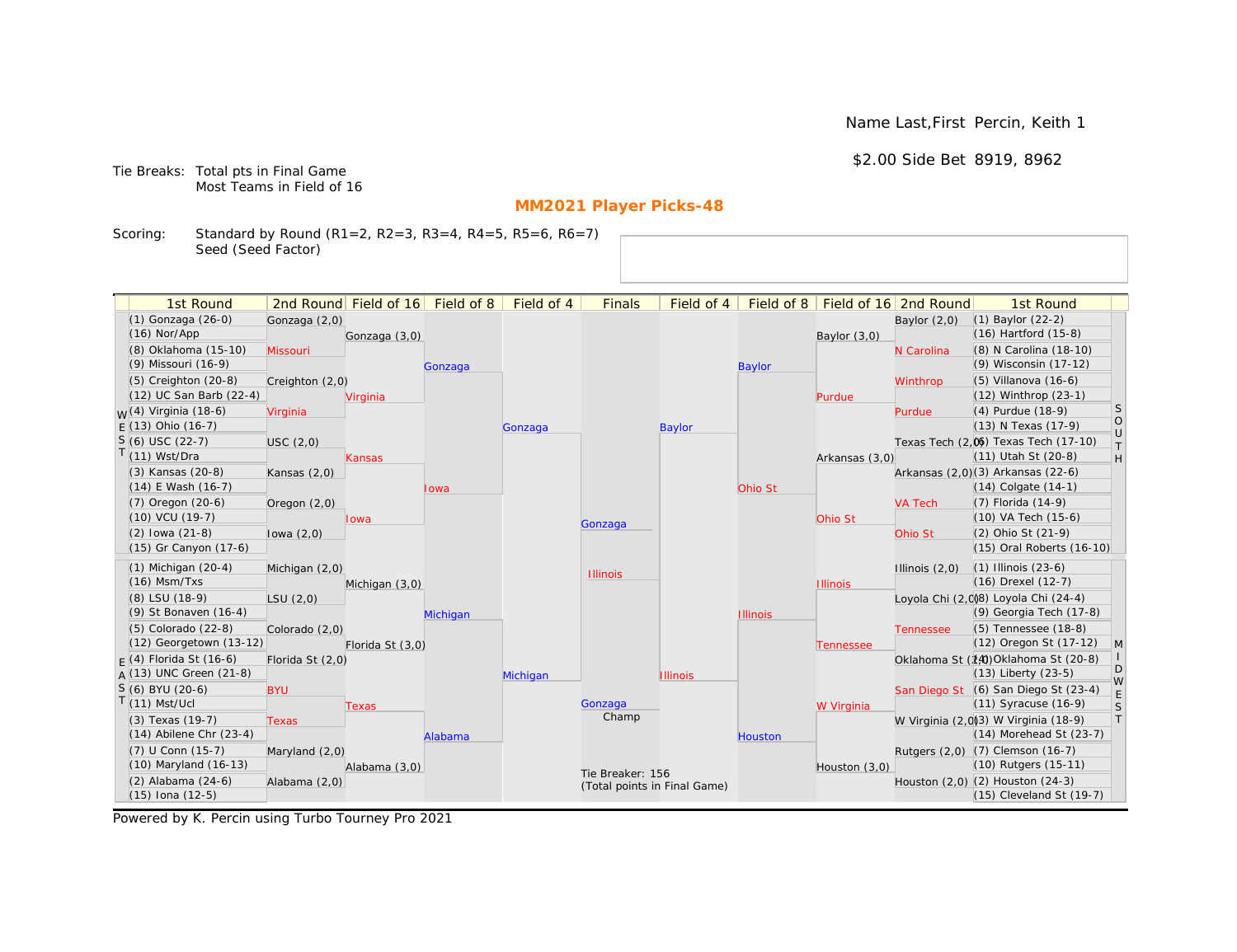Name Last,First Percin, Keith 2

\$2.00 Side Bet 8711, 8759

Tie Breaks: Total pts in Final Game Most Teams in Field of 16

# **MM2021 Player Picks-48**

Scoring: Standard by Round (R1=2, R2=3, R3=4, R4=5, R5=6, R6=7) Seed (Seed Factor)

| 1st Round                        |                   | 2nd Round Field of 16 | Field of 8 | Field of 4 | <b>Finals</b>                | Field of 4      | Field of 8      |                 | Field of 16 2nd Round | 1st Round                            |                   |
|----------------------------------|-------------------|-----------------------|------------|------------|------------------------------|-----------------|-----------------|-----------------|-----------------------|--------------------------------------|-------------------|
| (1) Gonzaga (26-0)               | Gonzaga (2,0)     |                       |            |            |                              |                 |                 |                 | Baylor $(2,0)$        | $(1)$ Baylor $(22-2)$                |                   |
| $(16)$ Nor/App                   |                   | Gonzaga (3,0)         |            |            |                              |                 |                 | Baylor (3,0)    |                       | $(16)$ Hartford $(15-8)$             |                   |
| (8) Oklahoma (15-10)             | Oklahoma (2,0)    |                       |            |            |                              |                 |                 |                 | N Carolina            | (8) N Carolina (18-10)               |                   |
| (9) Missouri (16-9)              |                   |                       | Gonzaga    |            |                              |                 | <b>Baylor</b>   |                 |                       | (9) Wisconsin (17-12)                |                   |
| (5) Creighton (20-8)             | Creighton (2,0)   |                       |            |            |                              |                 |                 |                 |                       | Villanova (2,0)(5) Villanova (16-6)  |                   |
| (12) UC San Barb (22-4)          |                   | Virginia              |            |            |                              |                 |                 | Purdue          |                       | (12) Winthrop (23-1)                 |                   |
| <sub>W</sub> (4) Virginia (18-6) | Virginia          |                       |            |            |                              |                 |                 |                 | Purdue                | (4) Purdue (18-9)                    | <sub>S</sub>      |
| $E(13)$ Ohio (16-7)              |                   |                       |            | Gonzaga    |                              | Baylor          |                 |                 |                       | (13) N Texas (17-9)                  | $\circ$<br>$\cup$ |
| $S(6)$ USC (22-7)                | USC(2,0)          |                       |            |            |                              |                 |                 |                 |                       | Texas Tech (2,0) Texas Tech (17-10)  | $\top$            |
| T(11) Wst/Dra                    |                   | Kansas                |            |            |                              |                 |                 | Arkansas (3,0)  |                       | (11) Utah St (20-8)                  | H                 |
| (3) Kansas (20-8)                | Kansas $(2,0)$    |                       |            |            |                              |                 |                 |                 |                       | Arkansas (2,0)(3) Arkansas (22-6)    |                   |
| $(14)$ E Wash $(16-7)$           |                   |                       | Kansas     |            |                              |                 | <b>Arkansas</b> |                 |                       | $(14)$ Colgate $(14-1)$              |                   |
| (7) Oregon (20-6)                | Oregon $(2,0)$    |                       |            |            |                              |                 |                 |                 | Florida $(2,0)$       | (7) Florida (14-9)                   |                   |
| (10) VCU (19-7)                  |                   | lowa                  |            |            | Gonzaga                      |                 |                 | Ohio St         |                       | (10) VA Tech (15-6)                  |                   |
| $(2)$ lowa $(21-8)$              | lowa $(2,0)$      |                       |            |            |                              |                 |                 |                 | Ohio St               | (2) Ohio St (21-9)                   |                   |
| (15) Gr Canyon (17-6)            |                   |                       |            |            |                              |                 |                 |                 |                       | (15) Oral Roberts (16-10)            |                   |
| $(1)$ Michigan $(20-4)$          | Michigan (2,0)    |                       |            |            | <b>Illinois</b>              |                 |                 |                 | Illinois $(2,0)$      | $(1)$ Illinois $(23-6)$              |                   |
| $(16)$ Msm/Txs                   |                   | Michigan (3,0)        |            |            |                              |                 |                 | <b>Illinois</b> |                       | (16) Drexel (12-7)                   |                   |
| (8) LSU (18-9)                   | <b>St Bonaven</b> |                       |            |            |                              |                 |                 |                 |                       | Loyola Chi (2,0)8) Loyola Chi (24-4) |                   |
| (9) St Bonaven (16-4)            |                   |                       | Michigan   |            |                              |                 | <b>Illinois</b> |                 |                       | (9) Georgia Tech (17-8)              |                   |
| (5) Colorado (22-8)              | Colorado (2,0)    |                       |            |            |                              |                 |                 |                 | <b>Tennessee</b>      | (5) Tennessee (18-8)                 |                   |
| (12) Georgetown (13-12)          |                   | Florida St (3,0)      |            |            |                              |                 |                 | Tennessee       |                       | (12) Oregon St (17-12)               | M                 |
| $F(4)$ Florida St (16-6)         | Florida St (2,0)  |                       |            |            |                              |                 |                 |                 |                       | Oklahoma St (14) Oklahoma St (20-8)  | D                 |
| $A(13)$ UNC Green (21-8)         |                   |                       |            | Michigan   |                              | <b>Illinois</b> |                 |                 |                       | $(13)$ Liberty $(23-5)$              | W                 |
| S (6) BYU (20-6)                 | <b>BYU</b>        |                       |            |            |                              |                 |                 |                 |                       | San Diego St (6) San Diego St (23-4) | E                 |
| $T(11)$ Mst/Ucl                  |                   | Texas                 |            |            | <b>Illinois</b><br>Champ     |                 |                 | San Diego St    |                       | $(11)$ Syracuse $(16-9)$             | S                 |
| (3) Texas (19-7)                 | <b>Texas</b>      |                       |            |            |                              |                 |                 |                 |                       | W Virginia (2,0)3) W Virginia (18-9) | T                 |
| $(14)$ Abilene Chr $(23-4)$      |                   |                       | Alabama    |            |                              |                 | <b>Houston</b>  |                 |                       | (14) Morehead St (23-7)              |                   |
| (7) U Conn (15-7)                | U Conn            |                       |            |            |                              |                 |                 |                 | Clemson               | (7) Clemson (16-7)                   |                   |
| (10) Maryland (16-13)            |                   | Alabama (3,0)         |            |            | Tie Breaker: 154             |                 |                 | Houston (3,0)   |                       | (10) Rutgers (15-11)                 |                   |
| (2) Alabama (24-6)               | Alabama (2,0)     |                       |            |            | (Total points in Final Game) |                 |                 |                 |                       | Houston (2,0) (2) Houston (24-3)     |                   |
| $(15)$ Iona $(12-5)$             |                   |                       |            |            |                              |                 |                 |                 |                       | (15) Cleveland St (19-7)             |                   |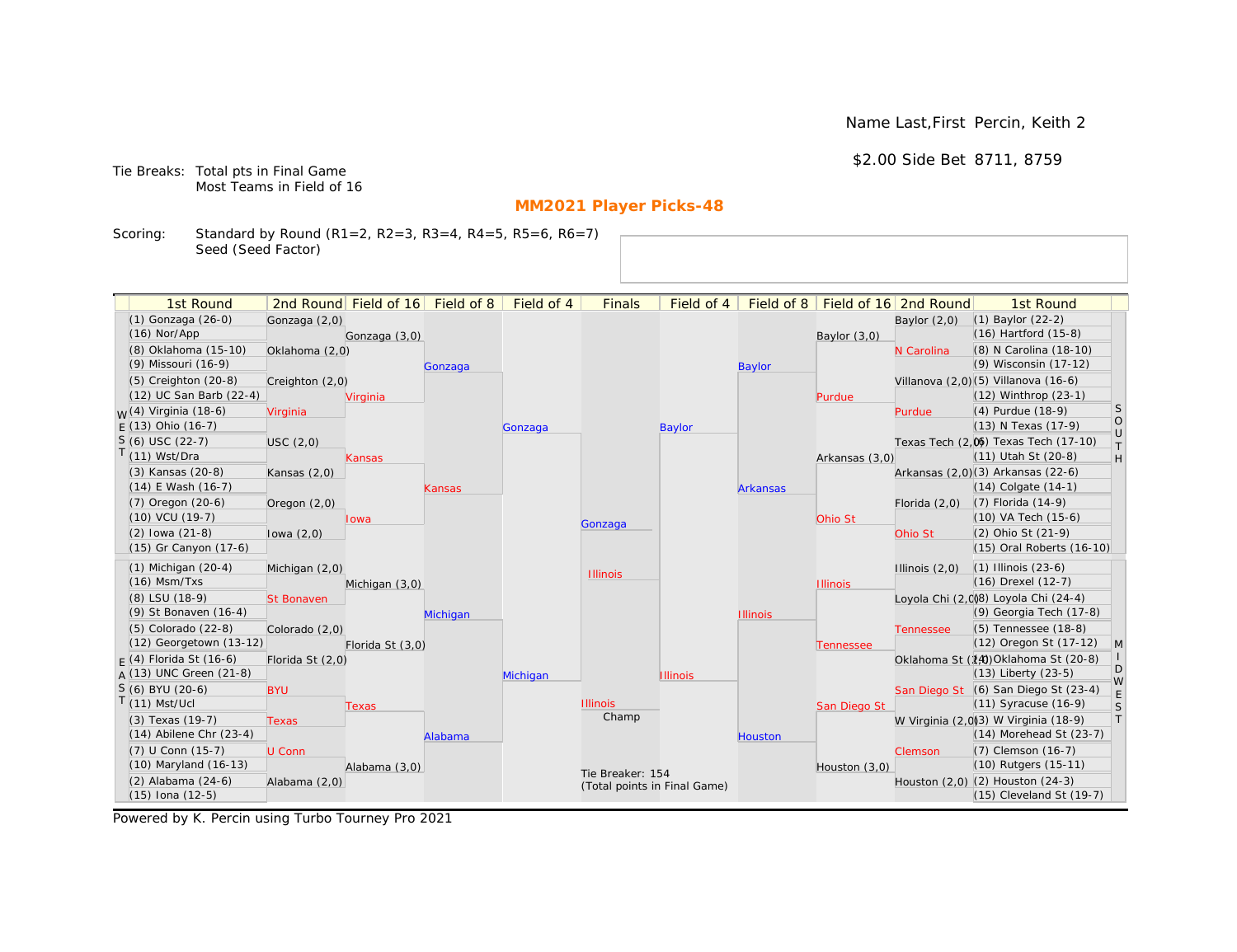Name Last,First Percin, Ken 1

\$2.00 Side Bet 9032

Tie Breaks: Total pts in Final Game Most Teams in Field of 16

# **MM2021 Player Picks-48**

Scoring: Standard by Round (R1=2, R2=3, R3=4, R4=5, R5=6, R6=7) Seed (Seed Factor)

| 1st Round                        |                    | 2nd Round Field of 16 Field of 8 |          | Field of 4 | <b>Finals</b>                | Field of 4      | Field of 8      |                 | Field of 16 2nd Round | 1st Round                            |                  |
|----------------------------------|--------------------|----------------------------------|----------|------------|------------------------------|-----------------|-----------------|-----------------|-----------------------|--------------------------------------|------------------|
| (1) Gonzaga (26-0)               |                    |                                  |          |            |                              |                 |                 |                 |                       | (1) Baylor (22-2)                    |                  |
| $(16)$ Nor/App                   | Gonzaga (2,0)      |                                  |          |            |                              |                 |                 |                 | Baylor $(2,0)$        | (16) Hartford (15-8)                 |                  |
| (8) Oklahoma (15-10)             | Missouri           | Gonzaga (3,0)                    |          |            |                              |                 |                 | Baylor $(3,0)$  | N Carolina            | (8) N Carolina (18-10)               |                  |
| (9) Missouri (16-9)              |                    |                                  | Gonzaga  |            |                              |                 | <b>Baylor</b>   |                 |                       | (9) Wisconsin (17-12)                |                  |
| (5) Creighton (20-8)             | <b>UC San Barb</b> |                                  |          |            |                              |                 |                 |                 | Winthrop              | (5) Villanova (16-6)                 |                  |
| (12) UC San Barb (22-4)          |                    | Virginia                         |          |            |                              |                 |                 | Purdue          |                       | (12) Winthrop (23-1)                 |                  |
| <sub>W</sub> (4) Virginia (18-6) | Virginia           |                                  |          |            |                              |                 |                 |                 | Purdue                | (4) Purdue (18-9)                    | S                |
| $E(13)$ Ohio (16-7)              |                    |                                  |          | Gonzaga    |                              | Ohio St         |                 |                 |                       | (13) N Texas (17-9)                  | $\circ$          |
| $S(6)$ USC (22-7)                | USC(2,0)           |                                  |          |            |                              |                 |                 |                 | Utah St               | (6) Texas Tech (17-10)               | $\cup$<br>$\top$ |
| $T(11)$ Wst/Dra                  |                    | Kansas                           |          |            |                              |                 |                 | Arkansas (3,0)  |                       | (11) Utah St (20-8)                  | H                |
| (3) Kansas (20-8)                | Kansas $(2,0)$     |                                  |          |            |                              |                 |                 |                 |                       | Arkansas (2,0)(3) Arkansas (22-6)    |                  |
| $(14)$ E Wash $(16-7)$           |                    |                                  | lowa     |            |                              |                 | Ohio St         |                 |                       | $(14)$ Colgate $(14-1)$              |                  |
| (7) Oregon (20-6)                | <b>VCU</b>         |                                  |          |            |                              |                 |                 |                 | <b>VA Tech</b>        | (7) Florida (14-9)                   |                  |
| (10) VCU (19-7)                  |                    | lowa                             |          |            | Michigan                     |                 |                 | Ohio St         |                       | (10) VA Tech (15-6)                  |                  |
| $(2)$ lowa $(21-8)$              | lowa $(2,0)$       |                                  |          |            |                              |                 |                 |                 | Ohio St               | (2) Ohio St (21-9)                   |                  |
| (15) Gr Canyon (17-6)            |                    |                                  |          |            |                              |                 |                 |                 |                       | (15) Oral Roberts (16-10)            |                  |
| $(1)$ Michigan $(20-4)$          | Michigan (2,0)     |                                  |          |            |                              |                 |                 |                 | Illinois $(2,0)$      | $(1)$ Illinois $(23-6)$              |                  |
| $(16)$ Msm/Txs                   |                    | Michigan (3,0)                   |          |            | Ohio St                      |                 |                 | <b>Illinois</b> |                       | (16) Drexel (12-7)                   |                  |
| (8) LSU (18-9)                   | <b>St Bonaven</b>  |                                  |          |            |                              |                 |                 |                 |                       | Loyola Chi (2,0)8) Loyola Chi (24-4) |                  |
| (9) St Bonaven (16-4)            |                    |                                  | Michigan |            |                              |                 | <b>Illinois</b> |                 |                       | (9) Georgia Tech (17-8)              |                  |
| (5) Colorado (22-8)              | Georgetown         |                                  |          |            |                              |                 |                 |                 | <b>Tennessee</b>      | (5) Tennessee (18-8)                 |                  |
| (12) Georgetown (13-12)          |                    | Georgetown                       |          |            |                              |                 |                 | Oklahoma St     |                       | (12) Oregon St (17-12)               | $\mathsf{M}$     |
| $F(4)$ Florida St (16-6)         | Florida St (2,0)   |                                  |          |            |                              |                 |                 |                 |                       | Oklahoma St (14) Oklahoma St (20-8)  |                  |
| $A(13)$ UNC Green (21-8)         |                    |                                  |          | Michigan   |                              | <b>Illinois</b> |                 |                 |                       | (13) Liberty (23-5)                  | D<br>W           |
| S (6) BYU (20-6)                 | Mst/Ucl (2,2)      |                                  |          |            |                              |                 |                 |                 |                       | San Diego St (6) San Diego St (23-4) | E                |
| $T(11)$ Mst/Ucl                  |                    | Texas                            |          |            | Michigan                     |                 |                 | W Virginia      |                       | (11) Syracuse (16-9)                 | S                |
| (3) Texas (19-7)                 | <b>Texas</b>       |                                  |          |            | Champ                        |                 |                 |                 |                       | W Virginia (2,0)3) W Virginia (18-9) | $\top$           |
| $(14)$ Abilene Chr $(23-4)$      |                    |                                  | Alabama  |            |                              |                 | W Virginia      |                 |                       | $(14)$ Morehead St $(23-7)$          |                  |
| (7) U Conn (15-7)                | Maryland $(2,0)$   |                                  |          |            |                              |                 |                 |                 | Clemson               | (7) Clemson (16-7)                   |                  |
| (10) Maryland (16-13)            |                    | Alabama (3,0)                    |          |            | Tie Breaker: 145             |                 |                 | Houston (3,0)   |                       | (10) Rutgers (15-11)                 |                  |
| $(2)$ Alabama $(24-6)$           | Alabama (2,0)      |                                  |          |            | (Total points in Final Game) |                 |                 |                 |                       | Houston (2,0) (2) Houston (24-3)     |                  |
| $(15)$ Iona $(12-5)$             |                    |                                  |          |            |                              |                 |                 |                 |                       | (15) Cleveland St (19-7)             |                  |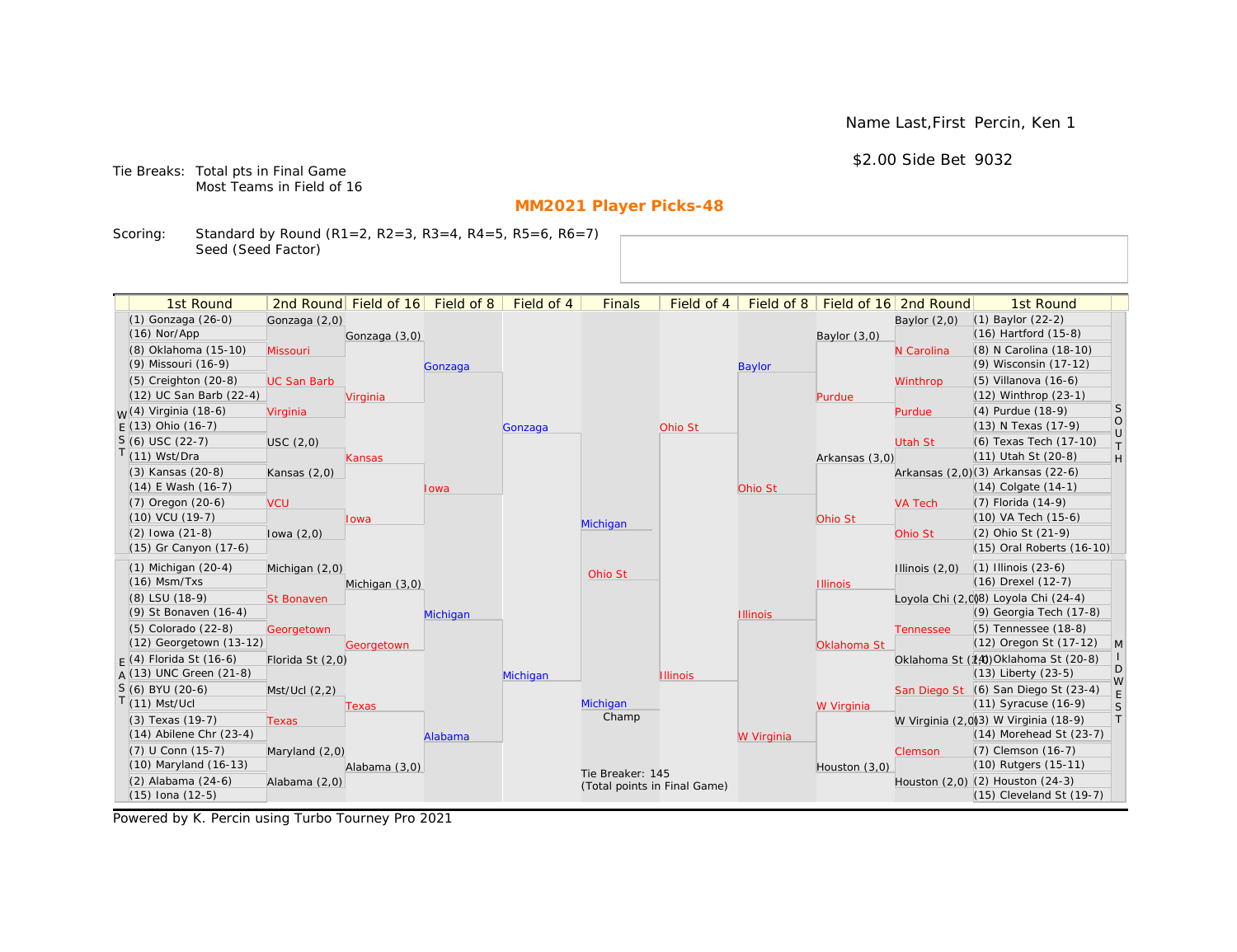Name Last,First Percin, Ken 2

\$2.00 Side Bet 8862

Tie Breaks: Total pts in Final Game Most Teams in Field of 16

# **MM2021 Player Picks-48**

Scoring: Standard by Round (R1=2, R2=3, R3=4, R4=5, R5=6, R6=7) Seed (Seed Factor)

| 1st Round                        |                   | 2nd Round Field of 16 | Field of 8 | Field of 4 | <b>Finals</b>                | Field of 4      | Field of 8      |                 | Field of 16 2nd Round | 1st Round                            |                   |
|----------------------------------|-------------------|-----------------------|------------|------------|------------------------------|-----------------|-----------------|-----------------|-----------------------|--------------------------------------|-------------------|
| (1) Gonzaga (26-0)               | Gonzaga (2,0)     |                       |            |            |                              |                 |                 |                 | Baylor $(2,0)$        | $(1)$ Baylor $(22-2)$                |                   |
| $(16)$ Nor/App                   |                   | Gonzaga (3,0)         |            |            |                              |                 |                 | Baylor $(3,0)$  |                       | (16) Hartford (15-8)                 |                   |
| (8) Oklahoma (15-10)             | Missouri          |                       |            |            |                              |                 |                 |                 | N Carolina            | (8) N Carolina (18-10)               |                   |
| (9) Missouri (16-9)              |                   |                       | Gonzaga    |            |                              |                 | <b>Baylor</b>   |                 |                       | (9) Wisconsin (17-12)                |                   |
| (5) Creighton (20-8)             | Creighton (2,0)   |                       |            |            |                              |                 |                 |                 | Winthrop              | (5) Villanova (16-6)                 |                   |
| (12) UC San Barb (22-4)          |                   | Creighton (3,0)       |            |            |                              |                 |                 | Winthrop        |                       | (12) Winthrop (23-1)                 |                   |
| <sub>W</sub> (4) Virginia (18-6) | Virginia          |                       |            |            |                              |                 |                 |                 | Purdue                | (4) Purdue (18-9)                    | S                 |
| $E(13)$ Ohio (16-7)              |                   |                       |            | Gonzaga    |                              | Ohio St         |                 |                 |                       | (13) N Texas (17-9)                  | $\circ$<br>$\cup$ |
| $S(6)$ USC (22-7)                | USC(2,0)          |                       |            |            |                              |                 |                 |                 | Utah St               | (6) Texas Tech (17-10)               | $\top$            |
| T(11) Wst/Dra                    |                   | Kansas                |            |            |                              |                 |                 | Arkansas (3,0)  |                       | (11) Utah St (20-8)                  | H                 |
| (3) Kansas (20-8)                | Kansas $(2,0)$    |                       |            |            |                              |                 |                 |                 |                       | Arkansas (2,0)(3) Arkansas (22-6)    |                   |
| $(14)$ E Wash $(16-7)$           |                   |                       | lowa       |            |                              |                 | Ohio St         |                 |                       | $(14)$ Colgate $(14-1)$              |                   |
| (7) Oregon (20-6)                | <b>VCU</b>        |                       |            |            |                              |                 |                 |                 | <b>VA Tech</b>        | (7) Florida (14-9)                   |                   |
| (10) VCU (19-7)                  |                   | <b>lowa</b>           |            |            | Gonzaga                      |                 |                 | Ohio St         |                       | (10) VA Tech (15-6)                  |                   |
| $(2)$ lowa $(21-8)$              | lowa $(2,0)$      |                       |            |            |                              |                 |                 |                 | Ohio St               | (2) Ohio St (21-9)                   |                   |
| (15) Gr Canyon (17-6)            |                   |                       |            |            |                              |                 |                 |                 |                       | (15) Oral Roberts (16-10)            |                   |
| $(1)$ Michigan $(20-4)$          | Michigan (2,0)    |                       |            |            | <b>Illinois</b>              |                 |                 |                 | Illinois $(2,0)$      | $(1)$ Illinois $(23-6)$              |                   |
| $(16)$ Msm/Txs                   |                   | Michigan (3,0)        |            |            |                              |                 |                 | <b>Illinois</b> |                       | (16) Drexel (12-7)                   |                   |
| (8) LSU (18-9)                   | <b>St Bonaven</b> |                       |            |            |                              |                 |                 |                 |                       | Loyola Chi (2,0)8) Loyola Chi (24-4) |                   |
| (9) St Bonaven (16-4)            |                   |                       | Michigan   |            |                              |                 | <b>Illinois</b> |                 |                       | (9) Georgia Tech (17-8)              |                   |
| $(5)$ Colorado $(22-8)$          | Colorado (2,0)    |                       |            |            |                              |                 |                 |                 | <b>Tennessee</b>      | (5) Tennessee (18-8)                 |                   |
| (12) Georgetown (13-12)          |                   | Florida St (3,0)      |            |            |                              |                 |                 | Tennessee       |                       | (12) Oregon St (17-12)               | $\mathsf{M}$      |
| $F(4)$ Florida St (16-6)         | Florida St (2,0)  |                       |            |            |                              |                 |                 |                 |                       | Oklahoma St (14) Oklahoma St (20-8)  | D                 |
| $A(13)$ UNC Green (21-8)         |                   |                       |            | Alabama    |                              | <b>Illinois</b> |                 |                 |                       | (13) Liberty (23-5)                  | W                 |
| S (6) BYU (20-6)                 | Mst/Ucl (2,2)     |                       |            |            |                              |                 |                 |                 |                       | San Diego St (6) San Diego St (23-4) | E                 |
| $T(11)$ Mst/Ucl                  |                   | Texas                 |            |            | <b>Illinois</b><br>Champ     |                 |                 | W Virginia      |                       | (11) Syracuse (16-9)                 | S                 |
| (3) Texas (19-7)                 | <b>Texas</b>      |                       |            |            |                              |                 |                 |                 |                       | W Virginia (2,0)3) W Virginia (18-9) | T                 |
| $(14)$ Abilene Chr $(23-4)$      |                   |                       | Alabama    |            |                              |                 | Houston         |                 |                       | (14) Morehead St (23-7)              |                   |
| (7) U Conn (15-7)                | U Conn            |                       |            |            |                              |                 |                 |                 |                       | Rutgers (2,0) (7) Clemson (16-7)     |                   |
| (10) Maryland (16-13)            |                   | Alabama (3,0)         |            |            | Tie Breaker: 145             |                 |                 | Houston (3,0)   |                       | (10) Rutgers (15-11)                 |                   |
| $(2)$ Alabama $(24-6)$           | Alabama (2,0)     |                       |            |            | (Total points in Final Game) |                 |                 |                 |                       | Houston (2,0) (2) Houston (24-3)     |                   |
| $(15)$ Iona $(12-5)$             |                   |                       |            |            |                              |                 |                 |                 |                       | $(15)$ Cleveland St $(19-7)$         |                   |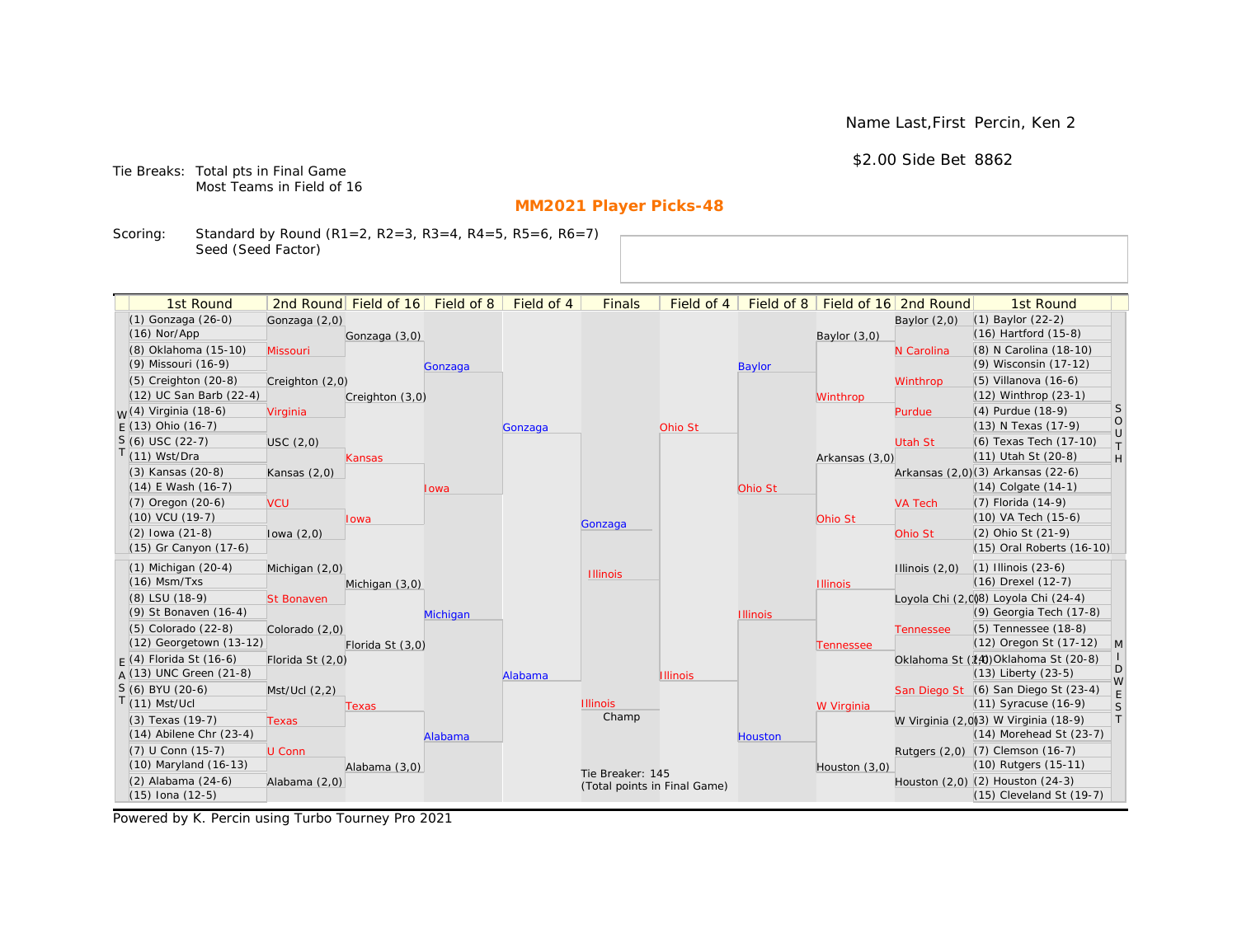Name Last,First Percin, Kevin f 1

\$2.00 Side Bet 8505

Tie Breaks: Total pts in Final Game Most Teams in Field of 16

# **MM2021 Player Picks-48**

Scoring: Standard by Round (R1=2, R2=3, R3=4, R4=5, R5=6, R6=7) Seed (Seed Factor)

| 2nd Round Field of 16 Field of 8<br>Field of 8   Field of 16   2nd Round<br>(1) Gonzaga (26-0)<br>(1) Baylor (22-2)<br>Gonzaga (2,0)<br>Baylor $(2,0)$<br>$(16)$ Hartford $(15-8)$<br>$(16)$ Nor/App<br>Gonzaga (3,0)<br>Baylor $(3,0)$<br>(8) Oklahoma (15-10)<br>(8) N Carolina (18-10)<br>Missouri<br>N Carolina<br>(9) Wisconsin (17-12)<br>(9) Missouri (16-9)<br><b>Baylor</b><br>Gonzaga<br>$(5)$ Creighton $(20-8)$<br>(5) Villanova (16-6)<br><b>UC San Barb</b><br>Winthrop<br>(12) UC San Barb (22-4)<br>$(12)$ Winthrop $(23-1)$<br>Ohio<br>Winthrop<br><b>S</b><br><sub>M</sub> (4) Virginia (18-6)<br>(4) Purdue (18-9)<br>Ohio $(2,3)$<br>Purdue<br>$\bigcirc$<br>(13) N Texas (17-9)<br>$E(13)$ Ohio (16-7)<br>Gonzaga<br><b>Baylor</b><br>$\cup$<br>$S(6)$ USC (22-7)<br>Texas Tech (2.06) Texas Tech (17-10)<br>USC(2,0)<br>$\top$<br>$T(11)$ Wst/Dra<br>(11) Utah St (20-8)<br>H<br>USC(3,0)<br>Arkansas (3,0)<br>Arkansas (2,0)(3) Arkansas (22-6)<br>(3) Kansas (20-8)<br>Kansas $(2,0)$<br>$(14)$ E Wash $(16-7)$<br>$(14)$ Colgate $(14-1)$<br><b>USC</b><br><b>Arkansas</b><br>(7) Oregon (20-6)<br>$(7)$ Florida $(14-9)$<br>Florida $(2,0)$<br>Oregon $(2,0)$<br>$(10)$ VCU $(19-7)$<br>$(10)$ VA Tech $(15-6)$<br>Ohio St<br>lowa<br>Alabama<br>(2) Ohio St (21-9)<br>$(2)$ lowa $(21-8)$<br>lowa $(2,0)$<br>Ohio St<br>(15) Gr Canyon (17-6)<br>(15) Oral Roberts (16-10)<br>$(1)$ Michigan $(20-4)$<br>$(1)$ Illinois $(23-6)$<br>Illinois $(2,0)$<br>Michigan (2,0)<br>Baylor<br>$(16)$ Msm/Txs<br>(16) Drexel (12-7)<br><b>LSU</b><br><b>Illinois</b><br>(8) LSU (18-9)<br>Loyola Chi (2,008) Loyola Chi (24-4)<br>LSU(2,0)<br>(9) St Bonaven (16-4)<br>(9) Georgia Tech (17-8)<br><b>Florida St</b><br><b>Illinois</b><br>(5) Tennessee (18-8)<br>(5) Colorado (22-8)<br>Colorado (2,0)<br><b>Tennessee</b><br>(12) Georgetown (13-12)<br>(12) Oregon St (17-12)<br>M<br>Florida St (3,0)<br>Oklahoma St<br>$F(4)$ Florida St (16-6)<br>Oklahoma St (14) Oklahoma St (20-8)<br>Florida St (2,0)<br>D<br>A (13) UNC Green (21-8)<br>$(13)$ Liberty $(23-5)$<br><b>Illinois</b><br>Alabama<br>W<br>S (6) BYU (20-6)<br>Syracuse (2,2)(6) San Diego St (23-4)<br>Mst/Ucl(2,2)<br>E<br>$(11)$ Mst/Ucl<br>Baylor<br>$(11)$ Syracuse $(16-9)$<br>$\mathsf S$<br>W Virginia<br>Texas<br>Champ<br> T <br>(3) Texas (19-7)<br>W Virginia (2,0)3) W Virginia (18-9)<br><b>Texas</b><br>$(14)$ Abilene Chr $(23-4)$<br>(14) Morehead St (23-7)<br>W Virginia<br>Alabama<br>Rutgers (2,0) (7) Clemson (16-7)<br>(7) U Conn (15-7)<br>Maryland (2,0)<br>(10) Maryland (16-13)<br>(10) Rutgers (15-11)<br>Alabama (3,0)<br>Houston (3,0)<br>Tie Breaker: 145<br>(2) Alabama (24-6)<br>Houston (2,0) (2) Houston (24-3)<br>Alabama (2,0)<br>(Total points in Final Game) | 1st Round            |  | Field of 4 | <b>Finals</b> | Field of 4 |  | 1st Round                |  |
|-------------------------------------------------------------------------------------------------------------------------------------------------------------------------------------------------------------------------------------------------------------------------------------------------------------------------------------------------------------------------------------------------------------------------------------------------------------------------------------------------------------------------------------------------------------------------------------------------------------------------------------------------------------------------------------------------------------------------------------------------------------------------------------------------------------------------------------------------------------------------------------------------------------------------------------------------------------------------------------------------------------------------------------------------------------------------------------------------------------------------------------------------------------------------------------------------------------------------------------------------------------------------------------------------------------------------------------------------------------------------------------------------------------------------------------------------------------------------------------------------------------------------------------------------------------------------------------------------------------------------------------------------------------------------------------------------------------------------------------------------------------------------------------------------------------------------------------------------------------------------------------------------------------------------------------------------------------------------------------------------------------------------------------------------------------------------------------------------------------------------------------------------------------------------------------------------------------------------------------------------------------------------------------------------------------------------------------------------------------------------------------------------------------------------------------------------------------------------------------------------------------------------------------------------------------------------------------------------------------------------------------------------------------------------------------------------------------------------------------------------------------------------------------------|----------------------|--|------------|---------------|------------|--|--------------------------|--|
|                                                                                                                                                                                                                                                                                                                                                                                                                                                                                                                                                                                                                                                                                                                                                                                                                                                                                                                                                                                                                                                                                                                                                                                                                                                                                                                                                                                                                                                                                                                                                                                                                                                                                                                                                                                                                                                                                                                                                                                                                                                                                                                                                                                                                                                                                                                                                                                                                                                                                                                                                                                                                                                                                                                                                                                           |                      |  |            |               |            |  |                          |  |
|                                                                                                                                                                                                                                                                                                                                                                                                                                                                                                                                                                                                                                                                                                                                                                                                                                                                                                                                                                                                                                                                                                                                                                                                                                                                                                                                                                                                                                                                                                                                                                                                                                                                                                                                                                                                                                                                                                                                                                                                                                                                                                                                                                                                                                                                                                                                                                                                                                                                                                                                                                                                                                                                                                                                                                                           |                      |  |            |               |            |  |                          |  |
|                                                                                                                                                                                                                                                                                                                                                                                                                                                                                                                                                                                                                                                                                                                                                                                                                                                                                                                                                                                                                                                                                                                                                                                                                                                                                                                                                                                                                                                                                                                                                                                                                                                                                                                                                                                                                                                                                                                                                                                                                                                                                                                                                                                                                                                                                                                                                                                                                                                                                                                                                                                                                                                                                                                                                                                           |                      |  |            |               |            |  |                          |  |
|                                                                                                                                                                                                                                                                                                                                                                                                                                                                                                                                                                                                                                                                                                                                                                                                                                                                                                                                                                                                                                                                                                                                                                                                                                                                                                                                                                                                                                                                                                                                                                                                                                                                                                                                                                                                                                                                                                                                                                                                                                                                                                                                                                                                                                                                                                                                                                                                                                                                                                                                                                                                                                                                                                                                                                                           |                      |  |            |               |            |  |                          |  |
|                                                                                                                                                                                                                                                                                                                                                                                                                                                                                                                                                                                                                                                                                                                                                                                                                                                                                                                                                                                                                                                                                                                                                                                                                                                                                                                                                                                                                                                                                                                                                                                                                                                                                                                                                                                                                                                                                                                                                                                                                                                                                                                                                                                                                                                                                                                                                                                                                                                                                                                                                                                                                                                                                                                                                                                           |                      |  |            |               |            |  |                          |  |
|                                                                                                                                                                                                                                                                                                                                                                                                                                                                                                                                                                                                                                                                                                                                                                                                                                                                                                                                                                                                                                                                                                                                                                                                                                                                                                                                                                                                                                                                                                                                                                                                                                                                                                                                                                                                                                                                                                                                                                                                                                                                                                                                                                                                                                                                                                                                                                                                                                                                                                                                                                                                                                                                                                                                                                                           |                      |  |            |               |            |  |                          |  |
|                                                                                                                                                                                                                                                                                                                                                                                                                                                                                                                                                                                                                                                                                                                                                                                                                                                                                                                                                                                                                                                                                                                                                                                                                                                                                                                                                                                                                                                                                                                                                                                                                                                                                                                                                                                                                                                                                                                                                                                                                                                                                                                                                                                                                                                                                                                                                                                                                                                                                                                                                                                                                                                                                                                                                                                           |                      |  |            |               |            |  |                          |  |
|                                                                                                                                                                                                                                                                                                                                                                                                                                                                                                                                                                                                                                                                                                                                                                                                                                                                                                                                                                                                                                                                                                                                                                                                                                                                                                                                                                                                                                                                                                                                                                                                                                                                                                                                                                                                                                                                                                                                                                                                                                                                                                                                                                                                                                                                                                                                                                                                                                                                                                                                                                                                                                                                                                                                                                                           |                      |  |            |               |            |  |                          |  |
|                                                                                                                                                                                                                                                                                                                                                                                                                                                                                                                                                                                                                                                                                                                                                                                                                                                                                                                                                                                                                                                                                                                                                                                                                                                                                                                                                                                                                                                                                                                                                                                                                                                                                                                                                                                                                                                                                                                                                                                                                                                                                                                                                                                                                                                                                                                                                                                                                                                                                                                                                                                                                                                                                                                                                                                           |                      |  |            |               |            |  |                          |  |
|                                                                                                                                                                                                                                                                                                                                                                                                                                                                                                                                                                                                                                                                                                                                                                                                                                                                                                                                                                                                                                                                                                                                                                                                                                                                                                                                                                                                                                                                                                                                                                                                                                                                                                                                                                                                                                                                                                                                                                                                                                                                                                                                                                                                                                                                                                                                                                                                                                                                                                                                                                                                                                                                                                                                                                                           |                      |  |            |               |            |  |                          |  |
|                                                                                                                                                                                                                                                                                                                                                                                                                                                                                                                                                                                                                                                                                                                                                                                                                                                                                                                                                                                                                                                                                                                                                                                                                                                                                                                                                                                                                                                                                                                                                                                                                                                                                                                                                                                                                                                                                                                                                                                                                                                                                                                                                                                                                                                                                                                                                                                                                                                                                                                                                                                                                                                                                                                                                                                           |                      |  |            |               |            |  |                          |  |
|                                                                                                                                                                                                                                                                                                                                                                                                                                                                                                                                                                                                                                                                                                                                                                                                                                                                                                                                                                                                                                                                                                                                                                                                                                                                                                                                                                                                                                                                                                                                                                                                                                                                                                                                                                                                                                                                                                                                                                                                                                                                                                                                                                                                                                                                                                                                                                                                                                                                                                                                                                                                                                                                                                                                                                                           |                      |  |            |               |            |  |                          |  |
|                                                                                                                                                                                                                                                                                                                                                                                                                                                                                                                                                                                                                                                                                                                                                                                                                                                                                                                                                                                                                                                                                                                                                                                                                                                                                                                                                                                                                                                                                                                                                                                                                                                                                                                                                                                                                                                                                                                                                                                                                                                                                                                                                                                                                                                                                                                                                                                                                                                                                                                                                                                                                                                                                                                                                                                           |                      |  |            |               |            |  |                          |  |
|                                                                                                                                                                                                                                                                                                                                                                                                                                                                                                                                                                                                                                                                                                                                                                                                                                                                                                                                                                                                                                                                                                                                                                                                                                                                                                                                                                                                                                                                                                                                                                                                                                                                                                                                                                                                                                                                                                                                                                                                                                                                                                                                                                                                                                                                                                                                                                                                                                                                                                                                                                                                                                                                                                                                                                                           |                      |  |            |               |            |  |                          |  |
|                                                                                                                                                                                                                                                                                                                                                                                                                                                                                                                                                                                                                                                                                                                                                                                                                                                                                                                                                                                                                                                                                                                                                                                                                                                                                                                                                                                                                                                                                                                                                                                                                                                                                                                                                                                                                                                                                                                                                                                                                                                                                                                                                                                                                                                                                                                                                                                                                                                                                                                                                                                                                                                                                                                                                                                           |                      |  |            |               |            |  |                          |  |
|                                                                                                                                                                                                                                                                                                                                                                                                                                                                                                                                                                                                                                                                                                                                                                                                                                                                                                                                                                                                                                                                                                                                                                                                                                                                                                                                                                                                                                                                                                                                                                                                                                                                                                                                                                                                                                                                                                                                                                                                                                                                                                                                                                                                                                                                                                                                                                                                                                                                                                                                                                                                                                                                                                                                                                                           |                      |  |            |               |            |  |                          |  |
|                                                                                                                                                                                                                                                                                                                                                                                                                                                                                                                                                                                                                                                                                                                                                                                                                                                                                                                                                                                                                                                                                                                                                                                                                                                                                                                                                                                                                                                                                                                                                                                                                                                                                                                                                                                                                                                                                                                                                                                                                                                                                                                                                                                                                                                                                                                                                                                                                                                                                                                                                                                                                                                                                                                                                                                           |                      |  |            |               |            |  |                          |  |
|                                                                                                                                                                                                                                                                                                                                                                                                                                                                                                                                                                                                                                                                                                                                                                                                                                                                                                                                                                                                                                                                                                                                                                                                                                                                                                                                                                                                                                                                                                                                                                                                                                                                                                                                                                                                                                                                                                                                                                                                                                                                                                                                                                                                                                                                                                                                                                                                                                                                                                                                                                                                                                                                                                                                                                                           |                      |  |            |               |            |  |                          |  |
|                                                                                                                                                                                                                                                                                                                                                                                                                                                                                                                                                                                                                                                                                                                                                                                                                                                                                                                                                                                                                                                                                                                                                                                                                                                                                                                                                                                                                                                                                                                                                                                                                                                                                                                                                                                                                                                                                                                                                                                                                                                                                                                                                                                                                                                                                                                                                                                                                                                                                                                                                                                                                                                                                                                                                                                           |                      |  |            |               |            |  |                          |  |
|                                                                                                                                                                                                                                                                                                                                                                                                                                                                                                                                                                                                                                                                                                                                                                                                                                                                                                                                                                                                                                                                                                                                                                                                                                                                                                                                                                                                                                                                                                                                                                                                                                                                                                                                                                                                                                                                                                                                                                                                                                                                                                                                                                                                                                                                                                                                                                                                                                                                                                                                                                                                                                                                                                                                                                                           |                      |  |            |               |            |  |                          |  |
|                                                                                                                                                                                                                                                                                                                                                                                                                                                                                                                                                                                                                                                                                                                                                                                                                                                                                                                                                                                                                                                                                                                                                                                                                                                                                                                                                                                                                                                                                                                                                                                                                                                                                                                                                                                                                                                                                                                                                                                                                                                                                                                                                                                                                                                                                                                                                                                                                                                                                                                                                                                                                                                                                                                                                                                           |                      |  |            |               |            |  |                          |  |
|                                                                                                                                                                                                                                                                                                                                                                                                                                                                                                                                                                                                                                                                                                                                                                                                                                                                                                                                                                                                                                                                                                                                                                                                                                                                                                                                                                                                                                                                                                                                                                                                                                                                                                                                                                                                                                                                                                                                                                                                                                                                                                                                                                                                                                                                                                                                                                                                                                                                                                                                                                                                                                                                                                                                                                                           |                      |  |            |               |            |  |                          |  |
|                                                                                                                                                                                                                                                                                                                                                                                                                                                                                                                                                                                                                                                                                                                                                                                                                                                                                                                                                                                                                                                                                                                                                                                                                                                                                                                                                                                                                                                                                                                                                                                                                                                                                                                                                                                                                                                                                                                                                                                                                                                                                                                                                                                                                                                                                                                                                                                                                                                                                                                                                                                                                                                                                                                                                                                           |                      |  |            |               |            |  |                          |  |
|                                                                                                                                                                                                                                                                                                                                                                                                                                                                                                                                                                                                                                                                                                                                                                                                                                                                                                                                                                                                                                                                                                                                                                                                                                                                                                                                                                                                                                                                                                                                                                                                                                                                                                                                                                                                                                                                                                                                                                                                                                                                                                                                                                                                                                                                                                                                                                                                                                                                                                                                                                                                                                                                                                                                                                                           |                      |  |            |               |            |  |                          |  |
|                                                                                                                                                                                                                                                                                                                                                                                                                                                                                                                                                                                                                                                                                                                                                                                                                                                                                                                                                                                                                                                                                                                                                                                                                                                                                                                                                                                                                                                                                                                                                                                                                                                                                                                                                                                                                                                                                                                                                                                                                                                                                                                                                                                                                                                                                                                                                                                                                                                                                                                                                                                                                                                                                                                                                                                           |                      |  |            |               |            |  |                          |  |
|                                                                                                                                                                                                                                                                                                                                                                                                                                                                                                                                                                                                                                                                                                                                                                                                                                                                                                                                                                                                                                                                                                                                                                                                                                                                                                                                                                                                                                                                                                                                                                                                                                                                                                                                                                                                                                                                                                                                                                                                                                                                                                                                                                                                                                                                                                                                                                                                                                                                                                                                                                                                                                                                                                                                                                                           |                      |  |            |               |            |  |                          |  |
|                                                                                                                                                                                                                                                                                                                                                                                                                                                                                                                                                                                                                                                                                                                                                                                                                                                                                                                                                                                                                                                                                                                                                                                                                                                                                                                                                                                                                                                                                                                                                                                                                                                                                                                                                                                                                                                                                                                                                                                                                                                                                                                                                                                                                                                                                                                                                                                                                                                                                                                                                                                                                                                                                                                                                                                           |                      |  |            |               |            |  |                          |  |
|                                                                                                                                                                                                                                                                                                                                                                                                                                                                                                                                                                                                                                                                                                                                                                                                                                                                                                                                                                                                                                                                                                                                                                                                                                                                                                                                                                                                                                                                                                                                                                                                                                                                                                                                                                                                                                                                                                                                                                                                                                                                                                                                                                                                                                                                                                                                                                                                                                                                                                                                                                                                                                                                                                                                                                                           |                      |  |            |               |            |  |                          |  |
|                                                                                                                                                                                                                                                                                                                                                                                                                                                                                                                                                                                                                                                                                                                                                                                                                                                                                                                                                                                                                                                                                                                                                                                                                                                                                                                                                                                                                                                                                                                                                                                                                                                                                                                                                                                                                                                                                                                                                                                                                                                                                                                                                                                                                                                                                                                                                                                                                                                                                                                                                                                                                                                                                                                                                                                           |                      |  |            |               |            |  |                          |  |
|                                                                                                                                                                                                                                                                                                                                                                                                                                                                                                                                                                                                                                                                                                                                                                                                                                                                                                                                                                                                                                                                                                                                                                                                                                                                                                                                                                                                                                                                                                                                                                                                                                                                                                                                                                                                                                                                                                                                                                                                                                                                                                                                                                                                                                                                                                                                                                                                                                                                                                                                                                                                                                                                                                                                                                                           |                      |  |            |               |            |  |                          |  |
|                                                                                                                                                                                                                                                                                                                                                                                                                                                                                                                                                                                                                                                                                                                                                                                                                                                                                                                                                                                                                                                                                                                                                                                                                                                                                                                                                                                                                                                                                                                                                                                                                                                                                                                                                                                                                                                                                                                                                                                                                                                                                                                                                                                                                                                                                                                                                                                                                                                                                                                                                                                                                                                                                                                                                                                           | $(15)$ Iona $(12-5)$ |  |            |               |            |  | (15) Cleveland St (19-7) |  |

Powered by K. Percin using Turbo Tourney Pro 2021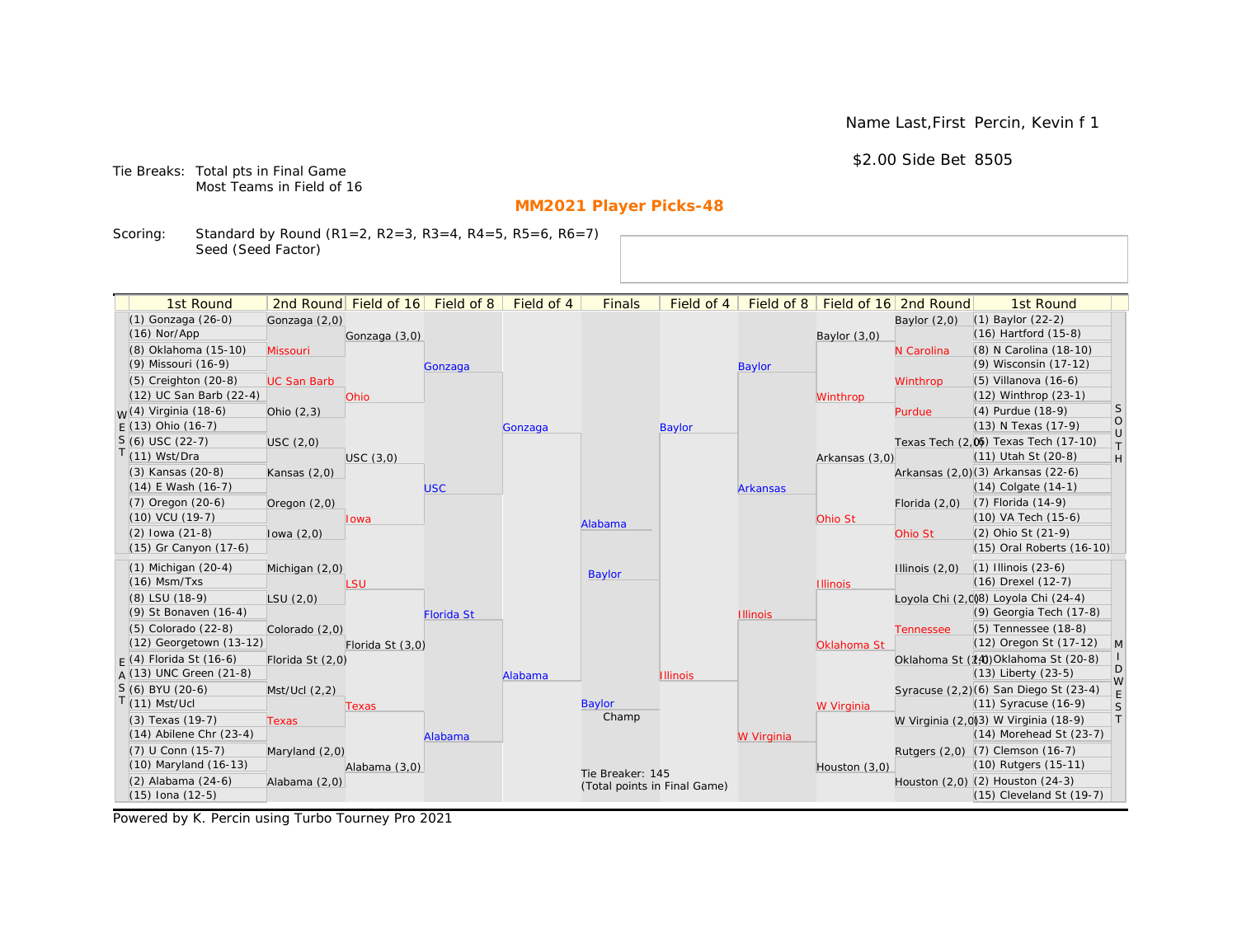Name Last,First Percin, Kevin f 2

\$2.00 Side Bet 8678

Tie Breaks: Total pts in Final Game Most Teams in Field of 16

# **MM2021 Player Picks-48**

Scoring: Standard by Round (R1=2, R2=3, R3=4, R4=5, R5=6, R6=7) Seed (Seed Factor)

| 1st Round                                       |                    | 2nd Round Field of 16 | Field of 8 | Field of 4 | <b>Finals</b>                | Field of 4      | Field of 8      |                 | Field of 16 2nd Round | 1st Round                                                        |                                                                   |
|-------------------------------------------------|--------------------|-----------------------|------------|------------|------------------------------|-----------------|-----------------|-----------------|-----------------------|------------------------------------------------------------------|-------------------------------------------------------------------|
| (1) Gonzaga (26-0)                              | Gonzaga (2,0)      |                       |            |            |                              |                 |                 |                 | Baylor $(2,0)$        | $(1)$ Baylor $(22-2)$                                            |                                                                   |
| $(16)$ Nor/App                                  |                    | Gonzaga (3,0)         |            |            |                              |                 |                 | Baylor $(3,0)$  |                       | $(16)$ Hartford $(15-8)$                                         |                                                                   |
| (8) Oklahoma (15-10)                            | Missouri           |                       |            |            |                              |                 |                 |                 | N Carolina            | (8) N Carolina (18-10)                                           |                                                                   |
| (9) Missouri (16-9)                             |                    |                       | Gonzaga    |            |                              |                 | <b>Baylor</b>   |                 |                       | (9) Wisconsin (17-12)                                            |                                                                   |
| (5) Creighton (20-8)                            | <b>UC San Barb</b> |                       |            |            |                              |                 |                 |                 | Winthrop              | $(5)$ Villanova $(16-6)$                                         |                                                                   |
| (12) UC San Barb (22-4)                         |                    | <b>Ohio</b>           |            |            |                              |                 |                 | Purdue          |                       | (12) Winthrop (23-1)                                             |                                                                   |
| $W(4)$ Virginia (18-6)                          | Ohio $(2,3)$       |                       |            |            |                              |                 |                 |                 | Purdue                | (4) Purdue (18-9)                                                | <sub>S</sub>                                                      |
| $E(13)$ Ohio (16-7)                             |                    |                       |            | Gonzaga    |                              | Ohio St         |                 |                 |                       | (13) N Texas (17-9)                                              | $\bigcirc$<br>$\cup$                                              |
| $S(6)$ USC (22-7)                               | USC(2,0)           |                       |            |            |                              |                 |                 |                 |                       | Texas Tech (2,0) Texas Tech (17-10)                              | $\top$                                                            |
| $T(11)$ Wst/Dra                                 |                    | Kansas                |            |            |                              |                 |                 | Arkansas (3,0)  |                       | (11) Utah St (20-8)                                              | $\mathsf{H}% _{\mathsf{H}}^{\ast}=\mathsf{H}_{\mathsf{H}}^{\ast}$ |
| (3) Kansas (20-8)                               | Kansas $(2,0)$     |                       |            |            |                              |                 |                 |                 |                       | Arkansas (2,0)(3) Arkansas (22-6)                                |                                                                   |
| $(14)$ E Wash $(16-7)$                          |                    |                       | Kansas     |            |                              |                 | Ohio St         |                 |                       | $(14)$ Colgate $(14-1)$                                          |                                                                   |
| $(7)$ Oregon $(20-6)$                           | Oregon (2,0)       |                       |            |            |                              |                 |                 |                 | Florida $(2,0)$       | $(7)$ Florida $(14-9)$                                           |                                                                   |
| $(10)$ VCU $(19-7)$                             |                    | Oregon $(3,0)$        |            |            | Gonzaga                      |                 |                 | Ohio St         |                       | (10) VA Tech (15-6)                                              |                                                                   |
| $(2)$ lowa $(21-8)$                             | lowa $(2,0)$       |                       |            |            |                              |                 |                 |                 | Ohio St               | (2) Ohio St (21-9)                                               |                                                                   |
| (15) Gr Canyon (17-6)                           |                    |                       |            |            |                              |                 |                 |                 |                       | (15) Oral Roberts (16-10)                                        |                                                                   |
| $(1)$ Michigan $(20-4)$                         | Michigan (2,0)     |                       |            |            | <b>Illinois</b>              |                 |                 |                 | Illinois $(2,0)$      | $(1)$ Illinois $(23-6)$                                          |                                                                   |
| $(16)$ Msm/Txs                                  |                    | Michigan (3,0)        |            |            |                              |                 |                 | <b>Illinois</b> |                       | (16) Drexel (12-7)                                               |                                                                   |
| (8) LSU (18-9)                                  | LSU(2,0)           |                       |            |            |                              |                 |                 |                 |                       | Loyola Chi (2,008) Loyola Chi (24-4)                             |                                                                   |
| (9) St Bonaven (16-4)                           |                    |                       | Michigan   |            |                              |                 | <b>Illinois</b> |                 |                       | (9) Georgia Tech (17-8)                                          |                                                                   |
| (5) Colorado (22-8)                             | Colorado (2,0)     |                       |            |            |                              |                 |                 |                 | <b>Tennessee</b>      | (5) Tennessee (18-8)                                             |                                                                   |
| (12) Georgetown (13-12)                         |                    | Florida St (3,0)      |            |            |                              |                 |                 | Oklahoma St     |                       | (12) Oregon St (17-12)                                           | M                                                                 |
| $F(4)$ Florida St (16-6)                        | Florida St (2,0)   |                       |            |            |                              |                 |                 |                 |                       | Oklahoma St (14) Oklahoma St (20-8)                              | D                                                                 |
| $A(13)$ UNC Green (21-8)                        |                    |                       |            | Alabama    |                              | <b>Illinois</b> |                 |                 |                       | $(13)$ Liberty $(23-5)$                                          | W                                                                 |
| S (6) BYU (20-6)<br>$T(11)$ Mst/Ucl             | Mst/Ucl (2,2)      |                       |            |            |                              |                 |                 |                 |                       | Syracuse (2,2)(6) San Diego St (23-4)                            | E                                                                 |
|                                                 |                    | Texas                 |            |            | Gonzaga<br>Champ             |                 |                 | Syracuse (3,2)  |                       | (11) Syracuse (16-9)                                             | S<br> T                                                           |
| (3) Texas (19-7)<br>$(14)$ Abilene Chr $(23-4)$ | <b>Texas</b>       |                       |            |            |                              |                 |                 |                 |                       | W Virginia (2,0)(3) W Virginia (18-9)<br>(14) Morehead St (23-7) |                                                                   |
| (7) U Conn (15-7)                               |                    |                       | Alabama    |            |                              |                 | <b>Houston</b>  |                 |                       | Rutgers (2,0) (7) Clemson (16-7)                                 |                                                                   |
| (10) Maryland (16-13)                           | Maryland (2,0)     | Alabama (3,0)         |            |            |                              |                 |                 | Houston $(3,0)$ |                       | (10) Rutgers (15-11)                                             |                                                                   |
| $(2)$ Alabama $(24-6)$                          | Alabama (2,0)      |                       |            |            | Tie Breaker: 150             |                 |                 |                 |                       | Houston (2,0) (2) Houston (24-3)                                 |                                                                   |
| $(15)$ Iona $(12-5)$                            |                    |                       |            |            | (Total points in Final Game) |                 |                 |                 |                       | $(15)$ Cleveland St $(19-7)$                                     |                                                                   |
|                                                 |                    |                       |            |            |                              |                 |                 |                 |                       |                                                                  |                                                                   |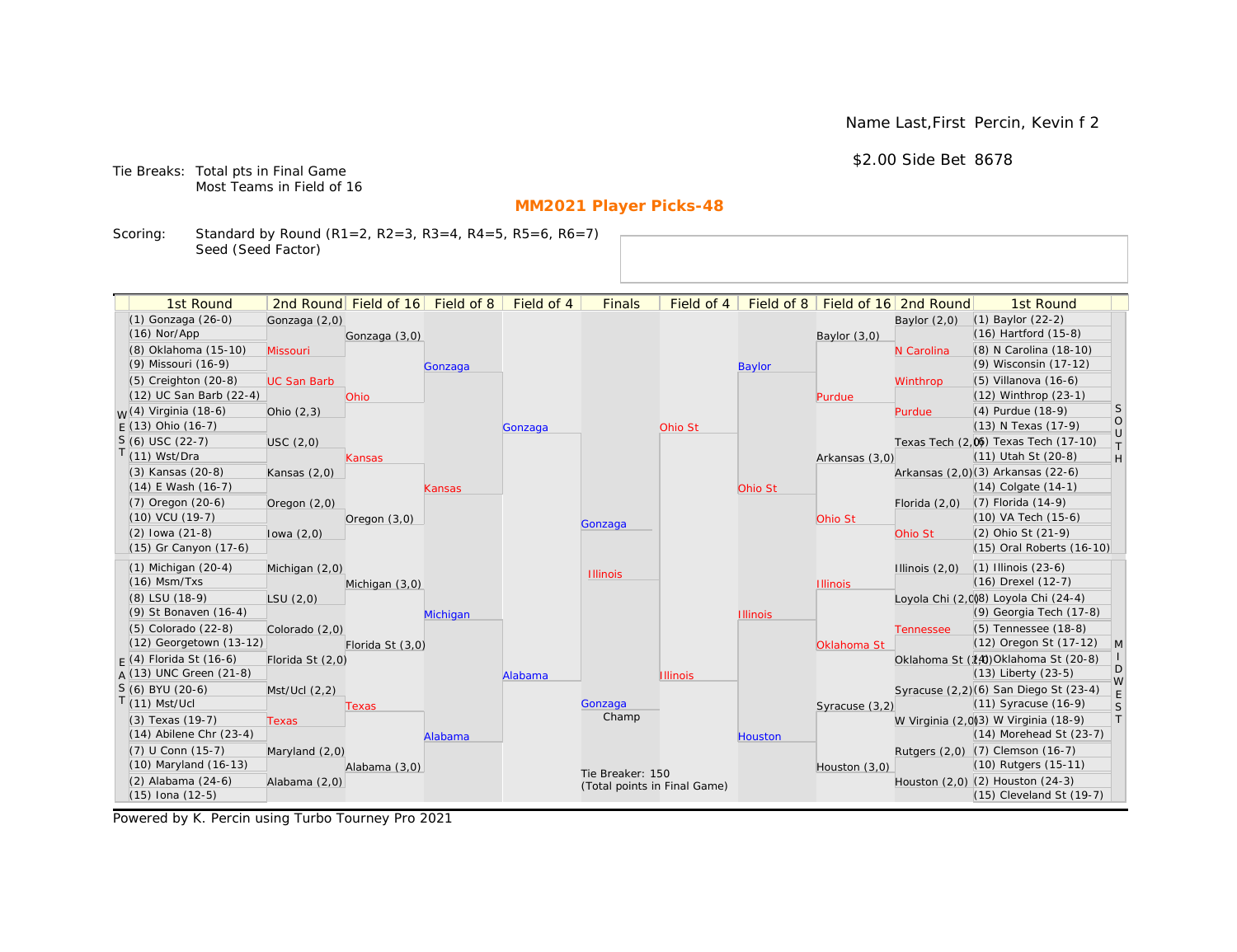Name Last,First Percin, Kevin M

\$2.00 Side Bet

Tie Breaks: Total pts in Final Game Most Teams in Field of 16

# **MM2021 Player Picks-48**

Scoring: Standard by Round (R1=2, R2=3, R3=4, R4=5, R5=6, R6=7) Seed (Seed Factor)

| 1st Round                        |                   | 2nd Round Field of 16 | Field of 8 | Field of 4 | <b>Finals</b>                | Field of 4      | Field of 8      |                   | Field of 16 2nd Round | 1st Round                                                    |                   |
|----------------------------------|-------------------|-----------------------|------------|------------|------------------------------|-----------------|-----------------|-------------------|-----------------------|--------------------------------------------------------------|-------------------|
| (1) Gonzaga (26-0)               | Gonzaga (2,0)     |                       |            |            |                              |                 |                 |                   | Baylor $(2,0)$        | $(1)$ Baylor $(22-2)$                                        |                   |
| $(16)$ Nor/App                   |                   | Gonzaga (3,0)         |            |            |                              |                 |                 | Baylor (3,0)      |                       | $(16)$ Hartford $(15-8)$                                     |                   |
| (8) Oklahoma (15-10)             | Oklahoma (2,0)    |                       |            |            |                              |                 |                 |                   | N Carolina            | (8) N Carolina (18-10)                                       |                   |
| (9) Missouri (16-9)              |                   |                       | Gonzaga    |            |                              |                 | <b>Baylor</b>   |                   |                       | (9) Wisconsin (17-12)                                        |                   |
| $(5)$ Creighton $(20-8)$         | Creighton (2,0)   |                       |            |            |                              |                 |                 |                   |                       | Villanova (2,0)(5) Villanova (16-6)                          |                   |
| (12) UC San Barb (22-4)          |                   | Creighton (3,0)       |            |            |                              |                 |                 | Purdue            |                       | (12) Winthrop (23-1)                                         |                   |
| <sub>W</sub> (4) Virginia (18-6) | Ohio $(2,3)$      |                       |            |            |                              |                 |                 |                   | Purdue                | (4) Purdue (18-9)                                            | <sub>S</sub>      |
| $E(13)$ Ohio (16-7)              |                   |                       |            | Gonzaga    |                              | Baylor          |                 |                   |                       | (13) N Texas (17-9)                                          | $\circ$<br>$\cup$ |
| $S(6)$ USC (22-7)                | Wst/Dra           |                       |            |            |                              |                 |                 |                   |                       | Texas Tech (2,0) Texas Tech (17-10)                          | $\top$            |
| T(11) Wst/Dra                    |                   | Kansas                |            |            |                              |                 |                 | <b>Texas Tech</b> |                       | (11) Utah St (20-8)                                          | H                 |
| (3) Kansas (20-8)                | Kansas $(2,0)$    |                       |            |            |                              |                 |                 |                   | Colgate               | (3) Arkansas (22-6)                                          |                   |
| $(14)$ E Wash $(16-7)$           |                   |                       | Iowa       |            |                              |                 | Ohio St         |                   |                       | $(14)$ Colgate $(14-1)$                                      |                   |
| (7) Oregon (20-6)                | Oregon $(2,0)$    |                       |            |            |                              |                 |                 |                   | Florida $(2,0)$       | $(7)$ Florida $(14-9)$                                       |                   |
| (10) VCU (19-7)                  |                   | lowa                  |            |            | Gonzaga                      |                 |                 | Ohio St           |                       | (10) VA Tech (15-6)                                          |                   |
| $(2)$ lowa $(21-8)$              | lowa $(2,0)$      |                       |            |            |                              |                 |                 |                   | Ohio St               | (2) Ohio St (21-9)                                           |                   |
| (15) Gr Canyon (17-6)            |                   |                       |            |            |                              |                 |                 |                   |                       | (15) Oral Roberts (16-10)                                    |                   |
| $(1)$ Michigan $(20-4)$          | Michigan (2,0)    |                       |            |            | <b>Baylor</b>                |                 |                 |                   | Illinois $(2,0)$      | $(1)$ Illinois $(23-6)$                                      |                   |
| $(16)$ Msm/Txs                   |                   | Michigan (3,0)        |            |            |                              |                 |                 | <b>Illinois</b>   |                       | (16) Drexel (12-7)                                           |                   |
| (8) LSU (18-9)                   | <b>St Bonaven</b> |                       |            |            |                              |                 |                 |                   |                       | Loyola Chi (2,0)8) Loyola Chi (24-4)                         |                   |
| (9) St Bonaven (16-4)            |                   |                       | Michigan   |            |                              |                 | <b>Illinois</b> |                   |                       | (9) Georgia Tech (17-8)                                      |                   |
| (5) Colorado (22-8)              | Georgetown        |                       |            |            |                              |                 |                 |                   | <b>Tennessee</b>      | (5) Tennessee (18-8)                                         |                   |
| (12) Georgetown (13-12)          |                   | Florida St (3,0)      |            |            |                              |                 |                 | Oklahoma St       |                       | (12) Oregon St (17-12)                                       | M                 |
| $F(4)$ Florida St (16-6)         | Florida St (2,0)  |                       |            |            |                              |                 |                 |                   |                       | Oklahoma St (14) Oklahoma St (20-8)                          | D                 |
| $A(13)$ UNC Green (21-8)         |                   |                       |            | Alabama    |                              | <b>Illinois</b> |                 |                   |                       | $(13)$ Liberty $(23-5)$                                      | W                 |
| S (6) BYU (20-6)                 | <b>BYU</b>        |                       |            |            |                              |                 |                 |                   |                       | Syracuse (2,2)(6) San Diego St (23-4)                        | E                 |
| $T(11)$ Mst/Ucl                  |                   | Texas                 |            |            | Gonzaga<br>Champ             |                 |                 | Syracuse (3,2)    |                       | $(11)$ Syracuse $(16-9)$                                     | S                 |
| (3) Texas (19-7)                 | <b>Texas</b>      |                       |            |            |                              |                 |                 |                   |                       | W Virginia (2,0)(3) W Virginia (18-9)                        | T                 |
| $(14)$ Abilene Chr $(23-4)$      |                   |                       | Alabama    |            |                              |                 | <b>Houston</b>  |                   |                       | (14) Morehead St (23-7)                                      |                   |
| (7) U Conn (15-7)                | Maryland (2,0)    |                       |            |            |                              |                 |                 |                   |                       | Rutgers (2,0) (7) Clemson (16-7)                             |                   |
| (10) Maryland (16-13)            |                   | Alabama (3,0)         |            |            | Tie Breaker: 145             |                 |                 | Houston $(3,0)$   |                       | (10) Rutgers (15-11)                                         |                   |
| (2) Alabama (24-6)               | Alabama (2,0)     |                       |            |            | (Total points in Final Game) |                 |                 |                   |                       | Houston (2,0) (2) Houston (24-3)<br>(15) Cleveland St (19-7) |                   |
| (15) Iona (12-5)                 |                   |                       |            |            |                              |                 |                 |                   |                       |                                                              |                   |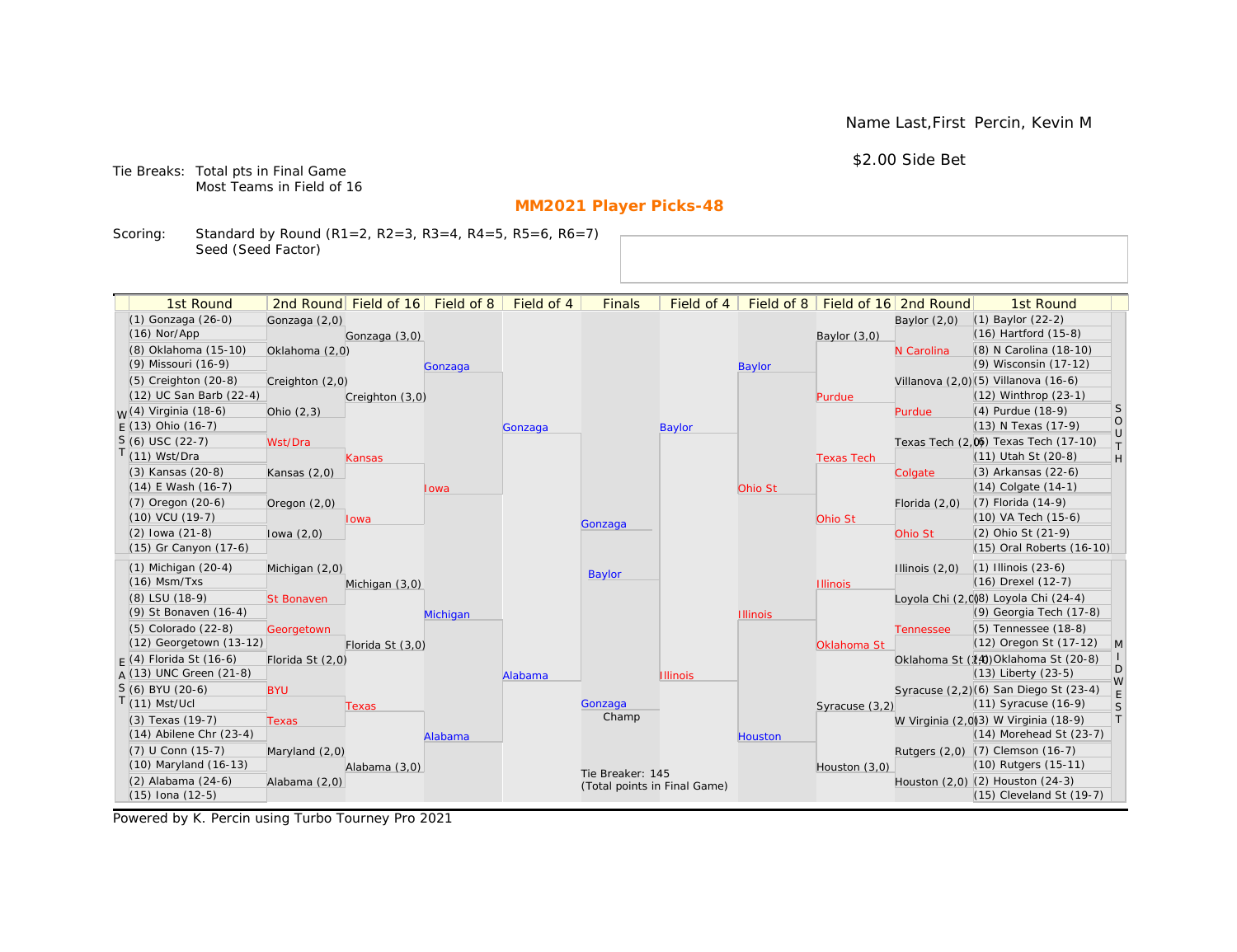Name Last,First Percin, Renee

\$2.00 Side Bet

Tie Breaks: Total pts in Final Game Most Teams in Field of 16

# **MM2021 Player Picks-48**

Scoring: Standard by Round (R1=2, R2=3, R3=4, R4=5, R5=6, R6=7) Seed (Seed Factor)

| 1st Round                   |                   | 2nd Round Field of 16 | Field of 8 | Field of 4 | <b>Finals</b>                | Field of 4      | Field of 8      |                 | Field of 16 2nd Round | 1st Round                            |                   |
|-----------------------------|-------------------|-----------------------|------------|------------|------------------------------|-----------------|-----------------|-----------------|-----------------------|--------------------------------------|-------------------|
| (1) Gonzaga (26-0)          | Gonzaga (2,0)     |                       |            |            |                              |                 |                 |                 | Baylor $(2,0)$        | $(1)$ Baylor $(22-2)$                |                   |
| $(16)$ Nor/App              |                   | Gonzaga (3,0)         |            |            |                              |                 |                 | Baylor (3,0)    |                       | $(16)$ Hartford $(15-8)$             |                   |
| (8) Oklahoma (15-10)        | Missouri          |                       |            |            |                              |                 |                 |                 | N Carolina            | (8) N Carolina (18-10)               |                   |
| (9) Missouri (16-9)         |                   |                       | Gonzaga    |            |                              |                 | <b>Baylor</b>   |                 |                       | (9) Wisconsin (17-12)                |                   |
| (5) Creighton (20-8)        | Creighton (2,0)   |                       |            |            |                              |                 |                 |                 |                       | Villanova (2,0)(5) Villanova (16-6)  |                   |
| (12) UC San Barb (22-4)     |                   | Virginia              |            |            |                              |                 |                 | Villanova (3,0) |                       | $(12)$ Winthrop $(23-1)$             |                   |
| $M(4)$ Virginia (18-6)      | Virginia          |                       |            |            |                              |                 |                 |                 | Purdue                | (4) Purdue (18-9)                    | <sub>S</sub>      |
| $F(13)$ Ohio (16-7)         |                   |                       |            | Kansas     |                              | Baylor          |                 |                 |                       | (13) N Texas (17-9)                  | $\circ$<br>$\cup$ |
| $S(6)$ USC (22-7)           | USC(2,0)          |                       |            |            |                              |                 |                 |                 |                       | Texas Tech (2.06) Texas Tech (17-10) | $\top$            |
| $T(11)$ Wst/Dra             |                   | Kansas                |            |            |                              |                 |                 | Arkansas (3,0)  |                       | (11) Utah St (20-8)                  | H                 |
| (3) Kansas (20-8)           | Kansas $(2,0)$    |                       |            |            |                              |                 |                 |                 |                       | Arkansas (2,0)(3) Arkansas (22-6)    |                   |
| (14) E Wash (16-7)          |                   |                       | Kansas     |            |                              |                 | Ohio St         |                 |                       | $(14)$ Colgate $(14-1)$              |                   |
| (7) Oregon (20-6)           | <b>VCU</b>        |                       |            |            |                              |                 |                 |                 | <b>VA Tech</b>        | (7) Florida (14-9)                   |                   |
| (10) VCU (19-7)             |                   | Iowa                  |            |            | Michigan                     |                 |                 | Ohio St         |                       | (10) VA Tech (15-6)                  |                   |
| $(2)$ lowa $(21-8)$         | lowa $(2,0)$      |                       |            |            |                              |                 |                 |                 | Ohio St               | (2) Ohio St (21-9)                   |                   |
| (15) Gr Canyon (17-6)       |                   |                       |            |            |                              |                 |                 |                 |                       | (15) Oral Roberts (16-10)            |                   |
| $(1)$ Michigan $(20-4)$     | Michigan (2,0)    |                       |            |            |                              |                 |                 |                 | Illinois $(2,0)$      | $(1)$ Illinois $(23-6)$              |                   |
| $(16)$ Msm/Txs              |                   | Michigan (3,0)        |            |            | <b>Illinois</b>              |                 |                 | <b>Illinois</b> |                       | (16) Drexel (12-7)                   |                   |
| (8) LSU (18-9)              | <b>St Bonaven</b> |                       |            |            |                              |                 |                 |                 |                       | Georgia Tech (8) Loyola Chi (24-4)   |                   |
| (9) St Bonaven (16-4)       |                   |                       | Michigan   |            |                              |                 | <b>Illinois</b> |                 |                       | (9) Georgia Tech (17-8)              |                   |
| (5) Colorado (22-8)         | Colorado (2,0)    |                       |            |            |                              |                 |                 |                 | <b>Tennessee</b>      | (5) Tennessee (18-8)                 |                   |
| (12) Georgetown (13-12)     |                   | Florida St (3,0)      |            |            |                              |                 |                 | Tennessee       |                       | (12) Oregon St (17-12)               | $\mathsf{M}$      |
| $F(4)$ Florida St (16-6)    | Florida St (2,0)  |                       |            |            |                              |                 |                 |                 |                       | Oklahoma St (14) Oklahoma St (20-8)  |                   |
| $A(13)$ UNC Green (21-8)    |                   |                       |            | Michigan   |                              | <b>Illinois</b> |                 |                 |                       | $(13)$ Liberty $(23-5)$              | D<br>W            |
| S (6) BYU (20-6)            | <b>BYU</b>        |                       |            |            |                              |                 |                 |                 |                       | San Diego St (6) San Diego St (23-4) | E                 |
| $T(11)$ Mst/Ucl             |                   | Texas                 |            |            | Michigan                     |                 |                 | W Virginia      |                       | $(11)$ Syracuse $(16-9)$             | S                 |
| (3) Texas (19-7)            | <b>Texas</b>      |                       |            |            | Champ                        |                 |                 |                 |                       | W Virginia (2,0)3) W Virginia (18-9) | T                 |
| $(14)$ Abilene Chr $(23-4)$ |                   |                       | Alabama    |            |                              |                 | <b>Houston</b>  |                 |                       | (14) Morehead St (23-7)              |                   |
| $(7)$ U Conn $(15-7)$       | Maryland (2,0)    |                       |            |            |                              |                 |                 |                 | Clemson               | (7) Clemson (16-7)                   |                   |
| (10) Maryland (16-13)       |                   | Alabama (3,0)         |            |            | Tie Breaker: 152             |                 |                 | Houston $(3,0)$ |                       | (10) Rutgers (15-11)                 |                   |
| (2) Alabama (24-6)          | Alabama (2,0)     |                       |            |            | (Total points in Final Game) |                 |                 |                 |                       | Houston (2,0) (2) Houston (24-3)     |                   |
| $(15)$ Iona $(12-5)$        |                   |                       |            |            |                              |                 |                 |                 |                       | (15) Cleveland St (19-7)             |                   |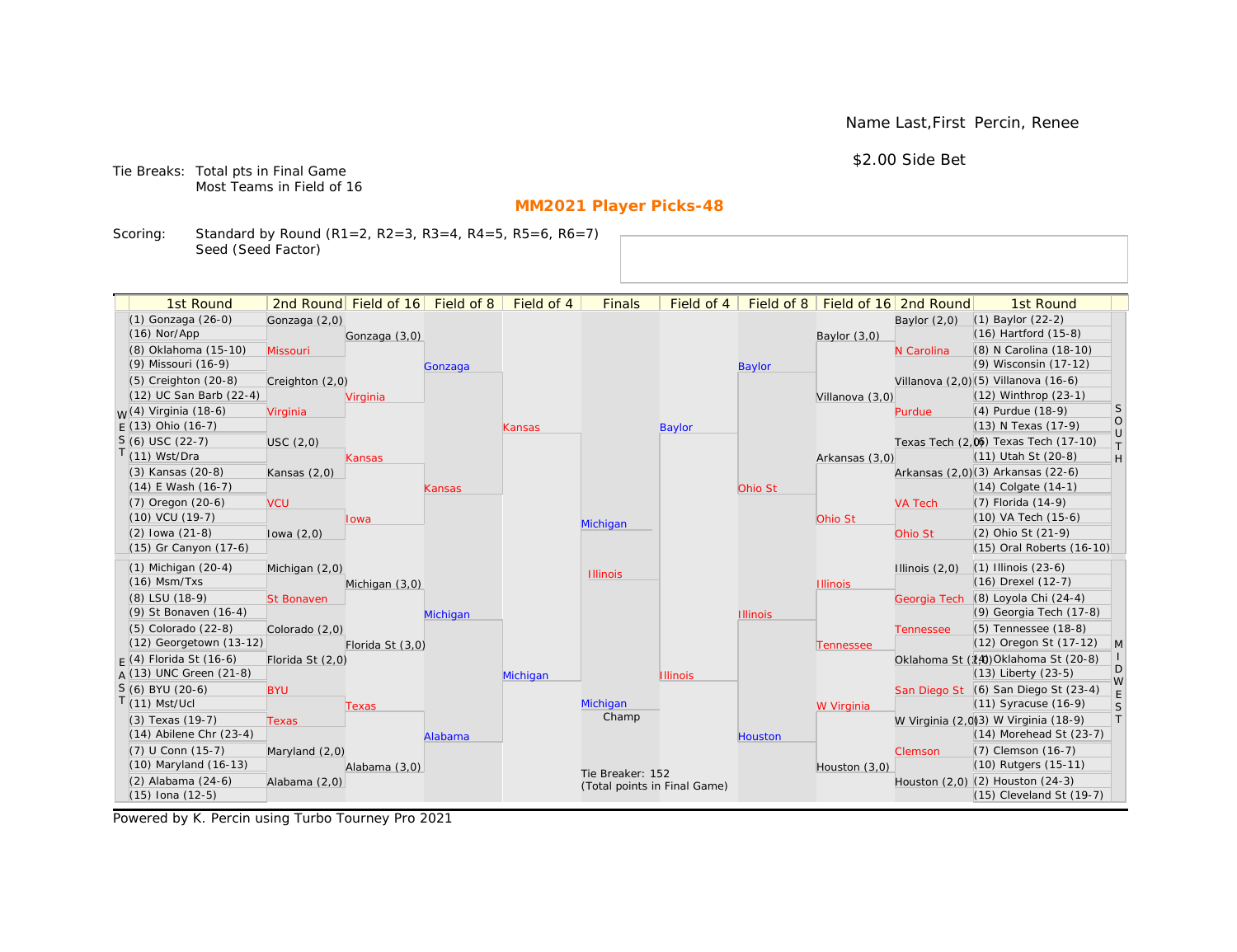Name Last,First Percin, Tom 1

\$2.00 Side Bet

Tie Breaks: Total pts in Final Game Most Teams in Field of 16

# **MM2021 Player Picks-48**

Scoring: Standard by Round (R1=2, R2=3, R3=4, R4=5, R5=6, R6=7) Seed (Seed Factor)

| 1st Round                                       |                    | 2nd Round Field of 16 Field of 8 |          | Field of 4 | <b>Finals</b>                | Field of 4    |                   |                   | Field of 8   Field of 16   2nd Round | 1st Round                                                           |                                                                   |
|-------------------------------------------------|--------------------|----------------------------------|----------|------------|------------------------------|---------------|-------------------|-------------------|--------------------------------------|---------------------------------------------------------------------|-------------------------------------------------------------------|
| (1) Gonzaga (26-0)                              | Gonzaga (2,0)      |                                  |          |            |                              |               |                   |                   | Baylor $(2,0)$                       | $(1)$ Baylor $(22-2)$                                               |                                                                   |
| $(16)$ Nor/App                                  |                    | Gonzaga (3,0)                    |          |            |                              |               |                   | Baylor (3,0)      |                                      | (16) Hartford (15-8)                                                |                                                                   |
| (8) Oklahoma (15-10)                            | Oklahoma (2,0)     |                                  |          |            |                              |               |                   |                   |                                      | Wisconsin (2,0)(8) N Carolina (18-10)                               |                                                                   |
| (9) Missouri (16-9)                             |                    |                                  | Gonzaga  |            |                              |               | <b>Baylor</b>     |                   |                                      | (9) Wisconsin (17-12)                                               |                                                                   |
| $(5)$ Creighton $(20-8)$                        | <b>UC San Barb</b> |                                  |          |            |                              |               |                   |                   | Winthrop                             | $(5)$ Villanova $(16-6)$                                            |                                                                   |
| (12) UC San Barb (22-4)                         |                    | Virginia                         |          |            |                              |               |                   | Purdue            |                                      | (12) Winthrop (23-1)                                                |                                                                   |
| $W(4)$ Virginia (18-6)                          | Virginia           |                                  |          |            |                              |               |                   |                   | Purdue                               | (4) Purdue (18-9)                                                   | S                                                                 |
| $E(13)$ Ohio (16-7)                             |                    |                                  |          | Gonzaga    |                              | <b>Baylor</b> |                   |                   |                                      | (13) N Texas (17-9)                                                 | $\circ$<br>$\cup$                                                 |
| $S(6)$ USC (22-7)                               | USC(2,0)           |                                  |          |            |                              |               |                   |                   |                                      | Texas Tech (2,0) Texas Tech (17-10)                                 | $\top$                                                            |
| $T(11)$ Wst/Dra                                 |                    | USC(3,0)                         |          |            |                              |               |                   | <b>Texas Tech</b> |                                      | (11) Utah St (20-8)                                                 | $\mathsf{H}% _{\mathsf{H}}^{\ast}=\mathsf{H}_{\mathsf{H}}^{\ast}$ |
| (3) Kansas (20-8)                               | Kansas $(2,0)$     |                                  |          |            |                              |               |                   |                   |                                      | Arkansas (2,0)(3) Arkansas (22-6)                                   |                                                                   |
| (14) E Wash (16-7)                              |                    |                                  | Iowa     |            |                              |               | <b>Texas Tech</b> |                   |                                      | $(14)$ Colgate $(14-1)$                                             |                                                                   |
| $(7)$ Oregon $(20-6)$                           | Oregon $(2,0)$     |                                  |          |            |                              |               |                   |                   | <b>VA Tech</b>                       | (7) Florida (14-9)                                                  |                                                                   |
| $(10)$ VCU $(19-7)$                             |                    | Iowa                             |          |            | Gonzaga                      |               |                   | Ohio St           |                                      | (10) VA Tech (15-6)                                                 |                                                                   |
| $(2)$ lowa $(21-8)$                             | lowa $(2,0)$       |                                  |          |            |                              |               |                   |                   | Ohio St                              | (2) Ohio St (21-9)                                                  |                                                                   |
| (15) Gr Canyon (17-6)                           |                    |                                  |          |            |                              |               |                   |                   |                                      | (15) Oral Roberts (16-10)                                           |                                                                   |
| $(1)$ Michigan $(20-4)$                         | Michigan (2,0)     |                                  |          |            | <b>Baylor</b>                |               |                   |                   | Illinois $(2,0)$                     | $(1)$ Illinois $(23-6)$                                             |                                                                   |
| $(16)$ Msm/Txs                                  |                    | Michigan (3,0)                   |          |            |                              |               |                   | <b>Illinois</b>   |                                      | (16) Drexel (12-7)                                                  |                                                                   |
| (8) LSU (18-9)                                  | LSU(2,0)           |                                  |          |            |                              |               |                   |                   |                                      | Loyola Chi (2,008) Loyola Chi (24-4)                                |                                                                   |
| (9) St Bonaven (16-4)                           |                    |                                  | Michigan |            |                              |               | Oklahoma St       |                   |                                      | (9) Georgia Tech (17-8)                                             |                                                                   |
| (5) Colorado (22-8)                             | Colorado (2,0)     |                                  |          |            |                              |               |                   |                   |                                      | Oregon St (2,2) <sup>5</sup> ) Tennessee (18-8)                     |                                                                   |
| (12) Georgetown (13-12)                         |                    | Colorado                         |          |            |                              |               |                   | Oklahoma St       |                                      | (12) Oregon St (17-12)                                              | M                                                                 |
| $F(4)$ Florida St (16-6)                        | Florida St (2,0)   |                                  |          |            |                              |               |                   |                   |                                      | Oklahoma St (14) Oklahoma St (20-8)                                 | D                                                                 |
| $A(13)$ UNC Green (21-8)                        |                    |                                  |          | Michigan   |                              | Oklahoma St   |                   |                   |                                      | $(13)$ Liberty $(23-5)$                                             | W                                                                 |
| S (6) BYU (20-6)                                | Mst/Ucl(2,2)       |                                  |          |            |                              |               |                   |                   |                                      | Syracuse (2,2)(6) San Diego St (23-4)                               | E                                                                 |
| $T(11)$ Mst/Ucl                                 |                    | Texas                            |          |            | Gonzaga<br>Champ             |               |                   | W Virginia        |                                      | $(11)$ Syracuse $(16-9)$                                            | S                                                                 |
| (3) Texas (19-7)<br>$(14)$ Abilene Chr $(23-4)$ | <b>Texas</b>       |                                  |          |            |                              |               |                   |                   |                                      | W Virginia (2,0)3) W Virginia (18-9)<br>$(14)$ Morehead St $(23-7)$ | T                                                                 |
| (7) U Conn (15-7)                               |                    |                                  | U Conn   |            |                              |               | W Virginia        |                   |                                      |                                                                     |                                                                   |
| (10) Maryland (16-13)                           | U Conn             | U Conn                           |          |            |                              |               |                   |                   | Clemson                              | (7) Clemson (16-7)<br>(10) Rutgers (15-11)                          |                                                                   |
| (2) Alabama (24-6)                              | Alabama (2,0)      |                                  |          |            | Tie Breaker: 155             |               |                   | Houston $(3,0)$   |                                      | Houston (2,0) (2) Houston (24-3)                                    |                                                                   |
| $(15)$ Iona $(12-5)$                            |                    |                                  |          |            | (Total points in Final Game) |               |                   |                   |                                      | (15) Cleveland St (19-7)                                            |                                                                   |
|                                                 |                    |                                  |          |            |                              |               |                   |                   |                                      |                                                                     |                                                                   |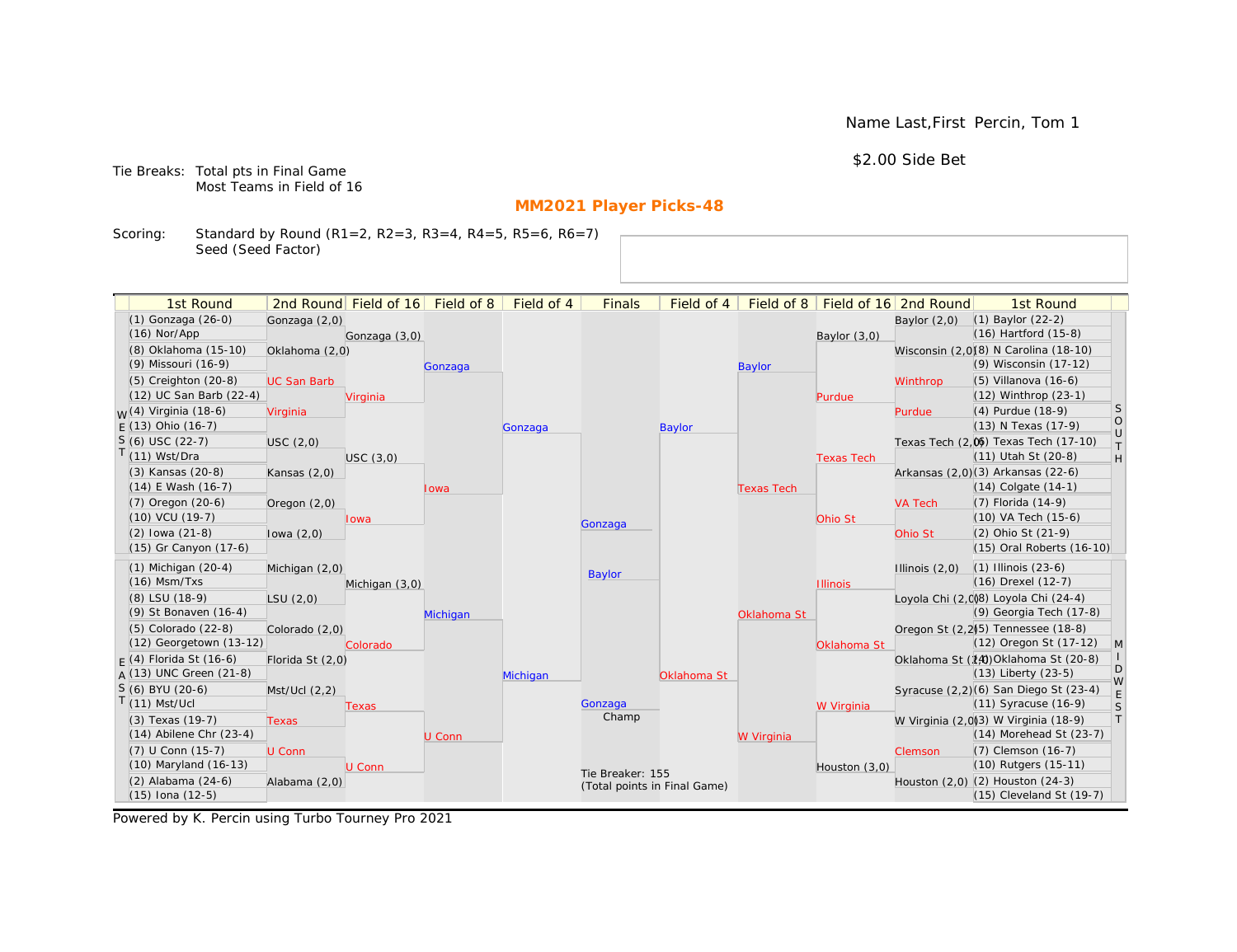Name Last,First Percin, Tom 2

\$2.00 Side Bet

Tie Breaks: Total pts in Final Game Most Teams in Field of 16

# **MM2021 Player Picks-48**

Scoring: Standard by Round (R1=2, R2=3, R3=4, R4=5, R5=6, R6=7) Seed (Seed Factor)

| 1st Round                        |                   | 2nd Round Field of 16 | Field of 8 | Field of 4 | <b>Finals</b>                | Field of 4      | Field of $8$    |                 | Field of 16 2nd Round | 1st Round                            |                   |
|----------------------------------|-------------------|-----------------------|------------|------------|------------------------------|-----------------|-----------------|-----------------|-----------------------|--------------------------------------|-------------------|
| (1) Gonzaga (26-0)               | Gonzaga (2,0)     |                       |            |            |                              |                 |                 |                 | Baylor $(2,0)$        | $(1)$ Baylor $(22-2)$                |                   |
| $(16)$ Nor/App                   |                   | Gonzaga (3,0)         |            |            |                              |                 |                 | Baylor (3,0)    |                       | $(16)$ Hartford $(15-8)$             |                   |
| (8) Oklahoma (15-10)             | Missouri          |                       |            |            |                              |                 |                 |                 | N Carolina            | (8) N Carolina (18-10)               |                   |
| (9) Missouri (16-9)              |                   |                       | Gonzaga    |            |                              |                 | <b>Baylor</b>   |                 |                       | (9) Wisconsin (17-12)                |                   |
| (5) Creighton (20-8)             | Creighton (2,0)   |                       |            |            |                              |                 |                 |                 |                       | Villanova (2,0)(5) Villanova (16-6)  |                   |
| (12) UC San Barb (22-4)          |                   | Creighton (3,0)       |            |            |                              |                 |                 | Purdue          |                       | (12) Winthrop (23-1)                 |                   |
| <sub>W</sub> (4) Virginia (18-6) | Ohio $(2,3)$      |                       |            |            |                              |                 |                 |                 | Purdue                | (4) Purdue (18-9)                    | <sub>S</sub>      |
| $E(13)$ Ohio (16-7)              |                   |                       |            | Iowa       |                              | <b>Baylor</b>   |                 |                 |                       | (13) N Texas (17-9)                  | $\circ$<br>$\cup$ |
| $S(6)$ USC (22-7)                | USC (2,0)         |                       |            |            |                              |                 |                 |                 | <b>Utah St</b>        | (6) Texas Tech (17-10)               | $\top$            |
| $T(11)$ Wst/Dra                  |                   | USC(3,0)              |            |            |                              |                 |                 | Arkansas (3,0)  |                       | (11) Utah St (20-8)                  | H                 |
| (3) Kansas (20-8)                | Kansas $(2,0)$    |                       |            |            |                              |                 |                 |                 |                       | Arkansas (2,0)(3) Arkansas (22-6)    |                   |
| $(14)$ E Wash $(16-7)$           |                   |                       | Iowa       |            |                              |                 | <b>Arkansas</b> |                 |                       | $(14)$ Colgate $(14-1)$              |                   |
| $(7)$ Oregon $(20-6)$            | Oregon $(2,0)$    |                       |            |            |                              |                 |                 |                 | <b>VA Tech</b>        | $(7)$ Florida $(14-9)$               |                   |
| $(10)$ VCU $(19-7)$              |                   | lowa                  |            |            | lowa                         |                 |                 | Ohio St         |                       | (10) VA Tech (15-6)                  |                   |
| $(2)$ lowa $(21-8)$              | lowa $(2,0)$      |                       |            |            |                              |                 |                 |                 | Ohio St               | (2) Ohio St (21-9)                   |                   |
| (15) Gr Canyon (17-6)            |                   |                       |            |            |                              |                 |                 |                 |                       | (15) Oral Roberts (16-10)            |                   |
| $(1)$ Michigan $(20-4)$          | Michigan (2,0)    |                       |            |            | <b>Illinois</b>              |                 |                 |                 | Illinois $(2,0)$      | $(1)$ Illinois $(23-6)$              |                   |
| $(16)$ Msm/Txs                   |                   | Michigan (3,0)        |            |            |                              |                 |                 | <b>Illinois</b> |                       | (16) Drexel (12-7)                   |                   |
| (8) LSU (18-9)                   | <b>St Bonaven</b> |                       |            |            |                              |                 |                 |                 |                       | Loyola Chi (2,0)8) Loyola Chi (24-4) |                   |
| (9) St Bonaven (16-4)            |                   |                       | Michigan   |            |                              |                 | <b>Illinois</b> |                 |                       | (9) Georgia Tech (17-8)              |                   |
| (5) Colorado (22-8)              | Colorado (2,0)    |                       |            |            |                              |                 |                 |                 | <b>Tennessee</b>      | (5) Tennessee (18-8)                 |                   |
| (12) Georgetown (13-12)          |                   | Colorado              |            |            |                              |                 |                 | Tennessee       |                       | (12) Oregon St (17-12)               | M                 |
| $F(4)$ Florida St (16-6)         | Florida St (2,0)  |                       |            |            |                              |                 |                 |                 |                       | Oklahoma St (14) Oklahoma St (20-8)  | D                 |
| $A(13)$ UNC Green (21-8)         |                   |                       |            | Michigan   |                              | <b>Illinois</b> |                 |                 |                       | $(13)$ Liberty $(23-5)$              | W                 |
| S (6) BYU (20-6)                 | <b>BYU</b>        |                       |            |            |                              |                 |                 |                 |                       | San Diego St (6) San Diego St (23-4) | E                 |
| $T(11)$ Mst/Ucl                  |                   | <b>BYU</b>            |            |            | <b>Illinois</b><br>Champ     |                 |                 | San Diego St    |                       | (11) Syracuse (16-9)                 | S                 |
| (3) Texas (19-7)                 | <b>Texas</b>      |                       |            |            |                              |                 |                 |                 |                       | W Virginia (2,0)3) W Virginia (18-9) | T                 |
| $(14)$ Abilene Chr $(23-4)$      |                   |                       | U Conn     |            |                              |                 | San Diego St    |                 |                       | $(14)$ Morehead St $(23-7)$          |                   |
| (7) U Conn (15-7)                | U Conn            |                       |            |            |                              |                 |                 |                 | Clemson               | (7) Clemson (16-7)                   |                   |
| (10) Maryland (16-13)            |                   | U Conn                |            |            | Tie Breaker: 147             |                 |                 | Houston $(3,0)$ |                       | (10) Rutgers (15-11)                 |                   |
| (2) Alabama (24-6)               | Alabama (2,0)     |                       |            |            | (Total points in Final Game) |                 |                 |                 |                       | Houston (2,0) (2) Houston (24-3)     |                   |
| $(15)$ Iona $(12-5)$             |                   |                       |            |            |                              |                 |                 |                 |                       | (15) Cleveland St (19-7)             |                   |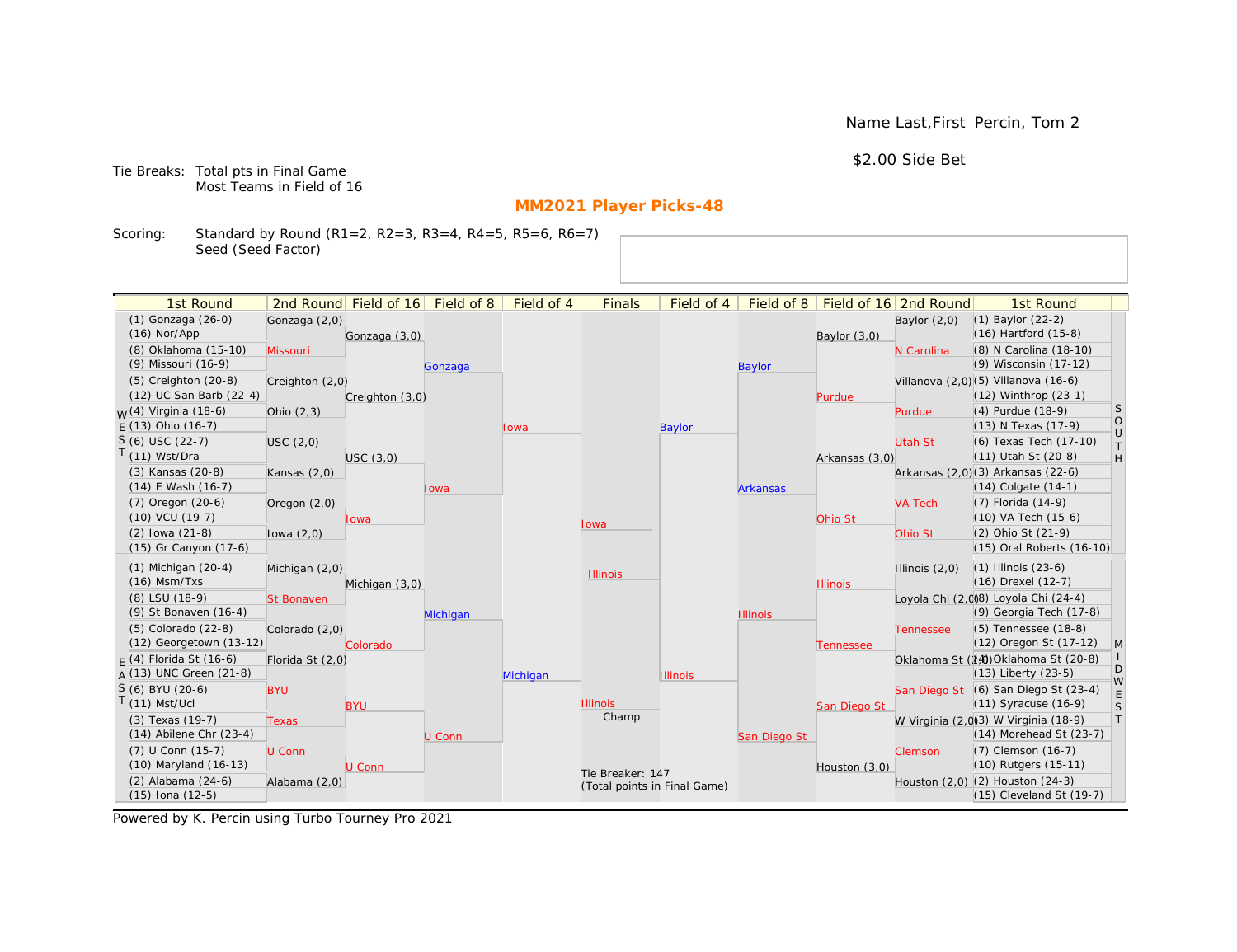Name Last,First Prusik, Zach 1

## \$2.00 Side Bet 8888

Tie Breaks: Total pts in Final Game Most Teams in Field of 16

# **MM2021 Player Picks-48**

Scoring: Standard by Round (R1=2, R2=3, R3=4, R4=5, R5=6, R6=7) Seed (Seed Factor)

| 1st Round                                       |                    | 2nd Round Field of 16 Field of 8 |                   | Field of 4 | <b>Finals</b>                | Field of 4      |                 |                   | Field of 8   Field of 16 2nd Round | 1st Round                                                        |                                                                   |
|-------------------------------------------------|--------------------|----------------------------------|-------------------|------------|------------------------------|-----------------|-----------------|-------------------|------------------------------------|------------------------------------------------------------------|-------------------------------------------------------------------|
| (1) Gonzaga (26-0)                              | Gonzaga (2,0)      |                                  |                   |            |                              |                 |                 |                   | Baylor $(2,0)$                     | $(1)$ Baylor $(22-2)$                                            |                                                                   |
| $(16)$ Nor/App                                  |                    | Gonzaga (3,0)                    |                   |            |                              |                 |                 | Baylor $(3,0)$    |                                    | $(16)$ Hartford $(15-8)$                                         |                                                                   |
| (8) Oklahoma (15-10)                            | Oklahoma (2,0)     |                                  |                   |            |                              |                 |                 |                   | N Carolina                         | (8) N Carolina (18-10)                                           |                                                                   |
| (9) Missouri (16-9)                             |                    |                                  | Gonzaga           |            |                              |                 | <b>Baylor</b>   |                   |                                    | (9) Wisconsin (17-12)                                            |                                                                   |
| (5) Creighton (20-8)                            | <b>UC San Barb</b> |                                  |                   |            |                              |                 |                 |                   | Winthrop                           | $(5)$ Villanova $(16-6)$                                         |                                                                   |
| (12) UC San Barb (22-4)                         |                    | Virginia                         |                   |            |                              |                 |                 | Purdue            |                                    | (12) Winthrop (23-1)                                             |                                                                   |
| <sub>W</sub> (4) Virginia (18-6)                | Virginia           |                                  |                   |            |                              |                 |                 |                   | Purdue                             | (4) Purdue (18-9)                                                | <b>S</b>                                                          |
| $E(13)$ Ohio (16-7)                             |                    |                                  |                   | Gonzaga    |                              | <b>Baylor</b>   |                 |                   |                                    | (13) N Texas (17-9)                                              | $\circ$<br>$\cup$                                                 |
| $S(6)$ USC (22-7)                               | Wst/Dra            |                                  |                   |            |                              |                 |                 |                   |                                    | Texas Tech (2,0) Texas Tech (17-10)                              | $\top$                                                            |
| $T(11)$ Wst/Dra                                 |                    | Kansas                           |                   |            |                              |                 |                 | <b>Texas Tech</b> |                                    | (11) Utah St (20-8)                                              | $\mathsf{H}% _{\mathsf{H}}^{\ast}=\mathsf{H}_{\mathsf{H}}^{\ast}$ |
| (3) Kansas (20-8)                               | Kansas $(2,0)$     |                                  |                   |            |                              |                 |                 |                   |                                    | Arkansas (2,0)(3) Arkansas (22-6)                                |                                                                   |
| (14) E Wash (16-7)                              |                    |                                  | Oregon            |            |                              |                 | Ohio St         |                   |                                    | $(14)$ Colgate $(14-1)$                                          |                                                                   |
| $(7)$ Oregon $(20-6)$                           | Oregon (2,0)       |                                  |                   |            |                              |                 |                 |                   | <b>VA Tech</b>                     | (7) Florida (14-9)                                               |                                                                   |
| $(10)$ VCU $(19-7)$                             |                    | Oregon $(3,0)$                   |                   |            | Gonzaga                      |                 |                 | Ohio St           |                                    | (10) VA Tech (15-6)                                              |                                                                   |
| $(2)$ lowa $(21-8)$                             | lowa $(2,0)$       |                                  |                   |            |                              |                 |                 |                   | Ohio St                            | (2) Ohio St (21-9)                                               |                                                                   |
| (15) Gr Canyon (17-6)                           |                    |                                  |                   |            |                              |                 |                 |                   |                                    | (15) Oral Roberts (16-10)                                        |                                                                   |
| $(1)$ Michigan $(20-4)$                         | Michigan (2,0)     |                                  |                   |            | <b>Illinois</b>              |                 |                 |                   | Illinois $(2,0)$                   | $(1)$ Illinois $(23-6)$                                          |                                                                   |
| $(16)$ Msm/Txs                                  |                    | Michigan (3,0)                   |                   |            |                              |                 |                 | <b>Illinois</b>   |                                    | (16) Drexel (12-7)                                               |                                                                   |
| (8) LSU (18-9)                                  | LSU(2,0)           |                                  |                   |            |                              |                 |                 |                   |                                    | Georgia Tech (8) Loyola Chi (24-4)                               |                                                                   |
| (9) St Bonaven (16-4)                           |                    |                                  | <b>Florida St</b> |            |                              |                 | <b>Illinois</b> |                   |                                    | (9) Georgia Tech (17-8)                                          |                                                                   |
| (5) Colorado (22-8)                             | Colorado (2,0)     |                                  |                   |            |                              |                 |                 |                   |                                    | Oregon St (2,2) <sup>5</sup> ) Tennessee (18-8)                  |                                                                   |
| (12) Georgetown (13-12)                         |                    | Florida St (3,0)                 |                   |            |                              |                 |                 | Oklahoma St       |                                    | (12) Oregon St (17-12)                                           | M                                                                 |
| $F(4)$ Florida St (16-6)                        | Florida St (2,0)   |                                  |                   |            |                              |                 |                 |                   |                                    | Oklahoma St (14) Oklahoma St (20-8)                              | D                                                                 |
| $A(13)$ UNC Green (21-8)                        |                    |                                  |                   | Texas      |                              | <b>Illinois</b> |                 |                   |                                    | $(13)$ Liberty $(23-5)$                                          | W                                                                 |
| $S(6)$ BYU (20-6)<br>$T(11)$ Mst/Ucl            | Mst/Ucl(2,2)       |                                  |                   |            | Gonzaga                      |                 |                 |                   |                                    | San Diego St (6) San Diego St (23-4)<br>(11) Syracuse (16-9)     | $\mathsf E$                                                       |
|                                                 |                    | Texas                            |                   |            | Champ                        |                 |                 | W Virginia        |                                    |                                                                  | $\mathsf S$<br> T                                                 |
| (3) Texas (19-7)<br>$(14)$ Abilene Chr $(23-4)$ | <b>Texas</b>       |                                  |                   |            |                              |                 |                 |                   |                                    | W Virginia (2,0)(3) W Virginia (18-9)<br>(14) Morehead St (23-7) |                                                                   |
| (7) U Conn (15-7)                               | U Conn             |                                  | Texas             |            |                              |                 | <b>Houston</b>  |                   |                                    | Rutgers (2,0) (7) Clemson (16-7)                                 |                                                                   |
| (10) Maryland (16-13)                           |                    | Alabama (3,0)                    |                   |            |                              |                 |                 | Houston (3,0)     |                                    | (10) Rutgers (15-11)                                             |                                                                   |
| (2) Alabama (24-6)                              | Alabama (2,0)      |                                  |                   |            | Tie Breaker: 169             |                 |                 |                   |                                    | Houston (2,0) (2) Houston (24-3)                                 |                                                                   |
| (15) Iona (12-5)                                |                    |                                  |                   |            | (Total points in Final Game) |                 |                 |                   |                                    | (15) Cleveland St (19-7)                                         |                                                                   |
|                                                 |                    |                                  |                   |            |                              |                 |                 |                   |                                    |                                                                  |                                                                   |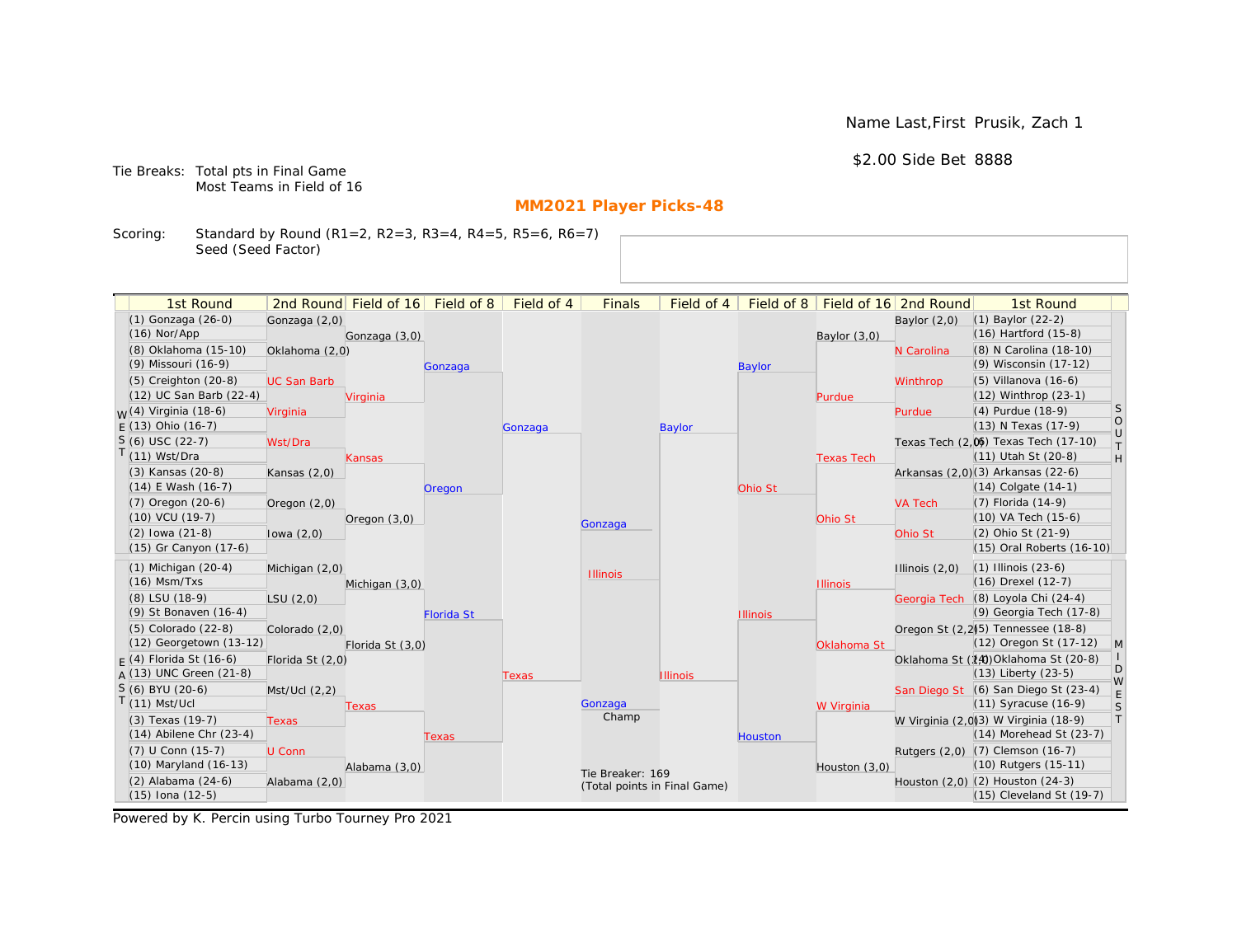Name Last,First Prusik, Zach 2

\$2.00 Side Bet 9001

Tie Breaks: Total pts in Final Game Most Teams in Field of 16

# **MM2021 Player Picks-48**

Scoring: Standard by Round (R1=2, R2=3, R3=4, R4=5, R5=6, R6=7) Seed (Seed Factor)

| 1st Round                   |                  | 2nd Round Field of 16 | Field of 8 | Field of 4 | <b>Finals</b>                | Field of 4    | Field of 8      |                 | Field of 16 2nd Round | 1st Round                             |                   |
|-----------------------------|------------------|-----------------------|------------|------------|------------------------------|---------------|-----------------|-----------------|-----------------------|---------------------------------------|-------------------|
| (1) Gonzaga (26-0)          | Gonzaga (2,0)    |                       |            |            |                              |               |                 |                 | Baylor $(2,0)$        | $(1)$ Baylor $(22-2)$                 |                   |
| $(16)$ Nor/App              |                  | Gonzaga (3,0)         |            |            |                              |               |                 | Baylor $(3,0)$  |                       | (16) Hartford (15-8)                  |                   |
| (8) Oklahoma (15-10)        | Missouri         |                       |            |            |                              |               |                 |                 | N Carolina            | (8) N Carolina (18-10)                |                   |
| (9) Missouri (16-9)         |                  |                       | Gonzaga    |            |                              |               | <b>Baylor</b>   |                 |                       | (9) Wisconsin (17-12)                 |                   |
| $(5)$ Creighton $(20-8)$    | Creighton (2,0)  |                       |            |            |                              |               |                 |                 |                       | Villanova (2,0)(5) Villanova (16-6)   |                   |
| (12) UC San Barb (22-4)     |                  | Creighton (3,0)       |            |            |                              |               |                 | Purdue          |                       | (12) Winthrop (23-1)                  |                   |
| $M(4)$ Virginia (18-6)      | Virginia         |                       |            |            |                              |               |                 |                 | Purdue                | (4) Purdue (18-9)                     | <sub>S</sub>      |
| $F(13)$ Ohio (16-7)         |                  |                       |            | Iowa       |                              | <b>Baylor</b> |                 |                 |                       | (13) N Texas (17-9)                   | $\circ$<br>$\cup$ |
| $S(6)$ USC (22-7)           | USC(2,0)         |                       |            |            |                              |               |                 |                 |                       | Texas Tech (2.06) Texas Tech (17-10)  | $\top$            |
| $T(11)$ Wst/Dra             |                  | USC(3,0)              |            |            |                              |               |                 | Arkansas (3,0)  |                       | (11) Utah St (20-8)                   | H                 |
| (3) Kansas (20-8)           | Kansas $(2,0)$   |                       |            |            |                              |               |                 |                 |                       | Arkansas (2,0)(3) Arkansas (22-6)     |                   |
| $(14)$ E Wash $(16-7)$      |                  |                       | Iowa       |            |                              |               | <b>Arkansas</b> |                 |                       | (14) Colgate (14-1)                   |                   |
| (7) Oregon (20-6)           | Oregon $(2,0)$   |                       |            |            |                              |               |                 |                 | Florida $(2,0)$       | (7) Florida (14-9)                    |                   |
| (10) VCU (19-7)             |                  | lowa                  |            |            | Michigan                     |               |                 | Ohio St         |                       | (10) VA Tech (15-6)                   |                   |
| $(2)$ lowa $(21-8)$         | lowa $(2,0)$     |                       |            |            |                              |               |                 |                 | Ohio St               | (2) Ohio St (21-9)                    |                   |
| (15) Gr Canyon (17-6)       |                  |                       |            |            |                              |               |                 |                 |                       | (15) Oral Roberts (16-10)             |                   |
| $(1)$ Michigan $(20-4)$     | Michigan (2,0)   |                       |            |            | <b>Baylor</b>                |               |                 |                 | Illinois $(2,0)$      | $(1)$ Illinois $(23-6)$               |                   |
| $(16)$ Msm/Txs              |                  | Michigan (3,0)        |            |            |                              |               |                 | <b>Illinois</b> |                       | (16) Drexel (12-7)                    |                   |
| (8) LSU (18-9)              | LSU(2,0)         |                       |            |            |                              |               |                 |                 | Georgia Tech          | (8) Loyola Chi (24-4)                 |                   |
| (9) St Bonaven (16-4)       |                  |                       | Michigan   |            |                              |               | Oklahoma St     |                 |                       | (9) Georgia Tech (17-8)               |                   |
| $(5)$ Colorado $(22-8)$     | Colorado (2,0)   |                       |            |            |                              |               |                 |                 | <b>Tennessee</b>      | (5) Tennessee (18-8)                  |                   |
| (12) Georgetown (13-12)     |                  | Colorado              |            |            |                              |               |                 | Oklahoma St     |                       | (12) Oregon St (17-12)                | $\mathsf{M}$      |
| $F(4)$ Florida St (16-6)    | Florida St (2,0) |                       |            |            |                              |               |                 |                 |                       | Oklahoma St (14) Oklahoma St (20-8)   | D                 |
| A (13) UNC Green (21-8)     |                  |                       |            | Michigan   |                              | Oklahoma St   |                 |                 |                       | (13) Liberty (23-5)                   | W                 |
| S (6) BYU (20-6)            | Mst/Ucl (2,2)    |                       |            |            |                              |               |                 |                 |                       | Syracuse (2,2)(6) San Diego St (23-4) | E                 |
| $T(11)$ Mst/Ucl             |                  | Texas                 |            |            | Baylor<br>Champ              |               |                 | W Virginia      |                       | (11) Syracuse (16-9)                  | S                 |
| (3) Texas (19-7)            | <b>Texas</b>     |                       |            |            |                              |               |                 |                 |                       | W Virginia (2,0)3) W Virginia (18-9)  | $\top$            |
| $(14)$ Abilene Chr $(23-4)$ |                  |                       | Alabama    |            |                              |               | W Virginia      |                 |                       | (14) Morehead St (23-7)               |                   |
| (7) U Conn (15-7)           | U Conn           |                       |            |            |                              |               |                 |                 | Clemson               | (7) Clemson (16-7)                    |                   |
| (10) Maryland (16-13)       |                  | Alabama (3,0)         |            |            | Tie Breaker: 144             |               |                 | Houston (3,0)   |                       | (10) Rutgers (15-11)                  |                   |
| $(2)$ Alabama $(24-6)$      | Alabama (2,0)    |                       |            |            | (Total points in Final Game) |               |                 |                 |                       | Houston (2,0) (2) Houston (24-3)      |                   |
| $(15)$ Iona $(12-5)$        |                  |                       |            |            |                              |               |                 |                 |                       | (15) Cleveland St (19-7)              |                   |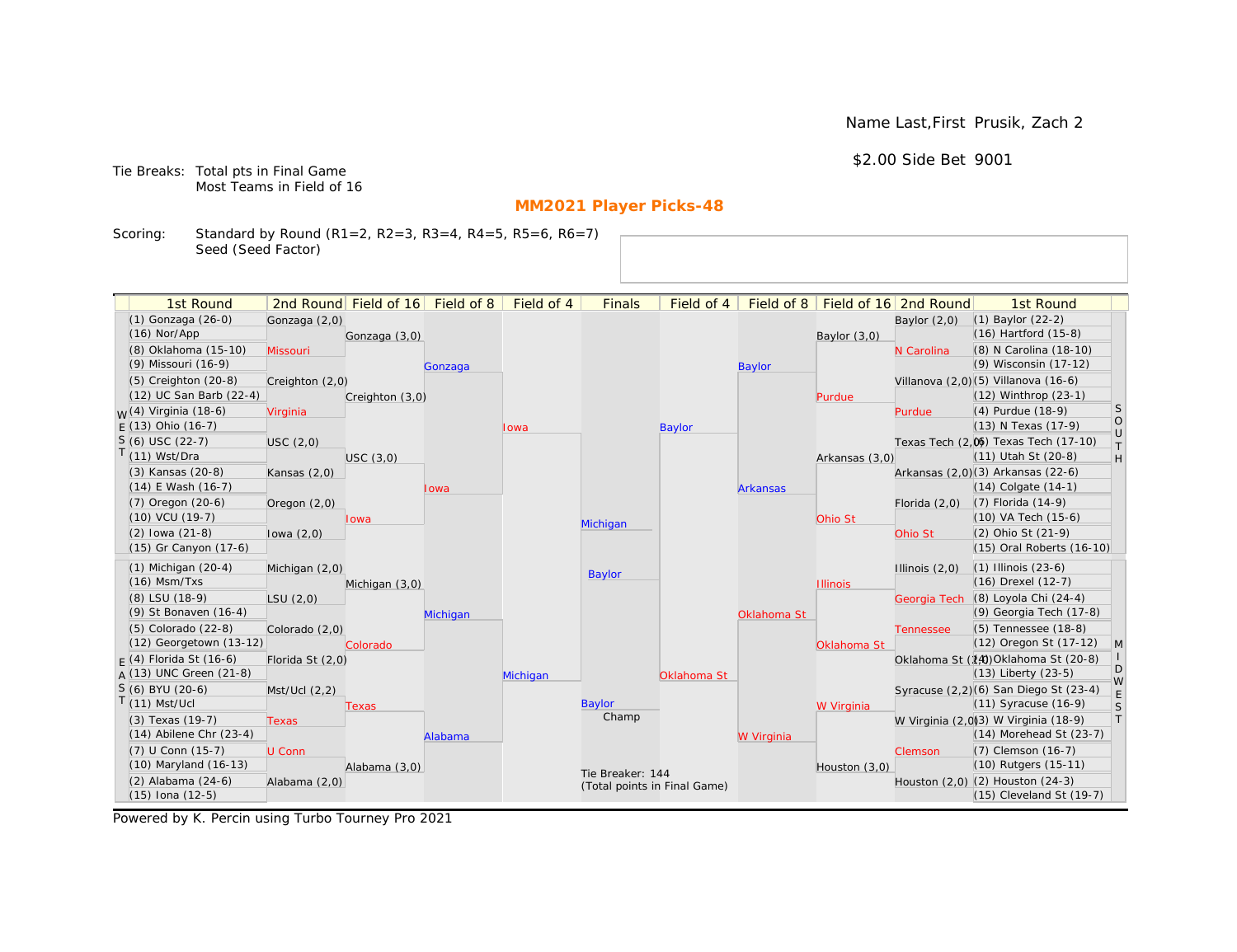Name Last,First Prusik, Zach 3

\$2.00 Side Bet 8939

Tie Breaks: Total pts in Final Game Most Teams in Field of 16

# **MM2021 Player Picks-48**

Scoring: Standard by Round (R1=2, R2=3, R3=4, R4=5, R5=6, R6=7) Seed (Seed Factor)

| 1st Round                         |                    | 2nd Round Field of 16 Field of 8 |          | Field of 4 | <b>Finals</b>                | Field of 4      |                 |                 | Field of 8   Field of 16   2nd Round | 1st Round                                                        |                                                                   |
|-----------------------------------|--------------------|----------------------------------|----------|------------|------------------------------|-----------------|-----------------|-----------------|--------------------------------------|------------------------------------------------------------------|-------------------------------------------------------------------|
| (1) Gonzaga (26-0)                | Gonzaga (2,0)      |                                  |          |            |                              |                 |                 |                 | Baylor $(2,0)$                       | $(1)$ Baylor $(22-2)$                                            |                                                                   |
| $(16)$ Nor/App                    |                    | Gonzaga (3,0)                    |          |            |                              |                 |                 | Baylor $(3,0)$  |                                      | $(16)$ Hartford $(15-8)$                                         |                                                                   |
| (8) Oklahoma (15-10)              | Oklahoma (2,0)     |                                  |          |            |                              |                 |                 |                 | N Carolina                           | (8) N Carolina (18-10)                                           |                                                                   |
| (9) Missouri (16-9)               |                    |                                  | Gonzaga  |            |                              |                 | <b>Baylor</b>   |                 |                                      | (9) Wisconsin (17-12)                                            |                                                                   |
| $(5)$ Creighton $(20-8)$          | <b>UC San Barb</b> |                                  |          |            |                              |                 |                 |                 | Winthrop                             | $(5)$ Villanova $(16-6)$                                         |                                                                   |
| (12) UC San Barb (22-4)           |                    | <b>UC San Barb</b>               |          |            |                              |                 |                 | Winthrop        |                                      | (12) Winthrop (23-1)                                             |                                                                   |
| <sub>M</sub> /(4) Virginia (18-6) | Ohio $(2,3)$       |                                  |          |            |                              |                 |                 |                 | Purdue                               | (4) Purdue (18-9)                                                | <b>S</b>                                                          |
| $E(13)$ Ohio (16-7)               |                    |                                  |          | Gonzaga    |                              | Ohio St         |                 |                 |                                      | (13) N Texas (17-9)                                              | $\circ$                                                           |
| $S(6)$ USC (22-7)                 | USC(2,0)           |                                  |          |            |                              |                 |                 |                 | <b>Utah St</b>                       | (6) Texas Tech (17-10)                                           | $\cup$<br>$\top$                                                  |
| $T(11)$ Wst/Dra                   |                    | <b>Kansas</b>                    |          |            |                              |                 |                 | Arkansas (3,0)  |                                      | (11) Utah St (20-8)                                              | $\mathsf{H}% _{\mathsf{H}}^{\ast}=\mathsf{H}_{\mathsf{H}}^{\ast}$ |
| (3) Kansas (20-8)                 | Kansas $(2,0)$     |                                  |          |            |                              |                 |                 |                 |                                      | Arkansas (2,0)(3) Arkansas (22-6)                                |                                                                   |
| (14) E Wash (16-7)                |                    |                                  | lowa     |            |                              |                 | Ohio St         |                 |                                      | $(14)$ Colgate $(14-1)$                                          |                                                                   |
| (7) Oregon (20-6)                 | Oregon $(2,0)$     |                                  |          |            |                              |                 |                 |                 | Florida $(2,0)$                      | (7) Florida (14-9)                                               |                                                                   |
| $(10)$ VCU $(19-7)$               |                    | Iowa                             |          |            | Gonzaga                      |                 |                 | Ohio St         |                                      | (10) VA Tech (15-6)                                              |                                                                   |
| $(2)$ lowa $(21-8)$               | lowa $(2,0)$       |                                  |          |            |                              |                 |                 |                 | Ohio St                              | (2) Ohio St (21-9)                                               |                                                                   |
| (15) Gr Canyon (17-6)             |                    |                                  |          |            |                              |                 |                 |                 |                                      | (15) Oral Roberts (16-10)                                        |                                                                   |
| $(1)$ Michigan $(20-4)$           | Michigan (2,0)     |                                  |          |            | <b>Illinois</b>              |                 |                 |                 | Illinois $(2,0)$                     | $(1)$ Illinois $(23-6)$                                          |                                                                   |
| $(16)$ Msm/Txs                    |                    | Michigan (3,0)                   |          |            |                              |                 |                 | <b>Illinois</b> |                                      | (16) Drexel (12-7)                                               |                                                                   |
| (8) LSU (18-9)                    | LSU(2,0)           |                                  |          |            |                              |                 |                 |                 | Georgia Tech                         | (8) Loyola Chi (24-4)                                            |                                                                   |
| (9) St Bonaven (16-4)             |                    |                                  | Michigan |            |                              |                 | <b>Illinois</b> |                 |                                      | (9) Georgia Tech (17-8)                                          |                                                                   |
| (5) Colorado (22-8)               | Colorado (2,0)     |                                  |          |            |                              |                 |                 |                 | <b>Tennessee</b>                     | (5) Tennessee (18-8)                                             |                                                                   |
| (12) Georgetown (13-12)           |                    | Florida St (3,0)                 |          |            |                              |                 |                 | Tennessee       |                                      | (12) Oregon St (17-12)                                           | $\mathsf{M}$                                                      |
| $F(4)$ Florida St (16-6)          | Florida St (2,0)   |                                  |          |            |                              |                 |                 |                 |                                      | Oklahoma St (14) Oklahoma St (20-8)                              | D                                                                 |
| A (13) UNC Green (21-8)           |                    |                                  |          | Texas      |                              | <b>Illinois</b> |                 |                 |                                      | $(13)$ Liberty $(23-5)$                                          | W                                                                 |
| S (6) BYU (20-6)                  | Mst/Ucl(2,2)       |                                  |          |            |                              |                 |                 |                 |                                      | San Diego St (6) San Diego St (23-4)                             | E                                                                 |
| $(11)$ Mst/Ucl                    |                    | Texas                            |          |            | <b>Illinois</b><br>Champ     |                 |                 | San Diego St    |                                      | $(11)$ Syracuse $(16-9)$                                         | S                                                                 |
| (3) Texas (19-7)                  | <b>Texas</b>       |                                  |          |            |                              |                 |                 |                 |                                      | W Virginia (2,0)(3) W Virginia (18-9)                            | T                                                                 |
| $(14)$ Abilene Chr $(23-4)$       |                    |                                  | Texas    |            |                              |                 | <b>Houston</b>  |                 |                                      | $(14)$ Morehead St $(23-7)$                                      |                                                                   |
| (7) U Conn (15-7)                 | U Conn             |                                  |          |            |                              |                 |                 |                 |                                      | Rutgers (2,0) (7) Clemson (16-7)                                 |                                                                   |
| $(10)$ Maryland $(16-13)$         |                    | Alabama (3,0)                    |          |            | Tie Breaker: 170             |                 |                 | Houston $(3,0)$ |                                      | (10) Rutgers (15-11)                                             |                                                                   |
| (2) Alabama (24-6)                | Alabama (2,0)      |                                  |          |            | (Total points in Final Game) |                 |                 |                 |                                      | Houston (2,0) (2) Houston (24-3)<br>$(15)$ Cleveland St $(19-7)$ |                                                                   |
| (15) Iona (12-5)                  |                    |                                  |          |            |                              |                 |                 |                 |                                      |                                                                  |                                                                   |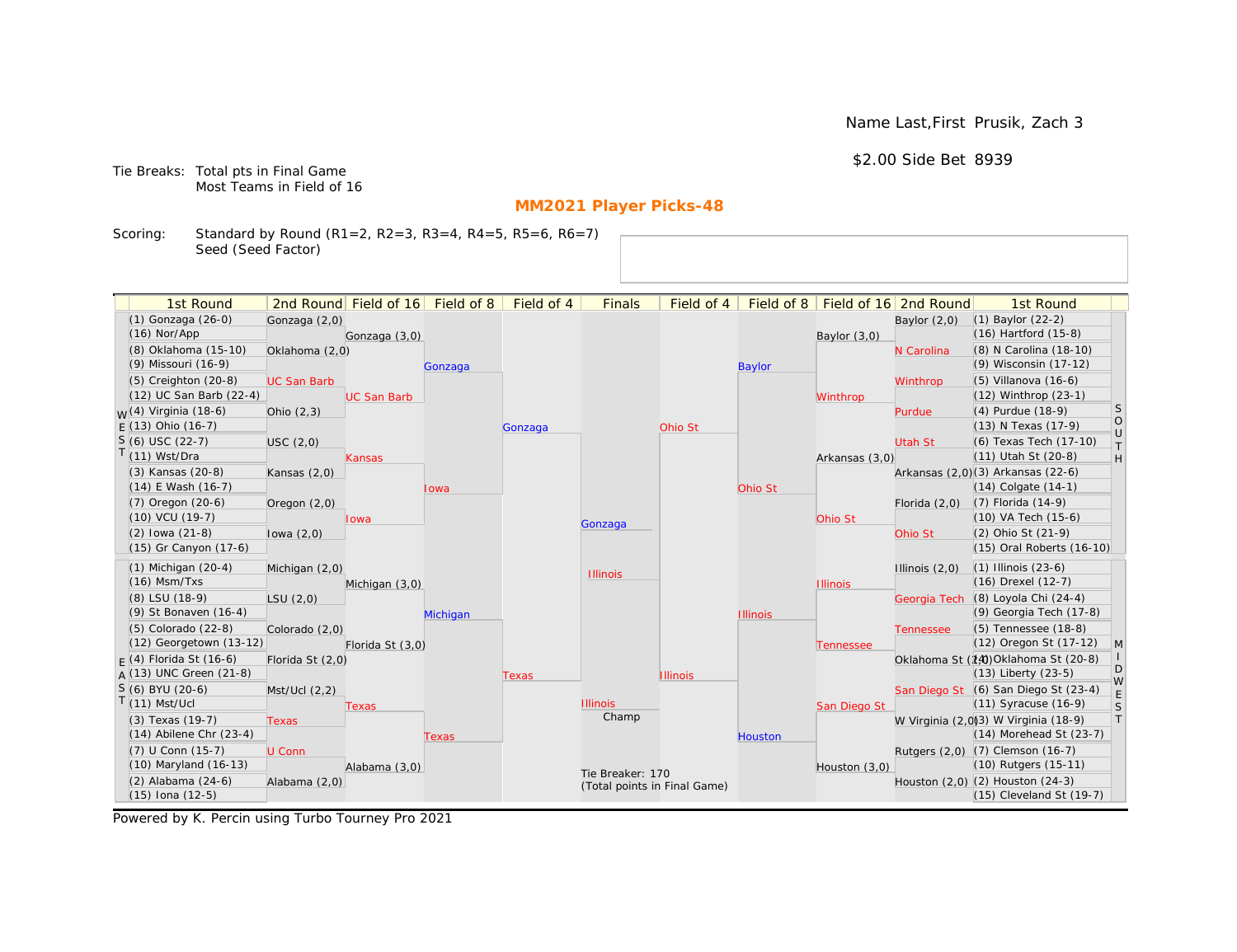Name Last,First Quinn, Dave

\$2.00 Side Bet

Tie Breaks: Total pts in Final Game Most Teams in Field of 16

# **MM2021 Player Picks-48**

Scoring: Standard by Round (R1=2, R2=3, R3=4, R4=5, R5=6, R6=7) Seed (Seed Factor)

| 1st Round                        |                  | 2nd Round Field of 16 | Field of 8 | Field of 4 | <b>Finals</b>                | Field of 4      | Field of 8      |                 | Field of 16 2nd Round | 1st Round                             |                   |
|----------------------------------|------------------|-----------------------|------------|------------|------------------------------|-----------------|-----------------|-----------------|-----------------------|---------------------------------------|-------------------|
| (1) Gonzaga (26-0)               | Gonzaga (2,0)    |                       |            |            |                              |                 |                 |                 | Baylor $(2,0)$        | $(1)$ Baylor $(22-2)$                 |                   |
| $(16)$ Nor/App                   |                  | Gonzaga (3,0)         |            |            |                              |                 |                 | Baylor (3,0)    |                       | $(16)$ Hartford $(15-8)$              |                   |
| (8) Oklahoma (15-10)             | Oklahoma (2,0)   |                       |            |            |                              |                 |                 |                 |                       | Wisconsin (2,0)(8) N Carolina (18-10) |                   |
| (9) Missouri (16-9)              |                  |                       | Gonzaga    |            |                              |                 | <b>Baylor</b>   |                 |                       | (9) Wisconsin (17-12)                 |                   |
| (5) Creighton (20-8)             | Creighton (2,0)  |                       |            |            |                              |                 |                 |                 |                       | Villanova (2,0)(5) Villanova (16-6)   |                   |
| (12) UC San Barb (22-4)          |                  | Creighton (3,0)       |            |            |                              |                 |                 | Purdue          |                       | (12) Winthrop (23-1)                  |                   |
| <sub>W</sub> (4) Virginia (18-6) | Virginia         |                       |            |            |                              |                 |                 |                 | Purdue                | (4) Purdue (18-9)                     | <b>S</b>          |
| $E(13)$ Ohio (16-7)              |                  |                       |            | Gonzaga    |                              | <b>Baylor</b>   |                 |                 |                       | (13) N Texas (17-9)                   | $\circ$<br>$\cup$ |
| $S(6)$ USC (22-7)                | USC(2,0)         |                       |            |            |                              |                 |                 |                 |                       | Texas Tech (2,0) Texas Tech (17-10)   | $\top$            |
| T(11) Wst/Dra                    |                  | Kansas                |            |            |                              |                 |                 | Arkansas (3,0)  |                       | (11) Utah St (20-8)                   | H                 |
| (3) Kansas (20-8)                | Kansas $(2,0)$   |                       |            |            |                              |                 |                 |                 |                       | Arkansas (2,0)(3) Arkansas (22-6)     |                   |
| $(14)$ E Wash $(16-7)$           |                  |                       | Iowa       |            |                              |                 | Ohio St         |                 |                       | $(14)$ Colgate $(14-1)$               |                   |
| (7) Oregon (20-6)                | Oregon $(2,0)$   |                       |            |            |                              |                 |                 |                 | Florida $(2,0)$       | $(7)$ Florida $(14-9)$                |                   |
| (10) VCU (19-7)                  |                  | lowa                  |            |            | Gonzaga                      |                 |                 | Ohio St         |                       | (10) VA Tech (15-6)                   |                   |
| $(2)$ lowa $(21-8)$              | lowa $(2,0)$     |                       |            |            |                              |                 |                 |                 | Ohio St               | (2) Ohio St (21-9)                    |                   |
| (15) Gr Canyon (17-6)            |                  |                       |            |            |                              |                 |                 |                 |                       | (15) Oral Roberts (16-10)             |                   |
| $(1)$ Michigan $(20-4)$          | Michigan (2,0)   |                       |            |            | <b>Baylor</b>                |                 |                 |                 | Illinois $(2,0)$      | $(1)$ Illinois $(23-6)$               |                   |
| $(16)$ Msm/Txs                   |                  | Michigan (3,0)        |            |            |                              |                 |                 | <b>Illinois</b> |                       | (16) Drexel (12-7)                    |                   |
| (8) LSU (18-9)                   | LSU(2,0)         |                       |            |            |                              |                 |                 |                 |                       | Loyola Chi (2,0)8) Loyola Chi (24-4)  |                   |
| (9) St Bonaven (16-4)            |                  |                       | Michigan   |            |                              |                 | <b>Illinois</b> |                 |                       | (9) Georgia Tech (17-8)               |                   |
| (5) Colorado (22-8)              | Colorado (2,0)   |                       |            |            |                              |                 |                 |                 | <b>Tennessee</b>      | (5) Tennessee (18-8)                  |                   |
| (12) Georgetown (13-12)          |                  | Florida St (3,0)      |            |            |                              |                 |                 | Oklahoma St     |                       | (12) Oregon St (17-12)                | M                 |
| $F(4)$ Florida St (16-6)         | Florida St (2,0) |                       |            |            |                              |                 |                 |                 |                       | Oklahoma St (14) Oklahoma St (20-8)   | D                 |
| $A(13)$ UNC Green (21-8)         |                  |                       |            | Michigan   |                              | <b>Illinois</b> |                 |                 |                       | $(13)$ Liberty $(23-5)$               | W                 |
| S (6) BYU (20-6)                 | <b>BYU</b>       |                       |            |            |                              |                 |                 |                 |                       | San Diego St (6) San Diego St (23-4)  | E                 |
| $T(11)$ Mst/Ucl                  |                  | Texas                 |            |            | Gonzaga<br>Champ             |                 |                 | W Virginia      |                       | $(11)$ Syracuse $(16-9)$              | S                 |
| (3) Texas (19-7)                 | <b>Texas</b>     |                       |            |            |                              |                 |                 |                 |                       | W Virginia (2,0)3) W Virginia (18-9)  | T                 |
| $(14)$ Abilene Chr $(23-4)$      |                  |                       | Alabama    |            |                              |                 | <b>Houston</b>  |                 |                       | (14) Morehead St (23-7)               |                   |
| (7) U Conn (15-7)                | Maryland (2,0)   |                       |            |            |                              |                 |                 |                 | Clemson               | (7) Clemson (16-7)                    |                   |
| (10) Maryland (16-13)            |                  | Alabama (3,0)         |            |            | Tie Breaker: 130             |                 |                 | Houston $(3,0)$ |                       | (10) Rutgers (15-11)                  |                   |
| (2) Alabama (24-6)               | Alabama (2,0)    |                       |            |            | (Total points in Final Game) |                 |                 |                 |                       | Houston (2,0) (2) Houston (24-3)      |                   |
| $(15)$ Iona $(12-5)$             |                  |                       |            |            |                              |                 |                 |                 |                       | (15) Cleveland St (19-7)              |                   |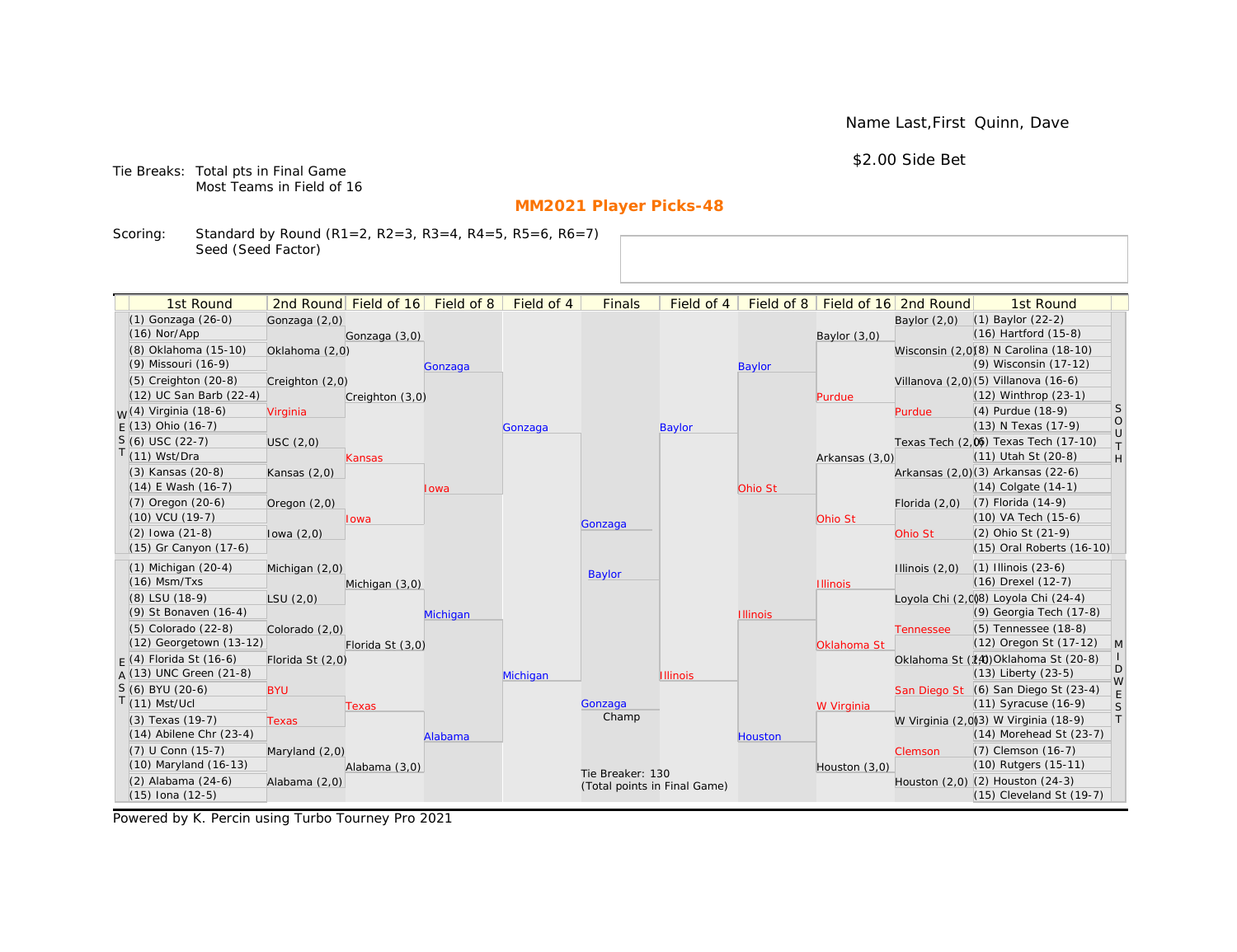Name Last,First Quinn, Joann

\$2.00 Side Bet

Tie Breaks: Total pts in Final Game Most Teams in Field of 16

# **MM2021 Player Picks-48**

Scoring: Standard by Round (R1=2, R2=3, R3=4, R4=5, R5=6, R6=7) Seed (Seed Factor)

| 1st Round                   |                   | 2nd Round Field of 16 | Field of 8 | Field of 4 | <b>Finals</b>                | Field of 4      | Field of 8      |                 | Field of 16 2nd Round | 1st Round                                       |                   |
|-----------------------------|-------------------|-----------------------|------------|------------|------------------------------|-----------------|-----------------|-----------------|-----------------------|-------------------------------------------------|-------------------|
| (1) Gonzaga (26-0)          | Gonzaga (2,0)     |                       |            |            |                              |                 |                 |                 | Baylor $(2,0)$        | $(1)$ Baylor $(22-2)$                           |                   |
| $(16)$ Nor/App              |                   | Gonzaga (3,0)         |            |            |                              |                 |                 | Baylor $(3,0)$  |                       | (16) Hartford (15-8)                            |                   |
| (8) Oklahoma (15-10)        | Missouri          |                       |            |            |                              |                 |                 |                 |                       | Wisconsin (2,0)(8) N Carolina (18-10)           |                   |
| (9) Missouri (16-9)         |                   |                       | Creighton  |            |                              |                 | <b>Baylor</b>   |                 |                       | (9) Wisconsin (17-12)                           |                   |
| (5) Creighton (20-8)        | Creighton (2,0)   |                       |            |            |                              |                 |                 |                 |                       | Villanova (2,0)(5) Villanova (16-6)             |                   |
| (12) UC San Barb (22-4)     |                   | Creighton (3,0)       |            |            |                              |                 |                 | Purdue          |                       | (12) Winthrop (23-1)                            |                   |
| $M(4)$ Virginia (18-6)      | Virginia          |                       |            |            |                              |                 |                 |                 | Purdue                | (4) Purdue (18-9)                               | <sub>S</sub>      |
| $F(13)$ Ohio (16-7)         |                   |                       |            | Creighton  |                              | <b>Arkansas</b> |                 |                 |                       | (13) N Texas (17-9)                             | $\circ$<br>$\cup$ |
| $S(6)$ USC (22-7)           | USC(2,0)          |                       |            |            |                              |                 |                 |                 | Utah St               | (6) Texas Tech (17-10)                          | T                 |
| $T(11)$ Wst/Dra             |                   | Kansas                |            |            |                              |                 |                 | Arkansas (3,0)  |                       | (11) Utah St (20-8)                             | H                 |
| (3) Kansas (20-8)           | Kansas $(2,0)$    |                       |            |            |                              |                 |                 |                 |                       | Arkansas (2,0)(3) Arkansas (22-6)               |                   |
| $(14)$ E Wash $(16-7)$      |                   |                       | Kansas     |            |                              |                 | <b>Arkansas</b> |                 |                       | (14) Colgate (14-1)                             |                   |
| (7) Oregon (20-6)           | Oregon $(2,0)$    |                       |            |            |                              |                 |                 |                 | Florida $(2,0)$       | (7) Florida (14-9)                              |                   |
| (10) VCU (19-7)             |                   | lowa                  |            |            | Michigan                     |                 |                 | Ohio St         |                       | (10) VA Tech (15-6)                             |                   |
| $(2)$ lowa $(21-8)$         | lowa $(2,0)$      |                       |            |            |                              |                 |                 |                 | Ohio St               | (2) Ohio St (21-9)                              |                   |
| (15) Gr Canyon (17-6)       |                   |                       |            |            |                              |                 |                 |                 |                       | (15) Oral Roberts (16-10)                       |                   |
| $(1)$ Michigan $(20-4)$     | Michigan (2,0)    |                       |            |            | <b>Arkansas</b>              |                 |                 |                 | Illinois $(2,0)$      | $(1)$ Illinois $(23-6)$                         |                   |
| $(16)$ Msm/Txs              |                   | Michigan (3,0)        |            |            |                              |                 |                 | <b>Illinois</b> |                       | (16) Drexel (12-7)                              |                   |
| (8) LSU (18-9)              | <b>St Bonaven</b> |                       |            |            |                              |                 |                 |                 |                       | Loyola Chi (2,0)8) Loyola Chi (24-4)            |                   |
| (9) St Bonaven (16-4)       |                   |                       | Michigan   |            |                              |                 | <b>Illinois</b> |                 |                       | (9) Georgia Tech (17-8)                         |                   |
| $(5)$ Colorado $(22-8)$     | Colorado (2,0)    |                       |            |            |                              |                 |                 |                 |                       | Oregon St (2,2) <sup>(5)</sup> Tennessee (18-8) |                   |
| (12) Georgetown (13-12)     |                   | Colorado              |            |            |                              |                 |                 | Oregon St (3,2) |                       | (12) Oregon St (17-12)                          | $\mathsf{M}$      |
| $F(4)$ Florida St (16-6)    | <b>UNC Green</b>  |                       |            |            |                              |                 |                 |                 |                       | Oklahoma St (14) Oklahoma St (20-8)             | D                 |
| A (13) UNC Green (21-8)     |                   |                       |            | Michigan   |                              | <b>Illinois</b> |                 |                 |                       | (13) Liberty (23-5)                             | W                 |
| S (6) BYU (20-6)            | <b>BYU</b>        |                       |            |            |                              |                 |                 |                 |                       | San Diego St (6) San Diego St (23-4)            | E                 |
| $T(11)$ Mst/Ucl             |                   | <b>Texas</b>          |            |            | Michigan<br>Champ            |                 |                 | W Virginia      |                       | $(11)$ Syracuse $(16-9)$                        | S                 |
| (3) Texas (19-7)            | <b>Texas</b>      |                       |            |            |                              |                 |                 |                 |                       | W Virginia (2,0)3) W Virginia (18-9)            | $\top$            |
| $(14)$ Abilene Chr $(23-4)$ |                   |                       | U Conn     |            |                              |                 | W Virginia      |                 |                       | (14) Morehead St (23-7)                         |                   |
| (7) U Conn (15-7)           | U Conn            |                       |            |            |                              |                 |                 |                 |                       | Rutgers (2,0) (7) Clemson (16-7)                |                   |
| (10) Maryland (16-13)       |                   | U Conn                |            |            | Tie Breaker: 144             |                 |                 | <b>Rutgers</b>  |                       | (10) Rutgers (15-11)                            |                   |
| (2) Alabama (24-6)          | Alabama (2,0)     |                       |            |            | (Total points in Final Game) |                 |                 |                 | <b>Cleveland St</b>   | $(2)$ Houston $(24-3)$                          |                   |
| $(15)$ Iona $(12-5)$        |                   |                       |            |            |                              |                 |                 |                 |                       | (15) Cleveland St (19-7)                        |                   |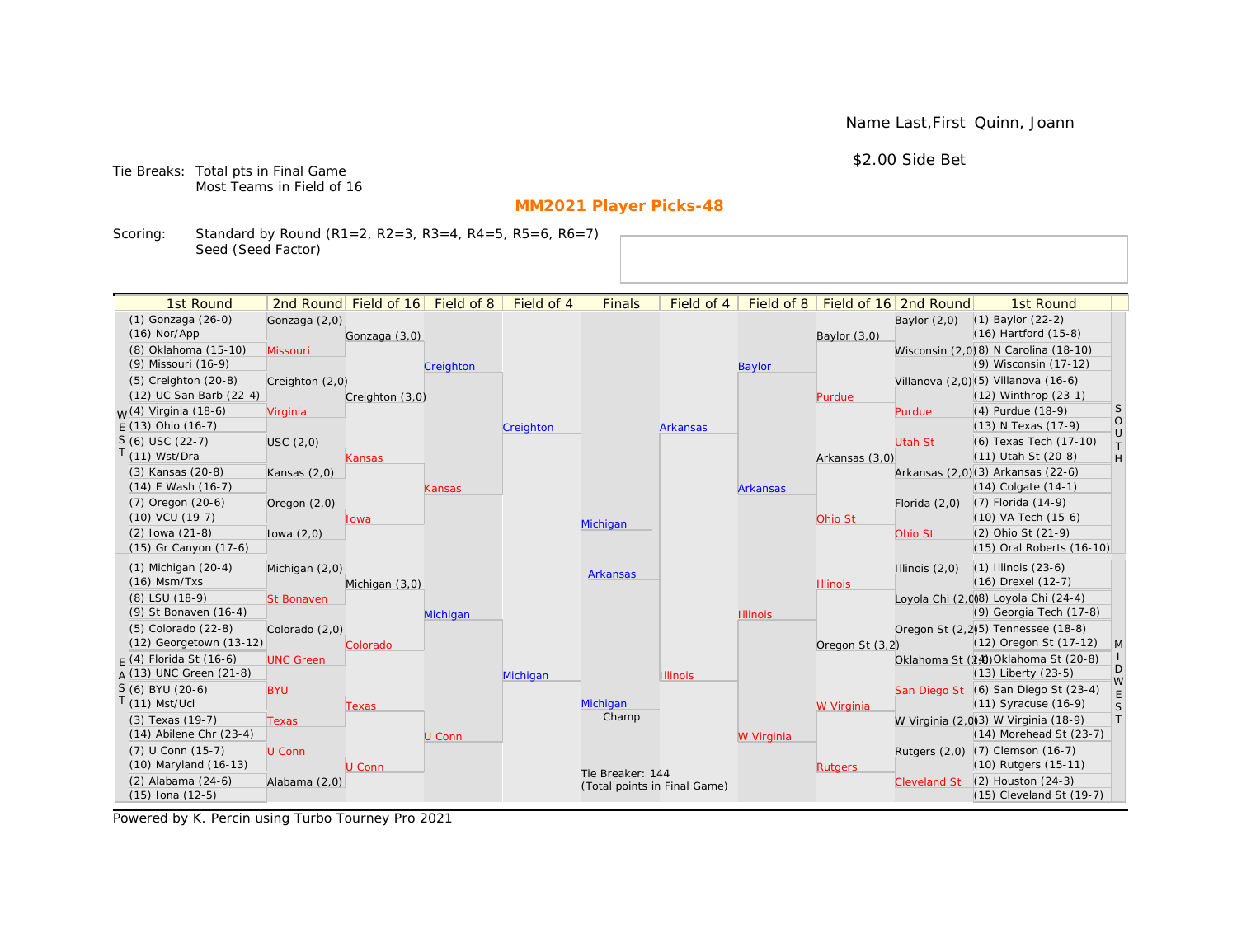Name Last,First Ross, Adam 1

\$2.00 Side Bet

Tie Breaks: Total pts in Final Game Most Teams in Field of 16

# **MM2021 Player Picks-48**

Scoring: Standard by Round (R1=2, R2=3, R3=4, R4=5, R5=6, R6=7) Seed (Seed Factor)

| 1st Round                              |                    | 2nd Round Field of 16 | Field of 8 | Field of 4 | <b>Finals</b>                | Field of 4    | Field of 8      |                 | Field of 16 2nd Round | 1st Round                                                          |                   |
|----------------------------------------|--------------------|-----------------------|------------|------------|------------------------------|---------------|-----------------|-----------------|-----------------------|--------------------------------------------------------------------|-------------------|
| (1) Gonzaga (26-0)                     | Gonzaga (2,0)      |                       |            |            |                              |               |                 |                 | Baylor $(2,0)$        | $(1)$ Baylor $(22-2)$                                              |                   |
| $(16)$ Nor/App                         |                    | Gonzaga (3,0)         |            |            |                              |               |                 | Baylor (3,0)    |                       | $(16)$ Hartford $(15-8)$                                           |                   |
| (8) Oklahoma (15-10)                   | Oklahoma (2,0)     |                       |            |            |                              |               |                 |                 |                       | Wisconsin (2,0)(8) N Carolina (18-10)                              |                   |
| (9) Missouri (16-9)                    |                    |                       | Gonzaga    |            |                              |               | <b>Baylor</b>   |                 |                       | (9) Wisconsin (17-12)                                              |                   |
| (5) Creighton (20-8)                   | <b>UC San Barb</b> |                       |            |            |                              |               |                 |                 | Winthrop              | (5) Villanova (16-6)                                               |                   |
| (12) UC San Barb (22-4)                |                    | <b>UC San Barb</b>    |            |            |                              |               |                 | Winthrop        |                       | $(12)$ Winthrop $(23-1)$                                           |                   |
| $M(4)$ Virginia (18-6)                 | Virginia           |                       |            |            |                              |               |                 |                 | Purdue                | (4) Purdue (18-9)                                                  | <sub>S</sub>      |
| $F(13)$ Ohio (16-7)                    |                    |                       |            | Gonzaga    |                              | <b>Baylor</b> |                 |                 |                       | (13) N Texas (17-9)                                                | $\circ$<br>$\cup$ |
| $S(6)$ USC (22-7)                      | USC(2,0)           |                       |            |            |                              |               |                 |                 | <b>Utah St</b>        | (6) Texas Tech (17-10)                                             | $\top$            |
| T(11) Wst/Dra                          |                    | Kansas                |            |            |                              |               |                 | Utah St         |                       | (11) Utah St (20-8)                                                | H                 |
| (3) Kansas (20-8)                      | Kansas $(2,0)$     |                       |            |            |                              |               |                 |                 | Colgate               | (3) Arkansas (22-6)                                                |                   |
| $(14)$ E Wash $(16-7)$                 |                    |                       | Kansas     |            |                              |               | Ohio St         |                 |                       | $(14)$ Colgate $(14-1)$                                            |                   |
| (7) Oregon (20-6)                      | <b>VCU</b>         |                       |            |            |                              |               |                 |                 | Florida $(2,0)$       | (7) Florida (14-9)                                                 |                   |
| (10) VCU (19-7)                        |                    | Iowa                  |            |            | Gonzaga                      |               |                 | Ohio St         |                       | (10) VA Tech (15-6)                                                |                   |
| $(2)$ lowa $(21-8)$                    | lowa $(2,0)$       |                       |            |            |                              |               |                 |                 | Ohio St               | (2) Ohio St (21-9)                                                 |                   |
| (15) Gr Canyon (17-6)                  |                    |                       |            |            |                              |               |                 |                 |                       | (15) Oral Roberts (16-10)                                          |                   |
| $(1)$ Michigan $(20-4)$                | Michigan (2,0)     |                       |            |            | <b>Baylor</b>                |               |                 |                 | Illinois $(2,0)$      | $(1)$ Illinois $(23-6)$                                            |                   |
| $(16)$ Msm/Txs                         |                    | Michigan (3,0)        |            |            |                              |               |                 | <b>Illinois</b> |                       | (16) Drexel (12-7)                                                 |                   |
| (8) LSU (18-9)                         | <b>St Bonaven</b>  |                       |            |            |                              |               |                 |                 |                       | Loyola Chi (2,0)8) Loyola Chi (24-4)                               |                   |
| (9) St Bonaven (16-4)                  |                    |                       | Michigan   |            |                              |               | <b>Illinois</b> |                 |                       | (9) Georgia Tech (17-8)                                            |                   |
| (5) Colorado (22-8)                    | Colorado (2,0)     |                       |            |            |                              |               |                 |                 |                       | Oregon St (2,2)(5) Tennessee (18-8)                                |                   |
| (12) Georgetown (13-12)                |                    | Florida St (3,0)      |            |            |                              |               |                 | Oregon St (3,2) |                       | (12) Oregon St (17-12)                                             | $\mathsf{M}$      |
| $F(4)$ Florida St (16-6)               | Florida St (2,0)   |                       |            |            |                              |               |                 |                 |                       | Oklahoma St (14)Oklahoma St (20-8)                                 | D                 |
| $A(13)$ UNC Green (21-8)               |                    |                       |            | Alabama    |                              | W Virginia    |                 |                 |                       | $(13)$ Liberty $(23-5)$                                            | W                 |
| S (6) BYU (20-6)                       | <b>BYU</b>         |                       |            |            |                              |               |                 |                 |                       | San Diego St (6) San Diego St (23-4)                               | E                 |
| $T(11)$ Mst/Ucl                        |                    | Texas                 |            |            | Baylor<br>Champ              |               |                 | W Virginia      |                       | $(11)$ Syracuse $(16-9)$                                           | S                 |
| (3) Texas (19-7)                       | <b>Texas</b>       |                       |            |            |                              |               |                 |                 |                       | W Virginia (2,0)3) W Virginia (18-9)                               | T                 |
| $(14)$ Abilene Chr $(23-4)$            |                    |                       | Alabama    |            |                              |               | W Virginia      |                 |                       | (14) Morehead St (23-7)                                            |                   |
| $(7)$ U Conn $(15-7)$                  | Maryland (2,0)     |                       |            |            |                              |               |                 |                 | Clemson               | (7) Clemson (16-7)                                                 |                   |
| (10) Maryland (16-13)                  |                    | Alabama (3,0)         |            |            | Tie Breaker: 144             |               |                 | Houston (3,0)   |                       | (10) Rutgers (15-11)                                               |                   |
| (2) Alabama (24-6)<br>(15) Iona (12-5) | Alabama (2,0)      |                       |            |            | (Total points in Final Game) |               |                 |                 |                       | Houston $(2,0)$ $(2)$ Houston $(24-3)$<br>(15) Cleveland St (19-7) |                   |
|                                        |                    |                       |            |            |                              |               |                 |                 |                       |                                                                    |                   |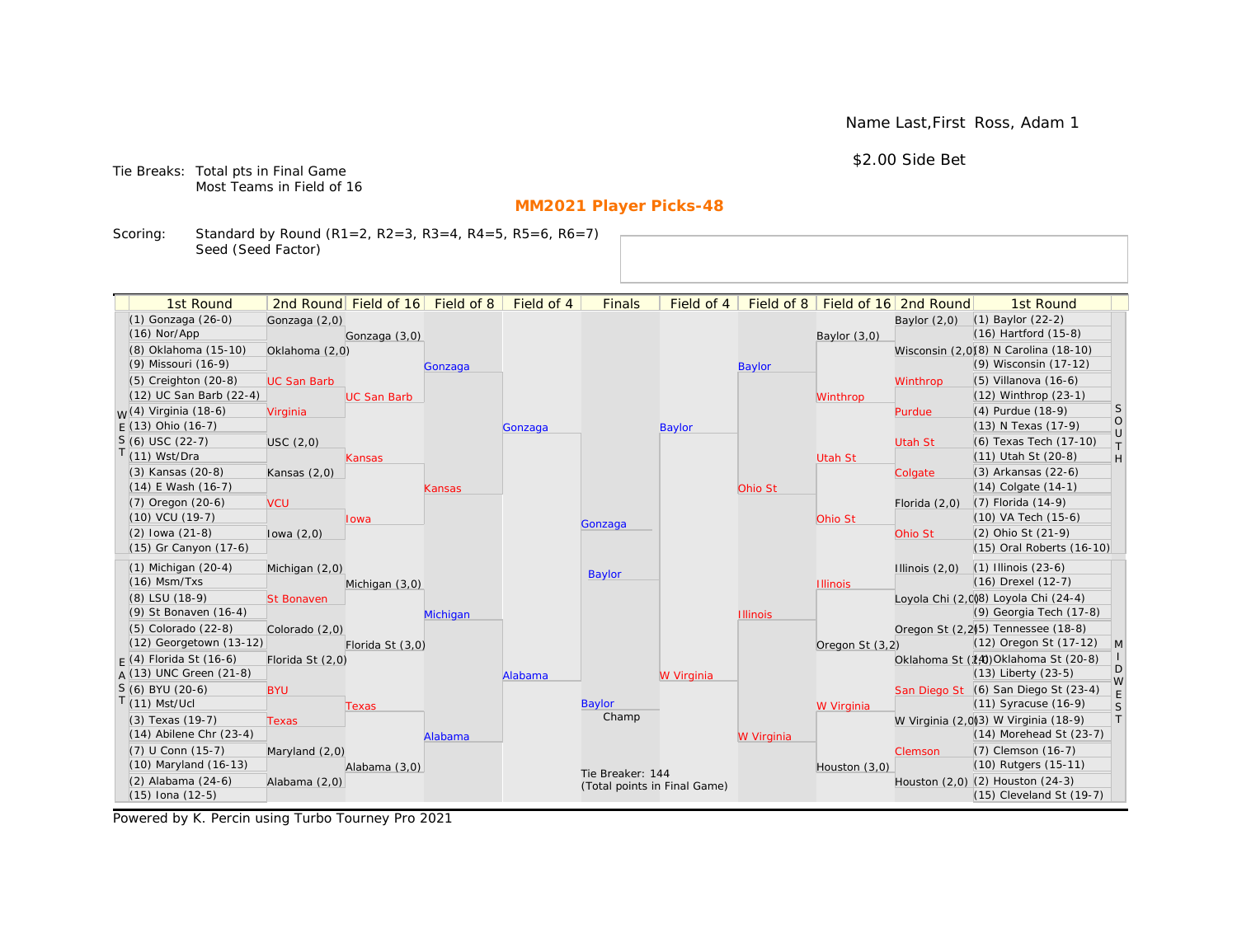Name Last,First Ross, Adam 2

\$2.00 Side Bet

Tie Breaks: Total pts in Final Game Most Teams in Field of 16

# **MM2021 Player Picks-48**

Scoring: Standard by Round (R1=2, R2=3, R3=4, R4=5, R5=6, R6=7) Seed (Seed Factor)

| 1st Round                                       |                    | 2nd Round Field of 16 | Field of 8 | Field of 4 | <b>Finals</b>                | Field of 4    | Field of $8$     |                 | Field of 16 2nd Round | 1st Round                                                        |                   |
|-------------------------------------------------|--------------------|-----------------------|------------|------------|------------------------------|---------------|------------------|-----------------|-----------------------|------------------------------------------------------------------|-------------------|
| (1) Gonzaga (26-0)                              | Gonzaga (2,0)      |                       |            |            |                              |               |                  |                 | Baylor $(2,0)$        | $(1)$ Baylor $(22-2)$                                            |                   |
| $(16)$ Nor/App                                  |                    | Gonzaga (3,0)         |            |            |                              |               |                  | Baylor $(3,0)$  |                       | $(16)$ Hartford $(15-8)$                                         |                   |
| (8) Oklahoma (15-10)                            | Missouri           |                       |            |            |                              |               |                  |                 |                       | Wisconsin (2,0)(8) N Carolina (18-10)                            |                   |
| (9) Missouri (16-9)                             |                    |                       | Gonzaga    |            |                              |               | <b>Baylor</b>    |                 |                       | (9) Wisconsin (17-12)                                            |                   |
| (5) Creighton (20-8)                            | <b>UC San Barb</b> |                       |            |            |                              |               |                  |                 | Winthrop              | $(5)$ Villanova $(16-6)$                                         |                   |
| (12) UC San Barb (22-4)                         |                    | <b>UC San Barb</b>    |            |            |                              |               |                  | Winthrop        |                       | $(12)$ Winthrop $(23-1)$                                         |                   |
| <sub>M</sub> /(4) Virginia (18-6)               | Virginia           |                       |            |            |                              |               |                  |                 | Purdue                | (4) Purdue (18-9)                                                | <sub>S</sub>      |
| $F(13)$ Ohio (16-7)                             |                    |                       |            | Gonzaga    |                              | <b>Baylor</b> |                  |                 |                       | (13) N Texas (17-9)                                              | $\circ$<br>$\cup$ |
| $S(6)$ USC (22-7)                               | USC (2,0)          |                       |            |            |                              |               |                  |                 |                       | Texas Tech (2.06) Texas Tech (17-10)                             | $\top$            |
| $T(11)$ Wst/Dra                                 |                    | USC(3,0)              |            |            |                              |               |                  | Arkansas (3,0)  |                       | (11) Utah St (20-8)                                              | H                 |
| (3) Kansas (20-8)                               | Kansas $(2,0)$     |                       |            |            |                              |               |                  |                 |                       | Arkansas (2,0)(3) Arkansas (22-6)                                |                   |
| $(14)$ E Wash $(16-7)$                          |                    |                       | Oregon     |            |                              |               | Ohio St          |                 |                       | $(14)$ Colgate $(14-1)$                                          |                   |
| $(7)$ Oregon $(20-6)$                           | Oregon $(2,0)$     |                       |            |            |                              |               |                  |                 | Florida $(2,0)$       | (7) Florida (14-9)                                               |                   |
| (10) VCU (19-7)                                 |                    | Oregon $(3,0)$        |            |            | Michigan                     |               |                  | Ohio St         |                       | (10) VA Tech (15-6)                                              |                   |
| $(2)$ lowa $(21-8)$                             | lowa $(2,0)$       |                       |            |            |                              |               |                  |                 | Ohio St               | (2) Ohio St (21-9)                                               |                   |
| (15) Gr Canyon (17-6)                           |                    |                       |            |            |                              |               |                  |                 |                       | (15) Oral Roberts (16-10)                                        |                   |
| $(1)$ Michigan $(20-4)$                         | Michigan (2,0)     |                       |            |            | Houston                      |               |                  |                 | Illinois $(2,0)$      | $(1)$ Illinois $(23-6)$                                          |                   |
| $(16)$ Msm/Txs                                  |                    | Michigan (3,0)        |            |            |                              |               |                  | <b>Illinois</b> |                       | (16) Drexel (12-7)                                               |                   |
| (8) LSU (18-9)                                  | LSU(2,0)           |                       |            |            |                              |               |                  |                 |                       | Loyola Chi (2,008) Loyola Chi (24-4)                             |                   |
| (9) St Bonaven (16-4)                           |                    |                       | Michigan   |            |                              |               | <b>Tennessee</b> |                 |                       | (9) Georgia Tech (17-8)                                          |                   |
| (5) Colorado (22-8)                             | Colorado (2,0)     |                       |            |            |                              |               |                  |                 | <b>Tennessee</b>      | (5) Tennessee (18-8)                                             |                   |
| (12) Georgetown (13-12)                         |                    | Colorado              |            |            |                              |               |                  | Tennessee       |                       | (12) Oregon St (17-12)                                           | M                 |
| $F(4)$ Florida St (16-6)                        | Florida St (2,0)   |                       |            |            |                              |               |                  |                 |                       | Oklahoma St (14) Oklahoma St (20-8)                              | D                 |
| $A(13)$ UNC Green (21-8)                        |                    |                       |            | Michigan   |                              | Houston       |                  |                 |                       | $(13)$ Liberty $(23-5)$                                          | W                 |
| $S(6)$ BYU (20-6)                               | <b>BYU</b>         |                       |            |            |                              |               |                  |                 |                       | San Diego St (6) San Diego St (23-4)                             | $\mathsf E$       |
| $T(11)$ Mst/Ucl                                 |                    | <b>Texas</b>          |            |            | Michigan<br>Champ            |               |                  | W Virginia      |                       | $(11)$ Syracuse $(16-9)$                                         | S                 |
| (3) Texas (19-7)<br>$(14)$ Abilene Chr $(23-4)$ | <b>Texas</b>       |                       |            |            |                              |               |                  |                 |                       | W Virginia (2,0)(3) W Virginia (18-9)<br>(14) Morehead St (23-7) | T                 |
|                                                 |                    |                       | Alabama    |            |                              |               | <b>Houston</b>   |                 |                       |                                                                  |                   |
| (7) U Conn (15-7)<br>(10) Maryland (16-13)      | U Conn             |                       |            |            |                              |               |                  |                 | Clemson               | (7) Clemson (16-7)<br>(10) Rutgers (15-11)                       |                   |
| (2) Alabama (24-6)                              |                    | Alabama (3,0)         |            |            | Tie Breaker: 144             |               |                  | Houston (3,0)   |                       | Houston (2,0) (2) Houston (24-3)                                 |                   |
| $(15)$ Iona $(12-5)$                            | Alabama (2,0)      |                       |            |            | (Total points in Final Game) |               |                  |                 |                       | (15) Cleveland St (19-7)                                         |                   |
|                                                 |                    |                       |            |            |                              |               |                  |                 |                       |                                                                  |                   |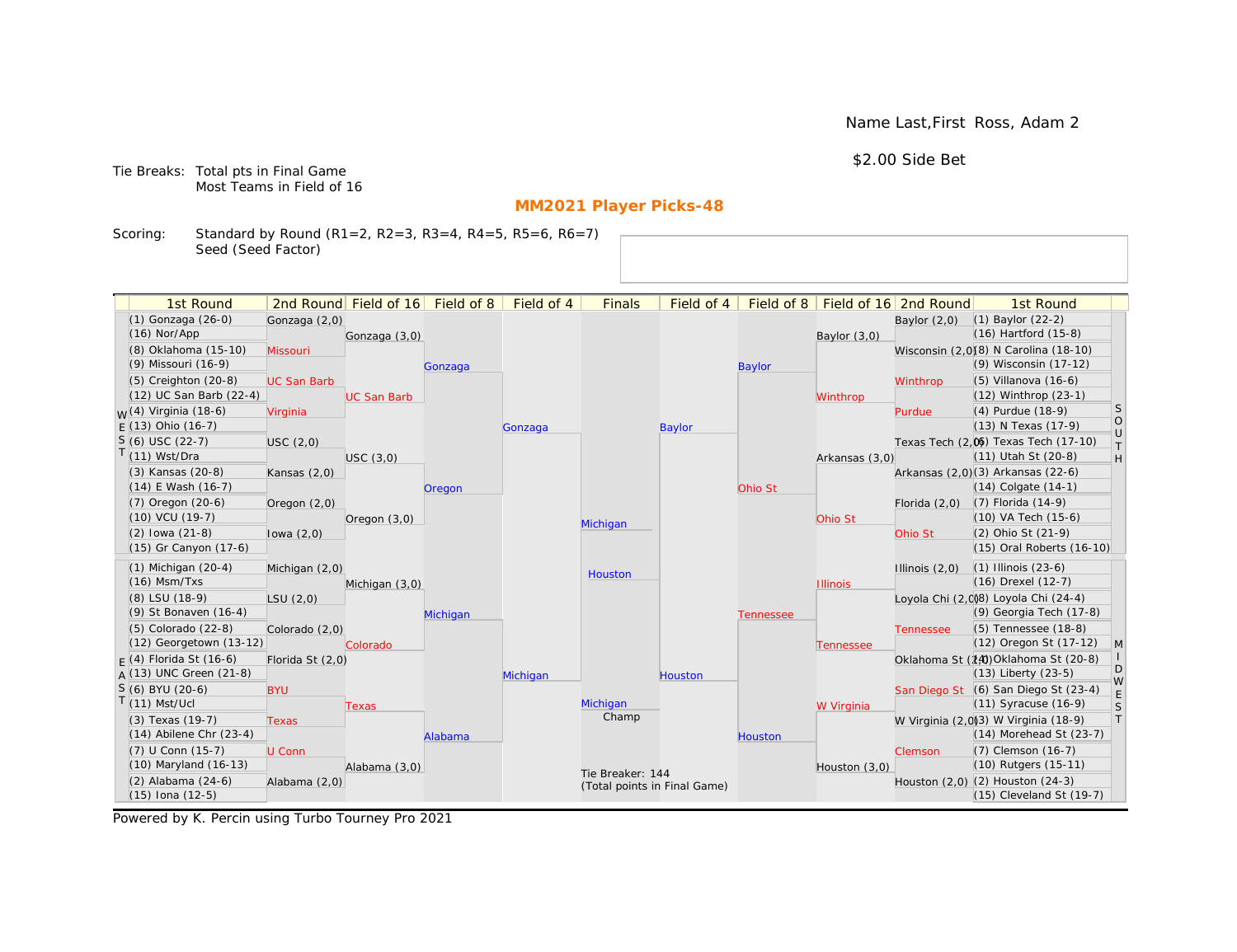Name Last,First Schick, Coen

\$2.00 Side Bet

Tie Breaks: Total pts in Final Game Most Teams in Field of 16

# **MM2021 Player Picks-48**

Scoring: Standard by Round (R1=2, R2=3, R3=4, R4=5, R5=6, R6=7) Seed (Seed Factor)

| 1st Round                                  |                  | 2nd Round Field of 16 | Field of 8 | Field of 4 | <b>Finals</b>                | Field of 4      | Field of $8$    |                 | Field of 16 2nd Round | 1st Round                                                    |                   |
|--------------------------------------------|------------------|-----------------------|------------|------------|------------------------------|-----------------|-----------------|-----------------|-----------------------|--------------------------------------------------------------|-------------------|
| (1) Gonzaga (26-0)                         | Gonzaga (2,0)    |                       |            |            |                              |                 |                 |                 | Baylor $(2,0)$        | $(1)$ Baylor $(22-2)$                                        |                   |
| $(16)$ Nor/App                             |                  | Gonzaga (3,0)         |            |            |                              |                 |                 | Baylor $(3,0)$  |                       | $(16)$ Hartford $(15-8)$                                     |                   |
| (8) Oklahoma (15-10)                       | Missouri         |                       |            |            |                              |                 |                 |                 |                       | Wisconsin (2,0)(8) N Carolina (18-10)                        |                   |
| (9) Missouri (16-9)                        |                  |                       | Gonzaga    |            |                              |                 | <b>Baylor</b>   |                 |                       | (9) Wisconsin (17-12)                                        |                   |
| (5) Creighton (20-8)                       | Creighton (2,0)  |                       |            |            |                              |                 |                 |                 | Winthrop              | $(5)$ Villanova $(16-6)$                                     |                   |
| (12) UC San Barb (22-4)                    |                  | Creighton (3,0)       |            |            |                              |                 |                 | Purdue          |                       | $(12)$ Winthrop $(23-1)$                                     |                   |
| <sub>M</sub> /(4) Virginia (18-6)          | Ohio $(2,3)$     |                       |            |            |                              |                 |                 |                 | Purdue                | (4) Purdue (18-9)                                            | <sub>S</sub>      |
| $F(13)$ Ohio (16-7)                        |                  |                       |            | Gonzaga    |                              | <b>Baylor</b>   |                 |                 |                       | (13) N Texas (17-9)                                          | $\circ$<br>$\cup$ |
| $S(6)$ USC (22-7)                          | USC(2,0)         |                       |            |            |                              |                 |                 |                 |                       | Texas Tech (2.06) Texas Tech (17-10)                         | $\top$            |
| $T(11)$ Wst/Dra                            |                  | USC(3,0)              |            |            |                              |                 |                 | Arkansas (3,0)  |                       | (11) Utah St (20-8)                                          | H                 |
| (3) Kansas (20-8)                          | Kansas $(2,0)$   |                       |            |            |                              |                 |                 |                 |                       | Arkansas (2,0)(3) Arkansas (22-6)                            |                   |
| $(14)$ E Wash $(16-7)$                     |                  |                       | Iowa       |            |                              |                 | Ohio St         |                 |                       | $(14)$ Colgate $(14-1)$                                      |                   |
| $(7)$ Oregon $(20-6)$                      | Oregon $(2,0)$   |                       |            |            |                              |                 |                 |                 | <b>VA Tech</b>        | (7) Florida (14-9)                                           |                   |
| (10) VCU (19-7)                            |                  | lowa                  |            |            | Gonzaga                      |                 |                 | Ohio St         |                       | (10) VA Tech (15-6)                                          |                   |
| $(2)$ lowa $(21-8)$                        | lowa $(2,0)$     |                       |            |            |                              |                 |                 |                 | Ohio St               | (2) Ohio St (21-9)                                           |                   |
| (15) Gr Canyon (17-6)                      |                  |                       |            |            |                              |                 |                 |                 |                       | (15) Oral Roberts (16-10)                                    |                   |
| $(1)$ Michigan $(20-4)$                    | Michigan (2,0)   |                       |            |            | <b>Illinois</b>              |                 |                 |                 | Illinois $(2,0)$      | $(1)$ Illinois $(23-6)$                                      |                   |
| $(16)$ Msm/Txs                             |                  | Michigan (3,0)        |            |            |                              |                 |                 | <b>Illinois</b> |                       | (16) Drexel (12-7)                                           |                   |
| (8) LSU (18-9)                             | LSU(2,0)         |                       |            |            |                              |                 |                 |                 |                       | Loyola Chi (2,008) Loyola Chi (24-4)                         |                   |
| (9) St Bonaven (16-4)                      |                  |                       | Michigan   |            |                              |                 | <b>Illinois</b> |                 |                       | (9) Georgia Tech (17-8)                                      |                   |
| (5) Colorado (22-8)                        | Colorado (2,0)   |                       |            |            |                              |                 |                 |                 | <b>Tennessee</b>      | (5) Tennessee (18-8)                                         |                   |
| (12) Georgetown (13-12)                    |                  | Colorado              |            |            |                              |                 |                 | Oklahoma St     |                       | (12) Oregon St (17-12)                                       | M                 |
| $F(4)$ Florida St (16-6)                   | Florida St (2,0) |                       |            |            |                              |                 |                 |                 |                       | Oklahoma St (14) Oklahoma St (20-8)                          | D                 |
| $A(13)$ UNC Green (21-8)                   |                  |                       |            | Michigan   |                              | <b>Illinois</b> |                 |                 |                       | $(13)$ Liberty $(23-5)$                                      | W                 |
| S (6) BYU (20-6)                           | Mst/Ucl(2,2)     |                       |            |            |                              |                 |                 |                 |                       | San Diego St (6) San Diego St (23-4)                         | $\mathsf E$       |
| $T(11)$ Mst/Ucl                            |                  | Texas                 |            |            | Gonzaga<br>Champ             |                 |                 | W Virginia      |                       | $(11)$ Syracuse $(16-9)$                                     | S                 |
| (3) Texas (19-7)                           | Texas            |                       |            |            |                              |                 |                 |                 |                       | W Virginia (2,0)(3) W Virginia (18-9)                        | T                 |
| $(14)$ Abilene Chr $(23-4)$                |                  |                       | Texas      |            |                              |                 | <b>Houston</b>  |                 |                       | (14) Morehead St (23-7)                                      |                   |
| (7) U Conn (15-7)<br>(10) Maryland (16-13) | U Conn           |                       |            |            |                              |                 |                 |                 |                       | Rutgers (2,0) (7) Clemson (16-7)<br>(10) Rutgers (15-11)     |                   |
|                                            |                  | Alabama (3,0)         |            |            | Tie Breaker: 142             |                 |                 | Houston (3,0)   |                       |                                                              |                   |
| (2) Alabama (24-6)<br>$(15)$ Iona $(12-5)$ | Alabama (2,0)    |                       |            |            | (Total points in Final Game) |                 |                 |                 |                       | Houston (2,0) (2) Houston (24-3)<br>(15) Cleveland St (19-7) |                   |
|                                            |                  |                       |            |            |                              |                 |                 |                 |                       |                                                              |                   |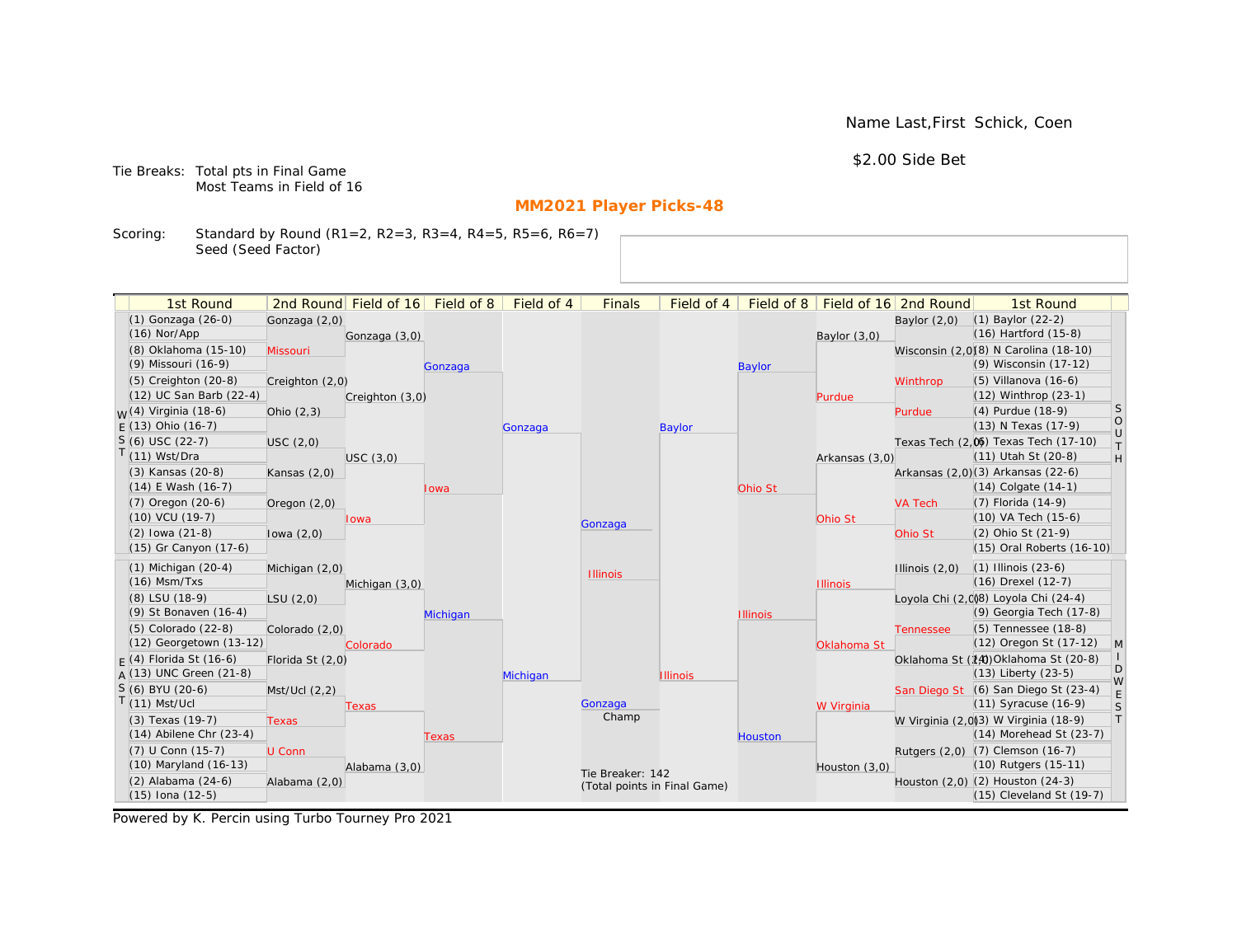Name Last,First Schick, Kelly

\$2.00 Side Bet

Tie Breaks: Total pts in Final Game Most Teams in Field of 16

# **MM2021 Player Picks-48**

Scoring: Standard by Round (R1=2, R2=3, R3=4, R4=5, R5=6, R6=7) Seed (Seed Factor)

| 1st Round                        |                   | 2nd Round Field of 16 Field of 8 |          | Field of 4 | <b>Finals</b>                | Field of 4   |                  |                 | Field of 8   Field of 16 2nd Round | 1st Round                            |                   |
|----------------------------------|-------------------|----------------------------------|----------|------------|------------------------------|--------------|------------------|-----------------|------------------------------------|--------------------------------------|-------------------|
| (1) Gonzaga (26-0)               | Gonzaga (2,0)     |                                  |          |            |                              |              |                  |                 | Baylor $(2,0)$                     | (1) Baylor (22-2)                    |                   |
| $(16)$ Nor/App                   |                   | Gonzaga (3,0)                    |          |            |                              |              |                  | Baylor $(3,0)$  |                                    | (16) Hartford (15-8)                 |                   |
| (8) Oklahoma (15-10)             | Oklahoma (2,0)    |                                  |          |            |                              |              |                  |                 | N Carolina                         | (8) N Carolina (18-10)               |                   |
| (9) Missouri (16-9)              |                   |                                  | Gonzaga  |            |                              |              | <b>Baylor</b>    |                 |                                    | (9) Wisconsin (17-12)                |                   |
| $(5)$ Creighton $(20-8)$         | Creighton (2,0)   |                                  |          |            |                              |              |                  |                 |                                    | Villanova (2,0)(5) Villanova (16-6)  |                   |
| (12) UC San Barb (22-4)          |                   | Creighton (3,0)                  |          |            |                              |              |                  | Villanova (3,0) |                                    | (12) Winthrop (23-1)                 |                   |
| <sub>W</sub> (4) Virginia (18-6) | Virginia          |                                  |          |            |                              |              |                  |                 | Purdue                             | $(4)$ Purdue $(18-9)$                | S                 |
| $E(13)$ Ohio (16-7)              |                   |                                  |          | Iowa       |                              | Ohio St      |                  |                 |                                    | (13) N Texas (17-9)                  | $\circ$<br>$\cup$ |
| $S(6)$ USC (22-7)                | Wst/Dra           |                                  |          |            |                              |              |                  |                 | Utah St                            | (6) Texas Tech (17-10)               | $\top$            |
| (11) Wst/Dra                     |                   | <b>Kansas</b>                    |          |            |                              |              |                  | Arkansas (3,0)  |                                    | (11) Utah St (20-8)                  | H                 |
| (3) Kansas (20-8)                | Kansas $(2,0)$    |                                  |          |            |                              |              |                  |                 |                                    | Arkansas (2,0)(3) Arkansas (22-6)    |                   |
| (14) E Wash (16-7)               |                   |                                  | owa      |            |                              |              | Ohio St          |                 |                                    | $(14)$ Colgate $(14-1)$              |                   |
| (7) Oregon (20-6)                | <b>VCU</b>        |                                  |          |            |                              |              |                  |                 | Florida $(2,0)$                    | (7) Florida (14-9)                   |                   |
| (10) VCU (19-7)                  |                   | Iowa                             |          |            | Michigan                     |              |                  | Ohio St         |                                    | (10) VA Tech (15-6)                  |                   |
| $(2)$ lowa $(21-8)$              | lowa $(2,0)$      |                                  |          |            |                              |              |                  |                 | Ohio St                            | (2) Ohio St (21-9)                   |                   |
| (15) Gr Canyon (17-6)            |                   |                                  |          |            |                              |              |                  |                 |                                    | (15) Oral Roberts (16-10)            |                   |
| $(1)$ Michigan $(20-4)$          | Michigan (2,0)    |                                  |          |            | Ohio St                      |              |                  |                 | Illinois $(2,0)$                   | $(1)$ Illinois $(23-6)$              |                   |
| $(16)$ Msm/Txs                   |                   | Michigan (3,0)                   |          |            |                              |              |                  | <b>Illinois</b> |                                    | (16) Drexel (12-7)                   |                   |
| (8) LSU (18-9)                   | <b>St Bonaven</b> |                                  |          |            |                              |              |                  |                 | Georgia Tech                       | (8) Loyola Chi (24-4)                |                   |
| (9) St Bonaven (16-4)            |                   |                                  | Michigan |            |                              |              | <b>Tennessee</b> |                 |                                    | (9) Georgia Tech (17-8)              |                   |
| (5) Colorado (22-8)              | Colorado (2,0)    |                                  |          |            |                              |              |                  |                 | <b>Tennessee</b>                   | (5) Tennessee (18-8)                 |                   |
| (12) Georgetown (13-12)          |                   | Florida St (3,0)                 |          |            |                              |              |                  | Tennessee       |                                    | (12) Oregon St (17-12)               | $\mathsf{M}$      |
| $F(4)$ Florida St (16-6)         | Florida St (2,0)  |                                  |          |            |                              |              |                  |                 | Liberty                            | (4) Oklahoma St (20-8)               |                   |
| A (13) UNC Green (21-8)          |                   |                                  |          | Michigan   |                              | San Diego St |                  |                 |                                    | $(13)$ Liberty $(23-5)$              | D<br>W            |
| $S(6)$ BYU (20-6)                | <b>BYU</b>        |                                  |          |            |                              |              |                  |                 |                                    | San Diego St (6) San Diego St (23-4) | E                 |
| $(11)$ Mst/Ucl                   |                   | Texas                            |          |            | Michigan                     |              |                  | San Diego St    |                                    | (11) Syracuse (16-9)                 | S                 |
| (3) Texas (19-7)                 | <b>Texas</b>      |                                  |          |            | Champ                        |              |                  |                 |                                    | W Virginia (2,0)3) W Virginia (18-9) | $\top$            |
| $(14)$ Abilene Chr $(23-4)$      |                   |                                  | Texas    |            |                              |              | San Diego St     |                 |                                    | $(14)$ Morehead St $(23-7)$          |                   |
| (7) U Conn (15-7)                | Maryland (2,0)    |                                  |          |            |                              |              |                  |                 | Clemson                            | (7) Clemson (16-7)                   |                   |
| (10) Maryland (16-13)            |                   | Alabama (3,0)                    |          |            | Tie Breaker: 150             |              |                  | Clemson         |                                    | (10) Rutgers (15-11)                 |                   |
| (2) Alabama (24-6)               | Alabama (2,0)     |                                  |          |            | (Total points in Final Game) |              |                  |                 |                                    | Houston (2,0) (2) Houston (24-3)     |                   |
| (15) Iona (12-5)                 |                   |                                  |          |            |                              |              |                  |                 |                                    | (15) Cleveland St (19-7)             |                   |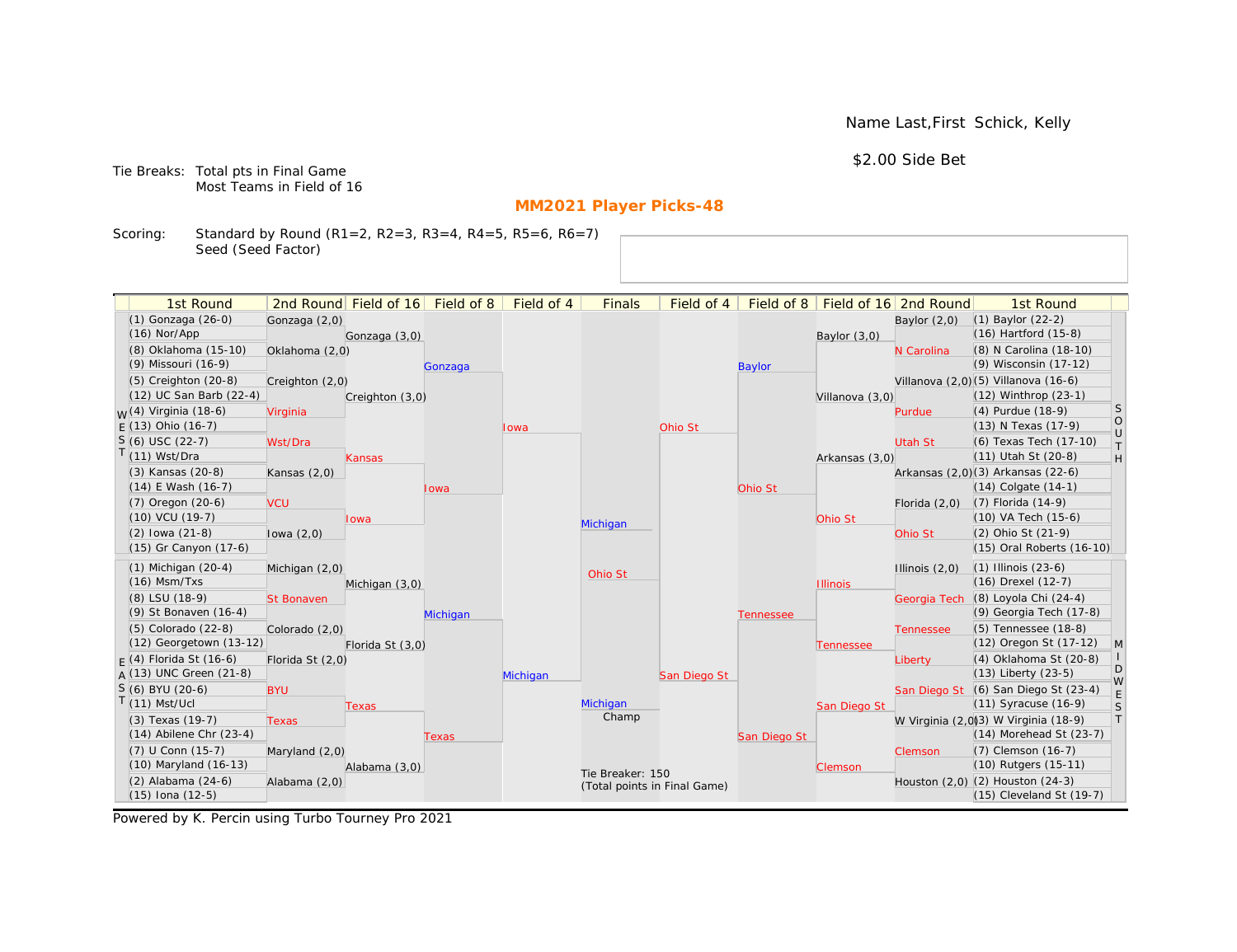Name Last,First Sell, Chuck 1

\$2.00 Side Bet 8998 9106

Tie Breaks: Total pts in Final Game Most Teams in Field of 16

# **MM2021 Player Picks-48**

Scoring: Standard by Round (R1=2, R2=3, R3=4, R4=5, R5=6, R6=7) Seed (Seed Factor)

| 1st Round                                       |                    | 2nd Round Field of 16 | Field of 8 | Field of 4 | <b>Finals</b>                | Field of 4    | Field of 8      |                 | Field of 16 2nd Round | 1st Round                                                           |                                                                   |
|-------------------------------------------------|--------------------|-----------------------|------------|------------|------------------------------|---------------|-----------------|-----------------|-----------------------|---------------------------------------------------------------------|-------------------------------------------------------------------|
| (1) Gonzaga (26-0)                              | Gonzaga (2,0)      |                       |            |            |                              |               |                 |                 | Baylor $(2,0)$        | $(1)$ Baylor $(22-2)$                                               |                                                                   |
| $(16)$ Nor/App                                  |                    | Gonzaga (3,0)         |            |            |                              |               |                 | Baylor (3,0)    |                       | $(16)$ Hartford $(15-8)$                                            |                                                                   |
| (8) Oklahoma (15-10)                            | Missouri           |                       |            |            |                              |               |                 |                 |                       | Wisconsin (2,0)(8) N Carolina (18-10)                               |                                                                   |
| (9) Missouri (16-9)                             |                    |                       | Gonzaga    |            |                              |               | <b>Baylor</b>   |                 |                       | (9) Wisconsin (17-12)                                               |                                                                   |
| (5) Creighton (20-8)                            | <b>UC San Barb</b> |                       |            |            |                              |               |                 |                 |                       | Villanova (2,0)(5) Villanova (16-6)                                 |                                                                   |
| (12) UC San Barb (22-4)                         |                    | <b>UC San Barb</b>    |            |            |                              |               |                 | Purdue          |                       | (12) Winthrop (23-1)                                                |                                                                   |
| <sub>W</sub> (4) Virginia (18-6)                | Virginia           |                       |            |            |                              |               |                 |                 | Purdue                | (4) Purdue (18-9)                                                   | <b>S</b>                                                          |
| $E(13)$ Ohio (16-7)                             |                    |                       |            | Gonzaga    |                              | <b>Baylor</b> |                 |                 |                       | (13) N Texas (17-9)                                                 | $\circ$<br>$\cup$                                                 |
| $S(6)$ USC (22-7)                               | Wst/Dra            |                       |            |            |                              |               |                 |                 |                       | Texas Tech (2,0) Texas Tech (17-10)                                 | $\top$                                                            |
| $T(11)$ Wst/Dra                                 |                    | Kansas                |            |            |                              |               |                 | Arkansas (3,0)  |                       | (11) Utah St (20-8)                                                 | $\mathsf{H}% _{\mathsf{H}}^{\ast}=\mathsf{H}_{\mathsf{H}}^{\ast}$ |
| (3) Kansas (20-8)                               | Kansas $(2,0)$     |                       |            |            |                              |               |                 |                 |                       | Arkansas (2,0)(3) Arkansas (22-6)                                   |                                                                   |
| $(14)$ E Wash $(16-7)$                          |                    |                       | Iowa       |            |                              |               | <b>Arkansas</b> |                 |                       | $(14)$ Colgate $(14-1)$                                             |                                                                   |
| $(7)$ Oregon $(20-6)$                           | <b>VCU</b>         |                       |            |            |                              |               |                 |                 | <b>VA Tech</b>        | $(7)$ Florida $(14-9)$                                              |                                                                   |
| $(10)$ VCU $(19-7)$                             |                    | lowa                  |            |            | Gonzaga                      |               |                 | Ohio St         |                       | $(10)$ VA Tech $(15-6)$                                             |                                                                   |
| $(2)$ lowa $(21-8)$                             | lowa $(2,0)$       |                       |            |            |                              |               |                 |                 | Ohio St               | (2) Ohio St (21-9)                                                  |                                                                   |
| (15) Gr Canyon (17-6)                           |                    |                       |            |            |                              |               |                 |                 |                       | (15) Oral Roberts (16-10)                                           |                                                                   |
| $(1)$ Michigan $(20-4)$                         | Michigan (2,0)     |                       |            |            | Houston                      |               |                 |                 | Illinois $(2,0)$      | $(1)$ Illinois $(23-6)$                                             |                                                                   |
| $(16)$ Msm/Txs                                  |                    | Michigan (3,0)        |            |            |                              |               |                 | <b>Illinois</b> |                       | (16) Drexel (12-7)                                                  |                                                                   |
| (8) LSU (18-9)                                  | <b>St Bonaven</b>  |                       |            |            |                              |               |                 |                 |                       | Loyola Chi (2,0)8) Loyola Chi (24-4)                                |                                                                   |
| (9) St Bonaven (16-4)                           |                    |                       | Michigan   |            |                              |               | Oklahoma St     |                 |                       | (9) Georgia Tech (17-8)                                             |                                                                   |
| (5) Colorado (22-8)                             | Colorado (2,0)     |                       |            |            |                              |               |                 |                 | <b>Tennessee</b>      | (5) Tennessee (18-8)                                                |                                                                   |
| (12) Georgetown (13-12)                         |                    | Colorado              |            |            |                              |               |                 | Oklahoma St     |                       | (12) Oregon St (17-12)                                              | M                                                                 |
| $F(4)$ Florida St (16-6)                        | Florida St (2,0)   |                       |            |            |                              |               |                 |                 |                       | Oklahoma St (14) Oklahoma St (20-8)                                 | D                                                                 |
| $A(13)$ UNC Green (21-8)                        |                    |                       |            | Alabama    |                              | Houston       |                 |                 |                       | $(13)$ Liberty $(23-5)$                                             | W                                                                 |
| S (6) BYU (20-6)<br>$T(11)$ Mst/Ucl             | <b>BYU</b>         |                       |            |            |                              |               |                 |                 |                       | Syracuse (2,2)(6) San Diego St (23-4)                               | E                                                                 |
|                                                 |                    | <b>BYU</b>            |            |            | Gonzaga<br>Champ             |               |                 | W Virginia      |                       | $(11)$ Syracuse $(16-9)$                                            | S<br> T                                                           |
| (3) Texas (19-7)<br>$(14)$ Abilene Chr $(23-4)$ | <b>Texas</b>       |                       |            |            |                              |               |                 |                 |                       | W Virginia (2,0)3) W Virginia (18-9)<br>$(14)$ Morehead St $(23-7)$ |                                                                   |
| (7) U Conn (15-7)                               |                    |                       | Alabama    |            |                              |               | <b>Houston</b>  |                 |                       | (7) Clemson (16-7)                                                  |                                                                   |
| (10) Maryland (16-13)                           | U Conn             |                       |            |            |                              |               |                 |                 | Clemson               | (10) Rutgers (15-11)                                                |                                                                   |
| (2) Alabama (24-6)                              | Alabama (2,0)      | Alabama (3,0)         |            |            | Tie Breaker: 155             |               |                 | Houston $(3,0)$ |                       | Houston (2,0) (2) Houston (24-3)                                    |                                                                   |
| $(15)$ Iona $(12-5)$                            |                    |                       |            |            | (Total points in Final Game) |               |                 |                 |                       | (15) Cleveland St (19-7)                                            |                                                                   |
|                                                 |                    |                       |            |            |                              |               |                 |                 |                       |                                                                     |                                                                   |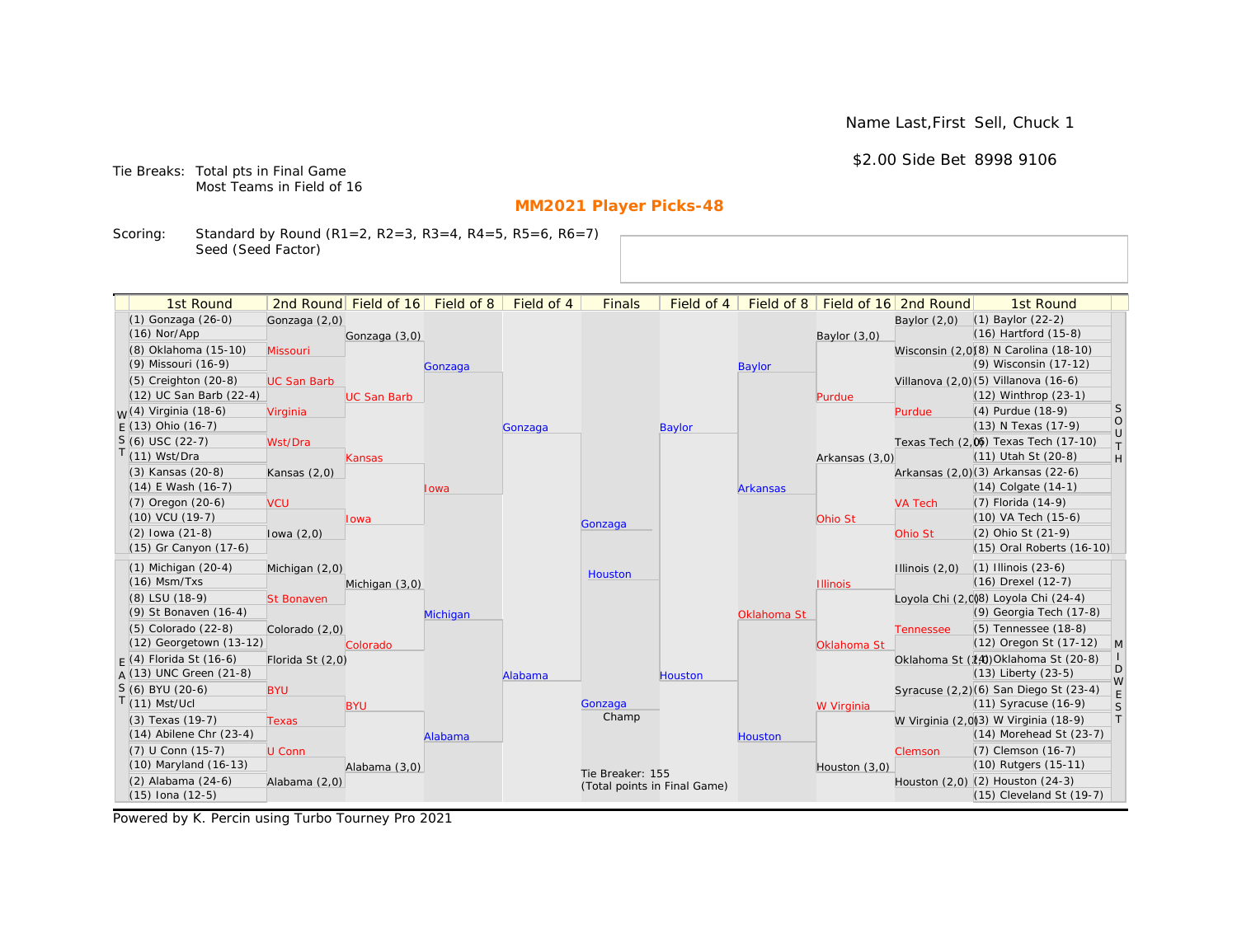Name Last,First Sell, Chuck 2

\$2.00 Side Bet 8888 9217

Tie Breaks: Total pts in Final Game Most Teams in Field of 16

# **MM2021 Player Picks-48**

Scoring: Standard by Round (R1=2, R2=3, R3=4, R4=5, R5=6, R6=7) Seed (Seed Factor)

| 1st Round                                       |                  | 2nd Round Field of 16 Field of 8 |          | Field of 4 | <b>Finals</b>                | Field of 4      | Field of 8      |                 | Field of 16 2nd Round | 1st Round                                       |              |
|-------------------------------------------------|------------------|----------------------------------|----------|------------|------------------------------|-----------------|-----------------|-----------------|-----------------------|-------------------------------------------------|--------------|
| (1) Gonzaga (26-0)<br>$(16)$ Nor/App            | Gonzaga (2,0)    |                                  |          |            |                              |                 |                 |                 | Baylor $(2,0)$        | (1) Baylor (22-2)<br>(16) Hartford (15-8)       |              |
|                                                 |                  | Gonzaga (3,0)                    |          |            |                              |                 |                 | Baylor $(3,0)$  |                       |                                                 |              |
| (8) Oklahoma (15-10)                            | Missouri         |                                  |          |            |                              |                 |                 |                 | N Carolina            | (8) N Carolina (18-10)<br>(9) Wisconsin (17-12) |              |
| (9) Missouri (16-9)                             |                  |                                  | Gonzaga  |            |                              |                 | <b>Baylor</b>   |                 |                       |                                                 |              |
| (5) Creighton (20-8)<br>(12) UC San Barb (22-4) | Creighton (2,0)  |                                  |          |            |                              |                 |                 |                 | Winthrop              | (5) Villanova (16-6)                            |              |
|                                                 |                  | Virginia                         |          |            |                              |                 |                 | Winthrop        |                       | (12) Winthrop (23-1)                            | S            |
| <sub>W</sub> (4) Virginia (18-6)                | Virginia         |                                  |          |            |                              |                 |                 |                 | Purdue                | (4) Purdue (18-9)                               | $\circ$      |
| $E(13)$ Ohio (16-7)                             |                  |                                  |          | Gonzaga    |                              | <b>Baylor</b>   |                 |                 |                       | (13) N Texas (17-9)                             | $\cup$       |
| $S(6)$ USC (22-7)                               | Wst/Dra          |                                  |          |            |                              |                 |                 |                 | Utah St               | (6) Texas Tech (17-10)                          | $\top$       |
| $T(11)$ Wst/Dra                                 |                  | Kansas                           |          |            |                              |                 |                 | Arkansas (3,0)  |                       | (11) Utah St (20-8)                             | H            |
| (3) Kansas (20-8)                               | Kansas $(2,0)$   |                                  |          |            |                              |                 |                 |                 |                       | Arkansas (2,0)(3) Arkansas (22-6)               |              |
| $(14)$ E Wash $(16-7)$                          |                  |                                  | Kansas   |            |                              |                 | <b>Arkansas</b> |                 |                       | $(14)$ Colgate $(14-1)$                         |              |
| $(7)$ Oregon $(20-6)$                           | Oregon $(2,0)$   |                                  |          |            |                              |                 |                 |                 | Florida $(2,0)$       | $(7)$ Florida $(14-9)$                          |              |
| $(10)$ VCU $(19-7)$                             |                  | lowa                             |          |            | Alabama                      |                 |                 | Ohio St         |                       | (10) VA Tech (15-6)                             |              |
| $(2)$ lowa $(21-8)$                             | lowa $(2,0)$     |                                  |          |            |                              |                 |                 |                 | Ohio St               | (2) Ohio St (21-9)                              |              |
| (15) Gr Canyon (17-6)                           |                  |                                  |          |            |                              |                 |                 |                 |                       | (15) Oral Roberts (16-10)                       |              |
| $(1)$ Michigan $(20-4)$                         | Michigan (2,0)   |                                  |          |            | <b>Illinois</b>              |                 |                 |                 | Illinois $(2,0)$      | $(1)$ Illinois $(23-6)$                         |              |
| $(16)$ Msm/Txs                                  |                  | Michigan (3,0)                   |          |            |                              |                 |                 | <b>Illinois</b> |                       | (16) Drexel (12-7)                              |              |
| (8) LSU (18-9)                                  | LSU(2,0)         |                                  |          |            |                              |                 |                 |                 |                       | Loyola Chi (2,0)8) Loyola Chi (24-4)            |              |
| (9) St Bonaven (16-4)                           |                  |                                  | Michigan |            |                              |                 | <b>Illinois</b> |                 |                       | (9) Georgia Tech (17-8)                         |              |
| (5) Colorado (22-8)                             | Colorado (2,0)   |                                  |          |            |                              |                 |                 |                 | <b>Tennessee</b>      | (5) Tennessee (18-8)                            |              |
| (12) Georgetown (13-12)                         |                  | Colorado                         |          |            |                              |                 |                 | Oklahoma St     |                       | (12) Oregon St (17-12)                          | $\mathsf{M}$ |
| $F(4)$ Florida St (16-6)                        | Florida St (2,0) |                                  |          |            |                              |                 |                 |                 |                       | Oklahoma St (14) Oklahoma St (20-8)             | D            |
| $A(13)$ UNC Green (21-8)                        |                  |                                  |          | Alabama    |                              | <b>Illinois</b> |                 |                 |                       | (13) Liberty (23-5)                             | W            |
| S (6) BYU (20-6)                                | <b>BYU</b>       |                                  |          |            |                              |                 |                 |                 |                       | Syracuse (2,2)(6) San Diego St (23-4)           | $\mathsf E$  |
| $T(11)$ Mst/Ucl                                 |                  | <b>BYU</b>                       |          |            | <b>Illinois</b>              |                 |                 | W Virginia      |                       | (11) Syracuse (16-9)                            | S            |
| (3) Texas (19-7)                                | <b>Texas</b>     |                                  |          |            | Champ                        |                 |                 |                 |                       | W Virginia (2,0)3) W Virginia (18-9)            | $\top$       |
| $(14)$ Abilene Chr $(23-4)$                     |                  |                                  | Alabama  |            |                              |                 | W Virginia      |                 |                       | $(14)$ Morehead St $(23-7)$                     |              |
| (7) U Conn (15-7)                               | Maryland $(2,0)$ |                                  |          |            |                              |                 |                 |                 | Clemson               | (7) Clemson (16-7)                              |              |
| (10) Maryland (16-13)                           |                  | Alabama (3,0)                    |          |            | Tie Breaker: 151             |                 |                 | Houston (3,0)   |                       | (10) Rutgers (15-11)                            |              |
| $(2)$ Alabama $(24-6)$                          | Alabama (2,0)    |                                  |          |            | (Total points in Final Game) |                 |                 |                 |                       | Houston (2,0) (2) Houston (24-3)                |              |
| $(15)$ Iona $(12-5)$                            |                  |                                  |          |            |                              |                 |                 |                 |                       | (15) Cleveland St (19-7)                        |              |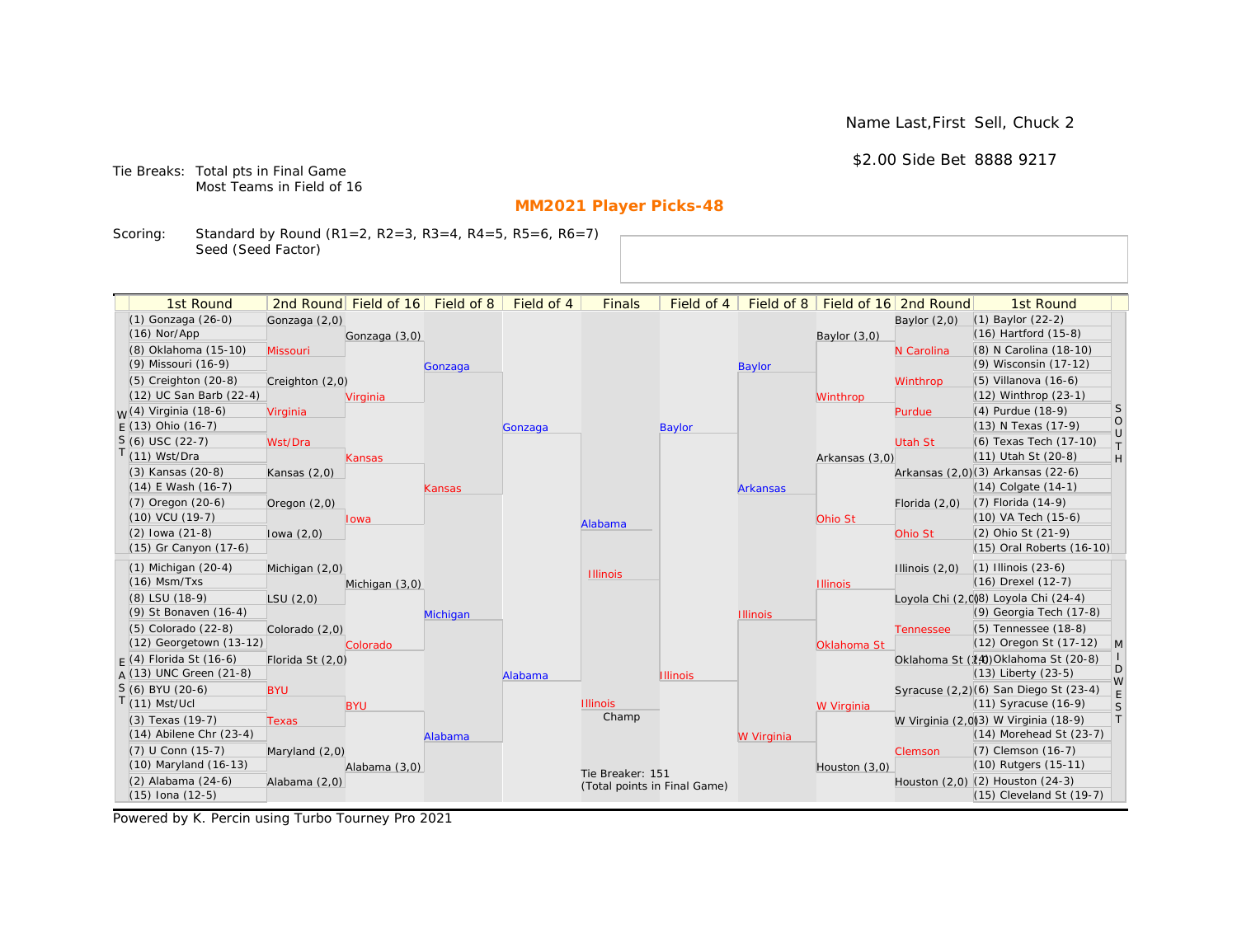Name Last,First Sell, Don 1

\$2.00 Side Bet 9001 - 8596

Tie Breaks: Total pts in Final Game Most Teams in Field of 16

# **MM2021 Player Picks-48**

Scoring: Standard by Round (R1=2, R2=3, R3=4, R4=5, R5=6, R6=7) Seed (Seed Factor)

| 2nd Round Field of 16 Field of 8<br>Field of 16 2nd Round<br>(1) Gonzaga (26-0)<br>(1) Baylor (22-2)<br>Gonzaga (2,0)<br>Baylor $(2,0)$<br>(16) Hartford (15-8)<br>$(16)$ Nor/App<br>Gonzaga (3,0)<br>Baylor $(3,0)$<br>(8) Oklahoma (15-10)<br>(8) N Carolina (18-10)<br>Missouri<br>N Carolina<br>(9) Wisconsin (17-12)<br>(9) Missouri (16-9)<br><b>Baylor</b><br>Gonzaga<br>(5) Creighton (20-8)<br>(5) Villanova (16-6)<br><b>UC San Barb</b><br>Winthrop<br>(12) UC San Barb (22-4)<br>(12) Winthrop (23-1)<br><b>Ohio</b><br>Purdue<br>S<br>$W(4)$ Virginia (18-6)<br>(4) Purdue (18-9)<br>Ohio $(2,3)$<br>Purdue<br>$\circ$<br>(13) N Texas (17-9)<br>$E(13)$ Ohio (16-7)<br><b>Baylor</b><br>Gonzaga<br>$\cup$<br>$S(6)$ USC (22-7)<br>Texas Tech (2,0) Texas Tech (17-10)<br>USC (2,0)<br>$\top$<br>$T(11)$ Wst/Dra<br>(11) Utah St (20-8)<br>H<br>USC(3,0)<br>Arkansas (3,0)<br>(3) Kansas (20-8)<br>Arkansas (2,0)(3) Arkansas (22-6)<br>Kansas $(2,0)$<br>$(14)$ E Wash $(16-7)$<br>$(14)$ Colgate $(14-1)$<br><b>USC</b><br>Ohio St<br>$(7)$ Oregon $(20-6)$<br>$(7)$ Florida $(14-9)$<br>Oregon $(2,0)$<br>Florida $(2,0)$<br>(10) VA Tech (15-6)<br>$(10)$ VCU $(19-7)$<br>Ohio St<br>lowa<br>Gonzaga<br>(2) Ohio St (21-9)<br>$(2)$ lowa $(21-8)$<br>Ohio St<br>lowa $(2,0)$<br>(15) Gr Canyon (17-6)<br>(15) Oral Roberts (16-10)<br>$(1)$ Michigan $(20-4)$<br>$(1)$ Illinois $(23-6)$<br>Illinois $(2,0)$<br>Michigan (2,0)<br>Baylor<br>$(16)$ Msm/Txs<br>(16) Drexel (12-7)<br>LSU<br><b>Illinois</b><br>Loyola Chi (2,0)8) Loyola Chi (24-4)<br>(8) LSU (18-9)<br>LSU(2,0)<br>(9) Georgia Tech (17-8)<br>(9) St Bonaven (16-4)<br>LSU<br>Oklahoma St<br>(5) Colorado (22-8)<br>Oregon St (2,2)(5) Tennessee (18-8)<br>Colorado (2,0)<br>(12) Georgetown (13-12)<br>(12) Oregon St (17-12)<br>$\mathsf{M}$<br>Florida St (3,0)<br>Oklahoma St<br>Oklahoma St (14) Oklahoma St (20-8)<br>$F(4)$ Florida St (16-6)<br>Florida St (2,0)<br>D<br>$A(13)$ UNC Green (21-8)<br>(13) Liberty (23-5)<br>Oklahoma St<br>Alabama<br>W<br>S (6) BYU (20-6)<br>San Diego St (6) San Diego St (23-4)<br><b>BYU</b><br>$\mathsf E$<br>$T(11)$ Mst/Ucl<br>Baylor<br>(11) Syracuse (16-9)<br>S<br>W Virginia<br>Texas<br>Champ<br>$\top$<br>W Virginia (2,0)3) W Virginia (18-9)<br>(3) Texas (19-7)<br><b>Texas</b><br>$(14)$ Abilene Chr $(23-4)$<br>$(14)$ Morehead St $(23-7)$<br>W Virginia<br>Alabama<br>(7) U Conn (15-7)<br>(7) Clemson (16-7)<br>U Conn<br>Clemson<br>(10) Maryland (16-13)<br>(10) Rutgers (15-11)<br>Alabama (3,0)<br>Houston (3,0)<br>Tie Breaker: 150<br>$(2)$ Alabama $(24-6)$<br>Houston (2,0) (2) Houston (24-3)<br>Alabama (2,0)<br>(Total points in Final Game)<br>$(15)$ Iona $(12-5)$<br>(15) Cleveland St (19-7) | 1st Round |  | Field of 4 | <b>Finals</b> | Field of 4 | Field of 8 |  | 1st Round |  |
|-------------------------------------------------------------------------------------------------------------------------------------------------------------------------------------------------------------------------------------------------------------------------------------------------------------------------------------------------------------------------------------------------------------------------------------------------------------------------------------------------------------------------------------------------------------------------------------------------------------------------------------------------------------------------------------------------------------------------------------------------------------------------------------------------------------------------------------------------------------------------------------------------------------------------------------------------------------------------------------------------------------------------------------------------------------------------------------------------------------------------------------------------------------------------------------------------------------------------------------------------------------------------------------------------------------------------------------------------------------------------------------------------------------------------------------------------------------------------------------------------------------------------------------------------------------------------------------------------------------------------------------------------------------------------------------------------------------------------------------------------------------------------------------------------------------------------------------------------------------------------------------------------------------------------------------------------------------------------------------------------------------------------------------------------------------------------------------------------------------------------------------------------------------------------------------------------------------------------------------------------------------------------------------------------------------------------------------------------------------------------------------------------------------------------------------------------------------------------------------------------------------------------------------------------------------------------------------------------------------------------------------------------------------------------------------------------------------------------------------------------------------|-----------|--|------------|---------------|------------|------------|--|-----------|--|
|                                                                                                                                                                                                                                                                                                                                                                                                                                                                                                                                                                                                                                                                                                                                                                                                                                                                                                                                                                                                                                                                                                                                                                                                                                                                                                                                                                                                                                                                                                                                                                                                                                                                                                                                                                                                                                                                                                                                                                                                                                                                                                                                                                                                                                                                                                                                                                                                                                                                                                                                                                                                                                                                                                                                                             |           |  |            |               |            |            |  |           |  |
|                                                                                                                                                                                                                                                                                                                                                                                                                                                                                                                                                                                                                                                                                                                                                                                                                                                                                                                                                                                                                                                                                                                                                                                                                                                                                                                                                                                                                                                                                                                                                                                                                                                                                                                                                                                                                                                                                                                                                                                                                                                                                                                                                                                                                                                                                                                                                                                                                                                                                                                                                                                                                                                                                                                                                             |           |  |            |               |            |            |  |           |  |
|                                                                                                                                                                                                                                                                                                                                                                                                                                                                                                                                                                                                                                                                                                                                                                                                                                                                                                                                                                                                                                                                                                                                                                                                                                                                                                                                                                                                                                                                                                                                                                                                                                                                                                                                                                                                                                                                                                                                                                                                                                                                                                                                                                                                                                                                                                                                                                                                                                                                                                                                                                                                                                                                                                                                                             |           |  |            |               |            |            |  |           |  |
|                                                                                                                                                                                                                                                                                                                                                                                                                                                                                                                                                                                                                                                                                                                                                                                                                                                                                                                                                                                                                                                                                                                                                                                                                                                                                                                                                                                                                                                                                                                                                                                                                                                                                                                                                                                                                                                                                                                                                                                                                                                                                                                                                                                                                                                                                                                                                                                                                                                                                                                                                                                                                                                                                                                                                             |           |  |            |               |            |            |  |           |  |
|                                                                                                                                                                                                                                                                                                                                                                                                                                                                                                                                                                                                                                                                                                                                                                                                                                                                                                                                                                                                                                                                                                                                                                                                                                                                                                                                                                                                                                                                                                                                                                                                                                                                                                                                                                                                                                                                                                                                                                                                                                                                                                                                                                                                                                                                                                                                                                                                                                                                                                                                                                                                                                                                                                                                                             |           |  |            |               |            |            |  |           |  |
|                                                                                                                                                                                                                                                                                                                                                                                                                                                                                                                                                                                                                                                                                                                                                                                                                                                                                                                                                                                                                                                                                                                                                                                                                                                                                                                                                                                                                                                                                                                                                                                                                                                                                                                                                                                                                                                                                                                                                                                                                                                                                                                                                                                                                                                                                                                                                                                                                                                                                                                                                                                                                                                                                                                                                             |           |  |            |               |            |            |  |           |  |
|                                                                                                                                                                                                                                                                                                                                                                                                                                                                                                                                                                                                                                                                                                                                                                                                                                                                                                                                                                                                                                                                                                                                                                                                                                                                                                                                                                                                                                                                                                                                                                                                                                                                                                                                                                                                                                                                                                                                                                                                                                                                                                                                                                                                                                                                                                                                                                                                                                                                                                                                                                                                                                                                                                                                                             |           |  |            |               |            |            |  |           |  |
|                                                                                                                                                                                                                                                                                                                                                                                                                                                                                                                                                                                                                                                                                                                                                                                                                                                                                                                                                                                                                                                                                                                                                                                                                                                                                                                                                                                                                                                                                                                                                                                                                                                                                                                                                                                                                                                                                                                                                                                                                                                                                                                                                                                                                                                                                                                                                                                                                                                                                                                                                                                                                                                                                                                                                             |           |  |            |               |            |            |  |           |  |
|                                                                                                                                                                                                                                                                                                                                                                                                                                                                                                                                                                                                                                                                                                                                                                                                                                                                                                                                                                                                                                                                                                                                                                                                                                                                                                                                                                                                                                                                                                                                                                                                                                                                                                                                                                                                                                                                                                                                                                                                                                                                                                                                                                                                                                                                                                                                                                                                                                                                                                                                                                                                                                                                                                                                                             |           |  |            |               |            |            |  |           |  |
|                                                                                                                                                                                                                                                                                                                                                                                                                                                                                                                                                                                                                                                                                                                                                                                                                                                                                                                                                                                                                                                                                                                                                                                                                                                                                                                                                                                                                                                                                                                                                                                                                                                                                                                                                                                                                                                                                                                                                                                                                                                                                                                                                                                                                                                                                                                                                                                                                                                                                                                                                                                                                                                                                                                                                             |           |  |            |               |            |            |  |           |  |
|                                                                                                                                                                                                                                                                                                                                                                                                                                                                                                                                                                                                                                                                                                                                                                                                                                                                                                                                                                                                                                                                                                                                                                                                                                                                                                                                                                                                                                                                                                                                                                                                                                                                                                                                                                                                                                                                                                                                                                                                                                                                                                                                                                                                                                                                                                                                                                                                                                                                                                                                                                                                                                                                                                                                                             |           |  |            |               |            |            |  |           |  |
|                                                                                                                                                                                                                                                                                                                                                                                                                                                                                                                                                                                                                                                                                                                                                                                                                                                                                                                                                                                                                                                                                                                                                                                                                                                                                                                                                                                                                                                                                                                                                                                                                                                                                                                                                                                                                                                                                                                                                                                                                                                                                                                                                                                                                                                                                                                                                                                                                                                                                                                                                                                                                                                                                                                                                             |           |  |            |               |            |            |  |           |  |
|                                                                                                                                                                                                                                                                                                                                                                                                                                                                                                                                                                                                                                                                                                                                                                                                                                                                                                                                                                                                                                                                                                                                                                                                                                                                                                                                                                                                                                                                                                                                                                                                                                                                                                                                                                                                                                                                                                                                                                                                                                                                                                                                                                                                                                                                                                                                                                                                                                                                                                                                                                                                                                                                                                                                                             |           |  |            |               |            |            |  |           |  |
|                                                                                                                                                                                                                                                                                                                                                                                                                                                                                                                                                                                                                                                                                                                                                                                                                                                                                                                                                                                                                                                                                                                                                                                                                                                                                                                                                                                                                                                                                                                                                                                                                                                                                                                                                                                                                                                                                                                                                                                                                                                                                                                                                                                                                                                                                                                                                                                                                                                                                                                                                                                                                                                                                                                                                             |           |  |            |               |            |            |  |           |  |
|                                                                                                                                                                                                                                                                                                                                                                                                                                                                                                                                                                                                                                                                                                                                                                                                                                                                                                                                                                                                                                                                                                                                                                                                                                                                                                                                                                                                                                                                                                                                                                                                                                                                                                                                                                                                                                                                                                                                                                                                                                                                                                                                                                                                                                                                                                                                                                                                                                                                                                                                                                                                                                                                                                                                                             |           |  |            |               |            |            |  |           |  |
|                                                                                                                                                                                                                                                                                                                                                                                                                                                                                                                                                                                                                                                                                                                                                                                                                                                                                                                                                                                                                                                                                                                                                                                                                                                                                                                                                                                                                                                                                                                                                                                                                                                                                                                                                                                                                                                                                                                                                                                                                                                                                                                                                                                                                                                                                                                                                                                                                                                                                                                                                                                                                                                                                                                                                             |           |  |            |               |            |            |  |           |  |
|                                                                                                                                                                                                                                                                                                                                                                                                                                                                                                                                                                                                                                                                                                                                                                                                                                                                                                                                                                                                                                                                                                                                                                                                                                                                                                                                                                                                                                                                                                                                                                                                                                                                                                                                                                                                                                                                                                                                                                                                                                                                                                                                                                                                                                                                                                                                                                                                                                                                                                                                                                                                                                                                                                                                                             |           |  |            |               |            |            |  |           |  |
|                                                                                                                                                                                                                                                                                                                                                                                                                                                                                                                                                                                                                                                                                                                                                                                                                                                                                                                                                                                                                                                                                                                                                                                                                                                                                                                                                                                                                                                                                                                                                                                                                                                                                                                                                                                                                                                                                                                                                                                                                                                                                                                                                                                                                                                                                                                                                                                                                                                                                                                                                                                                                                                                                                                                                             |           |  |            |               |            |            |  |           |  |
|                                                                                                                                                                                                                                                                                                                                                                                                                                                                                                                                                                                                                                                                                                                                                                                                                                                                                                                                                                                                                                                                                                                                                                                                                                                                                                                                                                                                                                                                                                                                                                                                                                                                                                                                                                                                                                                                                                                                                                                                                                                                                                                                                                                                                                                                                                                                                                                                                                                                                                                                                                                                                                                                                                                                                             |           |  |            |               |            |            |  |           |  |
|                                                                                                                                                                                                                                                                                                                                                                                                                                                                                                                                                                                                                                                                                                                                                                                                                                                                                                                                                                                                                                                                                                                                                                                                                                                                                                                                                                                                                                                                                                                                                                                                                                                                                                                                                                                                                                                                                                                                                                                                                                                                                                                                                                                                                                                                                                                                                                                                                                                                                                                                                                                                                                                                                                                                                             |           |  |            |               |            |            |  |           |  |
|                                                                                                                                                                                                                                                                                                                                                                                                                                                                                                                                                                                                                                                                                                                                                                                                                                                                                                                                                                                                                                                                                                                                                                                                                                                                                                                                                                                                                                                                                                                                                                                                                                                                                                                                                                                                                                                                                                                                                                                                                                                                                                                                                                                                                                                                                                                                                                                                                                                                                                                                                                                                                                                                                                                                                             |           |  |            |               |            |            |  |           |  |
|                                                                                                                                                                                                                                                                                                                                                                                                                                                                                                                                                                                                                                                                                                                                                                                                                                                                                                                                                                                                                                                                                                                                                                                                                                                                                                                                                                                                                                                                                                                                                                                                                                                                                                                                                                                                                                                                                                                                                                                                                                                                                                                                                                                                                                                                                                                                                                                                                                                                                                                                                                                                                                                                                                                                                             |           |  |            |               |            |            |  |           |  |
|                                                                                                                                                                                                                                                                                                                                                                                                                                                                                                                                                                                                                                                                                                                                                                                                                                                                                                                                                                                                                                                                                                                                                                                                                                                                                                                                                                                                                                                                                                                                                                                                                                                                                                                                                                                                                                                                                                                                                                                                                                                                                                                                                                                                                                                                                                                                                                                                                                                                                                                                                                                                                                                                                                                                                             |           |  |            |               |            |            |  |           |  |
|                                                                                                                                                                                                                                                                                                                                                                                                                                                                                                                                                                                                                                                                                                                                                                                                                                                                                                                                                                                                                                                                                                                                                                                                                                                                                                                                                                                                                                                                                                                                                                                                                                                                                                                                                                                                                                                                                                                                                                                                                                                                                                                                                                                                                                                                                                                                                                                                                                                                                                                                                                                                                                                                                                                                                             |           |  |            |               |            |            |  |           |  |
|                                                                                                                                                                                                                                                                                                                                                                                                                                                                                                                                                                                                                                                                                                                                                                                                                                                                                                                                                                                                                                                                                                                                                                                                                                                                                                                                                                                                                                                                                                                                                                                                                                                                                                                                                                                                                                                                                                                                                                                                                                                                                                                                                                                                                                                                                                                                                                                                                                                                                                                                                                                                                                                                                                                                                             |           |  |            |               |            |            |  |           |  |
|                                                                                                                                                                                                                                                                                                                                                                                                                                                                                                                                                                                                                                                                                                                                                                                                                                                                                                                                                                                                                                                                                                                                                                                                                                                                                                                                                                                                                                                                                                                                                                                                                                                                                                                                                                                                                                                                                                                                                                                                                                                                                                                                                                                                                                                                                                                                                                                                                                                                                                                                                                                                                                                                                                                                                             |           |  |            |               |            |            |  |           |  |
|                                                                                                                                                                                                                                                                                                                                                                                                                                                                                                                                                                                                                                                                                                                                                                                                                                                                                                                                                                                                                                                                                                                                                                                                                                                                                                                                                                                                                                                                                                                                                                                                                                                                                                                                                                                                                                                                                                                                                                                                                                                                                                                                                                                                                                                                                                                                                                                                                                                                                                                                                                                                                                                                                                                                                             |           |  |            |               |            |            |  |           |  |
|                                                                                                                                                                                                                                                                                                                                                                                                                                                                                                                                                                                                                                                                                                                                                                                                                                                                                                                                                                                                                                                                                                                                                                                                                                                                                                                                                                                                                                                                                                                                                                                                                                                                                                                                                                                                                                                                                                                                                                                                                                                                                                                                                                                                                                                                                                                                                                                                                                                                                                                                                                                                                                                                                                                                                             |           |  |            |               |            |            |  |           |  |
|                                                                                                                                                                                                                                                                                                                                                                                                                                                                                                                                                                                                                                                                                                                                                                                                                                                                                                                                                                                                                                                                                                                                                                                                                                                                                                                                                                                                                                                                                                                                                                                                                                                                                                                                                                                                                                                                                                                                                                                                                                                                                                                                                                                                                                                                                                                                                                                                                                                                                                                                                                                                                                                                                                                                                             |           |  |            |               |            |            |  |           |  |
|                                                                                                                                                                                                                                                                                                                                                                                                                                                                                                                                                                                                                                                                                                                                                                                                                                                                                                                                                                                                                                                                                                                                                                                                                                                                                                                                                                                                                                                                                                                                                                                                                                                                                                                                                                                                                                                                                                                                                                                                                                                                                                                                                                                                                                                                                                                                                                                                                                                                                                                                                                                                                                                                                                                                                             |           |  |            |               |            |            |  |           |  |
|                                                                                                                                                                                                                                                                                                                                                                                                                                                                                                                                                                                                                                                                                                                                                                                                                                                                                                                                                                                                                                                                                                                                                                                                                                                                                                                                                                                                                                                                                                                                                                                                                                                                                                                                                                                                                                                                                                                                                                                                                                                                                                                                                                                                                                                                                                                                                                                                                                                                                                                                                                                                                                                                                                                                                             |           |  |            |               |            |            |  |           |  |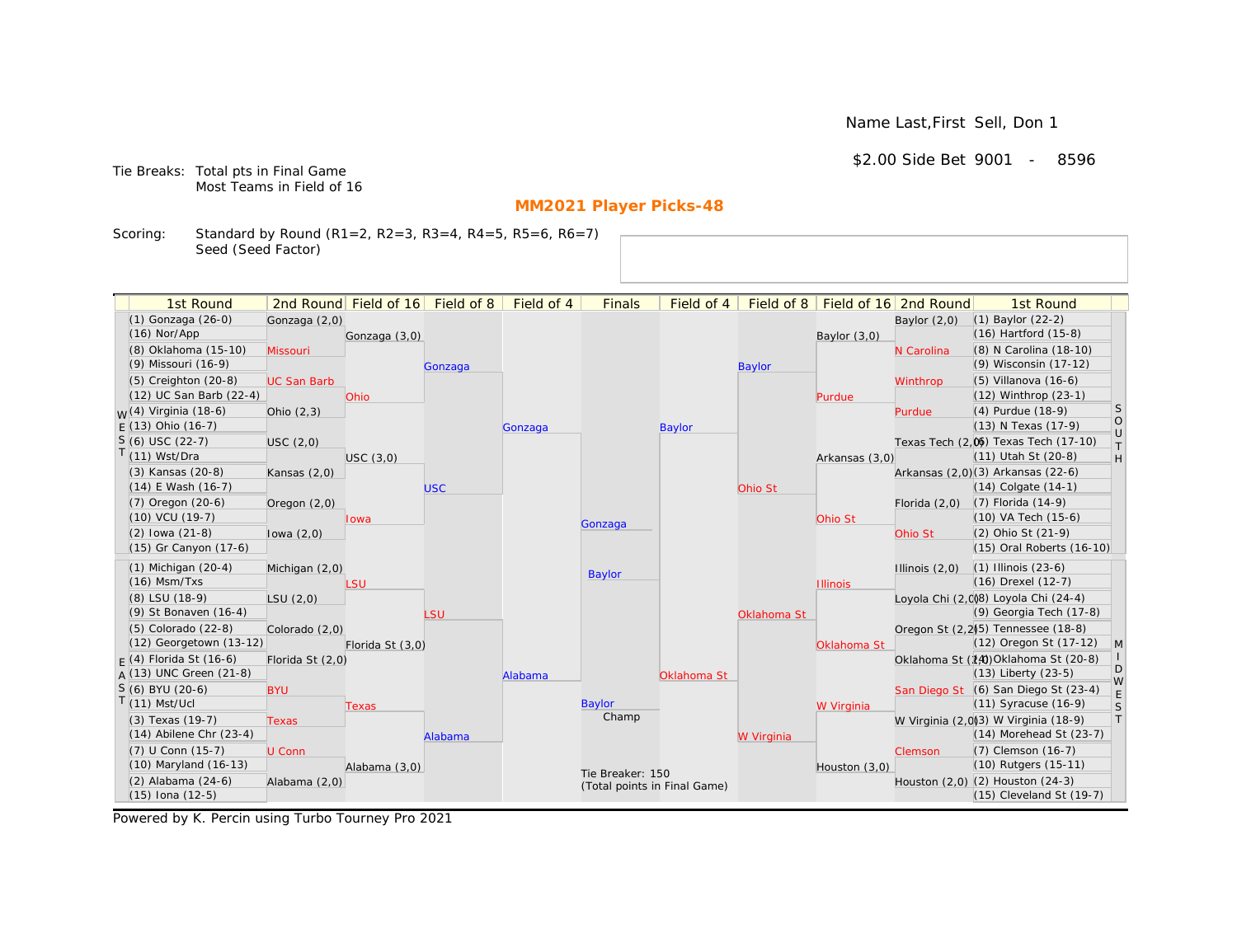Name Last,First Sell, Don 2

\$2.00 Side Bet 8879 - 8701

Tie Breaks: Total pts in Final Game Most Teams in Field of 16

# **MM2021 Player Picks-48**

Scoring: Standard by Round (R1=2, R2=3, R3=4, R4=5, R5=6, R6=7) Seed (Seed Factor)

| (1) Gonzaga (26-0)<br>$(1)$ Baylor $(22-2)$<br>Gonzaga (2,0)<br>Baylor $(2,0)$<br>$(16)$ Hartford $(15-8)$<br>$(16)$ Nor/App<br>Gonzaga (3,0)<br>Baylor $(3,0)$<br>(8) Oklahoma (15-10)<br>(8) N Carolina (18-10)<br>Oklahoma (2,0)<br>N Carolina<br>(9) Wisconsin (17-12)<br>(9) Missouri (16-9)<br><b>Baylor</b><br>Gonzaga<br>Villanova (2,0) (5) Villanova (16-6)<br>(5) Creighton (20-8)<br>Creighton (2,0)<br>(12) UC San Barb (22-4)<br>$(12)$ Winthrop $(23-1)$<br>Creighton (3,0)<br>Purdue<br><sub>S</sub><br><sub>M</sub> /(4) Virginia (18-6)<br>(4) Purdue (18-9)<br>Virginia<br>Purdue<br>$\circ$<br>$F(13)$ Ohio (16-7)<br>(13) N Texas (17-9)<br>Ohio St<br>Gonzaga<br>$\cup$<br>$S(6)$ USC (22-7)<br>Texas Tech (2.06) Texas Tech (17-10)<br>USC(2,0)<br>$\top$<br>$T(11)$ Wst/Dra<br>(11) Utah St (20-8)<br>H<br>Arkansas (3,0)<br>Kansas<br>Arkansas (2,0)(3) Arkansas (22-6)<br>(3) Kansas (20-8)<br>Kansas $(2,0)$<br>$(14)$ E Wash $(16-7)$<br>$(14)$ Colgate $(14-1)$<br>Ohio St<br>Iowa<br>(7) Florida (14-9)<br>$(7)$ Oregon $(20-6)$<br>Florida $(2,0)$<br>Oregon $(2,0)$<br>(10) VCU (19-7)<br>(10) VA Tech (15-6)<br>Ohio St<br>lowa<br>Gonzaga<br>$(2)$ lowa $(21-8)$<br>(2) Ohio St (21-9)<br>Ohio St<br>lowa $(2,0)$<br>(15) Gr Canyon (17-6)<br>(15) Oral Roberts (16-10)<br>$(1)$ Michigan $(20-4)$<br>$(1)$ Illinois $(23-6)$<br>Michigan (2,0)<br>Illinois $(2,0)$<br>Ohio St<br>$(16)$ Msm/Txs<br>(16) Drexel (12-7)<br>Michigan (3,0)<br><b>Illinois</b><br>(8) Loyola Chi (24-4)<br>(8) LSU (18-9)<br>Georgia Tech<br>LSU(2,0)<br>(9) Georgia Tech (17-8)<br>(9) St Bonaven (16-4)<br><b>Illinois</b><br>Michigan<br>(5) Tennessee (18-8)<br>(5) Colorado (22-8)<br>Georgetown<br><b>Tennessee</b><br>(12) Georgetown (13-12)<br>(12) Oregon St (17-12)<br>M<br>Florida St (3,0)<br>Oklahoma St<br>$F(4)$ Florida St (16-6)<br>Oklahoma St (14) Oklahoma St (20-8)<br>Florida St (2,0)<br>D<br>$A(13)$ UNC Green (21-8)<br>$(13)$ Liberty $(23-5)$<br>Alabama<br><b>Illinois</b><br>W<br>$S(6)$ BYU (20-6)<br>Syracuse (2,2)(6) San Diego St (23-4)<br><b>BYU</b><br>$\mathsf E$<br>$T(11)$ Mst/Ucl<br>(11) Syracuse (16-9)<br>Gonzaga<br>S<br>W Virginia<br>Texas<br>Champ<br> T <br>W Virginia (2,0)(3) W Virginia (18-9)<br>(3) Texas (19-7)<br><b>Texas</b><br>$(14)$ Abilene Chr $(23-4)$<br>(14) Morehead St (23-7)<br>Alabama<br><b>Houston</b><br>(7) U Conn (15-7)<br>Rutgers (2,0) (7) Clemson (16-7)<br>U Conn<br>(10) Maryland (16-13)<br>(10) Rutgers (15-11)<br>Alabama (3,0)<br>Houston (3,0)<br>Tie Breaker: 157<br>Houston (2,0) (2) Houston (24-3)<br>(2) Alabama (24-6)<br>Alabama (2,0)<br>(Total points in Final Game) | 1st Round            | 2nd Round Field of 16 | Field of 8 | Field of 4 | <b>Finals</b> | Field of 4 | Field of 8 | Field of 16 2nd Round | 1st Round                |  |
|-----------------------------------------------------------------------------------------------------------------------------------------------------------------------------------------------------------------------------------------------------------------------------------------------------------------------------------------------------------------------------------------------------------------------------------------------------------------------------------------------------------------------------------------------------------------------------------------------------------------------------------------------------------------------------------------------------------------------------------------------------------------------------------------------------------------------------------------------------------------------------------------------------------------------------------------------------------------------------------------------------------------------------------------------------------------------------------------------------------------------------------------------------------------------------------------------------------------------------------------------------------------------------------------------------------------------------------------------------------------------------------------------------------------------------------------------------------------------------------------------------------------------------------------------------------------------------------------------------------------------------------------------------------------------------------------------------------------------------------------------------------------------------------------------------------------------------------------------------------------------------------------------------------------------------------------------------------------------------------------------------------------------------------------------------------------------------------------------------------------------------------------------------------------------------------------------------------------------------------------------------------------------------------------------------------------------------------------------------------------------------------------------------------------------------------------------------------------------------------------------------------------------------------------------------------------------------------------------------------------------------------------------------------------------------------|----------------------|-----------------------|------------|------------|---------------|------------|------------|-----------------------|--------------------------|--|
|                                                                                                                                                                                                                                                                                                                                                                                                                                                                                                                                                                                                                                                                                                                                                                                                                                                                                                                                                                                                                                                                                                                                                                                                                                                                                                                                                                                                                                                                                                                                                                                                                                                                                                                                                                                                                                                                                                                                                                                                                                                                                                                                                                                                                                                                                                                                                                                                                                                                                                                                                                                                                                                                                   |                      |                       |            |            |               |            |            |                       |                          |  |
|                                                                                                                                                                                                                                                                                                                                                                                                                                                                                                                                                                                                                                                                                                                                                                                                                                                                                                                                                                                                                                                                                                                                                                                                                                                                                                                                                                                                                                                                                                                                                                                                                                                                                                                                                                                                                                                                                                                                                                                                                                                                                                                                                                                                                                                                                                                                                                                                                                                                                                                                                                                                                                                                                   |                      |                       |            |            |               |            |            |                       |                          |  |
|                                                                                                                                                                                                                                                                                                                                                                                                                                                                                                                                                                                                                                                                                                                                                                                                                                                                                                                                                                                                                                                                                                                                                                                                                                                                                                                                                                                                                                                                                                                                                                                                                                                                                                                                                                                                                                                                                                                                                                                                                                                                                                                                                                                                                                                                                                                                                                                                                                                                                                                                                                                                                                                                                   |                      |                       |            |            |               |            |            |                       |                          |  |
|                                                                                                                                                                                                                                                                                                                                                                                                                                                                                                                                                                                                                                                                                                                                                                                                                                                                                                                                                                                                                                                                                                                                                                                                                                                                                                                                                                                                                                                                                                                                                                                                                                                                                                                                                                                                                                                                                                                                                                                                                                                                                                                                                                                                                                                                                                                                                                                                                                                                                                                                                                                                                                                                                   |                      |                       |            |            |               |            |            |                       |                          |  |
|                                                                                                                                                                                                                                                                                                                                                                                                                                                                                                                                                                                                                                                                                                                                                                                                                                                                                                                                                                                                                                                                                                                                                                                                                                                                                                                                                                                                                                                                                                                                                                                                                                                                                                                                                                                                                                                                                                                                                                                                                                                                                                                                                                                                                                                                                                                                                                                                                                                                                                                                                                                                                                                                                   |                      |                       |            |            |               |            |            |                       |                          |  |
|                                                                                                                                                                                                                                                                                                                                                                                                                                                                                                                                                                                                                                                                                                                                                                                                                                                                                                                                                                                                                                                                                                                                                                                                                                                                                                                                                                                                                                                                                                                                                                                                                                                                                                                                                                                                                                                                                                                                                                                                                                                                                                                                                                                                                                                                                                                                                                                                                                                                                                                                                                                                                                                                                   |                      |                       |            |            |               |            |            |                       |                          |  |
|                                                                                                                                                                                                                                                                                                                                                                                                                                                                                                                                                                                                                                                                                                                                                                                                                                                                                                                                                                                                                                                                                                                                                                                                                                                                                                                                                                                                                                                                                                                                                                                                                                                                                                                                                                                                                                                                                                                                                                                                                                                                                                                                                                                                                                                                                                                                                                                                                                                                                                                                                                                                                                                                                   |                      |                       |            |            |               |            |            |                       |                          |  |
|                                                                                                                                                                                                                                                                                                                                                                                                                                                                                                                                                                                                                                                                                                                                                                                                                                                                                                                                                                                                                                                                                                                                                                                                                                                                                                                                                                                                                                                                                                                                                                                                                                                                                                                                                                                                                                                                                                                                                                                                                                                                                                                                                                                                                                                                                                                                                                                                                                                                                                                                                                                                                                                                                   |                      |                       |            |            |               |            |            |                       |                          |  |
|                                                                                                                                                                                                                                                                                                                                                                                                                                                                                                                                                                                                                                                                                                                                                                                                                                                                                                                                                                                                                                                                                                                                                                                                                                                                                                                                                                                                                                                                                                                                                                                                                                                                                                                                                                                                                                                                                                                                                                                                                                                                                                                                                                                                                                                                                                                                                                                                                                                                                                                                                                                                                                                                                   |                      |                       |            |            |               |            |            |                       |                          |  |
|                                                                                                                                                                                                                                                                                                                                                                                                                                                                                                                                                                                                                                                                                                                                                                                                                                                                                                                                                                                                                                                                                                                                                                                                                                                                                                                                                                                                                                                                                                                                                                                                                                                                                                                                                                                                                                                                                                                                                                                                                                                                                                                                                                                                                                                                                                                                                                                                                                                                                                                                                                                                                                                                                   |                      |                       |            |            |               |            |            |                       |                          |  |
|                                                                                                                                                                                                                                                                                                                                                                                                                                                                                                                                                                                                                                                                                                                                                                                                                                                                                                                                                                                                                                                                                                                                                                                                                                                                                                                                                                                                                                                                                                                                                                                                                                                                                                                                                                                                                                                                                                                                                                                                                                                                                                                                                                                                                                                                                                                                                                                                                                                                                                                                                                                                                                                                                   |                      |                       |            |            |               |            |            |                       |                          |  |
|                                                                                                                                                                                                                                                                                                                                                                                                                                                                                                                                                                                                                                                                                                                                                                                                                                                                                                                                                                                                                                                                                                                                                                                                                                                                                                                                                                                                                                                                                                                                                                                                                                                                                                                                                                                                                                                                                                                                                                                                                                                                                                                                                                                                                                                                                                                                                                                                                                                                                                                                                                                                                                                                                   |                      |                       |            |            |               |            |            |                       |                          |  |
|                                                                                                                                                                                                                                                                                                                                                                                                                                                                                                                                                                                                                                                                                                                                                                                                                                                                                                                                                                                                                                                                                                                                                                                                                                                                                                                                                                                                                                                                                                                                                                                                                                                                                                                                                                                                                                                                                                                                                                                                                                                                                                                                                                                                                                                                                                                                                                                                                                                                                                                                                                                                                                                                                   |                      |                       |            |            |               |            |            |                       |                          |  |
|                                                                                                                                                                                                                                                                                                                                                                                                                                                                                                                                                                                                                                                                                                                                                                                                                                                                                                                                                                                                                                                                                                                                                                                                                                                                                                                                                                                                                                                                                                                                                                                                                                                                                                                                                                                                                                                                                                                                                                                                                                                                                                                                                                                                                                                                                                                                                                                                                                                                                                                                                                                                                                                                                   |                      |                       |            |            |               |            |            |                       |                          |  |
|                                                                                                                                                                                                                                                                                                                                                                                                                                                                                                                                                                                                                                                                                                                                                                                                                                                                                                                                                                                                                                                                                                                                                                                                                                                                                                                                                                                                                                                                                                                                                                                                                                                                                                                                                                                                                                                                                                                                                                                                                                                                                                                                                                                                                                                                                                                                                                                                                                                                                                                                                                                                                                                                                   |                      |                       |            |            |               |            |            |                       |                          |  |
|                                                                                                                                                                                                                                                                                                                                                                                                                                                                                                                                                                                                                                                                                                                                                                                                                                                                                                                                                                                                                                                                                                                                                                                                                                                                                                                                                                                                                                                                                                                                                                                                                                                                                                                                                                                                                                                                                                                                                                                                                                                                                                                                                                                                                                                                                                                                                                                                                                                                                                                                                                                                                                                                                   |                      |                       |            |            |               |            |            |                       |                          |  |
|                                                                                                                                                                                                                                                                                                                                                                                                                                                                                                                                                                                                                                                                                                                                                                                                                                                                                                                                                                                                                                                                                                                                                                                                                                                                                                                                                                                                                                                                                                                                                                                                                                                                                                                                                                                                                                                                                                                                                                                                                                                                                                                                                                                                                                                                                                                                                                                                                                                                                                                                                                                                                                                                                   |                      |                       |            |            |               |            |            |                       |                          |  |
|                                                                                                                                                                                                                                                                                                                                                                                                                                                                                                                                                                                                                                                                                                                                                                                                                                                                                                                                                                                                                                                                                                                                                                                                                                                                                                                                                                                                                                                                                                                                                                                                                                                                                                                                                                                                                                                                                                                                                                                                                                                                                                                                                                                                                                                                                                                                                                                                                                                                                                                                                                                                                                                                                   |                      |                       |            |            |               |            |            |                       |                          |  |
|                                                                                                                                                                                                                                                                                                                                                                                                                                                                                                                                                                                                                                                                                                                                                                                                                                                                                                                                                                                                                                                                                                                                                                                                                                                                                                                                                                                                                                                                                                                                                                                                                                                                                                                                                                                                                                                                                                                                                                                                                                                                                                                                                                                                                                                                                                                                                                                                                                                                                                                                                                                                                                                                                   |                      |                       |            |            |               |            |            |                       |                          |  |
|                                                                                                                                                                                                                                                                                                                                                                                                                                                                                                                                                                                                                                                                                                                                                                                                                                                                                                                                                                                                                                                                                                                                                                                                                                                                                                                                                                                                                                                                                                                                                                                                                                                                                                                                                                                                                                                                                                                                                                                                                                                                                                                                                                                                                                                                                                                                                                                                                                                                                                                                                                                                                                                                                   |                      |                       |            |            |               |            |            |                       |                          |  |
|                                                                                                                                                                                                                                                                                                                                                                                                                                                                                                                                                                                                                                                                                                                                                                                                                                                                                                                                                                                                                                                                                                                                                                                                                                                                                                                                                                                                                                                                                                                                                                                                                                                                                                                                                                                                                                                                                                                                                                                                                                                                                                                                                                                                                                                                                                                                                                                                                                                                                                                                                                                                                                                                                   |                      |                       |            |            |               |            |            |                       |                          |  |
|                                                                                                                                                                                                                                                                                                                                                                                                                                                                                                                                                                                                                                                                                                                                                                                                                                                                                                                                                                                                                                                                                                                                                                                                                                                                                                                                                                                                                                                                                                                                                                                                                                                                                                                                                                                                                                                                                                                                                                                                                                                                                                                                                                                                                                                                                                                                                                                                                                                                                                                                                                                                                                                                                   |                      |                       |            |            |               |            |            |                       |                          |  |
|                                                                                                                                                                                                                                                                                                                                                                                                                                                                                                                                                                                                                                                                                                                                                                                                                                                                                                                                                                                                                                                                                                                                                                                                                                                                                                                                                                                                                                                                                                                                                                                                                                                                                                                                                                                                                                                                                                                                                                                                                                                                                                                                                                                                                                                                                                                                                                                                                                                                                                                                                                                                                                                                                   |                      |                       |            |            |               |            |            |                       |                          |  |
|                                                                                                                                                                                                                                                                                                                                                                                                                                                                                                                                                                                                                                                                                                                                                                                                                                                                                                                                                                                                                                                                                                                                                                                                                                                                                                                                                                                                                                                                                                                                                                                                                                                                                                                                                                                                                                                                                                                                                                                                                                                                                                                                                                                                                                                                                                                                                                                                                                                                                                                                                                                                                                                                                   |                      |                       |            |            |               |            |            |                       |                          |  |
|                                                                                                                                                                                                                                                                                                                                                                                                                                                                                                                                                                                                                                                                                                                                                                                                                                                                                                                                                                                                                                                                                                                                                                                                                                                                                                                                                                                                                                                                                                                                                                                                                                                                                                                                                                                                                                                                                                                                                                                                                                                                                                                                                                                                                                                                                                                                                                                                                                                                                                                                                                                                                                                                                   |                      |                       |            |            |               |            |            |                       |                          |  |
|                                                                                                                                                                                                                                                                                                                                                                                                                                                                                                                                                                                                                                                                                                                                                                                                                                                                                                                                                                                                                                                                                                                                                                                                                                                                                                                                                                                                                                                                                                                                                                                                                                                                                                                                                                                                                                                                                                                                                                                                                                                                                                                                                                                                                                                                                                                                                                                                                                                                                                                                                                                                                                                                                   |                      |                       |            |            |               |            |            |                       |                          |  |
|                                                                                                                                                                                                                                                                                                                                                                                                                                                                                                                                                                                                                                                                                                                                                                                                                                                                                                                                                                                                                                                                                                                                                                                                                                                                                                                                                                                                                                                                                                                                                                                                                                                                                                                                                                                                                                                                                                                                                                                                                                                                                                                                                                                                                                                                                                                                                                                                                                                                                                                                                                                                                                                                                   |                      |                       |            |            |               |            |            |                       |                          |  |
|                                                                                                                                                                                                                                                                                                                                                                                                                                                                                                                                                                                                                                                                                                                                                                                                                                                                                                                                                                                                                                                                                                                                                                                                                                                                                                                                                                                                                                                                                                                                                                                                                                                                                                                                                                                                                                                                                                                                                                                                                                                                                                                                                                                                                                                                                                                                                                                                                                                                                                                                                                                                                                                                                   |                      |                       |            |            |               |            |            |                       |                          |  |
|                                                                                                                                                                                                                                                                                                                                                                                                                                                                                                                                                                                                                                                                                                                                                                                                                                                                                                                                                                                                                                                                                                                                                                                                                                                                                                                                                                                                                                                                                                                                                                                                                                                                                                                                                                                                                                                                                                                                                                                                                                                                                                                                                                                                                                                                                                                                                                                                                                                                                                                                                                                                                                                                                   |                      |                       |            |            |               |            |            |                       |                          |  |
|                                                                                                                                                                                                                                                                                                                                                                                                                                                                                                                                                                                                                                                                                                                                                                                                                                                                                                                                                                                                                                                                                                                                                                                                                                                                                                                                                                                                                                                                                                                                                                                                                                                                                                                                                                                                                                                                                                                                                                                                                                                                                                                                                                                                                                                                                                                                                                                                                                                                                                                                                                                                                                                                                   |                      |                       |            |            |               |            |            |                       |                          |  |
|                                                                                                                                                                                                                                                                                                                                                                                                                                                                                                                                                                                                                                                                                                                                                                                                                                                                                                                                                                                                                                                                                                                                                                                                                                                                                                                                                                                                                                                                                                                                                                                                                                                                                                                                                                                                                                                                                                                                                                                                                                                                                                                                                                                                                                                                                                                                                                                                                                                                                                                                                                                                                                                                                   | $(15)$ Iona $(12-5)$ |                       |            |            |               |            |            |                       | (15) Cleveland St (19-7) |  |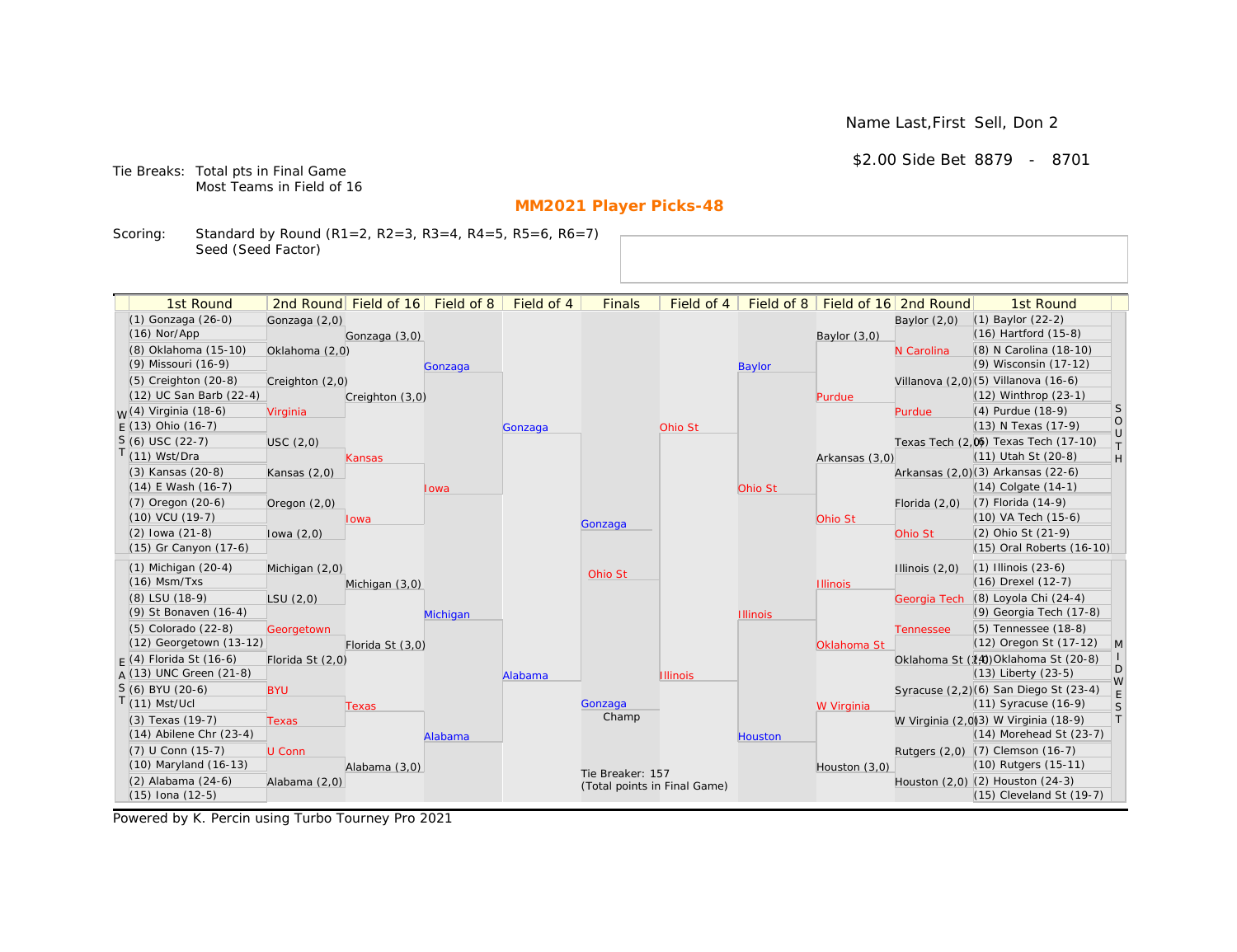\$2.00 Side Bet 8733

Tie Breaks: Total pts in Final Game Most Teams in Field of 16

# **MM2021 Player Picks-48**

Scoring: Standard by Round (R1=2, R2=3, R3=4, R4=5, R5=6, R6=7) Seed (Seed Factor)

| 1st Round                                      |                    | 2nd Round Field of 16 Field of 8 |          | Field of 4 | <b>Finals</b>                | Field of 4      |                 |                 | Field of 8   Field of 16   2nd Round | 1st Round                                                        |                                                                   |
|------------------------------------------------|--------------------|----------------------------------|----------|------------|------------------------------|-----------------|-----------------|-----------------|--------------------------------------|------------------------------------------------------------------|-------------------------------------------------------------------|
| (1) Gonzaga (26-0)                             | Gonzaga (2,0)      |                                  |          |            |                              |                 |                 |                 | Baylor $(2,0)$                       | $(1)$ Baylor $(22-2)$                                            |                                                                   |
| $(16)$ Nor/App                                 |                    | Gonzaga (3,0)                    |          |            |                              |                 |                 | Baylor $(3,0)$  |                                      | $(16)$ Hartford $(15-8)$                                         |                                                                   |
| (8) Oklahoma (15-10)                           | Oklahoma (2,0)     |                                  |          |            |                              |                 |                 |                 |                                      | Wisconsin (2,0)(8) N Carolina (18-10)                            |                                                                   |
| (9) Missouri (16-9)                            |                    |                                  | Gonzaga  |            |                              |                 | <b>Baylor</b>   |                 |                                      | (9) Wisconsin (17-12)                                            |                                                                   |
| $(5)$ Creighton $(20-8)$                       | <b>UC San Barb</b> |                                  |          |            |                              |                 |                 |                 | Winthrop                             | $(5)$ Villanova $(16-6)$                                         |                                                                   |
| (12) UC San Barb (22-4)                        |                    | Virginia                         |          |            |                              |                 |                 | Purdue          |                                      | (12) Winthrop (23-1)                                             |                                                                   |
| <sub>M</sub> /(4) Virginia (18-6)              | Virginia           |                                  |          |            |                              |                 |                 |                 | Purdue                               | (4) Purdue (18-9)                                                | <b>S</b>                                                          |
| $E(13)$ Ohio (16-7)                            |                    |                                  |          | Gonzaga    |                              | <b>Baylor</b>   |                 |                 |                                      | (13) N Texas (17-9)                                              | $\circ$                                                           |
| $S(6)$ USC (22-7)                              | USC(2,0)           |                                  |          |            |                              |                 |                 |                 | <b>Utah St</b>                       | (6) Texas Tech (17-10)                                           | $\cup$<br>$\top$                                                  |
| $(11)$ Wst/Dra                                 |                    | USC(3,0)                         |          |            |                              |                 |                 | Arkansas (3,0)  |                                      | $(11)$ Utah St $(20-8)$                                          | $\mathsf{H}% _{\mathsf{H}}^{\ast}=\mathsf{H}_{\mathsf{H}}^{\ast}$ |
| (3) Kansas (20-8)                              | Kansas $(2,0)$     |                                  |          |            |                              |                 |                 |                 |                                      | Arkansas (2,0)(3) Arkansas (22-6)                                |                                                                   |
| $(14)$ E Wash $(16-7)$                         |                    |                                  | Iowa     |            |                              |                 | Ohio St         |                 |                                      | $(14)$ Colgate $(14-1)$                                          |                                                                   |
| (7) Oregon (20-6)                              | Oregon $(2,0)$     |                                  |          |            |                              |                 |                 |                 | Florida $(2,0)$                      | (7) Florida (14-9)                                               |                                                                   |
| $(10)$ VCU $(19-7)$                            |                    | Iowa                             |          |            | Alabama                      |                 |                 | Ohio St         |                                      | (10) VA Tech (15-6)                                              |                                                                   |
| $(2)$ lowa $(21-8)$                            | lowa $(2,0)$       |                                  |          |            |                              |                 |                 |                 | Ohio St                              | (2) Ohio St (21-9)                                               |                                                                   |
| (15) Gr Canyon (17-6)                          |                    |                                  |          |            |                              |                 |                 |                 |                                      | (15) Oral Roberts (16-10)                                        |                                                                   |
| $(1)$ Michigan $(20-4)$                        | Michigan (2,0)     |                                  |          |            | <b>Illinois</b>              |                 |                 |                 | Illinois $(2,0)$                     | $(1)$ Illinois $(23-6)$                                          |                                                                   |
| $(16)$ Msm/Txs                                 |                    | Michigan (3,0)                   |          |            |                              |                 |                 | <b>Illinois</b> |                                      | (16) Drexel (12-7)                                               |                                                                   |
| (8) LSU (18-9)                                 | <b>St Bonaven</b>  |                                  |          |            |                              |                 |                 |                 | Georgia Tech                         | (8) Loyola Chi (24-4)                                            |                                                                   |
| (9) St Bonaven (16-4)                          |                    |                                  | Michigan |            |                              |                 | <b>Illinois</b> |                 |                                      | (9) Georgia Tech (17-8)                                          |                                                                   |
| (5) Colorado (22-8)                            | Colorado (2,0)     |                                  |          |            |                              |                 |                 |                 | <b>Tennessee</b>                     | (5) Tennessee (18-8)                                             |                                                                   |
| (12) Georgetown (13-12)                        |                    | Florida St (3,0)                 |          |            |                              |                 |                 | Oklahoma St     |                                      | (12) Oregon St (17-12)                                           | M                                                                 |
| $F(4)$ Florida St (16-6)                       | Florida St (2,0)   |                                  |          |            |                              |                 |                 |                 |                                      | Oklahoma St (14) Oklahoma St (20-8)                              | D                                                                 |
| A (13) UNC Green (21-8)                        |                    |                                  |          | Alabama    |                              | <b>Illinois</b> |                 |                 |                                      | $(13)$ Liberty $(23-5)$                                          | W                                                                 |
| S (6) BYU (20-6)                               | <b>BYU</b>         |                                  |          |            |                              |                 |                 |                 |                                      | San Diego St (6) San Diego St (23-4)                             | E                                                                 |
| $(11)$ Mst/Ucl                                 |                    | Texas                            |          |            | <b>Illinois</b><br>Champ     |                 |                 | San Diego St    |                                      | $(11)$ Syracuse $(16-9)$                                         | S                                                                 |
| (3) Texas (19-7)                               | <b>Texas</b>       |                                  |          |            |                              |                 |                 |                 |                                      | W Virginia (2,0)(3) W Virginia (18-9)                            | T                                                                 |
| $(14)$ Abilene Chr $(23-4)$                    |                    |                                  | Alabama  |            |                              |                 | <b>Houston</b>  |                 |                                      | $(14)$ Morehead St $(23-7)$                                      |                                                                   |
| (7) U Conn (15-7)<br>$(10)$ Maryland $(16-13)$ | Maryland (2,0)     |                                  |          |            |                              |                 |                 |                 |                                      | Rutgers (2,0) (7) Clemson (16-7)<br>(10) Rutgers (15-11)         |                                                                   |
|                                                |                    | Alabama (3,0)                    |          |            | Tie Breaker: 137             |                 |                 | Houston $(3,0)$ |                                      |                                                                  |                                                                   |
| (2) Alabama (24-6)<br>(15) Iona (12-5)         | Alabama (2,0)      |                                  |          |            | (Total points in Final Game) |                 |                 |                 |                                      | Houston (2,0) (2) Houston (24-3)<br>$(15)$ Cleveland St $(19-7)$ |                                                                   |
|                                                |                    |                                  |          |            |                              |                 |                 |                 |                                      |                                                                  |                                                                   |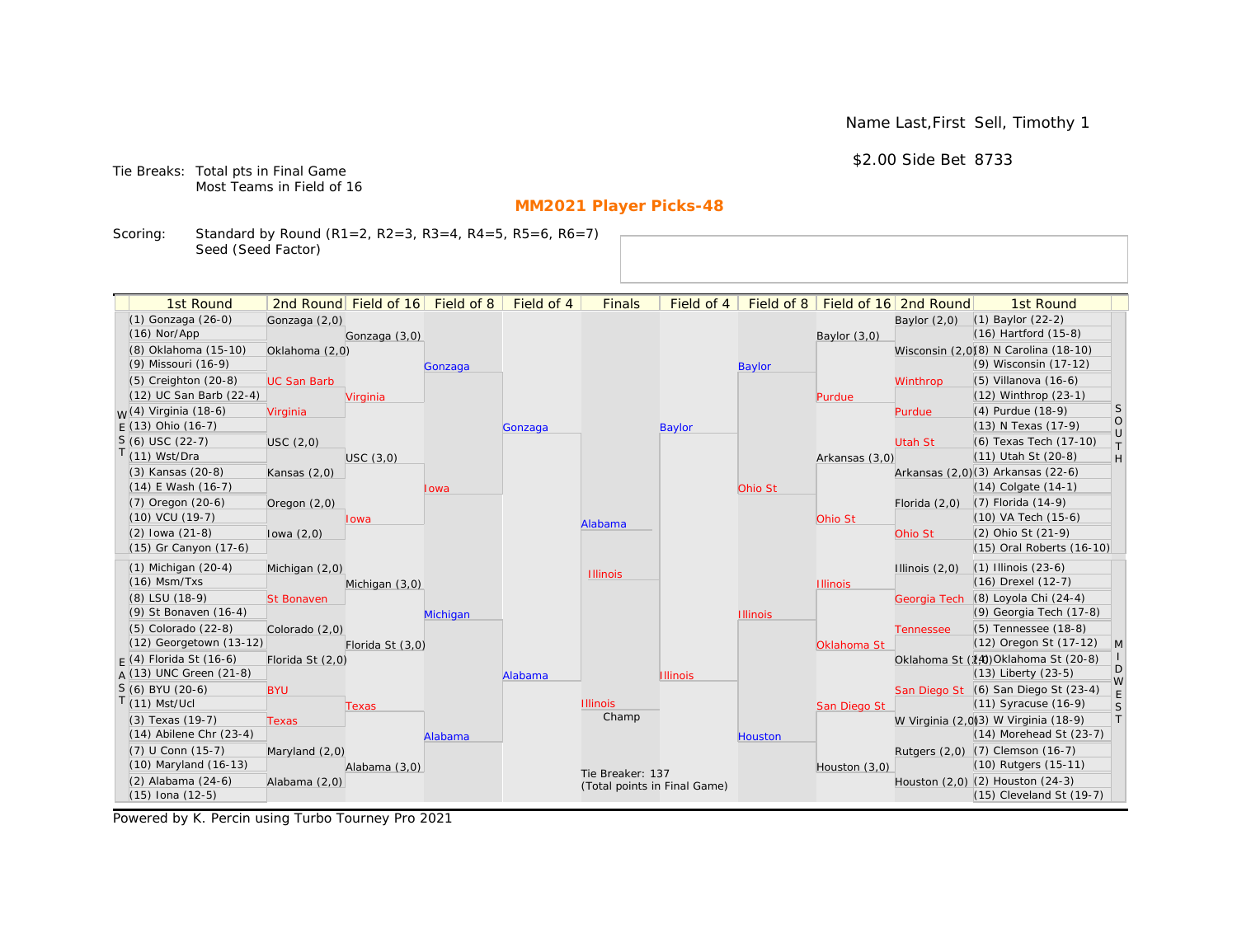\$2.00 Side Bet 8473

Tie Breaks: Total pts in Final Game Most Teams in Field of 16

# **MM2021 Player Picks-48**

Scoring: Standard by Round (R1=2, R2=3, R3=4, R4=5, R5=6, R6=7) Seed (Seed Factor)

| 1st Round                        |                  | 2nd Round Field of 16 | Field of 8 | Field of 4 | <b>Finals</b>                | Field of 4  | Field of 8     |                 | Field of 16 2nd Round | 1st Round                             |                   |
|----------------------------------|------------------|-----------------------|------------|------------|------------------------------|-------------|----------------|-----------------|-----------------------|---------------------------------------|-------------------|
| (1) Gonzaga (26-0)               | Gonzaga (2,0)    |                       |            |            |                              |             |                |                 | Baylor $(2,0)$        | $(1)$ Baylor $(22-2)$                 |                   |
| $(16)$ Nor/App                   |                  | Gonzaga (3,0)         |            |            |                              |             |                | Baylor $(3,0)$  |                       | (16) Hartford (15-8)                  |                   |
| (8) Oklahoma (15-10)             | Oklahoma (2,0)   |                       |            |            |                              |             |                |                 | N Carolina            | (8) N Carolina (18-10)                |                   |
| (9) Missouri (16-9)              |                  |                       | Gonzaga    |            |                              |             | <b>Baylor</b>  |                 |                       | (9) Wisconsin (17-12)                 |                   |
| (5) Creighton (20-8)             | Creighton (2,0)  |                       |            |            |                              |             |                |                 |                       | Villanova (2,0)(5) Villanova (16-6)   |                   |
| (12) UC San Barb (22-4)          |                  | Creighton (3,0)       |            |            |                              |             |                | Purdue          |                       | (12) Winthrop (23-1)                  |                   |
| <sub>W</sub> (4) Virginia (18-6) | Ohio $(2,3)$     |                       |            |            |                              |             |                |                 | Purdue                | (4) Purdue (18-9)                     | S                 |
| $E(13)$ Ohio (16-7)              |                  |                       |            | Gonzaga    |                              | Baylor      |                |                 |                       | (13) N Texas (17-9)                   | $\circ$<br>$\cup$ |
| $S(6)$ USC (22-7)                | USC(2,0)         |                       |            |            |                              |             |                |                 |                       | Texas Tech (2,0) Texas Tech (17-10)   | $\top$            |
| $T(11)$ Wst/Dra                  |                  | Kansas                |            |            |                              |             |                | Arkansas (3,0)  |                       | (11) Utah St (20-8)                   | H                 |
| (3) Kansas (20-8)                | Kansas $(2,0)$   |                       |            |            |                              |             |                |                 |                       | Arkansas (2,0)(3) Arkansas (22-6)     |                   |
| $(14)$ E Wash $(16-7)$           |                  |                       | Kansas     |            |                              |             | Ohio St        |                 |                       | $(14)$ Colgate $(14-1)$               |                   |
| (7) Oregon (20-6)                | Oregon $(2,0)$   |                       |            |            |                              |             |                |                 | <b>VA Tech</b>        | (7) Florida (14-9)                    |                   |
| (10) VCU (19-7)                  |                  | Oregon (3,0)          |            |            | Gonzaga                      |             |                | Ohio St         |                       | (10) VA Tech (15-6)                   |                   |
| $(2)$ lowa $(21-8)$              | lowa $(2,0)$     |                       |            |            |                              |             |                |                 | Ohio St               | (2) Ohio St (21-9)                    |                   |
| (15) Gr Canyon (17-6)            |                  |                       |            |            |                              |             |                |                 |                       | (15) Oral Roberts (16-10)             |                   |
| $(1)$ Michigan $(20-4)$          | Michigan (2,0)   |                       |            |            | Baylor                       |             |                |                 | Illinois $(2,0)$      | $(1)$ Illinois $(23-6)$               |                   |
| $(16)$ Msm/Txs                   |                  | Michigan (3,0)        |            |            |                              |             |                | <b>Illinois</b> |                       | (16) Drexel (12-7)                    |                   |
| (8) LSU (18-9)                   | LSU(2,0)         |                       |            |            |                              |             |                |                 |                       | Lovola Chi (2.008) Loyola Chi (24-4)  |                   |
| (9) St Bonaven (16-4)            |                  |                       | Michigan   |            |                              |             | Oklahoma St    |                 |                       | (9) Georgia Tech (17-8)               |                   |
| (5) Colorado (22-8)              | Colorado (2,0)   |                       |            |            |                              |             |                |                 |                       | Oregon St (2,2)[5] Tennessee (18-8)   |                   |
| (12) Georgetown (13-12)          |                  | Colorado              |            |            |                              |             |                | Oklahoma St     |                       | (12) Oregon St (17-12)                | $\mathsf{M}$      |
| $F(4)$ Florida St (16-6)         | Florida St (2,0) |                       |            |            |                              |             |                |                 |                       | Oklahoma St (14) Oklahoma St (20-8)   | D                 |
| A (13) UNC Green (21-8)          |                  |                       |            | Michigan   |                              | Oklahoma St |                |                 |                       | $(13)$ Liberty $(23-5)$               | W                 |
| $S(6)$ BYU (20-6)                | Mst/Ucl(2,2)     |                       |            |            |                              |             |                |                 |                       | Syracuse (2,2)(6) San Diego St (23-4) | $\mathsf E$       |
| $T(11)$ Mst/Ucl                  |                  | Texas                 |            |            | Baylor                       |             |                | W Virginia      |                       | (11) Syracuse (16-9)                  | $\mathsf{S}$      |
| (3) Texas (19-7)                 | <b>Texas</b>     |                       |            |            | Champ                        |             |                |                 |                       | W Virginia (2,0)(3) W Virginia (18-9) | $\top$            |
| $(14)$ Abilene Chr $(23-4)$      |                  |                       | Texas      |            |                              |             | <b>Houston</b> |                 |                       | (14) Morehead St (23-7)               |                   |
| (7) U Conn (15-7)                | U Conn           |                       |            |            |                              |             |                |                 | <b>Clemson</b>        | (7) Clemson (16-7)                    |                   |
| (10) Maryland (16-13)            |                  | Alabama (3,0)         |            |            | Tie Breaker: 133             |             |                | Houston (3,0)   |                       | (10) Rutgers (15-11)                  |                   |
| (2) Alabama (24-6)               | Alabama (2,0)    |                       |            |            | (Total points in Final Game) |             |                |                 |                       | Houston (2,0) (2) Houston (24-3)      |                   |
| $(15)$ Iona $(12-5)$             |                  |                       |            |            |                              |             |                |                 |                       | (15) Cleveland St (19-7)              |                   |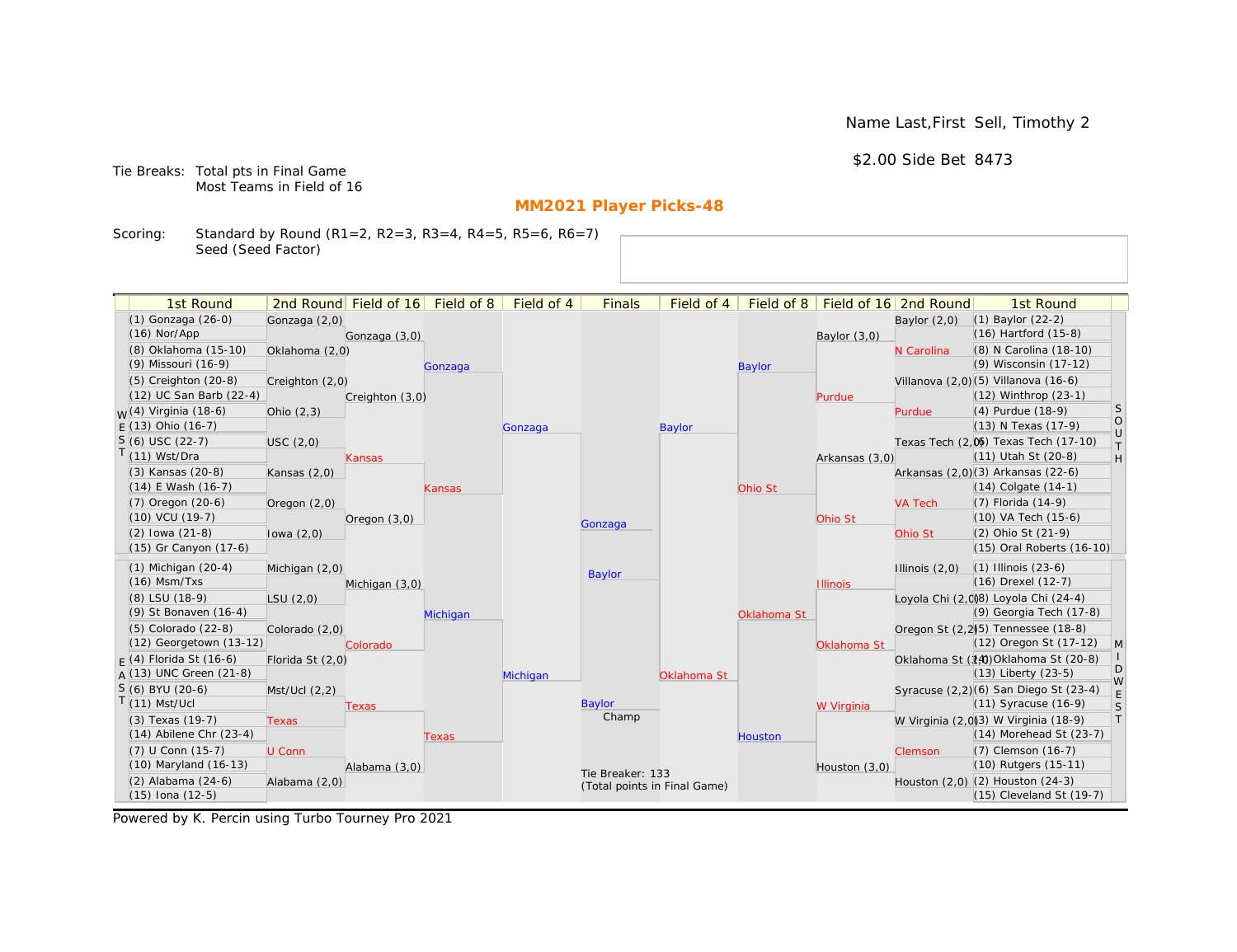\$2.00 Side Bet

Tie Breaks: Total pts in Final Game Most Teams in Field of 16

# **MM2021 Player Picks-48**

Scoring: Standard by Round (R1=2, R2=3, R3=4, R4=5, R5=6, R6=7) Seed (Seed Factor)

|                                      |                   |                                  |          | Field of 4 |                              |                |                 |                   |                                      |                                                 |                                                                             |
|--------------------------------------|-------------------|----------------------------------|----------|------------|------------------------------|----------------|-----------------|-------------------|--------------------------------------|-------------------------------------------------|-----------------------------------------------------------------------------|
| 1st Round                            |                   | 2nd Round Field of 16 Field of 8 |          |            | <b>Finals</b>                | Field of 4     |                 |                   | Field of 8   Field of 16   2nd Round | 1st Round                                       |                                                                             |
| (1) Gonzaga (26-0)<br>$(16)$ Nor/App | Gonzaga (2,0)     |                                  |          |            |                              |                |                 |                   | Baylor $(2,0)$                       | $(1)$ Baylor $(22-2)$<br>(16) Hartford (15-8)   |                                                                             |
| (8) Oklahoma (15-10)                 |                   | Gonzaga (3,0)                    |          |            |                              |                |                 | Baylor $(3,0)$    |                                      | Wisconsin (2,0)(8) N Carolina (18-10)           |                                                                             |
| (9) Missouri (16-9)                  | Missouri          |                                  |          |            |                              |                |                 |                   |                                      | (9) Wisconsin (17-12)                           |                                                                             |
| $(5)$ Creighton $(20-8)$             |                   |                                  | Gonzaga  |            |                              |                | Purdue          |                   |                                      | $(5)$ Villanova $(16-6)$                        |                                                                             |
| (12) UC San Barb (22-4)              | Creighton (2,0)   |                                  |          |            |                              |                |                 |                   | Winthrop                             | (12) Winthrop (23-1)                            |                                                                             |
| <sub>M</sub> /(4) Virginia (18-6)    | Virginia          | Virginia                         |          |            |                              |                |                 | Purdue            | Purdue                               | (4) Purdue (18-9)                               | <b>S</b>                                                                    |
| $E(13)$ Ohio (16-7)                  |                   |                                  |          | Gonzaga    |                              | Ohio St        |                 |                   |                                      | (13) N Texas (17-9)                             | $\circ$                                                                     |
| $S(6)$ USC (22-7)                    | Wst/Dra           |                                  |          |            |                              |                |                 |                   |                                      | Texas Tech (2,0) Texas Tech (17-10)             | $\cup$                                                                      |
| $(11)$ Wst/Dra                       |                   | Kansas                           |          |            |                              |                |                 | <b>Texas Tech</b> |                                      | (11) Utah St (20-8)                             | $\top$<br>$\mathsf{H}% _{\mathsf{H}}^{\ast}=\mathsf{H}_{\mathsf{H}}^{\ast}$ |
| (3) Kansas (20-8)                    | Kansas $(2,0)$    |                                  |          |            |                              |                |                 |                   |                                      | Arkansas (2,0)(3) Arkansas (22-6)               |                                                                             |
| (14) E Wash (16-7)                   |                   |                                  | lowa     |            |                              |                | Ohio St         |                   |                                      | $(14)$ Colgate $(14-1)$                         |                                                                             |
| (7) Oregon (20-6)                    | <b>VCU</b>        |                                  |          |            |                              |                |                 |                   | <b>VA Tech</b>                       | $(7)$ Florida $(14-9)$                          |                                                                             |
| $(10)$ VCU $(19-7)$                  |                   | Iowa                             |          |            |                              |                |                 | Ohio St           |                                      | (10) VA Tech (15-6)                             |                                                                             |
| $(2)$ lowa $(21-8)$                  | lowa $(2,0)$      |                                  |          |            | Gonzaga                      |                |                 |                   | Ohio St                              | (2) Ohio St (21-9)                              |                                                                             |
| (15) Gr Canyon (17-6)                |                   |                                  |          |            |                              |                |                 |                   |                                      | (15) Oral Roberts (16-10)                       |                                                                             |
| $(1)$ Michigan $(20-4)$              | Michigan (2,0)    |                                  |          |            |                              |                |                 |                   | Illinois $(2,0)$                     | $(1)$ Illinois $(23-6)$                         |                                                                             |
| $(16)$ Msm/Txs                       |                   | Michigan (3,0)                   |          |            | Houston                      |                |                 | <b>Illinois</b>   |                                      | (16) Drexel (12-7)                              |                                                                             |
| (8) LSU (18-9)                       | <b>St Bonaven</b> |                                  |          |            |                              |                |                 |                   |                                      | Loyola Chi (2,008) Loyola Chi (24-4)            |                                                                             |
| (9) St Bonaven (16-4)                |                   |                                  | Michigan |            |                              |                | <b>Illinois</b> |                   |                                      | (9) Georgia Tech (17-8)                         |                                                                             |
| (5) Colorado (22-8)                  | Colorado (2,0)    |                                  |          |            |                              |                |                 |                   |                                      | Oregon St (2,2) <sup>5</sup> ) Tennessee (18-8) |                                                                             |
| (12) Georgetown (13-12)              |                   | Colorado                         |          |            |                              |                |                 | Oregon St (3,2)   |                                      | (12) Oregon St (17-12)                          | M                                                                           |
| $F(4)$ Florida St (16-6)             | Florida St (2,0)  |                                  |          |            |                              |                |                 |                   |                                      | Oklahoma St (14) Oklahoma St (20-8)             |                                                                             |
| A (13) UNC Green (21-8)              |                   |                                  |          | Michigan   |                              | <b>Houston</b> |                 |                   |                                      | $(13)$ Liberty $(23-5)$                         | D<br>W                                                                      |
| S (6) BYU (20-6)                     | <b>BYU</b>        |                                  |          |            |                              |                |                 |                   |                                      | San Diego St (6) San Diego St (23-4)            | E                                                                           |
| $(11)$ Mst/Ucl                       |                   | Texas                            |          |            | Gonzaga                      |                |                 | W Virginia        |                                      | $(11)$ Syracuse $(16-9)$                        | S                                                                           |
| (3) Texas (19-7)                     | <b>Texas</b>      |                                  |          |            | Champ                        |                |                 |                   |                                      | W Virginia (2,0)(3) W Virginia (18-9)           | T                                                                           |
| $(14)$ Abilene Chr $(23-4)$          |                   |                                  | Texas    |            |                              |                | <b>Houston</b>  |                   |                                      | $(14)$ Morehead St $(23-7)$                     |                                                                             |
| (7) U Conn (15-7)                    | Maryland (2,0)    |                                  |          |            |                              |                |                 |                   |                                      | Rutgers (2,0) (7) Clemson (16-7)                |                                                                             |
| $(10)$ Maryland $(16-13)$            |                   | Alabama (3,0)                    |          |            | Tie Breaker: 150             |                |                 | Houston $(3,0)$   |                                      | (10) Rutgers (15-11)                            |                                                                             |
| (2) Alabama (24-6)                   | Alabama (2,0)     |                                  |          |            | (Total points in Final Game) |                |                 |                   |                                      | Houston (2,0) (2) Houston (24-3)                |                                                                             |
| (15) Iona (12-5)                     |                   |                                  |          |            |                              |                |                 |                   |                                      | $(15)$ Cleveland St $(19-7)$                    |                                                                             |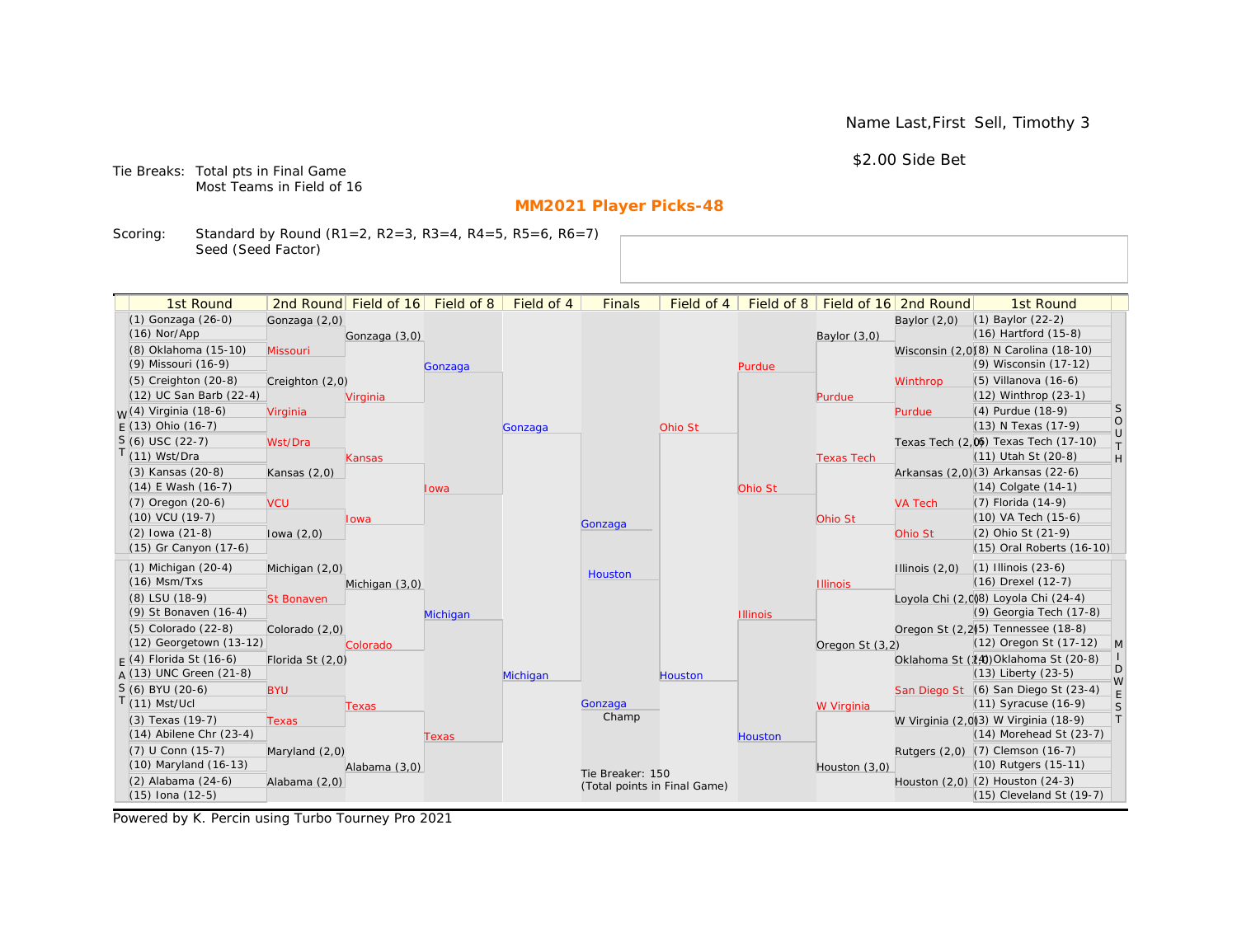\$2.00 Side Bet

Tie Breaks: Total pts in Final Game Most Teams in Field of 16

# **MM2021 Player Picks-48**

Scoring: Standard by Round (R1=2, R2=3, R3=4, R4=5, R5=6, R6=7) Seed (Seed Factor)

| 1st Round                            |                    | 2nd Round Field of 16 Field of 8 |          | Field of 4 |                              | Field of 4      |                 | Field of 8   Field of 16   2nd Round |                  | 1st Round                                 |              |
|--------------------------------------|--------------------|----------------------------------|----------|------------|------------------------------|-----------------|-----------------|--------------------------------------|------------------|-------------------------------------------|--------------|
|                                      |                    |                                  |          |            | <b>Finals</b>                |                 |                 |                                      |                  |                                           |              |
| (1) Gonzaga (26-0)<br>$(16)$ Nor/App | Gonzaga (2,0)      |                                  |          |            |                              |                 |                 |                                      | Baylor $(2,0)$   | (1) Baylor (22-2)<br>(16) Hartford (15-8) |              |
| (8) Oklahoma (15-10)                 |                    | Gonzaga (3,0)                    |          |            |                              |                 |                 | Baylor $(3,0)$                       |                  | (8) N Carolina (18-10)                    |              |
| (9) Missouri (16-9)                  | Oklahoma (2,0)     |                                  |          |            |                              |                 |                 |                                      | N Carolina       | (9) Wisconsin (17-12)                     |              |
| $(5)$ Creighton $(20-8)$             |                    |                                  | Gonzaga  |            |                              |                 | Villanova       |                                      |                  | Villanova (2,0) (5) Villanova (16-6)      |              |
| (12) UC San Barb (22-4)              | <b>UC San Barb</b> | <b>UC San Barb</b>               |          |            |                              |                 |                 | Villanova (3,0)                      |                  | (12) Winthrop (23-1)                      |              |
| $W(4)$ Virginia (18-6)               | Ohio $(2,3)$       |                                  |          |            |                              |                 |                 |                                      | Purdue           | (4) Purdue (18-9)                         | S            |
| $E(13)$ Ohio (16-7)                  |                    |                                  |          | Iowa       |                              | Ohio St         |                 |                                      |                  | (13) N Texas (17-9)                       | $\circ$      |
| $S(6)$ USC (22-7)                    | USC(2,0)           |                                  |          |            |                              |                 |                 |                                      |                  | Texas Tech (2,0) Texas Tech (17-10)       | $\cup$       |
| T(11) Wst/Dra                        |                    | USC(3,0)                         |          |            |                              |                 |                 | <b>Texas Tech</b>                    |                  | (11) Utah St (20-8)                       | $\top$<br>H  |
| (3) Kansas (20-8)                    | Kansas $(2,0)$     |                                  |          |            |                              |                 |                 |                                      | Colgate          | (3) Arkansas (22-6)                       |              |
| $(14)$ E Wash $(16-7)$               |                    |                                  | Iowa     |            |                              |                 | Ohio St         |                                      |                  | $(14)$ Colgate $(14-1)$                   |              |
| $(7)$ Oregon $(20-6)$                | Oregon $(2,0)$     |                                  |          |            |                              |                 |                 |                                      | <b>VA Tech</b>   | (7) Florida (14-9)                        |              |
| $(10)$ VCU $(19-7)$                  |                    | Iowa                             |          |            |                              |                 |                 | Ohio St                              |                  | (10) VA Tech (15-6)                       |              |
| $(2)$ lowa $(21-8)$                  | lowa $(2,0)$       |                                  |          |            | Michigan                     |                 |                 |                                      | Ohio St          | (2) Ohio St (21-9)                        |              |
| (15) Gr Canyon (17-6)                |                    |                                  |          |            |                              |                 |                 |                                      |                  | (15) Oral Roberts (16-10)                 |              |
| $(1)$ Michigan $(20-4)$              | Michigan (2,0)     |                                  |          |            |                              |                 |                 |                                      | Illinois $(2,0)$ | $(1)$ Illinois $(23-6)$                   |              |
| $(16)$ Msm/Txs                       |                    | Michigan (3,0)                   |          |            | Ohio St                      |                 |                 | <b>Illinois</b>                      |                  | (16) Drexel (12-7)                        |              |
| (8) LSU (18-9)                       | <b>St Bonaven</b>  |                                  |          |            |                              |                 |                 |                                      |                  | Loyola Chi (2,008) Loyola Chi (24-4)      |              |
| (9) St Bonaven (16-4)                |                    |                                  | Michigan |            |                              |                 | <b>Illinois</b> |                                      |                  | (9) Georgia Tech (17-8)                   |              |
| $(5)$ Colorado $(22-8)$              | Colorado (2,0)     |                                  |          |            |                              |                 |                 |                                      | <b>Tennessee</b> | (5) Tennessee (18-8)                      |              |
| (12) Georgetown (13-12)              |                    | Colorado                         |          |            |                              |                 |                 | Oklahoma St                          |                  | (12) Oregon St (17-12)                    | $\mathsf{M}$ |
| $F(4)$ Florida St (16-6)             | Florida St (2,0)   |                                  |          |            |                              |                 |                 |                                      |                  | Oklahoma St (14) Oklahoma St (20-8)       | $\mathbf{L}$ |
| $A(13)$ UNC Green (21-8)             |                    |                                  |          | Michigan   |                              | <b>Illinois</b> |                 |                                      |                  | (13) Liberty (23-5)                       | D<br>W       |
| S (6) BYU (20-6)                     | Mst/Ucl(2,2)       |                                  |          |            |                              |                 |                 |                                      |                  | Syracuse (2,2)(6) San Diego St (23-4)     | E            |
| $T(11)$ Mst/Ucl                      |                    | $Mst/Ucl$ $(3,2)$                |          |            | Michigan                     |                 |                 | Syracuse (3,2)                       |                  | (11) Syracuse (16-9)                      | S            |
| (3) Texas (19-7)                     | <b>Texas</b>       |                                  |          |            | Champ                        |                 |                 |                                      |                  | W Virginia (2,0)(3) W Virginia (18-9)     | $\top$       |
| $(14)$ Abilene Chr $(23-4)$          |                    |                                  | Mst/Ucl  |            |                              |                 | <b>Rutgers</b>  |                                      |                  | $(14)$ Morehead St $(23-7)$               |              |
| (7) U Conn (15-7)                    | U Conn             |                                  |          |            |                              |                 |                 |                                      |                  | Rutgers (2,0) (7) Clemson (16-7)          |              |
| (10) Maryland (16-13)                |                    | Alabama (3,0)                    |          |            | Tie Breaker: 157             |                 |                 | <b>Rutgers</b>                       |                  | (10) Rutgers (15-11)                      |              |
| $(2)$ Alabama $(24-6)$               | Alabama (2,0)      |                                  |          |            | (Total points in Final Game) |                 |                 |                                      |                  | Houston (2,0) (2) Houston (24-3)          |              |
| $(15)$ Iona $(12-5)$                 |                    |                                  |          |            |                              |                 |                 |                                      |                  | $(15)$ Cleveland St $(19-7)$              |              |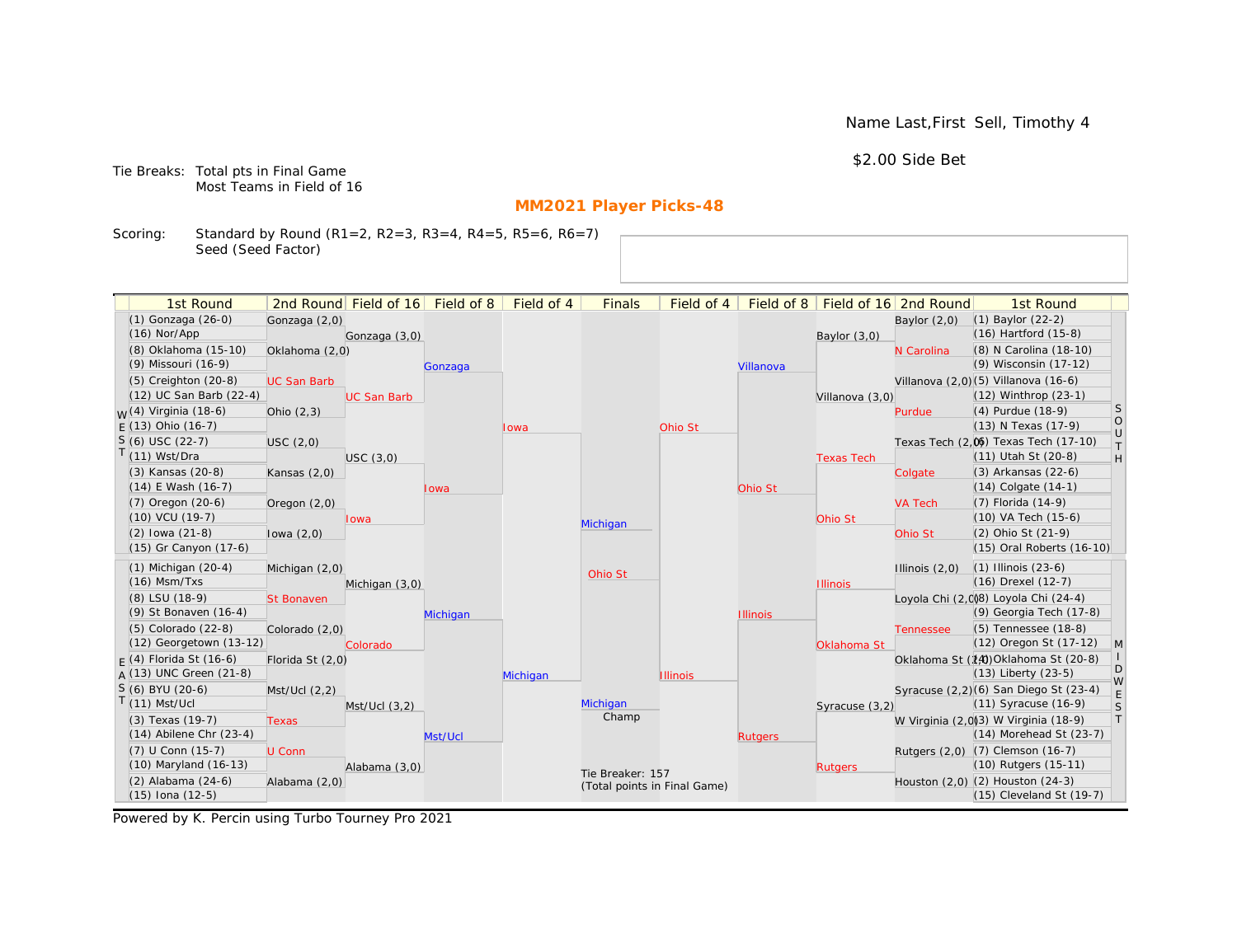Name Last,First Shaka Smart 1

\$2.00 Side Bet

Tie Breaks: Total pts in Final Game Most Teams in Field of 16

# **MM2021 Player Picks-48**

Scoring: Standard by Round (R1=2, R2=3, R3=4, R4=5, R5=6, R6=7) Seed (Seed Factor)

| (1) Gonzaga (26-0)<br>$(1)$ Baylor $(22-2)$<br>Gonzaga (2,0)<br>Baylor $(2,0)$<br>$(16)$ Hartford $(15-8)$<br>$(16)$ Nor/App<br>Gonzaga (3,0)<br>Baylor (3,0)<br>(8) Oklahoma (15-10)<br>Wisconsin (2,0)(8) N Carolina (18-10)<br>Missouri<br>(9) Wisconsin (17-12)<br>(9) Missouri (16-9)<br><b>Baylor</b><br>Gonzaga<br>(5) Creighton (20-8)<br>$(5)$ Villanova $(16-6)$<br>Winthrop<br>Creighton (2,0)<br>(12) UC San Barb (22-4)<br>(12) Winthrop (23-1)<br>Creighton (3,0)<br>Purdue<br><b>S</b><br>(4) Purdue (18-9)<br>$W(4)$ Virginia (18-6)<br>Ohio $(2,3)$<br>Purdue<br>$\circ$<br>(13) N Texas (17-9)<br>$E(13)$ Ohio (16-7)<br><b>Baylor</b><br>Gonzaga<br>$\cup$<br>$S(6)$ USC (22-7)<br>Texas Tech (2,0) Texas Tech (17-10)<br>USC (2,0)<br>$\top$<br>$T(11)$ Wst/Dra<br>(11) Utah St (20-8)<br>$\mathsf{H}% _{\mathsf{H}}^{\ast}=\mathsf{H}_{\mathsf{H}}^{\ast}$<br>USC(3,0)<br><b>Texas Tech</b><br>(3) Kansas (20-8)<br>Arkansas (2,0)(3) Arkansas (22-6)<br>Kansas $(2,0)$<br>$(14)$ E Wash $(16-7)$<br>$(14)$ Colgate $(14-1)$<br>Ohio St<br>Iowa<br>$(7)$ Oregon $(20-6)$<br>$(7)$ Florida $(14-9)$<br>Oregon $(2,0)$<br><b>VA Tech</b><br>$(10)$ VCU $(19-7)$<br>$(10)$ VA Tech $(15-6)$<br>Ohio St<br>lowa<br>Gonzaga<br>(2) Ohio St (21-9)<br>$(2)$ lowa $(21-8)$<br>lowa $(2,0)$<br>Ohio St<br>(15) Gr Canyon (17-6)<br>(15) Oral Roberts (16-10)<br>$(1)$ Michigan $(20-4)$<br>$(1)$ Illinois $(23-6)$<br>Illinois $(2,0)$<br>Michigan (2,0)<br><b>Baylor</b><br>$(16)$ Msm/Txs<br>(16) Drexel (12-7)<br>Michigan (3,0)<br><b>Illinois</b><br>Loyola Chi (2,0)8) Loyola Chi (24-4)<br>(8) LSU (18-9)<br>LSU(2,0)<br>(9) Georgia Tech (17-8)<br>(9) St Bonaven (16-4)<br><b>Illinois</b><br>Michigan<br>(5) Colorado (22-8)<br>(5) Tennessee (18-8)<br>Colorado (2,0)<br><b>Tennessee</b><br>(12) Georgetown (13-12)<br>(12) Oregon St (17-12)<br>M<br>Oklahoma St<br>Colorado<br>Oklahoma St (14) Oklahoma St (20-8)<br>$F(4)$ Florida St (16-6)<br>Florida St (2,0)<br>D<br>$A(13)$ UNC Green (21-8)<br>$(13)$ Liberty $(23-5)$<br>Alabama<br><b>Illinois</b><br>W<br>S (6) BYU (20-6)<br>San Diego St (6) San Diego St (23-4)<br>Mst/Ucl (2,2)<br>E<br>$T(11)$ Mst/Ucl<br>Baylor<br>(11) Syracuse (16-9)<br>S<br>San Diego St<br>Texas<br>Champ<br> T <br>W Virginia (2,0)(3) W Virginia (18-9)<br>(3) Texas (19-7)<br><b>Texas</b><br>$(14)$ Abilene Chr $(23-4)$<br>(14) Morehead St (23-7)<br>San Diego St<br>Alabama<br>(7) U Conn (15-7)<br>Rutgers (2,0) (7) Clemson (16-7)<br>U Conn<br>(10) Maryland (16-13)<br>(10) Rutgers (15-11)<br>Alabama (3,0)<br>Houston $(3,0)$<br>Tie Breaker: 157<br>(2) Alabama (24-6)<br>Houston (2,0) (2) Houston (24-3)<br>Alabama (2,0)<br>(Total points in Final Game) | 1st Round            | 2nd Round Field of 16 | Field of 8 | Field of 4 | <b>Finals</b> | Field of 4 | Field of 8 | Field of 16 2nd Round | 1st Round                |  |
|--------------------------------------------------------------------------------------------------------------------------------------------------------------------------------------------------------------------------------------------------------------------------------------------------------------------------------------------------------------------------------------------------------------------------------------------------------------------------------------------------------------------------------------------------------------------------------------------------------------------------------------------------------------------------------------------------------------------------------------------------------------------------------------------------------------------------------------------------------------------------------------------------------------------------------------------------------------------------------------------------------------------------------------------------------------------------------------------------------------------------------------------------------------------------------------------------------------------------------------------------------------------------------------------------------------------------------------------------------------------------------------------------------------------------------------------------------------------------------------------------------------------------------------------------------------------------------------------------------------------------------------------------------------------------------------------------------------------------------------------------------------------------------------------------------------------------------------------------------------------------------------------------------------------------------------------------------------------------------------------------------------------------------------------------------------------------------------------------------------------------------------------------------------------------------------------------------------------------------------------------------------------------------------------------------------------------------------------------------------------------------------------------------------------------------------------------------------------------------------------------------------------------------------------------------------------------------------------------------------------------------------------------------------------------------------------------------------------------------------------|----------------------|-----------------------|------------|------------|---------------|------------|------------|-----------------------|--------------------------|--|
|                                                                                                                                                                                                                                                                                                                                                                                                                                                                                                                                                                                                                                                                                                                                                                                                                                                                                                                                                                                                                                                                                                                                                                                                                                                                                                                                                                                                                                                                                                                                                                                                                                                                                                                                                                                                                                                                                                                                                                                                                                                                                                                                                                                                                                                                                                                                                                                                                                                                                                                                                                                                                                                                                                                                            |                      |                       |            |            |               |            |            |                       |                          |  |
|                                                                                                                                                                                                                                                                                                                                                                                                                                                                                                                                                                                                                                                                                                                                                                                                                                                                                                                                                                                                                                                                                                                                                                                                                                                                                                                                                                                                                                                                                                                                                                                                                                                                                                                                                                                                                                                                                                                                                                                                                                                                                                                                                                                                                                                                                                                                                                                                                                                                                                                                                                                                                                                                                                                                            |                      |                       |            |            |               |            |            |                       |                          |  |
|                                                                                                                                                                                                                                                                                                                                                                                                                                                                                                                                                                                                                                                                                                                                                                                                                                                                                                                                                                                                                                                                                                                                                                                                                                                                                                                                                                                                                                                                                                                                                                                                                                                                                                                                                                                                                                                                                                                                                                                                                                                                                                                                                                                                                                                                                                                                                                                                                                                                                                                                                                                                                                                                                                                                            |                      |                       |            |            |               |            |            |                       |                          |  |
|                                                                                                                                                                                                                                                                                                                                                                                                                                                                                                                                                                                                                                                                                                                                                                                                                                                                                                                                                                                                                                                                                                                                                                                                                                                                                                                                                                                                                                                                                                                                                                                                                                                                                                                                                                                                                                                                                                                                                                                                                                                                                                                                                                                                                                                                                                                                                                                                                                                                                                                                                                                                                                                                                                                                            |                      |                       |            |            |               |            |            |                       |                          |  |
|                                                                                                                                                                                                                                                                                                                                                                                                                                                                                                                                                                                                                                                                                                                                                                                                                                                                                                                                                                                                                                                                                                                                                                                                                                                                                                                                                                                                                                                                                                                                                                                                                                                                                                                                                                                                                                                                                                                                                                                                                                                                                                                                                                                                                                                                                                                                                                                                                                                                                                                                                                                                                                                                                                                                            |                      |                       |            |            |               |            |            |                       |                          |  |
|                                                                                                                                                                                                                                                                                                                                                                                                                                                                                                                                                                                                                                                                                                                                                                                                                                                                                                                                                                                                                                                                                                                                                                                                                                                                                                                                                                                                                                                                                                                                                                                                                                                                                                                                                                                                                                                                                                                                                                                                                                                                                                                                                                                                                                                                                                                                                                                                                                                                                                                                                                                                                                                                                                                                            |                      |                       |            |            |               |            |            |                       |                          |  |
|                                                                                                                                                                                                                                                                                                                                                                                                                                                                                                                                                                                                                                                                                                                                                                                                                                                                                                                                                                                                                                                                                                                                                                                                                                                                                                                                                                                                                                                                                                                                                                                                                                                                                                                                                                                                                                                                                                                                                                                                                                                                                                                                                                                                                                                                                                                                                                                                                                                                                                                                                                                                                                                                                                                                            |                      |                       |            |            |               |            |            |                       |                          |  |
|                                                                                                                                                                                                                                                                                                                                                                                                                                                                                                                                                                                                                                                                                                                                                                                                                                                                                                                                                                                                                                                                                                                                                                                                                                                                                                                                                                                                                                                                                                                                                                                                                                                                                                                                                                                                                                                                                                                                                                                                                                                                                                                                                                                                                                                                                                                                                                                                                                                                                                                                                                                                                                                                                                                                            |                      |                       |            |            |               |            |            |                       |                          |  |
|                                                                                                                                                                                                                                                                                                                                                                                                                                                                                                                                                                                                                                                                                                                                                                                                                                                                                                                                                                                                                                                                                                                                                                                                                                                                                                                                                                                                                                                                                                                                                                                                                                                                                                                                                                                                                                                                                                                                                                                                                                                                                                                                                                                                                                                                                                                                                                                                                                                                                                                                                                                                                                                                                                                                            |                      |                       |            |            |               |            |            |                       |                          |  |
|                                                                                                                                                                                                                                                                                                                                                                                                                                                                                                                                                                                                                                                                                                                                                                                                                                                                                                                                                                                                                                                                                                                                                                                                                                                                                                                                                                                                                                                                                                                                                                                                                                                                                                                                                                                                                                                                                                                                                                                                                                                                                                                                                                                                                                                                                                                                                                                                                                                                                                                                                                                                                                                                                                                                            |                      |                       |            |            |               |            |            |                       |                          |  |
|                                                                                                                                                                                                                                                                                                                                                                                                                                                                                                                                                                                                                                                                                                                                                                                                                                                                                                                                                                                                                                                                                                                                                                                                                                                                                                                                                                                                                                                                                                                                                                                                                                                                                                                                                                                                                                                                                                                                                                                                                                                                                                                                                                                                                                                                                                                                                                                                                                                                                                                                                                                                                                                                                                                                            |                      |                       |            |            |               |            |            |                       |                          |  |
|                                                                                                                                                                                                                                                                                                                                                                                                                                                                                                                                                                                                                                                                                                                                                                                                                                                                                                                                                                                                                                                                                                                                                                                                                                                                                                                                                                                                                                                                                                                                                                                                                                                                                                                                                                                                                                                                                                                                                                                                                                                                                                                                                                                                                                                                                                                                                                                                                                                                                                                                                                                                                                                                                                                                            |                      |                       |            |            |               |            |            |                       |                          |  |
|                                                                                                                                                                                                                                                                                                                                                                                                                                                                                                                                                                                                                                                                                                                                                                                                                                                                                                                                                                                                                                                                                                                                                                                                                                                                                                                                                                                                                                                                                                                                                                                                                                                                                                                                                                                                                                                                                                                                                                                                                                                                                                                                                                                                                                                                                                                                                                                                                                                                                                                                                                                                                                                                                                                                            |                      |                       |            |            |               |            |            |                       |                          |  |
|                                                                                                                                                                                                                                                                                                                                                                                                                                                                                                                                                                                                                                                                                                                                                                                                                                                                                                                                                                                                                                                                                                                                                                                                                                                                                                                                                                                                                                                                                                                                                                                                                                                                                                                                                                                                                                                                                                                                                                                                                                                                                                                                                                                                                                                                                                                                                                                                                                                                                                                                                                                                                                                                                                                                            |                      |                       |            |            |               |            |            |                       |                          |  |
|                                                                                                                                                                                                                                                                                                                                                                                                                                                                                                                                                                                                                                                                                                                                                                                                                                                                                                                                                                                                                                                                                                                                                                                                                                                                                                                                                                                                                                                                                                                                                                                                                                                                                                                                                                                                                                                                                                                                                                                                                                                                                                                                                                                                                                                                                                                                                                                                                                                                                                                                                                                                                                                                                                                                            |                      |                       |            |            |               |            |            |                       |                          |  |
|                                                                                                                                                                                                                                                                                                                                                                                                                                                                                                                                                                                                                                                                                                                                                                                                                                                                                                                                                                                                                                                                                                                                                                                                                                                                                                                                                                                                                                                                                                                                                                                                                                                                                                                                                                                                                                                                                                                                                                                                                                                                                                                                                                                                                                                                                                                                                                                                                                                                                                                                                                                                                                                                                                                                            |                      |                       |            |            |               |            |            |                       |                          |  |
|                                                                                                                                                                                                                                                                                                                                                                                                                                                                                                                                                                                                                                                                                                                                                                                                                                                                                                                                                                                                                                                                                                                                                                                                                                                                                                                                                                                                                                                                                                                                                                                                                                                                                                                                                                                                                                                                                                                                                                                                                                                                                                                                                                                                                                                                                                                                                                                                                                                                                                                                                                                                                                                                                                                                            |                      |                       |            |            |               |            |            |                       |                          |  |
|                                                                                                                                                                                                                                                                                                                                                                                                                                                                                                                                                                                                                                                                                                                                                                                                                                                                                                                                                                                                                                                                                                                                                                                                                                                                                                                                                                                                                                                                                                                                                                                                                                                                                                                                                                                                                                                                                                                                                                                                                                                                                                                                                                                                                                                                                                                                                                                                                                                                                                                                                                                                                                                                                                                                            |                      |                       |            |            |               |            |            |                       |                          |  |
|                                                                                                                                                                                                                                                                                                                                                                                                                                                                                                                                                                                                                                                                                                                                                                                                                                                                                                                                                                                                                                                                                                                                                                                                                                                                                                                                                                                                                                                                                                                                                                                                                                                                                                                                                                                                                                                                                                                                                                                                                                                                                                                                                                                                                                                                                                                                                                                                                                                                                                                                                                                                                                                                                                                                            |                      |                       |            |            |               |            |            |                       |                          |  |
|                                                                                                                                                                                                                                                                                                                                                                                                                                                                                                                                                                                                                                                                                                                                                                                                                                                                                                                                                                                                                                                                                                                                                                                                                                                                                                                                                                                                                                                                                                                                                                                                                                                                                                                                                                                                                                                                                                                                                                                                                                                                                                                                                                                                                                                                                                                                                                                                                                                                                                                                                                                                                                                                                                                                            |                      |                       |            |            |               |            |            |                       |                          |  |
|                                                                                                                                                                                                                                                                                                                                                                                                                                                                                                                                                                                                                                                                                                                                                                                                                                                                                                                                                                                                                                                                                                                                                                                                                                                                                                                                                                                                                                                                                                                                                                                                                                                                                                                                                                                                                                                                                                                                                                                                                                                                                                                                                                                                                                                                                                                                                                                                                                                                                                                                                                                                                                                                                                                                            |                      |                       |            |            |               |            |            |                       |                          |  |
|                                                                                                                                                                                                                                                                                                                                                                                                                                                                                                                                                                                                                                                                                                                                                                                                                                                                                                                                                                                                                                                                                                                                                                                                                                                                                                                                                                                                                                                                                                                                                                                                                                                                                                                                                                                                                                                                                                                                                                                                                                                                                                                                                                                                                                                                                                                                                                                                                                                                                                                                                                                                                                                                                                                                            |                      |                       |            |            |               |            |            |                       |                          |  |
|                                                                                                                                                                                                                                                                                                                                                                                                                                                                                                                                                                                                                                                                                                                                                                                                                                                                                                                                                                                                                                                                                                                                                                                                                                                                                                                                                                                                                                                                                                                                                                                                                                                                                                                                                                                                                                                                                                                                                                                                                                                                                                                                                                                                                                                                                                                                                                                                                                                                                                                                                                                                                                                                                                                                            |                      |                       |            |            |               |            |            |                       |                          |  |
|                                                                                                                                                                                                                                                                                                                                                                                                                                                                                                                                                                                                                                                                                                                                                                                                                                                                                                                                                                                                                                                                                                                                                                                                                                                                                                                                                                                                                                                                                                                                                                                                                                                                                                                                                                                                                                                                                                                                                                                                                                                                                                                                                                                                                                                                                                                                                                                                                                                                                                                                                                                                                                                                                                                                            |                      |                       |            |            |               |            |            |                       |                          |  |
|                                                                                                                                                                                                                                                                                                                                                                                                                                                                                                                                                                                                                                                                                                                                                                                                                                                                                                                                                                                                                                                                                                                                                                                                                                                                                                                                                                                                                                                                                                                                                                                                                                                                                                                                                                                                                                                                                                                                                                                                                                                                                                                                                                                                                                                                                                                                                                                                                                                                                                                                                                                                                                                                                                                                            |                      |                       |            |            |               |            |            |                       |                          |  |
|                                                                                                                                                                                                                                                                                                                                                                                                                                                                                                                                                                                                                                                                                                                                                                                                                                                                                                                                                                                                                                                                                                                                                                                                                                                                                                                                                                                                                                                                                                                                                                                                                                                                                                                                                                                                                                                                                                                                                                                                                                                                                                                                                                                                                                                                                                                                                                                                                                                                                                                                                                                                                                                                                                                                            |                      |                       |            |            |               |            |            |                       |                          |  |
|                                                                                                                                                                                                                                                                                                                                                                                                                                                                                                                                                                                                                                                                                                                                                                                                                                                                                                                                                                                                                                                                                                                                                                                                                                                                                                                                                                                                                                                                                                                                                                                                                                                                                                                                                                                                                                                                                                                                                                                                                                                                                                                                                                                                                                                                                                                                                                                                                                                                                                                                                                                                                                                                                                                                            |                      |                       |            |            |               |            |            |                       |                          |  |
|                                                                                                                                                                                                                                                                                                                                                                                                                                                                                                                                                                                                                                                                                                                                                                                                                                                                                                                                                                                                                                                                                                                                                                                                                                                                                                                                                                                                                                                                                                                                                                                                                                                                                                                                                                                                                                                                                                                                                                                                                                                                                                                                                                                                                                                                                                                                                                                                                                                                                                                                                                                                                                                                                                                                            |                      |                       |            |            |               |            |            |                       |                          |  |
|                                                                                                                                                                                                                                                                                                                                                                                                                                                                                                                                                                                                                                                                                                                                                                                                                                                                                                                                                                                                                                                                                                                                                                                                                                                                                                                                                                                                                                                                                                                                                                                                                                                                                                                                                                                                                                                                                                                                                                                                                                                                                                                                                                                                                                                                                                                                                                                                                                                                                                                                                                                                                                                                                                                                            |                      |                       |            |            |               |            |            |                       |                          |  |
|                                                                                                                                                                                                                                                                                                                                                                                                                                                                                                                                                                                                                                                                                                                                                                                                                                                                                                                                                                                                                                                                                                                                                                                                                                                                                                                                                                                                                                                                                                                                                                                                                                                                                                                                                                                                                                                                                                                                                                                                                                                                                                                                                                                                                                                                                                                                                                                                                                                                                                                                                                                                                                                                                                                                            |                      |                       |            |            |               |            |            |                       |                          |  |
|                                                                                                                                                                                                                                                                                                                                                                                                                                                                                                                                                                                                                                                                                                                                                                                                                                                                                                                                                                                                                                                                                                                                                                                                                                                                                                                                                                                                                                                                                                                                                                                                                                                                                                                                                                                                                                                                                                                                                                                                                                                                                                                                                                                                                                                                                                                                                                                                                                                                                                                                                                                                                                                                                                                                            | $(15)$ Iona $(12-5)$ |                       |            |            |               |            |            |                       | (15) Cleveland St (19-7) |  |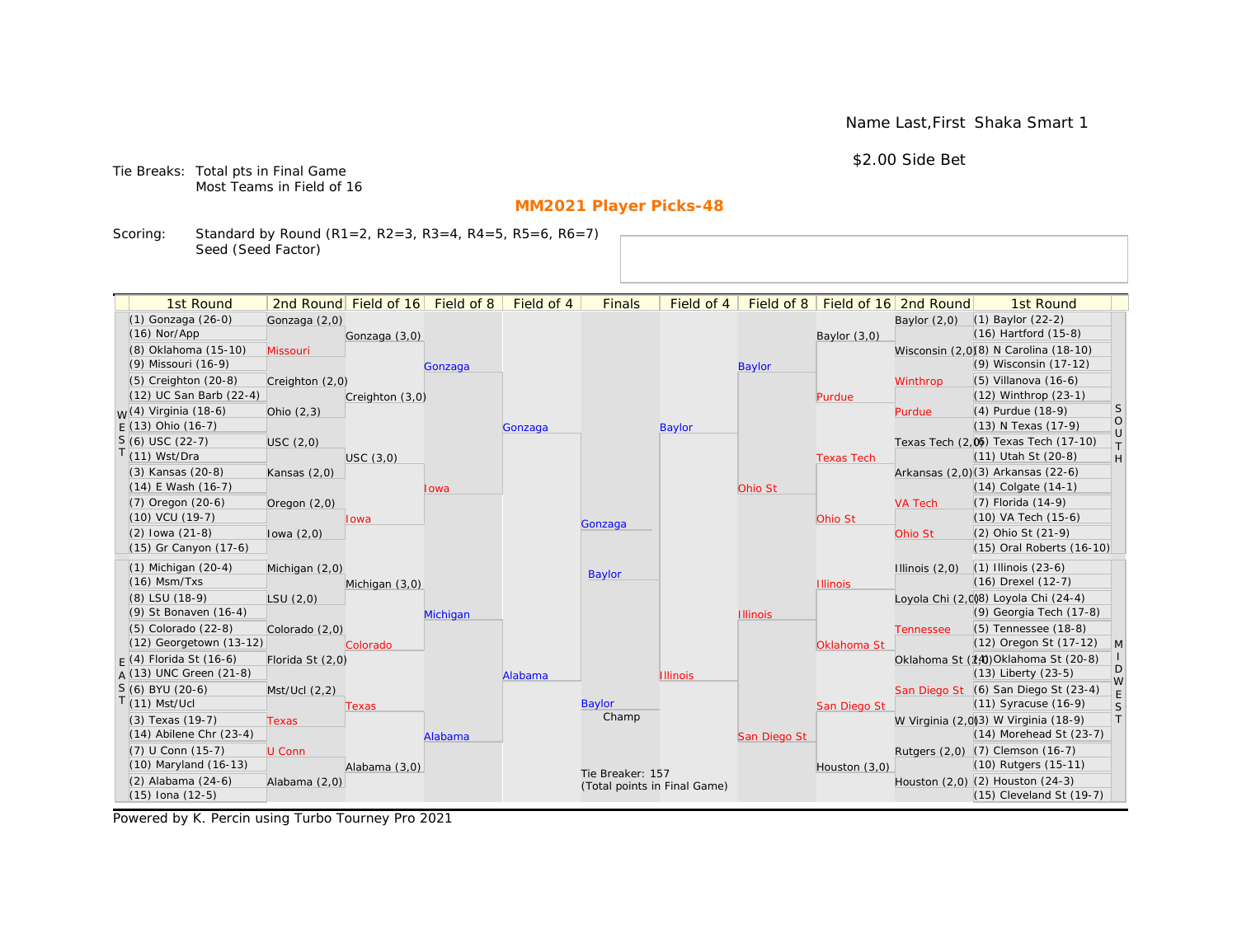Name Last,First Shaka Smart 2

\$2.00 Side Bet

Tie Breaks: Total pts in Final Game Most Teams in Field of 16

# **MM2021 Player Picks-48**

Scoring: Standard by Round (R1=2, R2=3, R3=4, R4=5, R5=6, R6=7) Seed (Seed Factor)

| 1st Round                         |                  | 2nd Round Field of 16 Field of 8 |          | Field of 4 | <b>Finals</b>                | Field of 4      | Field of 8      |                   | Field of 16 2nd Round | 1st Round                             |                   |
|-----------------------------------|------------------|----------------------------------|----------|------------|------------------------------|-----------------|-----------------|-------------------|-----------------------|---------------------------------------|-------------------|
| (1) Gonzaga (26-0)                | Gonzaga (2,0)    |                                  |          |            |                              |                 |                 |                   | Baylor $(2,0)$        | $(1)$ Baylor $(22-2)$                 |                   |
| $(16)$ Nor/App                    |                  | Gonzaga (3,0)                    |          |            |                              |                 |                 | Baylor $(3,0)$    |                       | (16) Hartford (15-8)                  |                   |
| (8) Oklahoma (15-10)              | Missouri         |                                  |          |            |                              |                 |                 |                   |                       | Wisconsin (2,0)(8) N Carolina (18-10) |                   |
| (9) Missouri (16-9)               |                  |                                  | Gonzaga  |            |                              |                 | <b>Baylor</b>   |                   |                       | (9) Wisconsin (17-12)                 |                   |
| (5) Creighton (20-8)              | Creighton (2,0)  |                                  |          |            |                              |                 |                 |                   | Winthrop              | $(5)$ Villanova $(16-6)$              |                   |
| (12) UC San Barb (22-4)           |                  | <b>Ohio</b>                      |          |            |                              |                 |                 | Purdue            |                       | (12) Winthrop (23-1)                  |                   |
| <sub>M</sub> /(4) Virginia (18-6) | Ohio $(2,3)$     |                                  |          |            |                              |                 |                 |                   | Purdue                | (4) Purdue (18-9)                     | <sub>S</sub>      |
| $F(13)$ Ohio (16-7)               |                  |                                  |          | Gonzaga    |                              | Baylor          |                 |                   |                       | (13) N Texas (17-9)                   | $\circ$<br>$\cup$ |
| $S(6)$ USC (22-7)                 | USC(2,0)         |                                  |          |            |                              |                 |                 |                   |                       | Texas Tech (2.06) Texas Tech (17-10)  | T.                |
| $(11)$ Wst/Dra                    |                  | <b>Kansas</b>                    |          |            |                              |                 |                 | <b>Texas Tech</b> |                       | (11) Utah St (20-8)                   | H                 |
| (3) Kansas (20-8)                 | Kansas $(2,0)$   |                                  |          |            |                              |                 |                 |                   |                       | Arkansas (2,0)(3) Arkansas (22-6)     |                   |
| (14) E Wash (16-7)                |                  |                                  | lowa     |            |                              |                 | Ohio St         |                   |                       | $(14)$ Colgate $(14-1)$               |                   |
| (7) Oregon (20-6)                 | Oregon $(2,0)$   |                                  |          |            |                              |                 |                 |                   | <b>VA Tech</b>        | (7) Florida (14-9)                    |                   |
| (10) VCU (19-7)                   |                  | lowa                             |          |            | Gonzaga                      |                 |                 | Ohio St           |                       | (10) VA Tech (15-6)                   |                   |
| $(2)$ lowa $(21-8)$               | lowa $(2,0)$     |                                  |          |            |                              |                 |                 |                   | Ohio St               | (2) Ohio St (21-9)                    |                   |
| (15) Gr Canyon (17-6)             |                  |                                  |          |            |                              |                 |                 |                   |                       | (15) Oral Roberts (16-10)             |                   |
| $(1)$ Michigan $(20-4)$           | Michigan $(2,0)$ |                                  |          |            |                              |                 |                 |                   | Illinois $(2,0)$      | $(1)$ Illinois $(23-6)$               |                   |
| $(16)$ Msm/Txs                    |                  | Michigan (3,0)                   |          |            | <b>Baylor</b>                |                 |                 | <b>Illinois</b>   |                       | (16) Drexel (12-7)                    |                   |
| (8) LSU (18-9)                    | LSU(2,0)         |                                  |          |            |                              |                 |                 |                   |                       | Loyola Chi (2,008) Loyola Chi (24-4)  |                   |
| (9) St Bonaven (16-4)             |                  |                                  | Michigan |            |                              |                 | <b>Illinois</b> |                   |                       | (9) Georgia Tech (17-8)               |                   |
| (5) Colorado (22-8)               | Colorado (2,0)   |                                  |          |            |                              |                 |                 |                   | <b>Tennessee</b>      | (5) Tennessee (18-8)                  |                   |
| (12) Georgetown (13-12)           |                  | Colorado                         |          |            |                              |                 |                 | Tennessee         |                       | (12) Oregon St (17-12)                | $\mathsf{M}$      |
| $F(4)$ Florida St (16-6)          | Florida St (2,0) |                                  |          |            |                              |                 |                 |                   |                       | Oklahoma St (14) Oklahoma St (20-8)   |                   |
| $A(13)$ UNC Green (21-8)          |                  |                                  |          | Michigan   |                              | <b>Illinois</b> |                 |                   |                       | $(13)$ Liberty $(23-5)$               | D<br>W            |
| $S(6)$ BYU (20-6)                 | <b>BYU</b>       |                                  |          |            |                              |                 |                 |                   |                       | San Diego St (6) San Diego St (23-4)  | $\mathsf E$       |
| $(11)$ Mst/Ucl                    |                  | <b>Texas</b>                     |          |            | Gonzaga                      |                 |                 | San Diego St      |                       | (11) Syracuse (16-9)                  | S                 |
| (3) Texas (19-7)                  | <b>Texas</b>     |                                  |          |            | Champ                        |                 |                 |                   |                       | W Virginia (2,0)(3) W Virginia (18-9) | T                 |
| $(14)$ Abilene Chr $(23-4)$       |                  |                                  | Alabama  |            |                              |                 | <b>Houston</b>  |                   |                       | (14) Morehead St (23-7)               |                   |
| (7) U Conn (15-7)                 | Maryland (2,0)   |                                  |          |            |                              |                 |                 |                   |                       | Rutgers (2,0) (7) Clemson (16-7)      |                   |
| (10) Maryland (16-13)             |                  | Alabama (3,0)                    |          |            | Tie Breaker: 153             |                 |                 | Houston $(3,0)$   |                       | (10) Rutgers (15-11)                  |                   |
| (2) Alabama (24-6)                | Alabama (2,0)    |                                  |          |            | (Total points in Final Game) |                 |                 |                   |                       | Houston (2,0) (2) Houston (24-3)      |                   |
| (15) Iona (12-5)                  |                  |                                  |          |            |                              |                 |                 |                   |                       | (15) Cleveland St (19-7)              |                   |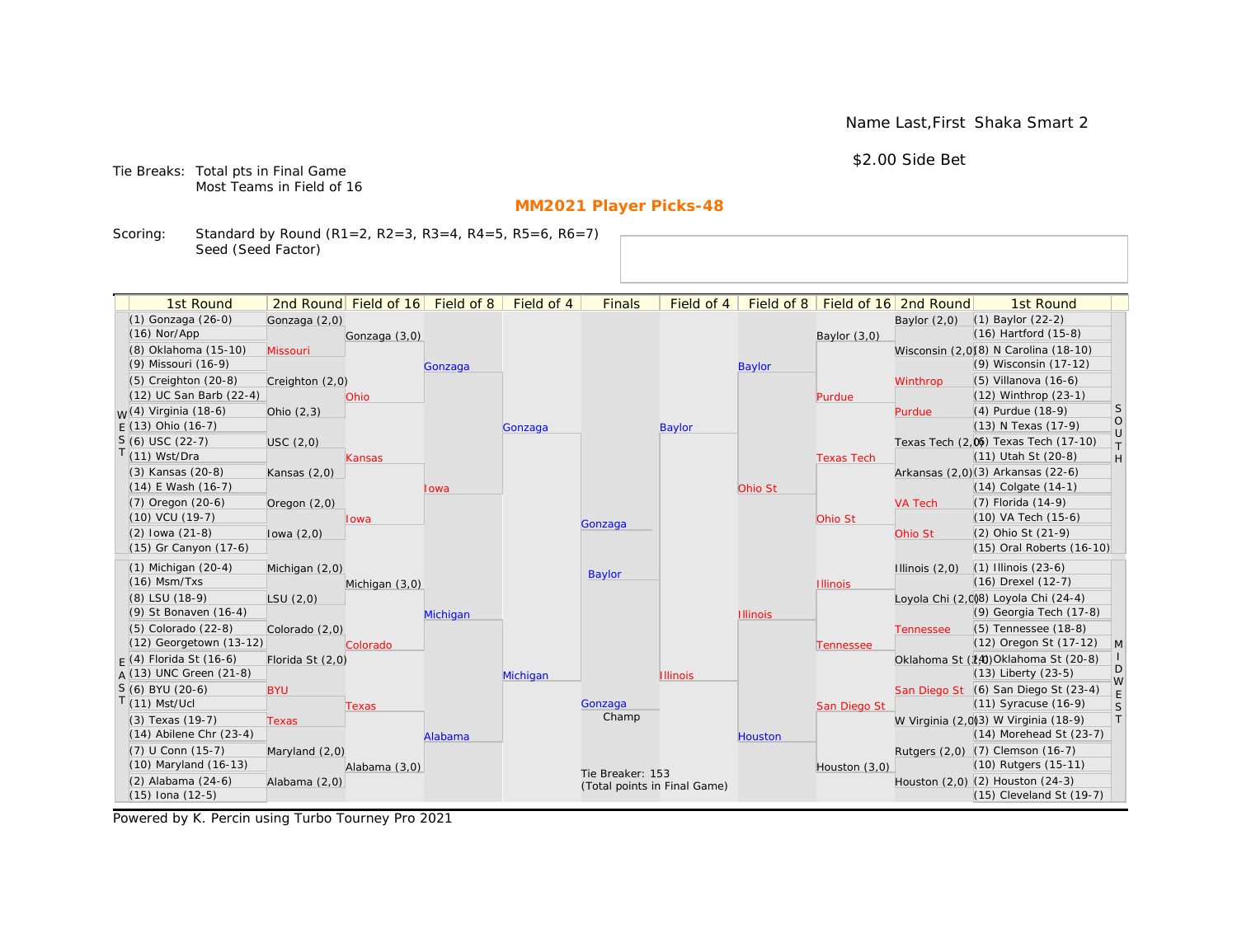Name Last,First Smith, James M.

\$2.00 Side Bet

Tie Breaks: Total pts in Final Game Most Teams in Field of 16

# **MM2021 Player Picks-48**

Scoring: Standard by Round (R1=2, R2=3, R3=4, R4=5, R5=6, R6=7) Seed (Seed Factor)

| 1st Round                                       |                  | 2nd Round Field of 16 | Field of 8 | Field of 4 | <b>Finals</b>                | Field of 4      | Field of 8      |                 | Field of 16 2nd Round | 1st Round                                                           |                                                                   |
|-------------------------------------------------|------------------|-----------------------|------------|------------|------------------------------|-----------------|-----------------|-----------------|-----------------------|---------------------------------------------------------------------|-------------------------------------------------------------------|
| (1) Gonzaga (26-0)                              | Gonzaga (2,0)    |                       |            |            |                              |                 |                 |                 | Baylor $(2,0)$        | $(1)$ Baylor $(22-2)$                                               |                                                                   |
| $(16)$ Nor/App                                  |                  | Gonzaga (3,0)         |            |            |                              |                 |                 | Baylor (3,0)    |                       | $(16)$ Hartford $(15-8)$                                            |                                                                   |
| (8) Oklahoma (15-10)                            | Oklahoma (2,0)   |                       |            |            |                              |                 |                 |                 |                       | Wisconsin (2,0)(8) N Carolina (18-10)                               |                                                                   |
| (9) Missouri (16-9)                             |                  |                       | Gonzaga    |            |                              |                 | <b>Baylor</b>   |                 |                       | (9) Wisconsin (17-12)                                               |                                                                   |
| (5) Creighton (20-8)                            | Creighton (2,0)  |                       |            |            |                              |                 |                 |                 |                       | Villanova (2,0)(5) Villanova (16-6)                                 |                                                                   |
| (12) UC San Barb (22-4)                         |                  | Virginia              |            |            |                              |                 |                 | Purdue          |                       | (12) Winthrop (23-1)                                                |                                                                   |
| <sub>W</sub> (4) Virginia (18-6)                | Virginia         |                       |            |            |                              |                 |                 |                 | Purdue                | (4) Purdue (18-9)                                                   | <b>S</b>                                                          |
| $E(13)$ Ohio (16-7)                             |                  |                       |            | Gonzaga    |                              | <b>Baylor</b>   |                 |                 |                       | (13) N Texas (17-9)                                                 | $\circ$<br>$\cup$                                                 |
| $S(6)$ USC (22-7)                               | USC(2,0)         |                       |            |            |                              |                 |                 |                 |                       | Texas Tech (2,0) Texas Tech (17-10)                                 | $\top$                                                            |
| $T(11)$ Wst/Dra                                 |                  | Kansas                |            |            |                              |                 |                 | Arkansas (3,0)  |                       | (11) Utah St (20-8)                                                 | $\mathsf{H}% _{\mathsf{H}}^{\ast}=\mathsf{H}_{\mathsf{H}}^{\ast}$ |
| (3) Kansas (20-8)                               | Kansas $(2,0)$   |                       |            |            |                              |                 |                 |                 |                       | Arkansas (2,0)(3) Arkansas (22-6)                                   |                                                                   |
| $(14)$ E Wash $(16-7)$                          |                  |                       | Kansas     |            |                              |                 | Ohio St         |                 |                       | $(14)$ Colgate $(14-1)$                                             |                                                                   |
| $(7)$ Oregon $(20-6)$                           | Oregon (2,0)     |                       |            |            |                              |                 |                 |                 | Florida $(2,0)$       | $(7)$ Florida $(14-9)$                                              |                                                                   |
| $(10)$ VCU $(19-7)$                             |                  | Oregon $(3,0)$        |            |            | Gonzaga                      |                 |                 | Ohio St         |                       | (10) VA Tech (15-6)                                                 |                                                                   |
| $(2)$ lowa $(21-8)$                             | lowa $(2,0)$     |                       |            |            |                              |                 |                 |                 | Ohio St               | (2) Ohio St (21-9)                                                  |                                                                   |
| (15) Gr Canyon (17-6)                           |                  |                       |            |            |                              |                 |                 |                 |                       | (15) Oral Roberts (16-10)                                           |                                                                   |
| $(1)$ Michigan $(20-4)$                         | Michigan (2,0)   |                       |            |            | <b>Illinois</b>              |                 |                 |                 | Illinois $(2,0)$      | $(1)$ Illinois $(23-6)$                                             |                                                                   |
| $(16)$ Msm/Txs                                  |                  | Michigan (3,0)        |            |            |                              |                 |                 | <b>Illinois</b> |                       | (16) Drexel (12-7)                                                  |                                                                   |
| (8) LSU (18-9)                                  | LSU(2,0)         |                       |            |            |                              |                 |                 |                 |                       | Loyola Chi (2,008) Loyola Chi (24-4)                                |                                                                   |
| (9) St Bonaven (16-4)                           |                  |                       | Michigan   |            |                              |                 | <b>Illinois</b> |                 |                       | (9) Georgia Tech (17-8)                                             |                                                                   |
| (5) Colorado (22-8)                             | Colorado (2,0)   |                       |            |            |                              |                 |                 |                 | <b>Tennessee</b>      | (5) Tennessee (18-8)                                                |                                                                   |
| (12) Georgetown (13-12)                         |                  | Florida St (3,0)      |            |            |                              |                 |                 | Oklahoma St     |                       | (12) Oregon St (17-12)                                              | M                                                                 |
| $F(4)$ Florida St (16-6)                        | Florida St (2,0) |                       |            |            |                              |                 |                 |                 |                       | Oklahoma St (14) Oklahoma St (20-8)                                 | D                                                                 |
| $A(13)$ UNC Green (21-8)                        |                  |                       |            | Michigan   |                              | <b>Illinois</b> |                 |                 |                       | $(13)$ Liberty $(23-5)$                                             | W                                                                 |
| S (6) BYU (20-6)<br>$T(11)$ Mst/Ucl             | <b>BYU</b>       |                       |            |            |                              |                 |                 |                 |                       | San Diego St (6) San Diego St (23-4)                                | E                                                                 |
|                                                 |                  | Texas                 |            |            | Gonzaga<br>Champ             |                 |                 | W Virginia      |                       | $(11)$ Syracuse $(16-9)$                                            | S<br> T                                                           |
| (3) Texas (19-7)<br>$(14)$ Abilene Chr $(23-4)$ | <b>Texas</b>     |                       |            |            |                              |                 |                 |                 |                       | W Virginia (2,0)3) W Virginia (18-9)<br>$(14)$ Morehead St $(23-7)$ |                                                                   |
|                                                 |                  |                       | Alabama    |            |                              |                 | <b>Houston</b>  |                 |                       |                                                                     |                                                                   |
| (7) U Conn (15-7)<br>(10) Maryland (16-13)      | U Conn           |                       |            |            |                              |                 |                 |                 | Clemson               | (7) Clemson (16-7)<br>(10) Rutgers (15-11)                          |                                                                   |
| (2) Alabama (24-6)                              | Alabama (2,0)    | Alabama (3,0)         |            |            | Tie Breaker: 162             |                 |                 | Houston $(3,0)$ |                       | Houston (2,0) (2) Houston (24-3)                                    |                                                                   |
| (15) Iona (12-5)                                |                  |                       |            |            | (Total points in Final Game) |                 |                 |                 |                       | (15) Cleveland St (19-7)                                            |                                                                   |
|                                                 |                  |                       |            |            |                              |                 |                 |                 |                       |                                                                     |                                                                   |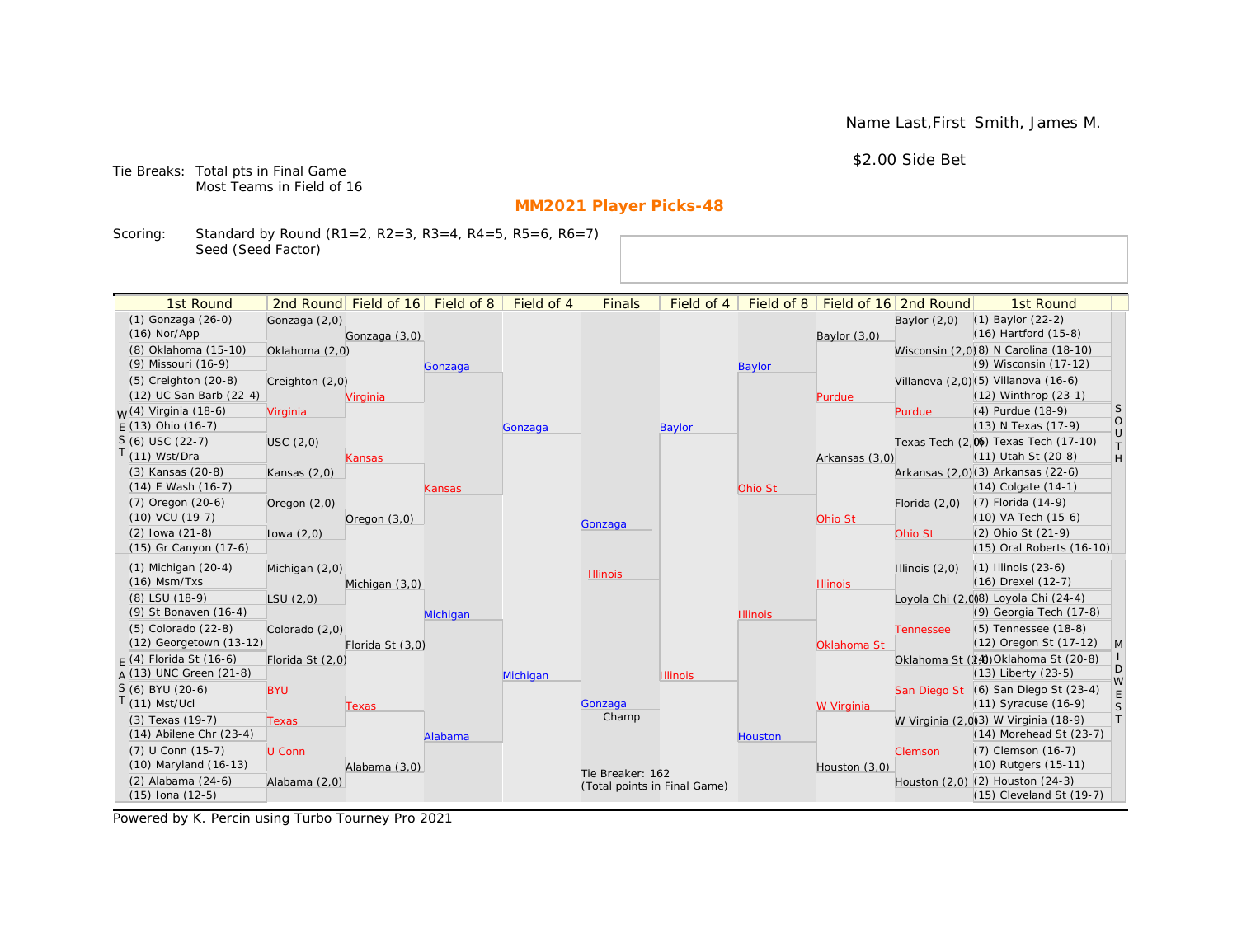Name Last,First Soboleski, Mike

\$2.00 Side Bet 8838

Tie Breaks: Total pts in Final Game Most Teams in Field of 16

# **MM2021 Player Picks-48**

Scoring: Standard by Round (R1=2, R2=3, R3=4, R4=5, R5=6, R6=7) Seed (Seed Factor)

| 1st Round                        |                   | 2nd Round Field of 16 | Field of 8        | Field of 4        | <b>Finals</b>                | Field of 4      | Field of 8      |                 | Field of 16 2nd Round | 1st Round                             |                   |
|----------------------------------|-------------------|-----------------------|-------------------|-------------------|------------------------------|-----------------|-----------------|-----------------|-----------------------|---------------------------------------|-------------------|
| (1) Gonzaga (26-0)               | Gonzaga (2,0)     |                       |                   |                   |                              |                 |                 |                 | Baylor $(2,0)$        | $(1)$ Baylor $(22-2)$                 |                   |
| $(16)$ Nor/App                   |                   | Gonzaga (3,0)         |                   |                   |                              |                 |                 | Baylor $(3,0)$  |                       | $(16)$ Hartford $(15-8)$              |                   |
| (8) Oklahoma (15-10)             | Oklahoma (2,0)    |                       |                   |                   |                              |                 |                 |                 | N Carolina            | (8) N Carolina (18-10)                |                   |
| (9) Missouri (16-9)              |                   |                       | Gonzaga           |                   |                              |                 | <b>Baylor</b>   |                 |                       | (9) Wisconsin (17-12)                 |                   |
| (5) Creighton (20-8)             | Creighton (2,0)   |                       |                   |                   |                              |                 |                 |                 | Winthrop              | $(5)$ Villanova $(16-6)$              |                   |
| (12) UC San Barb (22-4)          |                   | Virginia              |                   |                   |                              |                 |                 | Winthrop        |                       | (12) Winthrop (23-1)                  |                   |
| <sub>W</sub> (4) Virginia (18-6) | Virginia          |                       |                   |                   |                              |                 |                 |                 | Purdue                | (4) Purdue (18-9)                     | <b>S</b>          |
| $E(13)$ Ohio (16-7)              |                   |                       |                   | Gonzaga           |                              | <b>Arkansas</b> |                 |                 |                       | (13) N Texas (17-9)                   | $\circ$<br>$\cup$ |
| $S(6)$ USC (22-7)                | Wst/Dra           |                       |                   |                   |                              |                 |                 |                 | <b>Utah St</b>        | (6) Texas Tech (17-10)                | $\top$            |
| $T(11)$ Wst/Dra                  |                   | Wst/Dra               |                   |                   |                              |                 |                 | Arkansas (3,0)  |                       | (11) Utah St (20-8)                   | H                 |
| (3) Kansas (20-8)                | Kansas $(2,0)$    |                       |                   |                   |                              |                 |                 |                 |                       | Arkansas (2,0)(3) Arkansas (22-6)     |                   |
| $(14)$ E Wash $(16-7)$           |                   |                       | Oregon            |                   |                              |                 | <b>Arkansas</b> |                 |                       | $(14)$ Colgate $(14-1)$               |                   |
| $(7)$ Oregon $(20-6)$            | Oregon (2,0)      |                       |                   |                   |                              |                 |                 |                 | <b>VA Tech</b>        | $(7)$ Florida $(14-9)$                |                   |
| $(10)$ VCU $(19-7)$              |                   | Oregon $(3,0)$        |                   |                   | Gonzaga                      |                 |                 | Ohio St         |                       | $(10)$ VA Tech $(15-6)$               |                   |
| $(2)$ lowa $(21-8)$              | lowa $(2,0)$      |                       |                   |                   |                              |                 |                 |                 | Ohio St               | (2) Ohio St (21-9)                    |                   |
| (15) Gr Canyon (17-6)            |                   |                       |                   |                   |                              |                 |                 |                 |                       | (15) Oral Roberts (16-10)             |                   |
| $(1)$ Michigan $(20-4)$          | Michigan (2,0)    |                       |                   |                   | <b>Illinois</b>              |                 |                 |                 | Illinois $(2,0)$      | $(1)$ Illinois $(23-6)$               |                   |
| $(16)$ Msm/Txs                   |                   | Michigan (3,0)        |                   |                   |                              |                 |                 | <b>Illinois</b> |                       | (16) Drexel (12-7)                    |                   |
| (8) LSU (18-9)                   | <b>St Bonaven</b> |                       |                   |                   |                              |                 |                 |                 |                       | Loyola Chi (2,0)8) Loyola Chi (24-4)  |                   |
| (9) St Bonaven (16-4)            |                   |                       | <b>Florida St</b> |                   |                              |                 | <b>Illinois</b> |                 |                       | (9) Georgia Tech (17-8)               |                   |
| (5) Colorado (22-8)              | Colorado (2,0)    |                       |                   |                   |                              |                 |                 |                 | <b>Tennessee</b>      | (5) Tennessee (18-8)                  |                   |
| (12) Georgetown (13-12)          |                   | Florida St (3,0)      |                   |                   |                              |                 |                 | Tennessee       |                       | (12) Oregon St (17-12)                | M                 |
| $F(4)$ Florida St (16-6)         | Florida St (2,0)  |                       |                   |                   |                              |                 |                 |                 |                       | Oklahoma St (14) Oklahoma St (20-8)   | D                 |
| $A(13)$ UNC Green (21-8)         |                   |                       |                   | <b>Florida St</b> |                              | <b>Illinois</b> |                 |                 |                       | $(13)$ Liberty $(23-5)$               | W                 |
| S (6) BYU (20-6)                 | Mst/Ucl (2,2)     |                       |                   |                   |                              |                 |                 |                 |                       | San Diego St (6) San Diego St (23-4)  | E                 |
| $T(11)$ Mst/Ucl                  |                   | Mst/Ucl(3,2)          |                   |                   | <b>Illinois</b><br>Champ     |                 |                 | San Diego St    |                       | (11) Syracuse (16-9)                  | S                 |
| (3) Texas (19-7)                 | <b>Texas</b>      |                       |                   |                   |                              |                 |                 |                 |                       | W Virginia (2,0)(3) W Virginia (18-9) | T                 |
| $(14)$ Abilene Chr $(23-4)$      |                   |                       | Alabama           |                   |                              |                 | <b>Houston</b>  |                 |                       | (14) Morehead St (23-7)               |                   |
| (7) U Conn (15-7)                | Maryland (2,0)    |                       |                   |                   |                              |                 |                 |                 |                       | Rutgers (2,0) (7) Clemson (16-7)      |                   |
| (10) Maryland (16-13)            |                   | Alabama (3,0)         |                   |                   | Tie Breaker: 167             |                 |                 | Houston $(3,0)$ |                       | (10) Rutgers (15-11)                  |                   |
| $(2)$ Alabama $(24-6)$           | Alabama (2,0)     |                       |                   |                   | (Total points in Final Game) |                 |                 |                 |                       | Houston (2,0) (2) Houston (24-3)      |                   |
| (15) Iona (12-5)                 |                   |                       |                   |                   |                              |                 |                 |                 |                       | (15) Cleveland St (19-7)              |                   |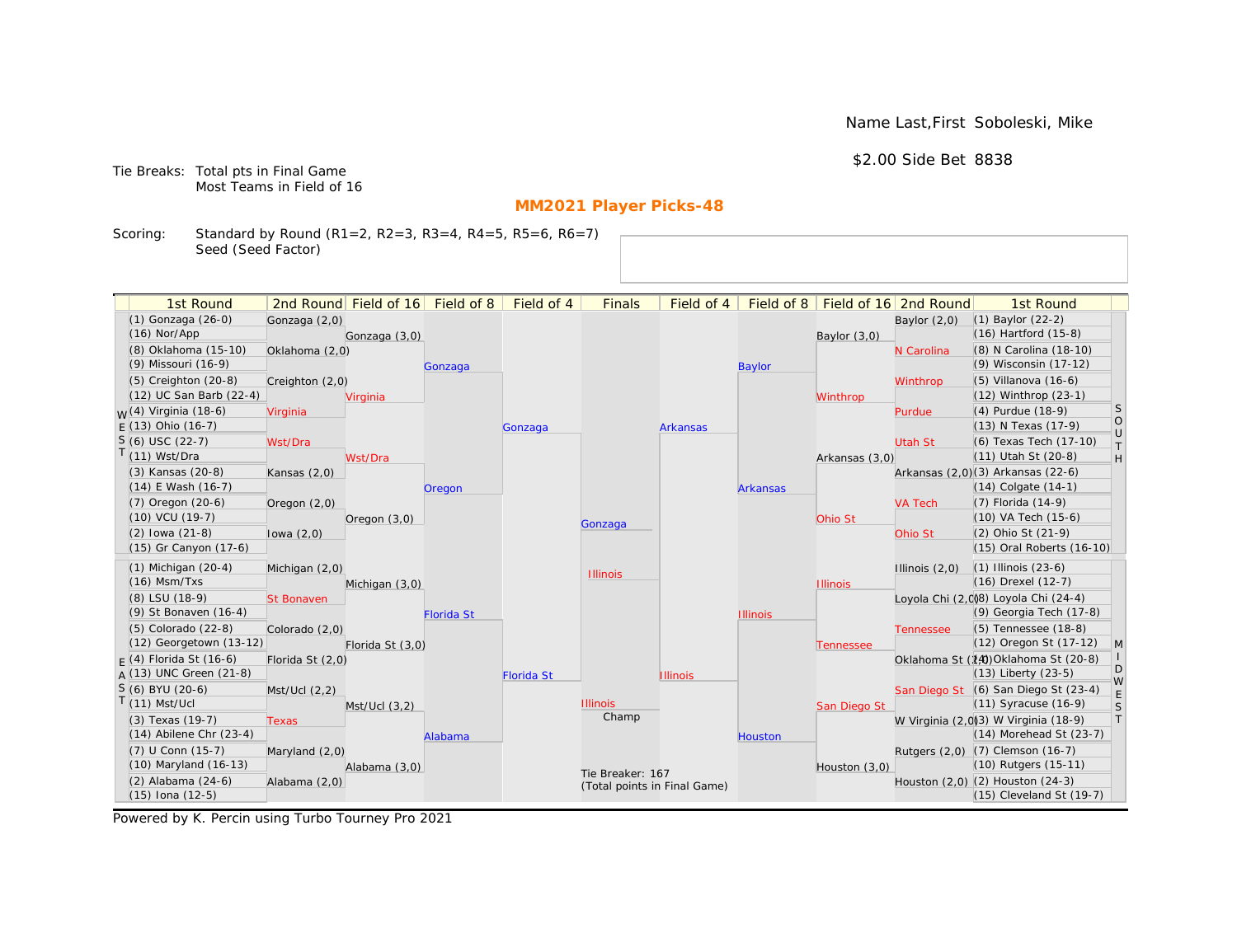Name Last,First Stancato, Kevin

\$2.00 Side Bet

Tie Breaks: Total pts in Final Game Most Teams in Field of 16

# **MM2021 Player Picks-48**

Scoring: Standard by Round (R1=2, R2=3, R3=4, R4=5, R5=6, R6=7) Seed (Seed Factor)

| 1st Round                                            |                    | 2nd Round Field of 16 | Field of 8 | Field of 4 | <b>Finals</b>                                    | Field of 4      | Field of 8      |                   | Field of 16 2nd Round | 1st Round                                                      |                                                                   |
|------------------------------------------------------|--------------------|-----------------------|------------|------------|--------------------------------------------------|-----------------|-----------------|-------------------|-----------------------|----------------------------------------------------------------|-------------------------------------------------------------------|
| (1) Gonzaga (26-0)                                   | Gonzaga (2,0)      |                       |            |            |                                                  |                 |                 |                   | Baylor $(2,0)$        | $(1)$ Baylor $(22-2)$                                          |                                                                   |
| $(16)$ Nor/App                                       |                    | Gonzaga (3,0)         |            |            |                                                  |                 |                 | Baylor (3,0)      |                       | $(16)$ Hartford $(15-8)$                                       |                                                                   |
| (8) Oklahoma (15-10)                                 | Oklahoma (2,0)     |                       |            |            |                                                  |                 |                 |                   |                       | Wisconsin (2,0)(8) N Carolina (18-10)                          |                                                                   |
| (9) Missouri (16-9)                                  |                    |                       | Gonzaga    |            |                                                  |                 | <b>Baylor</b>   |                   |                       | (9) Wisconsin (17-12)                                          |                                                                   |
| (5) Creighton (20-8)                                 | <b>UC San Barb</b> |                       |            |            |                                                  |                 |                 |                   |                       | Villanova (2,0)(5) Villanova (16-6)                            |                                                                   |
| (12) UC San Barb (22-4)                              |                    | Virginia              |            |            |                                                  |                 |                 | Purdue            |                       | (12) Winthrop (23-1)                                           |                                                                   |
| <sub>W</sub> (4) Virginia (18-6)                     | Virginia           |                       |            |            |                                                  |                 |                 |                   | Purdue                | (4) Purdue (18-9)                                              | <b>S</b>                                                          |
| $E(13)$ Ohio (16-7)                                  |                    |                       |            | Gonzaga    |                                                  | <b>Baylor</b>   |                 |                   |                       | (13) N Texas (17-9)                                            | $\circ$<br>$\cup$                                                 |
| $S(6)$ USC (22-7)                                    | USC(2,0)           |                       |            |            |                                                  |                 |                 |                   |                       | Texas Tech (2,0) Texas Tech (17-10)                            | $\top$                                                            |
| $T(11)$ Wst/Dra                                      |                    | Kansas                |            |            |                                                  |                 |                 | <b>Texas Tech</b> |                       | (11) Utah St (20-8)                                            | $\mathsf{H}% _{\mathsf{H}}^{\ast}=\mathsf{H}_{\mathsf{H}}^{\ast}$ |
| (3) Kansas (20-8)                                    | Kansas $(2,0)$     |                       |            |            |                                                  |                 |                 |                   | Colgate               | (3) Arkansas (22-6)                                            |                                                                   |
| $(14)$ E Wash $(16-7)$                               |                    |                       | Iowa       |            |                                                  |                 | Ohio St         |                   |                       | $(14)$ Colgate $(14-1)$                                        |                                                                   |
| (7) Oregon (20-6)                                    | Oregon $(2,0)$     |                       |            |            |                                                  |                 |                 |                   | Florida $(2,0)$       | $(7)$ Florida $(14-9)$                                         |                                                                   |
| $(10)$ VCU $(19-7)$                                  |                    | lowa                  |            |            | Gonzaga                                          |                 |                 | Ohio St           |                       | $(10)$ VA Tech $(15-6)$                                        |                                                                   |
| $(2)$ lowa $(21-8)$                                  | lowa $(2,0)$       |                       |            |            |                                                  |                 |                 |                   | Ohio St               | (2) Ohio St (21-9)                                             |                                                                   |
| (15) Gr Canyon (17-6)                                |                    |                       |            |            |                                                  |                 |                 |                   |                       | (15) Oral Roberts (16-10)                                      |                                                                   |
| $(1)$ Michigan $(20-4)$                              | Michigan (2,0)     |                       |            |            | <b>Illinois</b>                                  |                 |                 |                   | Illinois $(2,0)$      | $(1)$ Illinois $(23-6)$                                        |                                                                   |
| $(16)$ Msm/Txs                                       |                    | Michigan (3,0)        |            |            |                                                  |                 |                 | <b>Illinois</b>   |                       | (16) Drexel (12-7)                                             |                                                                   |
| (8) LSU (18-9)                                       | <b>St Bonaven</b>  |                       |            |            |                                                  |                 |                 |                   |                       | Loyola Chi (2,0)8) Loyola Chi (24-4)                           |                                                                   |
| (9) St Bonaven (16-4)                                |                    |                       | Michigan   |            |                                                  |                 | <b>Illinois</b> |                   |                       | (9) Georgia Tech (17-8)                                        |                                                                   |
| (5) Colorado (22-8)                                  | Colorado (2,0)     |                       |            |            |                                                  |                 |                 |                   | <b>Tennessee</b>      | (5) Tennessee (18-8)                                           |                                                                   |
| (12) Georgetown (13-12)                              |                    | Florida St (3,0)      |            |            |                                                  |                 |                 | Oklahoma St       |                       | (12) Oregon St (17-12)                                         | M                                                                 |
| $F(4)$ Florida St (16-6)<br>$A(13)$ UNC Green (21-8) | Florida St (2,0)   |                       |            |            |                                                  |                 |                 |                   |                       | Oklahoma St (14) Oklahoma St (20-8)<br>$(13)$ Liberty $(23-5)$ | D                                                                 |
| S (6) BYU (20-6)                                     |                    |                       |            | Michigan   |                                                  | <b>Illinois</b> |                 |                   |                       | San Diego St (6) San Diego St (23-4)                           | W                                                                 |
| $T(11)$ Mst/Ucl                                      | <b>BYU</b>         | Texas                 |            |            | Gonzaga                                          |                 |                 | San Diego St      |                       | (11) Syracuse (16-9)                                           | E<br>S                                                            |
| (3) Texas (19-7)                                     | <b>Texas</b>       |                       |            |            | Champ                                            |                 |                 |                   |                       | W Virginia (2,0)(3) W Virginia (18-9)                          | T                                                                 |
| $(14)$ Abilene Chr $(23-4)$                          |                    |                       | Texas      |            |                                                  |                 | San Diego St    |                   |                       | (14) Morehead St (23-7)                                        |                                                                   |
| (7) U Conn (15-7)                                    | Maryland (2,0)     |                       |            |            |                                                  |                 |                 |                   |                       | Rutgers (2,0) (7) Clemson (16-7)                               |                                                                   |
| (10) Maryland (16-13)                                |                    | Alabama (3,0)         |            |            |                                                  |                 |                 | Houston $(3,0)$   |                       | (10) Rutgers (15-11)                                           |                                                                   |
| $(2)$ Alabama $(24-6)$                               | Alabama (2,0)      |                       |            |            | Tie Breaker: 156<br>(Total points in Final Game) |                 |                 |                   |                       | Houston (2,0) (2) Houston (24-3)                               |                                                                   |
| (15) Iona (12-5)                                     |                    |                       |            |            |                                                  |                 |                 |                   |                       | $(15)$ Cleveland St $(19-7)$                                   |                                                                   |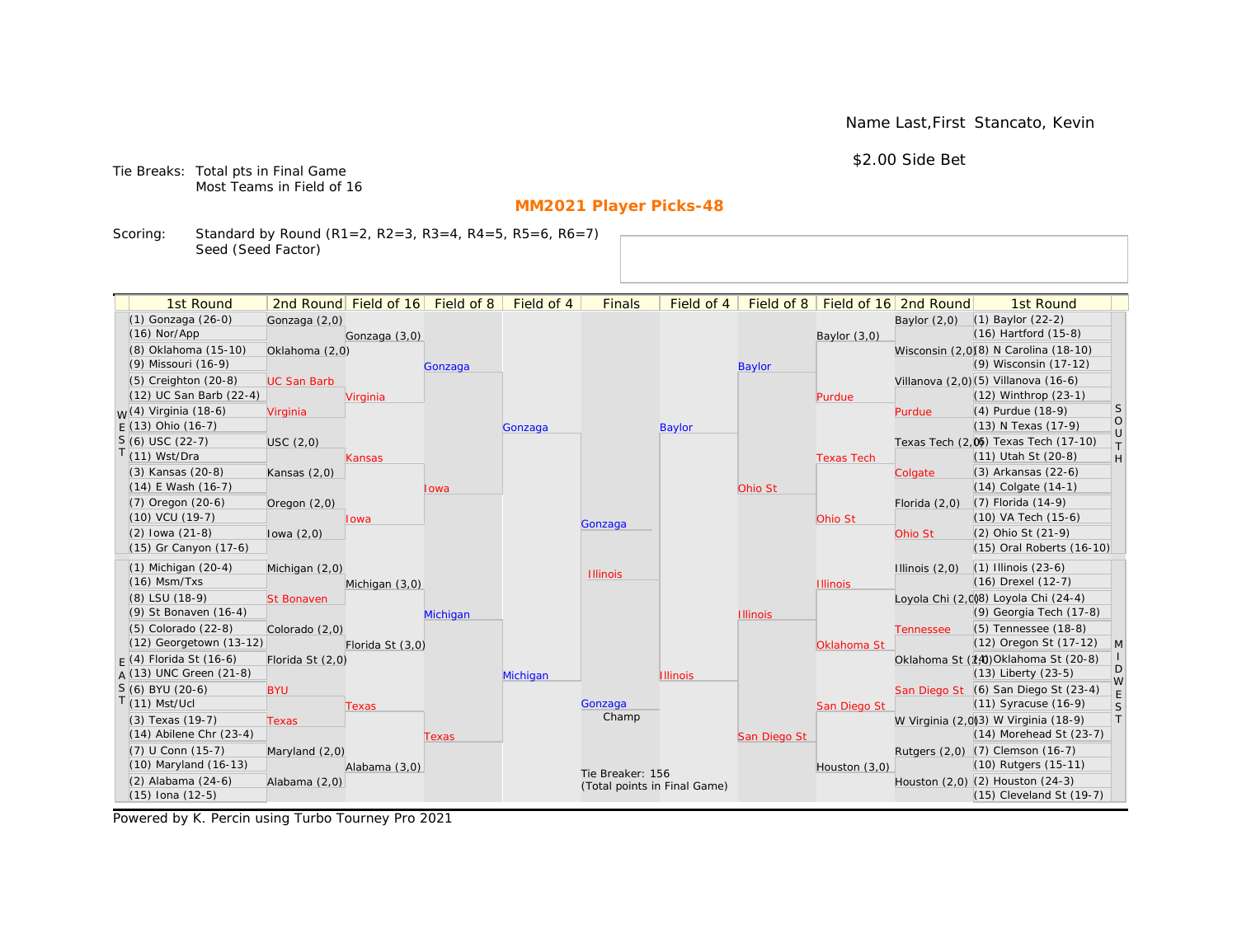Name Last,First Stevens, Brad

\$2.00 Side Bet

Tie Breaks: Total pts in Final Game Most Teams in Field of 16

# **MM2021 Player Picks-48**

Scoring: Standard by Round (R1=2, R2=3, R3=4, R4=5, R5=6, R6=7) Seed (Seed Factor)

| 1st Round                   |                  | 2nd Round Field of 16 | Field of 8 | Field of 4 | <b>Finals</b>                | Field of 4      | Field of 8      |                 | Field of 16 2nd Round | 1st Round                                                          |                   |
|-----------------------------|------------------|-----------------------|------------|------------|------------------------------|-----------------|-----------------|-----------------|-----------------------|--------------------------------------------------------------------|-------------------|
| (1) Gonzaga (26-0)          | Gonzaga (2,0)    |                       |            |            |                              |                 |                 |                 | Baylor $(2,0)$        | $(1)$ Baylor $(22-2)$                                              |                   |
| $(16)$ Nor/App              |                  | Gonzaga (3,0)         |            |            |                              |                 |                 | Baylor $(3,0)$  |                       | (16) Hartford (15-8)                                               |                   |
| (8) Oklahoma (15-10)        | Missouri         |                       |            |            |                              |                 |                 |                 |                       | Wisconsin (2,0)(8) N Carolina (18-10)                              |                   |
| (9) Missouri (16-9)         |                  |                       | Gonzaga    |            |                              |                 | <b>Baylor</b>   |                 |                       | (9) Wisconsin (17-12)                                              |                   |
| $(5)$ Creighton $(20-8)$    | Creighton (2,0)  |                       |            |            |                              |                 |                 |                 | Winthrop              | (5) Villanova (16-6)                                               |                   |
| (12) UC San Barb (22-4)     |                  | Creighton (3,0)       |            |            |                              |                 |                 | Winthrop        |                       | (12) Winthrop (23-1)                                               |                   |
| $M(4)$ Virginia (18-6)      | Ohio $(2,3)$     |                       |            |            |                              |                 |                 |                 | Purdue                | (4) Purdue (18-9)                                                  | <sub>S</sub>      |
| $F(13)$ Ohio (16-7)         |                  |                       |            | Gonzaga    |                              | <b>Baylor</b>   |                 |                 |                       | (13) N Texas (17-9)                                                | $\circ$<br>$\cup$ |
| $S(6)$ USC (22-7)           | USC(2,0)         |                       |            |            |                              |                 |                 |                 |                       | Texas Tech (2,0) Texas Tech (17-10)                                | $\top$            |
| $T(11)$ Wst/Dra             |                  | Kansas                |            |            |                              |                 |                 | Arkansas (3,0)  |                       | (11) Utah St (20-8)                                                | H                 |
| (3) Kansas (20-8)           | Kansas $(2,0)$   |                       |            |            |                              |                 |                 |                 |                       | Arkansas (2,0)(3) Arkansas (22-6)                                  |                   |
| $(14)$ E Wash $(16-7)$      |                  |                       | lowa       |            |                              |                 | Ohio St         |                 |                       | (14) Colgate (14-1)                                                |                   |
| (7) Oregon (20-6)           | Oregon $(2,0)$   |                       |            |            |                              |                 |                 |                 | <b>VA Tech</b>        | (7) Florida (14-9)                                                 |                   |
| (10) VCU (19-7)             |                  | lowa                  |            |            | Gonzaga                      |                 |                 | Ohio St         |                       | (10) VA Tech (15-6)                                                |                   |
| $(2)$ lowa $(21-8)$         | lowa $(2,0)$     |                       |            |            |                              |                 |                 |                 | Ohio St               | (2) Ohio St (21-9)                                                 |                   |
| (15) Gr Canyon (17-6)       |                  |                       |            |            |                              |                 |                 |                 |                       | (15) Oral Roberts (16-10)                                          |                   |
| $(1)$ Michigan $(20-4)$     | Michigan (2,0)   |                       |            |            | <b>Illinois</b>              |                 |                 |                 | Illinois $(2,0)$      | $(1)$ Illinois $(23-6)$                                            |                   |
| $(16)$ Msm/Txs              |                  | Michigan (3,0)        |            |            |                              |                 |                 | <b>Illinois</b> |                       | (16) Drexel (12-7)                                                 |                   |
| (8) LSU (18-9)              | LSU(2,0)         |                       |            |            |                              |                 |                 |                 |                       | Loyola Chi (2,008) Loyola Chi (24-4)                               |                   |
| (9) St Bonaven (16-4)       |                  |                       | Michigan   |            |                              |                 | <b>Illinois</b> |                 |                       | (9) Georgia Tech (17-8)                                            |                   |
| $(5)$ Colorado $(22-8)$     | Colorado (2,0)   |                       |            |            |                              |                 |                 |                 | <b>Tennessee</b>      | (5) Tennessee (18-8)                                               |                   |
| (12) Georgetown (13-12)     |                  | Colorado              |            |            |                              |                 |                 | Tennessee       |                       | (12) Oregon St (17-12)                                             | $\mathsf{M}$      |
| $F(4)$ Florida St (16-6)    | Florida St (2,0) |                       |            |            |                              |                 |                 |                 |                       | Oklahoma St (14) Oklahoma St (20-8)                                | D                 |
| A (13) UNC Green (21-8)     |                  |                       |            | Michigan   |                              | <b>Illinois</b> |                 |                 |                       | (13) Liberty (23-5)                                                | W                 |
| S (6) BYU (20-6)            | <b>BYU</b>       |                       |            |            |                              |                 |                 |                 |                       | San Diego St (6) San Diego St (23-4)                               | E                 |
| $T(11)$ Mst/Ucl             |                  | <b>Texas</b>          |            |            | <b>Illinois</b><br>Champ     |                 |                 | San Diego St    |                       | (11) Syracuse (16-9)                                               | S                 |
| (3) Texas (19-7)            | <b>Texas</b>     |                       |            |            |                              |                 |                 |                 |                       | W Virginia (2,0)3) W Virginia (18-9)                               | $\top$            |
| $(14)$ Abilene Chr $(23-4)$ |                  |                       | Alabama    |            |                              |                 | Houston         |                 |                       | (14) Morehead St (23-7)                                            |                   |
| (7) U Conn (15-7)           | Maryland $(2,0)$ |                       |            |            |                              |                 |                 |                 |                       | Rutgers (2,0) (7) Clemson (16-7)                                   |                   |
| (10) Maryland (16-13)       |                  | Alabama (3,0)         |            |            | Tie Breaker: 152             |                 |                 | Houston (3,0)   |                       | (10) Rutgers (15-11)                                               |                   |
| $(2)$ Alabama $(24-6)$      | Alabama (2,0)    |                       |            |            | (Total points in Final Game) |                 |                 |                 |                       | Houston $(2,0)$ $(2)$ Houston $(24-3)$<br>(15) Cleveland St (19-7) |                   |
| $(15)$ Iona $(12-5)$        |                  |                       |            |            |                              |                 |                 |                 |                       |                                                                    |                   |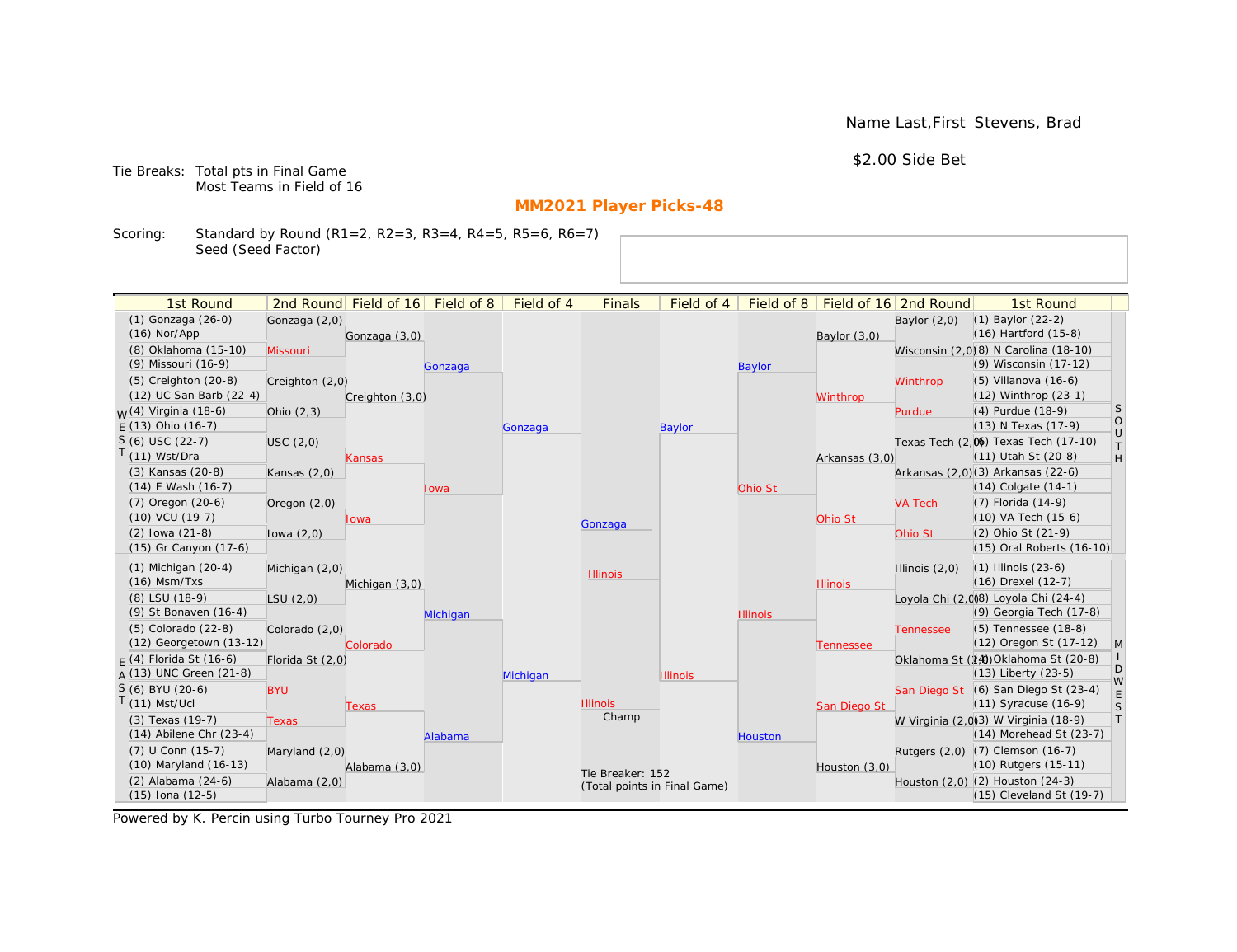Name Last,First Takeshita, Gina

\$2.00 Side Bet

Tie Breaks: Total pts in Final Game Most Teams in Field of 16

# **MM2021 Player Picks-48**

Scoring: Standard by Round (R1=2, R2=3, R3=4, R4=5, R5=6, R6=7) Seed (Seed Factor)

| 1st Round                   |                    | 2nd Round Field of 16 | Field of 8        | Field of 4 | <b>Finals</b>                | Field of 4    | Field of 8    |                   | Field of 16 2nd Round | 1st Round                            |                   |
|-----------------------------|--------------------|-----------------------|-------------------|------------|------------------------------|---------------|---------------|-------------------|-----------------------|--------------------------------------|-------------------|
| (1) Gonzaga (26-0)          | Gonzaga (2,0)      |                       |                   |            |                              |               |               |                   | Baylor $(2,0)$        | $(1)$ Baylor $(22-2)$                |                   |
| $(16)$ Nor/App              |                    | Gonzaga (3,0)         |                   |            |                              |               |               | Baylor $(3,0)$    |                       | (16) Hartford (15-8)                 |                   |
| (8) Oklahoma (15-10)        | Missouri           |                       |                   |            |                              |               |               |                   | N Carolina            | (8) N Carolina (18-10)               |                   |
| (9) Missouri (16-9)         |                    |                       | Gonzaga           |            |                              |               | <b>Baylor</b> |                   |                       | (9) Wisconsin (17-12)                |                   |
| $(5)$ Creighton $(20-8)$    | <b>UC San Barb</b> |                       |                   |            |                              |               |               |                   | Winthrop              | (5) Villanova (16-6)                 |                   |
| (12) UC San Barb (22-4)     |                    | <b>UC San Barb</b>    |                   |            |                              |               |               | Purdue            |                       | (12) Winthrop (23-1)                 |                   |
| $M(4)$ Virginia (18-6)      | Ohio $(2,3)$       |                       |                   |            |                              |               |               |                   | Purdue                | (4) Purdue (18-9)                    | <sub>S</sub>      |
| $F(13)$ Ohio (16-7)         |                    |                       |                   | Gonzaga    |                              | <b>Baylor</b> |               |                   |                       | (13) N Texas (17-9)                  | $\circ$<br>$\cup$ |
| $S(6)$ USC (22-7)           | USC(2,0)           |                       |                   |            |                              |               |               |                   |                       | Texas Tech (2.06) Texas Tech (17-10) | $\top$            |
| T(11) Wst/Dra               |                    | USC(3,0)              |                   |            |                              |               |               | <b>Texas Tech</b> |                       | (11) Utah St (20-8)                  | H                 |
| (3) Kansas (20-8)           | Kansas $(2,0)$     |                       |                   |            |                              |               |               |                   |                       | Arkansas (2,0)(3) Arkansas (22-6)    |                   |
| $(14)$ E Wash $(16-7)$      |                    |                       | <b>USC</b>        |            |                              |               | Ohio St       |                   |                       | (14) Colgate (14-1)                  |                   |
| (7) Oregon (20-6)           | Oregon $(2,0)$     |                       |                   |            |                              |               |               |                   | Florida $(2,0)$       | (7) Florida (14-9)                   |                   |
| (10) VCU (19-7)             |                    | lowa                  |                   |            | Gonzaga                      |               |               | Ohio St           |                       | (10) VA Tech (15-6)                  |                   |
| $(2)$ lowa $(21-8)$         | lowa $(2,0)$       |                       |                   |            |                              |               |               |                   | Ohio St               | (2) Ohio St (21-9)                   |                   |
| (15) Gr Canyon (17-6)       |                    |                       |                   |            |                              |               |               |                   |                       | (15) Oral Roberts (16-10)            |                   |
| $(1)$ Michigan $(20-4)$     | Michigan (2,0)     |                       |                   |            | Loyola Chi                   |               |               |                   | Illinois $(2,0)$      | $(1)$ Illinois $(23-6)$              |                   |
| $(16)$ Msm/Txs              |                    | Michigan (3,0)        |                   |            |                              |               |               | Loyola Chi (3,0)  |                       | (16) Drexel (12-7)                   |                   |
| (8) LSU (18-9)              | LSU(2,0)           |                       |                   |            |                              |               |               |                   |                       | Loyola Chi (2,008) Loyola Chi (24-4) |                   |
| (9) St Bonaven (16-4)       |                    |                       | <b>Florida St</b> |            |                              |               | Loyola Chi    |                   |                       | (9) Georgia Tech (17-8)              |                   |
| $(5)$ Colorado $(22-8)$     | Colorado (2,0)     |                       |                   |            |                              |               |               |                   | <b>Tennessee</b>      | (5) Tennessee (18-8)                 |                   |
| (12) Georgetown (13-12)     |                    | Florida St (3,0)      |                   |            |                              |               |               | Oklahoma St       |                       | (12) Oregon St (17-12)               | $\mathsf{M}$      |
| $F(4)$ Florida St (16-6)    | Florida St (2,0)   |                       |                   |            |                              |               |               |                   |                       | Oklahoma St (14) Oklahoma St (20-8)  | D                 |
| $A(13)$ UNC Green (21-8)    |                    |                       |                   | Alabama    |                              | Loyola Chi    |               |                   |                       | (13) Liberty (23-5)                  | W                 |
| S (6) BYU (20-6)            | <b>BYU</b>         |                       |                   |            |                              |               |               |                   |                       | San Diego St (6) San Diego St (23-4) | E                 |
| $T(11)$ Mst/Ucl             |                    | <b>Texas</b>          |                   |            | Gonzaga                      |               |               | San Diego St      |                       | (11) Syracuse (16-9)                 | S                 |
| (3) Texas (19-7)            | <b>Texas</b>       |                       |                   |            | Champ                        |               |               |                   |                       | W Virginia (2,0)3) W Virginia (18-9) | $\top$            |
| $(14)$ Abilene Chr $(23-4)$ |                    |                       | Alabama           |            |                              |               | Houston       |                   |                       | (14) Morehead St (23-7)              |                   |
| (7) U Conn (15-7)           | U Conn             |                       |                   |            |                              |               |               |                   |                       | Rutgers (2,0) (7) Clemson (16-7)     |                   |
| (10) Maryland (16-13)       |                    | Alabama (3,0)         |                   |            | Tie Breaker: 126             |               |               | Houston (3,0)     |                       | (10) Rutgers (15-11)                 |                   |
| $(2)$ Alabama $(24-6)$      | Alabama (2,0)      |                       |                   |            | (Total points in Final Game) |               |               |                   |                       | Houston (2,0) (2) Houston (24-3)     |                   |
| $(15)$ Iona $(12-5)$        |                    |                       |                   |            |                              |               |               |                   |                       | (15) Cleveland St (19-7)             |                   |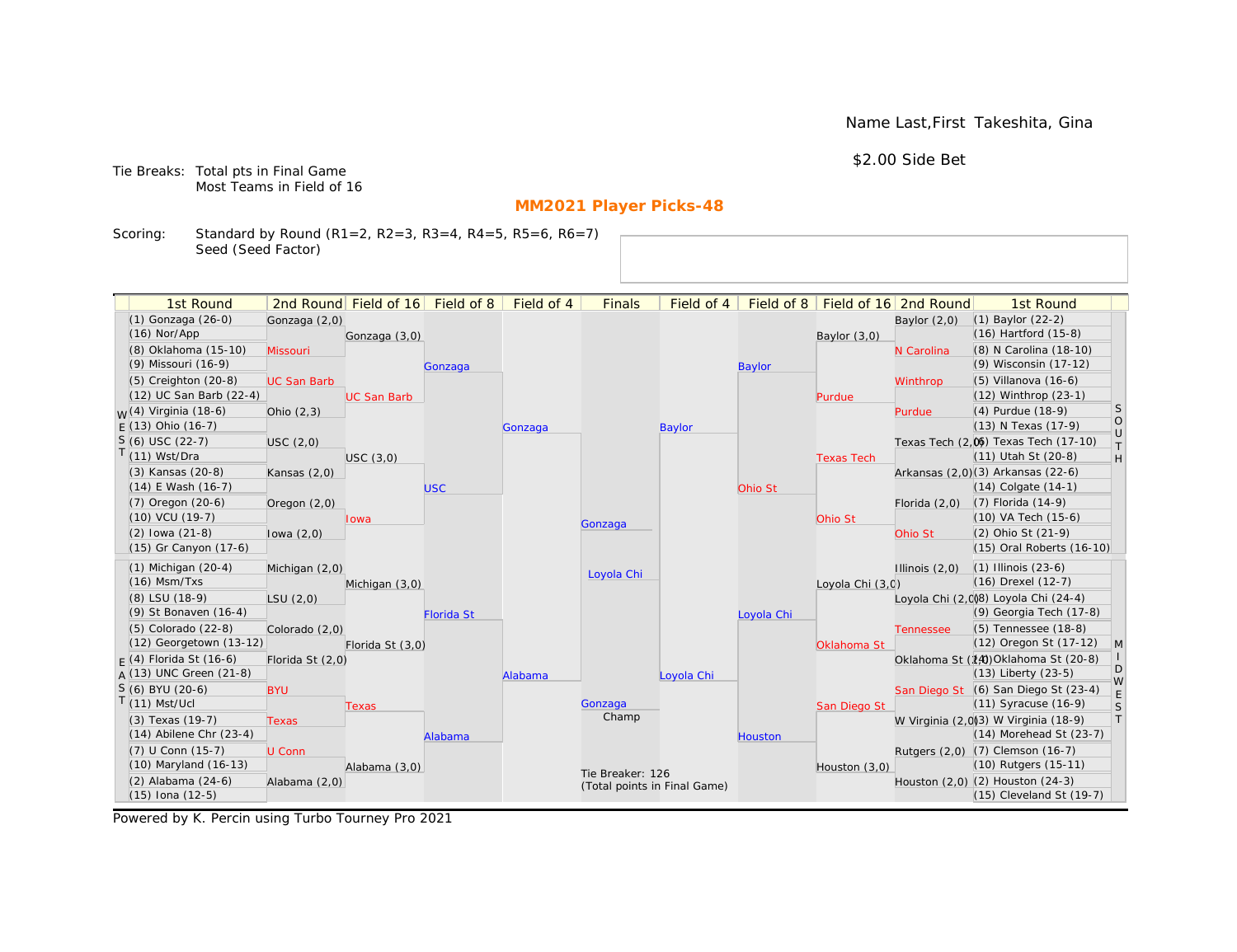Name Last,First Thomas, Carter

\$2.00 Side Bet

Tie Breaks: Total pts in Final Game Most Teams in Field of 16

# **MM2021 Player Picks-48**

Scoring: Standard by Round (R1=2, R2=3, R3=4, R4=5, R5=6, R6=7) Seed (Seed Factor)

| 1st Round                                  |                  | 2nd Round Field of 16 | Field of 8 | Field of 4 | <b>Finals</b>                | Field of 4 | Field of 8        |                   | Field of 16 2nd Round | 1st Round                                                    |                                                                   |
|--------------------------------------------|------------------|-----------------------|------------|------------|------------------------------|------------|-------------------|-------------------|-----------------------|--------------------------------------------------------------|-------------------------------------------------------------------|
| (1) Gonzaga (26-0)                         | Gonzaga (2,0)    |                       |            |            |                              |            |                   |                   | Baylor $(2,0)$        | $(1)$ Baylor $(22-2)$                                        |                                                                   |
| $(16)$ Nor/App                             |                  | Gonzaga (3,0)         |            |            |                              |            |                   | Baylor (3,0)      |                       | $(16)$ Hartford $(15-8)$                                     |                                                                   |
| (8) Oklahoma (15-10)                       | Missouri         |                       |            |            |                              |            |                   |                   |                       | Wisconsin (2,0)(8) N Carolina (18-10)                        |                                                                   |
| (9) Missouri (16-9)                        |                  |                       | Gonzaga    |            |                              |            | Villanova         |                   |                       | (9) Wisconsin (17-12)                                        |                                                                   |
| (5) Creighton (20-8)                       | Creighton (2,0)  |                       |            |            |                              |            |                   |                   |                       | Villanova (2,0) (5) Villanova (16-6)                         |                                                                   |
| (12) UC San Barb (22-4)                    |                  | Ohio                  |            |            |                              |            |                   | Villanova (3,0)   |                       | (12) Winthrop (23-1)                                         |                                                                   |
| <sub>W</sub> (4) Virginia (18-6)           | Ohio $(2,3)$     |                       |            |            |                              |            |                   |                   |                       | N Texas (2,3) (4) Purdue (18-9)                              | <sub>S</sub>                                                      |
| $E(13)$ Ohio (16-7)                        |                  |                       |            | Gonzaga    |                              | Villanova  |                   |                   |                       | (13) N Texas (17-9)                                          | $\bigcirc$<br>$\cup$                                              |
| $S(6)$ USC (22-7)                          | USC (2,0)        |                       |            |            |                              |            |                   |                   |                       | Texas Tech (2,0) Texas Tech (17-10)                          | $\top$                                                            |
| $T(11)$ Wst/Dra                            |                  | USC(3,0)              |            |            |                              |            |                   | <b>Texas Tech</b> |                       | (11) Utah St (20-8)                                          | $\mathsf{H}% _{\mathsf{H}}^{\ast}=\mathsf{H}_{\mathsf{H}}^{\ast}$ |
| (3) Kansas (20-8)                          | E Wash           |                       |            |            |                              |            |                   |                   |                       | Arkansas (2,0)(3) Arkansas (22-6)                            |                                                                   |
| $(14)$ E Wash $(16-7)$                     |                  |                       | <b>USC</b> |            |                              |            | <b>Texas Tech</b> |                   |                       | $(14)$ Colgate $(14-1)$                                      |                                                                   |
| $(7)$ Oregon $(20-6)$                      | <b>VCU</b>       |                       |            |            |                              |            |                   |                   | Florida $(2,0)$       | $(7)$ Florida $(14-9)$                                       |                                                                   |
| $(10)$ VCU $(19-7)$                        |                  | <b>VCU</b>            |            |            | Gonzaga                      |            |                   | Florida           |                       | (10) VA Tech (15-6)                                          |                                                                   |
| $(2)$ lowa $(21-8)$                        | lowa $(2,0)$     |                       |            |            |                              |            |                   |                   | Ohio St               | (2) Ohio St (21-9)                                           |                                                                   |
| (15) Gr Canyon (17-6)                      |                  |                       |            |            |                              |            |                   |                   |                       | (15) Oral Roberts (16-10)                                    |                                                                   |
| $(1)$ Michigan $(20-4)$                    | Michigan (2,0)   |                       |            |            | Houston                      |            |                   |                   | Illinois $(2,0)$      | $(1)$ Illinois $(23-6)$                                      |                                                                   |
| $(16)$ Msm/Txs                             |                  | Michigan (3,0)        |            |            |                              |            |                   | <b>Illinois</b>   |                       | $(16)$ Drexel $(12-7)$                                       |                                                                   |
| (8) LSU (18-9)                             | LSU(2,0)         |                       |            |            |                              |            |                   |                   |                       | Loyola Chi (2,008) Loyola Chi (24-4)                         |                                                                   |
| (9) St Bonaven (16-4)                      |                  |                       | Michigan   |            |                              |            | Oklahoma St       |                   |                       | (9) Georgia Tech (17-8)                                      |                                                                   |
| (5) Colorado (22-8)                        | Colorado (2,0)   |                       |            |            |                              |            |                   |                   |                       | Oregon St (2.2) <sup>5</sup> ) Tennessee (18-8)              |                                                                   |
| (12) Georgetown (13-12)                    |                  | Florida St (3,0)      |            |            |                              |            |                   | Oklahoma St       |                       | (12) Oregon St (17-12)                                       | M                                                                 |
| $F(4)$ Florida St (16-6)                   | Florida St (2,0) |                       |            |            |                              |            |                   |                   |                       | Oklahoma St (14) Oklahoma St (20-8)                          | D                                                                 |
| $A(13)$ UNC Green (21-8)                   |                  |                       |            | Michigan   |                              | Houston    |                   |                   |                       | $(13)$ Liberty $(23-5)$                                      | W                                                                 |
| S (6) BYU (20-6)                           | <b>BYU</b>       |                       |            |            |                              |            |                   |                   |                       | Syracuse (2,2)(6) San Diego St (23-4)                        | E                                                                 |
| $T(11)$ Mst/Ucl                            |                  | Texas                 |            |            | Gonzaga<br>Champ             |            |                   | W Virginia        |                       | $(11)$ Syracuse $(16-9)$                                     | S                                                                 |
| (3) Texas (19-7)                           | <b>Texas</b>     |                       |            |            |                              |            |                   |                   |                       | W Virginia (2,0)3) W Virginia (18-9)                         | T                                                                 |
| $(14)$ Abilene Chr $(23-4)$                |                  |                       | Texas      |            |                              |            | <b>Houston</b>    |                   |                       | $(14)$ Morehead St $(23-7)$                                  |                                                                   |
| (7) U Conn (15-7)<br>(10) Maryland (16-13) | U Conn           |                       |            |            |                              |            |                   |                   | Clemson               | (7) Clemson (16-7)<br>(10) Rutgers (15-11)                   |                                                                   |
|                                            |                  | Alabama (3,0)         |            |            | Tie Breaker: 120             |            |                   | Houston $(3,0)$   |                       |                                                              |                                                                   |
| (2) Alabama (24-6)<br>$(15)$ Iona $(12-5)$ | Alabama (2,0)    |                       |            |            | (Total points in Final Game) |            |                   |                   |                       | Houston (2,0) (2) Houston (24-3)<br>(15) Cleveland St (19-7) |                                                                   |
|                                            |                  |                       |            |            |                              |            |                   |                   |                       |                                                              |                                                                   |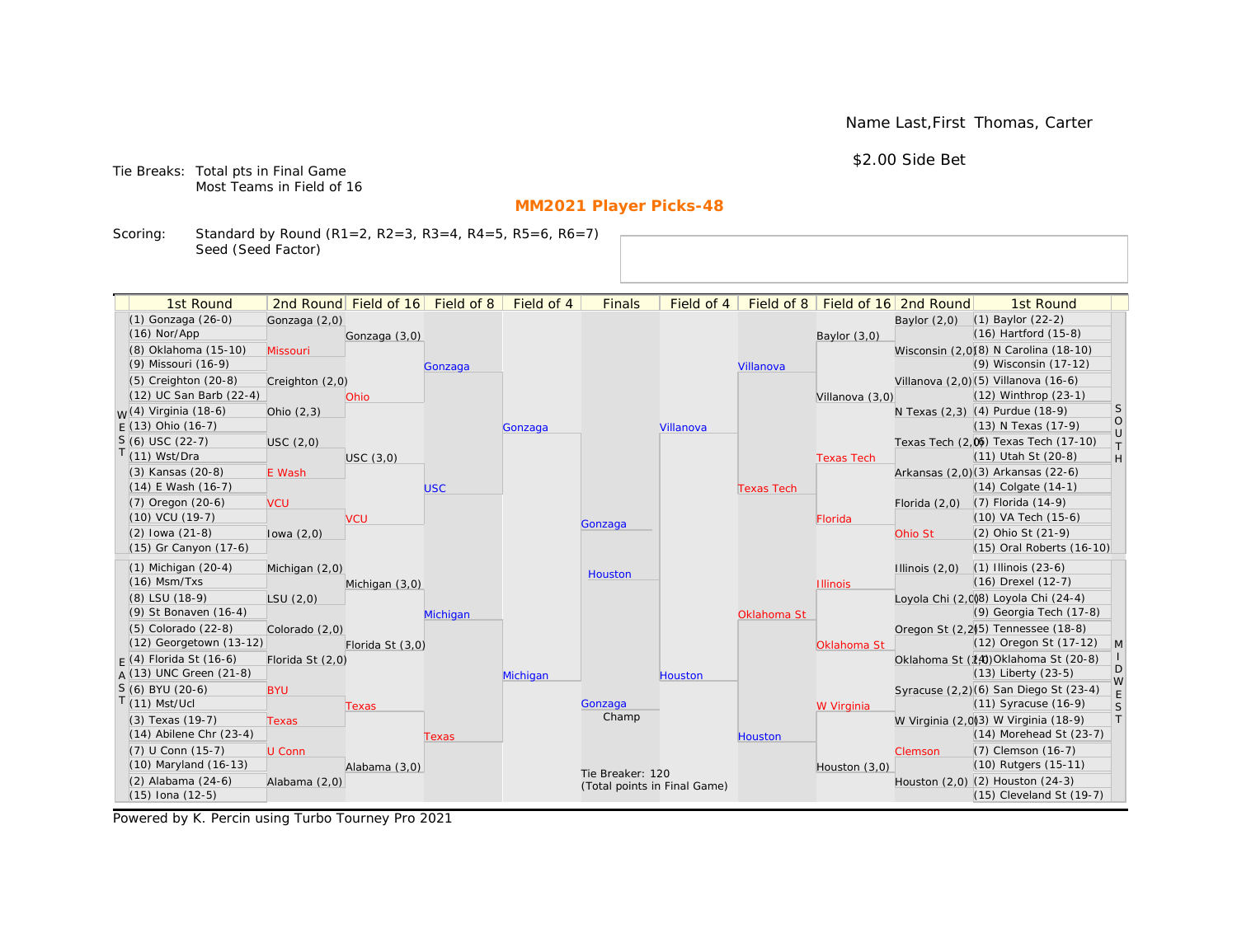Name Last,First Thomas, Chris

\$2.00 Side Bet

Tie Breaks: Total pts in Final Game Most Teams in Field of 16

# **MM2021 Player Picks-48**

Scoring: Standard by Round (R1=2, R2=3, R3=4, R4=5, R5=6, R6=7) Seed (Seed Factor)

| 1st Round                                  |                    | 2nd Round Field of 16 | Field of 8 | Field of 4 | <b>Finals</b>    | Field of 4                   | Field of 8      |                 | Field of 16 2nd Round | 1st Round                                                        |                                      |
|--------------------------------------------|--------------------|-----------------------|------------|------------|------------------|------------------------------|-----------------|-----------------|-----------------------|------------------------------------------------------------------|--------------------------------------|
| (1) Gonzaga (26-0)                         | Gonzaga (2,0)      |                       |            |            |                  |                              |                 |                 | Baylor $(2,0)$        | $(1)$ Baylor $(22-2)$                                            |                                      |
| $(16)$ Nor/App                             |                    | Gonzaga (3,0)         |            |            |                  |                              |                 | Baylor $(3,0)$  |                       | (16) Hartford (15-8)                                             |                                      |
| (8) Oklahoma (15-10)                       | Missouri           |                       |            |            |                  |                              |                 |                 | N Carolina            | (8) N Carolina (18-10)                                           |                                      |
| (9) Missouri (16-9)                        |                    |                       | Gonzaga    |            |                  |                              | <b>Baylor</b>   |                 |                       | (9) Wisconsin (17-12)                                            |                                      |
| $(5)$ Creighton $(20-8)$                   | <b>UC San Barb</b> |                       |            |            |                  |                              |                 |                 |                       | Villanova (2,0) (5) Villanova (16-6)                             |                                      |
| (12) UC San Barb (22-4)                    |                    | <b>UC San Barb</b>    |            |            |                  |                              |                 | Villanova (3,0) |                       | (12) Winthrop (23-1)                                             |                                      |
| <sub>W</sub> (4) Virginia (18-6)           | Virginia           |                       |            |            |                  |                              |                 |                 | Purdue                | (4) Purdue (18-9)                                                | S                                    |
| $E(13)$ Ohio (16-7)                        |                    |                       |            | Gonzaga    |                  | Ohio St                      |                 |                 |                       | (13) N Texas (17-9)                                              | $\begin{matrix} 0 \\ U \end{matrix}$ |
| $S(6)$ USC (22-7)                          | USC(2,0)           |                       |            |            |                  |                              |                 |                 |                       | Texas Tech (2,0) Texas Tech (17-10)                              | $\top$                               |
| T(11) Wst/Dra                              |                    | <b>Kansas</b>         |            |            |                  |                              |                 | Arkansas (3,0)  |                       | (11) Utah St (20-8)                                              | H                                    |
| (3) Kansas (20-8)                          | Kansas $(2,0)$     |                       |            |            |                  |                              |                 |                 |                       | Arkansas (2,0)(3) Arkansas (22-6)                                |                                      |
| $(14)$ E Wash $(16-7)$                     |                    |                       | Kansas     |            |                  |                              | Ohio St         |                 |                       | $(14)$ Colgate $(14-1)$                                          |                                      |
| $(7)$ Oregon $(20-6)$                      | Oregon $(2,0)$     |                       |            |            |                  |                              |                 |                 | <b>VA Tech</b>        | (7) Florida (14-9)                                               |                                      |
| (10) VCU (19-7)                            |                    | lowa                  |            |            | Gonzaga          |                              |                 | Ohio St         |                       | (10) VA Tech (15-6)                                              |                                      |
| $(2)$ lowa $(21-8)$                        | lowa $(2,0)$       |                       |            |            |                  |                              |                 |                 | Ohio St               | (2) Ohio St (21-9)                                               |                                      |
| (15) Gr Canyon (17-6)                      |                    |                       |            |            |                  |                              |                 |                 |                       | (15) Oral Roberts (16-10)                                        |                                      |
| $(1)$ Michigan $(20-4)$                    | Michigan (2,0)     |                       |            |            | <b>Illinois</b>  |                              |                 |                 | Illinois $(2,0)$      | $(1)$ Illinois $(23-6)$                                          |                                      |
| $(16)$ Msm/Txs                             |                    | Michigan (3,0)        |            |            |                  |                              |                 | <b>Illinois</b> |                       | (16) Drexel (12-7)                                               |                                      |
| (8) LSU (18-9)                             | LSU(2,0)           |                       |            |            |                  |                              |                 |                 |                       | Georgia Tech (8) Loyola Chi (24-4)                               |                                      |
| (9) St Bonaven (16-4)                      |                    |                       | Michigan   |            |                  |                              | <b>Illinois</b> |                 |                       | (9) Georgia Tech (17-8)                                          |                                      |
| $(5)$ Colorado $(22-8)$                    | Colorado (2,0)     |                       |            |            |                  |                              |                 |                 |                       | Oregon St (2,2) <sup>(5)</sup> Tennessee (18-8)                  |                                      |
| (12) Georgetown (13-12)                    |                    | Florida St (3,0)      |            |            |                  |                              |                 | Oklahoma St     |                       | (12) Oregon St (17-12)                                           | $\mathsf{M}$                         |
| $F(4)$ Florida St (16-6)                   | Florida St (2,0)   |                       |            |            |                  |                              |                 |                 |                       | Oklahoma St (14) Oklahoma St (20-8)                              | D                                    |
| $A(13)$ UNC Green (21-8)                   |                    |                       |            | Alabama    |                  | <b>Illinois</b>              |                 |                 |                       | (13) Liberty (23-5)                                              | W                                    |
| S (6) BYU (20-6)                           | <b>BYU</b>         |                       |            |            |                  |                              |                 |                 |                       | San Diego St (6) San Diego St (23-4)                             | E                                    |
| $T(11)$ Mst/Ucl                            |                    | <b>BYU</b>            |            |            | Gonzaga<br>Champ |                              |                 | San Diego St    |                       | (11) Syracuse (16-9)                                             | S                                    |
| (3) Texas (19-7)                           | <b>Texas</b>       |                       |            |            |                  |                              |                 |                 |                       | W Virginia (2,0)3) W Virginia (18-9)                             | T                                    |
| $(14)$ Abilene Chr $(23-4)$                |                    |                       | Alabama    |            |                  |                              | San Diego St    |                 |                       | (14) Morehead St (23-7)                                          |                                      |
| (7) U Conn (15-7)<br>(10) Maryland (16-13) | Maryland $(2,0)$   |                       |            |            |                  |                              |                 |                 |                       | Rutgers (2,0) (7) Clemson (16-7)<br>(10) Rutgers (15-11)         |                                      |
| $(2)$ Alabama $(24-6)$                     |                    | Alabama (3,0)         |            |            | Tie Breaker: 152 |                              |                 | Houston (3,0)   |                       |                                                                  |                                      |
| $(15)$ Iona $(12-5)$                       | Alabama (2,0)      |                       |            |            |                  | (Total points in Final Game) |                 |                 |                       | Houston (2,0) (2) Houston (24-3)<br>$(15)$ Cleveland St $(19-7)$ |                                      |
|                                            |                    |                       |            |            |                  |                              |                 |                 |                       |                                                                  |                                      |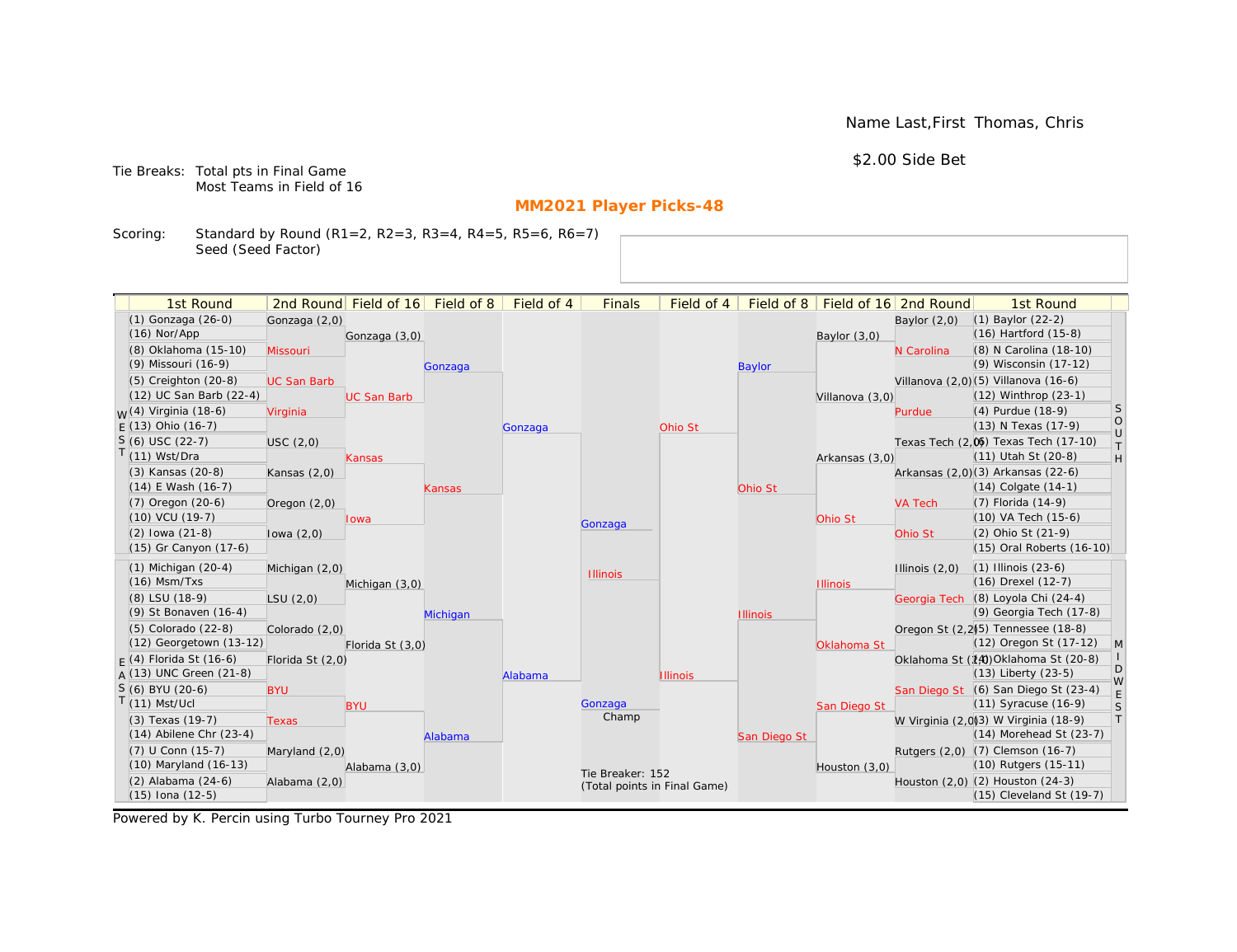Name Last,First Thomas, Katherine

\$2.00 Side Bet

Tie Breaks: Total pts in Final Game Most Teams in Field of 16

# **MM2021 Player Picks-48**

Scoring: Standard by Round (R1=2, R2=3, R3=4, R4=5, R5=6, R6=7) Seed (Seed Factor)

| 2nd Round Field of 16 Field of 8<br>Field of 16 2nd Round<br>(1) Gonzaga (26-0)<br>(1) Baylor (22-2)<br>Gonzaga (2,0)<br>Baylor $(2,0)$<br>(16) Hartford (15-8)<br>$(16)$ Nor/App<br>Gonzaga (3,0)<br>Baylor $(3,0)$<br>(8) Oklahoma (15-10)<br>(8) N Carolina (18-10)<br>Oklahoma (2,0)<br>N Carolina<br>(9) Wisconsin (17-12)<br>(9) Missouri (16-9)<br>Purdue<br>Gonzaga<br>(5) Creighton (20-8)<br>Villanova (2,0) (5) Villanova (16-6)<br>Creighton (2,0)<br>(12) UC San Barb (22-4)<br>(12) Winthrop (23-1)<br>Virginia<br>Purdue<br>S<br><sub>W</sub> (4) Virginia (18-6)<br>(4) Purdue (18-9)<br>Virginia<br>Purdue<br>$\circ$<br>$E(13)$ Ohio (16-7)<br>(13) N Texas (17-9)<br>Purdue<br>Iowa<br>$\cup$<br>$S(6)$ USC (22-7)<br>(6) Texas Tech (17-10)<br>USC(2,0)<br>Utah St<br>$\top$<br>$T(11)$ Wst/Dra<br>(11) Utah St (20-8)<br>H<br>USC(3,0)<br>Arkansas (3,0)<br>(3) Kansas (20-8)<br>Arkansas (2,0)(3) Arkansas (22-6)<br>Kansas $(2,0)$<br>$(14)$ E Wash $(16-7)$<br>$(14)$ Colgate $(14-1)$<br><b>Arkansas</b><br>Iowa<br>$(7)$ Oregon $(20-6)$<br>$(7)$ Florida $(14-9)$<br>Oregon $(2,0)$<br>Florida $(2,0)$<br>(10) VA Tech (15-6)<br>$(10)$ VCU $(19-7)$<br>Florida<br>lowa<br>Iowa<br>(2) Ohio St (21-9)<br>$(2)$ lowa $(21-8)$<br>lowa $(2,0)$<br>Ohio St<br>(15) Gr Canyon (17-6)<br>(15) Oral Roberts (16-10)<br>$(1)$ Michigan $(20-4)$<br>$(1)$ Illinois $(23-6)$<br>Illinois $(2,0)$<br>Michigan (2,0)<br><b>Illinois</b><br>$(16)$ Msm/Txs<br>(16) Drexel (12-7)<br>Michigan (3,0)<br><b>Illinois</b><br>Loyola Chi (2,0)8) Loyola Chi (24-4)<br>(8) LSU (18-9)<br><b>St Bonaven</b><br>(9) Georgia Tech (17-8)<br>(9) St Bonaven (16-4)<br>Michigan<br><b>Illinois</b><br>(5) Colorado (22-8)<br>Oregon St (2,2)(5) Tennessee (18-8)<br>Colorado (2,0)<br>(12) Georgetown (13-12)<br>(12) Oregon St (17-12)<br>$\mathsf{M}$<br>Colorado<br>Oklahoma St<br>Oklahoma St (14) Oklahoma St (20-8)<br>$F(4)$ Florida St (16-6)<br>Florida St (2,0)<br>D<br>$A(13)$ UNC Green (21-8)<br>(13) Liberty (23-5)<br>Michigan<br><b>Illinois</b><br>W<br>S (6) BYU (20-6)<br>San Diego St (6) San Diego St (23-4)<br><b>BYU</b><br>$\mathsf E$<br>$T(11)$ Mst/Ucl<br>(11) Syracuse (16-9)<br>Iowa<br><b>BYU</b><br>S<br>San Diego St<br>Champ<br> T <br>(3) Texas (19-7)<br>(3) W Virginia (18-9)<br>Morehead St<br><b>Texas</b><br>$(14)$ Abilene Chr $(23-4)$<br>(14) Morehead St (23-7)<br>San Diego St<br>Alabama<br>(7) U Conn (15-7)<br>Rutgers (2,0) (7) Clemson (16-7)<br>U Conn<br>(10) Maryland (16-13)<br>(10) Rutgers (15-11)<br>Alabama (3,0)<br>Houston (3,0)<br>Tie Breaker: 104<br>$(2)$ Alabama $(24-6)$<br>Houston (2,0) (2) Houston (24-3)<br>Alabama (2,0)<br>(Total points in Final Game)<br>$(15)$ Iona $(12-5)$<br>$(15)$ Cleveland St $(19-7)$ | 1st Round |  | Field of 4 | <b>Finals</b> | Field of 4 | Field of 8 |  | 1st Round |  |
|--------------------------------------------------------------------------------------------------------------------------------------------------------------------------------------------------------------------------------------------------------------------------------------------------------------------------------------------------------------------------------------------------------------------------------------------------------------------------------------------------------------------------------------------------------------------------------------------------------------------------------------------------------------------------------------------------------------------------------------------------------------------------------------------------------------------------------------------------------------------------------------------------------------------------------------------------------------------------------------------------------------------------------------------------------------------------------------------------------------------------------------------------------------------------------------------------------------------------------------------------------------------------------------------------------------------------------------------------------------------------------------------------------------------------------------------------------------------------------------------------------------------------------------------------------------------------------------------------------------------------------------------------------------------------------------------------------------------------------------------------------------------------------------------------------------------------------------------------------------------------------------------------------------------------------------------------------------------------------------------------------------------------------------------------------------------------------------------------------------------------------------------------------------------------------------------------------------------------------------------------------------------------------------------------------------------------------------------------------------------------------------------------------------------------------------------------------------------------------------------------------------------------------------------------------------------------------------------------------------------------------------------------------------------------------------------------------------------------------------------------------------------------------------------|-----------|--|------------|---------------|------------|------------|--|-----------|--|
|                                                                                                                                                                                                                                                                                                                                                                                                                                                                                                                                                                                                                                                                                                                                                                                                                                                                                                                                                                                                                                                                                                                                                                                                                                                                                                                                                                                                                                                                                                                                                                                                                                                                                                                                                                                                                                                                                                                                                                                                                                                                                                                                                                                                                                                                                                                                                                                                                                                                                                                                                                                                                                                                                                                                                                                            |           |  |            |               |            |            |  |           |  |
|                                                                                                                                                                                                                                                                                                                                                                                                                                                                                                                                                                                                                                                                                                                                                                                                                                                                                                                                                                                                                                                                                                                                                                                                                                                                                                                                                                                                                                                                                                                                                                                                                                                                                                                                                                                                                                                                                                                                                                                                                                                                                                                                                                                                                                                                                                                                                                                                                                                                                                                                                                                                                                                                                                                                                                                            |           |  |            |               |            |            |  |           |  |
|                                                                                                                                                                                                                                                                                                                                                                                                                                                                                                                                                                                                                                                                                                                                                                                                                                                                                                                                                                                                                                                                                                                                                                                                                                                                                                                                                                                                                                                                                                                                                                                                                                                                                                                                                                                                                                                                                                                                                                                                                                                                                                                                                                                                                                                                                                                                                                                                                                                                                                                                                                                                                                                                                                                                                                                            |           |  |            |               |            |            |  |           |  |
|                                                                                                                                                                                                                                                                                                                                                                                                                                                                                                                                                                                                                                                                                                                                                                                                                                                                                                                                                                                                                                                                                                                                                                                                                                                                                                                                                                                                                                                                                                                                                                                                                                                                                                                                                                                                                                                                                                                                                                                                                                                                                                                                                                                                                                                                                                                                                                                                                                                                                                                                                                                                                                                                                                                                                                                            |           |  |            |               |            |            |  |           |  |
|                                                                                                                                                                                                                                                                                                                                                                                                                                                                                                                                                                                                                                                                                                                                                                                                                                                                                                                                                                                                                                                                                                                                                                                                                                                                                                                                                                                                                                                                                                                                                                                                                                                                                                                                                                                                                                                                                                                                                                                                                                                                                                                                                                                                                                                                                                                                                                                                                                                                                                                                                                                                                                                                                                                                                                                            |           |  |            |               |            |            |  |           |  |
|                                                                                                                                                                                                                                                                                                                                                                                                                                                                                                                                                                                                                                                                                                                                                                                                                                                                                                                                                                                                                                                                                                                                                                                                                                                                                                                                                                                                                                                                                                                                                                                                                                                                                                                                                                                                                                                                                                                                                                                                                                                                                                                                                                                                                                                                                                                                                                                                                                                                                                                                                                                                                                                                                                                                                                                            |           |  |            |               |            |            |  |           |  |
|                                                                                                                                                                                                                                                                                                                                                                                                                                                                                                                                                                                                                                                                                                                                                                                                                                                                                                                                                                                                                                                                                                                                                                                                                                                                                                                                                                                                                                                                                                                                                                                                                                                                                                                                                                                                                                                                                                                                                                                                                                                                                                                                                                                                                                                                                                                                                                                                                                                                                                                                                                                                                                                                                                                                                                                            |           |  |            |               |            |            |  |           |  |
|                                                                                                                                                                                                                                                                                                                                                                                                                                                                                                                                                                                                                                                                                                                                                                                                                                                                                                                                                                                                                                                                                                                                                                                                                                                                                                                                                                                                                                                                                                                                                                                                                                                                                                                                                                                                                                                                                                                                                                                                                                                                                                                                                                                                                                                                                                                                                                                                                                                                                                                                                                                                                                                                                                                                                                                            |           |  |            |               |            |            |  |           |  |
|                                                                                                                                                                                                                                                                                                                                                                                                                                                                                                                                                                                                                                                                                                                                                                                                                                                                                                                                                                                                                                                                                                                                                                                                                                                                                                                                                                                                                                                                                                                                                                                                                                                                                                                                                                                                                                                                                                                                                                                                                                                                                                                                                                                                                                                                                                                                                                                                                                                                                                                                                                                                                                                                                                                                                                                            |           |  |            |               |            |            |  |           |  |
|                                                                                                                                                                                                                                                                                                                                                                                                                                                                                                                                                                                                                                                                                                                                                                                                                                                                                                                                                                                                                                                                                                                                                                                                                                                                                                                                                                                                                                                                                                                                                                                                                                                                                                                                                                                                                                                                                                                                                                                                                                                                                                                                                                                                                                                                                                                                                                                                                                                                                                                                                                                                                                                                                                                                                                                            |           |  |            |               |            |            |  |           |  |
|                                                                                                                                                                                                                                                                                                                                                                                                                                                                                                                                                                                                                                                                                                                                                                                                                                                                                                                                                                                                                                                                                                                                                                                                                                                                                                                                                                                                                                                                                                                                                                                                                                                                                                                                                                                                                                                                                                                                                                                                                                                                                                                                                                                                                                                                                                                                                                                                                                                                                                                                                                                                                                                                                                                                                                                            |           |  |            |               |            |            |  |           |  |
|                                                                                                                                                                                                                                                                                                                                                                                                                                                                                                                                                                                                                                                                                                                                                                                                                                                                                                                                                                                                                                                                                                                                                                                                                                                                                                                                                                                                                                                                                                                                                                                                                                                                                                                                                                                                                                                                                                                                                                                                                                                                                                                                                                                                                                                                                                                                                                                                                                                                                                                                                                                                                                                                                                                                                                                            |           |  |            |               |            |            |  |           |  |
|                                                                                                                                                                                                                                                                                                                                                                                                                                                                                                                                                                                                                                                                                                                                                                                                                                                                                                                                                                                                                                                                                                                                                                                                                                                                                                                                                                                                                                                                                                                                                                                                                                                                                                                                                                                                                                                                                                                                                                                                                                                                                                                                                                                                                                                                                                                                                                                                                                                                                                                                                                                                                                                                                                                                                                                            |           |  |            |               |            |            |  |           |  |
|                                                                                                                                                                                                                                                                                                                                                                                                                                                                                                                                                                                                                                                                                                                                                                                                                                                                                                                                                                                                                                                                                                                                                                                                                                                                                                                                                                                                                                                                                                                                                                                                                                                                                                                                                                                                                                                                                                                                                                                                                                                                                                                                                                                                                                                                                                                                                                                                                                                                                                                                                                                                                                                                                                                                                                                            |           |  |            |               |            |            |  |           |  |
|                                                                                                                                                                                                                                                                                                                                                                                                                                                                                                                                                                                                                                                                                                                                                                                                                                                                                                                                                                                                                                                                                                                                                                                                                                                                                                                                                                                                                                                                                                                                                                                                                                                                                                                                                                                                                                                                                                                                                                                                                                                                                                                                                                                                                                                                                                                                                                                                                                                                                                                                                                                                                                                                                                                                                                                            |           |  |            |               |            |            |  |           |  |
|                                                                                                                                                                                                                                                                                                                                                                                                                                                                                                                                                                                                                                                                                                                                                                                                                                                                                                                                                                                                                                                                                                                                                                                                                                                                                                                                                                                                                                                                                                                                                                                                                                                                                                                                                                                                                                                                                                                                                                                                                                                                                                                                                                                                                                                                                                                                                                                                                                                                                                                                                                                                                                                                                                                                                                                            |           |  |            |               |            |            |  |           |  |
|                                                                                                                                                                                                                                                                                                                                                                                                                                                                                                                                                                                                                                                                                                                                                                                                                                                                                                                                                                                                                                                                                                                                                                                                                                                                                                                                                                                                                                                                                                                                                                                                                                                                                                                                                                                                                                                                                                                                                                                                                                                                                                                                                                                                                                                                                                                                                                                                                                                                                                                                                                                                                                                                                                                                                                                            |           |  |            |               |            |            |  |           |  |
|                                                                                                                                                                                                                                                                                                                                                                                                                                                                                                                                                                                                                                                                                                                                                                                                                                                                                                                                                                                                                                                                                                                                                                                                                                                                                                                                                                                                                                                                                                                                                                                                                                                                                                                                                                                                                                                                                                                                                                                                                                                                                                                                                                                                                                                                                                                                                                                                                                                                                                                                                                                                                                                                                                                                                                                            |           |  |            |               |            |            |  |           |  |
|                                                                                                                                                                                                                                                                                                                                                                                                                                                                                                                                                                                                                                                                                                                                                                                                                                                                                                                                                                                                                                                                                                                                                                                                                                                                                                                                                                                                                                                                                                                                                                                                                                                                                                                                                                                                                                                                                                                                                                                                                                                                                                                                                                                                                                                                                                                                                                                                                                                                                                                                                                                                                                                                                                                                                                                            |           |  |            |               |            |            |  |           |  |
|                                                                                                                                                                                                                                                                                                                                                                                                                                                                                                                                                                                                                                                                                                                                                                                                                                                                                                                                                                                                                                                                                                                                                                                                                                                                                                                                                                                                                                                                                                                                                                                                                                                                                                                                                                                                                                                                                                                                                                                                                                                                                                                                                                                                                                                                                                                                                                                                                                                                                                                                                                                                                                                                                                                                                                                            |           |  |            |               |            |            |  |           |  |
|                                                                                                                                                                                                                                                                                                                                                                                                                                                                                                                                                                                                                                                                                                                                                                                                                                                                                                                                                                                                                                                                                                                                                                                                                                                                                                                                                                                                                                                                                                                                                                                                                                                                                                                                                                                                                                                                                                                                                                                                                                                                                                                                                                                                                                                                                                                                                                                                                                                                                                                                                                                                                                                                                                                                                                                            |           |  |            |               |            |            |  |           |  |
|                                                                                                                                                                                                                                                                                                                                                                                                                                                                                                                                                                                                                                                                                                                                                                                                                                                                                                                                                                                                                                                                                                                                                                                                                                                                                                                                                                                                                                                                                                                                                                                                                                                                                                                                                                                                                                                                                                                                                                                                                                                                                                                                                                                                                                                                                                                                                                                                                                                                                                                                                                                                                                                                                                                                                                                            |           |  |            |               |            |            |  |           |  |
|                                                                                                                                                                                                                                                                                                                                                                                                                                                                                                                                                                                                                                                                                                                                                                                                                                                                                                                                                                                                                                                                                                                                                                                                                                                                                                                                                                                                                                                                                                                                                                                                                                                                                                                                                                                                                                                                                                                                                                                                                                                                                                                                                                                                                                                                                                                                                                                                                                                                                                                                                                                                                                                                                                                                                                                            |           |  |            |               |            |            |  |           |  |
|                                                                                                                                                                                                                                                                                                                                                                                                                                                                                                                                                                                                                                                                                                                                                                                                                                                                                                                                                                                                                                                                                                                                                                                                                                                                                                                                                                                                                                                                                                                                                                                                                                                                                                                                                                                                                                                                                                                                                                                                                                                                                                                                                                                                                                                                                                                                                                                                                                                                                                                                                                                                                                                                                                                                                                                            |           |  |            |               |            |            |  |           |  |
|                                                                                                                                                                                                                                                                                                                                                                                                                                                                                                                                                                                                                                                                                                                                                                                                                                                                                                                                                                                                                                                                                                                                                                                                                                                                                                                                                                                                                                                                                                                                                                                                                                                                                                                                                                                                                                                                                                                                                                                                                                                                                                                                                                                                                                                                                                                                                                                                                                                                                                                                                                                                                                                                                                                                                                                            |           |  |            |               |            |            |  |           |  |
|                                                                                                                                                                                                                                                                                                                                                                                                                                                                                                                                                                                                                                                                                                                                                                                                                                                                                                                                                                                                                                                                                                                                                                                                                                                                                                                                                                                                                                                                                                                                                                                                                                                                                                                                                                                                                                                                                                                                                                                                                                                                                                                                                                                                                                                                                                                                                                                                                                                                                                                                                                                                                                                                                                                                                                                            |           |  |            |               |            |            |  |           |  |
|                                                                                                                                                                                                                                                                                                                                                                                                                                                                                                                                                                                                                                                                                                                                                                                                                                                                                                                                                                                                                                                                                                                                                                                                                                                                                                                                                                                                                                                                                                                                                                                                                                                                                                                                                                                                                                                                                                                                                                                                                                                                                                                                                                                                                                                                                                                                                                                                                                                                                                                                                                                                                                                                                                                                                                                            |           |  |            |               |            |            |  |           |  |
|                                                                                                                                                                                                                                                                                                                                                                                                                                                                                                                                                                                                                                                                                                                                                                                                                                                                                                                                                                                                                                                                                                                                                                                                                                                                                                                                                                                                                                                                                                                                                                                                                                                                                                                                                                                                                                                                                                                                                                                                                                                                                                                                                                                                                                                                                                                                                                                                                                                                                                                                                                                                                                                                                                                                                                                            |           |  |            |               |            |            |  |           |  |
|                                                                                                                                                                                                                                                                                                                                                                                                                                                                                                                                                                                                                                                                                                                                                                                                                                                                                                                                                                                                                                                                                                                                                                                                                                                                                                                                                                                                                                                                                                                                                                                                                                                                                                                                                                                                                                                                                                                                                                                                                                                                                                                                                                                                                                                                                                                                                                                                                                                                                                                                                                                                                                                                                                                                                                                            |           |  |            |               |            |            |  |           |  |
|                                                                                                                                                                                                                                                                                                                                                                                                                                                                                                                                                                                                                                                                                                                                                                                                                                                                                                                                                                                                                                                                                                                                                                                                                                                                                                                                                                                                                                                                                                                                                                                                                                                                                                                                                                                                                                                                                                                                                                                                                                                                                                                                                                                                                                                                                                                                                                                                                                                                                                                                                                                                                                                                                                                                                                                            |           |  |            |               |            |            |  |           |  |
|                                                                                                                                                                                                                                                                                                                                                                                                                                                                                                                                                                                                                                                                                                                                                                                                                                                                                                                                                                                                                                                                                                                                                                                                                                                                                                                                                                                                                                                                                                                                                                                                                                                                                                                                                                                                                                                                                                                                                                                                                                                                                                                                                                                                                                                                                                                                                                                                                                                                                                                                                                                                                                                                                                                                                                                            |           |  |            |               |            |            |  |           |  |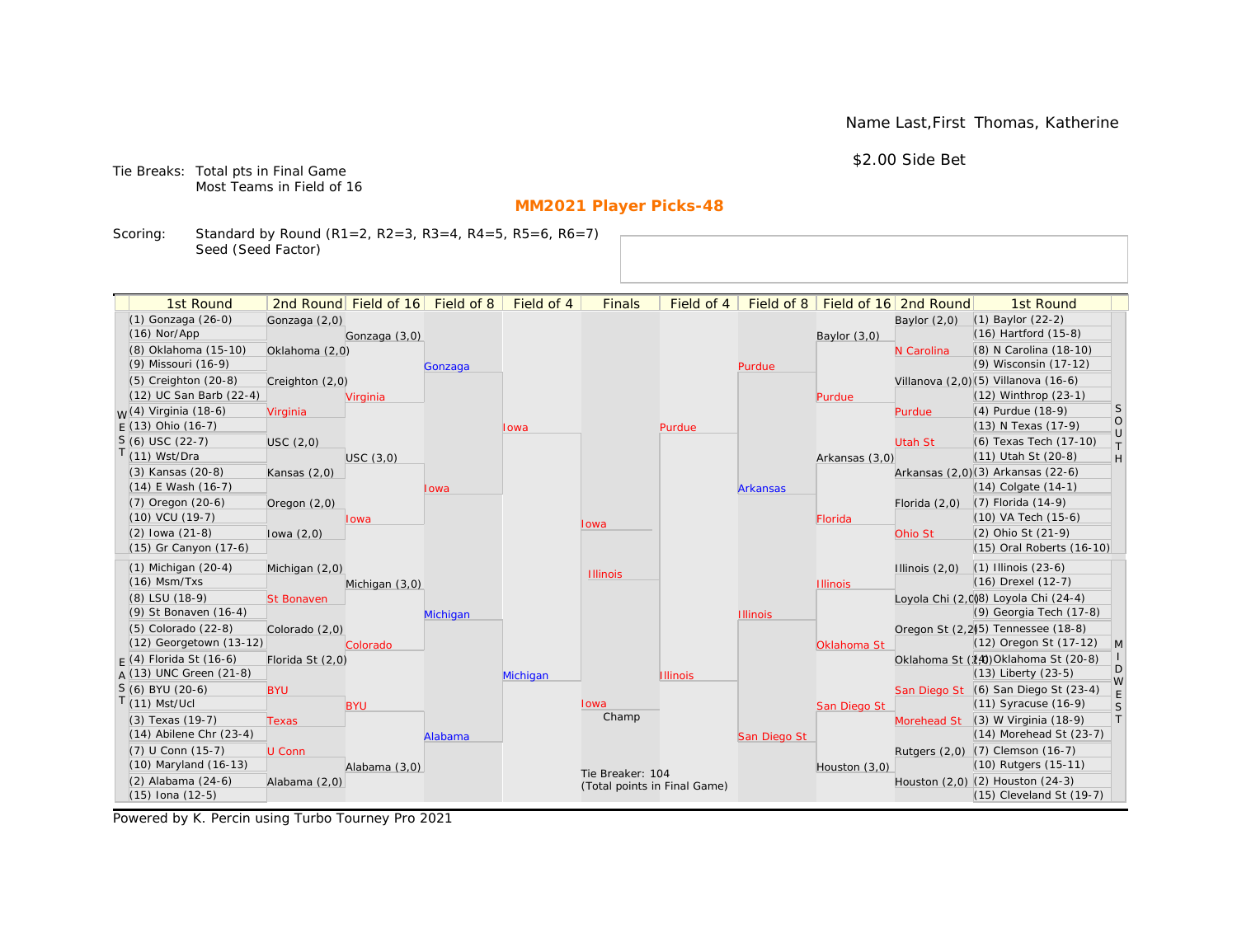Name Last,First Travis, John

\$2.00 Side Bet 9260

Tie Breaks: Total pts in Final Game Most Teams in Field of 16

# **MM2021 Player Picks-48**

Scoring: Standard by Round (R1=2, R2=3, R3=4, R4=5, R5=6, R6=7) Seed (Seed Factor)

| 1st Round                   |                  | 2nd Round Field of 16 | Field of 8 | Field of 4 | <b>Finals</b>                | Field of 4    | Field of 8        |                   | Field of 16 2nd Round | 1st Round                                       |                   |
|-----------------------------|------------------|-----------------------|------------|------------|------------------------------|---------------|-------------------|-------------------|-----------------------|-------------------------------------------------|-------------------|
| (1) Gonzaga (26-0)          | Gonzaga (2,0)    |                       |            |            |                              |               |                   |                   | Baylor $(2,0)$        | $(1)$ Baylor $(22-2)$                           |                   |
| $(16)$ Nor/App              |                  | Gonzaga (3,0)         |            |            |                              |               |                   | Baylor (3,0)      |                       | $(16)$ Hartford $(15-8)$                        |                   |
| (8) Oklahoma (15-10)        | Missouri         |                       |            |            |                              |               |                   |                   | N Carolina            | (8) N Carolina (18-10)                          |                   |
| (9) Missouri (16-9)         |                  |                       | Gonzaga    |            |                              |               | <b>Baylor</b>     |                   |                       | (9) Wisconsin (17-12)                           |                   |
| $(5)$ Creighton $(20-8)$    | Creighton (2,0)  |                       |            |            |                              |               |                   |                   | Winthrop              | $(5)$ Villanova $(16-6)$                        |                   |
| (12) UC San Barb (22-4)     |                  | Creighton (3,0)       |            |            |                              |               |                   | Purdue            |                       | (12) Winthrop (23-1)                            |                   |
| $M(4)$ Virginia (18-6)      | Ohio $(2,3)$     |                       |            |            |                              |               |                   |                   | Purdue                | (4) Purdue (18-9)                               | <sub>S</sub>      |
| $F(13)$ Ohio (16-7)         |                  |                       |            | Gonzaga    |                              | <b>Baylor</b> |                   |                   |                       | (13) N Texas (17-9)                             | $\circ$<br>$\cup$ |
| $S(6)$ USC (22-7)           | USC(2,0)         |                       |            |            |                              |               |                   |                   |                       | Texas Tech (2,0) Texas Tech (17-10)             | $\top$            |
| T(11) Wst/Dra               |                  | Kansas                |            |            |                              |               |                   | <b>Texas Tech</b> |                       | $(11)$ Utah St $(20-8)$                         | H                 |
| (3) Kansas (20-8)           | Kansas $(2,0)$   |                       |            |            |                              |               |                   |                   |                       | Arkansas (2,0)(3) Arkansas (22-6)               |                   |
| $(14)$ E Wash $(16-7)$      |                  |                       | Iowa       |            |                              |               | <b>Texas Tech</b> |                   |                       | $(14)$ Colgate $(14-1)$                         |                   |
| (7) Oregon (20-6)           | Oregon $(2,0)$   |                       |            |            |                              |               |                   |                   | <b>VA Tech</b>        | $(7)$ Florida $(14-9)$                          |                   |
| (10) VCU (19-7)             |                  | lowa                  |            |            | Gonzaga                      |               |                   | Ohio St           |                       | (10) VA Tech (15-6)                             |                   |
| $(2)$ lowa $(21-8)$         | lowa $(2,0)$     |                       |            |            |                              |               |                   |                   | Ohio St               | (2) Ohio St (21-9)                              |                   |
| (15) Gr Canyon (17-6)       |                  |                       |            |            |                              |               |                   |                   |                       | (15) Oral Roberts (16-10)                       |                   |
| $(1)$ Michigan $(20-4)$     | Michigan (2,0)   |                       |            |            | <b>Baylor</b>                |               |                   |                   | Illinois $(2,0)$      | $(1)$ Illinois $(23-6)$                         |                   |
| $(16)$ Msm/Txs              |                  | Michigan (3,0)        |            |            |                              |               |                   | <b>Illinois</b>   |                       | (16) Drexel (12-7)                              |                   |
| (8) LSU (18-9)              | LSU(2,0)         |                       |            |            |                              |               |                   |                   |                       | Loyola Chi (2,0)8) Loyola Chi (24-4)            |                   |
| (9) St Bonaven (16-4)       |                  |                       | Michigan   |            |                              |               | <b>Illinois</b>   |                   |                       | (9) Georgia Tech (17-8)                         |                   |
| $(5)$ Colorado $(22-8)$     | Colorado (2,0)   |                       |            |            |                              |               |                   |                   |                       | Oregon St (2,2) <sup>(5)</sup> Tennessee (18-8) |                   |
| (12) Georgetown (13-12)     |                  | Colorado              |            |            |                              |               |                   | Liberty           |                       | (12) Oregon St (17-12)                          | M                 |
| $F(4)$ Florida St (16-6)    | Florida St (2,0) |                       |            |            |                              |               |                   |                   | Liberty               | (4) Oklahoma St (20-8)                          | D                 |
| A (13) UNC Green (21-8)     |                  |                       |            | Michigan   |                              | Houston       |                   |                   |                       | $(13)$ Liberty $(23-5)$                         | W                 |
| S (6) BYU (20-6)            | <b>BYU</b>       |                       |            |            |                              |               |                   |                   |                       | Syracuse (2,2)(6) San Diego St (23-4)           | E                 |
| $T(11)$ Mst/Ucl             |                  | <b>Texas</b>          |            |            | Gonzaga<br>Champ             |               |                   | Syracuse (3,2)    |                       | (11) Syracuse (16-9)                            | S                 |
| (3) Texas (19-7)            | <b>Texas</b>     |                       |            |            |                              |               |                   |                   |                       | W Virginia (2,0)(3) W Virginia (18-9)           | T                 |
| $(14)$ Abilene Chr $(23-4)$ |                  |                       | Alabama    |            |                              |               | <b>Houston</b>    |                   |                       | (14) Morehead St (23-7)                         |                   |
| (7) U Conn (15-7)           | U Conn           |                       |            |            |                              |               |                   |                   |                       | Rutgers (2,0) (7) Clemson (16-7)                |                   |
| (10) Maryland (16-13)       |                  | Alabama (3,0)         |            |            | Tie Breaker: 143             |               |                   | Houston $(3,0)$   |                       | (10) Rutgers (15-11)                            |                   |
| $(2)$ Alabama $(24-6)$      | Alabama (2,0)    |                       |            |            | (Total points in Final Game) |               |                   |                   |                       | Houston (2,0) (2) Houston (24-3)                |                   |
| $(15)$ Iona $(12-5)$        |                  |                       |            |            |                              |               |                   |                   |                       | (15) Cleveland St (19-7)                        |                   |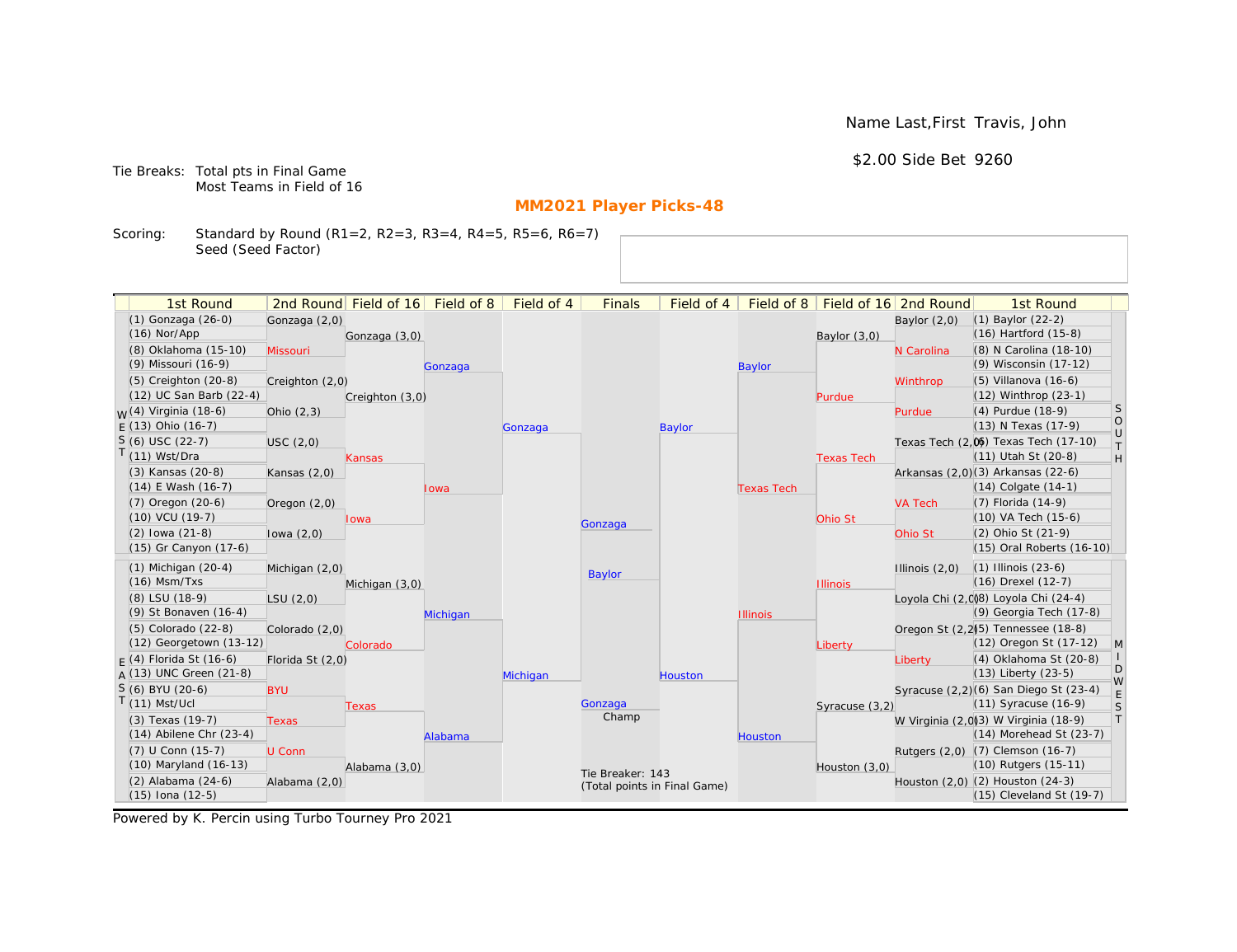Name Last,First Weeber, Claire and Ellie

\$2.00 Side Bet

Tie Breaks: Total pts in Final Game Most Teams in Field of 16

# **MM2021 Player Picks-48**

Scoring: Standard by Round (R1=2, R2=3, R3=4, R4=5, R5=6, R6=7) Seed (Seed Factor)

| 1st Round                        |                    | 2nd Round Field of 16 Field of 8 |                    | Field of 4         | <b>Finals</b>                | Field of 4     | Field of $8$   |                | Field of 16 2nd Round | 1st Round                             |                   |
|----------------------------------|--------------------|----------------------------------|--------------------|--------------------|------------------------------|----------------|----------------|----------------|-----------------------|---------------------------------------|-------------------|
| (1) Gonzaga (26-0)               | Gonzaga (2,0)      |                                  |                    |                    |                              |                |                |                | Baylor $(2,0)$        | $(1)$ Baylor $(22-2)$                 |                   |
| $(16)$ Nor/App                   |                    | Gonzaga (3,0)                    |                    |                    |                              |                |                | Wisconsin      |                       | (16) Hartford (15-8)                  |                   |
| (8) Oklahoma (15-10)             | Missouri           |                                  |                    |                    |                              |                |                |                |                       | Wisconsin (2,0)(8) N Carolina (18-10) |                   |
| (9) Missouri (16-9)              |                    |                                  | <b>UC San Barb</b> |                    |                              |                | <b>N</b> Texas |                |                       | (9) Wisconsin (17-12)                 |                   |
| (5) Creighton (20-8)             | <b>UC San Barb</b> |                                  |                    |                    |                              |                |                |                |                       | Villanova (2,0) (5) Villanova (16-6)  |                   |
| (12) UC San Barb (22-4)          |                    | <b>UC San Barb</b>               |                    |                    |                              |                |                | N Texas        |                       | (12) Winthrop (23-1)                  |                   |
| <sub>M</sub> (4) Virginia (18-6) | Virginia           |                                  |                    |                    |                              |                |                |                |                       | N Texas (2,3) (4) Purdue (18-9)       | S                 |
| $E(13)$ Ohio (16-7)              |                    |                                  |                    | <b>UC San Barb</b> |                              | <b>VA Tech</b> |                |                |                       | (13) N Texas (17-9)                   | $\circ$<br>$\cup$ |
| $S(6)$ USC (22-7)                | USC(2,0)           |                                  |                    |                    |                              |                |                |                |                       | Texas Tech (2,0) Texas Tech (17-10)   | T.                |
| $T(11)$ Wst/Dra                  |                    | Kansas                           |                    |                    |                              |                |                | Arkansas (3,0) |                       | (11) Utah St (20-8)                   | H                 |
| (3) Kansas (20-8)                | Kansas $(2,0)$     |                                  |                    |                    |                              |                |                |                |                       | Arkansas (2,0)(3) Arkansas (22-6)     |                   |
| $(14)$ E Wash $(16-7)$           |                    |                                  | Iowa               |                    |                              |                | <b>VA Tech</b> |                |                       | $(14)$ Colgate $(14-1)$               |                   |
| (7) Oregon (20-6)                | <b>VCU</b>         |                                  |                    |                    |                              |                |                |                | <b>VA Tech</b>        | (7) Florida (14-9)                    |                   |
| (10) VCU (19-7)                  |                    | lowa                             |                    |                    | Colorado                     |                |                | <b>VA Tech</b> |                       | (10) VA Tech (15-6)                   |                   |
| $(2)$ lowa $(21-8)$              | lowa $(2,0)$       |                                  |                    |                    |                              |                |                |                | Ohio St               | (2) Ohio St (21-9)                    |                   |
| (15) Gr Canyon (17-6)            |                    |                                  |                    |                    |                              |                |                |                |                       | (15) Oral Roberts (16-10)             |                   |
| $(1)$ Michigan $(20-4)$          | Michigan (2,0)     |                                  |                    |                    |                              |                |                |                | Illinois $(2,0)$      | $(1)$ Illinois $(23-6)$               |                   |
| $(16)$ Msm/Txs                   |                    | <b>St Bonaven</b>                |                    |                    | Liberty                      |                |                | Georgia Tech   |                       | (16) Drexel (12-7)                    |                   |
| (8) LSU (18-9)                   | <b>St Bonaven</b>  |                                  |                    |                    |                              |                |                |                | Georgia Tech          | (8) Loyola Chi (24-4)                 |                   |
| (9) St Bonaven (16-4)            |                    |                                  | Colorado           |                    |                              |                | Liberty        |                |                       | (9) Georgia Tech (17-8)               |                   |
| (5) Colorado (22-8)              | Colorado (2,0)     |                                  |                    |                    |                              |                |                |                | <b>Tennessee</b>      | (5) Tennessee (18-8)                  |                   |
| (12) Georgetown (13-12)          |                    | Colorado                         |                    |                    |                              |                |                | Liberty        |                       | (12) Oregon St (17-12)                | $\mathsf{M}$      |
| $F(4)$ Florida St (16-6)         | Florida St (2,0)   |                                  |                    |                    |                              |                |                |                | Liberty               | (4) Oklahoma St (20-8)                |                   |
| $A(13)$ UNC Green (21-8)         |                    |                                  |                    | Colorado           |                              | Liberty        |                |                |                       | (13) Liberty (23-5)                   | D<br>W            |
| $S(6)$ BYU (20-6)                | Mst/Ucl (2,2)      |                                  |                    |                    |                              |                |                |                | San Diego St          | (6) San Diego St (23-4)               |                   |
| $(11)$ Mst/Ucl                   |                    | Texas                            |                    |                    | Colorado                     |                |                | W Virginia     |                       | (11) Syracuse (16-9)                  | S                 |
| (3) Texas (19-7)                 | <b>Texas</b>       |                                  |                    |                    | Champ                        |                |                |                |                       | W Virginia (2,0)(3) W Virginia (18-9) | $\top$            |
| $(14)$ Abilene Chr $(23-4)$      |                    |                                  | <b>Texas</b>       |                    |                              |                | <b>Houston</b> |                |                       | (14) Morehead St (23-7)               |                   |
| (7) U Conn (15-7)                | Maryland (2,0)     |                                  |                    |                    |                              |                |                |                | Clemson               | (7) Clemson (16-7)                    |                   |
| $(10)$ Maryland $(16-13)$        |                    | Maryland                         |                    |                    | Tie Breaker: 173             |                |                | Houston (3,0)  |                       | (10) Rutgers (15-11)                  |                   |
| (2) Alabama (24-6)               | Alabama (2,0)      |                                  |                    |                    | (Total points in Final Game) |                |                |                |                       | Houston (2,0) (2) Houston (24-3)      |                   |
| (15) Iona (12-5)                 |                    |                                  |                    |                    |                              |                |                |                |                       | (15) Cleveland St (19-7)              |                   |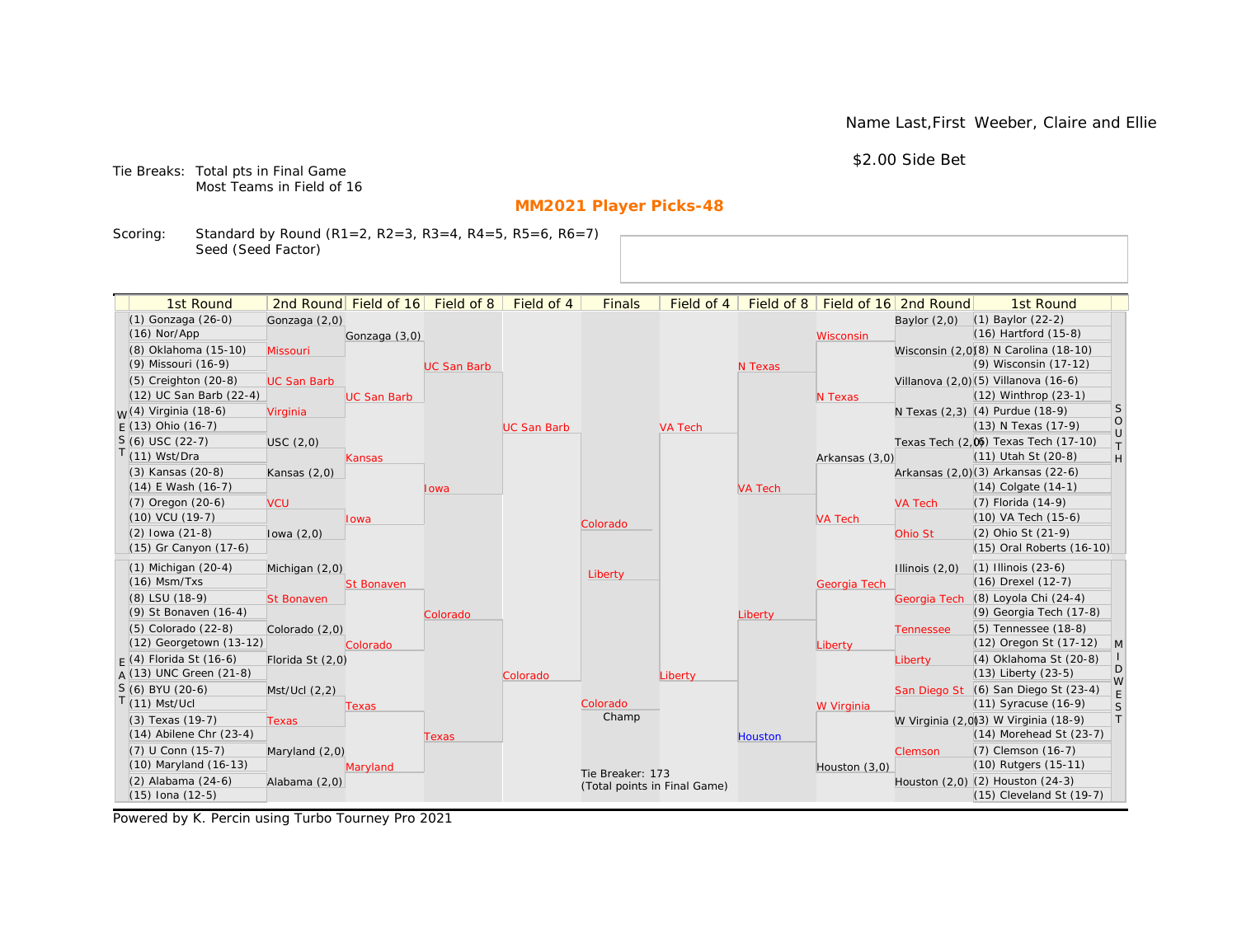Name Last,First Weeber, Kellen

\$2.00 Side Bet

Tie Breaks: Total pts in Final Game Most Teams in Field of 16

# **MM2021 Player Picks-48**

Scoring: Standard by Round (R1=2, R2=3, R3=4, R4=5, R5=6, R6=7) Seed (Seed Factor)

| 1st Round                                       |                  | 2nd Round Field of 16 | Field of 8 | Field of 4 | <b>Finals</b>                | Field of 4    | Field of $8$    |                   | Field of 16 2nd Round | 1st Round                                                        |                                                                   |
|-------------------------------------------------|------------------|-----------------------|------------|------------|------------------------------|---------------|-----------------|-------------------|-----------------------|------------------------------------------------------------------|-------------------------------------------------------------------|
| (1) Gonzaga (26-0)                              | Gonzaga (2,0)    |                       |            |            |                              |               |                 |                   | Baylor $(2,0)$        | $(1)$ Baylor $(22-2)$                                            |                                                                   |
| $(16)$ Nor/App                                  |                  | Gonzaga (3,0)         |            |            |                              |               |                 | Baylor (3,0)      |                       | $(16)$ Hartford $(15-8)$                                         |                                                                   |
| (8) Oklahoma (15-10)                            | Oklahoma (2,0)   |                       |            |            |                              |               |                 |                   |                       | Wisconsin (2,0)(8) N Carolina (18-10)                            |                                                                   |
| (9) Missouri (16-9)                             |                  |                       | Gonzaga    |            |                              |               | <b>Baylor</b>   |                   |                       | (9) Wisconsin (17-12)                                            |                                                                   |
| (5) Creighton (20-8)                            | Creighton (2,0)  |                       |            |            |                              |               |                 |                   |                       | Villanova (2,0) (5) Villanova (16-6)                             |                                                                   |
| (12) UC San Barb (22-4)                         |                  | Creighton (3,0)       |            |            |                              |               |                 | Villanova (3,0)   |                       | (12) Winthrop (23-1)                                             |                                                                   |
| $W(4)$ Virginia (18-6)                          | Ohio $(2,3)$     |                       |            |            |                              |               |                 |                   | Purdue                | (4) Purdue (18-9)                                                | <sub>S</sub>                                                      |
| $E(13)$ Ohio (16-7)                             |                  |                       |            | Iowa       |                              | <b>Baylor</b> |                 |                   |                       | (13) N Texas (17-9)                                              | $\circ$<br>$\cup$                                                 |
| $S(6)$ USC (22-7)                               | Wst/Dra          |                       |            |            |                              |               |                 |                   |                       | Texas Tech (2,0) Texas Tech (17-10)                              | $\top$                                                            |
| $T(11)$ Wst/Dra                                 |                  | Wst/Dra               |            |            |                              |               |                 | <b>Texas Tech</b> |                       | (11) Utah St (20-8)                                              | $\mathsf{H}% _{\mathsf{H}}^{\ast}=\mathsf{H}_{\mathsf{H}}^{\ast}$ |
| (3) Kansas (20-8)                               | E Wash           |                       |            |            |                              |               |                 |                   |                       | Arkansas (2,0)(3) Arkansas (22-6)                                |                                                                   |
| $(14)$ E Wash $(16-7)$                          |                  |                       | Iowa       |            |                              |               | Ohio St         |                   |                       | $(14)$ Colgate $(14-1)$                                          |                                                                   |
| $(7)$ Oregon $(20-6)$                           | Oregon $(2,0)$   |                       |            |            |                              |               |                 |                   | Florida $(2,0)$       | $(7)$ Florida $(14-9)$                                           |                                                                   |
| $(10)$ VCU $(19-7)$                             |                  | lowa                  |            |            | lowa                         |               |                 | Ohio St           |                       | (10) VA Tech (15-6)                                              |                                                                   |
| $(2)$ lowa $(21-8)$                             | lowa $(2,0)$     |                       |            |            |                              |               |                 |                   | Ohio St               | (2) Ohio St (21-9)                                               |                                                                   |
| (15) Gr Canyon (17-6)                           |                  |                       |            |            |                              |               |                 |                   |                       | (15) Oral Roberts (16-10)                                        |                                                                   |
| $(1)$ Michigan $(20-4)$                         | Michigan (2,0)   |                       |            |            | <b>Baylor</b>                |               |                 |                   | Illinois $(2,0)$      | $(1)$ Illinois $(23-6)$                                          |                                                                   |
| $(16)$ Msm/Txs                                  |                  | Michigan (3,0)        |            |            |                              |               |                 | <b>Illinois</b>   |                       | (16) Drexel (12-7)                                               |                                                                   |
| (8) LSU (18-9)                                  | LSU(2,0)         |                       |            |            |                              |               |                 |                   |                       | Georgia Tech (8) Loyola Chi (24-4)                               |                                                                   |
| (9) St Bonaven (16-4)                           |                  |                       | Michigan   |            |                              |               | <b>Illinois</b> |                   |                       | (9) Georgia Tech (17-8)                                          |                                                                   |
| (5) Colorado (22-8)                             | Georgetown       |                       |            |            |                              |               |                 |                   | <b>Tennessee</b>      | (5) Tennessee (18-8)                                             |                                                                   |
| (12) Georgetown (13-12)                         |                  | Georgetown            |            |            |                              |               |                 | Tennessee         |                       | (12) Oregon St (17-12)                                           | M                                                                 |
| $F(4)$ Florida St (16-6)                        | <b>UNC Green</b> |                       |            |            |                              |               |                 |                   |                       | Oklahoma St (14) Oklahoma St (20-8)                              | D                                                                 |
| $A(13)$ UNC Green (21-8)                        |                  |                       |            | Michigan   |                              | Houston       |                 |                   |                       | $(13)$ Liberty $(23-5)$                                          | W                                                                 |
| S (6) BYU (20-6)                                | <b>BYU</b>       |                       |            |            |                              |               |                 |                   |                       | San Diego St (6) San Diego St (23-4)                             | E                                                                 |
| $T(11)$ Mst/Ucl                                 |                  | Texas                 |            |            | Baylor<br>Champ              |               |                 | W Virginia        |                       | $(11)$ Syracuse $(16-9)$                                         | S<br> T                                                           |
| (3) Texas (19-7)<br>$(14)$ Abilene Chr $(23-4)$ | <b>Texas</b>     |                       |            |            |                              |               |                 |                   |                       | W Virginia (2,0)(3) W Virginia (18-9)<br>(14) Morehead St (23-7) |                                                                   |
|                                                 |                  |                       | Alabama    |            |                              |               | <b>Houston</b>  |                   |                       |                                                                  |                                                                   |
| (7) U Conn (15-7)<br>(10) Maryland (16-13)      | Maryland (2,0)   |                       |            |            |                              |               |                 |                   |                       | Rutgers (2,0) (7) Clemson (16-7)<br>(10) Rutgers (15-11)         |                                                                   |
| $(2)$ Alabama $(24-6)$                          |                  | Alabama (3,0)         |            |            | Tie Breaker: 136             |               |                 | Houston $(3,0)$   |                       | Houston (2,0) (2) Houston (24-3)                                 |                                                                   |
| (15) Iona (12-5)                                | Alabama (2,0)    |                       |            |            | (Total points in Final Game) |               |                 |                   |                       | $(15)$ Cleveland St $(19-7)$                                     |                                                                   |
|                                                 |                  |                       |            |            |                              |               |                 |                   |                       |                                                                  |                                                                   |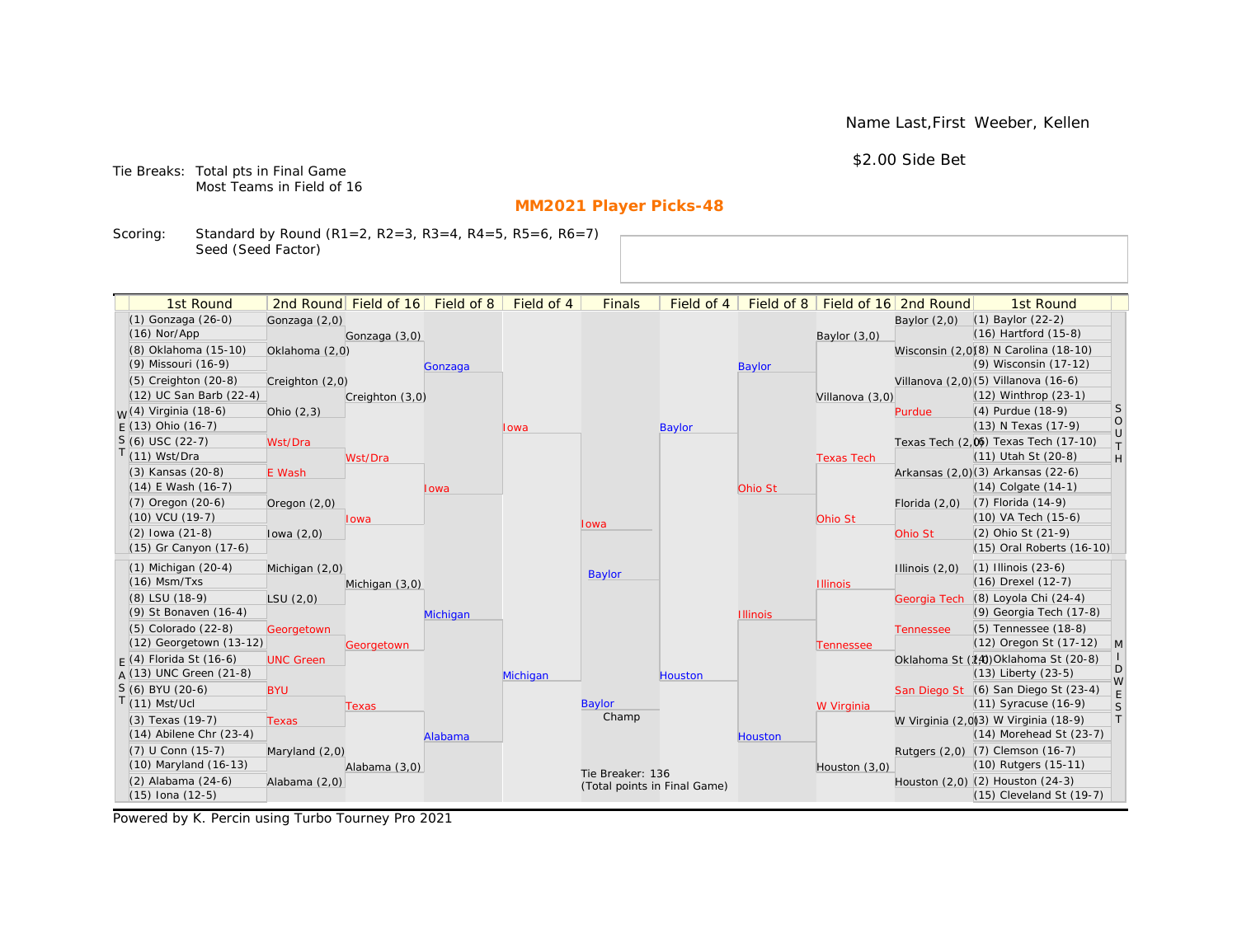Name Last,First Weeber, Maa

\$2.00 Side Bet

Tie Breaks: Total pts in Final Game Most Teams in Field of 16

# **MM2021 Player Picks-48**

Scoring: Standard by Round (R1=2, R2=3, R3=4, R4=5, R5=6, R6=7) Seed (Seed Factor)

| 1st Round                         |                    | 2nd Round Field of 16 Field of 8 |                 | Field of 4 | <b>Finals</b>                | Field of 4      | Field of 8      |                   | Field of 16 2nd Round | 1st Round                                       |              |
|-----------------------------------|--------------------|----------------------------------|-----------------|------------|------------------------------|-----------------|-----------------|-------------------|-----------------------|-------------------------------------------------|--------------|
| (1) Gonzaga (26-0)                | Gonzaga (2,0)      |                                  |                 |            |                              |                 |                 |                   | Baylor $(2,0)$        | $(1)$ Baylor $(22-2)$                           |              |
| $(16)$ Nor/App                    |                    | Gonzaga (3,0)                    |                 |            |                              |                 |                 | Baylor $(3,0)$    |                       | $(16)$ Hartford $(15-8)$                        |              |
| (8) Oklahoma (15-10)              | Oklahoma (2,0)     |                                  |                 |            |                              |                 |                 |                   | N Carolina            | (8) N Carolina (18-10)                          |              |
| (9) Missouri (16-9)               |                    |                                  | Gonzaga         |            |                              |                 | <b>Baylor</b>   |                   |                       | (9) Wisconsin (17-12)                           |              |
| (5) Creighton (20-8)              | <b>UC San Barb</b> |                                  |                 |            |                              |                 |                 |                   |                       | Villanova (2,0)(5) Villanova (16-6)             |              |
| (12) UC San Barb (22-4)           |                    | Virginia                         |                 |            |                              |                 |                 | Purdue            |                       | $(12)$ Winthrop $(23-1)$                        | <sub>S</sub> |
| <sub>M</sub> /(4) Virginia (18-6) | Virginia           |                                  |                 |            |                              |                 |                 |                   | Purdue                | (4) Purdue (18-9)                               | $\circ$      |
| $F(13)$ Ohio (16-7)               |                    |                                  |                 | Gonzaga    |                              | Ohio St         |                 |                   |                       | (13) N Texas (17-9)                             | $\cup$       |
| $S(6)$ USC (22-7)                 | Wst/Dra            |                                  |                 |            |                              |                 |                 |                   |                       | Texas Tech (2,0) Texas Tech (17-10)             | T.           |
| T(11) Wst/Dra                     |                    | Kansas                           |                 |            |                              |                 |                 | <b>Texas Tech</b> |                       | (11) Utah St (20-8)                             | H            |
| (3) Kansas (20-8)                 | Kansas $(2,0)$     |                                  |                 |            |                              |                 |                 |                   |                       | Arkansas (2,0)(3) Arkansas (22-6)               |              |
| $(14)$ E Wash $(16-7)$            |                    |                                  | Iowa            |            |                              |                 | Ohio St         |                   |                       | $(14)$ Colgate $(14-1)$                         |              |
| (7) Oregon (20-6)                 | Oregon $(2,0)$     |                                  |                 |            |                              |                 |                 |                   | Florida $(2,0)$       | (7) Florida (14-9)                              |              |
| (10) VCU (19-7)                   |                    | <b>Iowa</b>                      |                 |            | Gonzaga                      |                 |                 | Ohio St           |                       | (10) VA Tech (15-6)                             |              |
| $(2)$ lowa $(21-8)$               | lowa $(2,0)$       |                                  |                 |            |                              |                 |                 |                   | Ohio St               | (2) Ohio St (21-9)                              |              |
| (15) Gr Canyon (17-6)             |                    |                                  |                 |            |                              |                 |                 |                   |                       | (15) Oral Roberts (16-10)                       |              |
| $(1)$ Michigan $(20-4)$           | Michigan (2,0)     |                                  |                 |            | <b>Illinois</b>              |                 |                 |                   | Illinois $(2,0)$      | $(1)$ Illinois $(23-6)$                         |              |
| $(16)$ Msm/Txs                    |                    | Michigan (3,0)                   |                 |            |                              |                 |                 | <b>Illinois</b>   |                       | (16) Drexel (12-7)                              |              |
| (8) LSU (18-9)                    | LSU(2,0)           |                                  |                 |            |                              |                 |                 |                   |                       | Georgia Tech (8) Loyola Chi (24-4)              |              |
| (9) St Bonaven (16-4)             |                    |                                  | <b>Michigan</b> |            |                              |                 | <b>Illinois</b> |                   |                       | (9) Georgia Tech (17-8)                         |              |
| (5) Colorado (22-8)               | Colorado (2,0)     |                                  |                 |            |                              |                 |                 |                   |                       | Oregon St (2.2) <sup>5</sup> ) Tennessee (18-8) |              |
| (12) Georgetown (13-12)           |                    | Florida St (3,0)                 |                 |            |                              |                 |                 | Oklahoma St       |                       | (12) Oregon St (17-12)                          | $\mathsf{M}$ |
| $F(4)$ Florida St (16-6)          | Florida St (2,0)   |                                  |                 |            |                              |                 |                 |                   |                       | Oklahoma St (14) Oklahoma St (20-8)             | D            |
| $A(13)$ UNC Green (21-8)          |                    |                                  |                 | Texas      |                              | <b>Illinois</b> |                 |                   |                       | (13) Liberty (23-5)                             | W            |
| $S(6)$ BYU (20-6)                 | Mst/Ucl(2,2)       |                                  |                 |            |                              |                 |                 |                   |                       | San Diego St (6) San Diego St (23-4)            | $\mathsf E$  |
| $T(11)$ Mst/Ucl                   |                    | Texas                            |                 |            | Gonzaga                      |                 |                 | San Diego St      |                       | (11) Syracuse (16-9)                            | S            |
| (3) Texas (19-7)                  | Texas              |                                  |                 |            | Champ                        |                 |                 |                   |                       | W Virginia (2,0)(3) W Virginia (18-9)           | T            |
| $(14)$ Abilene Chr $(23-4)$       |                    |                                  | Texas           |            |                              |                 | Houston         |                   |                       | (14) Morehead St (23-7)                         |              |
| (7) U Conn (15-7)                 | U Conn             |                                  |                 |            |                              |                 |                 |                   |                       | Rutgers (2,0) (7) Clemson (16-7)                |              |
| (10) Maryland (16-13)             |                    | U Conn                           |                 |            | Tie Breaker: 175             |                 |                 | Houston (3,0)     |                       | (10) Rutgers (15-11)                            |              |
| (2) Alabama (24-6)                | Alabama (2,0)      |                                  |                 |            | (Total points in Final Game) |                 |                 |                   |                       | Houston (2,0) (2) Houston (24-3)                |              |
| $(15)$ Iona $(12-5)$              |                    |                                  |                 |            |                              |                 |                 |                   |                       | (15) Cleveland St (19-7)                        |              |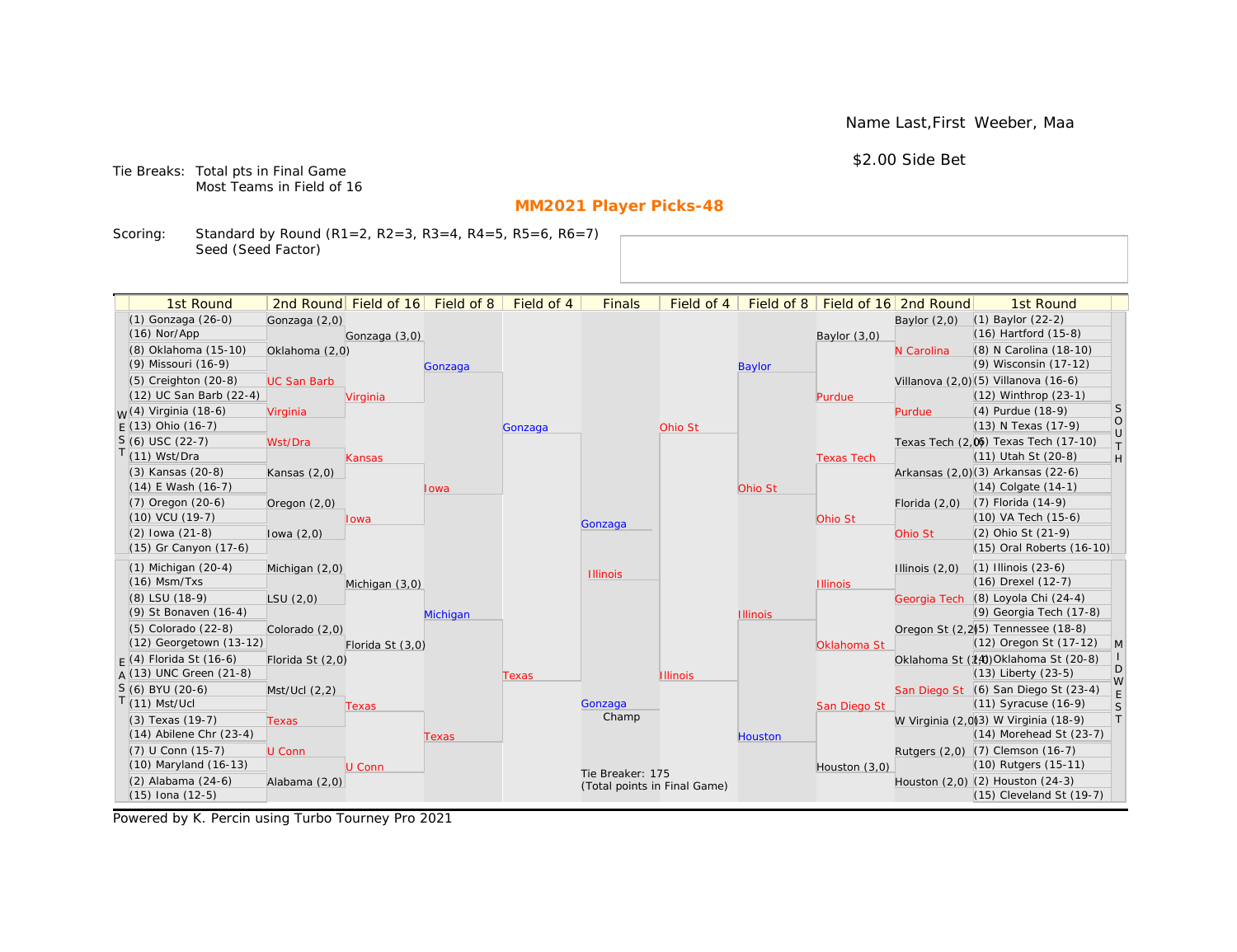Name Last,First Weeber, Stephanie

\$2.00 Side Bet

Tie Breaks: Total pts in Final Game Most Teams in Field of 16

# **MM2021 Player Picks-48**

Scoring: Standard by Round (R1=2, R2=3, R3=4, R4=5, R5=6, R6=7) Seed (Seed Factor)

| 1st Round                   |                  | 2nd Round Field of 16 | Field of 8 | Field of 4 | <b>Finals</b>    | Field of 4                   | Field of 8      |                 | Field of 16 2nd Round | 1st Round                                       |                                      |
|-----------------------------|------------------|-----------------------|------------|------------|------------------|------------------------------|-----------------|-----------------|-----------------------|-------------------------------------------------|--------------------------------------|
| (1) Gonzaga (26-0)          | Gonzaga (2,0)    |                       |            |            |                  |                              |                 |                 | Baylor $(2,0)$        | $(1)$ Baylor $(22-2)$                           |                                      |
| $(16)$ Nor/App              |                  | Gonzaga (3,0)         |            |            |                  |                              |                 | Baylor (3,0)    |                       | (16) Hartford (15-8)                            |                                      |
| (8) Oklahoma (15-10)        | Missouri         |                       |            |            |                  |                              |                 |                 | N Carolina            | (8) N Carolina (18-10)                          |                                      |
| (9) Missouri (16-9)         |                  |                       | Gonzaga    |            |                  |                              | <b>Baylor</b>   |                 |                       | (9) Wisconsin (17-12)                           |                                      |
| $(5)$ Creighton $(20-8)$    | Creighton (2,0)  |                       |            |            |                  |                              |                 |                 |                       | Villanova (2,0) (5) Villanova (16-6)            |                                      |
| (12) UC San Barb (22-4)     |                  | Creighton (3,0)       |            |            |                  |                              |                 | Villanova (3,0) |                       | (12) Winthrop (23-1)                            |                                      |
| $M(4)$ Virginia (18-6)      | Virginia         |                       |            |            |                  |                              |                 |                 | Purdue                | (4) Purdue (18-9)                               | S                                    |
| $F(13)$ Ohio (16-7)         |                  |                       |            | Kansas     |                  | Baylor                       |                 |                 |                       | (13) N Texas (17-9)                             | $\begin{matrix} 0 \\ U \end{matrix}$ |
| $S(6)$ USC (22-7)           | Wst/Dra          |                       |            |            |                  |                              |                 |                 |                       | Texas Tech (2,0) Texas Tech (17-10)             | $\top$                               |
| T(11) Wst/Dra               |                  | Kansas                |            |            |                  |                              |                 | Arkansas (3,0)  |                       | (11) Utah St (20-8)                             | H                                    |
| (3) Kansas (20-8)           | Kansas $(2,0)$   |                       |            |            |                  |                              |                 |                 |                       | Arkansas (2,0)(3) Arkansas (22-6)               |                                      |
| $(14)$ E Wash $(16-7)$      |                  |                       | Kansas     |            |                  |                              | <b>Arkansas</b> |                 |                       | $(14)$ Colgate $(14-1)$                         |                                      |
| $(7)$ Oregon $(20-6)$       | <b>VCU</b>       |                       |            |            |                  |                              |                 |                 | <b>VA Tech</b>        | (7) Florida (14-9)                              |                                      |
| $(10)$ VCU $(19-7)$         |                  | <b>VCU</b>            |            |            | Michigan         |                              |                 | Ohio St         |                       | (10) VA Tech (15-6)                             |                                      |
| $(2)$ lowa $(21-8)$         | lowa $(2,0)$     |                       |            |            |                  |                              |                 |                 | Ohio St               | (2) Ohio St (21-9)                              |                                      |
| (15) Gr Canyon (17-6)       |                  |                       |            |            |                  |                              |                 |                 |                       | (15) Oral Roberts (16-10)                       |                                      |
| $(1)$ Michigan $(20-4)$     | Michigan (2,0)   |                       |            |            | Clemson          |                              |                 |                 | Illinois $(2,0)$      | $(1)$ Illinois $(23-6)$                         |                                      |
| $(16)$ Msm/Txs              |                  | Michigan (3,0)        |            |            |                  |                              |                 | <b>Illinois</b> |                       | (16) Drexel (12-7)                              |                                      |
| (8) LSU (18-9)              | LSU(2,0)         |                       |            |            |                  |                              |                 |                 |                       | Georgia Tech (8) Loyola Chi (24-4)              |                                      |
| (9) St Bonaven (16-4)       |                  |                       | Michigan   |            |                  |                              | <b>Illinois</b> |                 |                       | (9) Georgia Tech (17-8)                         |                                      |
| (5) Colorado (22-8)         | Colorado (2,0)   |                       |            |            |                  |                              |                 |                 |                       | Oregon St (2.2) <sup>5</sup> ) Tennessee (18-8) |                                      |
| (12) Georgetown (13-12)     |                  | Colorado              |            |            |                  |                              |                 | Oklahoma St     |                       | (12) Oregon St (17-12)                          | $\mathsf{M}$                         |
| $F(4)$ Florida St (16-6)    | Florida St (2,0) |                       |            |            |                  |                              |                 |                 |                       | Oklahoma St (14) Oklahoma St (20-8)             | D                                    |
| $A(13)$ UNC Green (21-8)    |                  |                       |            | Michigan   |                  | Clemson                      |                 |                 |                       | (13) Liberty (23-5)                             | W                                    |
| S (6) BYU (20-6)            | <b>BYU</b>       |                       |            |            |                  |                              |                 |                 |                       | Syracuse (2,2)(6) San Diego St (23-4)           | $\mathsf E$                          |
| $T(11)$ Mst/Ucl             |                  | <b>Texas</b>          |            |            | Michigan         |                              |                 | W Virginia      |                       | (11) Syracuse (16-9)                            | S                                    |
| (3) Texas (19-7)            | <b>Texas</b>     |                       |            |            | Champ            |                              |                 |                 |                       | W Virginia (2,0)3) W Virginia (18-9)            | $\top$                               |
| $(14)$ Abilene Chr $(23-4)$ |                  |                       | Texas      |            |                  |                              | Clemson         |                 |                       | (14) Morehead St (23-7)                         |                                      |
| (7) U Conn (15-7)           | U Conn           |                       |            |            |                  |                              |                 |                 | Clemson               | (7) Clemson (16-7)                              |                                      |
| (10) Maryland (16-13)       |                  | Alabama (3,0)         |            |            | Tie Breaker: 183 |                              |                 | Clemson         |                       | (10) Rutgers (15-11)                            |                                      |
| (2) Alabama (24-6)          | Alabama (2,0)    |                       |            |            |                  | (Total points in Final Game) |                 |                 |                       | Houston (2,0) (2) Houston (24-3)                |                                      |
| $(15)$ Iona $(12-5)$        |                  |                       |            |            |                  |                              |                 |                 |                       | (15) Cleveland St (19-7)                        |                                      |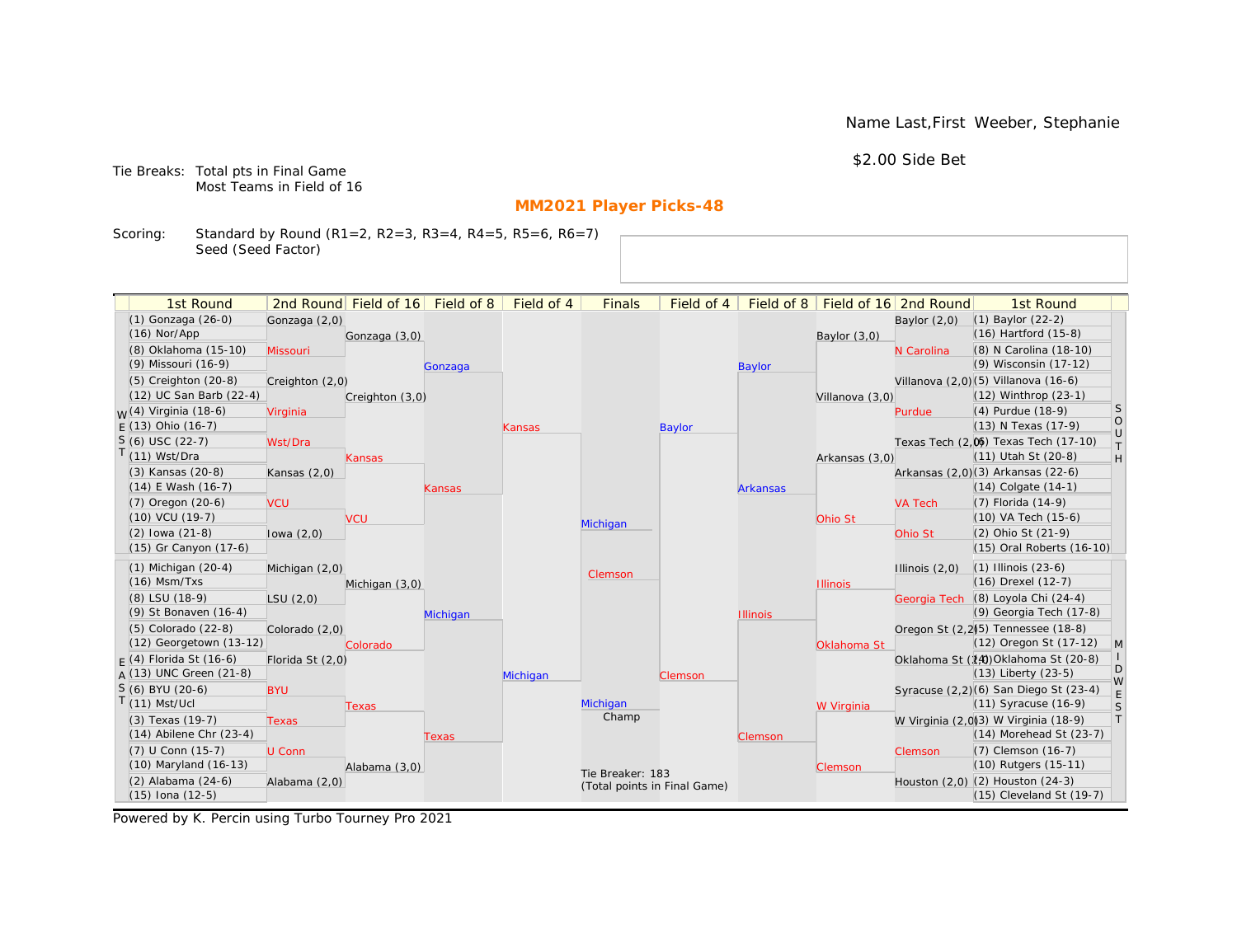Name Last,First Weeber, Terry

\$2.00 Side Bet

Tie Breaks: Total pts in Final Game Most Teams in Field of 16

# **MM2021 Player Picks-48**

Scoring: Standard by Round (R1=2, R2=3, R3=4, R4=5, R5=6, R6=7) Seed (Seed Factor)

| (1) Gonzaga (26-0)<br>$(1)$ Baylor $(22-2)$<br>Gonzaga (2,0)<br>Baylor $(2,0)$<br>$(16)$ Hartford $(15-8)$<br>$(16)$ Nor/App<br>Gonzaga (3,0)<br>Baylor $(3,0)$<br>(8) Oklahoma (15-10)<br>(8) N Carolina (18-10)<br>Missouri<br>N Carolina<br>(9) Wisconsin (17-12)<br>(9) Missouri (16-9)<br><b>Baylor</b><br>Gonzaga<br>Villanova (2,0) (5) Villanova (16-6)<br>(5) Creighton (20-8)<br><b>UC San Barb</b><br>(12) UC San Barb (22-4)<br>$(12)$ Winthrop $(23-1)$<br>Virginia<br>Purdue<br><sub>S</sub><br><sub>M</sub> /(4) Virginia (18-6)<br>(4) Purdue (18-9)<br>Virginia<br>Purdue<br>$\circ$<br>$F(13)$ Ohio (16-7)<br>(13) N Texas (17-9)<br>Gonzaga<br><b>Baylor</b><br>$\cup$<br>$S(6)$ USC (22-7)<br>Texas Tech (2,0) Texas Tech (17-10)<br>Wst/Dra<br>$\top$<br>$T(11)$ Wst/Dra<br>(11) Utah St (20-8)<br>H<br><b>Texas Tech</b><br>Kansas<br>Arkansas (2,0)(3) Arkansas (22-6)<br>(3) Kansas (20-8)<br>Kansas $(2,0)$<br>$(14)$ E Wash $(16-7)$<br>$(14)$ Colgate $(14-1)$<br><b>Texas Tech</b><br>Iowa<br>(7) Oregon (20-6)<br>(7) Florida (14-9)<br><b>VA Tech</b><br>Oregon $(2,0)$<br>(10) VCU (19-7)<br>(10) VA Tech (15-6)<br>Ohio St<br>lowa<br>Gonzaga<br>$(2)$ lowa $(21-8)$<br>(2) Ohio St (21-9)<br>Ohio St<br>lowa $(2,0)$<br>(15) Gr Canyon (17-6)<br>(15) Oral Roberts (16-10)<br>$(1)$ Michigan $(20-4)$<br>$(1)$ Illinois $(23-6)$<br>Michigan (2,0)<br>Illinois $(2,0)$<br><b>Baylor</b><br>$(16)$ Msm/Txs<br>(16) Drexel (12-7)<br>LSU<br><b>Illinois</b><br>(8) Loyola Chi (24-4)<br>(8) LSU (18-9)<br>Georgia Tech<br>LSU(2,0)<br>(9) Georgia Tech (17-8)<br>(9) St Bonaven (16-4)<br><b>Illinois</b><br>Colorado<br>(5) Tennessee (18-8)<br>(5) Colorado (22-8)<br>Colorado (2,0)<br><b>Tennessee</b><br>(12) Georgetown (13-12)<br>(12) Oregon St (17-12)<br>M<br>Oklahoma St<br>Colorado<br>Oklahoma St (14) Oklahoma St (20-8)<br>$F(4)$ Florida St (16-6)<br>Florida St (2,0)<br>D<br>$A(13)$ UNC Green (21-8)<br>$(13)$ Liberty $(23-5)$<br><b>Illinois</b><br>Texas<br>W<br>$S(6)$ BYU (20-6)<br>San Diego St (6) San Diego St (23-4)<br><b>BYU</b><br>$\mathsf E$<br>$T(11)$ Mst/Ucl<br>$(11)$ Syracuse $(16-9)$<br>Gonzaga<br>S<br>W Virginia<br>Texas<br>Champ<br> T <br>W Virginia (2,0)(3) W Virginia (18-9)<br>(3) Texas (19-7)<br><b>Texas</b><br>$(14)$ Abilene Chr $(23-4)$<br>(14) Morehead St (23-7)<br>Texas<br><b>Houston</b><br>(7) U Conn (15-7)<br>Rutgers (2,0) (7) Clemson (16-7)<br>Maryland (2,0)<br>(10) Maryland (16-13)<br>(10) Rutgers (15-11)<br>Alabama (3,0)<br>Houston (3,0)<br>Tie Breaker: 156<br>(2) Alabama (24-6)<br>Alabama (2,0)<br>Houston (2,0) (2) Houston (24-3)<br>(Total points in Final Game)<br>$(15)$ Iona $(12-5)$<br>(15) Cleveland St (19-7) | 1st Round | 2nd Round Field of 16 | Field of 8 | Field of 4 | <b>Finals</b> | Field of 4 | Field of 8 | Field of 16 2nd Round | 1st Round |  |
|---------------------------------------------------------------------------------------------------------------------------------------------------------------------------------------------------------------------------------------------------------------------------------------------------------------------------------------------------------------------------------------------------------------------------------------------------------------------------------------------------------------------------------------------------------------------------------------------------------------------------------------------------------------------------------------------------------------------------------------------------------------------------------------------------------------------------------------------------------------------------------------------------------------------------------------------------------------------------------------------------------------------------------------------------------------------------------------------------------------------------------------------------------------------------------------------------------------------------------------------------------------------------------------------------------------------------------------------------------------------------------------------------------------------------------------------------------------------------------------------------------------------------------------------------------------------------------------------------------------------------------------------------------------------------------------------------------------------------------------------------------------------------------------------------------------------------------------------------------------------------------------------------------------------------------------------------------------------------------------------------------------------------------------------------------------------------------------------------------------------------------------------------------------------------------------------------------------------------------------------------------------------------------------------------------------------------------------------------------------------------------------------------------------------------------------------------------------------------------------------------------------------------------------------------------------------------------------------------------------------------------------------------------------------------------------------------------------------------------------|-----------|-----------------------|------------|------------|---------------|------------|------------|-----------------------|-----------|--|
|                                                                                                                                                                                                                                                                                                                                                                                                                                                                                                                                                                                                                                                                                                                                                                                                                                                                                                                                                                                                                                                                                                                                                                                                                                                                                                                                                                                                                                                                                                                                                                                                                                                                                                                                                                                                                                                                                                                                                                                                                                                                                                                                                                                                                                                                                                                                                                                                                                                                                                                                                                                                                                                                                                                                       |           |                       |            |            |               |            |            |                       |           |  |
|                                                                                                                                                                                                                                                                                                                                                                                                                                                                                                                                                                                                                                                                                                                                                                                                                                                                                                                                                                                                                                                                                                                                                                                                                                                                                                                                                                                                                                                                                                                                                                                                                                                                                                                                                                                                                                                                                                                                                                                                                                                                                                                                                                                                                                                                                                                                                                                                                                                                                                                                                                                                                                                                                                                                       |           |                       |            |            |               |            |            |                       |           |  |
|                                                                                                                                                                                                                                                                                                                                                                                                                                                                                                                                                                                                                                                                                                                                                                                                                                                                                                                                                                                                                                                                                                                                                                                                                                                                                                                                                                                                                                                                                                                                                                                                                                                                                                                                                                                                                                                                                                                                                                                                                                                                                                                                                                                                                                                                                                                                                                                                                                                                                                                                                                                                                                                                                                                                       |           |                       |            |            |               |            |            |                       |           |  |
|                                                                                                                                                                                                                                                                                                                                                                                                                                                                                                                                                                                                                                                                                                                                                                                                                                                                                                                                                                                                                                                                                                                                                                                                                                                                                                                                                                                                                                                                                                                                                                                                                                                                                                                                                                                                                                                                                                                                                                                                                                                                                                                                                                                                                                                                                                                                                                                                                                                                                                                                                                                                                                                                                                                                       |           |                       |            |            |               |            |            |                       |           |  |
|                                                                                                                                                                                                                                                                                                                                                                                                                                                                                                                                                                                                                                                                                                                                                                                                                                                                                                                                                                                                                                                                                                                                                                                                                                                                                                                                                                                                                                                                                                                                                                                                                                                                                                                                                                                                                                                                                                                                                                                                                                                                                                                                                                                                                                                                                                                                                                                                                                                                                                                                                                                                                                                                                                                                       |           |                       |            |            |               |            |            |                       |           |  |
|                                                                                                                                                                                                                                                                                                                                                                                                                                                                                                                                                                                                                                                                                                                                                                                                                                                                                                                                                                                                                                                                                                                                                                                                                                                                                                                                                                                                                                                                                                                                                                                                                                                                                                                                                                                                                                                                                                                                                                                                                                                                                                                                                                                                                                                                                                                                                                                                                                                                                                                                                                                                                                                                                                                                       |           |                       |            |            |               |            |            |                       |           |  |
|                                                                                                                                                                                                                                                                                                                                                                                                                                                                                                                                                                                                                                                                                                                                                                                                                                                                                                                                                                                                                                                                                                                                                                                                                                                                                                                                                                                                                                                                                                                                                                                                                                                                                                                                                                                                                                                                                                                                                                                                                                                                                                                                                                                                                                                                                                                                                                                                                                                                                                                                                                                                                                                                                                                                       |           |                       |            |            |               |            |            |                       |           |  |
|                                                                                                                                                                                                                                                                                                                                                                                                                                                                                                                                                                                                                                                                                                                                                                                                                                                                                                                                                                                                                                                                                                                                                                                                                                                                                                                                                                                                                                                                                                                                                                                                                                                                                                                                                                                                                                                                                                                                                                                                                                                                                                                                                                                                                                                                                                                                                                                                                                                                                                                                                                                                                                                                                                                                       |           |                       |            |            |               |            |            |                       |           |  |
|                                                                                                                                                                                                                                                                                                                                                                                                                                                                                                                                                                                                                                                                                                                                                                                                                                                                                                                                                                                                                                                                                                                                                                                                                                                                                                                                                                                                                                                                                                                                                                                                                                                                                                                                                                                                                                                                                                                                                                                                                                                                                                                                                                                                                                                                                                                                                                                                                                                                                                                                                                                                                                                                                                                                       |           |                       |            |            |               |            |            |                       |           |  |
|                                                                                                                                                                                                                                                                                                                                                                                                                                                                                                                                                                                                                                                                                                                                                                                                                                                                                                                                                                                                                                                                                                                                                                                                                                                                                                                                                                                                                                                                                                                                                                                                                                                                                                                                                                                                                                                                                                                                                                                                                                                                                                                                                                                                                                                                                                                                                                                                                                                                                                                                                                                                                                                                                                                                       |           |                       |            |            |               |            |            |                       |           |  |
|                                                                                                                                                                                                                                                                                                                                                                                                                                                                                                                                                                                                                                                                                                                                                                                                                                                                                                                                                                                                                                                                                                                                                                                                                                                                                                                                                                                                                                                                                                                                                                                                                                                                                                                                                                                                                                                                                                                                                                                                                                                                                                                                                                                                                                                                                                                                                                                                                                                                                                                                                                                                                                                                                                                                       |           |                       |            |            |               |            |            |                       |           |  |
|                                                                                                                                                                                                                                                                                                                                                                                                                                                                                                                                                                                                                                                                                                                                                                                                                                                                                                                                                                                                                                                                                                                                                                                                                                                                                                                                                                                                                                                                                                                                                                                                                                                                                                                                                                                                                                                                                                                                                                                                                                                                                                                                                                                                                                                                                                                                                                                                                                                                                                                                                                                                                                                                                                                                       |           |                       |            |            |               |            |            |                       |           |  |
|                                                                                                                                                                                                                                                                                                                                                                                                                                                                                                                                                                                                                                                                                                                                                                                                                                                                                                                                                                                                                                                                                                                                                                                                                                                                                                                                                                                                                                                                                                                                                                                                                                                                                                                                                                                                                                                                                                                                                                                                                                                                                                                                                                                                                                                                                                                                                                                                                                                                                                                                                                                                                                                                                                                                       |           |                       |            |            |               |            |            |                       |           |  |
|                                                                                                                                                                                                                                                                                                                                                                                                                                                                                                                                                                                                                                                                                                                                                                                                                                                                                                                                                                                                                                                                                                                                                                                                                                                                                                                                                                                                                                                                                                                                                                                                                                                                                                                                                                                                                                                                                                                                                                                                                                                                                                                                                                                                                                                                                                                                                                                                                                                                                                                                                                                                                                                                                                                                       |           |                       |            |            |               |            |            |                       |           |  |
|                                                                                                                                                                                                                                                                                                                                                                                                                                                                                                                                                                                                                                                                                                                                                                                                                                                                                                                                                                                                                                                                                                                                                                                                                                                                                                                                                                                                                                                                                                                                                                                                                                                                                                                                                                                                                                                                                                                                                                                                                                                                                                                                                                                                                                                                                                                                                                                                                                                                                                                                                                                                                                                                                                                                       |           |                       |            |            |               |            |            |                       |           |  |
|                                                                                                                                                                                                                                                                                                                                                                                                                                                                                                                                                                                                                                                                                                                                                                                                                                                                                                                                                                                                                                                                                                                                                                                                                                                                                                                                                                                                                                                                                                                                                                                                                                                                                                                                                                                                                                                                                                                                                                                                                                                                                                                                                                                                                                                                                                                                                                                                                                                                                                                                                                                                                                                                                                                                       |           |                       |            |            |               |            |            |                       |           |  |
|                                                                                                                                                                                                                                                                                                                                                                                                                                                                                                                                                                                                                                                                                                                                                                                                                                                                                                                                                                                                                                                                                                                                                                                                                                                                                                                                                                                                                                                                                                                                                                                                                                                                                                                                                                                                                                                                                                                                                                                                                                                                                                                                                                                                                                                                                                                                                                                                                                                                                                                                                                                                                                                                                                                                       |           |                       |            |            |               |            |            |                       |           |  |
|                                                                                                                                                                                                                                                                                                                                                                                                                                                                                                                                                                                                                                                                                                                                                                                                                                                                                                                                                                                                                                                                                                                                                                                                                                                                                                                                                                                                                                                                                                                                                                                                                                                                                                                                                                                                                                                                                                                                                                                                                                                                                                                                                                                                                                                                                                                                                                                                                                                                                                                                                                                                                                                                                                                                       |           |                       |            |            |               |            |            |                       |           |  |
|                                                                                                                                                                                                                                                                                                                                                                                                                                                                                                                                                                                                                                                                                                                                                                                                                                                                                                                                                                                                                                                                                                                                                                                                                                                                                                                                                                                                                                                                                                                                                                                                                                                                                                                                                                                                                                                                                                                                                                                                                                                                                                                                                                                                                                                                                                                                                                                                                                                                                                                                                                                                                                                                                                                                       |           |                       |            |            |               |            |            |                       |           |  |
|                                                                                                                                                                                                                                                                                                                                                                                                                                                                                                                                                                                                                                                                                                                                                                                                                                                                                                                                                                                                                                                                                                                                                                                                                                                                                                                                                                                                                                                                                                                                                                                                                                                                                                                                                                                                                                                                                                                                                                                                                                                                                                                                                                                                                                                                                                                                                                                                                                                                                                                                                                                                                                                                                                                                       |           |                       |            |            |               |            |            |                       |           |  |
|                                                                                                                                                                                                                                                                                                                                                                                                                                                                                                                                                                                                                                                                                                                                                                                                                                                                                                                                                                                                                                                                                                                                                                                                                                                                                                                                                                                                                                                                                                                                                                                                                                                                                                                                                                                                                                                                                                                                                                                                                                                                                                                                                                                                                                                                                                                                                                                                                                                                                                                                                                                                                                                                                                                                       |           |                       |            |            |               |            |            |                       |           |  |
|                                                                                                                                                                                                                                                                                                                                                                                                                                                                                                                                                                                                                                                                                                                                                                                                                                                                                                                                                                                                                                                                                                                                                                                                                                                                                                                                                                                                                                                                                                                                                                                                                                                                                                                                                                                                                                                                                                                                                                                                                                                                                                                                                                                                                                                                                                                                                                                                                                                                                                                                                                                                                                                                                                                                       |           |                       |            |            |               |            |            |                       |           |  |
|                                                                                                                                                                                                                                                                                                                                                                                                                                                                                                                                                                                                                                                                                                                                                                                                                                                                                                                                                                                                                                                                                                                                                                                                                                                                                                                                                                                                                                                                                                                                                                                                                                                                                                                                                                                                                                                                                                                                                                                                                                                                                                                                                                                                                                                                                                                                                                                                                                                                                                                                                                                                                                                                                                                                       |           |                       |            |            |               |            |            |                       |           |  |
|                                                                                                                                                                                                                                                                                                                                                                                                                                                                                                                                                                                                                                                                                                                                                                                                                                                                                                                                                                                                                                                                                                                                                                                                                                                                                                                                                                                                                                                                                                                                                                                                                                                                                                                                                                                                                                                                                                                                                                                                                                                                                                                                                                                                                                                                                                                                                                                                                                                                                                                                                                                                                                                                                                                                       |           |                       |            |            |               |            |            |                       |           |  |
|                                                                                                                                                                                                                                                                                                                                                                                                                                                                                                                                                                                                                                                                                                                                                                                                                                                                                                                                                                                                                                                                                                                                                                                                                                                                                                                                                                                                                                                                                                                                                                                                                                                                                                                                                                                                                                                                                                                                                                                                                                                                                                                                                                                                                                                                                                                                                                                                                                                                                                                                                                                                                                                                                                                                       |           |                       |            |            |               |            |            |                       |           |  |
|                                                                                                                                                                                                                                                                                                                                                                                                                                                                                                                                                                                                                                                                                                                                                                                                                                                                                                                                                                                                                                                                                                                                                                                                                                                                                                                                                                                                                                                                                                                                                                                                                                                                                                                                                                                                                                                                                                                                                                                                                                                                                                                                                                                                                                                                                                                                                                                                                                                                                                                                                                                                                                                                                                                                       |           |                       |            |            |               |            |            |                       |           |  |
|                                                                                                                                                                                                                                                                                                                                                                                                                                                                                                                                                                                                                                                                                                                                                                                                                                                                                                                                                                                                                                                                                                                                                                                                                                                                                                                                                                                                                                                                                                                                                                                                                                                                                                                                                                                                                                                                                                                                                                                                                                                                                                                                                                                                                                                                                                                                                                                                                                                                                                                                                                                                                                                                                                                                       |           |                       |            |            |               |            |            |                       |           |  |
|                                                                                                                                                                                                                                                                                                                                                                                                                                                                                                                                                                                                                                                                                                                                                                                                                                                                                                                                                                                                                                                                                                                                                                                                                                                                                                                                                                                                                                                                                                                                                                                                                                                                                                                                                                                                                                                                                                                                                                                                                                                                                                                                                                                                                                                                                                                                                                                                                                                                                                                                                                                                                                                                                                                                       |           |                       |            |            |               |            |            |                       |           |  |
|                                                                                                                                                                                                                                                                                                                                                                                                                                                                                                                                                                                                                                                                                                                                                                                                                                                                                                                                                                                                                                                                                                                                                                                                                                                                                                                                                                                                                                                                                                                                                                                                                                                                                                                                                                                                                                                                                                                                                                                                                                                                                                                                                                                                                                                                                                                                                                                                                                                                                                                                                                                                                                                                                                                                       |           |                       |            |            |               |            |            |                       |           |  |
|                                                                                                                                                                                                                                                                                                                                                                                                                                                                                                                                                                                                                                                                                                                                                                                                                                                                                                                                                                                                                                                                                                                                                                                                                                                                                                                                                                                                                                                                                                                                                                                                                                                                                                                                                                                                                                                                                                                                                                                                                                                                                                                                                                                                                                                                                                                                                                                                                                                                                                                                                                                                                                                                                                                                       |           |                       |            |            |               |            |            |                       |           |  |
|                                                                                                                                                                                                                                                                                                                                                                                                                                                                                                                                                                                                                                                                                                                                                                                                                                                                                                                                                                                                                                                                                                                                                                                                                                                                                                                                                                                                                                                                                                                                                                                                                                                                                                                                                                                                                                                                                                                                                                                                                                                                                                                                                                                                                                                                                                                                                                                                                                                                                                                                                                                                                                                                                                                                       |           |                       |            |            |               |            |            |                       |           |  |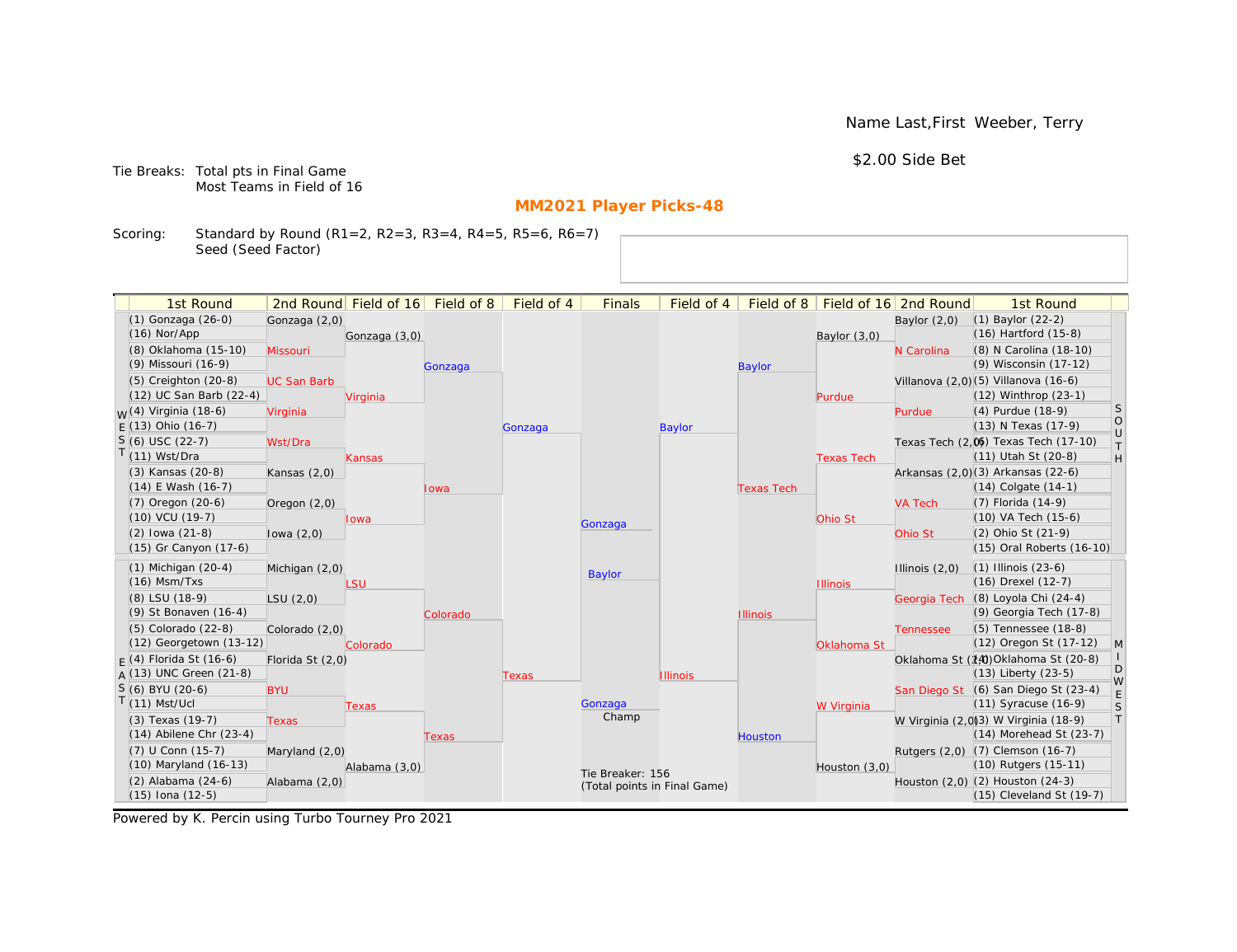Name Last,First Weeber, Vicki

\$2.00 Side Bet

Tie Breaks: Total pts in Final Game Most Teams in Field of 16

# **MM2021 Player Picks-48**

Scoring: Standard by Round (R1=2, R2=3, R3=4, R4=5, R5=6, R6=7) Seed (Seed Factor)

| 1st Round                              |                  | 2nd Round Field of 16 Field of 8 |          | Field of 4 | <b>Finals</b>                | Field of 4    | Field of 8        |                   | Field of 16 2nd Round | 1st Round                                                    |                                                                   |
|----------------------------------------|------------------|----------------------------------|----------|------------|------------------------------|---------------|-------------------|-------------------|-----------------------|--------------------------------------------------------------|-------------------------------------------------------------------|
| (1) Gonzaga (26-0)                     | Gonzaga (2,0)    |                                  |          |            |                              |               |                   |                   | Baylor $(2,0)$        | $(1)$ Baylor $(22-2)$                                        |                                                                   |
| $(16)$ Nor/App                         |                  | Gonzaga (3,0)                    |          |            |                              |               |                   | Baylor $(3,0)$    |                       | $(16)$ Hartford $(15-8)$                                     |                                                                   |
| (8) Oklahoma (15-10)                   | Missouri         |                                  |          |            |                              |               |                   |                   |                       | Wisconsin (2,0)(8) N Carolina (18-10)                        |                                                                   |
| (9) Missouri (16-9)                    |                  |                                  | Gonzaga  |            |                              |               | <b>Baylor</b>     |                   |                       | (9) Wisconsin (17-12)                                        |                                                                   |
| $(5)$ Creighton $(20-8)$               | Creighton (2,0)  |                                  |          |            |                              |               |                   |                   |                       | Villanova (2,0)(5) Villanova (16-6)                          |                                                                   |
| (12) UC San Barb (22-4)                |                  | Virginia                         |          |            |                              |               |                   | Purdue            |                       | (12) Winthrop (23-1)                                         |                                                                   |
| <sub>M</sub> /(4) Virginia (18-6)      | Virginia         |                                  |          |            |                              |               |                   |                   | Purdue                | (4) Purdue (18-9)                                            | <sub>S</sub>                                                      |
| $E(13)$ Ohio (16-7)                    |                  |                                  |          | Gonzaga    |                              | <b>Baylor</b> |                   |                   |                       | (13) N Texas (17-9)                                          | $\bigcirc$                                                        |
| $S(6)$ USC (22-7)                      | Wst/Dra          |                                  |          |            |                              |               |                   |                   |                       | Texas Tech (2,0) Texas Tech (17-10)                          | $\cup$<br>$\top$                                                  |
| $(11)$ Wst/Dra                         |                  | Kansas                           |          |            |                              |               |                   | <b>Texas Tech</b> |                       | (11) Utah St (20-8)                                          | $\mathsf{H}% _{\mathsf{H}}^{\ast}=\mathsf{H}_{\mathsf{H}}^{\ast}$ |
| (3) Kansas (20-8)                      | Kansas $(2,0)$   |                                  |          |            |                              |               |                   |                   |                       | Arkansas (2,0)(3) Arkansas (22-6)                            |                                                                   |
| (14) E Wash (16-7)                     |                  |                                  | Kansas   |            |                              |               | <b>Texas Tech</b> |                   |                       | $(14)$ Colgate $(14-1)$                                      |                                                                   |
| $(7)$ Oregon $(20-6)$                  | <b>VCU</b>       |                                  |          |            |                              |               |                   |                   | <b>VA Tech</b>        | $(7)$ Florida $(14-9)$                                       |                                                                   |
| $(10)$ VCU $(19-7)$                    |                  | Iowa                             |          |            | Gonzaga                      |               |                   | <b>VA Tech</b>    |                       | $(10)$ VA Tech $(15-6)$                                      |                                                                   |
| $(2)$ lowa $(21-8)$                    | lowa $(2,0)$     |                                  |          |            |                              |               |                   |                   | Ohio St               | (2) Ohio St (21-9)                                           |                                                                   |
| (15) Gr Canyon (17-6)                  |                  |                                  |          |            |                              |               |                   |                   |                       | (15) Oral Roberts (16-10)                                    |                                                                   |
| $(1)$ Michigan $(20-4)$                | Michigan (2,0)   |                                  |          |            | Houston                      |               |                   |                   | Illinois $(2,0)$      | $(1)$ Illinois $(23-6)$                                      |                                                                   |
| $(16)$ Msm/Txs                         |                  | Michigan (3,0)                   |          |            |                              |               |                   | <b>Illinois</b>   |                       | $(16)$ Drexel $(12-7)$                                       |                                                                   |
| (8) LSU (18-9)                         | LSU(2,0)         |                                  |          |            |                              |               |                   |                   |                       | Loyola Chi (2,0)8) Loyola Chi (24-4)                         |                                                                   |
| (9) St Bonaven (16-4)                  |                  |                                  | Colorado |            |                              |               | Oklahoma St       |                   |                       | (9) Georgia Tech (17-8)                                      |                                                                   |
| (5) Colorado (22-8)                    | Colorado (2,0)   |                                  |          |            |                              |               |                   |                   | <b>Tennessee</b>      | (5) Tennessee (18-8)                                         |                                                                   |
| $(12)$ Georgetown $(13-12)$            |                  | Colorado                         |          |            |                              |               |                   | Oklahoma St       |                       | (12) Oregon St (17-12)                                       | M                                                                 |
| $F(4)$ Florida St (16-6)               | Florida St (2,0) |                                  |          |            |                              |               |                   |                   |                       | Oklahoma St (14) Oklahoma St (20-8)                          | D                                                                 |
| $A(13)$ UNC Green (21-8)               |                  |                                  |          | Texas      |                              | Houston       |                   |                   |                       | $(13)$ Liberty $(23-5)$                                      | W                                                                 |
| S (6) BYU (20-6)                       | <b>BYU</b>       |                                  |          |            |                              |               |                   |                   |                       | Syracuse (2,2)(6) San Diego St (23-4)                        | E                                                                 |
| $(11)$ Mst/Ucl                         |                  | Texas                            |          |            | Gonzaga<br>Champ             |               |                   | W Virginia        |                       | $(11)$ Syracuse $(16-9)$                                     | S                                                                 |
| (3) Texas (19-7)                       | <b>Texas</b>     |                                  |          |            |                              |               |                   |                   |                       | W Virginia (2,0)3) W Virginia (18-9)                         | T                                                                 |
| $(14)$ Abilene Chr $(23-4)$            |                  |                                  | Texas    |            |                              |               | <b>Houston</b>    |                   |                       | $(14)$ Morehead St $(23-7)$                                  |                                                                   |
| (7) U Conn (15-7)                      | Maryland (2,0)   |                                  |          |            |                              |               |                   |                   | Clemson               | (7) Clemson (16-7)                                           |                                                                   |
| (10) Maryland (16-13)                  |                  | Alabama (3,0)                    |          |            | Tie Breaker: 145             |               |                   | Houston $(3,0)$   |                       | (10) Rutgers (15-11)                                         |                                                                   |
| (2) Alabama (24-6)<br>(15) Iona (12-5) | Alabama (2,0)    |                                  |          |            | (Total points in Final Game) |               |                   |                   |                       | Houston (2,0) (2) Houston (24-3)<br>(15) Cleveland St (19-7) |                                                                   |
|                                        |                  |                                  |          |            |                              |               |                   |                   |                       |                                                              |                                                                   |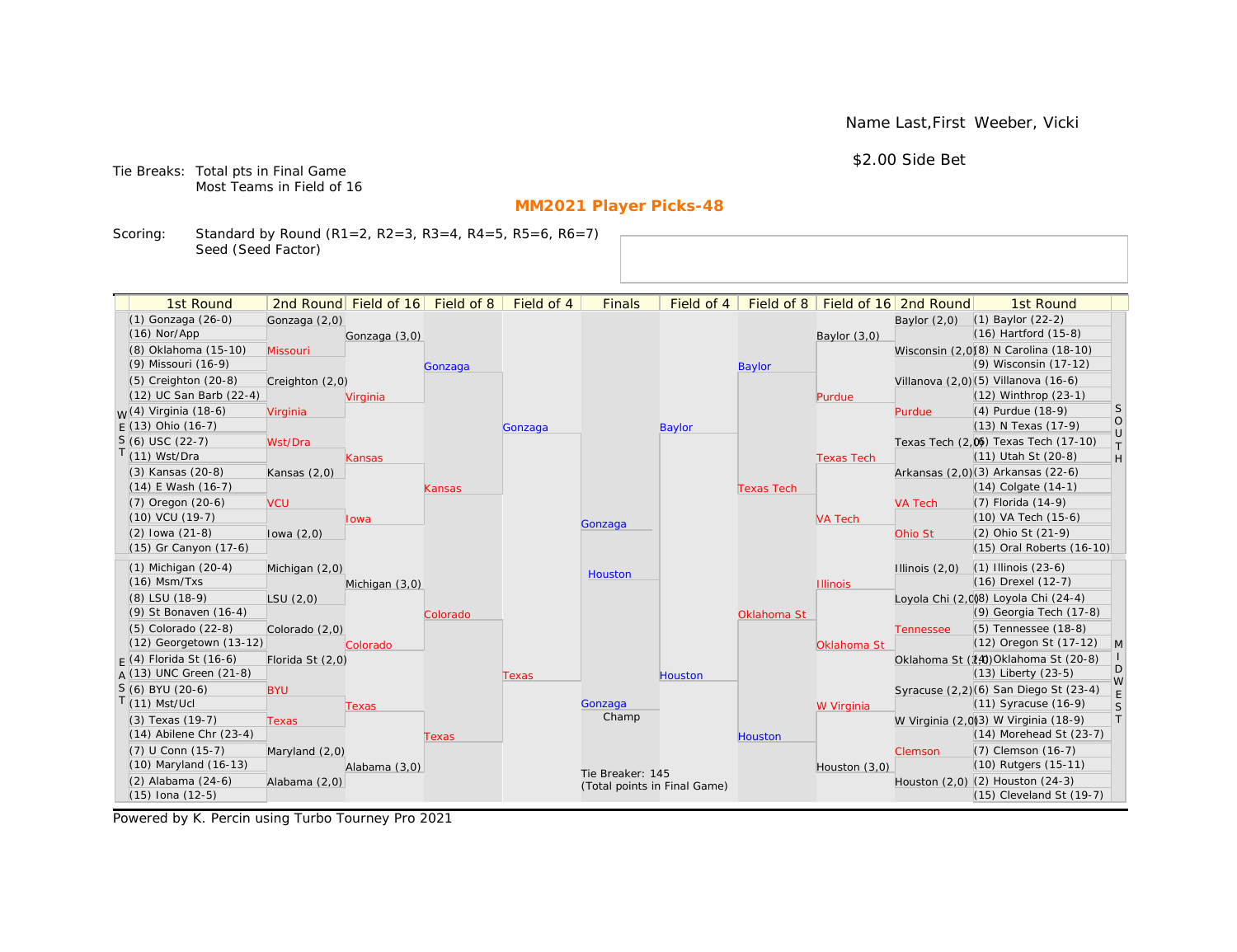Name Last,First Werdehoff, Charles

\$2.00 Side Bet

Tie Breaks: Total pts in Final Game Most Teams in Field of 16

# **MM2021 Player Picks-48**

Scoring: Standard by Round (R1=2, R2=3, R3=4, R4=5, R5=6, R6=7) Seed (Seed Factor)

| 1st Round                         |                    | 2nd Round Field of 16 | Field of 8        | Field of 4 | <b>Finals</b>                | Field of 4      | Field of 8      |                 | Field of 16 2nd Round | 1st Round                                       |                   |
|-----------------------------------|--------------------|-----------------------|-------------------|------------|------------------------------|-----------------|-----------------|-----------------|-----------------------|-------------------------------------------------|-------------------|
| (1) Gonzaga (26-0)                | Gonzaga (2,0)      |                       |                   |            |                              |                 |                 |                 | Baylor $(2,0)$        | (1) Baylor (22-2)                               |                   |
| $(16)$ Nor/App                    |                    | Gonzaga (3,0)         |                   |            |                              |                 |                 | Baylor $(3,0)$  |                       | (16) Hartford (15-8)                            |                   |
| (8) Oklahoma (15-10)              | Missouri           |                       |                   |            |                              |                 |                 |                 | N Carolina            | (8) N Carolina (18-10)                          |                   |
| (9) Missouri (16-9)               |                    |                       | Gonzaga           |            |                              |                 | <b>Baylor</b>   |                 |                       | (9) Wisconsin (17-12)                           |                   |
| (5) Creighton (20-8)              | <b>UC San Barb</b> |                       |                   |            |                              |                 |                 |                 | Winthrop              | (5) Villanova (16-6)                            |                   |
| (12) UC San Barb (22-4)           |                    | Virginia              |                   |            |                              |                 |                 | Purdue          |                       | (12) Winthrop (23-1)                            |                   |
| <sub>M</sub> /(4) Virginia (18-6) | Virginia           |                       |                   |            |                              |                 |                 |                 | Purdue                | (4) Purdue (18-9)                               | <sub>S</sub>      |
| $E(13)$ Ohio (16-7)               |                    |                       |                   | Gonzaga    |                              | <b>Baylor</b>   |                 |                 |                       | (13) N Texas (17-9)                             | $\circ$<br>$\cup$ |
| $S(6)$ USC (22-7)                 | USC(2,0)           |                       |                   |            |                              |                 |                 |                 |                       | Texas Tech (2,0) Texas Tech (17-10)             | T                 |
| $(11)$ Wst/Dra                    |                    | Kansas                |                   |            |                              |                 |                 | Arkansas (3,0)  |                       | (11) Utah St (20-8)                             | H                 |
| (3) Kansas (20-8)                 | Kansas $(2,0)$     |                       |                   |            |                              |                 |                 |                 |                       | Arkansas (2,0)(3) Arkansas (22-6)               |                   |
| $(14)$ E Wash $(16-7)$            |                    |                       | Iowa              |            |                              |                 | <b>Arkansas</b> |                 |                       | (14) Colgate (14-1)                             |                   |
| (7) Oregon (20-6)                 | Oregon $(2,0)$     |                       |                   |            |                              |                 |                 |                 | <b>VA Tech</b>        | (7) Florida (14-9)                              |                   |
| $(10)$ VCU $(19-7)$               |                    | Iowa                  |                   |            | Gonzaga                      |                 |                 | Ohio St         |                       | (10) VA Tech (15-6)                             |                   |
| $(2)$ lowa $(21-8)$               | lowa $(2,0)$       |                       |                   |            |                              |                 |                 |                 | Ohio St               | (2) Ohio St (21-9)                              |                   |
| (15) Gr Canyon (17-6)             |                    |                       |                   |            |                              |                 |                 |                 |                       | (15) Oral Roberts (16-10)                       |                   |
| $(1)$ Michigan $(20-4)$           | Michigan (2,0)     |                       |                   |            | <b>Illinois</b>              |                 |                 |                 | Illinois $(2,0)$      | $(1)$ Illinois $(23-6)$                         |                   |
| $(16)$ Msm/Txs                    |                    | Michigan (3,0)        |                   |            |                              |                 |                 | <b>Illinois</b> |                       | (16) Drexel (12-7)                              |                   |
| (8) LSU (18-9)                    | LSU(2,0)           |                       |                   |            |                              |                 |                 |                 |                       | Loyola Chi (2,008) Loyola Chi (24-4)            |                   |
| (9) St Bonaven (16-4)             |                    |                       | <b>Florida St</b> |            |                              |                 | <b>Illinois</b> |                 |                       | (9) Georgia Tech (17-8)                         |                   |
| (5) Colorado (22-8)               | Colorado (2,0)     |                       |                   |            |                              |                 |                 |                 |                       | Oregon St (2.2) <sup>5</sup> ) Tennessee (18-8) |                   |
| $(12)$ Georgetown $(13-12)$       |                    | Florida St (3,0)      |                   |            |                              |                 |                 | Oklahoma St     |                       | (12) Oregon St (17-12)                          | $\mathsf{M}$      |
| $F(4)$ Florida St (16-6)          | Florida St (2,0)   |                       |                   |            |                              |                 |                 |                 |                       | Oklahoma St (14) Oklahoma St (20-8)             |                   |
| $A(13)$ UNC Green (21-8)          |                    |                       |                   | Texas      |                              | <b>Illinois</b> |                 |                 |                       | (13) Liberty (23-5)                             | D<br>W            |
| $S(6)$ BYU (20-6)                 | <b>BYU</b>         |                       |                   |            |                              |                 |                 |                 |                       | San Diego St (6) San Diego St (23-4)            |                   |
| $(11)$ Mst/Ucl                    |                    | Texas                 |                   |            | <b>Illinois</b>              |                 |                 | San Diego St    |                       | (11) Syracuse (16-9)                            | $\mathsf S$       |
| (3) Texas (19-7)                  | <b>Texas</b>       |                       |                   |            | Champ                        |                 |                 |                 |                       | W Virginia (2,0)3) W Virginia (18-9)            | $\top$            |
| $(14)$ Abilene Chr $(23-4)$       |                    |                       | Texas             |            |                              |                 | San Diego St    |                 |                       | $(14)$ Morehead St $(23-7)$                     |                   |
| (7) U Conn (15-7)                 | U Conn             |                       |                   |            |                              |                 |                 |                 | Clemson               | (7) Clemson (16-7)                              |                   |
| (10) Maryland (16-13)             |                    | Alabama (3,0)         |                   |            | Tie Breaker: 163             |                 |                 | Houston (3,0)   |                       | (10) Rutgers (15-11)                            |                   |
| (2) Alabama (24-6)                | Alabama (2,0)      |                       |                   |            | (Total points in Final Game) |                 |                 |                 |                       | Houston (2,0) (2) Houston (24-3)                |                   |
| (15) Iona (12-5)                  |                    |                       |                   |            |                              |                 |                 |                 |                       | (15) Cleveland St (19-7)                        |                   |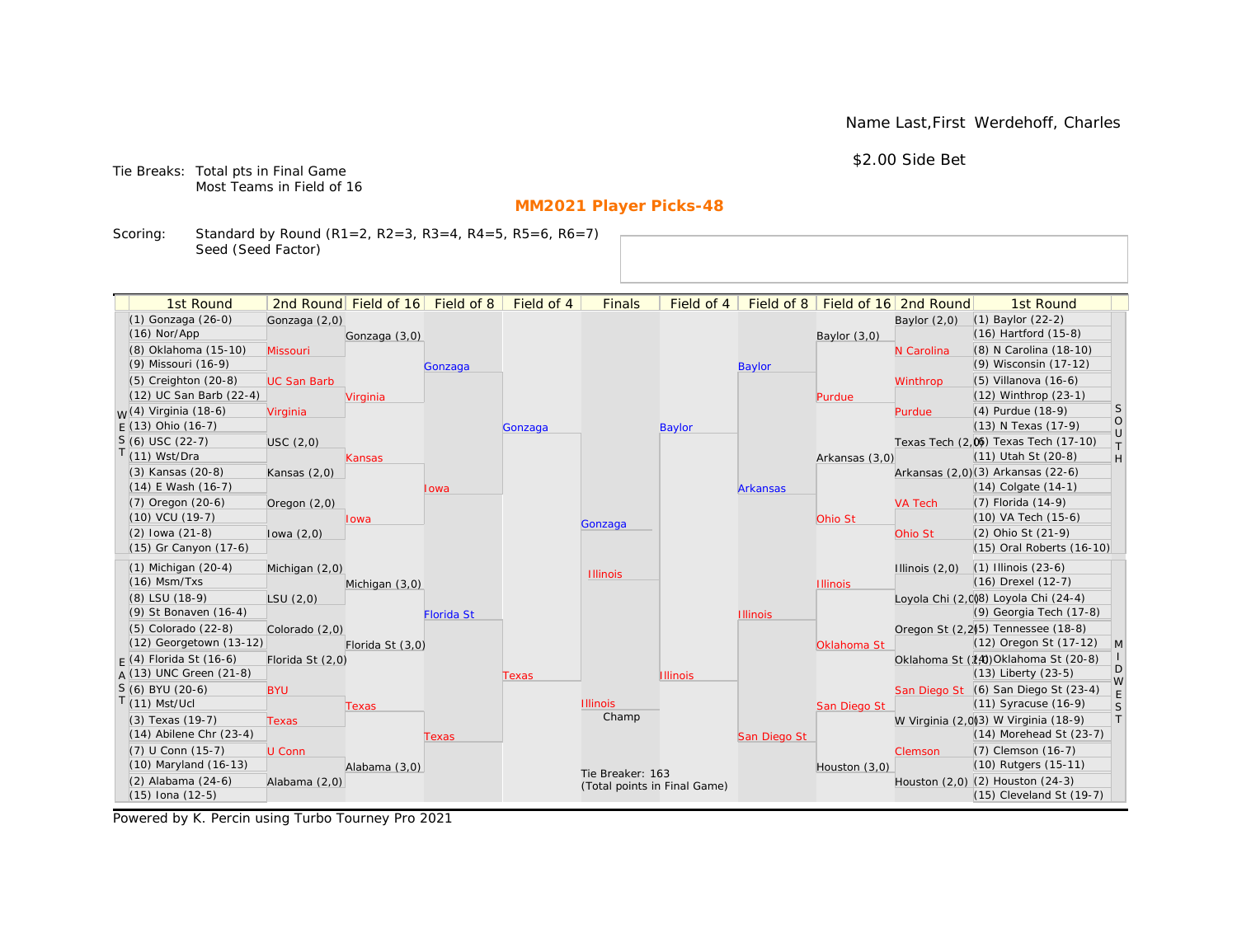Name Last,First Wright, Dawin

\$2.00 Side Bet

Tie Breaks: Total pts in Final Game Most Teams in Field of 16

# **MM2021 Player Picks-48**

Scoring: Standard by Round (R1=2, R2=3, R3=4, R4=5, R5=6, R6=7) Seed (Seed Factor)

| 1st Round                                       |                   | 2nd Round Field of 16 Field of 8 |          | Field of 4 | <b>Finals</b>                | Field of 4    | Field of 8      |                 | Field of 16 2nd Round | 1st Round                                                       |                   |
|-------------------------------------------------|-------------------|----------------------------------|----------|------------|------------------------------|---------------|-----------------|-----------------|-----------------------|-----------------------------------------------------------------|-------------------|
| (1) Gonzaga (26-0)                              | Gonzaga (2,0)     |                                  |          |            |                              |               |                 |                 | Baylor $(2,0)$        | $(1)$ Baylor $(22-2)$                                           |                   |
| $(16)$ Nor/App                                  |                   | Gonzaga (3,0)                    |          |            |                              |               |                 | Baylor $(3,0)$  |                       | $(16)$ Hartford $(15-8)$                                        |                   |
| (8) Oklahoma (15-10)                            | Oklahoma (2,0)    |                                  |          |            |                              |               |                 |                 | N Carolina            | (8) N Carolina (18-10)                                          |                   |
| (9) Missouri (16-9)                             |                   |                                  | Gonzaga  |            |                              |               | <b>Baylor</b>   |                 |                       | (9) Wisconsin (17-12)                                           |                   |
| $(5)$ Creighton $(20-8)$                        | Creighton (2,0)   |                                  |          |            |                              |               |                 |                 |                       | Villanova (2,0)(5) Villanova (16-6)                             |                   |
| (12) UC San Barb (22-4)                         |                   | Creighton (3,0)                  |          |            |                              |               |                 | Villanova (3,0) |                       | (12) Winthrop (23-1)                                            |                   |
| <sub>W</sub> (4) Virginia (18-6)                | Virginia          |                                  |          |            |                              |               |                 |                 |                       | N Texas (2,3) (4) Purdue (18-9)                                 | <sub>S</sub>      |
| $E(13)$ Ohio (16-7)                             |                   |                                  |          | Gonzaga    |                              | <b>Baylor</b> |                 |                 |                       | (13) N Texas (17-9)                                             | $\circ$<br>$\cup$ |
| $S(6)$ USC (22-7)                               | USC(2,0)          |                                  |          |            |                              |               |                 |                 |                       | Texas Tech (2,0) Texas Tech (17-10)                             | $\top$            |
| $T(11)$ Wst/Dra                                 |                   | <b>Kansas</b>                    |          |            |                              |               |                 | Arkansas (3,0)  |                       | (11) Utah St (20-8)                                             | H                 |
| (3) Kansas (20-8)                               | Kansas $(2,0)$    |                                  |          |            |                              |               |                 |                 |                       | Arkansas (2,0)(3) Arkansas (22-6)                               |                   |
| $(14)$ E Wash $(16-7)$                          |                   |                                  | lowa     |            |                              |               | Ohio St         |                 |                       | $(14)$ Colgate $(14-1)$                                         |                   |
| $(7)$ Oregon $(20-6)$                           | Oregon $(2,0)$    |                                  |          |            |                              |               |                 |                 | Florida $(2,0)$       | $(7)$ Florida $(14-9)$                                          |                   |
| (10) VCU (19-7)                                 |                   | lowa                             |          |            | Gonzaga                      |               |                 | Ohio St         |                       | (10) VA Tech (15-6)                                             |                   |
| $(2)$ lowa $(21-8)$                             | lowa $(2,0)$      |                                  |          |            |                              |               |                 |                 | Ohio St               | (2) Ohio St (21-9)                                              |                   |
| (15) Gr Canyon (17-6)                           |                   |                                  |          |            |                              |               |                 |                 |                       | (15) Oral Roberts (16-10)                                       |                   |
| $(1)$ Michigan $(20-4)$                         | Michigan (2,0)    |                                  |          |            | Baylor                       |               |                 |                 | Illinois $(2,0)$      | $(1)$ Illinois $(23-6)$                                         |                   |
| $(16)$ Msm/Txs                                  |                   | Michigan (3,0)                   |          |            |                              |               |                 | <b>Illinois</b> |                       | (16) Drexel (12-7)                                              |                   |
| (8) LSU (18-9)                                  | <b>St Bonaven</b> |                                  |          |            |                              |               |                 |                 |                       | Loyola Chi (2,0)8) Loyola Chi (24-4)                            |                   |
| (9) St Bonaven (16-4)                           |                   |                                  | Michigan |            |                              |               | <b>Illinois</b> |                 |                       | (9) Georgia Tech (17-8)                                         |                   |
| (5) Colorado (22-8)                             | Colorado (2,0)    |                                  |          |            |                              |               |                 |                 | <b>Tennessee</b>      | (5) Tennessee (18-8)                                            |                   |
| (12) Georgetown (13-12)                         |                   | Florida St (3,0)                 |          |            |                              |               |                 | Liberty         |                       | (12) Oregon St (17-12)                                          | $\mathsf{M}$      |
| $F(4)$ Florida St (16-6)                        | Florida St (2,0)  |                                  |          |            |                              |               |                 |                 | Liberty               | (4) Oklahoma St (20-8)                                          | D                 |
| $A(13)$ UNC Green (21-8)                        |                   |                                  |          | Michigan   |                              | Houston       |                 |                 |                       | $(13)$ Liberty $(23-5)$                                         | W                 |
| $S(6)$ BYU (20-6)<br>$T(11)$ Mst/Ucl            | Mst/Ucl (2,2)     |                                  |          |            | Gonzaga                      |               |                 |                 |                       | San Diego St (6) San Diego St (23-4)<br>(11) Syracuse (16-9)    | E                 |
|                                                 |                   | Texas                            |          |            | Champ                        |               |                 | W Virginia      |                       |                                                                 | $\mathsf S$<br> T |
| (3) Texas (19-7)<br>$(14)$ Abilene Chr $(23-4)$ | <b>Texas</b>      |                                  |          |            |                              |               |                 |                 |                       | W Virginia (2,0)3) W Virginia (18-9)<br>(14) Morehead St (23-7) |                   |
| (7) U Conn (15-7)                               | U Conn            |                                  | Texas    |            |                              |               | <b>Houston</b>  |                 |                       | (7) Clemson (16-7)                                              |                   |
| (10) Maryland (16-13)                           |                   | U Conn                           |          |            |                              |               |                 | Houston (3,0)   | Clemson               | (10) Rutgers (15-11)                                            |                   |
| (2) Alabama (24-6)                              | Alabama (2,0)     |                                  |          |            | Tie Breaker: 187             |               |                 |                 |                       | Houston (2,0) (2) Houston (24-3)                                |                   |
| (15) Iona (12-5)                                |                   |                                  |          |            | (Total points in Final Game) |               |                 |                 |                       | (15) Cleveland St (19-7)                                        |                   |
|                                                 |                   |                                  |          |            |                              |               |                 |                 |                       |                                                                 |                   |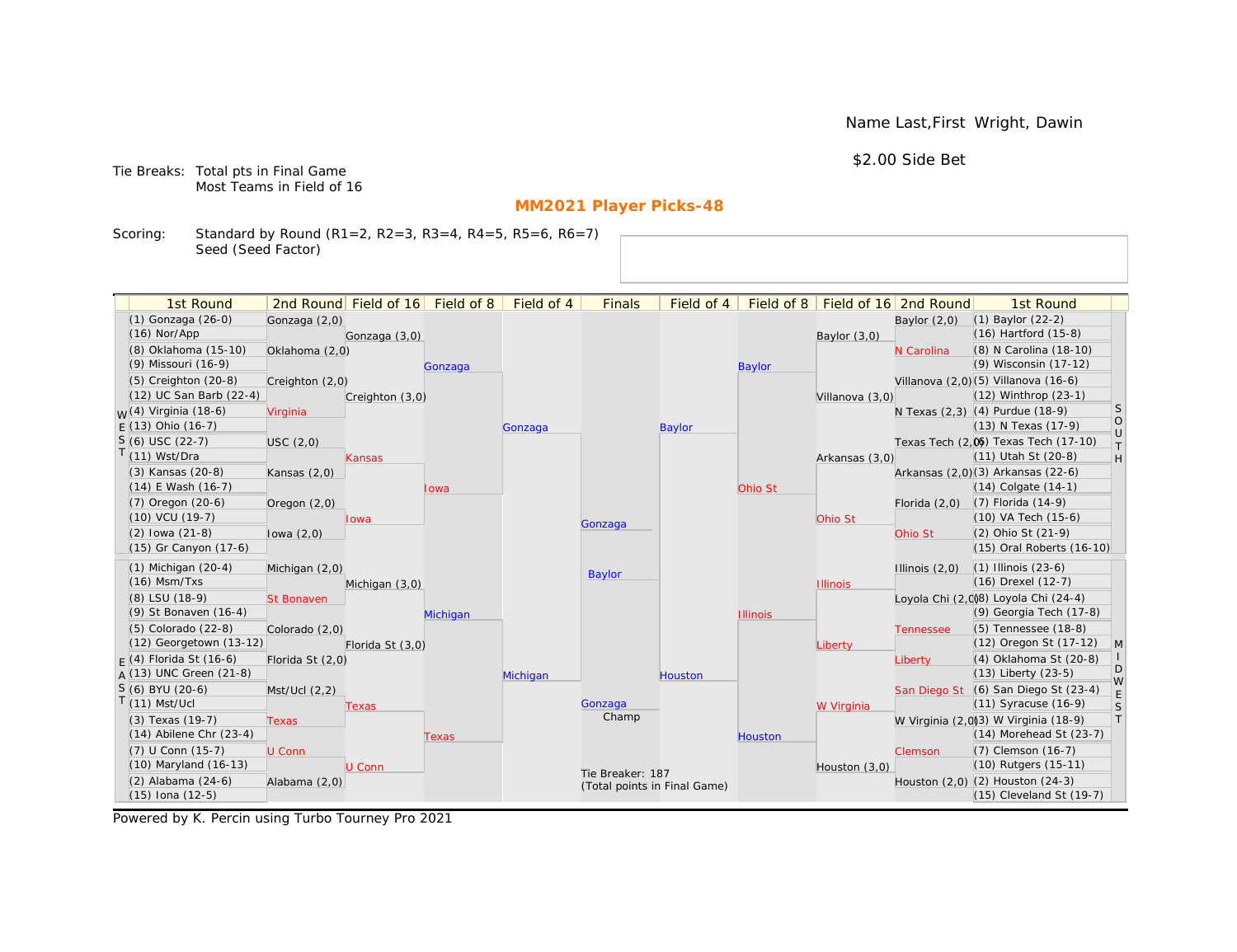Name Last,First Wright, Larry 1

\$2.00 Side Bet

Tie Breaks: Total pts in Final Game Most Teams in Field of 16

# **MM2021 Player Picks-48**

Scoring: Standard by Round (R1=2, R2=3, R3=4, R4=5, R5=6, R6=7) Seed (Seed Factor)

| (1) Gonzaga (26-0)<br>$(1)$ Baylor $(22-2)$<br>Gonzaga (2,0)<br>Baylor $(2,0)$<br>$(16)$ Hartford $(15-8)$<br>$(16)$ Nor/App<br>Gonzaga (3,0)<br>Baylor $(3,0)$<br>(8) Oklahoma (15-10)<br>Wisconsin (2,0)(8) N Carolina (18-10)<br>Oklahoma (2,0)<br>(9) Wisconsin (17-12)<br>(9) Missouri (16-9)<br><b>Baylor</b><br>Gonzaga<br>Villanova (2,0) (5) Villanova (16-6)<br>$(5)$ Creighton $(20-8)$<br>Creighton (2,0)<br>(12) UC San Barb (22-4)<br>(12) Winthrop (23-1)<br>Virginia<br>Villanova (3,0)<br>S<br>$W(4)$ Virginia (18-6)<br>(4) Purdue (18-9)<br>Purdue<br>Virginia<br>$\circ$<br>$E(13)$ Ohio (16-7)<br>(13) N Texas (17-9)<br><b>Baylor</b><br>Gonzaga<br>$\cup$<br>$S(6)$ USC (22-7)<br>Texas Tech (2,0) Texas Tech (17-10)<br>USC(2,0)<br>$\top$<br>$T(11)$ Wst/Dra<br>(11) Utah St (20-8)<br>$\mathsf{H}% _{\mathsf{H}}^{\ast}=\mathsf{H}_{\mathsf{H}}^{\ast}$<br><b>Texas Tech</b><br>Kansas<br>(3) Arkansas (22-6)<br>(3) Kansas (20-8)<br>Kansas $(2,0)$<br>Colgate<br>(14) E Wash (16-7)<br>$(14)$ Colgate $(14-1)$<br>Ohio St<br>Iowa<br>(7) Oregon (20-6)<br>(7) Florida (14-9)<br><b>VA Tech</b><br>Oregon $(2,0)$<br>(10) VA Tech (15-6)<br>$(10)$ VCU $(19-7)$<br>Ohio St<br><b>Iowa</b><br>Gonzaga<br>$(2)$ lowa $(21-8)$<br>(2) Ohio St (21-9)<br>Ohio St<br>lowa $(2,0)$<br>(15) Gr Canyon (17-6)<br>(15) Oral Roberts (16-10)<br>$(1)$ Michigan $(20-4)$<br>$(1)$ Illinois $(23-6)$<br>Michigan (2,0)<br>Illinois $(2,0)$<br><b>Baylor</b><br>$(16)$ Msm/Txs<br>(16) Drexel (12-7)<br>Michigan (3,0)<br><b>Illinois</b><br>(8) LSU (18-9)<br>Loyola Chi (2,008) Loyola Chi (24-4)<br><b>St Bonaven</b><br>(9) Georgia Tech (17-8)<br>(9) St Bonaven (16-4)<br>Michigan<br><b>Illinois</b><br>(5) Tennessee (18-8)<br>(5) Colorado (22-8)<br>Georgetown<br><b>Tennessee</b><br>(12) Georgetown (13-12)<br>(12) Oregon St (17-12)<br>$\mathsf{M}$<br>Florida St (3,0)<br>Tennessee<br>$F(4)$ Florida St (16-6)<br>(4) Oklahoma St (20-8)<br>Florida St (2,0)<br>Liberty<br>D<br>$A(13)$ UNC Green (21-8)<br>$(13)$ Liberty $(23-5)$<br>Michigan<br>Houston<br>W<br>S (6) BYU (20-6)<br>Syracuse (2,2)(6) San Diego St (23-4)<br><b>BYU</b><br>E<br>$T(11)$ Mst/Ucl<br>Gonzaga<br>(11) Syracuse (16-9)<br>$\mathsf S$<br><b>BYU</b><br>W Virginia<br>Champ<br> T <br>W Virginia (2,0)(3) W Virginia (18-9)<br>(3) Texas (19-7)<br><b>Texas</b><br>$(14)$ Abilene Chr $(23-4)$<br>$(14)$ Morehead St $(23-7)$<br>Alabama<br><b>Houston</b><br>$(7)$ U Conn $(15-7)$<br>(7) Clemson (16-7)<br>U Conn<br>Clemson<br>(10) Maryland (16-13)<br>(10) Rutgers (15-11)<br>Alabama (3,0)<br>Houston (3,0)<br>Tie Breaker: 159<br>(2) Alabama (24-6)<br>Houston (2,0) (2) Houston (24-3)<br>Alabama (2,0)<br>(Total points in Final Game)<br>$(15)$ Iona $(12-5)$<br>(15) Cleveland St (19-7) | 1st Round | 2nd Round Field of 16 Field of 8 | Field of 4 | <b>Finals</b> | Field of 4 |  | Field of 8   Field of 16   2nd Round | 1st Round |  |
|------------------------------------------------------------------------------------------------------------------------------------------------------------------------------------------------------------------------------------------------------------------------------------------------------------------------------------------------------------------------------------------------------------------------------------------------------------------------------------------------------------------------------------------------------------------------------------------------------------------------------------------------------------------------------------------------------------------------------------------------------------------------------------------------------------------------------------------------------------------------------------------------------------------------------------------------------------------------------------------------------------------------------------------------------------------------------------------------------------------------------------------------------------------------------------------------------------------------------------------------------------------------------------------------------------------------------------------------------------------------------------------------------------------------------------------------------------------------------------------------------------------------------------------------------------------------------------------------------------------------------------------------------------------------------------------------------------------------------------------------------------------------------------------------------------------------------------------------------------------------------------------------------------------------------------------------------------------------------------------------------------------------------------------------------------------------------------------------------------------------------------------------------------------------------------------------------------------------------------------------------------------------------------------------------------------------------------------------------------------------------------------------------------------------------------------------------------------------------------------------------------------------------------------------------------------------------------------------------------------------------------------------------------------------------------------------------------------------------------------------------------------------------------------------------------------|-----------|----------------------------------|------------|---------------|------------|--|--------------------------------------|-----------|--|
|                                                                                                                                                                                                                                                                                                                                                                                                                                                                                                                                                                                                                                                                                                                                                                                                                                                                                                                                                                                                                                                                                                                                                                                                                                                                                                                                                                                                                                                                                                                                                                                                                                                                                                                                                                                                                                                                                                                                                                                                                                                                                                                                                                                                                                                                                                                                                                                                                                                                                                                                                                                                                                                                                                                                                                                                                  |           |                                  |            |               |            |  |                                      |           |  |
|                                                                                                                                                                                                                                                                                                                                                                                                                                                                                                                                                                                                                                                                                                                                                                                                                                                                                                                                                                                                                                                                                                                                                                                                                                                                                                                                                                                                                                                                                                                                                                                                                                                                                                                                                                                                                                                                                                                                                                                                                                                                                                                                                                                                                                                                                                                                                                                                                                                                                                                                                                                                                                                                                                                                                                                                                  |           |                                  |            |               |            |  |                                      |           |  |
|                                                                                                                                                                                                                                                                                                                                                                                                                                                                                                                                                                                                                                                                                                                                                                                                                                                                                                                                                                                                                                                                                                                                                                                                                                                                                                                                                                                                                                                                                                                                                                                                                                                                                                                                                                                                                                                                                                                                                                                                                                                                                                                                                                                                                                                                                                                                                                                                                                                                                                                                                                                                                                                                                                                                                                                                                  |           |                                  |            |               |            |  |                                      |           |  |
|                                                                                                                                                                                                                                                                                                                                                                                                                                                                                                                                                                                                                                                                                                                                                                                                                                                                                                                                                                                                                                                                                                                                                                                                                                                                                                                                                                                                                                                                                                                                                                                                                                                                                                                                                                                                                                                                                                                                                                                                                                                                                                                                                                                                                                                                                                                                                                                                                                                                                                                                                                                                                                                                                                                                                                                                                  |           |                                  |            |               |            |  |                                      |           |  |
|                                                                                                                                                                                                                                                                                                                                                                                                                                                                                                                                                                                                                                                                                                                                                                                                                                                                                                                                                                                                                                                                                                                                                                                                                                                                                                                                                                                                                                                                                                                                                                                                                                                                                                                                                                                                                                                                                                                                                                                                                                                                                                                                                                                                                                                                                                                                                                                                                                                                                                                                                                                                                                                                                                                                                                                                                  |           |                                  |            |               |            |  |                                      |           |  |
|                                                                                                                                                                                                                                                                                                                                                                                                                                                                                                                                                                                                                                                                                                                                                                                                                                                                                                                                                                                                                                                                                                                                                                                                                                                                                                                                                                                                                                                                                                                                                                                                                                                                                                                                                                                                                                                                                                                                                                                                                                                                                                                                                                                                                                                                                                                                                                                                                                                                                                                                                                                                                                                                                                                                                                                                                  |           |                                  |            |               |            |  |                                      |           |  |
|                                                                                                                                                                                                                                                                                                                                                                                                                                                                                                                                                                                                                                                                                                                                                                                                                                                                                                                                                                                                                                                                                                                                                                                                                                                                                                                                                                                                                                                                                                                                                                                                                                                                                                                                                                                                                                                                                                                                                                                                                                                                                                                                                                                                                                                                                                                                                                                                                                                                                                                                                                                                                                                                                                                                                                                                                  |           |                                  |            |               |            |  |                                      |           |  |
|                                                                                                                                                                                                                                                                                                                                                                                                                                                                                                                                                                                                                                                                                                                                                                                                                                                                                                                                                                                                                                                                                                                                                                                                                                                                                                                                                                                                                                                                                                                                                                                                                                                                                                                                                                                                                                                                                                                                                                                                                                                                                                                                                                                                                                                                                                                                                                                                                                                                                                                                                                                                                                                                                                                                                                                                                  |           |                                  |            |               |            |  |                                      |           |  |
|                                                                                                                                                                                                                                                                                                                                                                                                                                                                                                                                                                                                                                                                                                                                                                                                                                                                                                                                                                                                                                                                                                                                                                                                                                                                                                                                                                                                                                                                                                                                                                                                                                                                                                                                                                                                                                                                                                                                                                                                                                                                                                                                                                                                                                                                                                                                                                                                                                                                                                                                                                                                                                                                                                                                                                                                                  |           |                                  |            |               |            |  |                                      |           |  |
|                                                                                                                                                                                                                                                                                                                                                                                                                                                                                                                                                                                                                                                                                                                                                                                                                                                                                                                                                                                                                                                                                                                                                                                                                                                                                                                                                                                                                                                                                                                                                                                                                                                                                                                                                                                                                                                                                                                                                                                                                                                                                                                                                                                                                                                                                                                                                                                                                                                                                                                                                                                                                                                                                                                                                                                                                  |           |                                  |            |               |            |  |                                      |           |  |
|                                                                                                                                                                                                                                                                                                                                                                                                                                                                                                                                                                                                                                                                                                                                                                                                                                                                                                                                                                                                                                                                                                                                                                                                                                                                                                                                                                                                                                                                                                                                                                                                                                                                                                                                                                                                                                                                                                                                                                                                                                                                                                                                                                                                                                                                                                                                                                                                                                                                                                                                                                                                                                                                                                                                                                                                                  |           |                                  |            |               |            |  |                                      |           |  |
|                                                                                                                                                                                                                                                                                                                                                                                                                                                                                                                                                                                                                                                                                                                                                                                                                                                                                                                                                                                                                                                                                                                                                                                                                                                                                                                                                                                                                                                                                                                                                                                                                                                                                                                                                                                                                                                                                                                                                                                                                                                                                                                                                                                                                                                                                                                                                                                                                                                                                                                                                                                                                                                                                                                                                                                                                  |           |                                  |            |               |            |  |                                      |           |  |
|                                                                                                                                                                                                                                                                                                                                                                                                                                                                                                                                                                                                                                                                                                                                                                                                                                                                                                                                                                                                                                                                                                                                                                                                                                                                                                                                                                                                                                                                                                                                                                                                                                                                                                                                                                                                                                                                                                                                                                                                                                                                                                                                                                                                                                                                                                                                                                                                                                                                                                                                                                                                                                                                                                                                                                                                                  |           |                                  |            |               |            |  |                                      |           |  |
|                                                                                                                                                                                                                                                                                                                                                                                                                                                                                                                                                                                                                                                                                                                                                                                                                                                                                                                                                                                                                                                                                                                                                                                                                                                                                                                                                                                                                                                                                                                                                                                                                                                                                                                                                                                                                                                                                                                                                                                                                                                                                                                                                                                                                                                                                                                                                                                                                                                                                                                                                                                                                                                                                                                                                                                                                  |           |                                  |            |               |            |  |                                      |           |  |
|                                                                                                                                                                                                                                                                                                                                                                                                                                                                                                                                                                                                                                                                                                                                                                                                                                                                                                                                                                                                                                                                                                                                                                                                                                                                                                                                                                                                                                                                                                                                                                                                                                                                                                                                                                                                                                                                                                                                                                                                                                                                                                                                                                                                                                                                                                                                                                                                                                                                                                                                                                                                                                                                                                                                                                                                                  |           |                                  |            |               |            |  |                                      |           |  |
|                                                                                                                                                                                                                                                                                                                                                                                                                                                                                                                                                                                                                                                                                                                                                                                                                                                                                                                                                                                                                                                                                                                                                                                                                                                                                                                                                                                                                                                                                                                                                                                                                                                                                                                                                                                                                                                                                                                                                                                                                                                                                                                                                                                                                                                                                                                                                                                                                                                                                                                                                                                                                                                                                                                                                                                                                  |           |                                  |            |               |            |  |                                      |           |  |
|                                                                                                                                                                                                                                                                                                                                                                                                                                                                                                                                                                                                                                                                                                                                                                                                                                                                                                                                                                                                                                                                                                                                                                                                                                                                                                                                                                                                                                                                                                                                                                                                                                                                                                                                                                                                                                                                                                                                                                                                                                                                                                                                                                                                                                                                                                                                                                                                                                                                                                                                                                                                                                                                                                                                                                                                                  |           |                                  |            |               |            |  |                                      |           |  |
|                                                                                                                                                                                                                                                                                                                                                                                                                                                                                                                                                                                                                                                                                                                                                                                                                                                                                                                                                                                                                                                                                                                                                                                                                                                                                                                                                                                                                                                                                                                                                                                                                                                                                                                                                                                                                                                                                                                                                                                                                                                                                                                                                                                                                                                                                                                                                                                                                                                                                                                                                                                                                                                                                                                                                                                                                  |           |                                  |            |               |            |  |                                      |           |  |
|                                                                                                                                                                                                                                                                                                                                                                                                                                                                                                                                                                                                                                                                                                                                                                                                                                                                                                                                                                                                                                                                                                                                                                                                                                                                                                                                                                                                                                                                                                                                                                                                                                                                                                                                                                                                                                                                                                                                                                                                                                                                                                                                                                                                                                                                                                                                                                                                                                                                                                                                                                                                                                                                                                                                                                                                                  |           |                                  |            |               |            |  |                                      |           |  |
|                                                                                                                                                                                                                                                                                                                                                                                                                                                                                                                                                                                                                                                                                                                                                                                                                                                                                                                                                                                                                                                                                                                                                                                                                                                                                                                                                                                                                                                                                                                                                                                                                                                                                                                                                                                                                                                                                                                                                                                                                                                                                                                                                                                                                                                                                                                                                                                                                                                                                                                                                                                                                                                                                                                                                                                                                  |           |                                  |            |               |            |  |                                      |           |  |
|                                                                                                                                                                                                                                                                                                                                                                                                                                                                                                                                                                                                                                                                                                                                                                                                                                                                                                                                                                                                                                                                                                                                                                                                                                                                                                                                                                                                                                                                                                                                                                                                                                                                                                                                                                                                                                                                                                                                                                                                                                                                                                                                                                                                                                                                                                                                                                                                                                                                                                                                                                                                                                                                                                                                                                                                                  |           |                                  |            |               |            |  |                                      |           |  |
|                                                                                                                                                                                                                                                                                                                                                                                                                                                                                                                                                                                                                                                                                                                                                                                                                                                                                                                                                                                                                                                                                                                                                                                                                                                                                                                                                                                                                                                                                                                                                                                                                                                                                                                                                                                                                                                                                                                                                                                                                                                                                                                                                                                                                                                                                                                                                                                                                                                                                                                                                                                                                                                                                                                                                                                                                  |           |                                  |            |               |            |  |                                      |           |  |
|                                                                                                                                                                                                                                                                                                                                                                                                                                                                                                                                                                                                                                                                                                                                                                                                                                                                                                                                                                                                                                                                                                                                                                                                                                                                                                                                                                                                                                                                                                                                                                                                                                                                                                                                                                                                                                                                                                                                                                                                                                                                                                                                                                                                                                                                                                                                                                                                                                                                                                                                                                                                                                                                                                                                                                                                                  |           |                                  |            |               |            |  |                                      |           |  |
|                                                                                                                                                                                                                                                                                                                                                                                                                                                                                                                                                                                                                                                                                                                                                                                                                                                                                                                                                                                                                                                                                                                                                                                                                                                                                                                                                                                                                                                                                                                                                                                                                                                                                                                                                                                                                                                                                                                                                                                                                                                                                                                                                                                                                                                                                                                                                                                                                                                                                                                                                                                                                                                                                                                                                                                                                  |           |                                  |            |               |            |  |                                      |           |  |
|                                                                                                                                                                                                                                                                                                                                                                                                                                                                                                                                                                                                                                                                                                                                                                                                                                                                                                                                                                                                                                                                                                                                                                                                                                                                                                                                                                                                                                                                                                                                                                                                                                                                                                                                                                                                                                                                                                                                                                                                                                                                                                                                                                                                                                                                                                                                                                                                                                                                                                                                                                                                                                                                                                                                                                                                                  |           |                                  |            |               |            |  |                                      |           |  |
|                                                                                                                                                                                                                                                                                                                                                                                                                                                                                                                                                                                                                                                                                                                                                                                                                                                                                                                                                                                                                                                                                                                                                                                                                                                                                                                                                                                                                                                                                                                                                                                                                                                                                                                                                                                                                                                                                                                                                                                                                                                                                                                                                                                                                                                                                                                                                                                                                                                                                                                                                                                                                                                                                                                                                                                                                  |           |                                  |            |               |            |  |                                      |           |  |
|                                                                                                                                                                                                                                                                                                                                                                                                                                                                                                                                                                                                                                                                                                                                                                                                                                                                                                                                                                                                                                                                                                                                                                                                                                                                                                                                                                                                                                                                                                                                                                                                                                                                                                                                                                                                                                                                                                                                                                                                                                                                                                                                                                                                                                                                                                                                                                                                                                                                                                                                                                                                                                                                                                                                                                                                                  |           |                                  |            |               |            |  |                                      |           |  |
|                                                                                                                                                                                                                                                                                                                                                                                                                                                                                                                                                                                                                                                                                                                                                                                                                                                                                                                                                                                                                                                                                                                                                                                                                                                                                                                                                                                                                                                                                                                                                                                                                                                                                                                                                                                                                                                                                                                                                                                                                                                                                                                                                                                                                                                                                                                                                                                                                                                                                                                                                                                                                                                                                                                                                                                                                  |           |                                  |            |               |            |  |                                      |           |  |
|                                                                                                                                                                                                                                                                                                                                                                                                                                                                                                                                                                                                                                                                                                                                                                                                                                                                                                                                                                                                                                                                                                                                                                                                                                                                                                                                                                                                                                                                                                                                                                                                                                                                                                                                                                                                                                                                                                                                                                                                                                                                                                                                                                                                                                                                                                                                                                                                                                                                                                                                                                                                                                                                                                                                                                                                                  |           |                                  |            |               |            |  |                                      |           |  |
|                                                                                                                                                                                                                                                                                                                                                                                                                                                                                                                                                                                                                                                                                                                                                                                                                                                                                                                                                                                                                                                                                                                                                                                                                                                                                                                                                                                                                                                                                                                                                                                                                                                                                                                                                                                                                                                                                                                                                                                                                                                                                                                                                                                                                                                                                                                                                                                                                                                                                                                                                                                                                                                                                                                                                                                                                  |           |                                  |            |               |            |  |                                      |           |  |
|                                                                                                                                                                                                                                                                                                                                                                                                                                                                                                                                                                                                                                                                                                                                                                                                                                                                                                                                                                                                                                                                                                                                                                                                                                                                                                                                                                                                                                                                                                                                                                                                                                                                                                                                                                                                                                                                                                                                                                                                                                                                                                                                                                                                                                                                                                                                                                                                                                                                                                                                                                                                                                                                                                                                                                                                                  |           |                                  |            |               |            |  |                                      |           |  |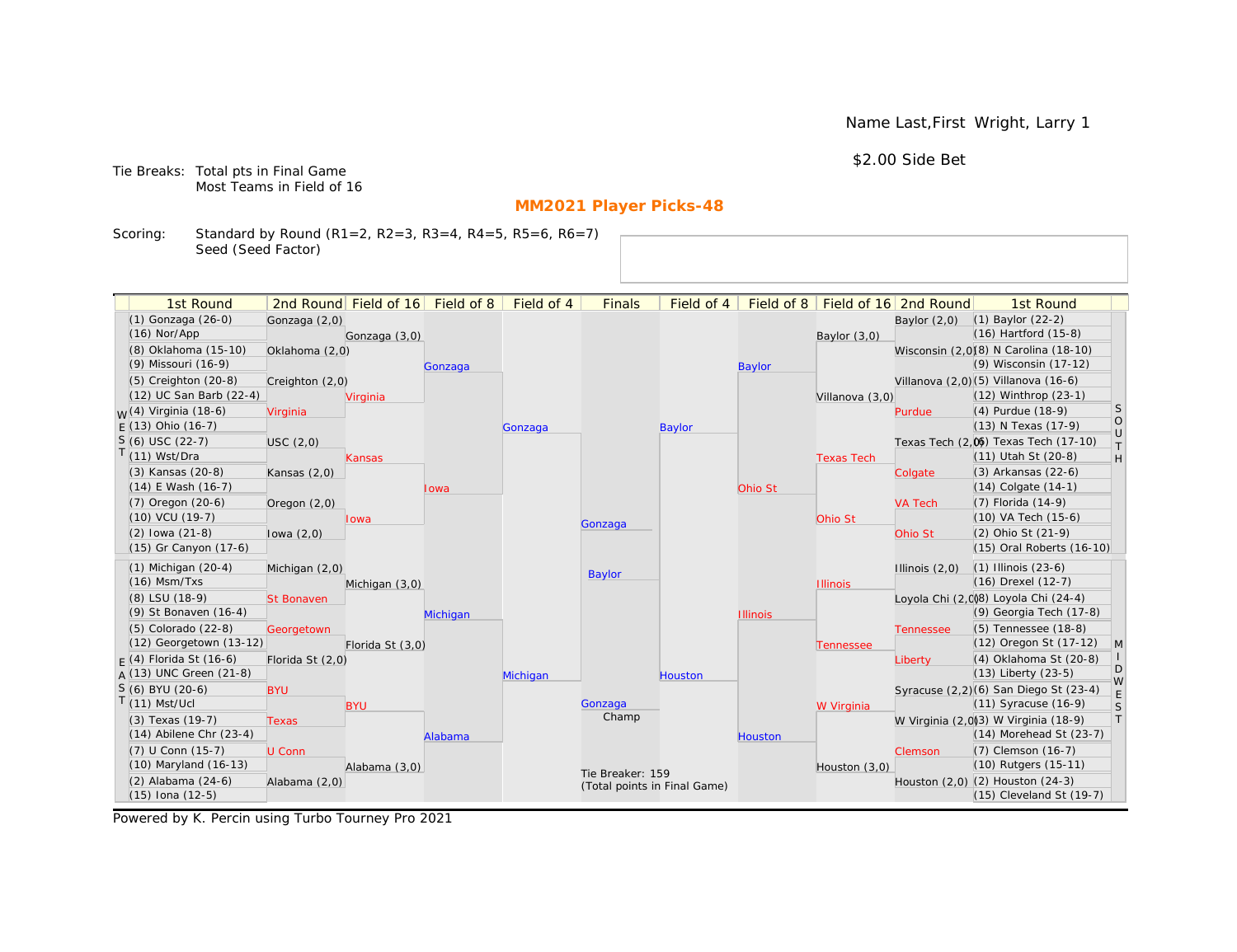Name Last,First Wright, Larry 2

\$2.00 Side Bet

Tie Breaks: Total pts in Final Game Most Teams in Field of 16

# **MM2021 Player Picks-48**

Scoring: Standard by Round (R1=2, R2=3, R3=4, R4=5, R5=6, R6=7) Seed (Seed Factor)

| 1st Round                                       |                   | 2nd Round Field of 16 Field of 8 |          | Field of 4 | <b>Finals</b>                | Field of 4      |                 |                   | Field of 8   Field of 16   2nd Round | 1st Round                                                |                   |
|-------------------------------------------------|-------------------|----------------------------------|----------|------------|------------------------------|-----------------|-----------------|-------------------|--------------------------------------|----------------------------------------------------------|-------------------|
| (1) Gonzaga (26-0)                              | Gonzaga (2,0)     |                                  |          |            |                              |                 |                 |                   | Baylor $(2,0)$                       | $(1)$ Baylor $(22-2)$                                    |                   |
| $(16)$ Nor/App                                  |                   | Gonzaga (3,0)                    |          |            |                              |                 |                 | Baylor $(3,0)$    |                                      | $(16)$ Hartford $(15-8)$                                 |                   |
| (8) Oklahoma (15-10)                            | Oklahoma (2,0)    |                                  |          |            |                              |                 |                 |                   |                                      | Wisconsin (2,0)(8) N Carolina (18-10)                    |                   |
| (9) Missouri (16-9)                             |                   |                                  | Gonzaga  |            |                              |                 | <b>Baylor</b>   |                   |                                      | (9) Wisconsin (17-12)                                    |                   |
| $(5)$ Creighton $(20-8)$                        | Creighton (2,0)   |                                  |          |            |                              |                 |                 |                   | Winthrop                             | $(5)$ Villanova $(16-6)$                                 |                   |
| (12) UC San Barb (22-4)                         |                   | Ohio                             |          |            |                              |                 |                 | Purdue            |                                      | (12) Winthrop (23-1)                                     |                   |
| $W(4)$ Virginia (18-6)                          | Ohio $(2,3)$      |                                  |          |            |                              |                 |                 |                   | Purdue                               | (4) Purdue (18-9)                                        | S                 |
| $E(13)$ Ohio (16-7)                             |                   |                                  |          | Gonzaga    |                              | <b>Baylor</b>   |                 |                   |                                      | (13) N Texas (17-9)                                      | $\circ$<br>$\cup$ |
| $S(6)$ USC (22-7)                               | USC(2,0)          |                                  |          |            |                              |                 |                 |                   |                                      | Texas Tech (2,0) Texas Tech (17-10)                      | $\top$            |
| T(11) Wst/Dra                                   |                   | <b>Kansas</b>                    |          |            |                              |                 |                 | <b>Texas Tech</b> |                                      | (11) Utah St (20-8)                                      | H                 |
| (3) Kansas (20-8)                               | Kansas $(2,0)$    |                                  |          |            |                              |                 |                 |                   | Colgate                              | (3) Arkansas (22-6)                                      |                   |
| (14) E Wash (16-7)                              |                   |                                  | Iowa     |            |                              |                 | Ohio St         |                   |                                      | $(14)$ Colgate $(14-1)$                                  |                   |
| (7) Oregon (20-6)                               | Oregon $(2,0)$    |                                  |          |            |                              |                 |                 |                   | <b>VA Tech</b>                       | (7) Florida (14-9)                                       |                   |
| $(10)$ VCU $(19-7)$                             |                   | <b>Iowa</b>                      |          |            | Alabama                      |                 |                 | Ohio St           |                                      | (10) VA Tech (15-6)                                      |                   |
| $(2)$ lowa $(21-8)$                             | lowa $(2,0)$      |                                  |          |            |                              |                 |                 |                   | Ohio St                              | (2) Ohio St (21-9)                                       |                   |
| (15) Gr Canyon (17-6)                           |                   |                                  |          |            |                              |                 |                 |                   |                                      | (15) Oral Roberts (16-10)                                |                   |
| $(1)$ Michigan $(20-4)$                         | Michigan (2,0)    |                                  |          |            | <b>Illinois</b>              |                 |                 |                   | Illinois $(2,0)$                     | $(1)$ Illinois $(23-6)$                                  |                   |
| $(16)$ Msm/Txs                                  |                   | Michigan (3,0)                   |          |            |                              |                 |                 | <b>Illinois</b>   |                                      | (16) Drexel (12-7)                                       |                   |
| (8) LSU (18-9)                                  | <b>St Bonaven</b> |                                  |          |            |                              |                 |                 |                   |                                      | Loyola Chi (2,008) Loyola Chi (24-4)                     |                   |
| (9) St Bonaven (16-4)                           |                   |                                  | Michigan |            |                              |                 | <b>Illinois</b> |                   |                                      | (9) Georgia Tech (17-8)                                  |                   |
| (5) Colorado (22-8)                             | Georgetown        |                                  |          |            |                              |                 |                 |                   |                                      | Oregon St (2,2) <sup>5</sup> ) Tennessee (18-8)          |                   |
| (12) Georgetown (13-12)                         |                   | Georgetown                       |          |            |                              |                 |                 | Liberty           |                                      | (12) Oregon St (17-12)                                   | $\mathsf{M}$      |
| $F(4)$ Florida St (16-6)                        | Florida St (2,0)  |                                  |          |            |                              |                 |                 |                   | Liberty                              | (4) Oklahoma St (20-8)                                   | D                 |
| $A(13)$ UNC Green (21-8)                        |                   |                                  |          | Alabama    |                              | <b>Illinois</b> |                 |                   |                                      | $(13)$ Liberty $(23-5)$                                  | W                 |
| S (6) BYU (20-6)                                | <b>BYU</b>        |                                  |          |            | <b>Illinois</b>              |                 |                 |                   |                                      | Syracuse (2,2)(6) San Diego St (23-4)                    | E                 |
| $T(11)$ Mst/Ucl                                 |                   | Texas                            |          |            | Champ                        |                 |                 | Morehead St       |                                      | (11) Syracuse (16-9)                                     | S<br> T           |
| (3) Texas (19-7)<br>$(14)$ Abilene Chr $(23-4)$ | <b>Texas</b>      |                                  |          |            |                              |                 |                 |                   | Morehead St                          | $(3)$ W Virginia $(18-9)$<br>$(14)$ Morehead St $(23-7)$ |                   |
| (7) U Conn (15-7)                               |                   |                                  | Alabama  |            |                              |                 | <b>Houston</b>  |                   |                                      | Rutgers (2,0) (7) Clemson (16-7)                         |                   |
| (10) Maryland (16-13)                           | Maryland (2,0)    | Alabama (3,0)                    |          |            |                              |                 |                 |                   |                                      | (10) Rutgers (15-11)                                     |                   |
| $(2)$ Alabama $(24-6)$                          | Alabama (2,0)     |                                  |          |            | Tie Breaker: 151             |                 |                 | Houston (3,0)     |                                      | Houston (2,0) (2) Houston (24-3)                         |                   |
| $(15)$ Iona $(12-5)$                            |                   |                                  |          |            | (Total points in Final Game) |                 |                 |                   |                                      | $(15)$ Cleveland St $(19-7)$                             |                   |
|                                                 |                   |                                  |          |            |                              |                 |                 |                   |                                      |                                                          |                   |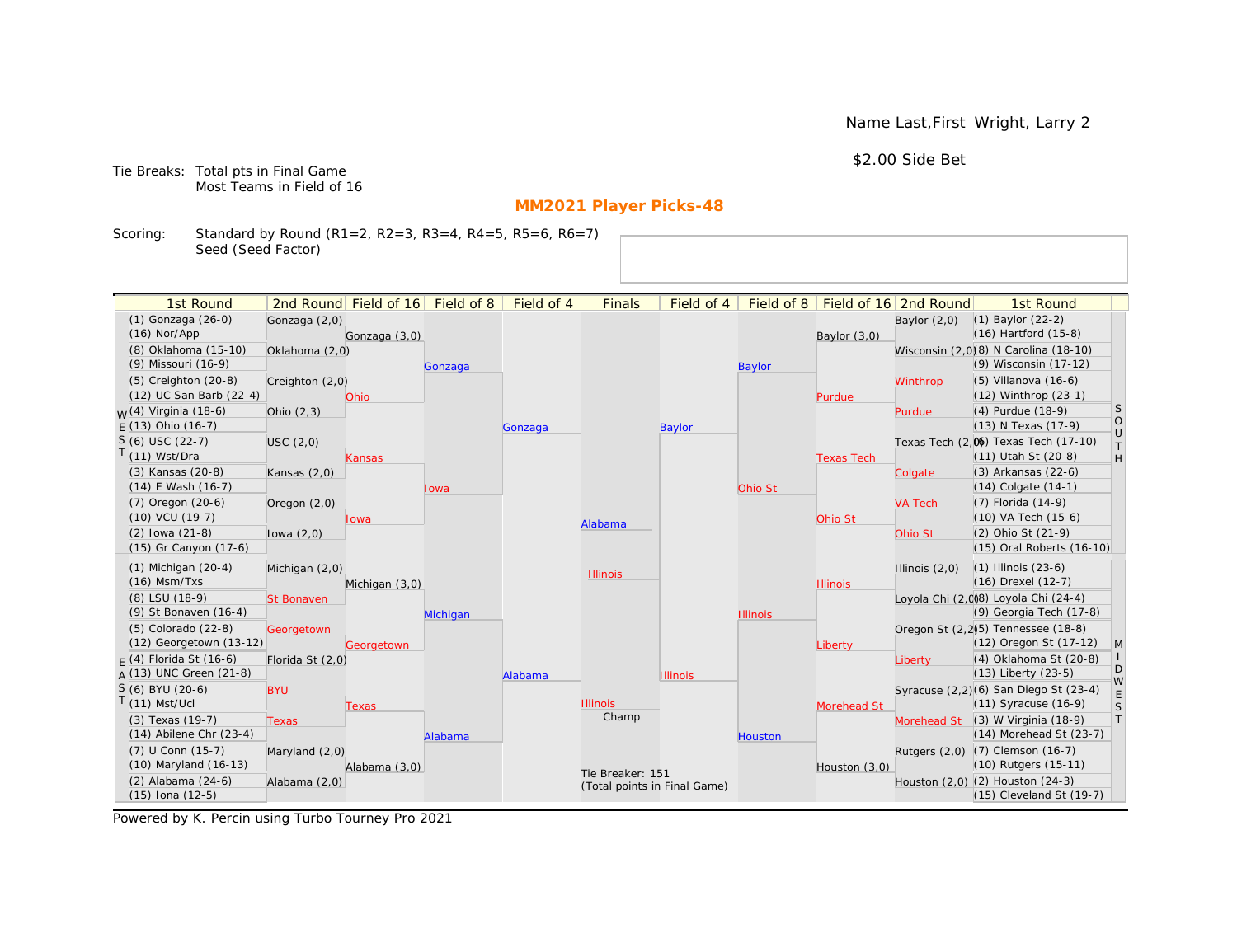Name Last,First Young, Drew

\$2.00 Side Bet 8777

Tie Breaks: Total pts in Final Game Most Teams in Field of 16

# **MM2021 Player Picks-48**

Scoring: Standard by Round (R1=2, R2=3, R3=4, R4=5, R5=6, R6=7) Seed (Seed Factor)

| 1st Round                        |                    | 2nd Round Field of 16 | Field of 8 | Field of 4 | <b>Finals</b>                | Field of 4      | Field of $8$      |                   | Field of 16 2nd Round | 1st Round                                                    |                                                                   |
|----------------------------------|--------------------|-----------------------|------------|------------|------------------------------|-----------------|-------------------|-------------------|-----------------------|--------------------------------------------------------------|-------------------------------------------------------------------|
| (1) Gonzaga (26-0)               | Gonzaga (2,0)      |                       |            |            |                              |                 |                   |                   | Baylor $(2,0)$        | $(1)$ Baylor $(22-2)$                                        |                                                                   |
| $(16)$ Nor/App                   |                    | Gonzaga (3,0)         |            |            |                              |                 |                   | Baylor (3,0)      |                       | $(16)$ Hartford $(15-8)$                                     |                                                                   |
| (8) Oklahoma (15-10)             | Oklahoma (2,0)     |                       |            |            |                              |                 |                   |                   |                       | Wisconsin (2,0)(8) N Carolina (18-10)                        |                                                                   |
| (9) Missouri (16-9)              |                    |                       | Gonzaga    |            |                              |                 | <b>Baylor</b>     |                   |                       | (9) Wisconsin (17-12)                                        |                                                                   |
| (5) Creighton (20-8)             | <b>UC San Barb</b> |                       |            |            |                              |                 |                   |                   | Winthrop              | $(5)$ Villanova $(16-6)$                                     |                                                                   |
| (12) UC San Barb (22-4)          |                    | <b>UC San Barb</b>    |            |            |                              |                 |                   | Purdue            |                       | (12) Winthrop (23-1)                                         |                                                                   |
| <sub>W</sub> (4) Virginia (18-6) | Virginia           |                       |            |            |                              |                 |                   |                   | Purdue                | (4) Purdue (18-9)                                            | <sub>S</sub>                                                      |
| $E(13)$ Ohio (16-7)              |                    |                       |            | Gonzaga    |                              | <b>Baylor</b>   |                   |                   |                       | (13) N Texas (17-9)                                          | $\circ$<br>$\cup$                                                 |
| $S(6)$ USC (22-7)                | USC(2,0)           |                       |            |            |                              |                 |                   |                   |                       | Texas Tech (2,0) Texas Tech (17-10)                          | $\top$                                                            |
| $T(11)$ Wst/Dra                  |                    | Kansas                |            |            |                              |                 |                   | <b>Texas Tech</b> |                       | (11) Utah St (20-8)                                          | $\mathsf{H}% _{\mathsf{H}}^{\ast}=\mathsf{H}_{\mathsf{H}}^{\ast}$ |
| (3) Kansas (20-8)                | Kansas $(2,0)$     |                       |            |            |                              |                 |                   |                   |                       | Arkansas (2,0)(3) Arkansas (22-6)                            |                                                                   |
| $(14)$ E Wash $(16-7)$           |                    |                       | Kansas     |            |                              |                 | <b>Texas Tech</b> |                   |                       | $(14)$ Colgate $(14-1)$                                      |                                                                   |
| $(7)$ Oregon $(20-6)$            | Oregon (2,0)       |                       |            |            |                              |                 |                   |                   | Florida $(2,0)$       | $(7)$ Florida $(14-9)$                                       |                                                                   |
| $(10)$ VCU $(19-7)$              |                    | Oregon $(3,0)$        |            |            | Gonzaga                      |                 |                   | Ohio St           |                       | (10) VA Tech (15-6)                                          |                                                                   |
| $(2)$ lowa $(21-8)$              | lowa $(2,0)$       |                       |            |            |                              |                 |                   |                   | Ohio St               | (2) Ohio St (21-9)                                           |                                                                   |
| (15) Gr Canyon (17-6)            |                    |                       |            |            |                              |                 |                   |                   |                       | (15) Oral Roberts (16-10)                                    |                                                                   |
| $(1)$ Michigan $(20-4)$          | Michigan (2,0)     |                       |            |            | <b>Baylor</b>                |                 |                   |                   | Illinois $(2,0)$      | $(1)$ Illinois $(23-6)$                                      |                                                                   |
| $(16)$ Msm/Txs                   |                    | Michigan (3,0)        |            |            |                              |                 |                   | <b>Illinois</b>   |                       | (16) Drexel (12-7)                                           |                                                                   |
| (8) LSU (18-9)                   | LSU(2,0)           |                       |            |            |                              |                 |                   |                   |                       | Loyola Chi (2,008) Loyola Chi (24-4)                         |                                                                   |
| (9) St Bonaven (16-4)            |                    |                       | Michigan   |            |                              |                 | <b>Illinois</b>   |                   |                       | (9) Georgia Tech (17-8)                                      |                                                                   |
| (5) Colorado (22-8)              | Georgetown         |                       |            |            |                              |                 |                   |                   | <b>Tennessee</b>      | (5) Tennessee (18-8)                                         |                                                                   |
| (12) Georgetown (13-12)          |                    | Florida St (3,0)      |            |            |                              |                 |                   | Tennessee         |                       | (12) Oregon St (17-12)                                       | M                                                                 |
| $F(4)$ Florida St (16-6)         | Florida St (2,0)   |                       |            |            |                              |                 |                   |                   |                       | Oklahoma St (14) Oklahoma St (20-8)                          | D                                                                 |
| $A(13)$ UNC Green (21-8)         |                    |                       |            | Michigan   |                              | <b>Illinois</b> |                   |                   |                       | $(13)$ Liberty $(23-5)$                                      | W                                                                 |
| S (6) BYU (20-6)                 | Mst/Ucl (2,2)      |                       |            |            |                              |                 |                   |                   |                       | Syracuse (2,2)(6) San Diego St (23-4)                        | E                                                                 |
| $T(11)$ Mst/Ucl                  |                    | Texas                 |            |            | Gonzaga<br>Champ             |                 |                   | W Virginia        |                       | $(11)$ Syracuse $(16-9)$                                     | S                                                                 |
| (3) Texas (19-7)                 | <b>Texas</b>       |                       |            |            |                              |                 |                   |                   |                       | W Virginia (2,0)3) W Virginia (18-9)                         | T                                                                 |
| $(14)$ Abilene Chr $(23-4)$      |                    |                       | Texas      |            |                              |                 | W Virginia        |                   |                       | $(14)$ Morehead St $(23-7)$                                  |                                                                   |
| (7) U Conn (15-7)                | U Conn             |                       |            |            |                              |                 |                   |                   | Clemson               | (7) Clemson (16-7)                                           |                                                                   |
| (10) Maryland (16-13)            |                    | Alabama (3,0)         |            |            | Tie Breaker: 175             |                 |                   | Houston (3,0)     |                       | (10) Rutgers (15-11)                                         |                                                                   |
| (2) Alabama (24-6)               | Alabama (2,0)      |                       |            |            | (Total points in Final Game) |                 |                   |                   |                       | Houston (2,0) (2) Houston (24-3)<br>(15) Cleveland St (19-7) |                                                                   |
| $(15)$ Iona $(12-5)$             |                    |                       |            |            |                              |                 |                   |                   |                       |                                                              |                                                                   |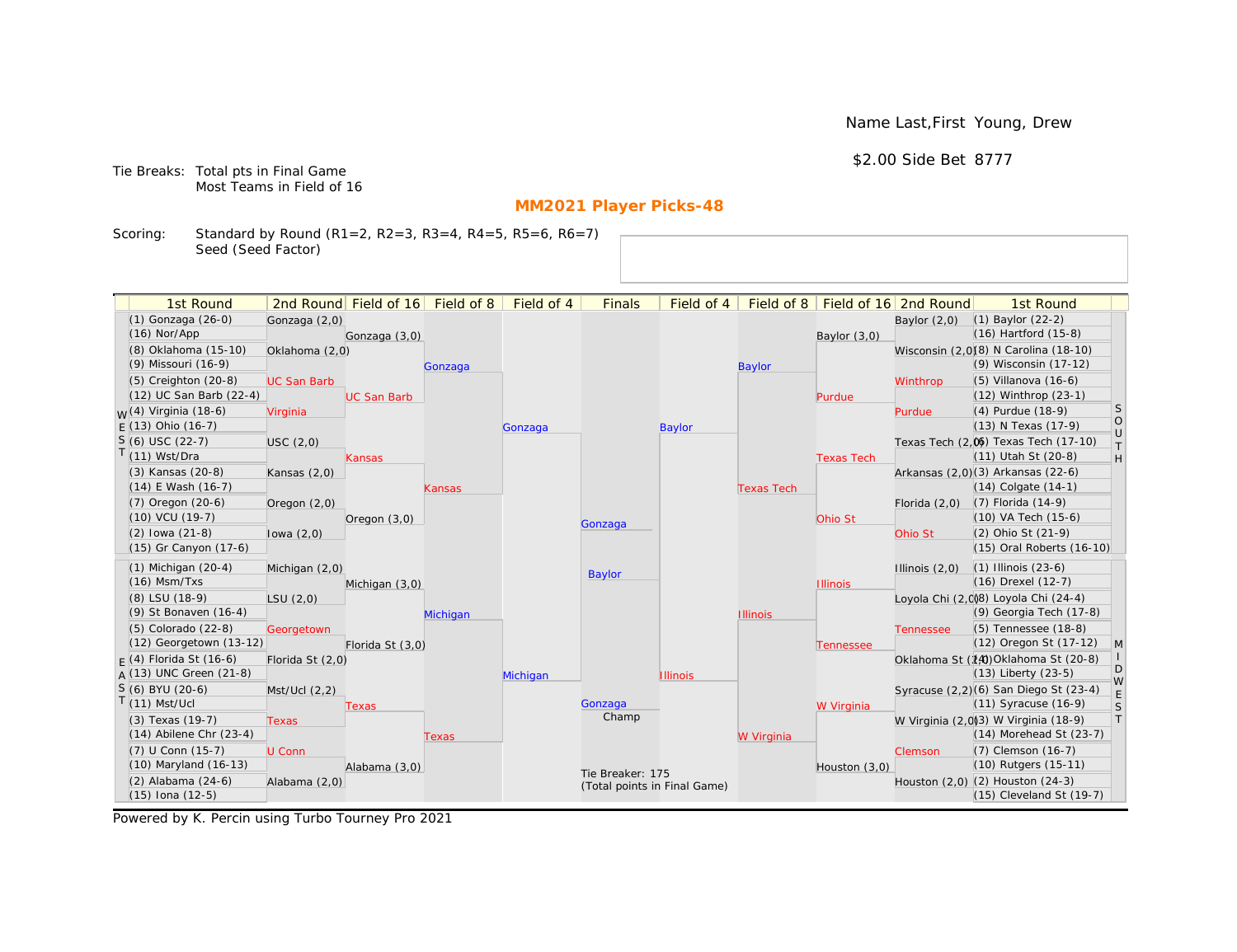Name Last,First Young, Kristen

\$2.00 Side Bet

Tie Breaks: Total pts in Final Game Most Teams in Field of 16

# **MM2021 Player Picks-48**

Scoring: Standard by Round (R1=2, R2=3, R3=4, R4=5, R5=6, R6=7) Seed (Seed Factor)

| 1st Round                        |                  | 2nd Round Field of 16 | Field of 8 | Field of 4                                       | <b>Finals</b> | Field of 4      | Field of 8      |                   | Field of 16 2nd Round            | 1st Round                             |                   |
|----------------------------------|------------------|-----------------------|------------|--------------------------------------------------|---------------|-----------------|-----------------|-------------------|----------------------------------|---------------------------------------|-------------------|
| (1) Gonzaga (26-0)               | Gonzaga (2,0)    |                       |            |                                                  |               |                 |                 |                   | Baylor $(2,0)$                   | $(1)$ Baylor $(22-2)$                 |                   |
| $(16)$ Nor/App                   |                  | Gonzaga (3,0)         |            |                                                  |               |                 |                 | Baylor (3,0)      |                                  | $(16)$ Hartford $(15-8)$              |                   |
| (8) Oklahoma (15-10)             | Oklahoma (2,0)   |                       |            |                                                  |               |                 |                 |                   |                                  | Wisconsin (2,0)(8) N Carolina (18-10) |                   |
| (9) Missouri (16-9)              |                  |                       | Gonzaga    |                                                  |               |                 | <b>Baylor</b>   |                   |                                  | (9) Wisconsin (17-12)                 |                   |
| $(5)$ Creighton $(20-8)$         | Creighton (2,0)  |                       |            |                                                  |               |                 |                 |                   |                                  | Villanova (2,0)(5) Villanova (16-6)   |                   |
| (12) UC San Barb (22-4)          |                  | Creighton (3,0)       |            |                                                  |               |                 |                 | Purdue            |                                  | (12) Winthrop (23-1)                  |                   |
| <sub>W</sub> (4) Virginia (18-6) | Ohio $(2,3)$     |                       |            |                                                  |               |                 |                 |                   | Purdue                           | (4) Purdue (18-9)                     | <sub>S</sub>      |
| $E(13)$ Ohio (16-7)              |                  |                       |            | Gonzaga                                          |               | Baylor          |                 |                   |                                  | (13) N Texas (17-9)                   | $\circ$<br>$\cup$ |
| $S(6)$ USC (22-7)                | Wst/Dra          |                       |            |                                                  |               |                 |                 |                   |                                  | Texas Tech (2,0) Texas Tech (17-10)   | $\top$            |
| T(11) Wst/Dra                    |                  | Kansas                |            |                                                  |               |                 |                 | <b>Texas Tech</b> |                                  | (11) Utah St (20-8)                   | H                 |
| (3) Kansas (20-8)                | Kansas $(2,0)$   |                       |            |                                                  |               |                 |                 |                   |                                  | Arkansas (2,0)(3) Arkansas (22-6)     |                   |
| $(14)$ E Wash $(16-7)$           |                  |                       | Iowa       |                                                  |               |                 | Ohio St         |                   |                                  | $(14)$ Colgate $(14-1)$               |                   |
| $(7)$ Oregon $(20-6)$            | Oregon $(2,0)$   |                       |            |                                                  |               |                 |                 |                   | Florida $(2,0)$                  | $(7)$ Florida $(14-9)$                |                   |
| (10) VCU (19-7)                  |                  | lowa                  |            |                                                  | Michigan      |                 |                 | Ohio St           |                                  | (10) VA Tech (15-6)                   |                   |
| $(2)$ lowa $(21-8)$              | lowa $(2,0)$     |                       |            |                                                  |               |                 |                 |                   | Ohio St                          | (2) Ohio St (21-9)                    |                   |
| (15) Gr Canyon (17-6)            |                  |                       |            |                                                  |               |                 |                 |                   |                                  | (15) Oral Roberts (16-10)             |                   |
| $(1)$ Michigan $(20-4)$          | Michigan (2,0)   |                       |            |                                                  | <b>Baylor</b> |                 |                 |                   | Illinois $(2,0)$                 | $(1)$ Illinois $(23-6)$               |                   |
| $(16)$ Msm/Txs                   |                  | Michigan (3,0)        |            |                                                  |               |                 |                 | <b>Illinois</b>   |                                  | (16) Drexel (12-7)                    |                   |
| (8) LSU (18-9)                   | LSU(2,0)         |                       |            |                                                  |               |                 |                 |                   |                                  | Loyola Chi (2,0)8) Loyola Chi (24-4)  |                   |
| (9) St Bonaven (16-4)            |                  |                       | Michigan   |                                                  |               |                 | <b>Illinois</b> |                   |                                  | (9) Georgia Tech (17-8)               |                   |
| (5) Colorado (22-8)              | Georgetown       |                       |            |                                                  |               |                 |                 |                   | <b>Tennessee</b>                 | (5) Tennessee (18-8)                  |                   |
| (12) Georgetown (13-12)          |                  | Florida St (3,0)      |            |                                                  |               |                 |                 | Tennessee         |                                  | (12) Oregon St (17-12)                | M                 |
| $F(4)$ Florida St (16-6)         | Florida St (2,0) |                       |            |                                                  |               |                 |                 |                   |                                  | Oklahoma St (14) Oklahoma St (20-8)   | D                 |
| $A(13)$ UNC Green (21-8)         |                  |                       |            | Michigan                                         |               | <b>Illinois</b> |                 |                   |                                  | $(13)$ Liberty $(23-5)$               | W                 |
| S (6) BYU (20-6)                 | Mst/Ucl (2,2)    |                       |            |                                                  |               |                 |                 |                   |                                  | Syracuse (2,2)(6) San Diego St (23-4) | E                 |
| $T(11)$ Mst/Ucl                  |                  | Texas                 |            |                                                  | Michigan      |                 |                 | W Virginia        |                                  | $(11)$ Syracuse $(16-9)$              | S                 |
| (3) Texas (19-7)                 | <b>Texas</b>     |                       |            |                                                  | Champ         |                 |                 |                   |                                  | W Virginia (2,0)3) W Virginia (18-9)  | T                 |
| $(14)$ Abilene Chr $(23-4)$      |                  |                       | Texas      |                                                  |               |                 | W Virginia      |                   |                                  | (14) Morehead St (23-7)               |                   |
| (7) U Conn (15-7)                | U Conn           |                       |            |                                                  |               |                 |                 |                   |                                  | Rutgers (2,0) (7) Clemson (16-7)      |                   |
| (10) Maryland (16-13)            |                  | Alabama (3,0)         |            | Tie Breaker: 148<br>(Total points in Final Game) |               |                 | <b>Rutgers</b>  |                   | (10) Rutgers (15-11)             |                                       |                   |
| (2) Alabama (24-6)               | Alabama (2,0)    |                       |            |                                                  |               |                 |                 |                   | Houston (2,0) (2) Houston (24-3) |                                       |                   |
| $(15)$ Iona $(12-5)$             |                  |                       |            |                                                  |               |                 |                 |                   |                                  | (15) Cleveland St (19-7)              |                   |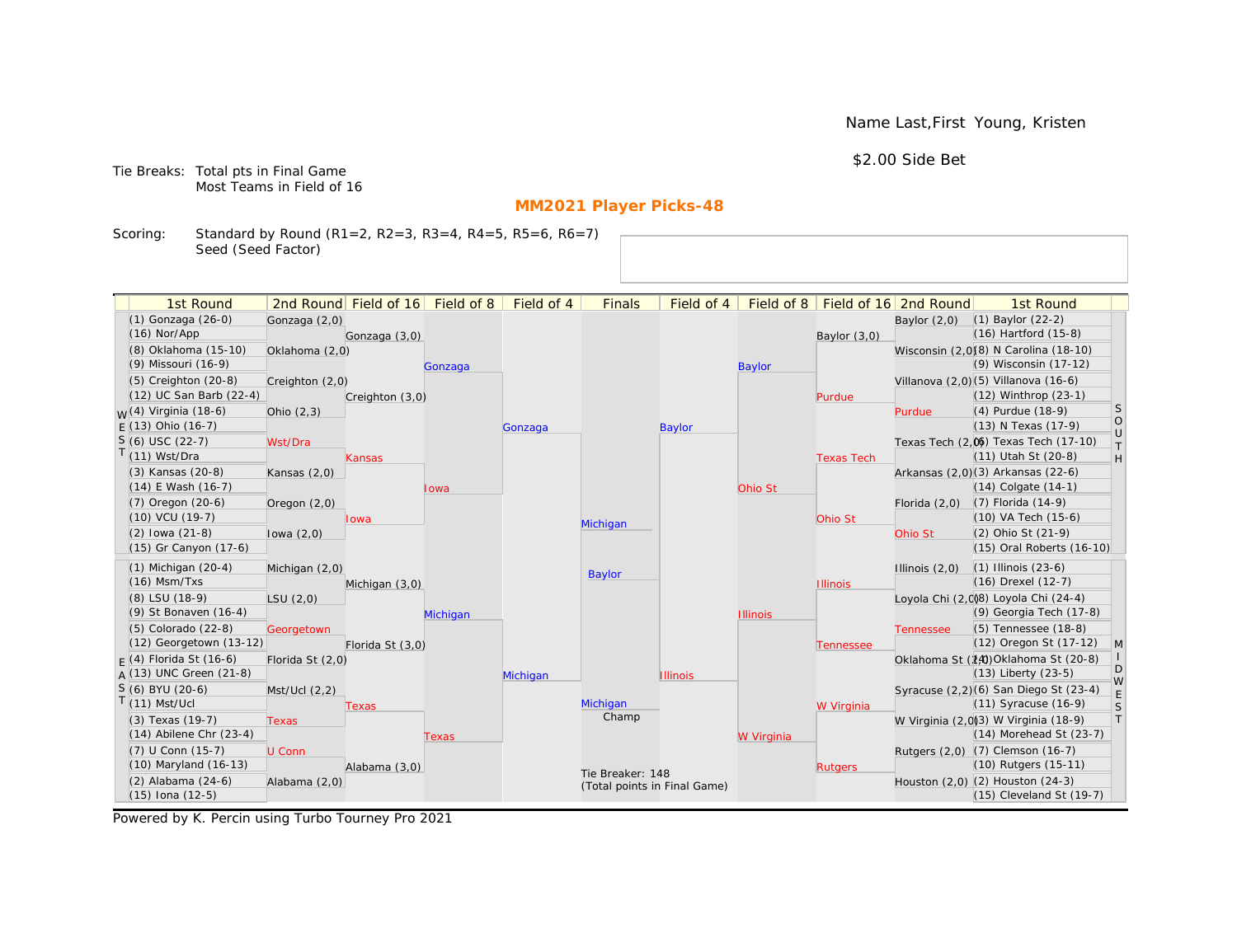Name Last,First Zaragoza, DeMarcus

\$2.00 Side Bet

Tie Breaks: Total pts in Final Game Most Teams in Field of 16

# **MM2021 Player Picks-48**

Scoring: Standard by Round (R1=2, R2=3, R3=4, R4=5, R5=6, R6=7) Seed (Seed Factor)

|  | 1st Round                                    |                  | 2nd Round Field of 16 Field of 8 |          | Field of 4 | <b>Finals</b>                | Field of 4      | Field of 8      |                   | Field of 16 2nd Round | 1st Round                                                       |                   |
|--|----------------------------------------------|------------------|----------------------------------|----------|------------|------------------------------|-----------------|-----------------|-------------------|-----------------------|-----------------------------------------------------------------|-------------------|
|  | (1) Gonzaga (26-0)                           | Gonzaga (2,0)    |                                  |          |            |                              |                 |                 |                   | Baylor $(2,0)$        | (1) Baylor (22-2)                                               |                   |
|  | $(16)$ Nor/App                               |                  | Gonzaga (3,0)                    |          |            |                              |                 |                 | Baylor (3,0)      |                       | $(16)$ Hartford $(15-8)$                                        |                   |
|  | (8) Oklahoma (15-10)                         | Oklahoma (2,0)   |                                  |          |            |                              |                 |                 |                   |                       | Wisconsin (2,0)(8) N Carolina (18-10)                           |                   |
|  | (9) Missouri (16-9)                          |                  |                                  | Gonzaga  |            |                              |                 | <b>Baylor</b>   |                   |                       | (9) Wisconsin (17-12)                                           |                   |
|  | $(5)$ Creighton $(20-8)$                     | Creighton (2,0)  |                                  |          |            |                              |                 |                 |                   |                       | Villanova (2,0) (5) Villanova (16-6)                            |                   |
|  | (12) UC San Barb (22-4)                      |                  | Ohio                             |          |            |                              |                 |                 | Purdue            |                       | (12) Winthrop (23-1)                                            |                   |
|  | <sub>M</sub> /(4) Virginia (18-6)            | Ohio $(2,3)$     |                                  |          |            |                              |                 |                 |                   | Purdue                | (4) Purdue (18-9)                                               | <sub>S</sub>      |
|  | $F(13)$ Ohio (16-7)                          |                  |                                  |          | Gonzaga    |                              | Ohio St         |                 |                   |                       | (13) N Texas (17-9)                                             | $\circ$<br>$\cup$ |
|  | $S(6)$ USC (22-7)                            | Wst/Dra          |                                  |          |            |                              |                 |                 |                   |                       | Texas Tech (2,0) Texas Tech (17-10)                             | $\top$            |
|  | T(11) Wst/Dra                                |                  | Kansas                           |          |            |                              |                 |                 | <b>Texas Tech</b> |                       | (11) Utah St (20-8)                                             | H                 |
|  | (3) Kansas (20-8)                            | Kansas $(2,0)$   |                                  |          |            |                              |                 |                 |                   |                       | Arkansas (2,0)(3) Arkansas (22-6)                               |                   |
|  | (14) E Wash (16-7)                           |                  |                                  | Iowa     |            |                              |                 | Ohio St         |                   |                       | $(14)$ Colgate $(14-1)$                                         |                   |
|  | (7) Oregon (20-6)                            | Oregon $(2,0)$   |                                  |          |            |                              |                 |                 |                   | Florida $(2,0)$       | (7) Florida (14-9)                                              |                   |
|  | $(10)$ VCU $(19-7)$                          |                  | lowa                             |          |            | Gonzaga                      |                 |                 | Ohio St           |                       | (10) VA Tech (15-6)                                             |                   |
|  | $(2)$ lowa $(21-8)$<br>(15) Gr Canyon (17-6) | lowa $(2,0)$     |                                  |          |            |                              |                 |                 |                   | Ohio St               | (2) Ohio St (21-9)<br>(15) Oral Roberts (16-10)                 |                   |
|  |                                              |                  |                                  |          |            |                              |                 |                 |                   |                       |                                                                 |                   |
|  | $(1)$ Michigan $(20-4)$                      | Michigan (2,0)   |                                  |          |            | Ohio St                      |                 |                 |                   | Illinois $(2,0)$      | $(1)$ Illinois $(23-6)$                                         |                   |
|  | $(16)$ Msm/Txs                               |                  | LSU                              |          |            |                              |                 |                 | <b>Illinois</b>   |                       | (16) Drexel (12-7)                                              |                   |
|  | (8) LSU (18-9)<br>(9) St Bonaven (16-4)      | LSU(2,0)         |                                  |          |            |                              |                 |                 |                   |                       | Loyola Chi (2,008) Loyola Chi (24-4)<br>(9) Georgia Tech (17-8) |                   |
|  | (5) Colorado (22-8)                          | Colorado (2,0)   |                                  | Colorado |            |                              |                 | <b>Illinois</b> |                   |                       | Oregon St (2,2)(5) Tennessee (18-8)                             |                   |
|  | (12) Georgetown (13-12)                      |                  | Colorado                         |          |            |                              |                 |                 | Oklahoma St       |                       | (12) Oregon St (17-12)                                          | M                 |
|  | $F(4)$ Florida St (16-6)                     | Florida St (2,0) |                                  |          |            |                              |                 |                 |                   |                       | Oklahoma St (14) Oklahoma St (20-8)                             |                   |
|  | $A(13)$ UNC Green (21-8)                     |                  |                                  |          | Alabama    |                              | <b>Illinois</b> |                 |                   |                       | $(13)$ Liberty $(23-5)$                                         | D                 |
|  | $S(6)$ BYU (20-6)                            | Mst/Ucl (2,2)    |                                  |          |            |                              |                 |                 |                   |                       | San Diego St (6) San Diego St (23-4)                            | W<br>E            |
|  | $T(11)$ Mst/Ucl                              |                  | Texas                            |          |            | Gonzaga                      |                 |                 | W Virginia        |                       | $(11)$ Syracuse $(16-9)$                                        | S                 |
|  | (3) Texas (19-7)                             | <b>Texas</b>     |                                  |          |            | Champ                        |                 |                 |                   |                       | W Virginia (2,0)(3) W Virginia (18-9)                           | T                 |
|  | $(14)$ Abilene Chr $(23-4)$                  |                  |                                  | Alabama  |            |                              |                 | W Virginia      |                   |                       | $(14)$ Morehead St $(23-7)$                                     |                   |
|  | (7) U Conn (15-7)                            | U Conn           |                                  |          |            |                              |                 |                 |                   | Clemson               | (7) Clemson (16-7)                                              |                   |
|  | $(10)$ Maryland $(16-13)$                    |                  | Alabama (3,0)                    |          |            | Tie Breaker: 127             |                 |                 | Houston (3,0)     |                       | (10) Rutgers (15-11)                                            |                   |
|  | (2) Alabama (24-6)                           | Alabama (2,0)    |                                  |          |            | (Total points in Final Game) |                 |                 |                   |                       | Houston (2,0) (2) Houston (24-3)                                |                   |
|  | $(15)$ Iona $(12-5)$                         |                  |                                  |          |            |                              |                 |                 |                   |                       | $(15)$ Cleveland St $(19-7)$                                    |                   |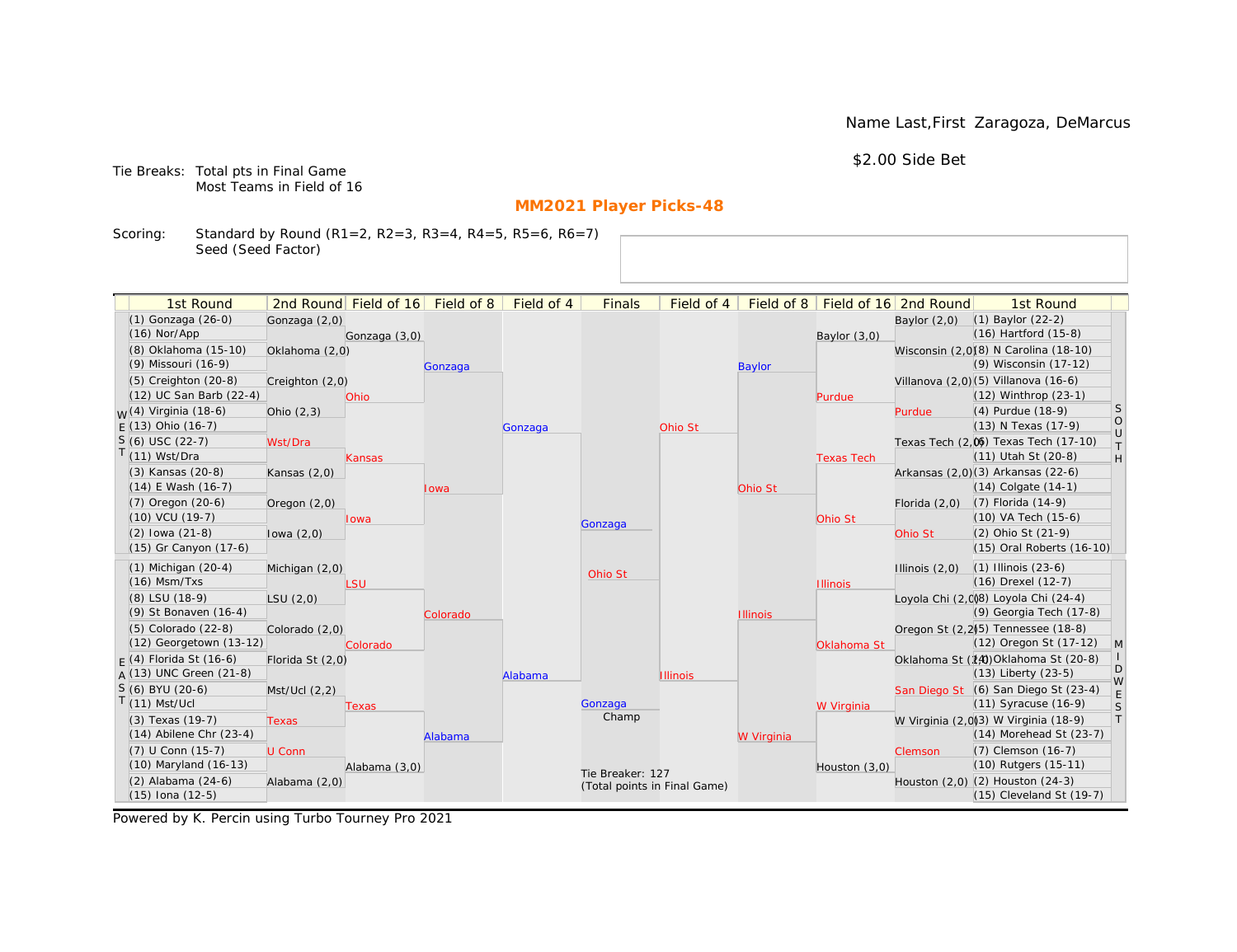Name Last,First Zaragoza, Dorothy

\$2.00 Side Bet 8650

Tie Breaks: Total pts in Final Game Most Teams in Field of 16

# **MM2021 Player Picks-48**

Scoring: Standard by Round (R1=2, R2=3, R3=4, R4=5, R5=6, R6=7) Seed (Seed Factor)

| 1st Round                         |                    | 2nd Round Field of 16 Field of 8 |          | Field of 4 | <b>Finals</b>    | Field of 4                   |                   |                   | Field of 8   Field of 16   2nd Round | 1st Round                                                        |                  |
|-----------------------------------|--------------------|----------------------------------|----------|------------|------------------|------------------------------|-------------------|-------------------|--------------------------------------|------------------------------------------------------------------|------------------|
| (1) Gonzaga (26-0)                |                    |                                  |          |            |                  |                              |                   |                   |                                      | $(1)$ Baylor $(22-2)$                                            |                  |
| $(16)$ Nor/App                    | Gonzaga (2,0)      |                                  |          |            |                  |                              |                   |                   | Baylor $(2,0)$                       | (16) Hartford (15-8)                                             |                  |
| (8) Oklahoma (15-10)              | Oklahoma (2,0)     | Gonzaga (3,0)                    |          |            |                  |                              |                   | Baylor $(3,0)$    |                                      | Wisconsin (2,0)(8) N Carolina (18-10)                            |                  |
| (9) Missouri (16-9)               |                    |                                  |          |            |                  |                              | <b>Baylor</b>     |                   |                                      | (9) Wisconsin (17-12)                                            |                  |
| $(5)$ Creighton $(20-8)$          | <b>UC San Barb</b> |                                  | Gonzaga  |            |                  |                              |                   |                   | Winthrop                             | (5) Villanova (16-6)                                             |                  |
| (12) UC San Barb (22-4)           |                    | <b>UC San Barb</b>               |          |            |                  |                              |                   | Winthrop          |                                      | (12) Winthrop (23-1)                                             |                  |
| <sub>M</sub> /(4) Virginia (18-6) | Virginia           |                                  |          |            |                  |                              |                   |                   | Purdue                               | (4) Purdue (18-9)                                                | S                |
| $E(13)$ Ohio (16-7)               |                    |                                  |          | Gonzaga    |                  | <b>Baylor</b>                |                   |                   |                                      | (13) N Texas (17-9)                                              | $\circ$          |
| $S(6)$ USC (22-7)                 | USC(2,0)           |                                  |          |            |                  |                              |                   |                   |                                      | Texas Tech (2,0) Texas Tech (17-10)                              | $\cup$<br>$\top$ |
| $T(11)$ Wst/Dra                   |                    | USC(3,0)                         |          |            |                  |                              |                   | <b>Texas Tech</b> |                                      | (11) Utah St (20-8)                                              | H                |
| (3) Kansas (20-8)                 | Kansas $(2,0)$     |                                  |          |            |                  |                              |                   |                   |                                      | Arkansas (2,0)(3) Arkansas (22-6)                                |                  |
| $(14)$ E Wash $(16-7)$            |                    |                                  | Iowa     |            |                  |                              | <b>Texas Tech</b> |                   |                                      | $(14)$ Colgate $(14-1)$                                          |                  |
| (7) Oregon (20-6)                 | Oregon $(2,0)$     |                                  |          |            |                  |                              |                   |                   | Florida $(2,0)$                      | (7) Florida (14-9)                                               |                  |
| $(10)$ VCU $(19-7)$               |                    | <b>Iowa</b>                      |          |            | Gonzaga          |                              |                   | Ohio St           |                                      | (10) VA Tech (15-6)                                              |                  |
| $(2)$ lowa $(21-8)$               | lowa $(2,0)$       |                                  |          |            |                  |                              |                   |                   | Ohio St                              | (2) Ohio St (21-9)                                               |                  |
| (15) Gr Canyon (17-6)             |                    |                                  |          |            |                  |                              |                   |                   |                                      | (15) Oral Roberts (16-10)                                        |                  |
| $(1)$ Michigan $(20-4)$           | Michigan (2,0)     |                                  |          |            |                  |                              |                   |                   | Illinois $(2,0)$                     | $(1)$ Illinois $(23-6)$                                          |                  |
| $(16)$ Msm/Txs                    |                    | Michigan (3,0)                   |          |            | Baylor           |                              |                   | <b>Illinois</b>   |                                      | (16) Drexel (12-7)                                               |                  |
| (8) LSU (18-9)                    | LSU(2,0)           |                                  |          |            |                  |                              |                   |                   |                                      | Georgia Tech (8) Loyola Chi (24-4)                               |                  |
| (9) St Bonaven (16-4)             |                    |                                  | Michigan |            |                  |                              | <b>Illinois</b>   |                   |                                      | (9) Georgia Tech (17-8)                                          |                  |
| $(5)$ Colorado $(22-8)$           | Colorado (2,0)     |                                  |          |            |                  |                              |                   |                   |                                      | Oregon St (2,2) <sup>(5)</sup> Tennessee (18-8)                  |                  |
| (12) Georgetown (13-12)           |                    | Florida St (3,0)                 |          |            |                  |                              |                   | Liberty           |                                      | (12) Oregon St (17-12)                                           | $\mathsf{M}$     |
| $F(4)$ Florida St (16-6)          | Florida St (2,0)   |                                  |          |            |                  |                              |                   |                   | Liberty                              | (4) Oklahoma St (20-8)                                           | D                |
| $A(13)$ UNC Green (21-8)          |                    |                                  |          | Michigan   |                  | <b>Illinois</b>              |                   |                   |                                      | $(13)$ Liberty $(23-5)$                                          | W                |
| S (6) BYU (20-6)                  | <b>BYU</b>         |                                  |          |            |                  |                              |                   |                   |                                      | San Diego St (6) San Diego St (23-4)                             | E                |
| $T(11)$ Mst/Ucl                   |                    | Texas                            |          |            | Gonzaga<br>Champ |                              |                   | San Diego St      |                                      | (11) Syracuse (16-9)                                             | S                |
| (3) Texas (19-7)                  | <b>Texas</b>       |                                  |          |            |                  |                              |                   |                   |                                      | W Virginia (2,0)(3) W Virginia (18-9)                            | $\top$           |
| $(14)$ Abilene Chr $(23-4)$       |                    |                                  | Alabama  |            |                  |                              | San Diego St      |                   |                                      | $(14)$ Morehead St $(23-7)$                                      |                  |
| (7) U Conn (15-7)                 | Maryland (2,0)     |                                  |          |            |                  |                              |                   |                   |                                      | Rutgers (2,0) (7) Clemson (16-7)                                 |                  |
| (10) Maryland (16-13)             |                    | Alabama (3,0)                    |          |            | Tie Breaker: 159 |                              |                   | <b>Rutgers</b>    |                                      | (10) Rutgers (15-11)                                             |                  |
| (2) Alabama (24-6)                | Alabama (2,0)      |                                  |          |            |                  | (Total points in Final Game) |                   |                   |                                      | Houston (2,0) (2) Houston (24-3)<br>$(15)$ Cleveland St $(19-7)$ |                  |
| $(15)$ Iona $(12-5)$              |                    |                                  |          |            |                  |                              |                   |                   |                                      |                                                                  |                  |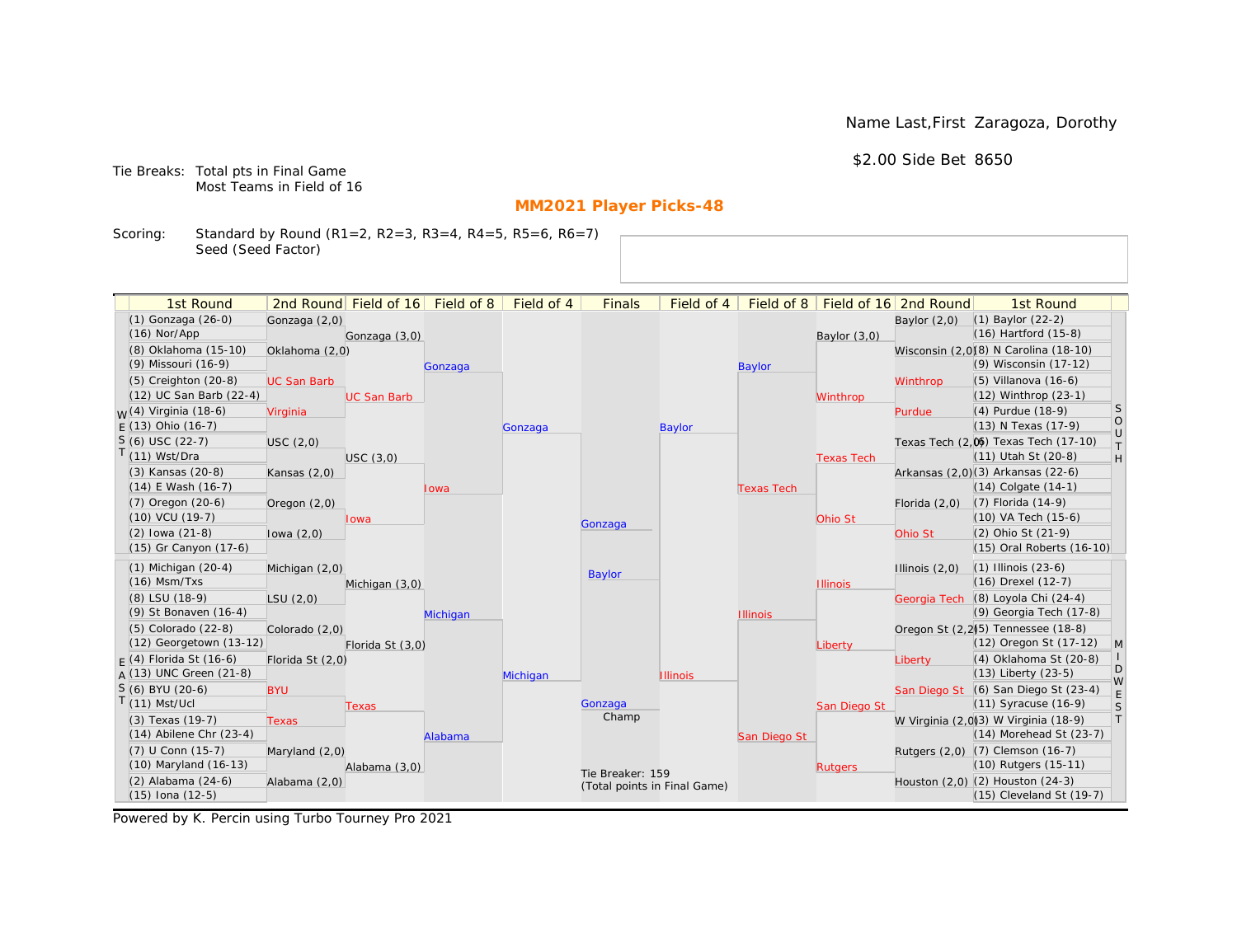Name Last,First Zuniga, Isabel 1

\$2.00 Side Bet 9444

Tie Breaks: Total pts in Final Game Most Teams in Field of 16

# **MM2021 Player Picks-48**

Scoring: Standard by Round (R1=2, R2=3, R3=4, R4=5, R5=6, R6=7) Seed (Seed Factor)

|  | 1st Round                                       |                  | 2nd Round Field of 16 | Field of 8 | Field of 4                   | <b>Finals</b>    | Field of 4      | Field of $8$    |                 | Field of 16 2nd Round    | 1st Round                                                            |                   |
|--|-------------------------------------------------|------------------|-----------------------|------------|------------------------------|------------------|-----------------|-----------------|-----------------|--------------------------|----------------------------------------------------------------------|-------------------|
|  | (1) Gonzaga (26-0)                              | Gonzaga (2,0)    |                       |            |                              |                  |                 |                 |                 | Baylor $(2,0)$           | $(1)$ Baylor $(22-2)$                                                |                   |
|  | $(16)$ Nor/App                                  |                  | Gonzaga (3,0)         |            |                              |                  |                 |                 | Wisconsin       |                          | $(16)$ Hartford $(15-8)$                                             |                   |
|  | (8) Oklahoma (15-10)                            | Oklahoma (2,0)   |                       |            |                              |                  |                 |                 |                 |                          | Wisconsin (2,0)(8) N Carolina (18-10)                                |                   |
|  | (9) Missouri (16-9)                             |                  |                       | Gonzaga    |                              |                  |                 | Purdue          |                 |                          | (9) Wisconsin (17-12)                                                |                   |
|  | $(5)$ Creighton $(20-8)$                        | Creighton (2,0)  |                       |            |                              |                  |                 |                 |                 | Winthrop                 | $(5)$ Villanova $(16-6)$                                             |                   |
|  | (12) UC San Barb (22-4)                         |                  | Creighton (3,0)       |            |                              |                  |                 |                 | Purdue          |                          | $(12)$ Winthrop $(23-1)$                                             |                   |
|  | <sub>M</sub> /(4) Virginia (18-6)               | Virginia         |                       |            |                              |                  |                 |                 |                 | Purdue                   | (4) Purdue (18-9)                                                    | $\vert$ S         |
|  | $F(13)$ Ohio (16-7)                             |                  |                       |            | Gonzaga                      |                  | Ohio St         |                 |                 |                          | (13) N Texas (17-9)                                                  | $\circ$<br>$\cup$ |
|  | $S(6)$ USC (22-7)                               | Wst/Dra          |                       |            |                              |                  |                 |                 |                 | <b>Utah St</b>           | (6) Texas Tech (17-10)                                               | T                 |
|  | $T(11)$ Wst/Dra                                 |                  | Kansas                |            |                              |                  |                 |                 | Arkansas (3,0)  |                          | (11) Utah St (20-8)                                                  | H                 |
|  | (3) Kansas (20-8)                               | Kansas $(2,0)$   |                       |            |                              |                  |                 |                 |                 |                          | Arkansas (2,0)(3) Arkansas (22-6)                                    |                   |
|  | $(14)$ E Wash $(16-7)$                          |                  |                       | Oregon     |                              |                  |                 | Ohio St         |                 |                          | $(14)$ Colgate $(14-1)$                                              |                   |
|  | (7) Oregon (20-6)                               | Oregon $(2,0)$   |                       |            |                              |                  |                 |                 |                 | <b>VA Tech</b>           | (7) Florida (14-9)                                                   |                   |
|  | $(10)$ VCU $(19-7)$                             |                  | Oregon $(3,0)$        |            |                              | Gonzaga          |                 |                 | Ohio St         |                          | (10) VA Tech (15-6)                                                  |                   |
|  | $(2)$ lowa $(21-8)$                             | lowa $(2,0)$     |                       |            |                              |                  |                 |                 |                 | Ohio St                  | (2) Ohio St (21-9)                                                   |                   |
|  | (15) Gr Canyon (17-6)                           |                  |                       |            |                              |                  |                 |                 |                 |                          | (15) Oral Roberts (16-10)                                            |                   |
|  | $(1)$ Michigan $(20-4)$                         | Michigan (2,0)   |                       |            |                              | <b>Illinois</b>  |                 |                 |                 | Illinois $(2,0)$         | $(1)$ Illinois $(23-6)$                                              |                   |
|  | $(16)$ Msm/Txs                                  |                  | LSU                   |            |                              |                  |                 |                 | <b>Illinois</b> |                          | (16) Drexel (12-7)                                                   |                   |
|  | (8) LSU (18-9)                                  | LSU(2,0)         |                       |            |                              |                  |                 |                 |                 | Georgia Tech             | (8) Loyola Chi (24-4)                                                |                   |
|  | (9) St Bonaven (16-4)                           |                  |                       | LSU        |                              |                  |                 | <b>Illinois</b> |                 |                          | (9) Georgia Tech (17-8)                                              |                   |
|  | (5) Colorado (22-8)                             | Colorado (2,0)   |                       |            |                              |                  |                 |                 |                 | <b>Tennessee</b>         | (5) Tennessee (18-8)                                                 |                   |
|  | (12) Georgetown (13-12)                         |                  | Colorado              |            |                              |                  |                 |                 | Oklahoma St     |                          | (12) Oregon St (17-12)                                               | M                 |
|  | $F(4)$ Florida St (16-6)                        | Florida St (2,0) |                       |            |                              |                  |                 |                 |                 |                          | Oklahoma St (14) Oklahoma St (20-8)                                  | D                 |
|  | $A(13)$ UNC Green (21-8)                        |                  |                       |            | <b>LSU</b>                   |                  | <b>Illinois</b> |                 |                 |                          | $(13)$ Liberty $(23-5)$                                              | W                 |
|  | $S(6)$ BYU (20-6)                               | Mst/Ucl (2,2)    |                       |            |                              |                  |                 |                 |                 |                          | Syracuse (2,2)(6) San Diego St (23-4)                                | $\mathsf E$       |
|  | $T(11)$ Mst/Ucl                                 |                  | $Mst/Ucl$ $(3,2)$     |            |                              | Gonzaga<br>Champ |                 |                 | Syracuse (3,2)  |                          | (11) Syracuse (16-9)                                                 | S<br> T           |
|  | (3) Texas (19-7)<br>$(14)$ Abilene Chr $(23-4)$ | Texas            |                       |            |                              |                  |                 |                 |                 |                          | W Virginia (2,0)(3) W Virginia (18-9)<br>$(14)$ Morehead St $(23-7)$ |                   |
|  | (7) U Conn (15-7)                               |                  |                       | Alabama    |                              |                  |                 | Clemson         |                 |                          | (7) Clemson (16-7)                                                   |                   |
|  | (10) Maryland (16-13)                           | Maryland (2,0)   |                       |            |                              |                  |                 |                 |                 | Clemson                  | (10) Rutgers (15-11)                                                 |                   |
|  | (2) Alabama (24-6)                              | Alabama (2,0)    | Alabama (3,0)         |            |                              | Tie Breaker: 158 |                 |                 | Clemson         |                          | Houston (2,0) (2) Houston (24-3)                                     |                   |
|  | $(15)$ Iona $(12-5)$                            |                  |                       |            | (Total points in Final Game) |                  |                 |                 |                 | (15) Cleveland St (19-7) |                                                                      |                   |
|  |                                                 |                  |                       |            |                              |                  |                 |                 |                 |                          |                                                                      |                   |